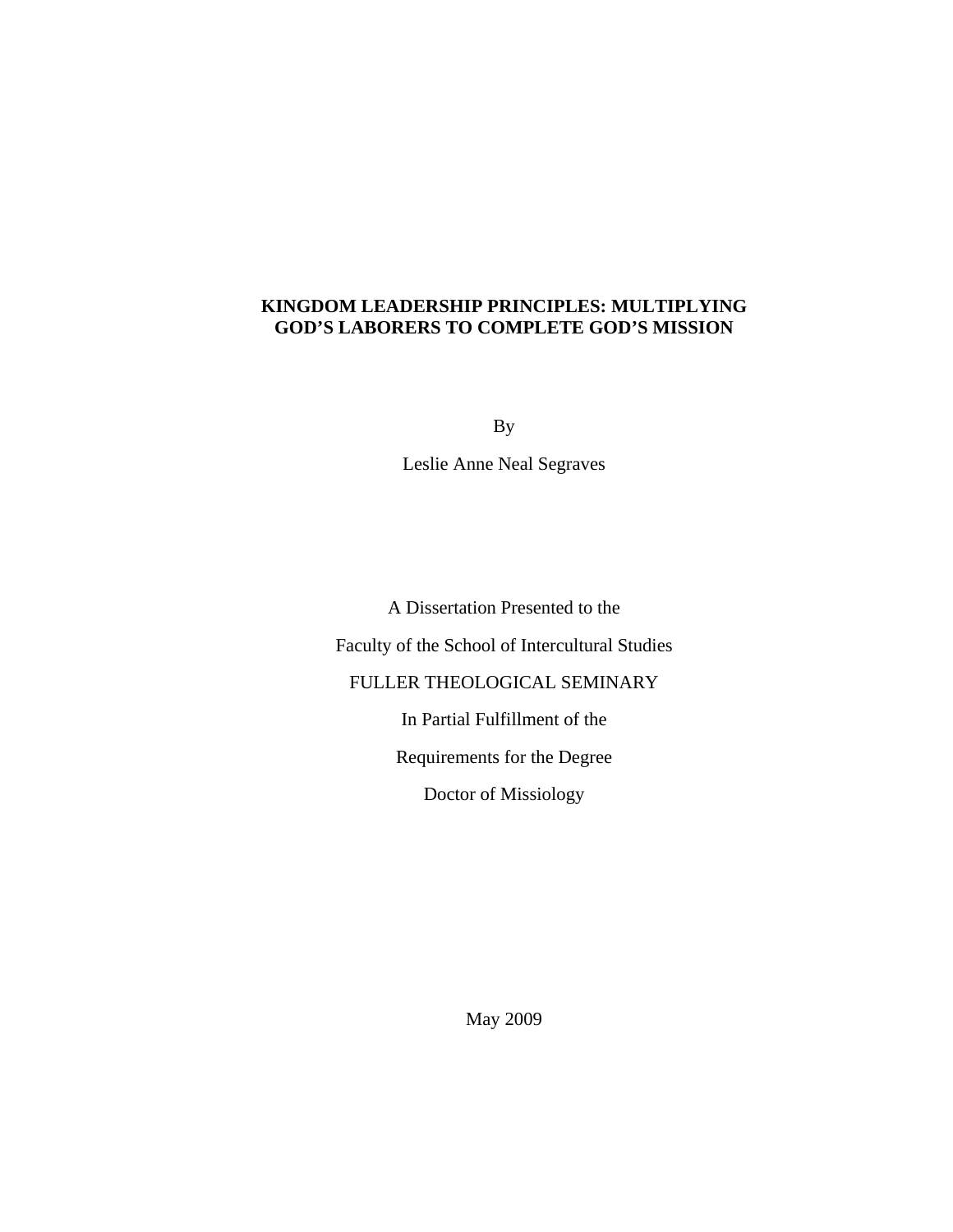# **ABSTRACT**

Segraves, Leslie Anne Neal

2009 "Kingdom Leadership Principles: Multiplying God's Laborers to Complete God's Mission." Fuller Theological Seminary, School of Intercultural Studies. Doctor of Missiology, pp. 202.

Millions continue to live without access to the Gospel. Out of compassion, Jesus told his disciples to pray for God to send more laborers into the harvest. Though not enough laborers, the Church continues to debate whether God calls and empowers women in leadership. In this dissertation, I seek to establish a kingdom of God perspective on leadership in order to multiply the harvest force for the sake of completing the Great Commission. I sought to extrapolate kingdom principles of leadership from both the Bible and from contemporary contexts to discover how these applied principles affected the Great Commission.

In Part One, I offered my theoretical construct of the kingdom of God. I demonstrated that the unified Triune God created humanity in the *imago Dei –*  interdependent and mutual in blessings and responsibilities. At the Fall, the harmonious and unified creation fragmented. The Fall destroyed humanity's interdependence, but Jesus provided redemption. God gave the Church both the message and ministry of reconciliation, empowering both males and females with spiritual gifts to complete his mission. Because all sound missiology must find its foundation in theology, I began my research with biblical case studies—Deborah and David. I extrapolated leadership principles from their selected narratives demonstrating that God called, equipped, and empowered leaders based on internal, rather than external features.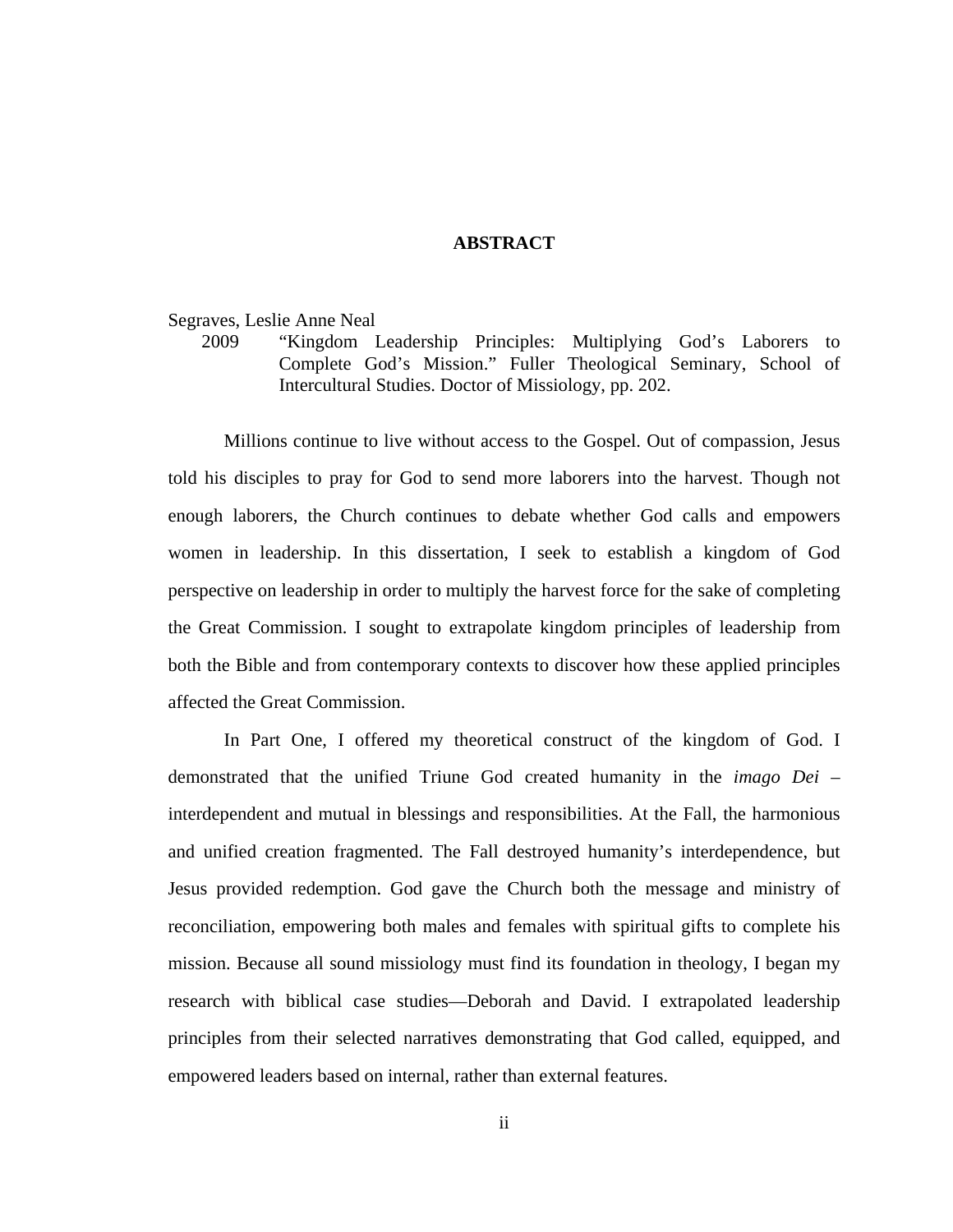In Part Two, I offered four descriptive case studies from India and China. I sought to extrapolate leadership principles employed by these leaders and the effect on the Great Commission when they either released or restricted women's leadership. Case study One, Two, and Four placed no restrictions on female leadership; the data and findings revealed the Church gained synergy and momentum in God's mission when the Church equipped, empowered and released females to use their leadership gifts. After integrating my findings from both the biblical case studies and the contemporary case studies, I offered ten kingdom leadership principles and made recommendations to both the Church and individual believers to enable them to multiply the labor force, working with God effectively and strategically to complete God's mission.

Mentor: R. Daniel Shaw Word Count: 343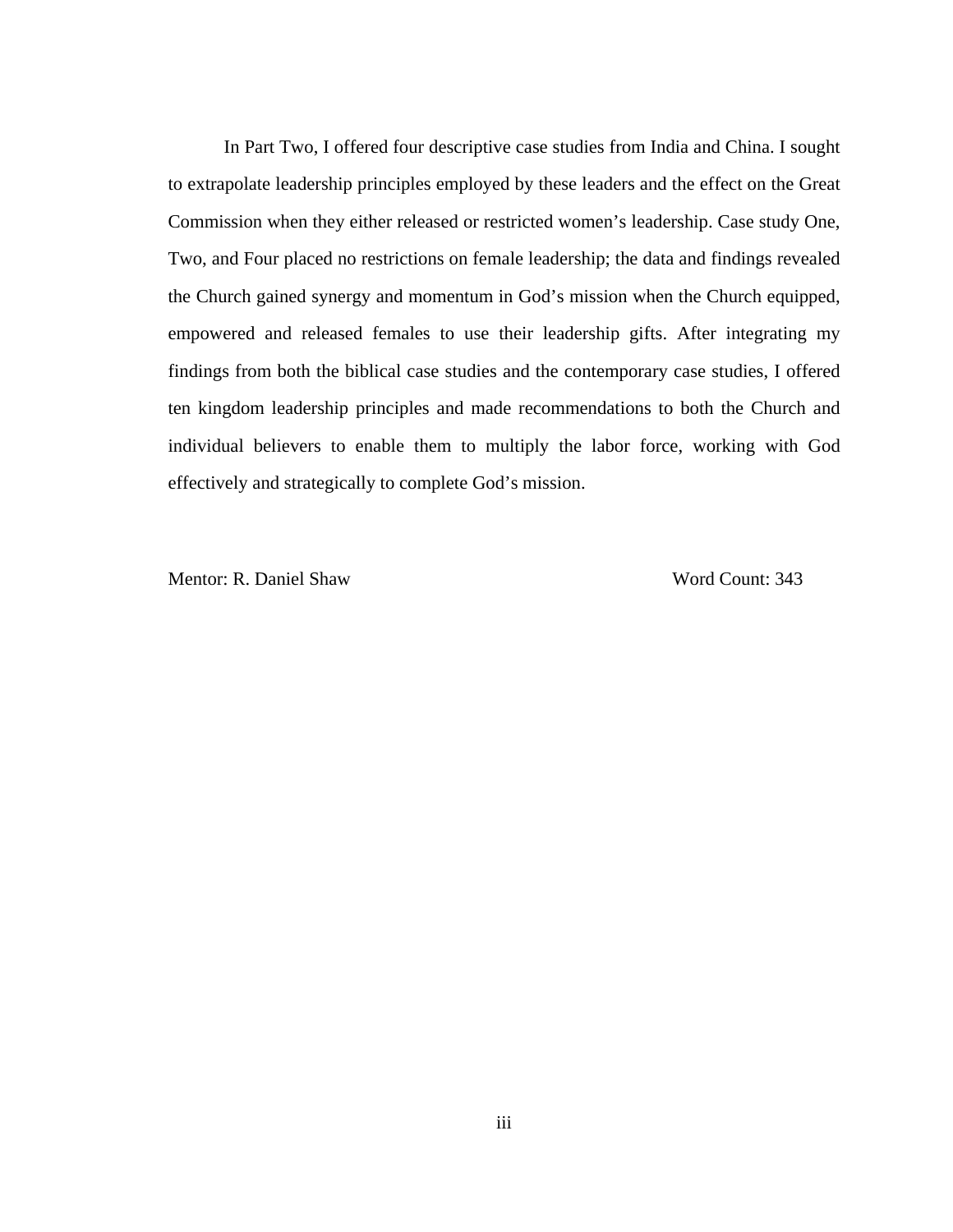# **DEDICATION**

To Chad, my true partner from God, May our unity reflect principles of God's kingdom. To Joeli, my precious daughter, the Truth has set you free, May the Lord anoint you, give you dreams, and may you make a difference! To Joy, my special baby already with Jesus, May your memory push me to live joyfully for Jesus in faith. My hope is your reality. To those committed to partnership between males and females, May God strengthen you as you live prophetically in a fallen world.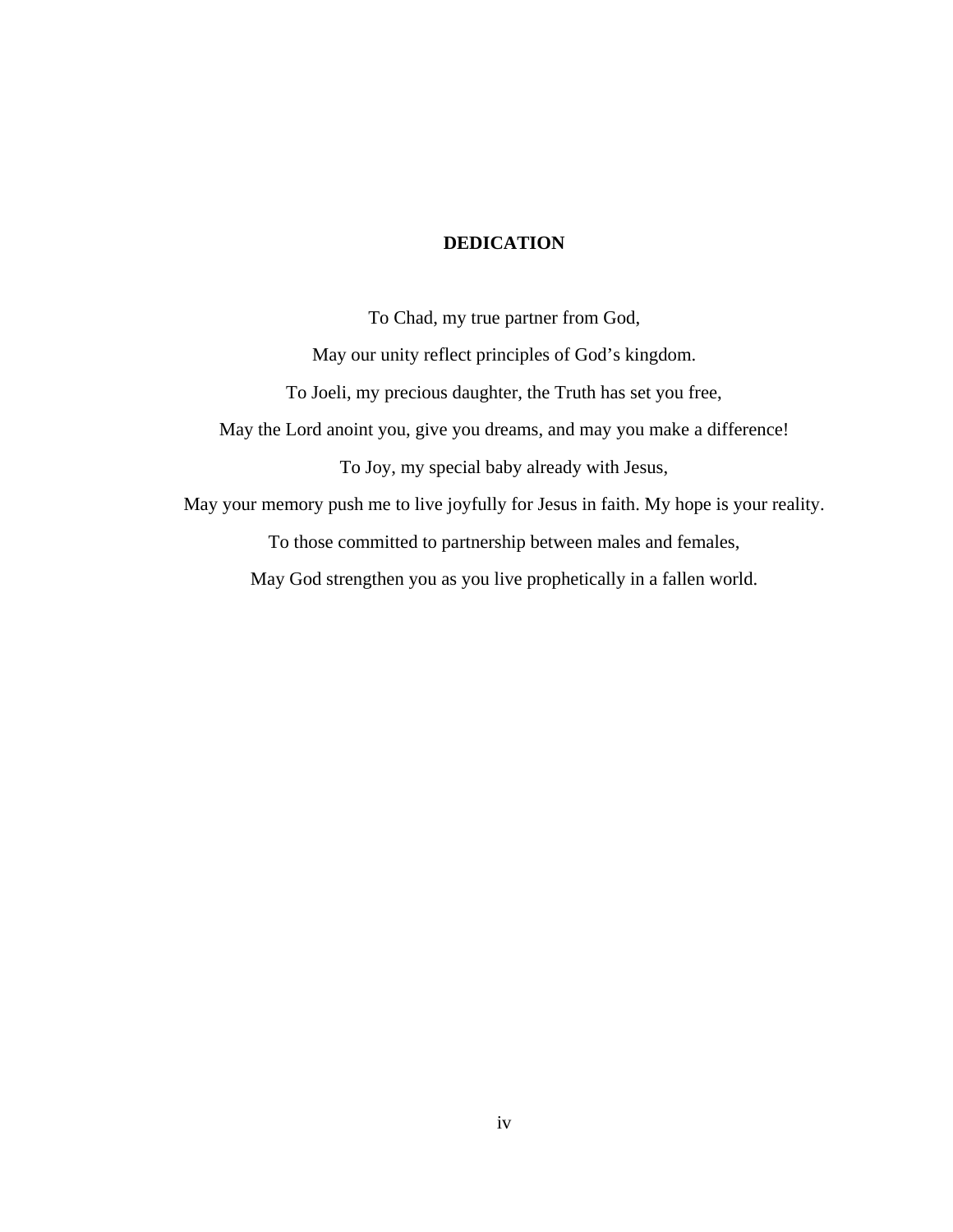# **ACKNOWLEDGEMENTS**

I could not have achieved this goal without the help of many people over the past four years.

Every year I appreciate even more the gift of Chad in my life. As my partner in marriage, ministry, and parenting; I appreciate Chad's humility, solid commitment to Christ, and unceasing devotion to reach the least reached people groups. He inspires me.

To my parents, Alan and Jinna Neal, who grew confidence, character, and integrity in me and my two sisters. Because of the example they set of hard work, family loyalty, putting others first, and devotion to issues that matter; I learned that I could and should make a difference in the world. They are some of my best friends.

To family who helped me in numerous ways as I wrote my dissertation with a new child! I could not have accomplished this goal without the help of my niece and friend Madison (14 years old) who watched Joeli often. Also, parents (the Neals and Segraves), my sister Ashlee, and my grandmother and papaw Margie and Thomas Dockery offered invaluable help and encouragement.

The 10/40 Connections Board of Directors encouraged me throughout the past four years and graciously offered me the time needed to travel, research, and write the dissertation.

My special "Doctoral Prayer Team" who prayed for my stamina, wisdom, and perseverance as I pursued this goal alongside Chad, while we worked full-time and grew our family. I also appreciate the generosity of the Vernie Faulker Acker Memorial Fund committee who annually gave finances to help defray some costs. Thank you!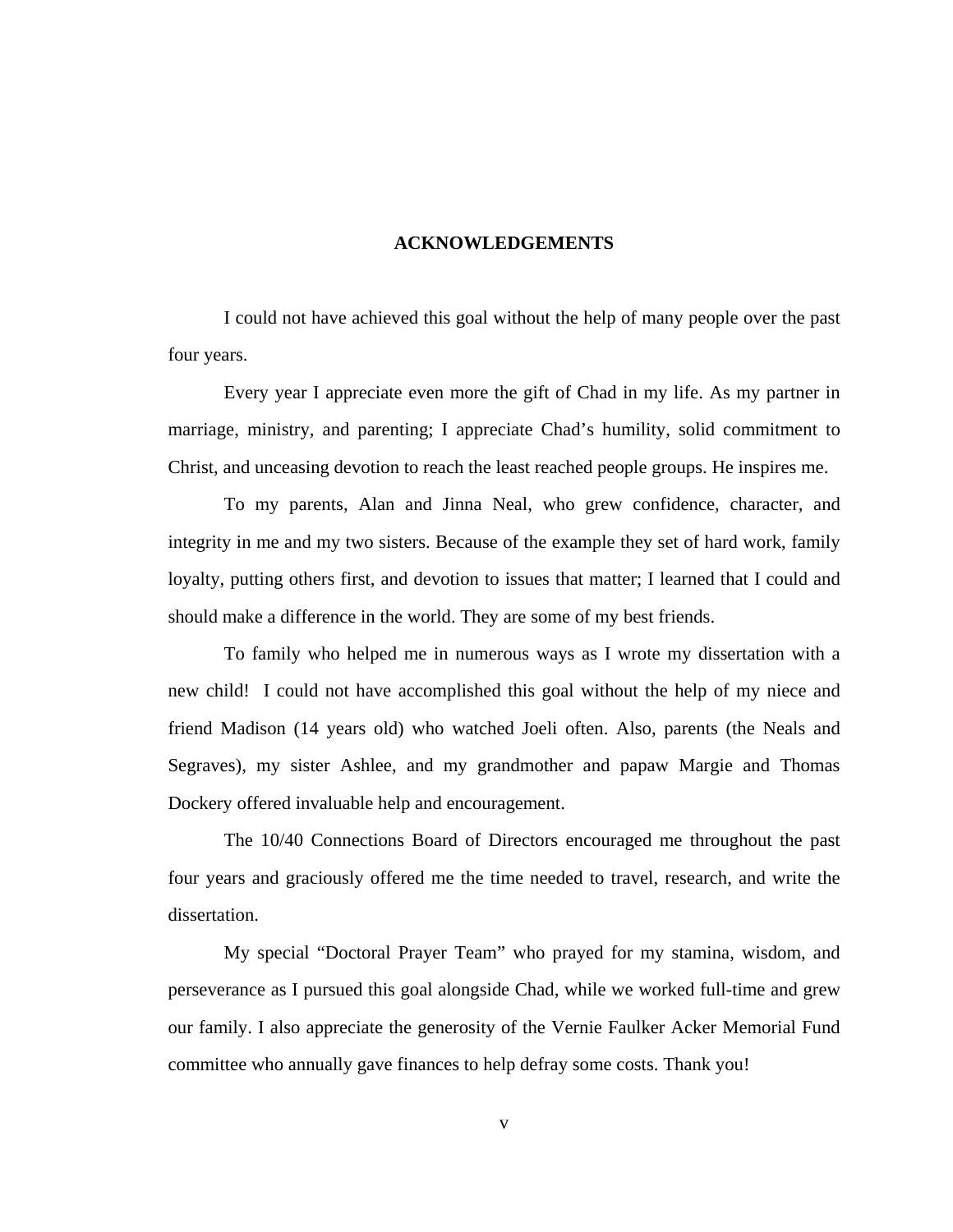I give special thanks to the professors at Fuller who offered missiological experience and theological reflection. In particular, I thank Dan Shaw for his consistent encouragement, hard work, and spiritual depth and insight. I appreciated his academic rigor as well as his compassionate recognition of other events that took place in our lives. Dan Shaw demonstrated Christ-like support with both the miscarriage of Joy and the double surgery of our daughter Joeli one month later. I also thank Doug McConnell for envisioning this new Doctor of Missiology program. I thoroughly enjoyed his breadth of missiological and leadership knowledge and the empowerment he offered. I also thank Betsy Glanville for her leadership insight and organizational skills.

I also thank my Indian friends who consistently display and live out kingdom culture, regardless of the cost. I appreciate their willingness to allow me into their lives.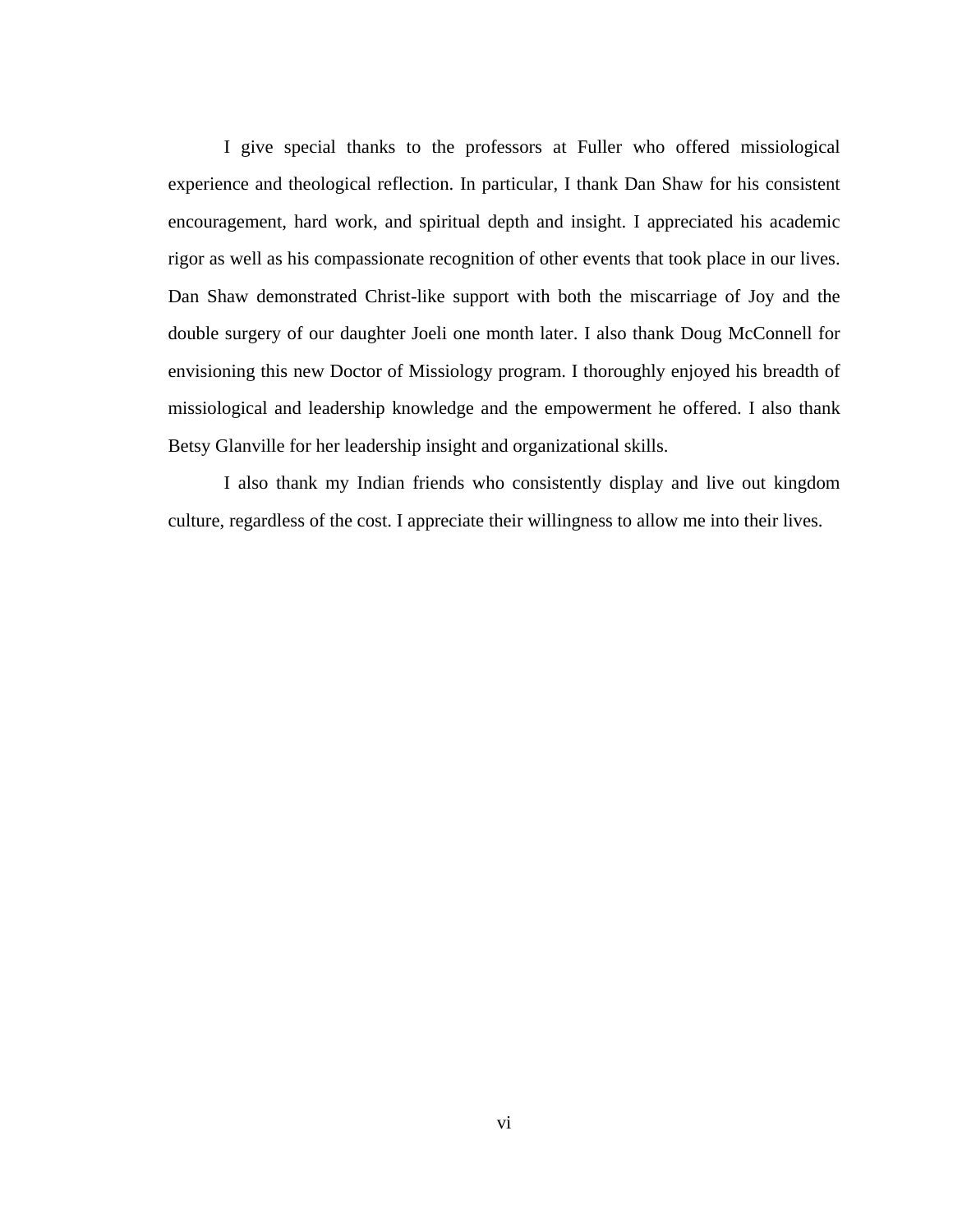# **TABLE OF CONTENTS**

| Goal 5                                                  |  |
|---------------------------------------------------------|--|
|                                                         |  |
|                                                         |  |
|                                                         |  |
|                                                         |  |
|                                                         |  |
|                                                         |  |
| PART I THE KINGDOM OF GOD AND BIBLICAL LEADERSHIP12     |  |
| CHAPTER 1 THE KINGDOM, THE MISSIO DEI, AND COMMUNITY 13 |  |
|                                                         |  |
|                                                         |  |
|                                                         |  |
|                                                         |  |
|                                                         |  |
|                                                         |  |
| The Triune God's Differentiation and Integration21      |  |
|                                                         |  |
|                                                         |  |
|                                                         |  |
|                                                         |  |
|                                                         |  |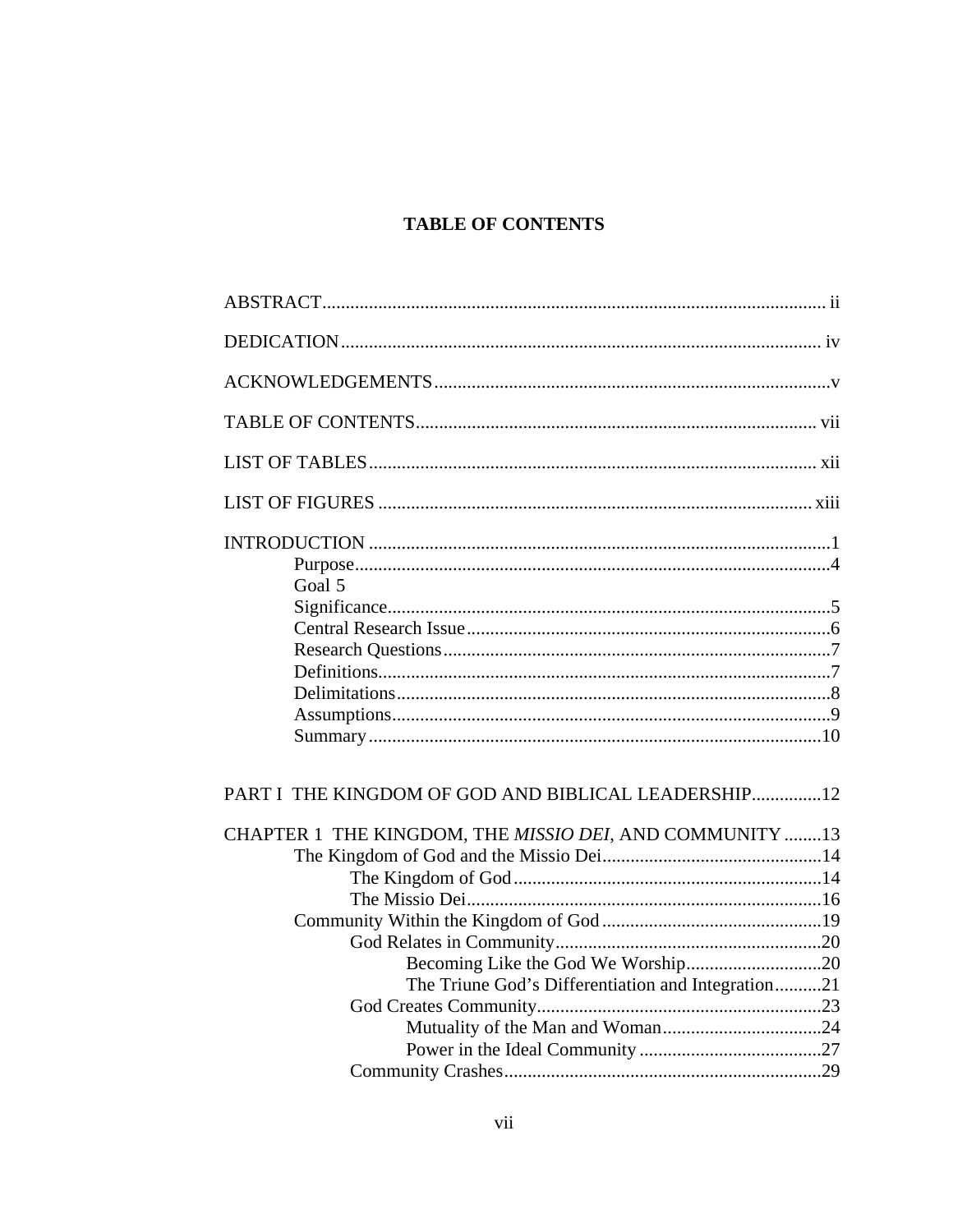| Power in the Redeemed Community 40                       |  |
|----------------------------------------------------------|--|
|                                                          |  |
|                                                          |  |
| CHAPTER 2 THE CHURCH'S INVITATION AND GOD'S LABORERS  44 |  |
|                                                          |  |
|                                                          |  |
|                                                          |  |
|                                                          |  |
|                                                          |  |
|                                                          |  |
| The Kingdom's Prophetic Nature and Transformation 52     |  |
|                                                          |  |
|                                                          |  |
| The Contrarian View to the Theoretical Construct55       |  |
|                                                          |  |
|                                                          |  |
|                                                          |  |
|                                                          |  |
|                                                          |  |
|                                                          |  |
|                                                          |  |
|                                                          |  |
|                                                          |  |
|                                                          |  |
|                                                          |  |
|                                                          |  |
|                                                          |  |
| Conclusion                                               |  |
|                                                          |  |
| CHAPTER 3 GOD'S MISSION THROUGH DEBORAH AND DAVID 68     |  |
|                                                          |  |
|                                                          |  |
|                                                          |  |
|                                                          |  |
|                                                          |  |
|                                                          |  |
|                                                          |  |
|                                                          |  |
|                                                          |  |
|                                                          |  |
|                                                          |  |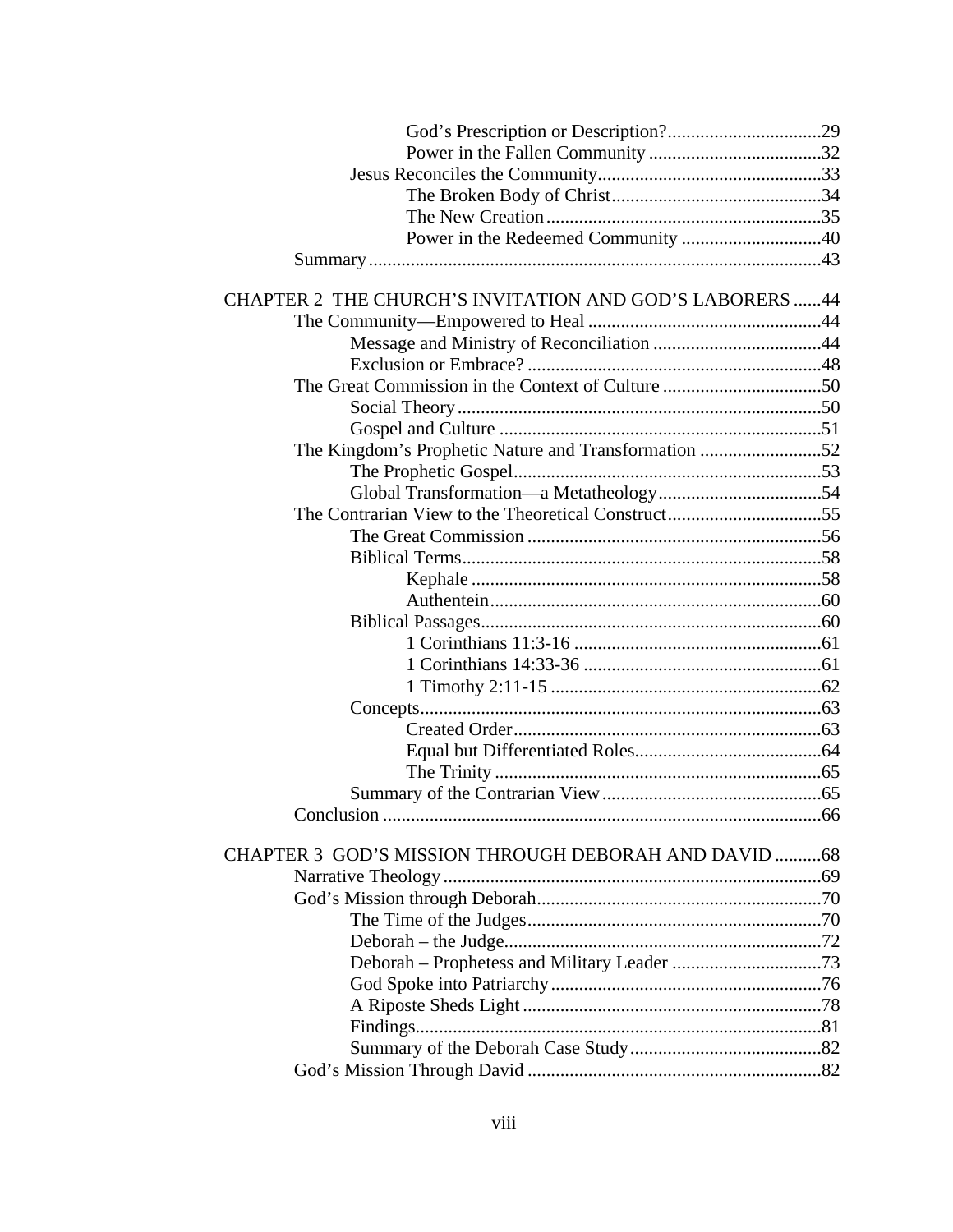| God Provides Divine Connections and Training86 |  |
|------------------------------------------------|--|
|                                                |  |
|                                                |  |
|                                                |  |

# PART II FIELD RESEARCH IN CONTEMPORARY MISSION CONTEXTS 90

| CHAPTER 5 FINDINGS-INDIAN CONTEMPORARY MISSION101  |  |
|----------------------------------------------------|--|
|                                                    |  |
|                                                    |  |
| The Impact of Caste on India's Way of Life 103     |  |
| The Impact of Karma and Dharma on Caste 104        |  |
|                                                    |  |
|                                                    |  |
|                                                    |  |
|                                                    |  |
| Contextual Questions—Male/Female Relationships in  |  |
|                                                    |  |
| Theological Questions—The Kingdom of God and       |  |
|                                                    |  |
| Theological Questions—Leadership in the Church115  |  |
| Hermeneutical Questions-Biblical Interpretation117 |  |
| Missiological Questions-Women and Religion119      |  |
| Summary of Leadership Principles Derived from the  |  |
|                                                    |  |
|                                                    |  |
|                                                    |  |
|                                                    |  |
| Findings—Interview Data from the Case Studies 124  |  |
| Findings—Archival Data from the Case Studies128    |  |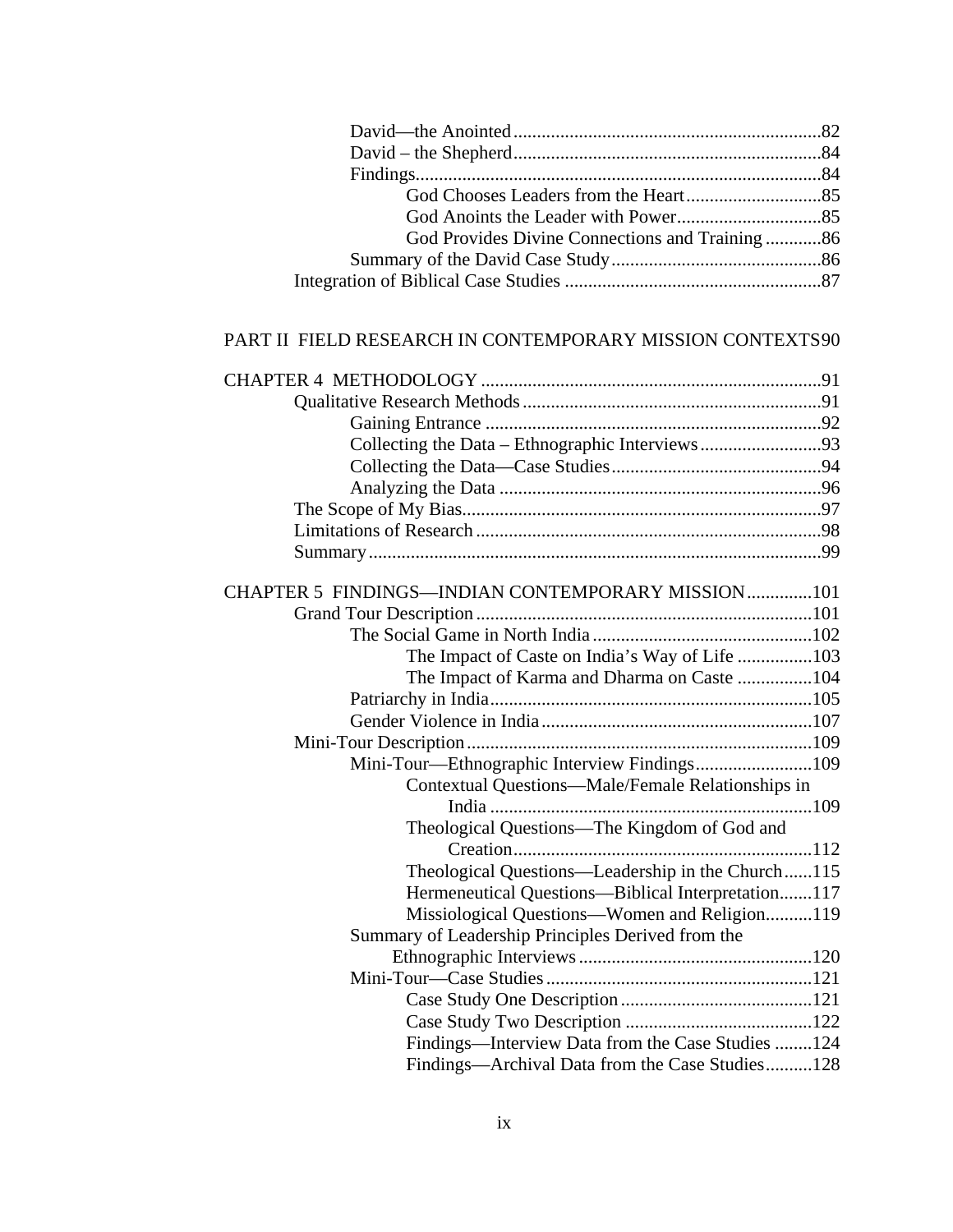| Integrating the Leadership Characteristics of Case Study                                                                       |  |
|--------------------------------------------------------------------------------------------------------------------------------|--|
|                                                                                                                                |  |
|                                                                                                                                |  |
|                                                                                                                                |  |
|                                                                                                                                |  |
|                                                                                                                                |  |
| Leadership Principles Derived from China Case Study  143                                                                       |  |
|                                                                                                                                |  |
| Pattern Matching-Biblical and Contemporary Case Studies146                                                                     |  |
|                                                                                                                                |  |
|                                                                                                                                |  |
|                                                                                                                                |  |
| Central Research Issue and Research Questions 151                                                                              |  |
|                                                                                                                                |  |
| Principle 1: God Calls/Chooses Leaders as He Desires153                                                                        |  |
| Principle 2: Effective Leaders Obey God's Call154                                                                              |  |
| Principle 3: God Equips Leaders to Accomplish His Tasks155                                                                     |  |
| Principle 4: Effective Leaders Develop Skills Given by God. .156                                                               |  |
| Principle 5: God Empowers Leaders Through the Holy Spirit. 157                                                                 |  |
| Principle 6: Effective Leaders Attribute Victory to God158                                                                     |  |
| Principle 7: God Displays Kingdom Power and Authority. 159                                                                     |  |
| Principle 8: Effective Leaders Empower Others to Participate.160<br>Principle 9: Effective Leaders Exemplify Urgency for God's |  |
|                                                                                                                                |  |
| Principle 10: Effective Leaders Look for God's Intent.  162                                                                    |  |
|                                                                                                                                |  |
|                                                                                                                                |  |
|                                                                                                                                |  |
|                                                                                                                                |  |
|                                                                                                                                |  |
| APPENDIX B CHARACTERISTICS OF HIGH AND LOW POWER                                                                               |  |
|                                                                                                                                |  |
|                                                                                                                                |  |
| APPENDIX D WOMEN USE PUBLIC GIFTS IN THE BIBLE171                                                                              |  |
| APPENDIX E JOHN PIPER'S LIST OF MINISTRIES OPEN TO WOMEN .172                                                                  |  |
| APPENDIX F WAYNE GRUDEM: GOVERNING, TEACHING, AND<br>PUBLIC MINISTRY IN DESCENDING ORDER OF AUTHORITY 173                      |  |
|                                                                                                                                |  |
| APPENDIX H CULTURAL VIEWS ABOUT WOMEN FROM A GREEK,                                                                            |  |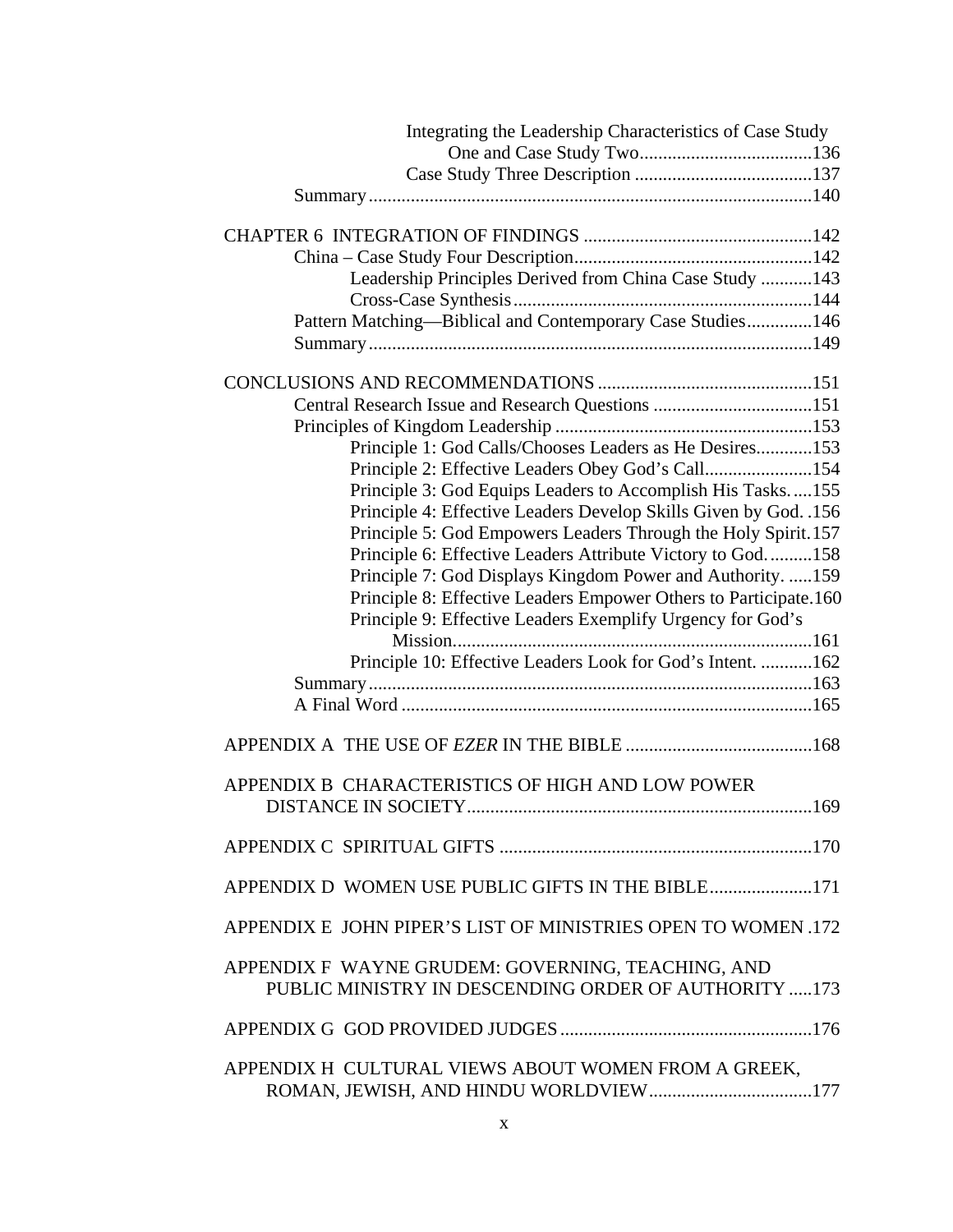| APPENDIX I GENDER VIOLENCE THROUGH THE LIFECYCLE OF                                                                  |
|----------------------------------------------------------------------------------------------------------------------|
|                                                                                                                      |
|                                                                                                                      |
|                                                                                                                      |
| APPENDIX M LIST OF TOPICS TAUGHT AT SEMINARS 183                                                                     |
| APPENDIX N P3 AND P4 CELL CHURCH LEADERS AND CELLS 184                                                               |
| APPENDIX O JESUS PORTRAYS THE KINGDOM BY CONFRONTING HIS<br><b>JEWISH CULTURE WITH ACTIONS AND WORDS TO WOMEN185</b> |
| APPENDIX P ETHNOGRAPHIC INTERVIEW QUESTIONS 187                                                                      |
| APPENDIX Q CASE STUDY INTERVIEW QUESTIONS188                                                                         |
|                                                                                                                      |
|                                                                                                                      |
| .200                                                                                                                 |
|                                                                                                                      |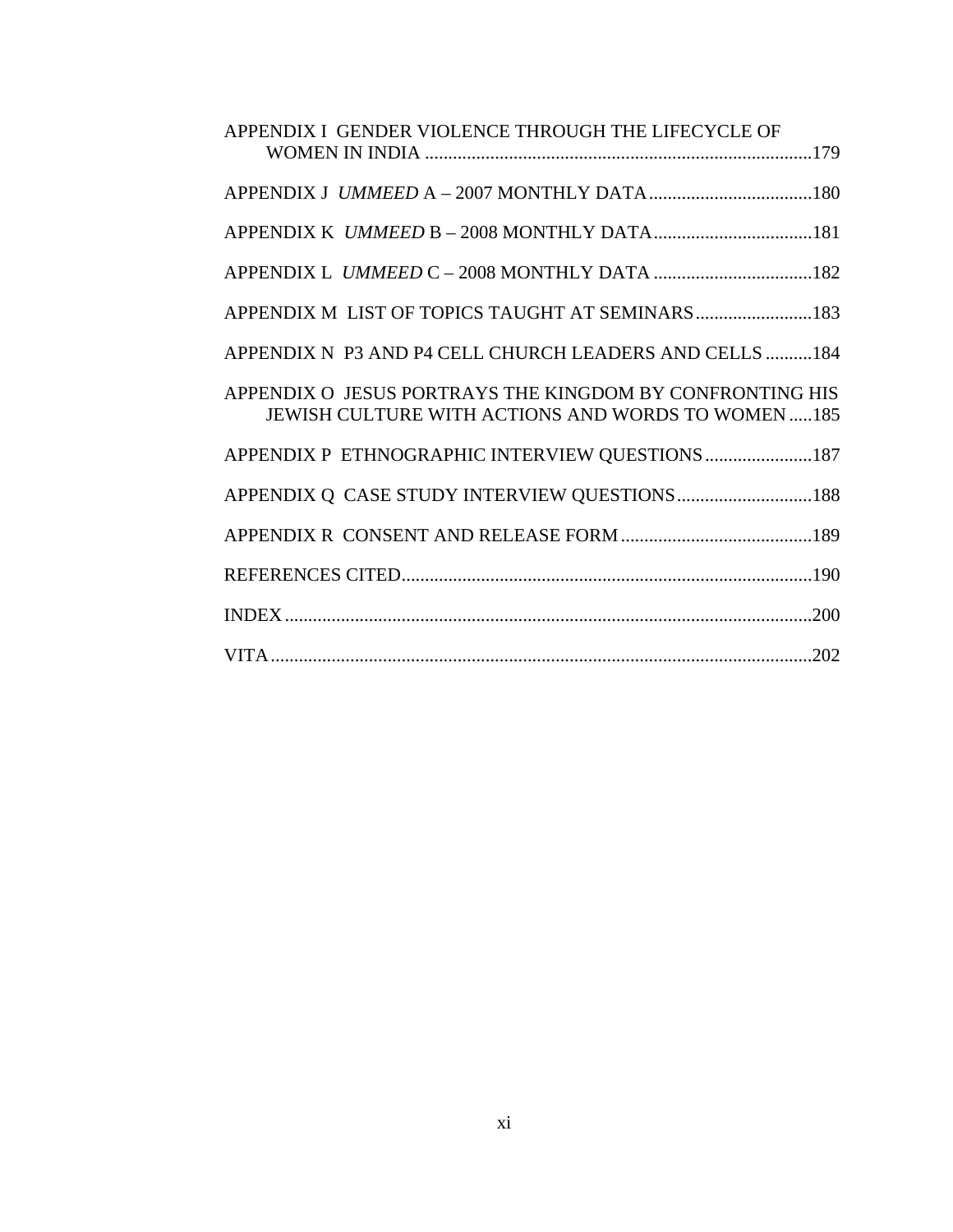# **LIST OF TABLES**

| TABLE 1 THE IDEAL, FALLEN, AND REDEEMED FAMILY39             |  |
|--------------------------------------------------------------|--|
|                                                              |  |
|                                                              |  |
|                                                              |  |
|                                                              |  |
|                                                              |  |
|                                                              |  |
|                                                              |  |
|                                                              |  |
| TABLE 10 INTERVIEWEES REVEAL FEMALE DISCRIMINATION 110       |  |
| TABLE 11 GENDER RELATIONSHIPS-PAST, PRESENT, AND FUTURE  114 |  |
|                                                              |  |
|                                                              |  |
| TABLE 14 SPIRITUAL FRUIT OF P3 AND P4'S NETWORK134           |  |
|                                                              |  |
| TABLE 16 PATTERN MATCHING FROM CASE STUDIES ONE AND TWO 137  |  |
|                                                              |  |
| TABLE 18 INTEGRATED COMPARISON OF LEADERSHIP147              |  |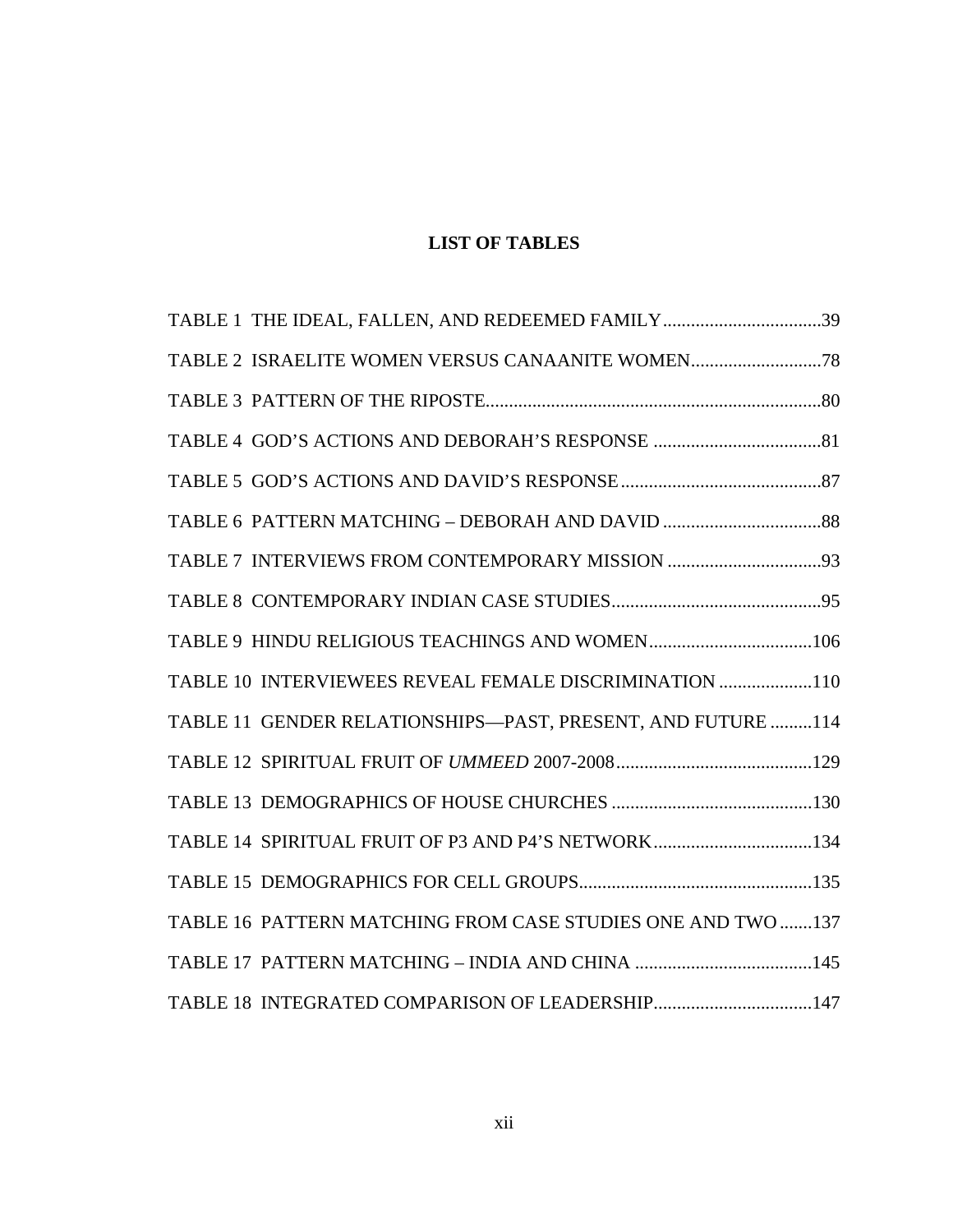# **LIST OF FIGURES**

| FIGURE 2 COMBINED NUMBERS OF P3 AND P4 COMPARED TO THE |  |
|--------------------------------------------------------|--|
|                                                        |  |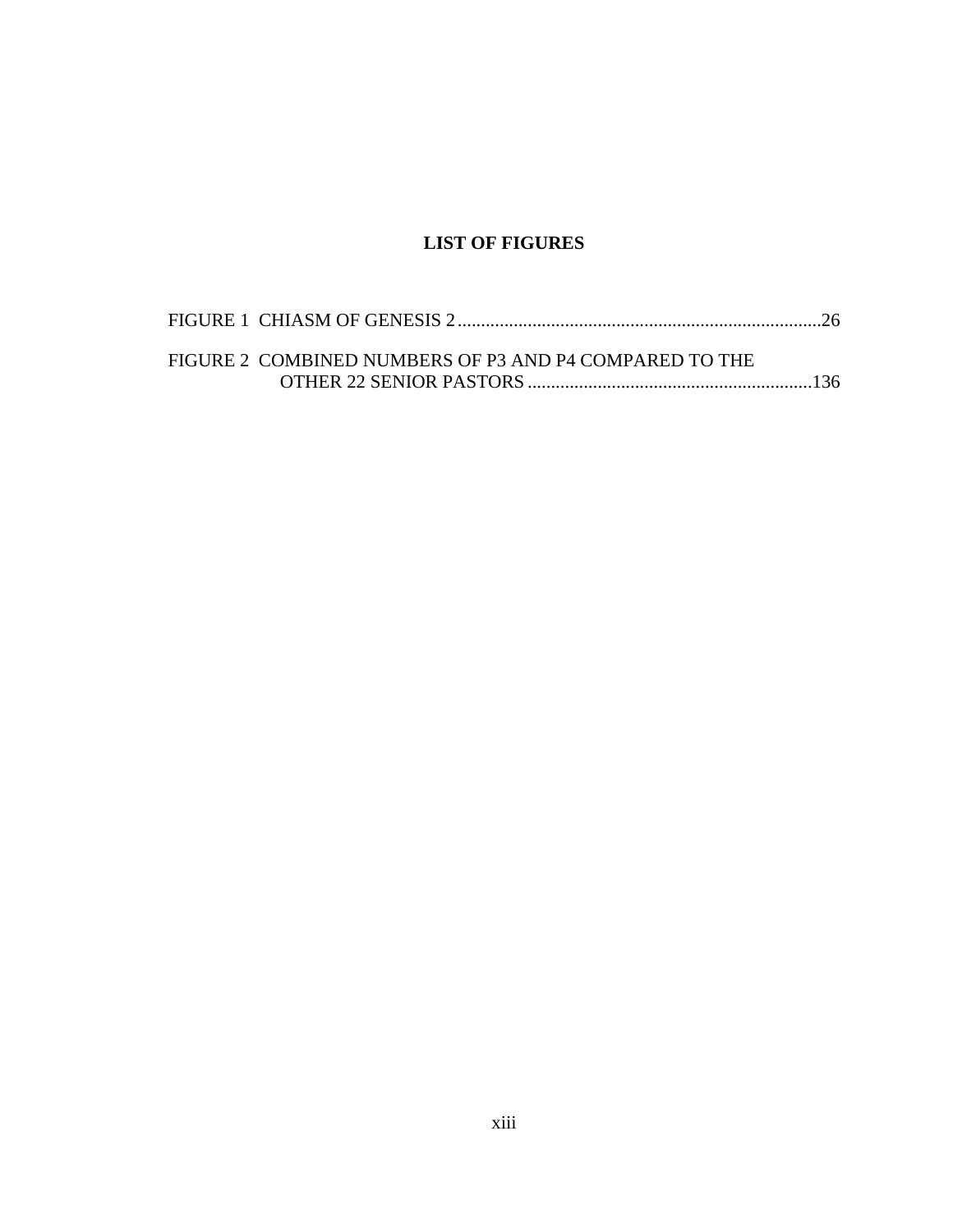# **INTRODUCTION**

On a small row boat in the lake of Kashmir, my husband Chad and I watched as a little village emerged from sleep. We traveled to Kashmir to teach two sessions about the power of unity and reconciliation to a group of church planters plagued with internal disunity. We disembarked from our boat and watched a fisherman prepare his large net for the new day. Chad asked, "How much for your net?" The fisherman replied, "This net is my work." Chad said, "I know. Would you take \$20 for it? You can then buy a new one." The man smiled and excitedly handed us his smelly fishing net. That day we used the net as a symbol to teach the church planters how God wanted believers to unite together, each holding their portion of the net to bring in the harvest.

Jesus described the kingdom of God as a net "that was let down into the lake and caught all kinds of fish" (Mt. 13:47). The net in Jesus' day, as in the Kashmiri example above, required many people to hold the net to bring in the harvest of fish. In the same way, the fulfillment of the Great Commission<sup>1</sup> requires the participation and service of all who claim allegiance to Christ. The call to God and allegiance to God's kingdom elicit outward response. Discipleship "is not for its own sake; it enlists the disciples in the service of God's reign" (Bosch 1991:4). Simply, God calls people to salvation and then sends them into service, equipped with spiritual gifts to extend his reign on the earth.

Many church traditions throughout the generations prescribe limits or restrictions on women's leadership in the Church, using the Bible as its source. Yet, these restrictions

<sup>&</sup>lt;sup>1</sup> The Great Commission serves as part of the overarching mission of God. I will develop these ideas later in the dissertation. At times, I use these terms interchangeably, but I recognize that the mission of God involves a full, comprehensive plan of God to reconcile all things to Christ – both the natural created order and humanity. The Church must complete the Great Commission, to make disciples of all ethnic groups, as part of the comprehensive mission of God on the earth.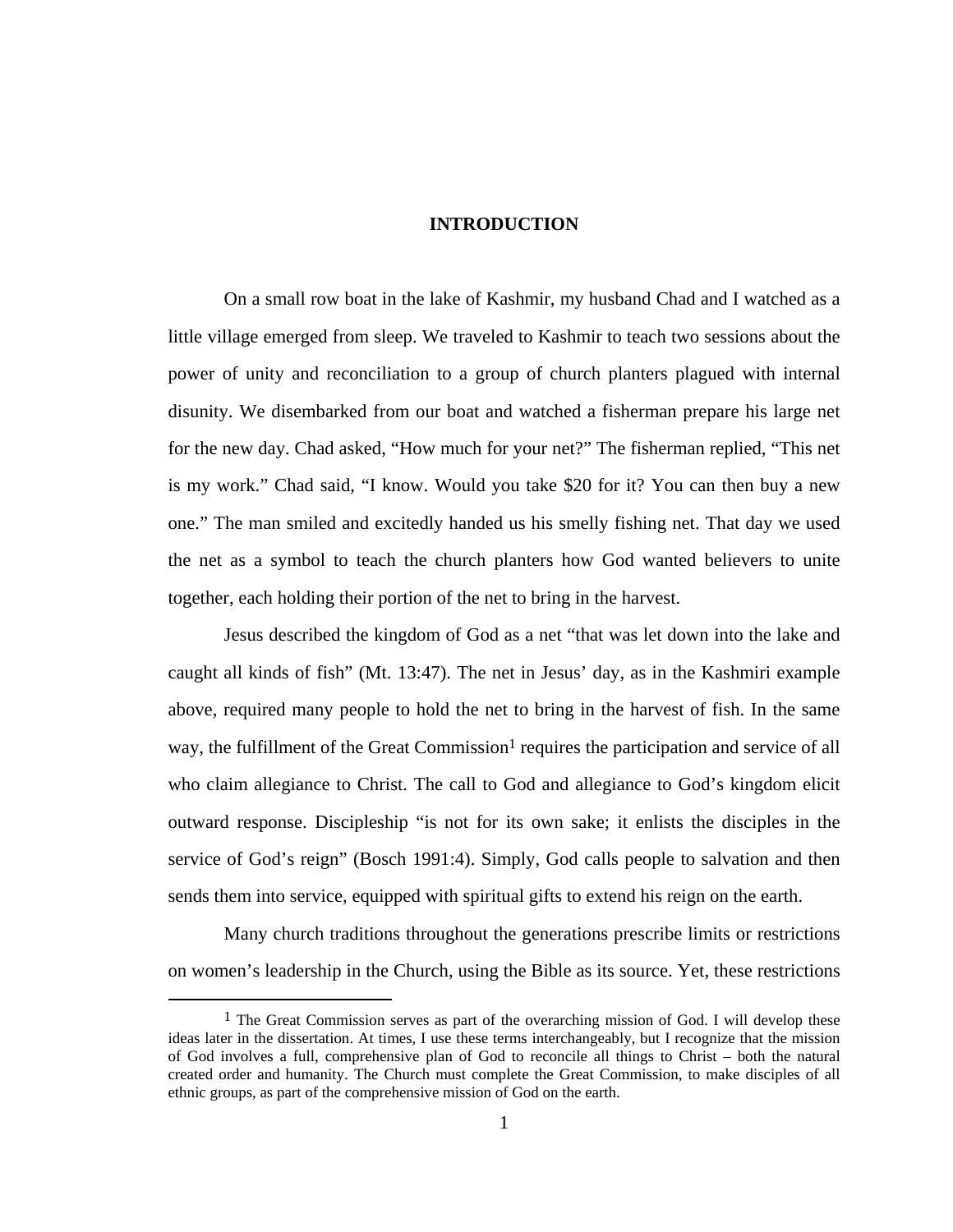and limitations continue to devalue both the identity of females and their contributions.2 Juliet Thomas, an Indian Christian leader, states:

Women have regretfully testified 'that though their leadership qualities are sought after and used in the secular fields, they shrink into insignificance, when they are in the church.' In a world where women serve as prime ministers, ambassadors and business executives, as well as carry out their responsibilities in their home, some are rightly questioning the Church on the prescribed limits within which women must often serve (Thomas 2005:189).

Does the release of women or the restriction of women using leadership gifts impact the Great Commission?3

As an atheist in the nation of China, Ms. G. came to know Jesus Christ. Though her husband and children ridiculed her for years, eventually they also believed. Ms. G., a gifted teacher, gathered people in her home and shared the Scriptures. Before long, their church grew to over 200 people. Her husband, a great cook and wise counselor, served wholeheartedly.

The church grew until a Western man attended the service and noticed the structure of Ms. G.'s group. He approached Mr. and Ms. G., "You are not doing church in a biblical pattern. It is not right for Ms. G. to teach and lead. It is not right for Mr. G. to cook, serve, and only give wise counsel. You are not following the biblical mandate for a man and woman's roles." Heartbroken that they had disobeyed God's rules, Ms. G. stopped teaching and Mr. G. began to teach. Eventually, the church dwindled in size. Finally, another Western couple enabled Mr. and Ms. G. to look at Scripture through new eyes and understand how God expects gifts to be used. Ms. G. again taught, and Mr. G.

 <sup>2</sup> An American woman in her thirties recently stated, "I always knew I was smart, talented, and gifted. But I just figured that God didn't really need me because I was a woman." A ten-year old girl who attends a Christian school asked with a furrowed brow. "Leslie, does God love boys more than girls? I felt like it when the teacher told the story. The boys started rubbing it in that they were better than girls and used the Bible to do it."

 $3$  In this dissertation, I deal only with the controversial gifts for women – leadership that involves women either teaching or exercising authority over men.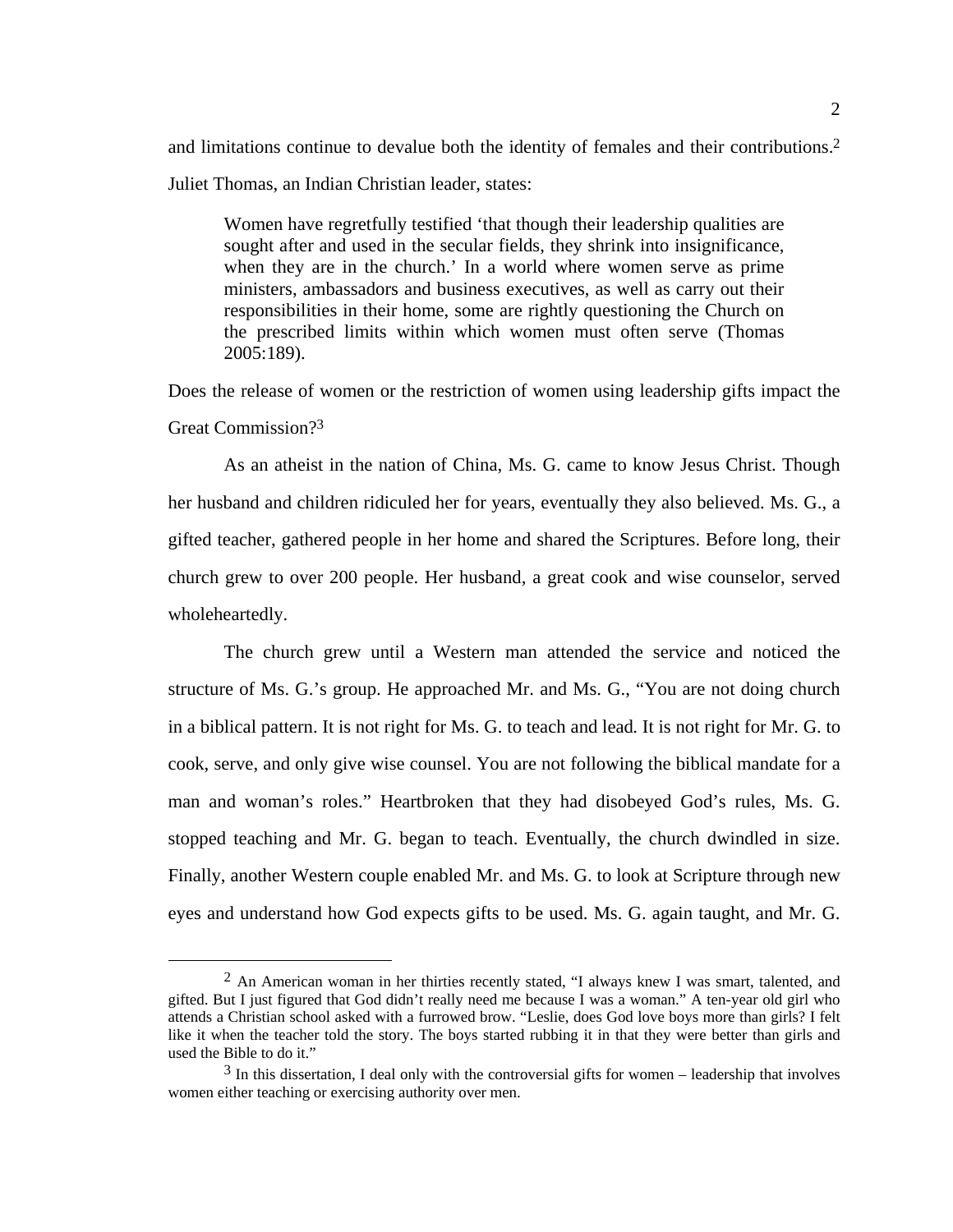began to serve again with hospitality and wisdom. The church now has over 1000 members and has sent their own workers to unreached areas of China.<sup>4</sup>

Despite the urgent need for the Church to equip, empower, and release more laborers for the countless millions in need of a Savior, important questions arise that deserve the Church's attention and reflection. Does God distribute spiritual gifts based on one's gender? Does God give leadership gifts to females? Can a woman only lead children and other women? If "Mission is the result of God's initiative, rooted in God's purposes to restore and heal creation" (Guder et al. 1998:4), then how does Christ's crucifixion heal and impact redeemed males and females and God's purposes for them?

Through the research that enabled me to write this dissertation, I sought to personally study and reflect on the above questions in order to grasp God's strategies for equipping, empowering, releasing, and multiplying laborers for increased effectiveness in accomplishing God's mission. I looked at both biblical case studies and contemporary case studies in both the Indian and Chinese context. Out of a missiological conviction that the globalized Body of Christ can and should learn from one another, I chose international case studies to communicate to the North American audience, since the North American Church continues to struggle with what women can and cannot do in God's mission.

God has used the Western Church powerfully as the West has sent its people and resources to many nations around the world. Yet, the globalized Church now has stories and models that can challenge, inspire, and instruct the Western church.

<sup>&</sup>lt;sup>4</sup> I met this couple after this new Western couple discipled them for a couple of years. Both Mr. and Ms. G. served according to their gifts when Chad and I met them and shared their story with us. They asked us to lead a seminar about marriage to their house church network. After teaching that in the Genesis 3 account God did not curse the man or woman (only the serpent and ground), Ms. G. ran up to us during a break. "I have been set free! I am not cursed and I always thought I was since I am a woman! This truth needs to be taught to millions!"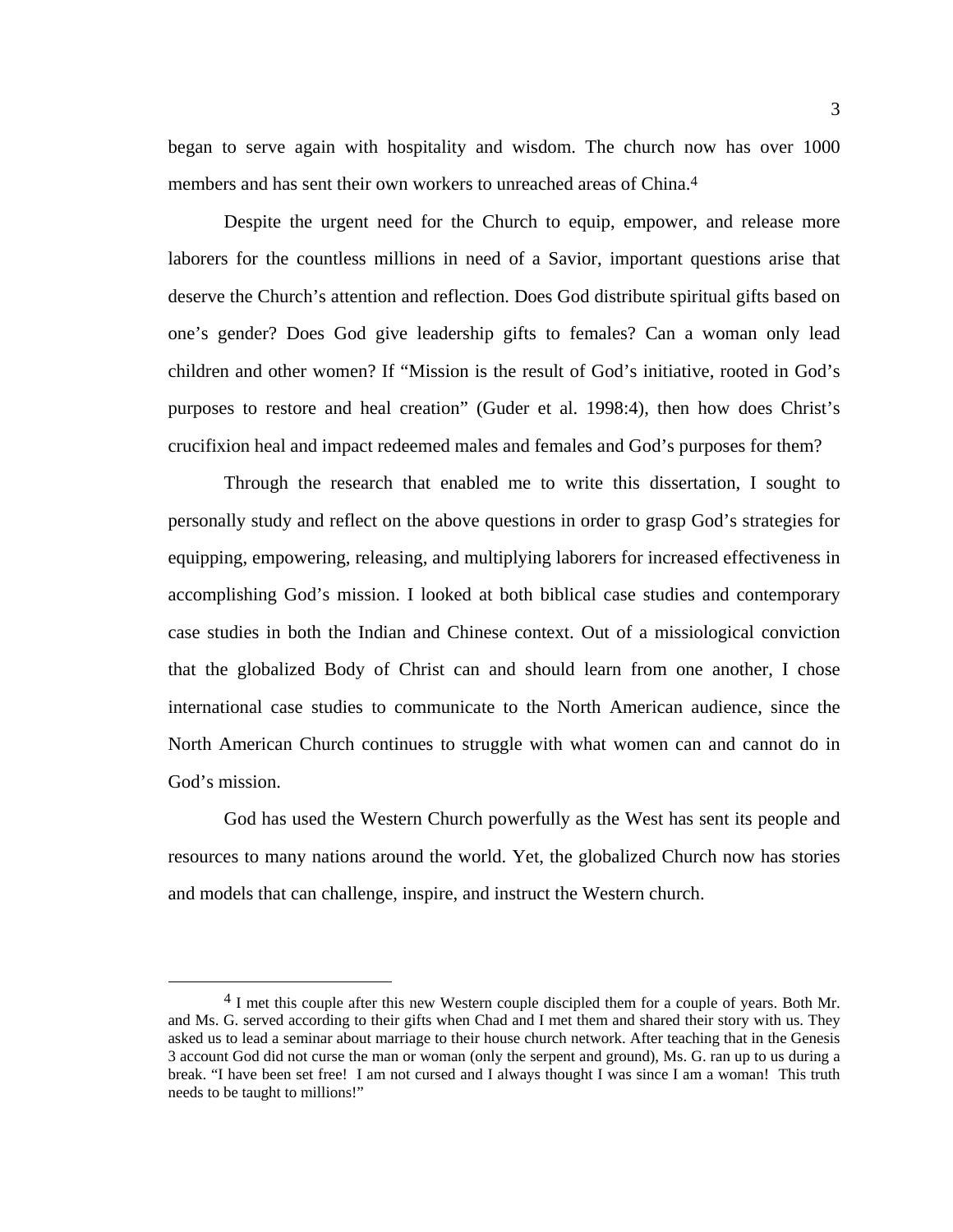Through the act of storytelling we recognize that those in the dominant culture have constructed the church to fit their needs, and their voices have been heard from pulpits, theological classrooms, books, and denominational hierarchies. Now it is time for others to be heard as well. An encounter is the place for shared experience. This means letting the silenced stories be heard. This exercise repositions our perspectives by allowing other perspectives to be heard (Conde-Frazier, Kang, and Parrett 2004:178).

Service in God's reign requires believers to understand the standards, principles and worldview of kingdom culture so that the Church might better reflect God's reign. By listening to and learning from others' stories, God can reshape and transform the globalized Church more to the standards of God's kingdom. "The continual conversion of the church happens as the congregation hears, responds to, and obeys the gospel of Jesus Christ in ever new and more comprehensive ways" (Guder 2000:150).

Jesus' mission "is the good news of God's love, incarnated in the witness of a community, for the sake of the world" (Bosch 1991:519). I often ponder and reflect upon how the Church can more effectively complete the Great Commission as I travel into many areas of the world that desperately need Christ. My study arises out of my desire to see the Church's momentum increase as it displays the kingdom and passionately and effectively pursues the Great Commission. Increased momentum will allow all ethnic groups to more quickly experience the transforming power of Jesus Christ. May the Church around the world listen to one another, may it encounter Christ through shared stories, and may the Church demonstrate unity as it works together. May the Church reflect God's kingdom and complete God's mission on the earth.

#### *Purpose*

The purpose of this study is to extrapolate kingdom principles of leadership from both the Bible and from contemporary mission contexts and to discover how these principles applied can affect the Great Commission.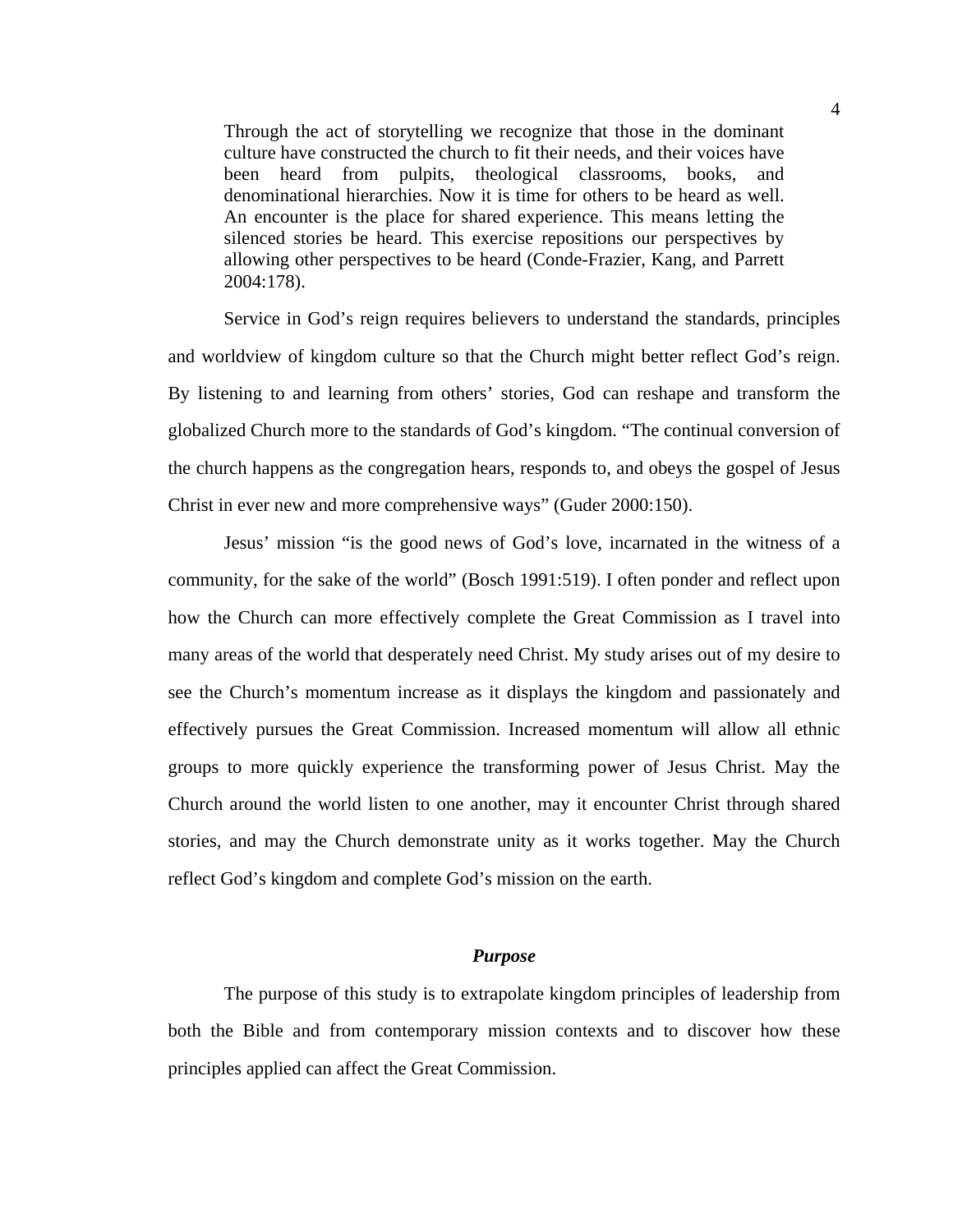#### *Goal*

The goal of this dissertation is to offer practical and effective kingdom principles of leadership that emerge from my research, enabling the Church to reflect strategically on how to advance the redemptive purposes of the *missio Dei* more effectively.

# *Significance*

I believe this study contains missiological significance for both the Church at large and the organization I co-direct. I hope my research, conclusions and recommendations will serve as a catalyst for missional churches, enabling them to reflect on their leadership practices that affect the completion of the Great Commission. Though I have read some literature that communicates the need to release all men and women for the sake of the Great Commission, I seek to demonstrate through my research whether this claim holds validity in particular contemporary contexts. As a result of both my biblical research and my contemporary contexts, I hope others will reexamine their own leadership models in light of the biblical and contemporary data. In future years, I hope extended research can enable the Church to more fully understand male-female reconciliation and its link to the Great Commission. Hopefully this clear link will encourage churches to establish leadership models that fully embrace the participation of both males and females.

My premise for the full release of women gifted in leadership to God's service does not arise from my commitment to seek justice (Matt. 6:33), though the Psalmist describes justice as the foundation of God's throne (Ps. 89:14). Instead, my premise stems from a desire to see the Church obey God and complete the Great Commission. With a determination to see the Great Commission completed, I hope to offer a dissertation that serves as a catalytic tool enabling missional churches and agencies to release more laborers, thereby multiplying the labor force*.*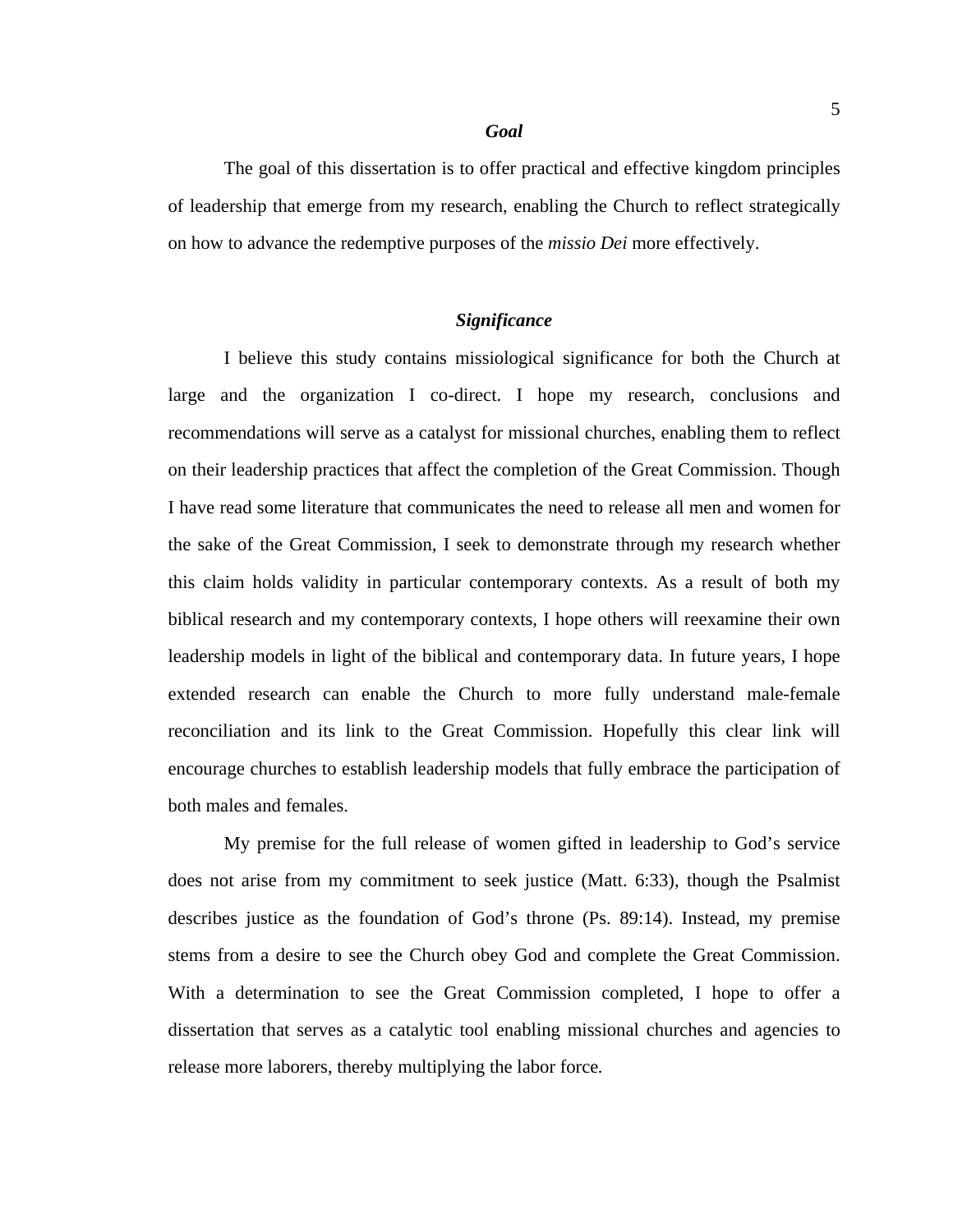This dissertation also provides missiological significance for the mission organization I co-direct called 10/40 Connections (10/40). 10/40 cultivates connections in a fragmented world, increasing the Church's momentum to extend the hope of Christ among the least reached.<sup>5</sup> 10/40 commits itself to practical theology. My theoretical construct of the kingdom of God allowed me to study more deeply the theological issues of the kingdom of God, human community and the Church, the blessing and responsibility of reconciliation, and the importance of looking at Scripture to discover what God sought to reveal about himself through biblical narratives. The research also enabled me to study the opposing side and come to a fuller understanding of what the opposing side fears if the Church fully releases women. The field research allowed me to reflect on models in use that practice the release of women in leadership gifts.

10/40 often serves as a catalytic organization. I see this dissertation and the outcomes of it enabling 10/40 to "stir things up," enabling churches and Christians to reconsider their beliefs and traditions, allowing God to transform them where necessary, for the sake of more effectively participating in the Great Commission. By adding a solid theological stance on gender reconciliation and its links to the Great Commission, 10/40 can offer strategies for churches and agencies who desire to join God in his mission more effectively, strategically, and prophetically in the fragmented world.

# *Central Research Issue*

The central research issue is to derive biblical principles of male and female leadership from a kingdom perspective and to recognize their impact in contemporary mission.

 <sup>5 10/40</sup> seeks to cultivate three primary types of connections: (1) *Ekklesia* – The Called Out Ones – Connecting the Church to the world based on God's mission. (2) *Ish/Isha* – Male/Female – Connecting males and females based on God's ideal and (3) *Ethne* – Ethnic Groups – Connecting least reached groups to God through both the word and deed.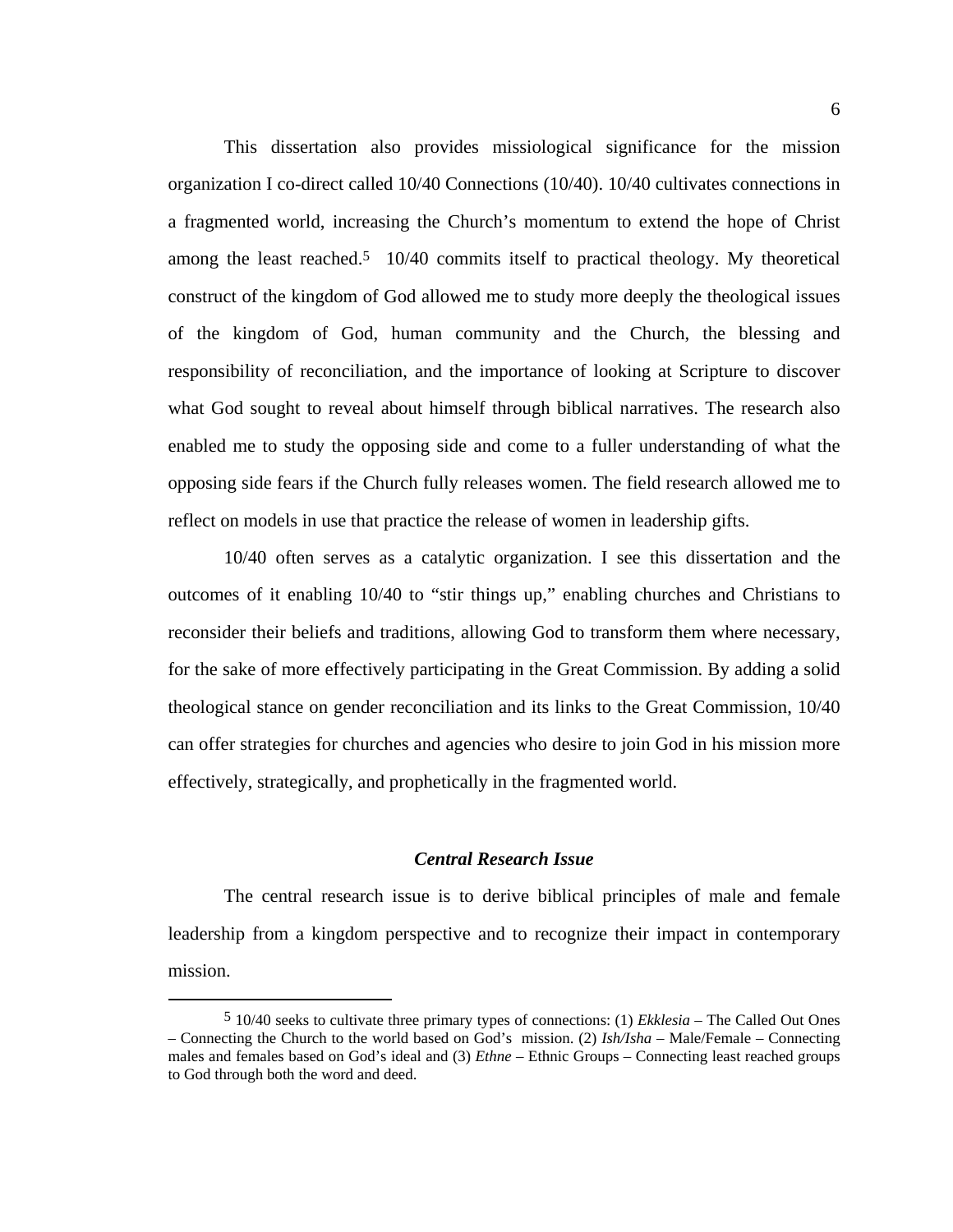#### *Research Questions*

- 1. What does biblical literature say about the community between males and females in the context of leadership in the kingdom of God?
- 2. What does God intend to teach us about principles of leadership through the biblical personalities of Deborah and David?
- 3. What principles of leadership do contemporary leaders employ in specific contexts of India and China?
- 4. As these leaders practice these biblical leadership principles, what is the missional impact on the Great Commission in their contexts?

#### *Definitions*

Missional – "Mission is the result of God's initiative, rooted in God's purposes to restore and heal creation. 'Mission' means 'sending,' and it is the central biblical theme describing the purpose of God's action in human history" (Guder et al. 1998:4). Christopher Wright states, "Our mission (if it is biblically informed and validated) means our committed participation as God's people, at God's invitation and command, in God's own mission within the story of God's world for the redemption of God's creation" (C. Wright 2006:22-23). "Missional" is an adjective and refers to how the Church lives out the *missio Dei*, to restore and heal creation. Jesus invites and commissions the church to participate in this restoration by spreading the kingdom of God among all ethnic groups (Matt. 24:14; 28:18-20).

 Kingdcom of God – The kingdom of God is the rule and reign of God. Jesus demonstrates the reign of God by his teaching and actions. Though the Scriptures reveal many aspects of this reign, the principles of the kingdom I seek to discover revolve around how the kingdom of God impacts leadership and the male-female relationship in the community of God.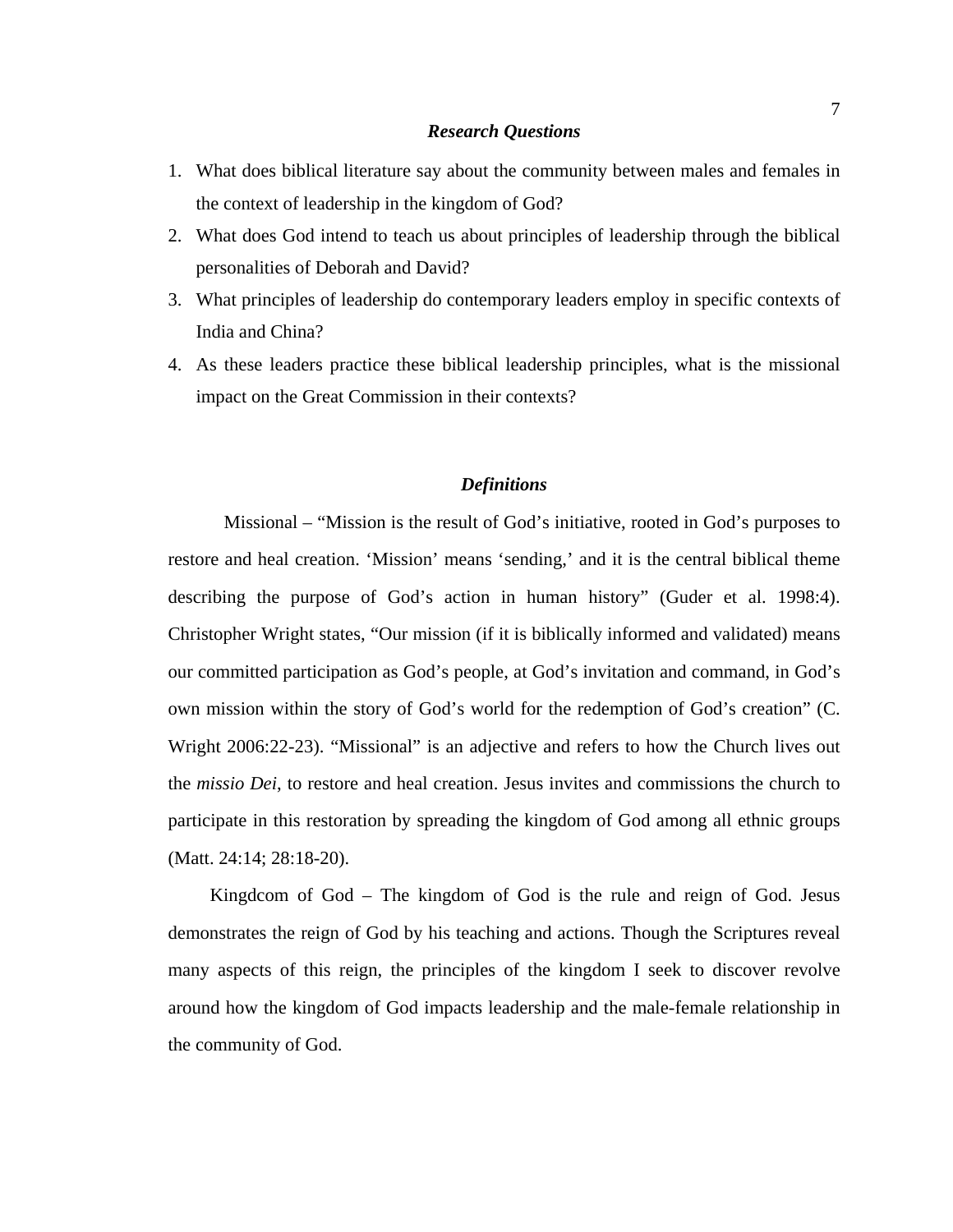Contemporary Mission – I seek to describe three contemporary cases that embody missional living and whose understanding of God's mission provides them a framework for leadership in their movements. Case Studies One and Two occur in India – Uttar Pradesh and Mumbai. Case Study Four occurs in China. Case Study Three occurs in Delhi, India and describes a young woman who moved from an understanding and practice of gift-based ministry to gender-based ministry.6

Leadership – The ability to influence and guide others based on relationships and purposeful actions for the future (Kouzes and Posner 2002:xxvii). Leadership stems from authority to influence and can imply a position.

## *Delimitations*

Instead of a comprehensive analysis of leadership, in this study I look for God's intentions in choosing leaders around the specific issues of calling, power, influence, and authority based on kingdom principles.

Though I deal with a kingdom perspective throughout the study, I will not look at all dimensions of the kingdom of God. I am delimiting my research to how the kingdom of God impacts relationships, particularly the relationship between males and females.

My international case studies comprise movements that multiply the church through either the cell church or the house church model. Though I recognize other factors also contribute to the success of these models, I simply examine these models based on their understanding of whom they equip, empower, and release into leadership.

 <sup>6</sup> Gender-based ministry refers to role differentiation based on gender. Gift-based ministry implies ministry based on God's gifting of a person—regardless of gender.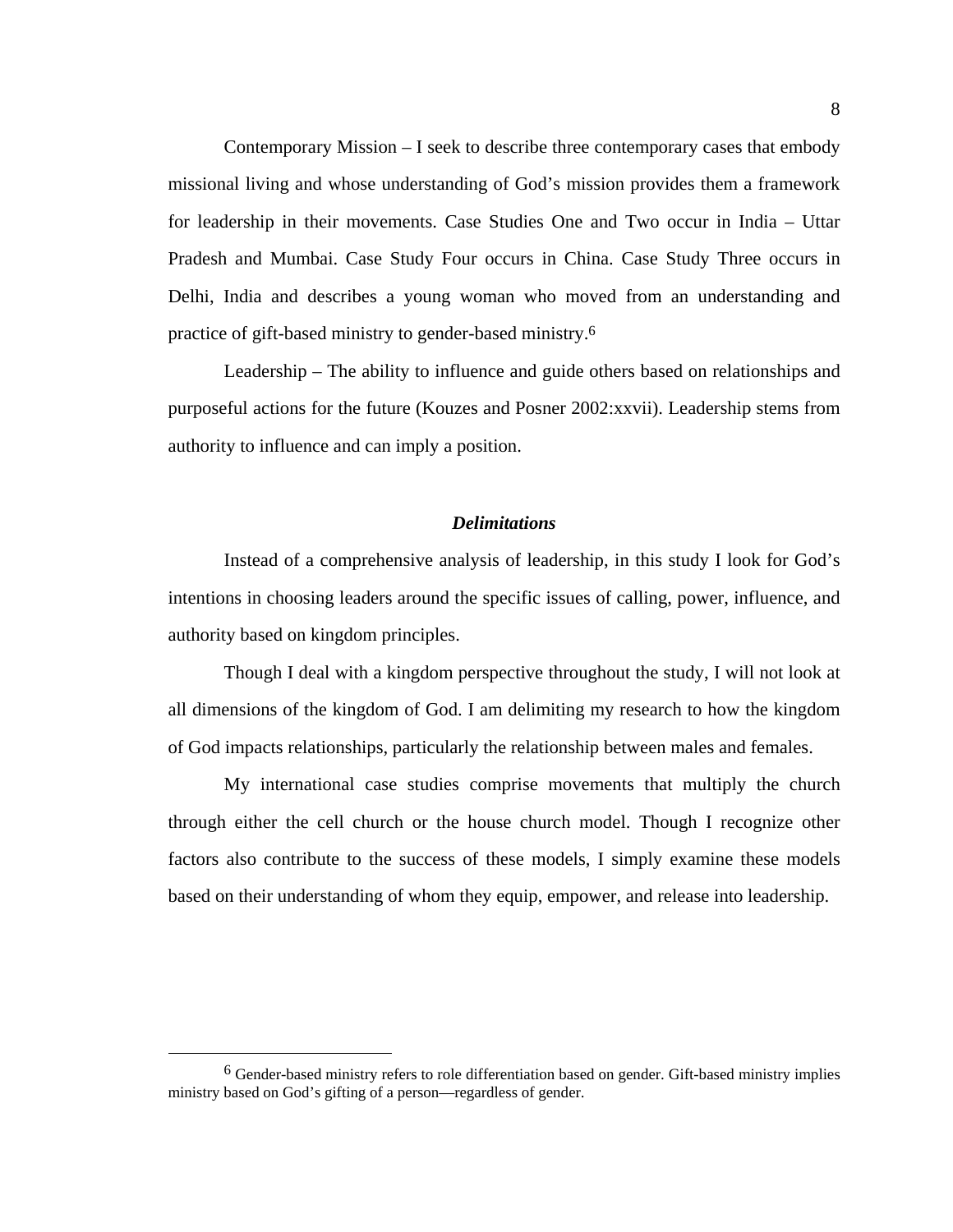### *Assumptions*

- 1. I assume, according to the Scripture and the creeds and traditions of the reputable church Fathers, that the Persons of the Trinity are co-eternal, co-equal in power and authority, and without ontological or functional hierarchy; and thereby provide a model for the community of Christ followers.
- 2. I assume that God created males and females in the *imago Dei*, and thus no inequality should exist in the Body of Christ due to gender, ethnicity, or class.
- 3. I assume that the Holy Spirit continues to give spiritual gifts to the Body of Christ; therefore, believers receive gifts according to God's will, irrespective of gender, for the building up of the Body for God's purposes in the world.<sup>7</sup>
- 4. I assume that Jesus' kingdom ethic of power, authority and leadership defies the world's systems and exists as the standard for all subsequent models.<sup>8</sup>
- 5. I assume that the release of women into full participation in the Church, regardless of gender, will multiply the labor force and thus positively affect the completion of the Great Commission.9
- 6. Throughout this work, I chose to deal with the more fundamental issues that dictate how a man or woman can be used, rather than debate the difficult passages in the New Testament. My assumptions about the power of the crucifixion and resurrection lead me to believe in God's willingness to equip both males and females for leadership, without restrictions to either simply based on gender.

 <sup>7</sup> I understand that there is theological position that believes in the cessation of spiritual gifts. Due to space, I will not deal with this theological position.

<sup>&</sup>lt;sup>8</sup> My first four assumptions surround assumptions I have about God. These first four assumptions form the rationale for my last two assumptions which impact my field research.

<sup>9</sup> This assumption based on my theological understanding impacts my hermeneutics on both the kingdom of God and the redeemed relationship between males and females. Due to this bias, in Chapter 4, I discuss the methods I used in my research to counter this bias.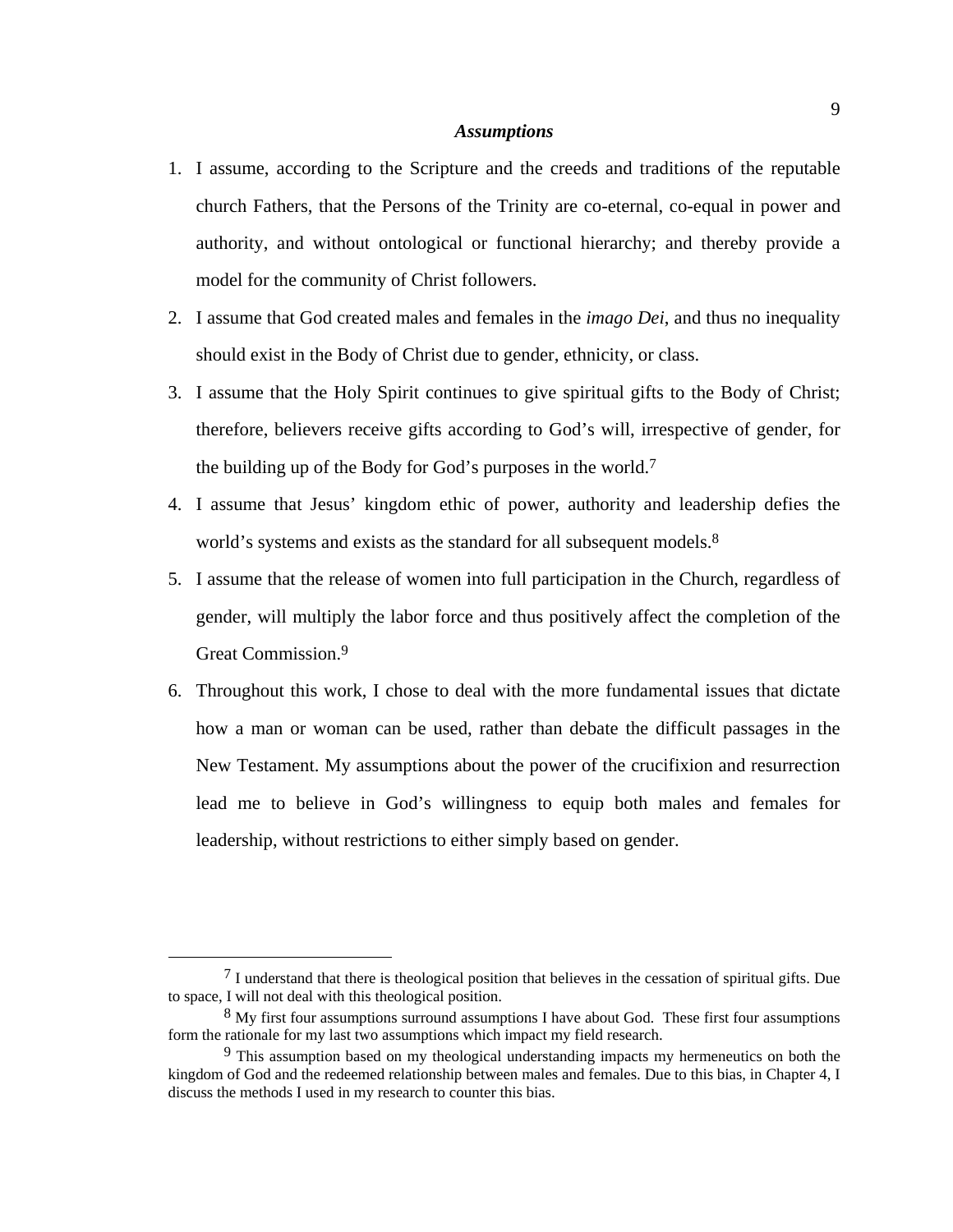#### *Summary*

In this dissertation, I explore how the kingdom of God impacts leadership. I highlight the missional effectiveness that occurs when believers empower and release believers based on God's kingdom principles of leadership.

In Part One, I explain my theoretical construct of the kingdom of God and derive kingdom principles of leadership from biblical case studies. In Chapter 1, I explain the community of the Triune God and its impact on God's creation of the human community in the *imago Dei*. I also explain how the Fall affects the human community and then how on the cross, God offers reconciliation to the world. I also explain how God reveals kingdom principles of power and authority. In Chapter 2, I explain how the Spirit empowers the Church to fulfill the *missio Dei*. I also demonstrate the Gospel's respect of culture, yet the prophetic voice of the Gospel that challenges all cultures with the standards and principles of God's reign. I also briefly express the contrarian view to my assumption that the release of women positively affects the Great Commission. In Chapter 3, I use narrative theology to extrapolate God's intentions in choosing both Deborah and David and from this data I discover kingdom principles of leadership.

In Part Two, I indicate my methodology for research, share the findings of my field research in contemporary mission, and develop conclusions and recommendations based on my findings. In Chapter 4, I define my methodology for research acquiring my field research. In Chapter 5, I report my findings from my Indian context through ethnographic interviews and three Indian case studies. In Chapter 6, I integrate my findings and make comparisons between my Indian case studies and my Chinese case study. I then compare and contrast these findings to my findings from my biblical case studies. I conclude my paper by offering conclusions and recommendations based on my findings.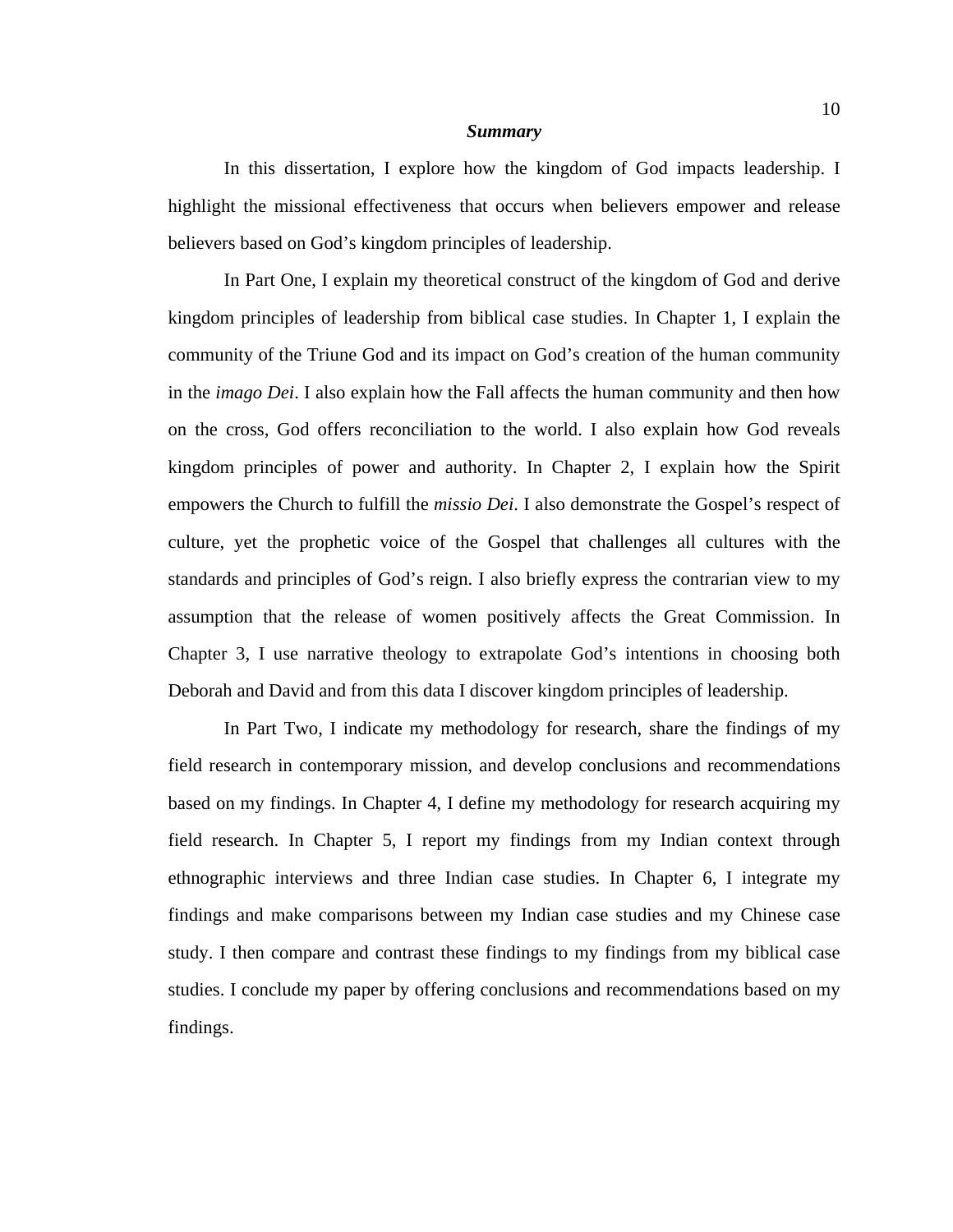I trust that this study will encourage missional Christians to re-examine their theology from the redemptive, prophetic spirit of the kingdom of God. Hopefully in the process, the Church will multiply its labor force by releasing all believers based on gifts, rather than gender, thereby increasing its momentum and synergy.10

<sup>&</sup>lt;sup>10</sup> Recognizing the ideas presented in this paper conflict with many believers' understanding about women and their participation in the Church, I chose to strategically write this dissertation with Everett Roger's "diffusion of innovation" in mind. Views about women and their participation in the Church involve worldview issues that stem from both biblical hermeneutics and culture. Rogers' "diffusion of innovation" concerns itself with new ideas and moving those ideas through a social system (Rogers 1983:5). Rogers explains five characteristics of innovations that enable a new idea to take root in a social system: 1. Relative advantage "is the degree to which an innovation is perceived as better than the idea it supersedes." By displaying my contemporary research, I demonstrate the relative advantage to the Church in its mission if the Church fully embraces, equips and releases women. 2. "Compatibility is the degree to which an innovation is perceived as being consistent with the existing values, past experiences, and needs of potential adopters." By using biblical case studies, I tried to demonstrate the contemporary context by using case studies that are compatible with the Scriptures. 3. The more simple an idea, the quicker the idea diffuses across a system. "Complexity is the degree to which an innovation is perceived as difficult to understand and use." To reduce complexity, I used stories to illustrate. 4. "Trialability is the degree to which an innovation may be experimented on a limited basis." I used contemporary case studies to demonstrate how some believers today use the innovation and its effect on the Great Commission. 5. Observability "is the degree to which the results of an innovation are visible to others" (1983:15-16). I highlight the international case studies enabling others to observe models in use today.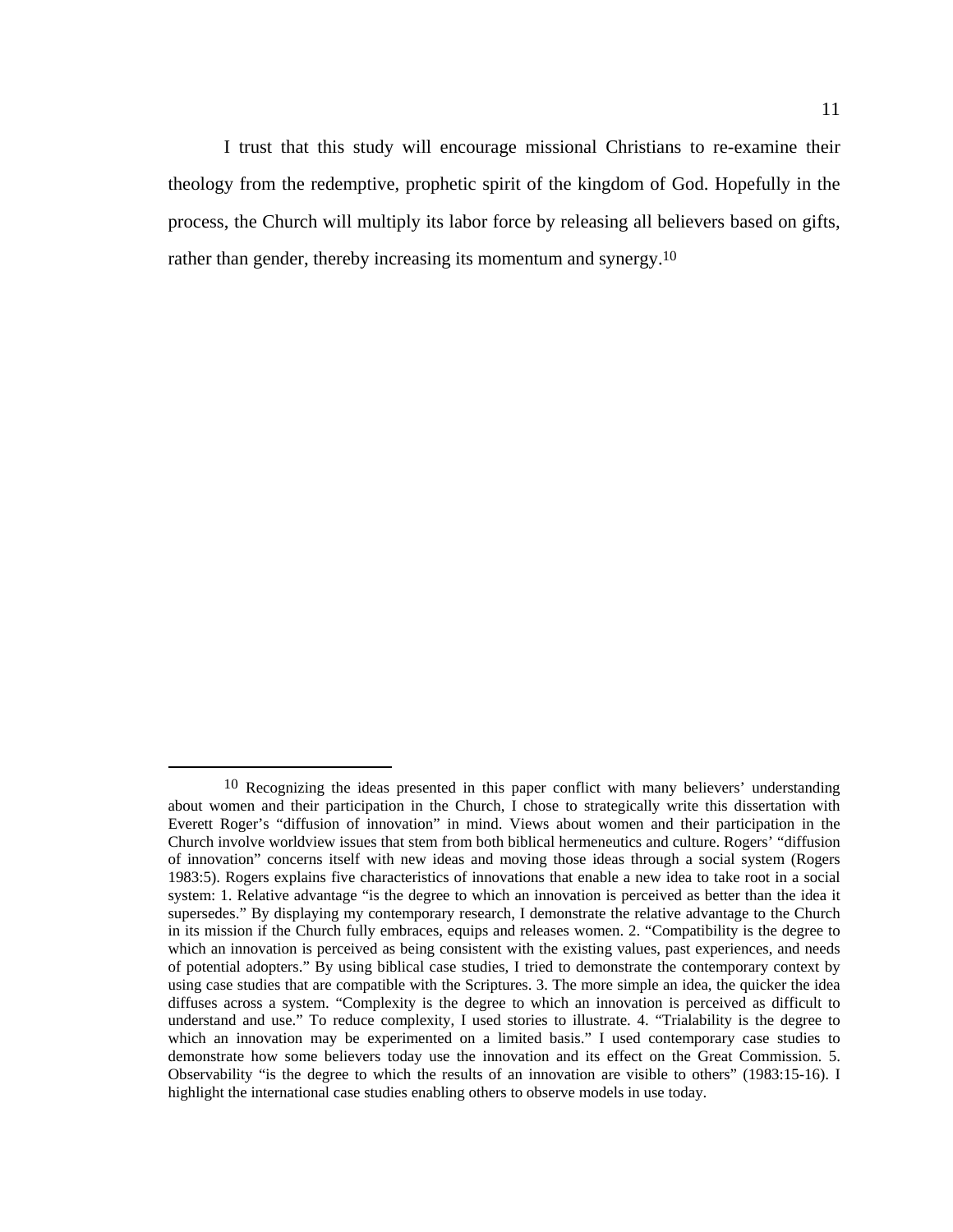# **PART I**

# **THE KINGDOM OF GOD AND BIBLICAL LEADERSHIP**

In Part One, I explore the kingdom of God through the lens of the *missio Dei,* the reconciled community, and power. I also study two biblical characters in order to extrapolate principles of kingdom leadership from the Scriptures. In Chapter 1, I explain the community of the Triune God and its impact on the human community created in the *imago Dei*. I also explain how the Fall affects human community and then God's work on the cross to offer reconciliation to the world. In Chapter 2, I explain how the Holy Spirit empowers the Church as the Triune God sends the Church into the world to fulfill the *missio Dei*. I also demonstrate the Gospel's respect of culture, yet the prophetic voice of the Gospel that challenges all cultures with the standards and principles of God's reign. Recognizing the controversy that surrounds the topic of female leadership, I also briefly define some of the terms, passages and concepts of the contrarian view. In Chapter 3, I use narrative theology to extrapolate God's intentions and purposes in choosing both Deborah and David as leaders.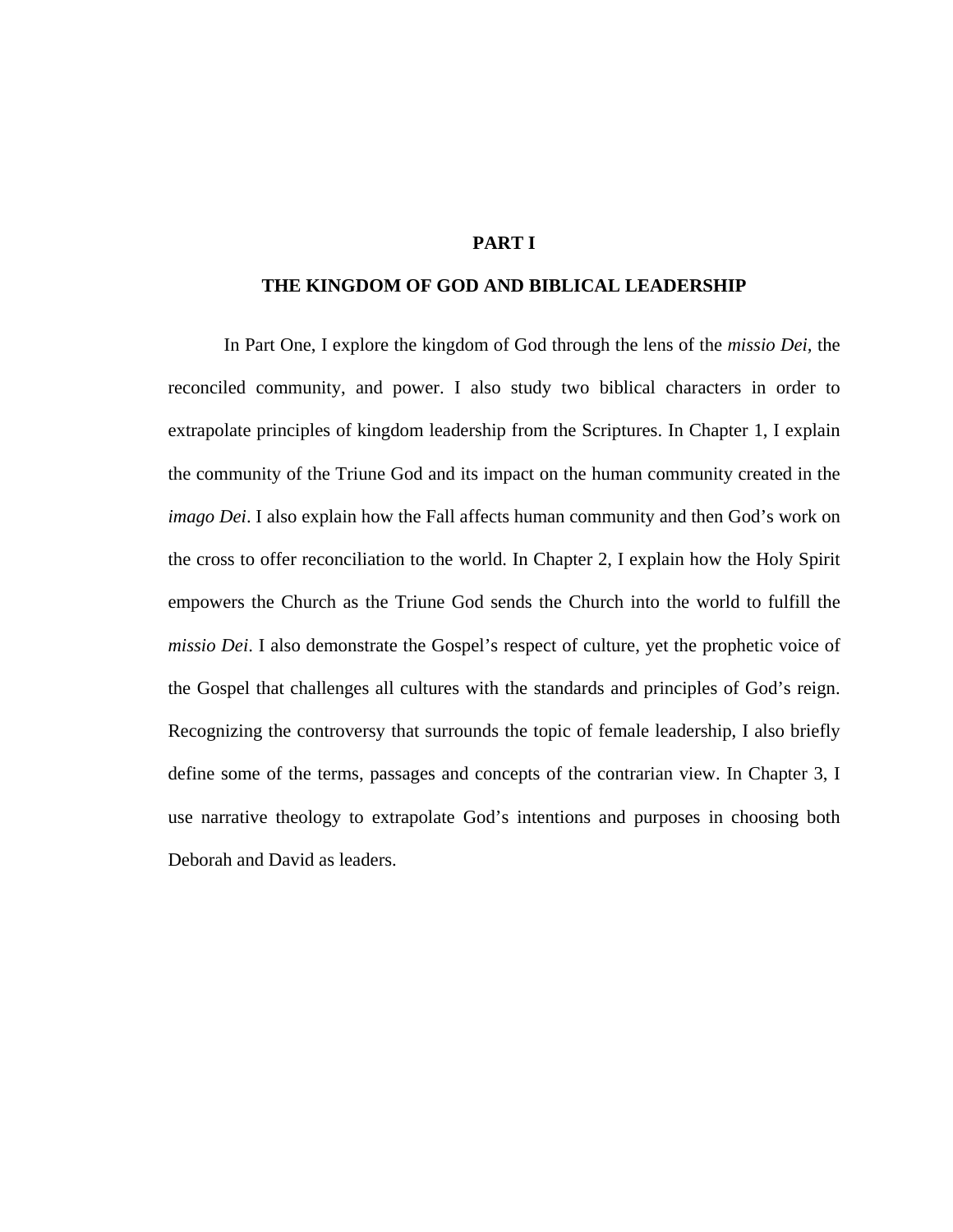# **CHAPTER 1**

# **THE KINGDOM, THE** *MISSIO DEI***, AND COMMUNITY**

In 2001, I walked in Allahabad, India where on one "holy" day; twenty-four million Hindus dipped in the Ganges River. They chanted, "Behold the Mother Ganga who takes away the sins of the world." I prayed, "Jesus, what do you think when you see these masses of people?" Immediately my mind remembered Matthew 9:36, "When he saw the crowds, he had compassion on them, because they were harassed and helpless, like sheep without a shepherd." Jesus told his disciples to pray for God to send out more workers, realizing more laborers could provide direction and hope to the harassed and helpless masses on the earth. With the heart of a shepherd, Jesus demonstrated in this passage both compassion for the lost and a commitment to work with humans to complete the *missio Dei*—the Triune God's purposes to redeem, restore, and heal creation.

The Father, committed to the kingdom, sends Jesus to embody and live out the exact representation of the Triune God (Heb. 1:3), enabling humanity to relate personally to God. Jesus, committed to the kingdom, represented God's sacrificial commitment to offer reconciliation and established God's reign on earth by his life, crucifixion, and resurrection. The Spirit, committed to the kingdom, empowers the Church to live out God's kingdom. Workers in God's vineyard released and empowered to reflect God's image and his kingdom, receive the commission to serve as co-regents and preach the kingdom of God to all ethnic groups.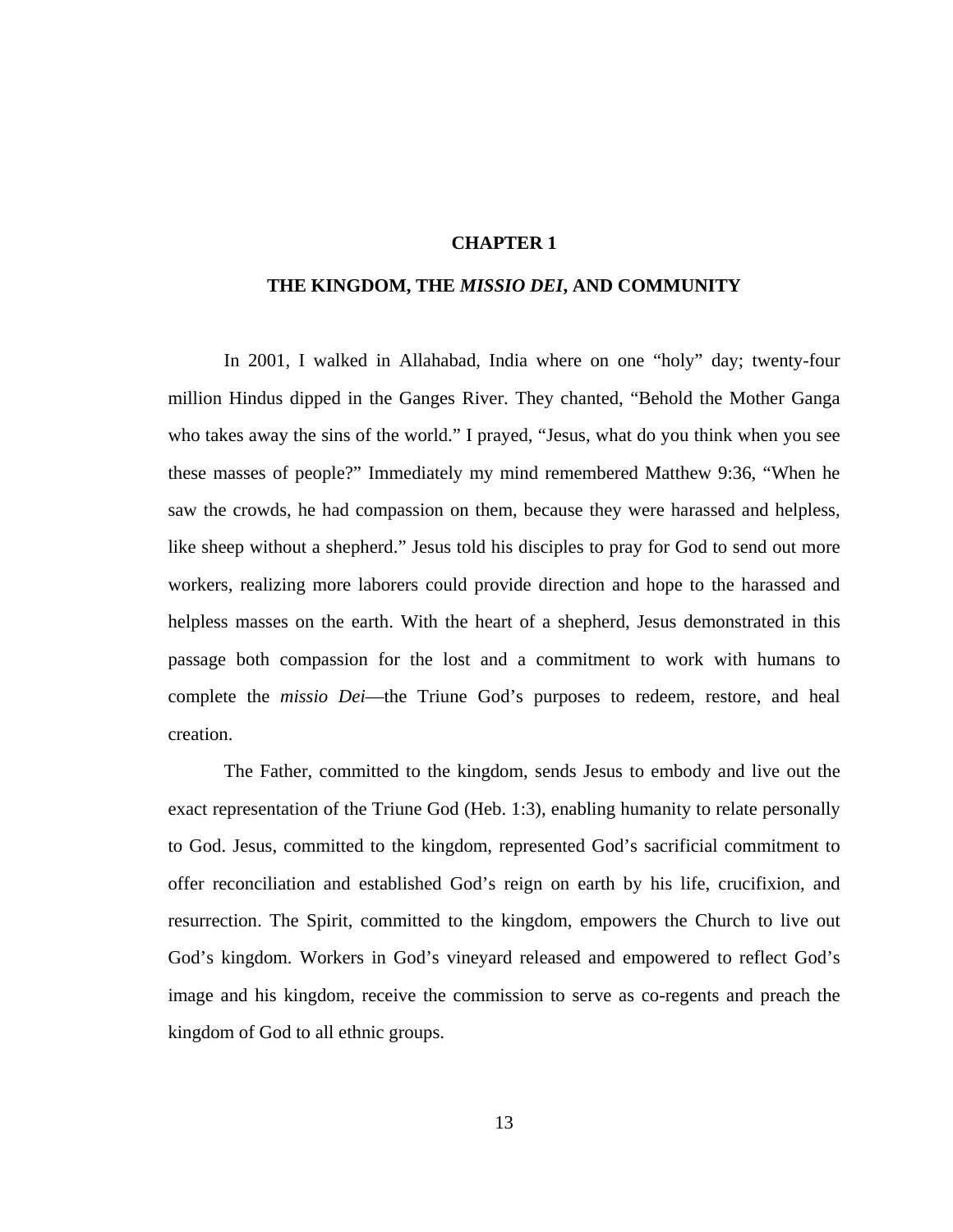# *The Kingdom of God and the Missio Dei*

The kingdom of God and the *missio Dei*, though deeply related do not exist as synonymous terms. Rather, these missiological and theological truths coincide with one another. Jesus defined the kingdom – its standards and practices according to the reign and rule of God. The *missio Dei,* traced throughout the Scriptures*,* encompasses God's purposes to establish his reign on the earth among all ethnic groups. Paul Hiebert states, "At the heart of the kingdom is mission. The church is a community called by God to invite people to enter the kingdom of God" (Hiebert 2008:283). Kingdom theology, defined by Jesus, serves as the theological foundation for understanding God's mission and God's standards of leadership practices in the Church.

I believe all missiological praxis in the world must root itself in the Word of God. Therefore, in the next two chapters, I lay out a biblical theology for kingdom, mission, and the community which I believe form the foundation for how the Church can and should practice leadership.1

## **The Kingdom of God**

To understand the kingdom of God, the Church must begin with Jesus, the King. Through his parables and conversations, Jesus taught principles of the kingdom and revealed God's character; and through his actions, Jesus demonstrated the kingdom's standards and ethics and showed believers how to live God's reign practically. E. Stanley Jones states, "A rediscovery of the kingdom without the discovery of the King would… be a half-discovery, for it would be a kingdom without a king….Jesus shows us what God is like and also shows us what the kingdom of God is like in operation. The kingdom

<sup>&</sup>lt;sup>1</sup> Note that as I develop my argument, I use the main text of both Chapters 1 and 2 to describe the theoretical construct that impacts my research. In the footnotes, I at times give a contrarian viewpoint to my hermeneutic. At the end of Chapter 2, I offer in the main text the contrarian view, while in the footnotes I note scholars who refute that idea. In my biblical case studies, in the main text I offer my understanding of the text based on my research, while I place most of the contrarian understanding in the footnotes.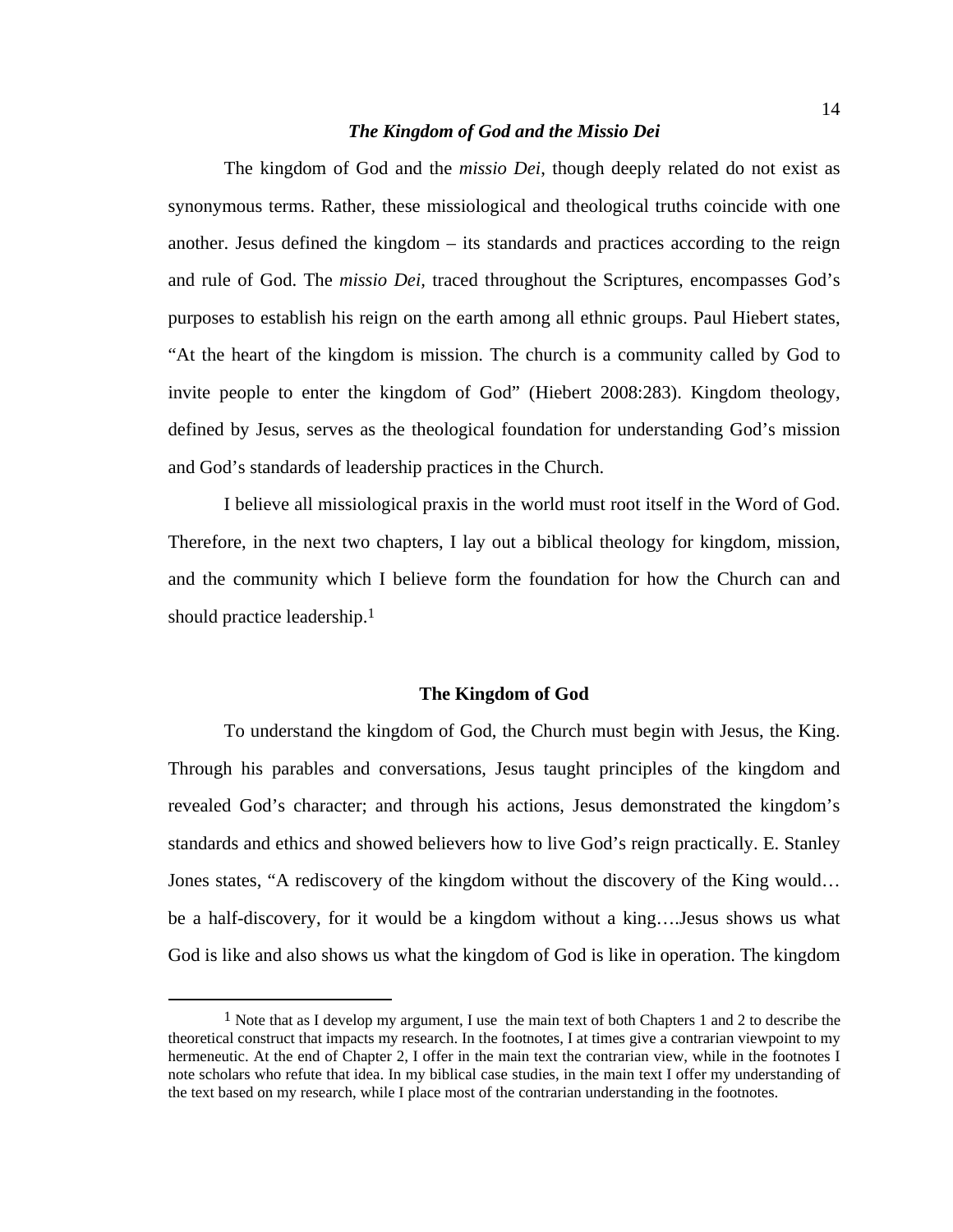of God is Christ-likeness universalized" (Jones 1972:34). The kingdom of God played a central role in "Jesus' understanding of his own mission" (Bosch 1991:31).2 While on the earth, Jesus established the Church to serve as a sign and a witness to the kingdom. Because of this urgent, strategic, and vital commission; the Church must commit to keep Jesus as the "ultimate reference point" in their quest to understand and live out the kingdom with a countercultural, prophetic voice (Hiebert 2008:279).<sup>3</sup>

Some scholars, and I concur, believe the kingdom serves as a "central, overarching theme of the Bible" (Glasser et al. 2003:20).4 The kingdom motif binds together the Old and New Testaments; the Old Testament offers a beginning and hope, and the New Testament offers completion and fulfillment (Bright 1981:197).<sup>5</sup> In both

 <sup>2</sup> Bosch claims that two features must be understood about Jesus' ministry if a Christian wishes to appreciate Jesus' own self-understanding of his ministry  $-1$ . "God's reign is not understood as exclusively future but as both future and already present," and Jesus' ministry "launches an all-out attack on evil in all its manifestations" (Bosch 1991:32). Paul Hiebert writes that Christ's arrival on the earth brought the presence of the kingdom, but the fullness and final establishment of the kingdom will not occur until Jesus returns and establishes his final rule on earth in the future (Hiebert 2008:278-279). George Ladd speaks about the "already" and "not yet" realities of the kingdom (Ladd 1959:16-18).

 $3$  Hiebert highlights that a weakness to the view that the kingdom is the central theme of scripture is that the kingdom could lose its countercultural, prophetic voice if the term is used to justify our own culture or worldview (Hiebert 2008:277). He maintains, "The church has always been in danger of equating the kingdom of God with kingdoms of the earth" (2008:280). I agree with Hiebert. I have noticed in the past ten years more emphasis on the kingdom of God, but find different people with conflicting biblical hermeneutics expressing their view as the kingdom of God. This danger should encourage Christians to maintain humility with how they understand God and the kingdom and to commit to listen and learn from others to continually allow God to bring fuller understanding and transformation.

<sup>4</sup> See Arthur Glasser for greater understanding of the kingdom of God and Jesus the King. Glasser ties God's mission to the kingdom of God. Glasser points out that the kingdom of God is explicitly taught about in the New Testament, but the Old Testament can also be understood with this perspective as God desires to destroy evil and grief experienced by humans. This Old Testament perspective enables believers to understand the kingdom in the New Testament more completely (Glasser et al. 2003).

<sup>5</sup> Glasser establishes 7 axioms that link God's mission in the Old and New Testaments that I believe build onto John Bright's ideas: 1. God is sovereign in his kingship, 2. God's sovereign rule demands personal commitment, 3. God's subjects must constitute a "servant" community, 4. The Old Testament community of the King becomes the New Testament Body of Christ, 5. God's people are called to mission, 6. God's sovereign rule will be relentlessly resisted and opposed, 7. The direction of God's sovereign rule is always into the future (Glasser et al. 2003:23-28).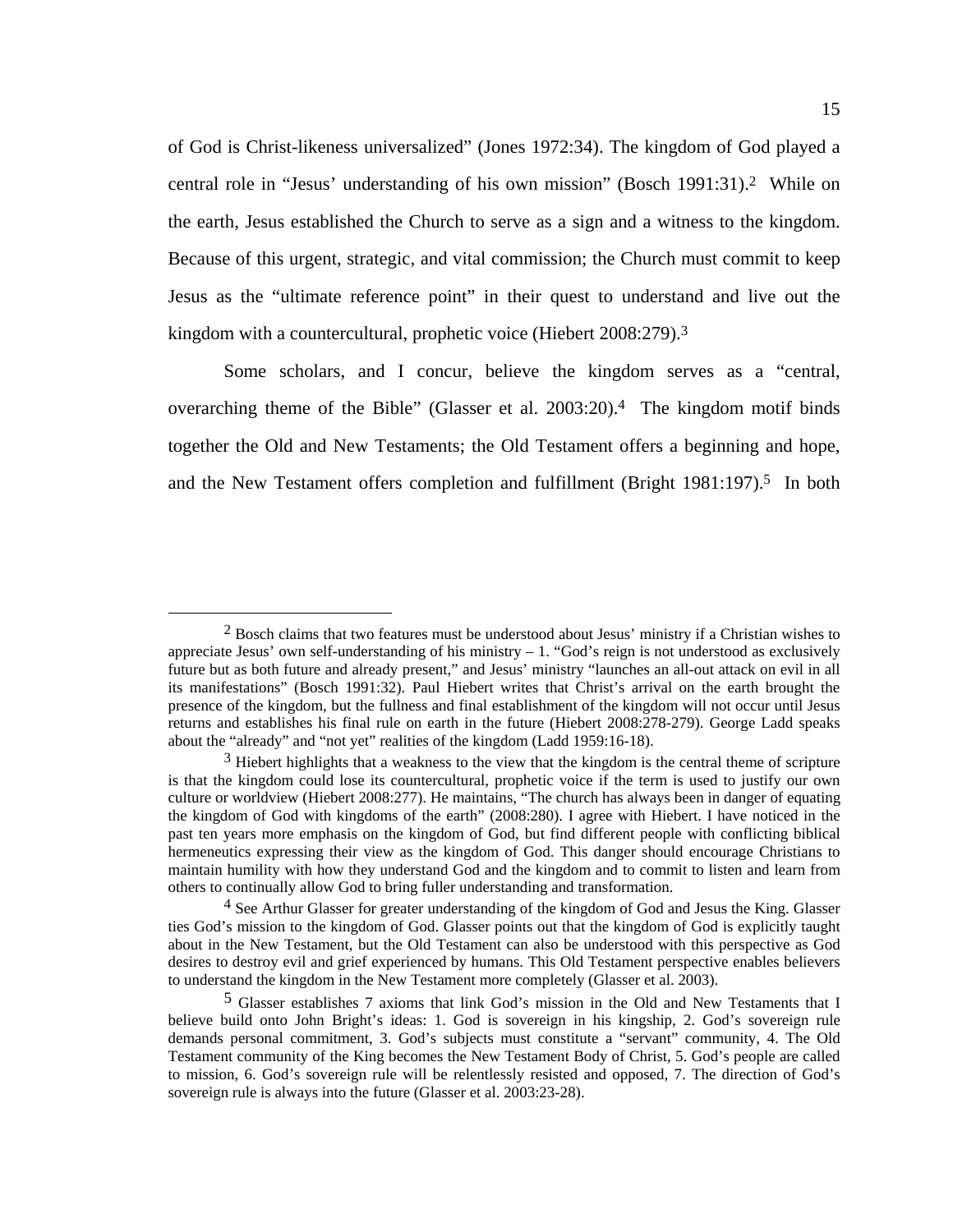Genesis 1-2 and Revelation 22 in the new Eden, the reign of God fully resides on the earth.<sup>6</sup> When God reigns; righteousness, peace, and joy prevail (see Rom. 14:17).

Because the reign of God defines the kingdom of God, and Jesus told his followers to pray for the kingdom to "come on earth as it is in heaven," Jesus revealed his intentions that the culture of heaven permeates the earth's cultures. Jesus expects his followers to live out God's reign in obedience in all contexts and cultures.<sup>7</sup> As the King defined the kingdom with his words and actions, Jesus also commissioned the Church to proclaim the kingdom to all ethnic groups (Matt. 24:14); thus Jesus gave the Church the task to extend the *missio Dei*. Since the *missio Dei* consists of restoring the kingdom on earth "as it is in heaven," the Church must live with the kingdom at its heart. I believe since the Church is the Body of Christ, the kingdom motif impacts the community between God and people and among people.

# **The Missio Dei**

The kingdom of God traced through Scripture gives a better understanding of "God's mission through God's people in God's world" (Glasser et al. 2003:12). John Stott states, "Mission arises from the heart of God himself and is communicated from his heart to ours. Mission is the global outreach of the global people of a global God" (Stott 1992:335). Christopher Wright recounts how God's character, as revealed throughout the pages of Scripture, demonstrates a God who is "personal, purposeful, and goal-oriented" (C. Wright 2006:63). I concur with these missiologists and scholars and believe that

 <sup>6</sup> See Genesis 1:26-28 and Revelation 22:5 which exist as bookends in the biblical text. God's story begins in a Garden at creation and ends in a Garden. In the midst of the biblical narrative, the concept of the Garden surfaces. Jesus' agony of accepting the cup of God's wrath occurred in a Garden. The women mistake Jesus for the gardener when they see the resurrected Christ. In Revelation 22, rivers, trees, sinlessness, and the presence of God describe the New Eden paralleling the Garden before sin entered.

 $7\,$  E. Stanley Jones writes about the idealism and the realism of the kingdom. Jones believes God does not just give an idea about the kingdom but gives the Church the mandate to live out kingdom reality (see Jones (1972).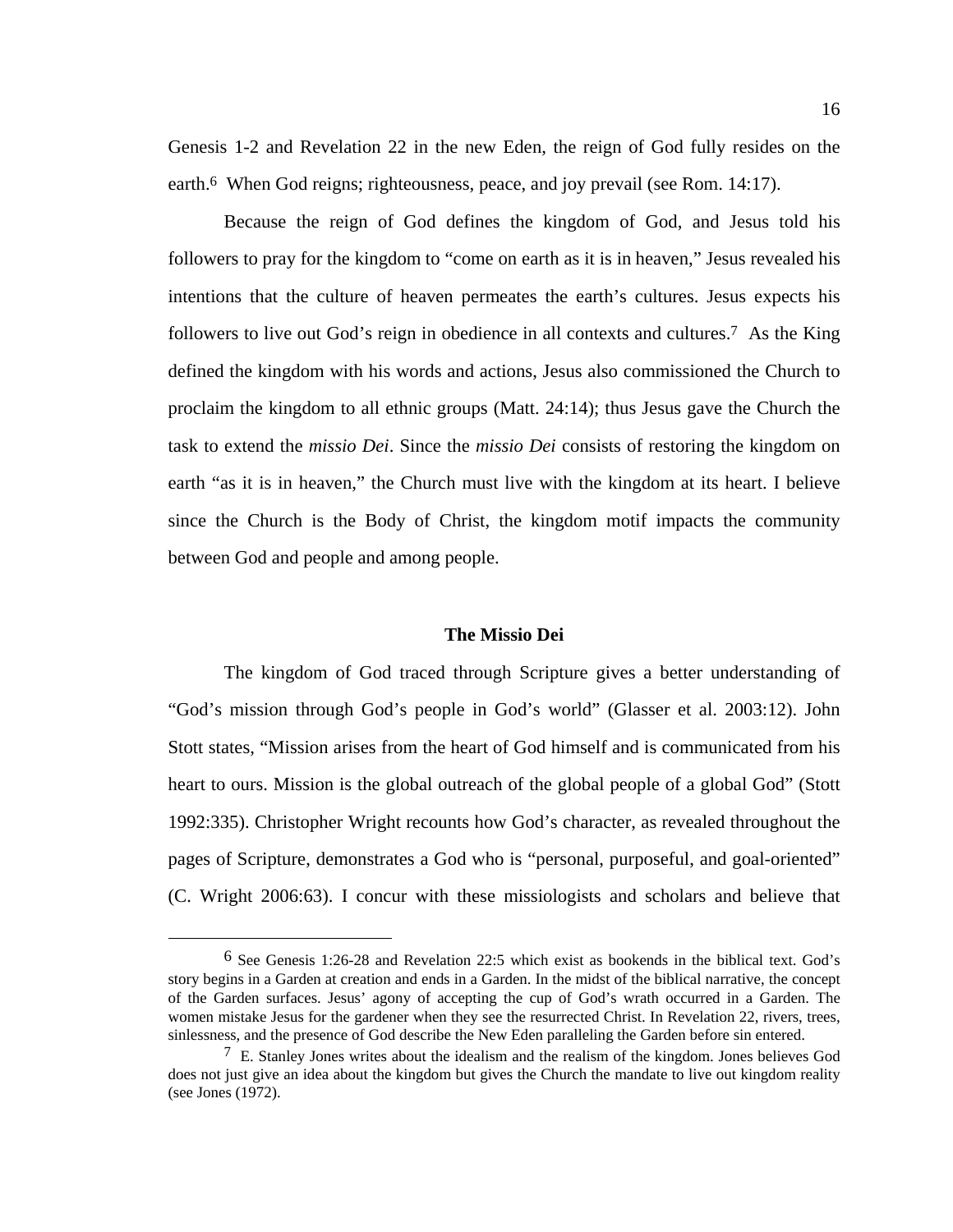Christ desires and expects his followers to live with a commitment to God's mission and purposes in the world, which Paul defined as God's desire "to reconcile the world to himself in Christ" (2 Cor. 5:19).<sup>8</sup>

The *missio Dei* originally meant "the sending of God."9 The Father sent Jesus, and the Father and Son sent the Spirit; later the Triune God sends the Church to the world to fulfill God's purposes (John 20:21). Within God's nature a "sending" dynamic exists, which believers reflect when they live for God's purposes.<sup>10</sup>

God invites humanity to work with him to fulfill his mission on earth  $-$  to see his kingdom proclaimed and lived out among all ethnic groups. God's invitation began with the Israelite people whom God chose as "a treasured possession… a kingdom of priests and a holy nation" (Ex. 19:5-6). In the New Testament, God issued an invitation to the Church to live as a community of God who are "a chosen people, a royal priesthood, a holy nation, God's special possession" (1 Pet. 2:9). God called the Israelites and later the Church to reflect the sending nature of God and to serve as a kingdom of priests on

 <sup>8</sup> In my research, many scholars (Ladd, Bright, Wright, Bosch, Hiebert, and Glasser to name some premier scholars) noted that this reconciliation included evangelism and the social gospel. I concur believing that the word and deed comprise the whole Gospel. Thus, this full Gospel (demonstrated in Luke 4 and Isaiah 61) provides what Hiebert classifies as the mission of God – the restoration of the kingdom on earth (Hiebert 2008:278).

<sup>9</sup> The term *missio Dei* was first coined by a German missiologist named Karl Hartenstein who wanted to summarize Karl Barth's theology that connected mission to the Trinity. Both Hartenstein and Barth wanted to portray that mission was grounded in the Trinity (Wright 2006:62). The original meaning of *missio Dei* began with an understanding that because God's very nature is a sending God, God then sends the Church out with his mission. This definition eventually became weakened, as some concluded that the *missio Dei* was simply God's mission and therefore did not refer to any specific work of the Church. This understanding eventually excluded evangelism. Wright seeks to reaffirm the biblical truth of the *missio Dei* and the original understanding of this phrase (Wright 2006:63). The mission is God's, but God gives the Church the Great Commission as part of God's mission to reconcile all things to himself.

<sup>10</sup> Because God's nature is to send, the Church also in reflecting God must send and empower others to engage in God's mission. Because of this characteristic of God, I believe every new believer and every new people group to enter the kingdom must be encouraged, equipped, and empowered to go and take the Gospel to another person or people. At times however, missionaries take the Gospel and the sending stops with those to whom the missionary traveled. The new believers seldom receive their commission to go and make global impact themselves! I believe this methodology steals from new believers the blessing and responsibility of working with God in his mission.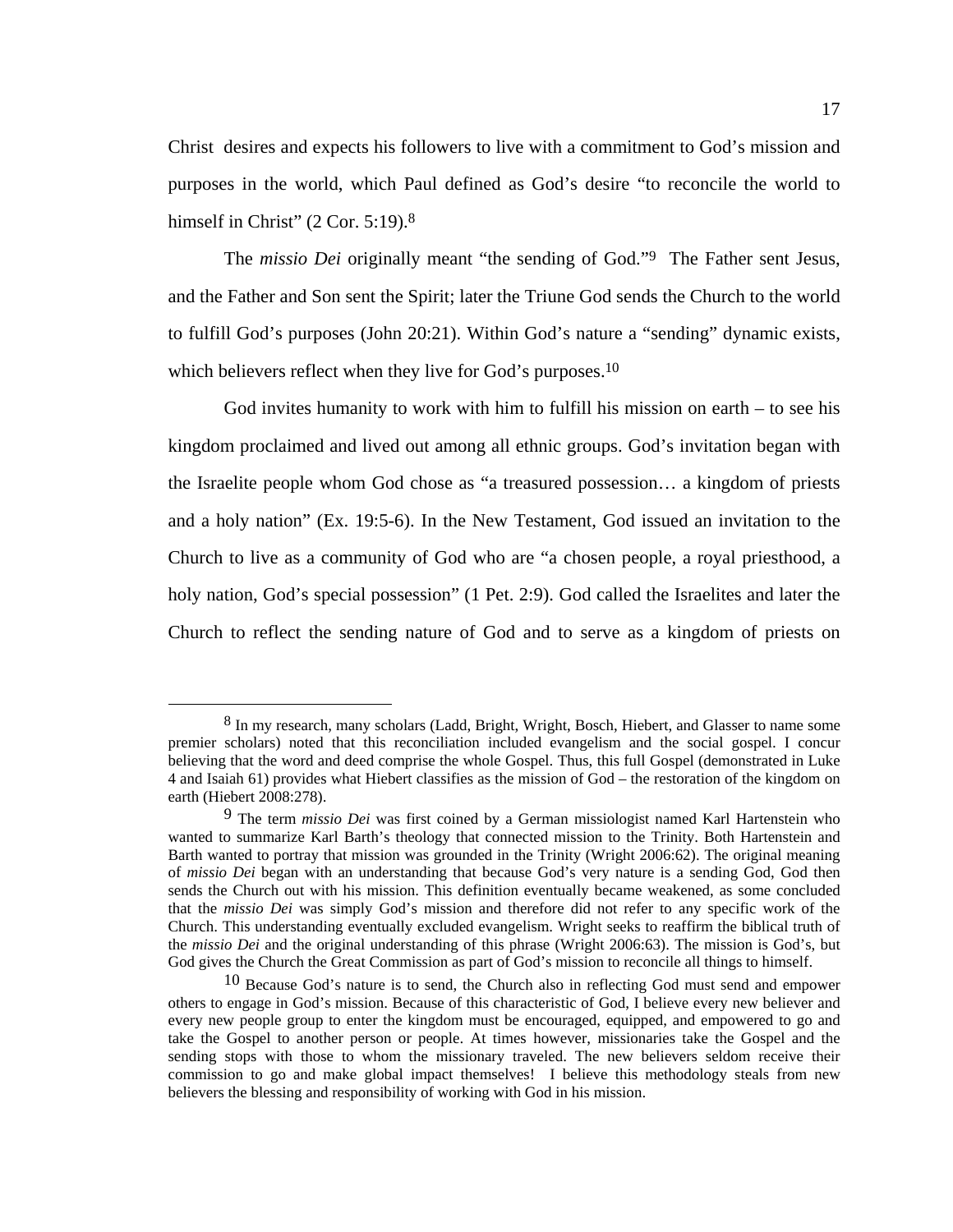behalf of the world and God. God offered both the blessing and the responsibility for the Church to serve as the messengers and the ministers of reconciliation (2 Cor. 5:18-19).

Christ expects his mission to immerse all aspects of the Church, or the Church reduces the purposes of God for the Church. Johannes Verkuyl states, "Subversion of the missionary mandate one encounters in various contemporary missiologies and models of theology of religion must simply be called what it is: betrayal of Jesus Christ" (Verkuyl 1993:77). Those who pledge allegiance to Jesus Christ must involve themselves in the *missio Dei* (Glasser et al. 2003:223).

Throughout the Scriptures, God revealed the character of the Triune God. The Triune God hates evil, injustice, oppression, poverty, bad character, the worship of other gods, and pride. The Scriptures reveal God cares for the oppressed, the poor, the widow, the orphan, and the downtrodden. The mission of God defeats the evils that violate God's kingdom of righteousness, peace, and joy. A believer or church who chooses to work with God; revealing his nature, his character, and the principles of his kingdom; "involves, from the beginning and as a matter of course, making new believers sensitive to the needs of others, opening their eyes and hearts to recognize injustice, suffering, oppression, and the plight of those who have fallen by the wayside" (Bosch 1991:81).

In this dissertation, I focus on a narrow aspect of the kingdom – how reconciled males and females live out the community of faith committed to the *missio Dei* and how the kingdom impacts the Church's practice of Christian leadership. The Church, consisting of a covenant community of reconciliation, must crush hostilities between races, classes and genders through the power of the cross (Hiebert 1993:160). Jesus' shed blood makes peace between males and females. As males and females reflect community in God's kingdom, they together extend the *missio Dei.* 

To understand how God crushed the hostilities that exist between genders, I will first examine the intra-Trinitarian relationship of the Godhead. I will also examine the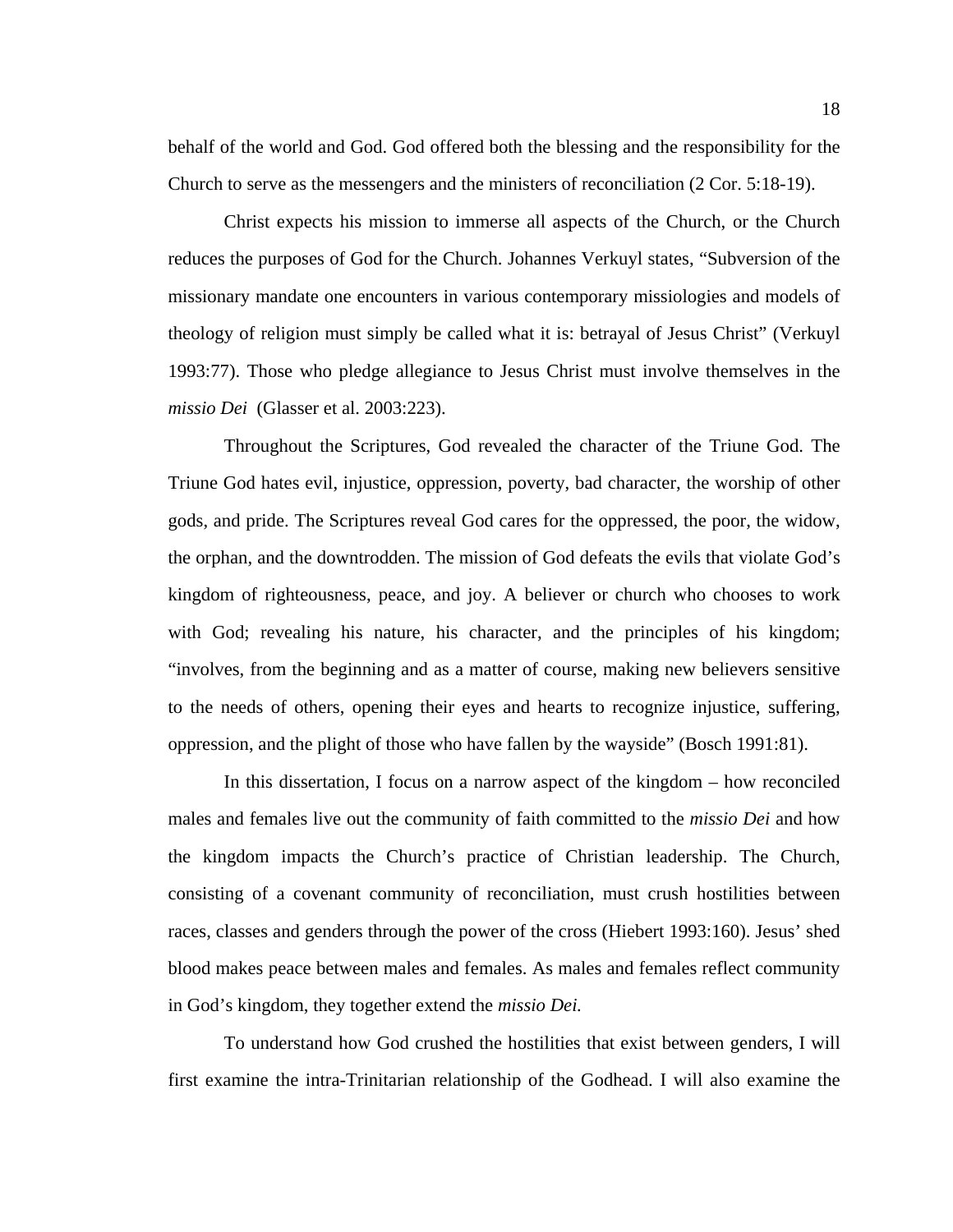relationship of the male and female in the ideal family, the fallen family, and the redeemed family. From this basis, I will demonstrate the beauty of God's willingness to empower and commission the redeemed family to carry out the *missio Dei.* 

## *Community Within the Kingdom of God*

I cannot discuss the kingdom as defined by Jesus and the mission of God as lived by Jesus without also discussing the theological concept of community. Community, as exemplified and created by the Triune God, impacts how the Church both lives in a fallen world and embraces redeemed people into God's mission. The Triune God resides in community and then created humanity in community to reflect the *imago Dei*. I approach this section as a critical realist. I agree with Paul Hiebert that critical realism enables the community of faith to move closer to a biblical worldview, though no community ever fully arrives. A critical realist realizes "we can and do speak of truth but recognize that our understanding of it is partial and finite" (Hiebert 2008:275). Critical realists believe that truth exists and understand some of that truth, but recognize that they see through a glass darkly. Thus, critical realists recognize the need for a hermeneutical community to dialogue with, enabling each community to recognize one's biases that come from respective cultures. The dialogue enables each community to arrive closer to the divine truth. With that stated, I now move forward to express my understandings of a kingdom motif of community that impacts my research.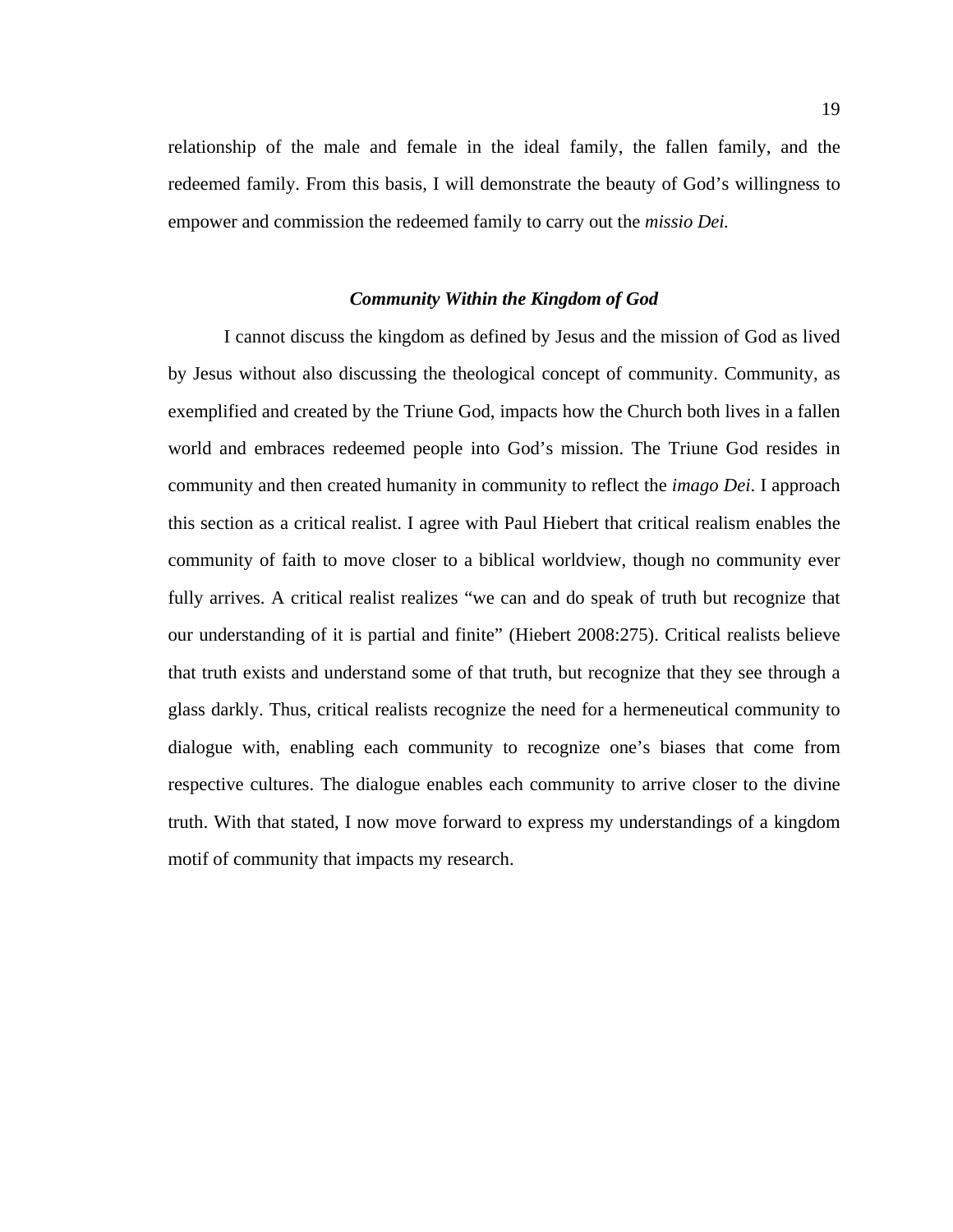#### **God Relates in Community**

Trinitarian theology undergirds a kingdom-centered theology (Verkuyl 1993:72).11 While living in Egypt during 2002-2003, I often spoke my faith with Muslims. My Muslim friends would state their understanding that Christians "worshiped three Gods" which they considered "*shirk*"—a serious blasphemy arising from associating anyone with God.12 During this time, God enabled me to appreciate both the mystery and the beauty of the Trinity. Only a God who exists as three Persons could experience and display shared love, power, and service within God's self and pass these essential characteristics along to his creation.13 This view displays more relational warmth than strict, cold non-Trinitarian monotheism.

# *Becoming Like the God We Worship*

The Psalmist in Psalm 115:8 states, "Those who make them will be like them, and so will all who trust in them." An Indian friend of mine became a believer in Jesus after God enlightened her to understand that she would become like the god she worshiped. As an avid devotee of Krishna, she realized Krishna cheated on his wife and beat her. One day she thought, "I will become like this god that I worship – disloyal, a cheater, and an abuser of others."

 $11$  In this section, I simply state my thoughts about the Trinity briefly, demonstrating my assumptions of the equality and mutuality within the Persons. For a fuller display of my understanding of Trinitarian relationships, see Chad Segraves' doctorate dissertation (Neal Segraves 2009:15-43). Chad acknowledges the mystery of the Trinity and gives a description of interdependence modeled by the Trinity that can impact human relationships.

<sup>12</sup> The Islamic faith is monotheistic. Muslims believe the Christian's Trinity demonstrates tritheistic belief. They believe Jesus is a Prophet – not God. Norman Geisler and Abdul Saleeb state, "It is due to this uncompromising emphasis on God's absolute unity that in Islam the greatest of all sins is the sin of shirk, or assigning partners to God" (Geisler and Saleeb 2002:20).

<sup>13</sup> Stanley J. Grenz offers a detailed and thorough theological study on the Triune God's relationship within the Godhead that I believe forms the basis for understanding relationships among humanity on the earth (Grenz 1994).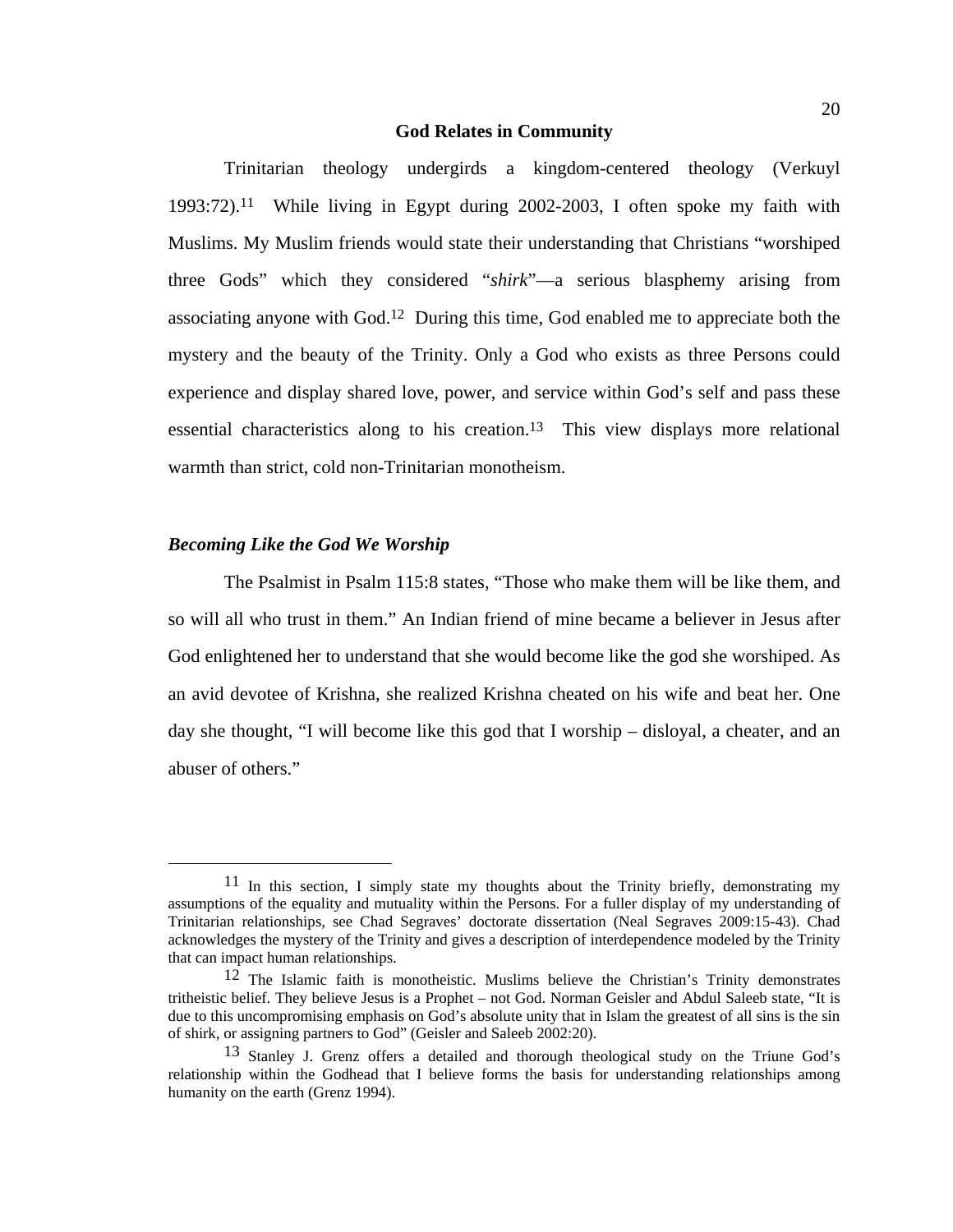The Church can easily read its own fragmented community back into their understanding of God. Therefore, I recognize I must carefully allow God to continually transform my theology about God in order to more accurately reflect the character of God. Grenz propagates that "through our connection with our Lord, we have been given the responsibility and privilege of reflecting the very nature of the triune God….The members of the church, as now being transformed into the image of God in Christ (1 Cor. 15:49; 2 Cor. 3:18; Col. 3:10)" (Grenz 1994:180). Seeking to appreciate the complexity of the mystery of the Triune God, the Church honors God by trying to reflect the *imago Dei.* 

# *The Triune God's Differentiation and Integration*

Together, each Person of the Trinity works to accomplish the *missio Dei*. The Persons of the Trinity, differentiated in relation, remain united as One Being with the primary goal of accomplishing God's will on God's earth through God's people.

The Father functions as the ground of the world and of the divine program for creation. The Son functions as the revealer of God, the exemplar and herald of the Father's will for creation, and the redeemer of humankind. And the Spirit functions as the personal divine power active in the world, the completer of the divine will and program (Grenz 1994:67).<sup>14</sup>

Though Grenz depicts the Persons with specific functions, the Trinity relates in a *perichoretic* fashion*.*15 Thus Grenz believes, and I agree, that holy love permeates the Persons of the Triune God. "The unity of God is nothing less than the self-dedication of the Trinitarian persons to each other. Indeed, God is love—the divine essence is the love that binds together the Trinity" (Grenz 1994:69). Though the Persons of the Trinity have

 <sup>14</sup> While I affirm Grenz's statement, I do not hold to some of his ideas based on his Eastern Orthodox leanings which promote a monarchical priority of the Father.

<sup>15</sup> *Perichoresis* describes the inter-penetration of the three Persons of the Trinity. As one Person of the Trinity acts, the others act with that Person. This interpenetration implies all three Persons engage in each Person's differentiated task.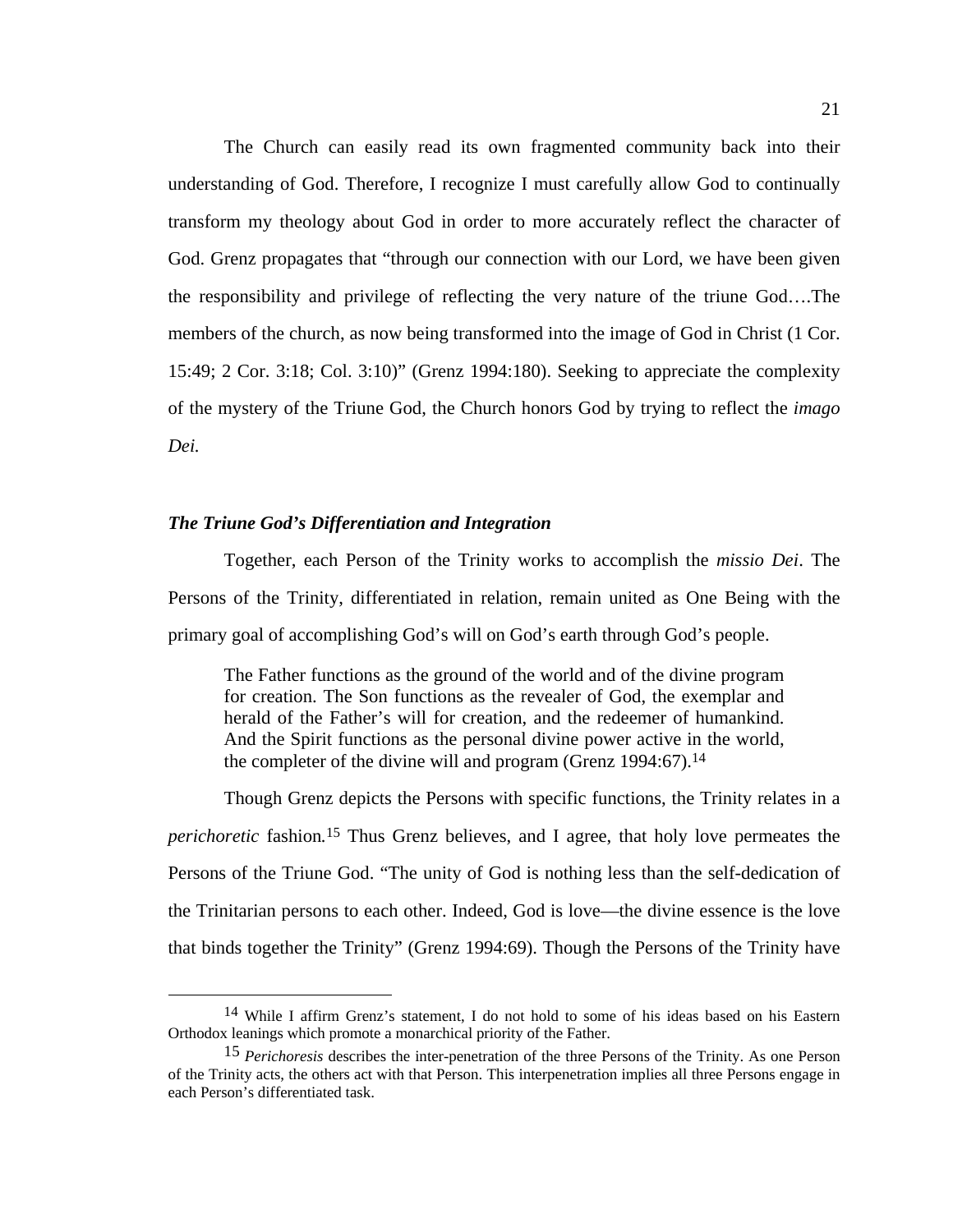differentiated relation, all three exist as co-equal and co-eternal with agape love binding them together.

Each is essential to the life of the others, and to the life of the Trinity. They are bound to one another in love, *agape* love, which therefore unites them in the closest and most intimate of relationships. This unselfish, *agape* love makes each more concerned for the other than for self. There is therefore a mutual submission of each to each of the others and a mutual glorifying of one another. There is a complete equality of the three (Erickson 1995:331).

Though many scholars advocate equality in the Persons of the Trinity, some advocate for a hierarchy.16 Yet, "The great theologians of the past and the creeds and confessions all recognize…that the three divine persons are inseparable in operations or functions and indivisible in power and authority" (Giles 2006:30).<sup>17</sup> The Athanasian Creed states "…in this Trinity none is before or after, none is greater or less than another" (Kelly 2004:79).18 The example of the Triune God can serve as a model for the Church's community in relationship between males and females.

The Triune God creates humanity to reflect the *imago Dei*—differentiated yet integrated. The Trinity demonstrates a kingdom ethic of power by empowering the redeemed to engage in the *missio Dei*—to live with purpose as co-regents in the world to accomplish God's ultimate purposes. "It is only as God shares with us his own essence love—that we are able to engage in the work of the triune God in the world. This he does

 <sup>16</sup> In contemporary scholarship, scholars such as Wayne Grudem, Robert Doyle, Bruce Ware, Wayne House, and George Knight advance an eternal hierarchical relationship between the Father, Son, and Holy Spirit. For example, Grudem states, "the subjection of the Son to the Father for all eternity, a subjection that never began but always existed, and a subjection that will continue eternally in the future…" (Grudem 2004:423).

<sup>&</sup>lt;sup>17</sup> Giles offers an in-depth study on the intra-Trinitarian relationship of the Godhead (Giles 2006).

<sup>18</sup> Athanasius worked tirelessly to express the equality and mutuality in the Persons of the Trinity. Scorgie expresses that the Nicene Creed of 325 AD demonstrates this equality and is used today to demonstrate the orthodoxy of the Christian faith. The Nicene Creed states clearly that Christ is "of one substance with the Father."The Nicea-Constantinople Creed of 381 added to the Nicene Creed by stating that the Spirit is also to be glorified and worshipped with the Father and Son. Scorgie summarized the understanding, "the church declared that there are no graded levels of God-ness in the Trinity" (Scorgie 2005:43).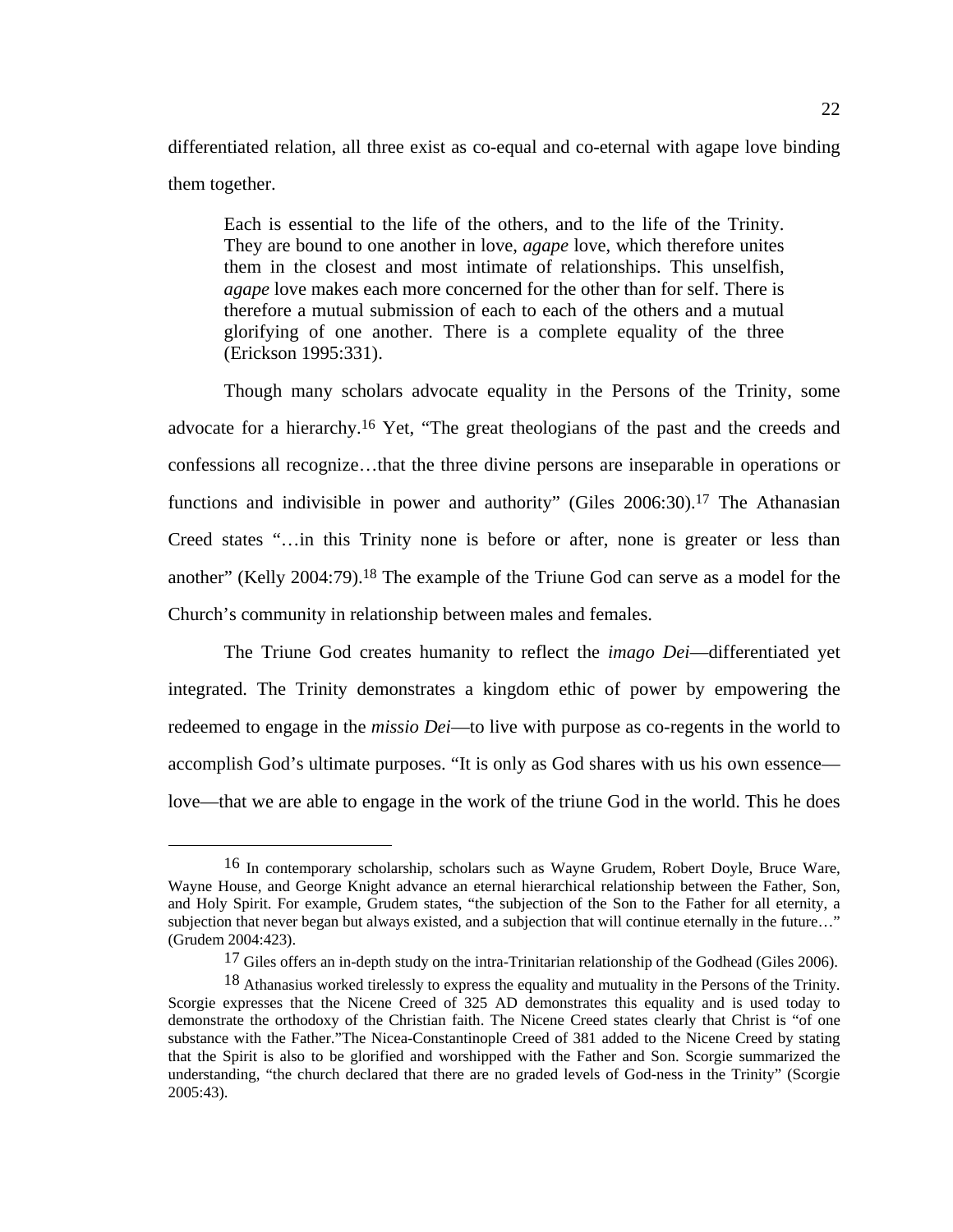through the Holy Spirit who dwells within God's people" (Grenz 1994:97). By realizing the cooperation and mutuality within the Trinity, the human community can better reflect God's image in the world by modeling the Trinity's relational patterns. The way God relates in differentiation and integration serves as a model for how redeemed people can relate and operate guided and empowered by the Holy Spirit. I now turn to God's creation of humanity, created to reveal and reflect the community within the Trinity.

#### **God Creates Community**

In Genesis 1-2 God created people in perfect harmony—perfect harmony with God, with others, with self, and with the earth. The Triune God reigned supreme over the creation, and while demonstrating the essence of community in the Godhead, the Triune God said, "Let *us* make human beings in *our* image, in *our* likeness…So God created human beings in his own image, in the image of God he created them; male and female he created them" (Gen. 1:26, 27). God created both male and female in the *imago Dei*. The primary reflection of the *imago Dei* consists of God in community (Glasser et al. 2003:35). The Genesis 2 creation account shows God fashioning the man and then the woman sequentially—not to demonstrate a hierarchy but to reveal that the man and woman need one another in order to reflect the *imago Dei* (Groothuis 1997:137)*.*

Together the man and woman manifested the community of the Trinity (Barger 2003:130).19 God built into the male and female "the unity-in-diversity and mutuality that characterize the eternal divine reality…Humans-in-relation or humans-in-community

<sup>&</sup>lt;sup>19</sup> Lilian Barger makes the case that while God created both male and female in the image of God, it is together that they manifest his image more fully (Barger 2003:130). I agree with this in that when human community relates with mutuality and unity, it more clearly reflects the image of God since the Triune God relates in community.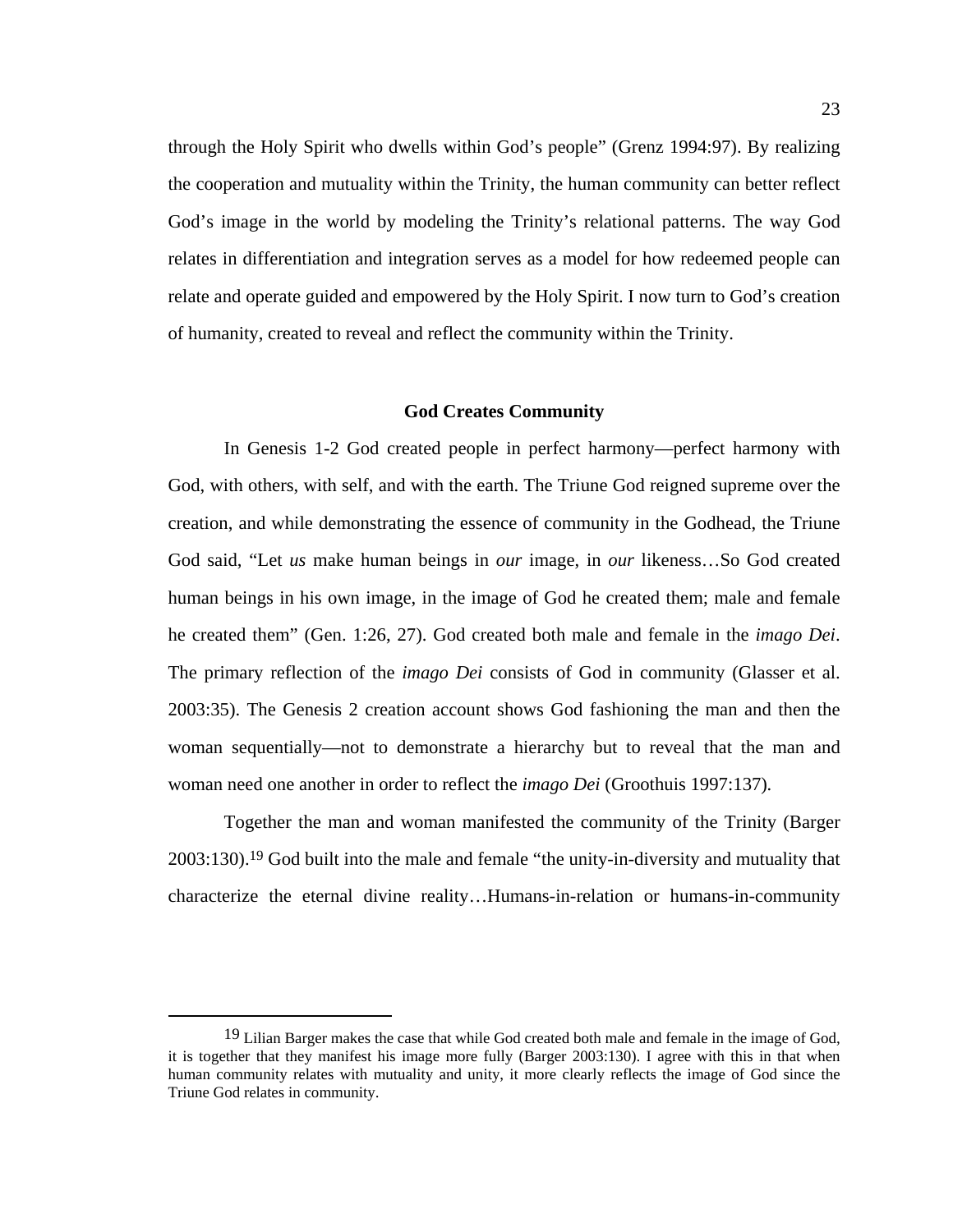ultimately reflect the *imago Dei*" (Grenz 1994:171).20 In Genesis 1-2, God gave the man and woman mutual blessings and responsibilities, while demonstrating intentional movements to lower power distance between himself and humanity. The issues of power distance serve to enable the community of God to live issues of power according to God's reign.21

### *Mutuality of the Man and Woman*

In Genesis 1:28, God issued five commands (Qal impv. 2 m.p.) to both the man and woman regarding their shared blessings and responsibilities on earth: procreate (*feru*), multiply (*rebu*), fill (*mileu*), subdue (*kibesh*), and rule *(radu)* the creation. By these words, "God calls all who bear his image to the role of vice-regents over this world, to participate responsibly in this task" (Glasser et al. 2003:38). The Hebrew word *samar*  (used in Gen. 2:15) denotes the meaning of "keep" or subdue and can signify a

 <sup>20</sup> Some authors (Wayne Grudem, John Piper, Bruce Hurley, Thomas Schreiner, and John M. Frame for example) believe that though God created both male and female in the *imago Dei,* God's design and created order created the woman subordinate to the man. Frame states that though both the man and woman exercise some authority or control of the earth, man is to hold authority over the woman. As she submits to his authority, she represents a characteristic of God's image (Frame 1991:230). Frame also states that the vast majority of imagery about God is male. Frame states that the reason for this masculine imagery is because God wants us to think of God as Lord and since Lordship demonstrates authority, God must be seen predominately in masculine terms (1991:229). Later Frame states, "Stereotypes aside, men and women do differ in personality and in the distribution of their spiritual gifts" (1991:232). He goes on to state that a woman's physical body reinforces our understanding that a woman has "inner meekness and quiet strength" (1991:232) Frame states, "We would, I think, sense something odd if Mother Teresa's personality were found in the body of, say, Sylvester Stallone, or vice versa"(1991:232). I want to point out that Mother Teresa led a movement that included 610 missions in 123 countries. She led both males and females while demonstrating Christ. Christ demonstrated strength even in his meekness.

Therefore, I take a different view from Frame of male/female relationships implied by the relational structure I understand of the Trinity. While I seek to understand these author's viewpoints, I wish to emphasize the value of mutuality and unity as expressed when males and females work together in ministry on behalf of God's kingdom. I cannot find in Scriptures where God gives males and females different spiritual gifts as Frame contends. I also can only find one list of spiritual fruits for both males and females in the kingdom of God – love, joy, peace, patience, kindness, goodness, faithfulness, gentleness and self-control (Gal. 5:22-23). In my opinion, Frame's understanding comes from his cultural worldview more than a biblical worldview, or his culture impacts his biblical worldview.

<sup>21</sup> I will discuss the concept of power distance later in more detail.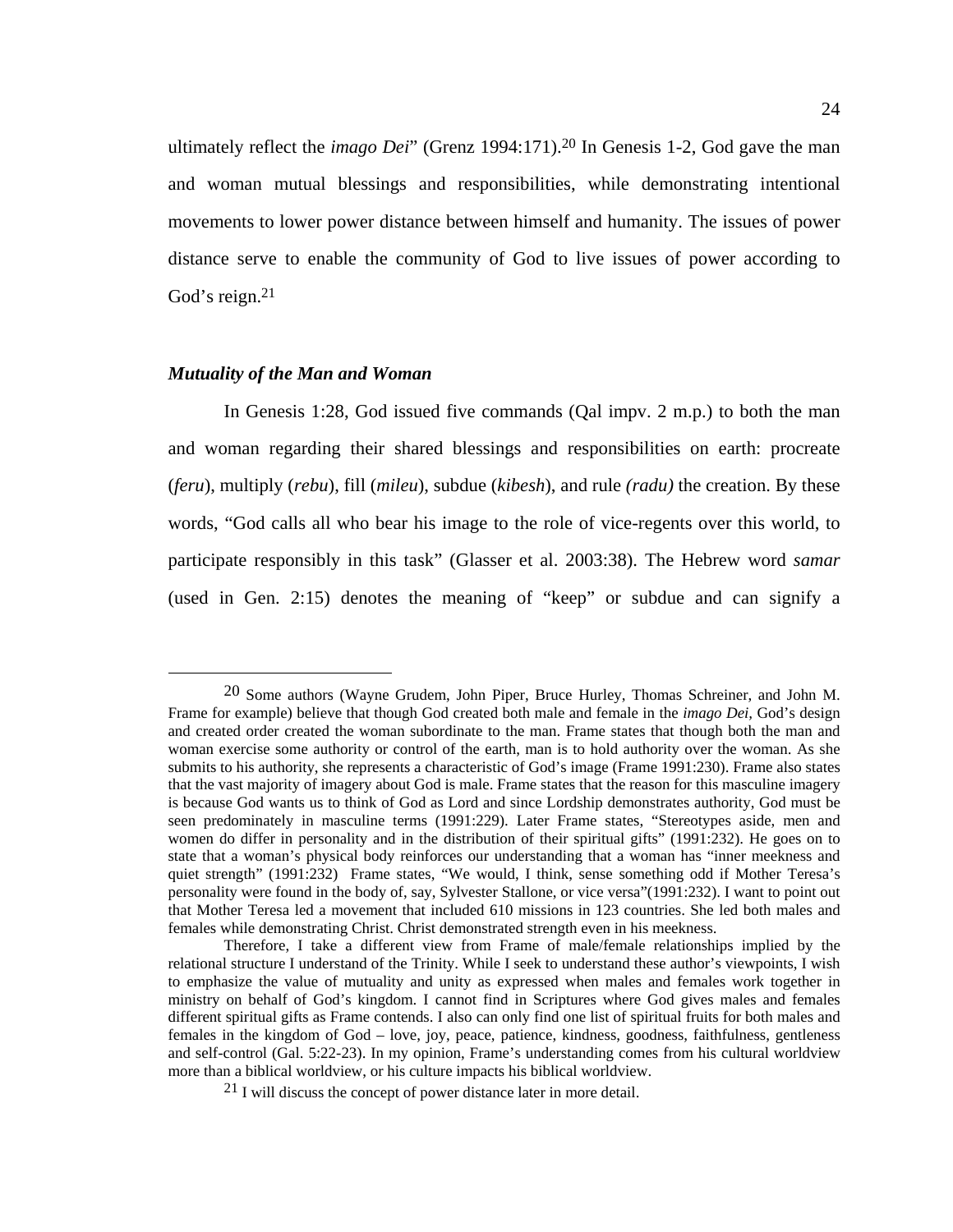militaristic word for protecting what God has created.22 Together, the man and woman defend the Garden, protect it, and serve God in it (2003:38).23 God gave the man and woman power to "Edenize" the earth and to create culture together (Van Gelder 2000:93).

In Genesis 2, Moses<sup>24</sup> gives a more detailed account of God's prime creation humanity. In these scriptures, peace, harmony and the celebration of God surrounds God's creation of woman.25 In Genesis 2, God created the woman as the man's *ezer k'neged* which in Hebrew denotes "equal strength" (Cunningham and Hamilton 2000:96). *Ezer* means "helper" or "strength." In the Hebrew context, the audience heard *ezer* as a word of strength, not weakness. Writers of the Old Testament used the word *ezer* twentyone times in the Old Testament as a noun, and sixteen of those times *ezer* referred to the help God gave to a weaker party (Hamilton 1996:771)26 Moses placed the word *k'neged* before the word *ezer*, to denote the meaning of equal, complementary, or beside. This

 $22$  Glasser, Van Engen, Gilliland, and Redford believe the cultural mandate upon the male and female includes ecological responsibility with which I concur (Glasser et al. 2003:38). I believe that evangelism and social responsibility exist together and not as separate or competitive tasks for Christians. When the Church practices both the Word and the deed of the kingdom, including taking care of the earth, the Church resounds as a prophetic and powerful voice on the earth.

<sup>23</sup> In the recent past, I thought all believers understood the co-dominion of males and females as expressed in Genesis 1-2. However, at a recent forum with both complementarians (those who believe males are over females) and egalitarians (those who believe in both positional and practical equality between males and females), I heard several complementarians use Genesis 1-2 to state that though God gave both the male and female dominion on the earth, God gave the male different dominion than he gave the female. One complementarian stated, "Men were given the primary responsibility to have dominion over the earth. We are to protect the earth and protect our families. Women were created to help men do their task well." Though this man was kind as he spoke these words, I questioned whether his interpretation displayed eisogesis in that he applied his prior understanding of male supremacy and female subordination to draw out meaning in Genesis 1-2 instead of allowing the text to speak on its own. Since then, through my studies, I discovered that many scholars who take this view believe the order in which God created the man and woman (created order) demonstrated that God wants men to lead since they were created first. I will discuss this view later in Chapter 2.

<sup>24</sup> Many scholars view Moses as the author of the Pentateuch, and I hold to this view. I do not choose here to become involved in the JEDP discussion. For further discussion and study on JEDP, see (LaSor, Hubbard, and Bush 1996:6-13).

<sup>&</sup>lt;sup>25</sup> The account of the creation of woman is in stark contrast to other creation accounts of women. For example in *The Theogony*, a curse and punishment on men results in the creation of women (Hesiod 1936).

<sup>26</sup> See Appendix A for a detailed list of these Scriptures where *ezer* is used in reference to God.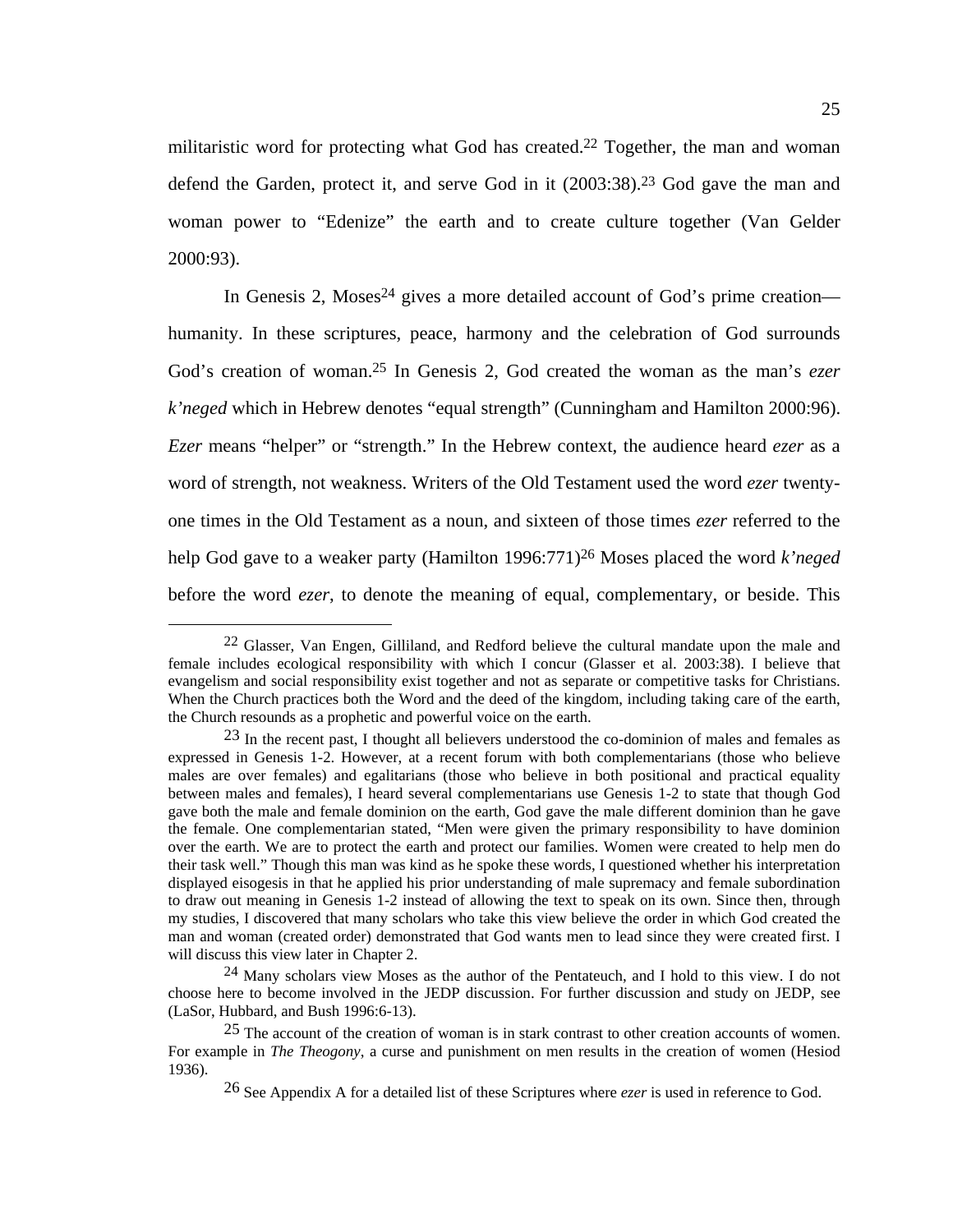phrase *ezer k'neged* does not bring the female into a lesser status but an equal one. According to Jensen, "Both mutuality and reciprocity of the male/female relationship can be seen in the description of the woman as an equal strength and the intrinsic unity of the male and female in the human race" (Jensen 1993:214).<sup>27</sup>

A Hebrew literary construct further illustrates the mutuality of the male and female. The Hebrew book-end literary device consists of placing one issue at the beginning of a text with a parallel issue at the end, with lesser issues of importance inbetween. By this device, the author demonstrates that the first and last issues are reciprocal mirror images.28



# **FIGURE 1**

## **CHIASM OF GENESIS 2**

<sup>&</sup>lt;sup>27</sup> Ray Ortlund states, "The man was not created to help the woman, but the reverse. Doesn't this striking fact suggest that manhood and womanhood are distinct and non-reversible?" (Ortlund 1991:101- 102).

<sup>28</sup> Scripture uses the book-end literary device in various places. One example includes Genesis 1- 2 and parallels Revelation 21-22. Psalms 1, 8, 121, 146, 147, 148, 149, and 150 are other examples of the book-end literary device.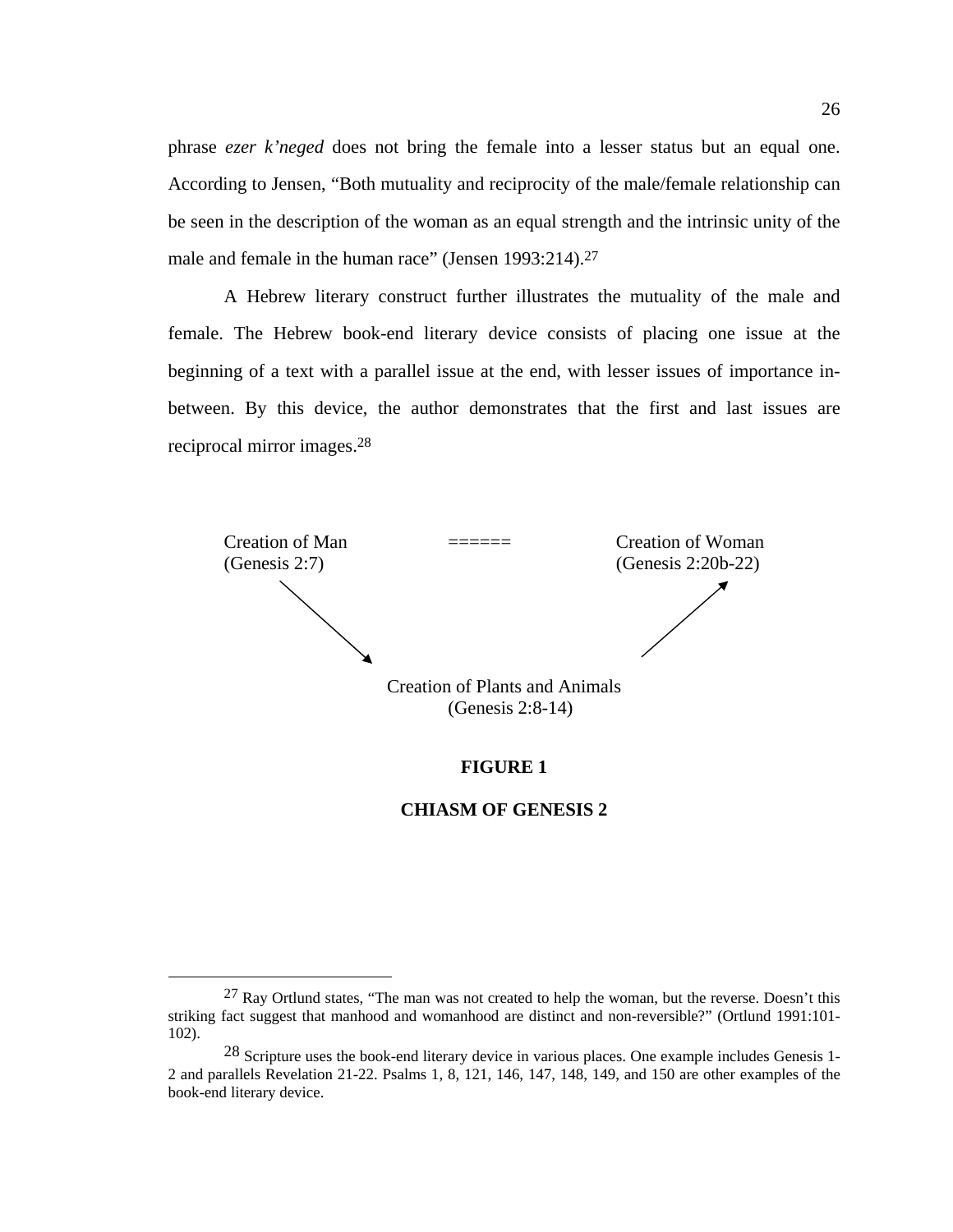## *Power in the Ideal Community*

Examining the Genesis 1-2 texts from the grid of Geert Hofstede's power distance,29 power, dominance and subordination exist when hierarchies exist based on ontological inequality, reflecting high power distance (Hofstede 2001:98). An obvious order exists in Genesis 1-2 as God created the world and then offered the human community some dominion on the earth (Genesis 1:28). Moses described God as the Creator high above and apart from all creation. However God, who deserved to treat humanity with high power distance, actually humbled himself and moved to a lower power distance. God reflected his character of love, honor, respect, and care for humanity by this intentional move to reduce the power distance so that a relationship can exist between God and humanity. God created in his image and enabled humanity to relate to him in a meaningful way (Klein 2001:36).

God created the man and woman with minimal if any power distance in Genesis 1-2. God commissioned them both to serve as co-regents of his creation.30 In God's mission, God created the man and woman with the responsibility to exercise stewardship over the whole earth.<sup>31</sup> Glasser holds to the mutual mandate for the male and female in Genesis 1-2 and says, "It is significant that whereas the cultural mandate commands that people subdue and have dominion over everything on the earth—whether animate or inanimate—human beings are excluded" (2003:39). God never desired human beings to

 <sup>29</sup> Hofstede's grid does not demonstrate power distribution but rather how people perceive power differences. See Appendix B for a table that outlines Hofstede's power distance from a social view point. Though I find Hofstede's ideas about power distance helpful, I do not believe they fully define the relationship between God and people and between people. He states that in low power distance, hierarchy may mean an inequality of roles which are established for convenience, while high power distance incorporates a hierarchy of existential inequality. I believe God demonstrates low power distance by giving power away to humans; yet humans and God do not have equality in either roles or intrinsic value. Among the man and woman, I do not believe they are to practice power distance in that of inequality of function or inequality of value. I do not see any power distance from the man and woman in Genesis 1-2. Hofstede's views are still valid however in examining how God lowers the distance and how redeemed humans after the Fall can, through his Spirit, seek to give power away and in effect continue to lower power distance.

<sup>30</sup> God intends for humans to lovingly steward the earth, not dominate it.

<sup>31</sup> The word "culture" derives from the Latin word *collere* which means cultivate. God gives cultural development to both the man and woman (Conde-Frazier, Kang, and Parrett 2004:52).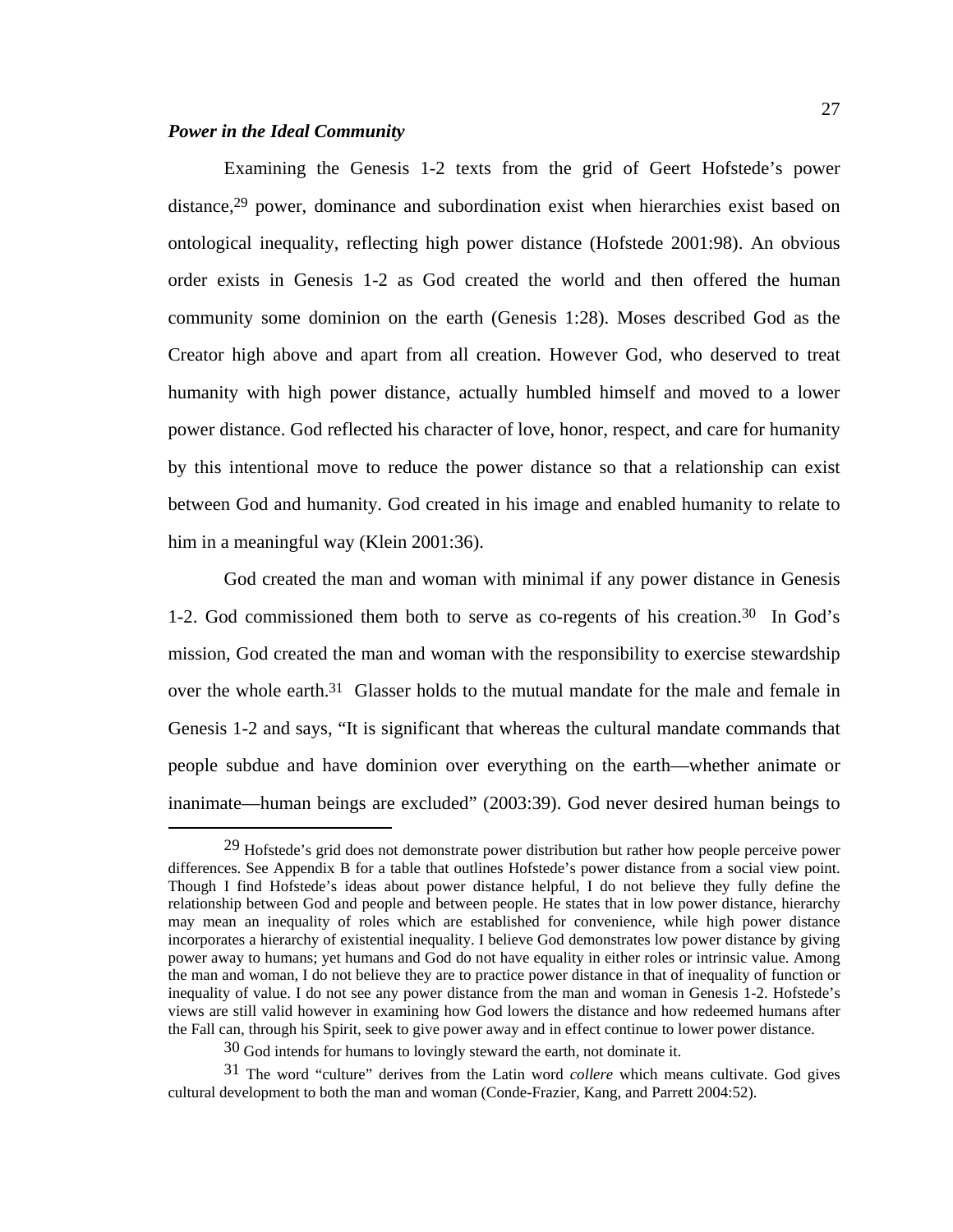dominate one another in the original creation, but created them to serve as mutual counterparts in God's beautiful, harmonious creation.

God gave both the man and woman the opportunity to have some authority over God's creation. Holding, exercising, sharing, and giving power and authority away demonstrates characteristics of the *imago Dei*. Applying this reality to the male/female situation means that denying women mutual dominion on the earth essentially denies the *imago Dei* within her. "By virtue of the fact that they bear God's image, humans are delegated to exercise some of his authority over creation. They are authorized to act as God's commissioned agents" (Bilezekian 1985:24). Bilezekian believes that Moses permeated the text with hierarchical organization (such as God gives authority of animals to humans), yet Moses did not grant authority to the man over the woman. This fact "indicates that their relationship was one of mutuality in equality and that considerations of supremacy of one over the other were alien to it and may not be imposed upon it" (Bilezekian 1985:25).

Simply allowing the text to speak for itself, the author's intent of Genesis 1 highlights the ascending order of creation leading to the crowning of creation—humanity. The Genesis 2 narrative focuses on God's provision to end human solitude (Grenz 1994:162). In both Genesis 1 and 2, God demonstrated his intentions that the male and female live in a community that reflects the Trinity. Moses did not develop a narrative that contrasted the male and female into particular roles. Lilian Barger states:

The passage [Genesis 1-2] is mysteriously silent on the content of maleness and femaleness. It fails to define specific roles or the nature of femininity and masculinity, allowing for great freedom in expression of individual uniqueness. What the passage does do is to put the male and female in sexual correspondence" (Barger 2003:130).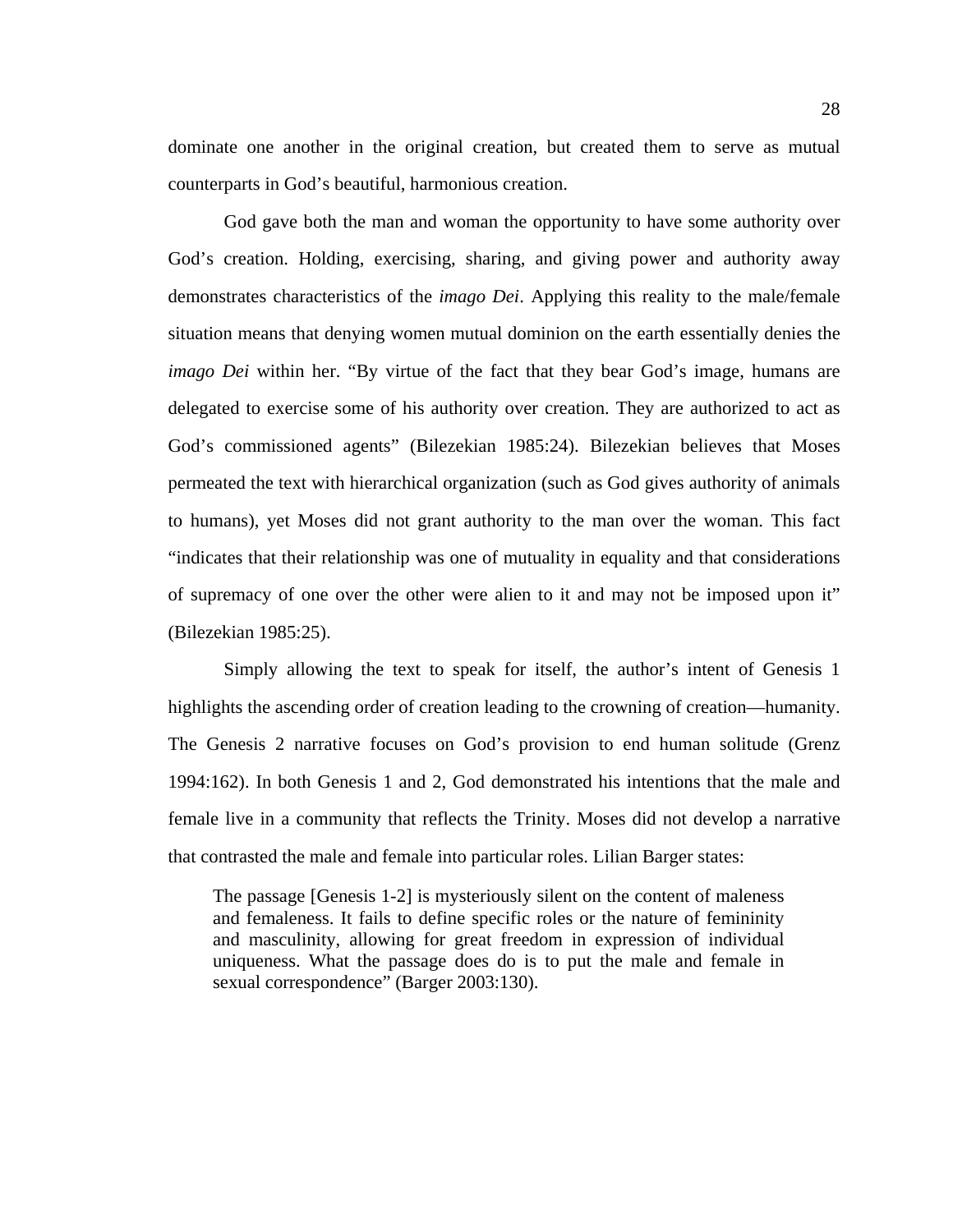Love, celebration, joy, unity, and harmony describe Genesis 1-2 as God created and then commissioned both the male and female to serve as co-regents*.* Sadly, the man and woman chose to live independently of God, and the harmonious community crashed.

## **Community Crashes**

Genesis 3 details the most tragic narrative in the Bible – choices and actions that destroyed the perfect harmony God intended and left the world fragmented. Unified community crashed between God and people, among people, and between people and the earth. As I examine the text, I will take special note of how the Fall marred the shared authority between the man and woman.

## *God's Prescription or Description?*

God spoke to the man and woman as individuals indicating that he held them both responsible for their disobedience. The man answered God with five "I" statements indicating his broken relationship with the woman and blamed both God and the woman for his downfall.32 The woman blamed the serpent for deceiving her. In the midst of the narrative, the tragic results of the Fall become obvious. The man and woman no longer live as interdependent people reflecting the community of the Trinity; they live now as independent people in a world of brokenness.

Most scholars, on both sides of the debate, recognize that Genesis 3 serves as a tragic text as disunity results between the man and woman; Genesis 3 simply describes (rather than prescribes) the results of the Fall on both males and females. Some scholars (Gordon Fee, Gilbert Bilezikian, Stanley Grenz, and Paul Hiebert) believe Genesis 1-2 teach a mutuality between the man and the woman, therefore the tragedy of the Fall

 <sup>32</sup> In Genesis 3:10, 12 the man answers God, "*I* heard you in the garden, and *I* was afraid because *I* was naked; so *I* hid….The woman you put here with me—she gave me some fruit from the tree, and *I* ate it" (italics mine).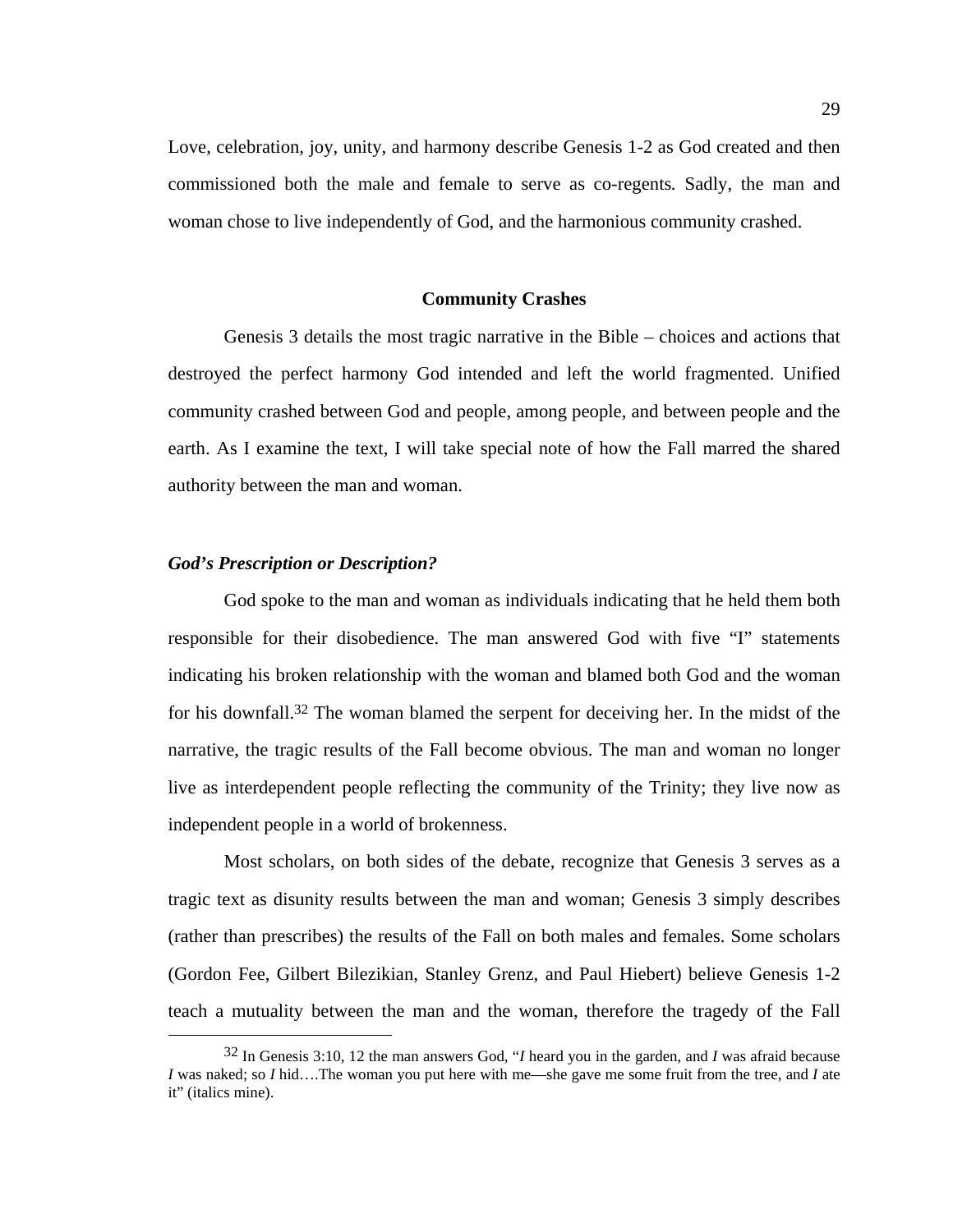involves the broken interdependence of the man and woman and their broken codominion. Other scholars (Wayne Grudem, John Piper, and George Knight) believe the created order gives primary leadership to the man. Grudem states, "Prior to their sin, they had lived in the Garden of Eden in perfect harmony, yet with a leadership role belonging to Adam as the head of his family" (Grudem 2004:40). He believes that Genesis 3 reveals that because of the Fall, "God introduced conflict in that Eve would have an inward urging and impulse to oppose Adam, to resist Adam's leadership.….And Adam would respond with a rule that was forceful and at times harsh" (2004:40). Both sides of the debate believe Jesus' crucifixion and resurrection transforms this disharmony. For those who hold to the created order argument, the crucifixion enables men to not violate their headship and empowers women to again willingly submit as the helper to men. For those who hold to the Genesis 1-2 mutuality argument, the crucifixion restores the interdependent relationship and mutual dominion originally given by God.

God said in Genesis 3, "Your desire will be for your husband." The Hebrew word for desire, *t'suqah,* means *turning* and implies that women, because of the Fall, would have a tendency to turn away from God and place their dependence on men.<sup>33</sup> Some scholars believe the correct rendering of this passage reads, "You are turning away [from God!] to your husband, and [as a result] he will rule over you [take advantage of you]" (Kaiser et al. 1996:98). Some scholars also note that the Hebrew translation reveals only a future action, hence "will" rather than a prescriptive command "shall." This means that

 <sup>33</sup> Solid evidence exists that the translation of "desire" should actually be "turning." "Seldom has so much mischief been caused by a translation error that became institutionalized" (Kaiser et al. 1996:97). See Genesis 4:7 and Song of Solomon 7:10 to see other places authors used this word. In the twelve ancient versions of these texts, "almost every one (twenty-one out of twenty-eight times) renders these three instances of *t'suqah* as 'turning,' not 'desire'" (1996:97). Church fathers (such as Clement of Rome, Irenaeus, Tertullian, Origin, Epiphanius and Jerome, along with Philo) "seem to be ignorant of any other sense for this word *t'suqah* than the translation of 'turning.' Furthermore, the Latin rendering was conversion and the Greek was apostrophe or epistrophe, words all meaning 'a turning'" (Kaiser et al. 1996:98). The meaning of the word changed to "desire" when an Italian Dominican monk named Pagnino translated the Hebrew Bible in 1528. Since that time, every English version uses the meaning "desire" except for Wycliffe's 1380 English version and the Douay Bible of 1609 (Kaiser et al. 1996:98).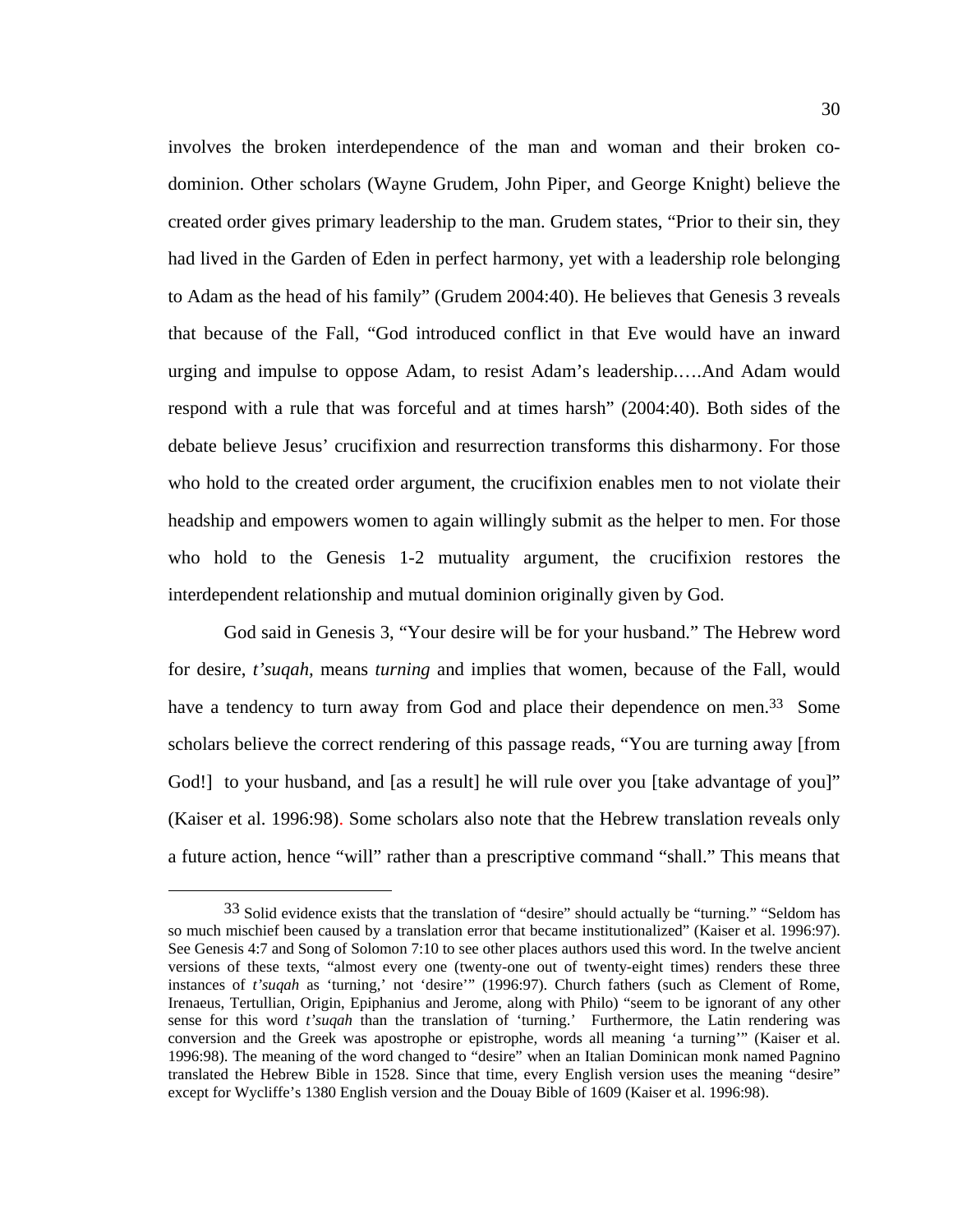only some husbands will take advantage of their wives, and therefore the mandate that all husbands must rule over their wives becomes invalid. The Hebrew grammar gives only a "simple statement of futurity; there is not one hint of obligation or normativity in this verb" (Kaiser et al. 1996:98). If the word should be translated "shall," the same word must be used for the earth - "it *shall* produce thorns and thistles," thus followers of God should condemn weed-killer (Kaiser et al. 1996:98). This explanation also reveals God only describes what might happen, but does not prescribe God's ideal.

God said in Genesis 3:16b, "And he shall rule over you." The Hebrew word *mashal* means rule and connotes dominion. In Genesis 1-2, God gave both the man and woman dominion over the earth, but in Genesis 3 only the man appears to have dominion over his wife. Overall these pronouncements demonstrate the fragmentation of harmony and unity.

The response of God to their excuses and disobedience included a detailed series of predictions of what would inevitably result from the divisions that would overtake them (3:16-19). Women would become increasingly burdened and passive, as a result of their priorities of childbearing and nurturing. Men would become aggressive as they sought to make the "cursed" earth productive. Inevitably, the more they drifted apart, the less they would understand each other (Glasser et al. 2003:41).

The consequences of sin taken as descriptive reveal that men will have a tendency to take control and authority away from God and dominate women. Women will have a tendency to turn from God and give allegiance to men in a desire for relationship.34 Women, with a distorted view of relationships, then abdicate their rightful dominion and turn from God and turn toward a man to find fulfillment, security, and purpose.

 $34$  Some scholars believe that the woman's sin primarily consisted in her taking her husband's "rightful role" rather than in eating the forbidden fruit. Ray Ortland Jr. states, "Satan struck at Adam's headship" (Ortlund 1991:107). However, in Genesis 1-2, God specifically said to not eat the forbidden fruit; but God gave no commands about headship. Grenz states, "Ortlund goes beyond the explicit point of the narrative. He imports into the text his own understanding of what motivated our first parents to sin" (Grenz 1994:165). When this is done, attention moves away from the tempter to state that the problem originated in a male-female role reversal (1994:165-166).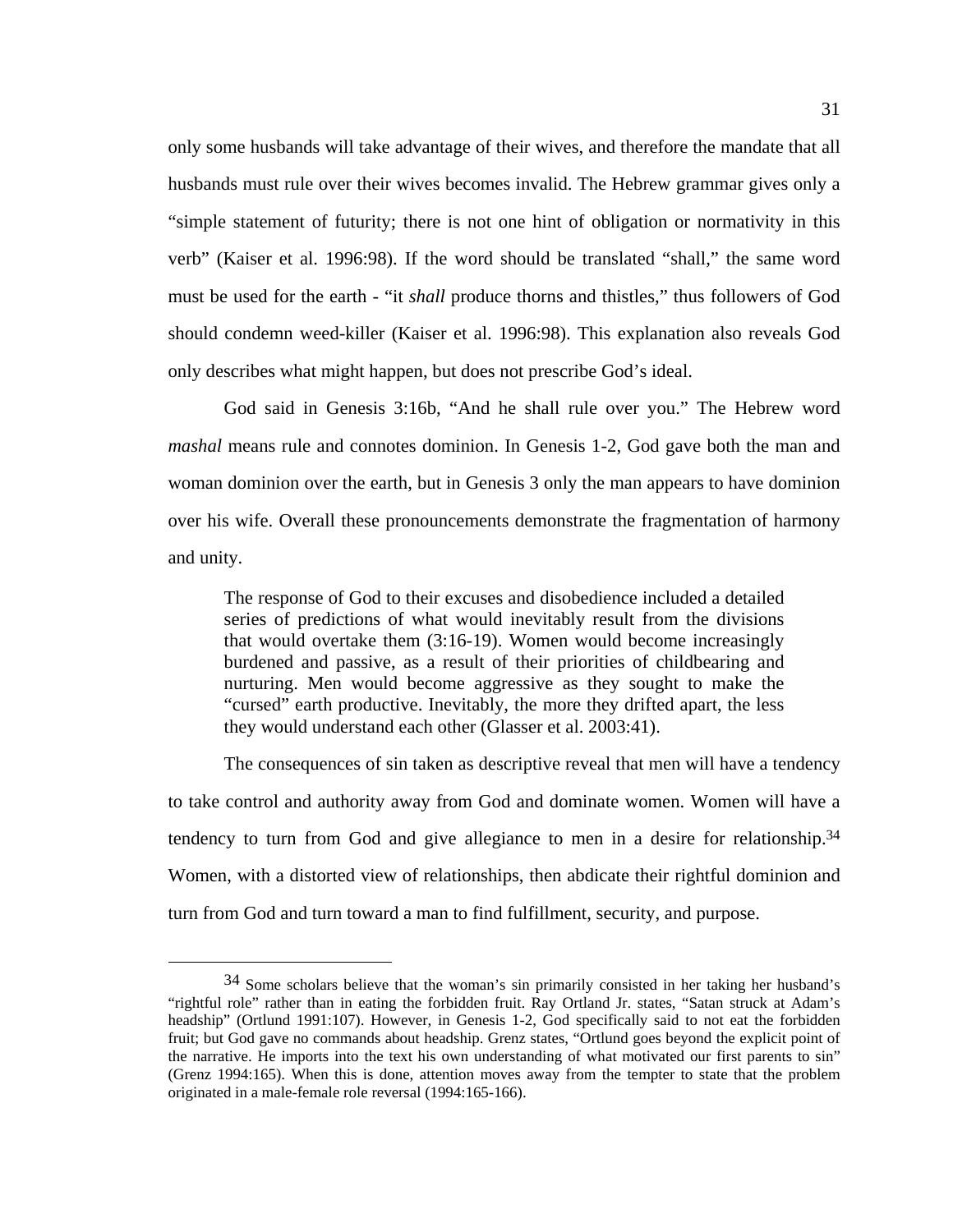### *Power in the Fallen Community*

Some scholars, such as Raymond Ortlund, believe that women should not teach or have authority over men because the serpent deceived the woman, and she sinned first. Since God questioned the man first, God demonstrated males have authority over females (Ortlund 1991:95-112). However the serpent did not question the man's authority over the woman, but God's authority on the couple. Again, the intent of the narrative seems to set up a larger story about the battle between God's kingdom and Satan's kingdom. The intent of Genesis 3 was not "an abdication of divinely instituted hierarchy but the loss of loving harmony between the man and the woman" (Hess 2005:90)**.** The man and woman, "jostle with each other for power, influence, and prominence, or as we allow ourselves to be robbed our dignity and sense of worth. In short, sin alienates us from each other" (Grenz 1994:208).

In Genesis 3, the shift in the male/female relationship resulted in high power distance. According to Hofstede, power distance is "the extent to which the less powerful members of institutions and organizations within a country expect and accept that power is distributed unequally" (Hofstede 1997:28).<sup>35</sup> In high power distance; arguments, discouragement, and frustration often occur where domination and subordination exist. However, God does not allude here or in Genesis 1-2 that an ontological hierarchy *should* exist between the man and woman.

In Genesis 3, a display of unified community or shared power no longer exists. Yet the life, death, and resurrection of Christ inaugurate a new Way; Jesus inaugurates the reality of God's kingdom and his intentions that those who pledge allegiance to Jesus will accept and reflect this new "way of life."

 <sup>35</sup> Understanding power distance enabled me to understand why many females in the Church do not question the restrictions placed on women. Many simply accept the unequal distribution of power.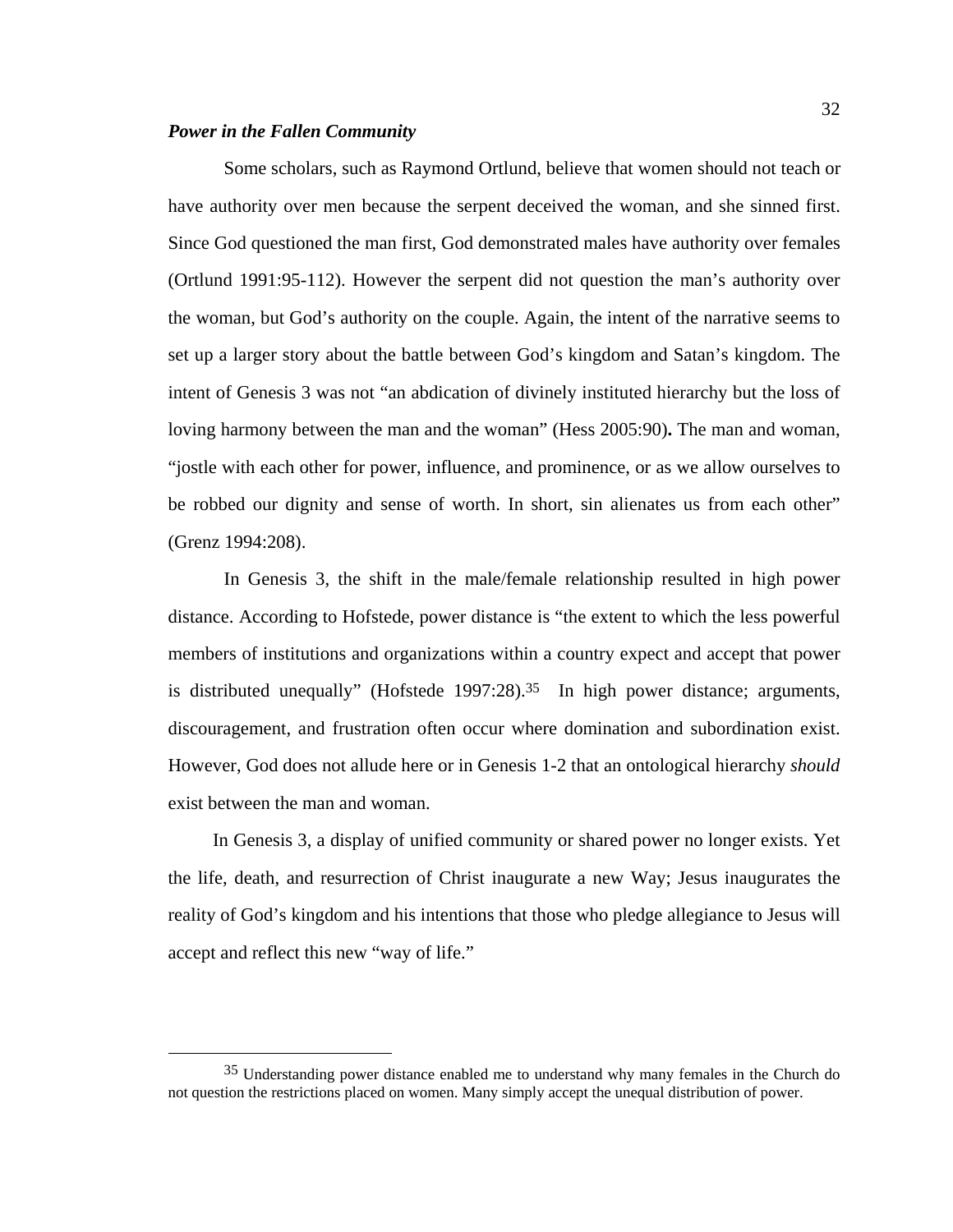Because male domination is not a morally binding injunction – a result of the Fall and not an order of creation – we can anticipate that the new creation will include the reshaping of male-female relationships. With the coming of the Savior, the effects of the Fall can be overcome. Christ's redemption includes liberation from hierarchy as the fundamental principle of male-female relationships (Grenz 1994:169).

God sets the stage for full redemption and restoration to come through Jesus Christ that will reconcile the human community not only to the Triune God but also to one another.

### **Jesus Reconciles the Community**

In 1998, my husband Chad and I applied to a mission agency. On the application, we stated that we mutually love, honor, serve, submit, and respect one another in marriage. The interview committee felt our words did not reveal that Chad "led our marriage," and I did not "follow or submit to his leadership." We expressed that we believed we brought God glory by working as a unified team since Jesus prayed for unity (John 17).36

The interview continued for three hours as the men questioned me (not Chad) about every difficult passage in the Bible about women. Though only twenty-four years of age, God enabled and empowered me to answer each question in a way that I believe expressed the redemptive intent of God in the Scriptures. Near the end of the interview, I silently told God that I felt exhausted. God's presence encouraged me with the most profound peace, and I heard deep in my spirit, "Thank you. You are speaking on behalf of my crucifixion and resurrection. Keep going."

This powerful statement has served to encourage me through many discouraging and disappointing experiences as I seek to follow Christ in a Church that often continues

<sup>&</sup>lt;sup>36</sup> Many Christians argue that without a hierarchical structure, potential chaos exists. However, I can see no chaos from the Trinity as they mutually share love, power and respect. A couple committed to practice the "one another" principles of the kingdom of God will not find chaos in their marriage but a unified existence where both partners find value and purpose in themselves, their relationship, and their lives.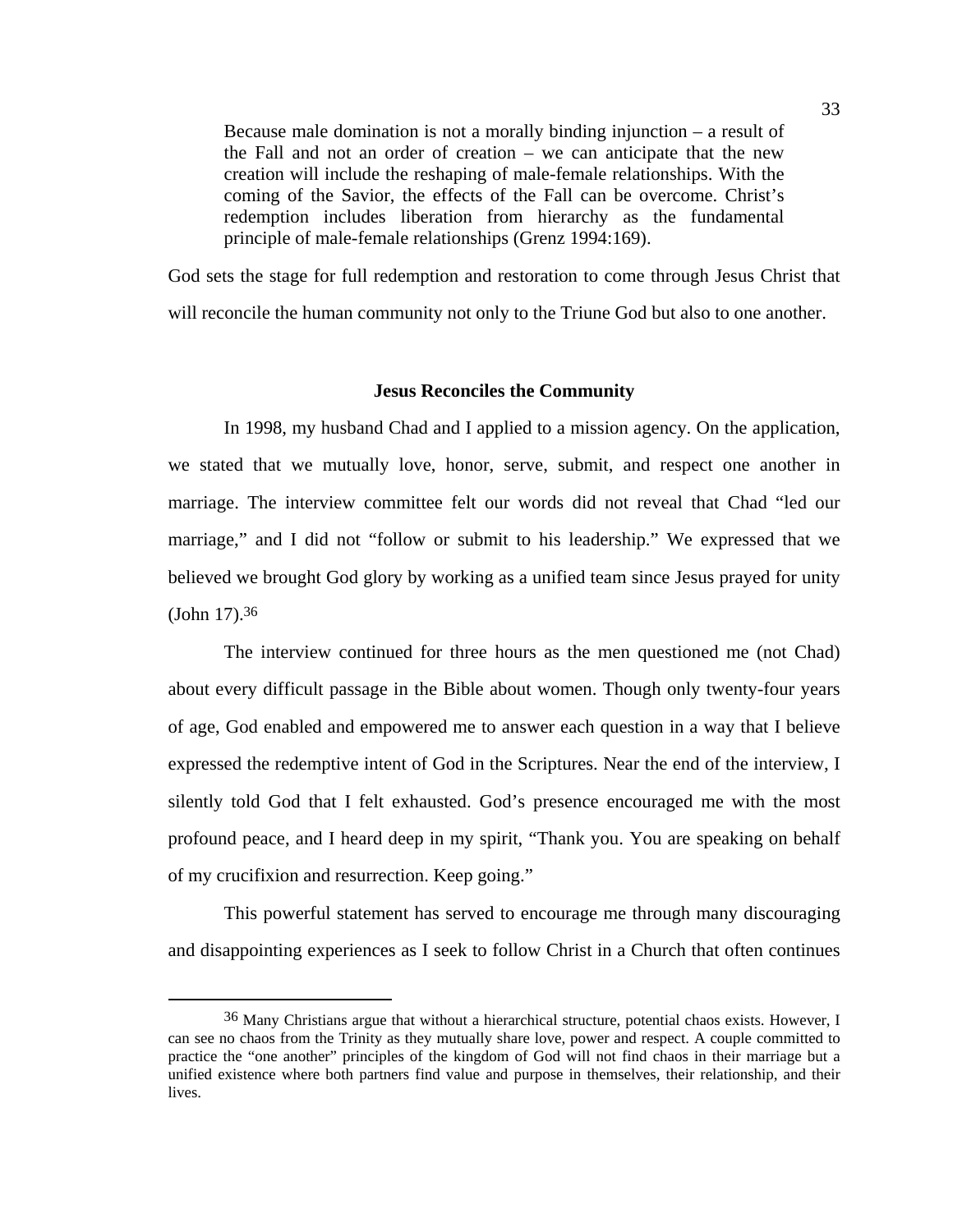to show favoritism to males and discrimination toward females, albeit usually through subtle messages. However, these subtle messages affect both males and females and their perception of how God values, gifts, and uses females in his mission.37 For women gifted in leadership; the exclusion, lack of full participation, or participation steeped in difficulties cut deep. Yet, the literal broken body of Christ creates a new community that again lowers power distance and enables the Church to live God's ideal*.* 

## *The Broken Body of Christ*

Described as the Redeemer, Jesus restored broken relationships by his sacrifice on the cross (Bright 1981:92).38 Though reconciliation between people and God remains the most vital need of the human heart, I believe the crucifixion of Jesus provided and affected even the social fabric of human community.<sup>39</sup> "The reconciling work of Jesus extends to human relationships today. On the cross, he destroyed the barriers dividing human beings (Eph. 2:11-22)"(Grenz 1994:348). The broken Jesus carried in his Body, the brokenness of community at all levels.40

 The *missio Dei* climaxed at the death and resurrection of Jesus. At this juncture, Jesus bought back and restored the possibility of a redeemed humanity. The cross of

 <sup>37</sup> However due to power distance, many males and females will not even be able to notice the favoritism or discrimination, since high power distance causes the less powerful in a society to accept the distance as the way things are "supposed to be."

<sup>38</sup> A Christian worker taught a course in Africa about women in leadership. During the discussion, an African pastor stood up, exasperated about the teaching and its implications. He said, "It is true that Christ is the Redeemer of anyone and anything – except women!"

<sup>39</sup> I believe the Lord's Supper provides the strongest illustration of the effects of Jesus' broken body on humanity. Eating "the body" and drinking "the blood" enables the Church to reflect on the brokenness that occurred at the Fall and how Jesus' broken body offers both reconciliation and healing. God became broken so that broken humanity could be made whole.

<sup>40</sup> Karl Barth, a Swiss theologian, provided a compelling theology on the power of the cross. In Barth's understanding, Jesus' death on the cross was so powerful that no one can escape its power. His thoughts led to his belief in universalism (Barth 1975). I agree with Grenz who states that though Jesus died for all, humans must choose allegiance to God because they are set at enmity with God. Humans must be reconciled to God who reconciled the world to himself (2 Cor. 5:19-20) (Grenz 1994:350).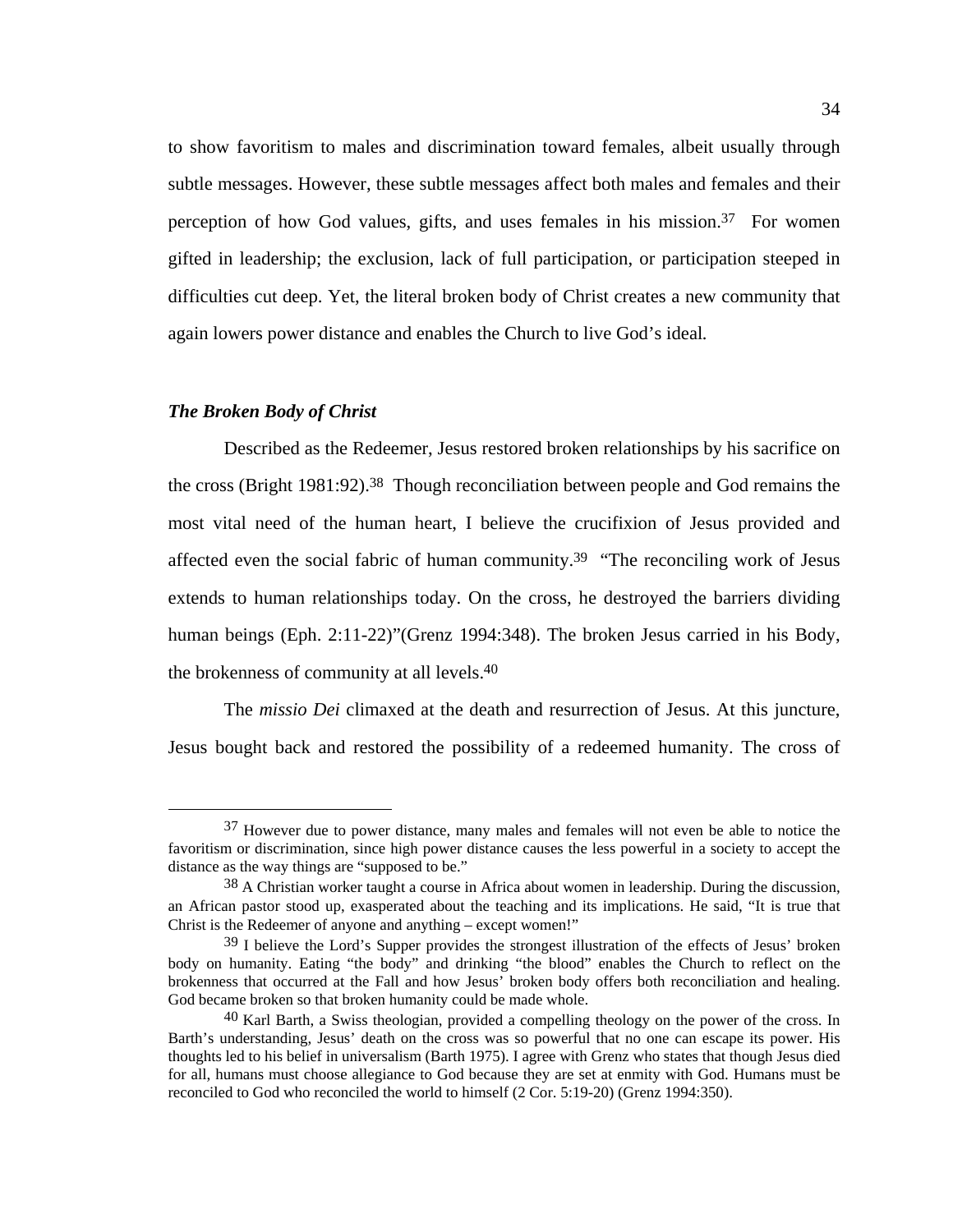Christ offers a challenge to all believers who desire to live reconciled community between males and females.

What our Lord proclaimed in his teaching and modeled in his life – that the fullness of community lies in the giving of one's life – his death gloriously displays. Not only is he the Revealer of life-in-community, Jesus is also the effector of that community. As the one who opens the way for us to participate in true fellowship, our Savior authors among us the divine design for human life (Grenz 1994:351).

Allowing Jesus' sacrifice to restore the possibility of males and females living in community based on God's ideal in Genesis 1-2, requires both males and females to lay their lives down.41 Yet, when believers build community the way God originally created, they display the kingdom of God (Barger 2003:186). Barger states:

Our protest must be based on faith that an invisible kingdom is being made visible in the bodies of the men and women who actively follow the crucified and resurrected one…. Instead we will honor the *imago Dei* in ourselves that allows us to speak up and build culture both locally and globally" (Barger 2003:186).

By re-creating community between males and females based on the works of Christ, we undo the works of Satan.42

# *The New Creation*

Jessie Penn-Lewis communicated about the scandal of the cross that led to the "new creation" which Paul wrote about in Galatians 3:26-28. "The Cross is a stumblingblock, and its message likened to a sword or knife, for it cuts deep into the very core of the pride of the old creation. God's cure… Nothing but the Cross will bring about the

 <sup>41</sup> This restoration to Genesis 1-2 requires a man to humble himself, recognizing his need for a relational partner to co-rule with him. A woman must humble herself and rise up, realizing God wants her to not only engage in relationships but also to take her place in the stewardship of the earth.

<sup>42</sup> As I reflect on the power of the cross, I remember that God created woman by taking a piece from the man's side. While Jesus died on the cross, a sword pierced his side to determine if he were dead. As the spear pierced his body, I wonder if God chose to symbolize that a new creation had been formed through this second "Adam's" side? Though this speculation may be difficult to prove, the Bible certainly makes clear that Jesus' broken body provides the pathway for a new creation, a restored community.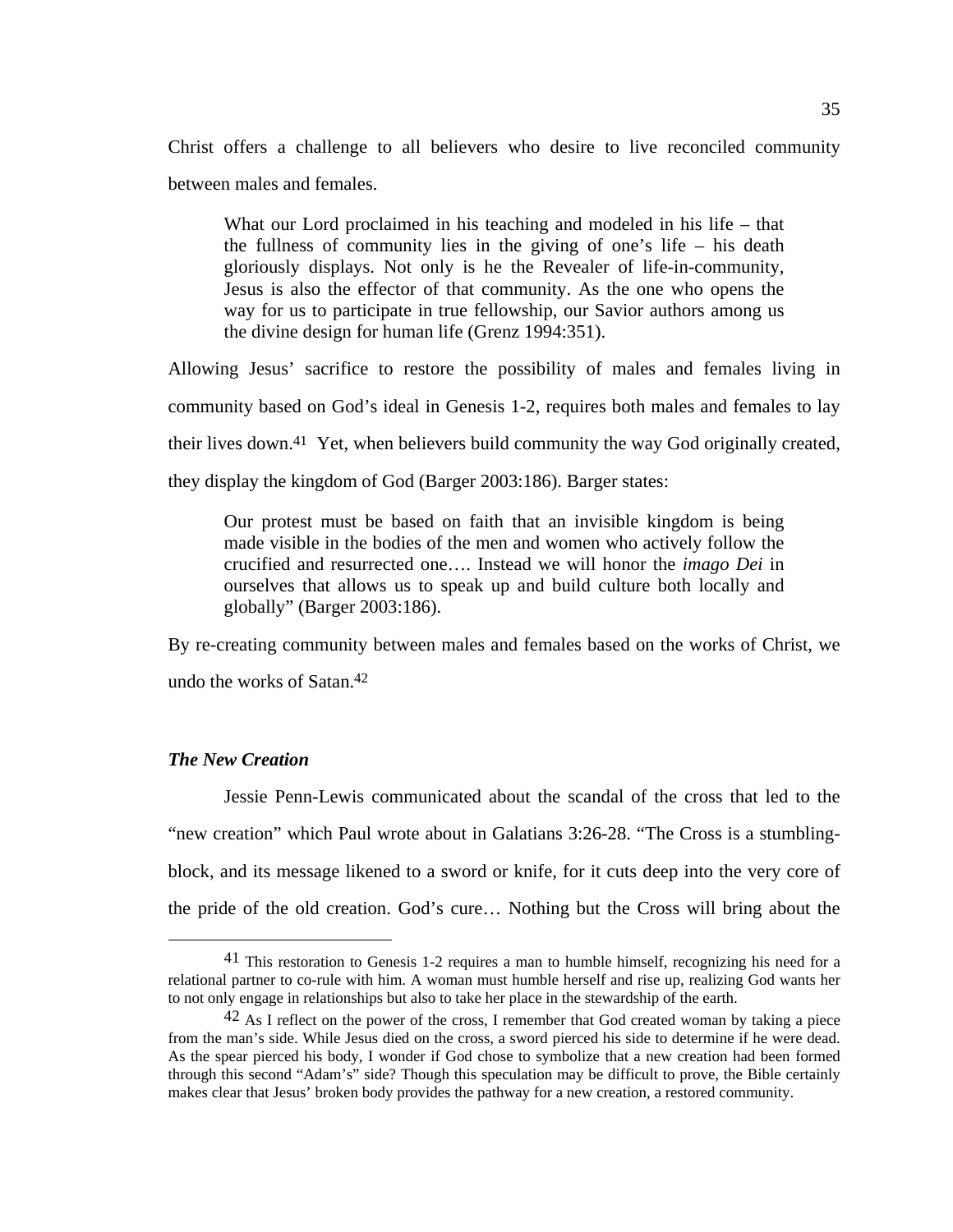unity he desires" (Penn-Lewis 1946:37). Paul recognized that Jesus' crucifixion destroyed the dividing wall that existed between races, classes, and genders thus restoring the possibility for the reconciled believers to experience community in God's original creation design. When Paul wrote Galatians 3:28, he attacked the hierarchical status quo prevalent in his society. Every morning devout Jewish men prayed the *Baraka* which stated, "Blessed is He who did not make me a Gentile; Blessed is He who did not make me a woman; Blessed is He who did not make me an uneducated man (or a slave)." In Galatians 3:28, Paul acknowledged each section of the Baraka and reframed it. According to Paul, Jesus destroyed status, privilege and opportunities based on external features.<sup>43</sup> Paul primarily dealt with the practical equality of Jews and Gentiles, yet believers in subsequent generations must not stop simply with ethnicity. Howard Snyder captures the need to continually progress in what redemption means to all types of people.

That initial, historic reconciliation shows us that God reconciles alienated persons and peoples to himself through the blood of the cross. It started with the reconciliation of Jews and Gentiles, but that was only the start. Through Jesus, by the Spirit, reconciliation extends to free and slave, man and woman, black and white, rich and poor, educated and uneducated (Gal. 3:28; Col. 3:11). This is central to the meaning of the gospel (Snyder 2004:70).

 <sup>43</sup> Scholars use Galatians 3:26-28 to both support (Fee 2005:172-185) and renounce gender equality and mutuality (Johnson 1991:154-164). Fee states that the argument of Galatians as a whole and in this text specifically indicates "this text has to do with Paul's ecclesiology: what it means to be the people of God under the new covenant brought about through Christ's death and the gift of the Spirit … Paul's new creation theology embedded in this text, which sounds the death knell to the old order, even though its structures remained in the surrounding culture…In Paul's view, one can serve Christ well within such limits. What he disallows is giving significance to structures and roles as such…And to give continuing significance to a male-authority viewpoint for men and women, whether at home or in the church, is to reject the new creation in favor of the norms of a fallen world" (Fee 2005:184-185). Paul King Jewett calls Galatians 3:28 "The Magna Carta of Humanity" (Jewett 1975:142). Johnson strongly disagrees with both Fee and Jewett. He states, "There is no reason to claim that Galatians 3:28 supports an egalitarianism of function in the church. It does plainly teach an egalitarianism of privilege in the covenantal union of believers in Christ. The Abrahamic promises, in their flowering of the Redeemer's saving work, belong universally to the family of God. Questions of roles and functions in that body can only be answered by a consideration of other and later New Testament teaching" (Johnson 1991:164).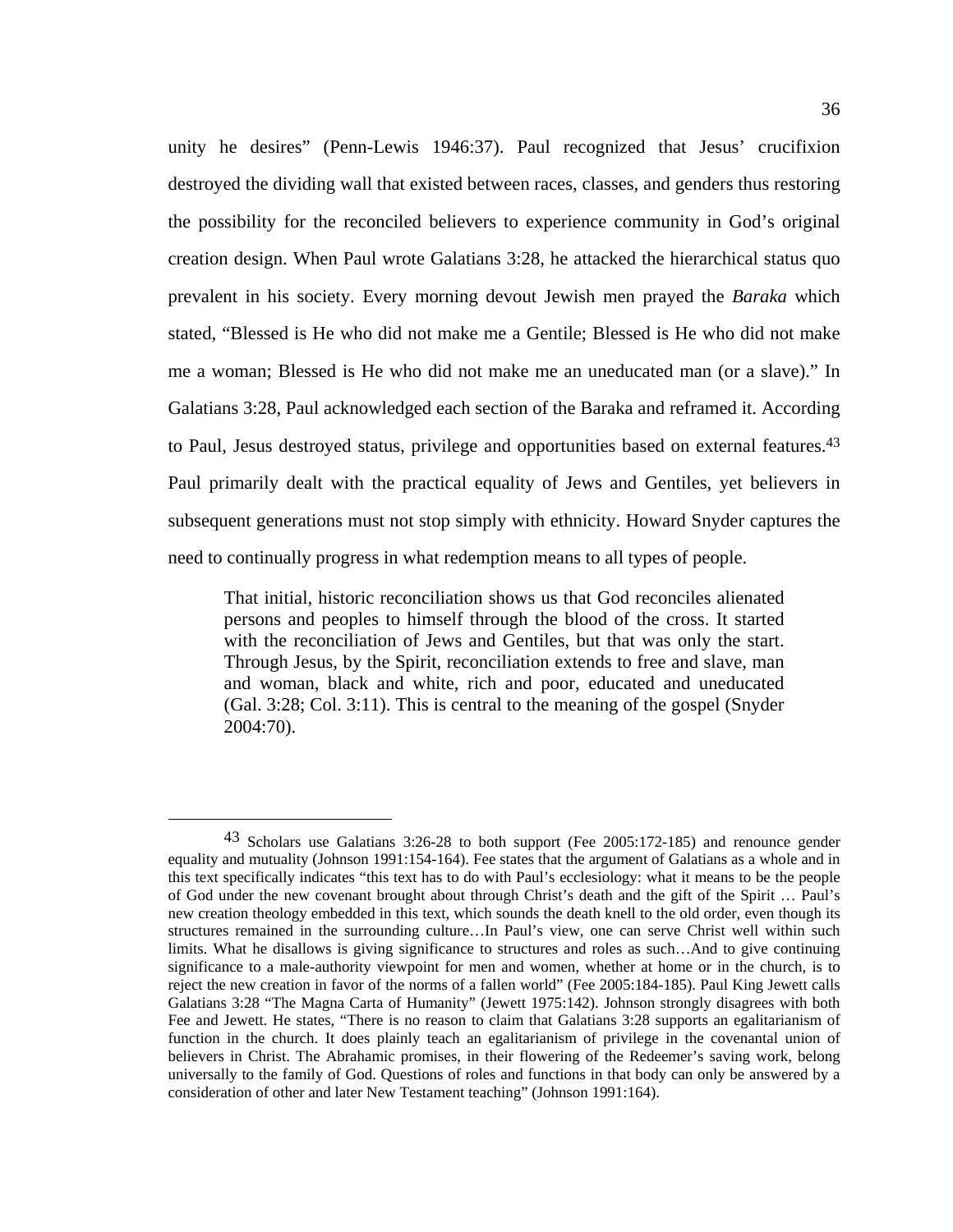In Galatians 3:26-28, Paul does not deny that differences exist in social status. Paul seeks to communicate that while humans do not change in their created being, the relationship between humans change. But just as the Trinity in differentiation remains unified and mutual and equal, so "the new humanity must use the differences to bless and raise up instead of destroy and disadvantage" (Webb 2001:149). The new creation affects every relationship and serves as an "all-encompassing eschatological reality of "the new order," in which all these diverse expressions of being human are made one" (Fee 2005:178-179).44

Some scholars believe this passage propagates ontological equality,45 but does not propagate functional equality.46 In 2006, a man served on one of 10/40's teams in India. He told Chad, "I don't see what all the argument is about women in the church and what they can do. These arguments don't need to exist. They distract from Jesus. Women just need to be happy they are a part of the Body of Christ and not worry about what they are allowed to do in church." Chad looked at the man and said, "What I am about to say may end the conversation, and I am sorry about that. But say your statement again but this time instead of the word *woman* use the word *African American.* That's why the issue matters." N.T. Wright claims:

We must think and pray carefully about where our own cultures, prejudices, and angers are taking us, and make sure we conform, not to any of the different stereotypes the world offers, but to the healing, liberating, humanizing message of the gospel of Jesus (N.T. Wright 2006 20.4:9).

 <sup>44</sup> In Galatians 3:26-28, slaves could become free and Gentiles could become Jews. Females could not become males. I do not believe this passage seeks to deny male and female, but instead to denounce values and structural norms that limit women from full participation in the Body of Christ.

<sup>45</sup> Ontological equality refers to equality in essence, being, or essential personhood. Functional equality refers to equal opportunity in practice, responsibilities, duties, and actions.

<sup>&</sup>lt;sup>46</sup> S. Lewis Johnson, Jr. asserts that though Paul gives credence to the equality of male and female because of Christ, this passage does not nullify role distinctions. Johnson asserts that the marvelous truths are that male and female form one body. This truth does not reach into the practical domains of allowing women to lead or teach which are functions reserved for males (Johnson 1991:154-164).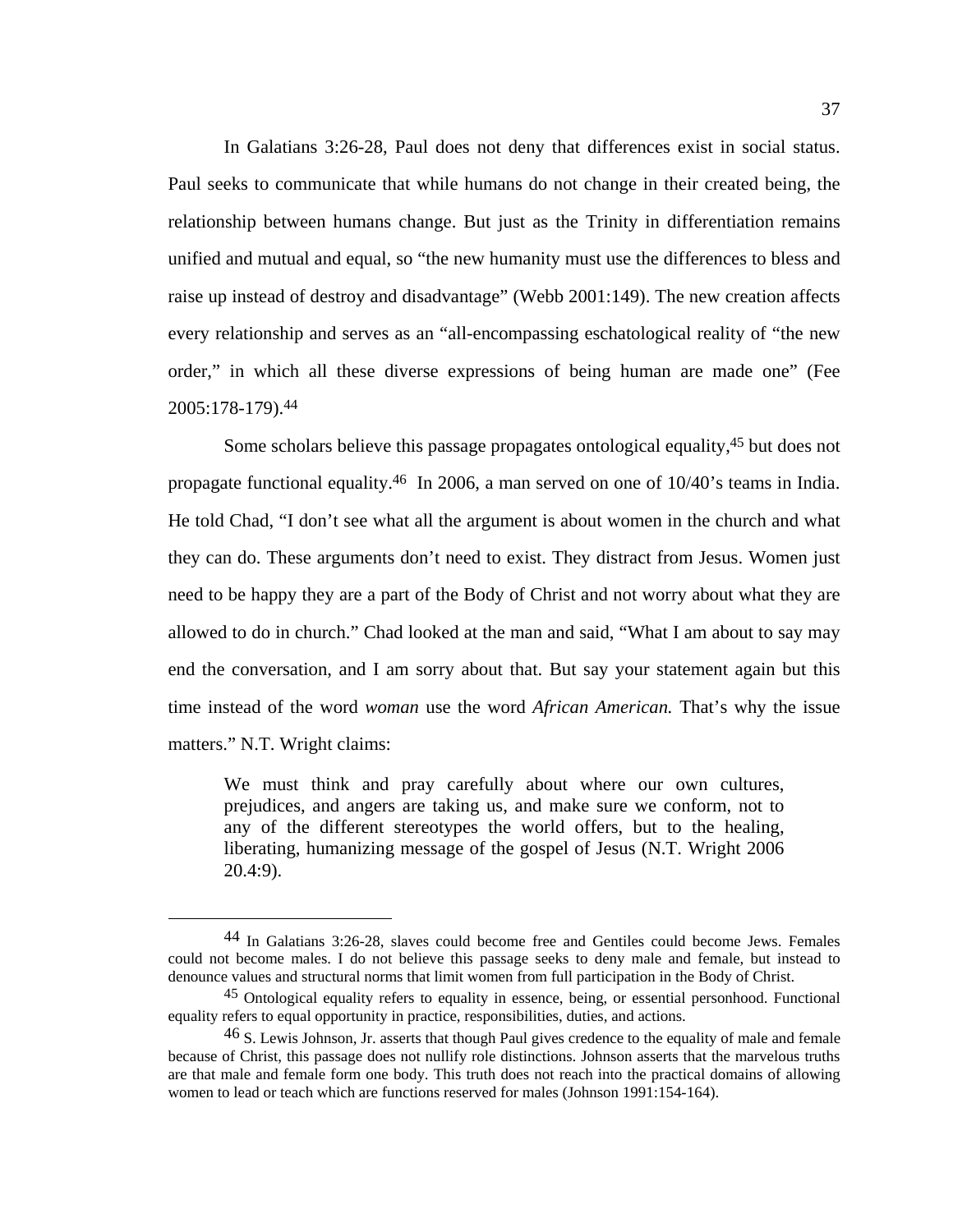The new creation, initiated by the shedding of Jesus' blood, affects every schism in human relationships.

All people "made one in Christ" served as a radical counter-cultural statement in Paul's day when position and status claimed vital importance. Shame occurred (instead of honor) when people crossed those boundaries. Paul boldly stated the prophetic nature of the new creation that obliterated hierarchy and differences in ontology and function based on external features.47 David Scholer believes the Galatians 3:26-28 passage serves as the "window text" for all other Pauline texts. This window serves to enable the Church to better understand Pauline texts that include exegetical, historical, and cultural difficulties within Paul's setting (Scholer 2005b:126). Scholer claims, "Galatians 3:28 is, against all traditionalist attempts to discount it, the fundamental Pauline theological basis for the inclusion of both women and men as equal and mutual partners in all of the ministries of the Church of Jesus Christ" (2005b:130).48 Yet, the Church continues to use Pauline Scripture to exclude women from certain domains in the church leadership structure.<sup>49</sup>

 <sup>47</sup> James Borland does not agree that Paul obliterated functional hierarchy. He stated that "when moral issues were at stake, Jesus did not bend to cultural pressure….But Jesus was not averse to breaking social customs when He felt it necessary" (Borland 1991:120). Borland seeks to demonstrate that Jesus could have changed the rules and allowed women to serve as his chosen disciples, but his choice of only male disciples demonstrated Jesus believed in a clear role distinction between males and females, regardless of the new creation. Borland's statement concerns me because nowhere in the Gospels does Jesus speak against slavery. Did Jesus not see the abolition of slavery necessary? Or, as I believe, in the Gospels and in later New Testament writings, do Jesus and later authors plant seeds to enable the Church to later fully transform to the culture of God's kingdom?

<sup>48</sup> See Scholer for a fuller explanation of how this text serves as a framework and includes not only positional but practical equality to women (2005b:121-135).

 $49$  Del Birkey (2005) and William Webb (2001) trace the idea of redemptive elements inside the Scriptures to enable biblical readers to understand the original intent of the passages. Webb demonstrates, and I agree, that on the issues of slavery and women, a progressive theology exists as the Church learns more about God's ways with freedom granted to both slaves and women. However, like Webb, I agree that there is no progression for the acceptance of homosexuality and it becoming an acceptable practice. Scriptures teach that homosexuality (just as any immoral act) has no part in the kingdom of God (Gal. 5:19 and Rom. 1:24-27). Just because Jesus did not give explicit teachings about slavery or equality and freedom for women to use leadership gifts publically, seeds of these kingdom values exist within the Gospels. See Appendix O that portrays Jesus planting seeds of the kingdom as he confronts his Jewish culture with his actions and words to women.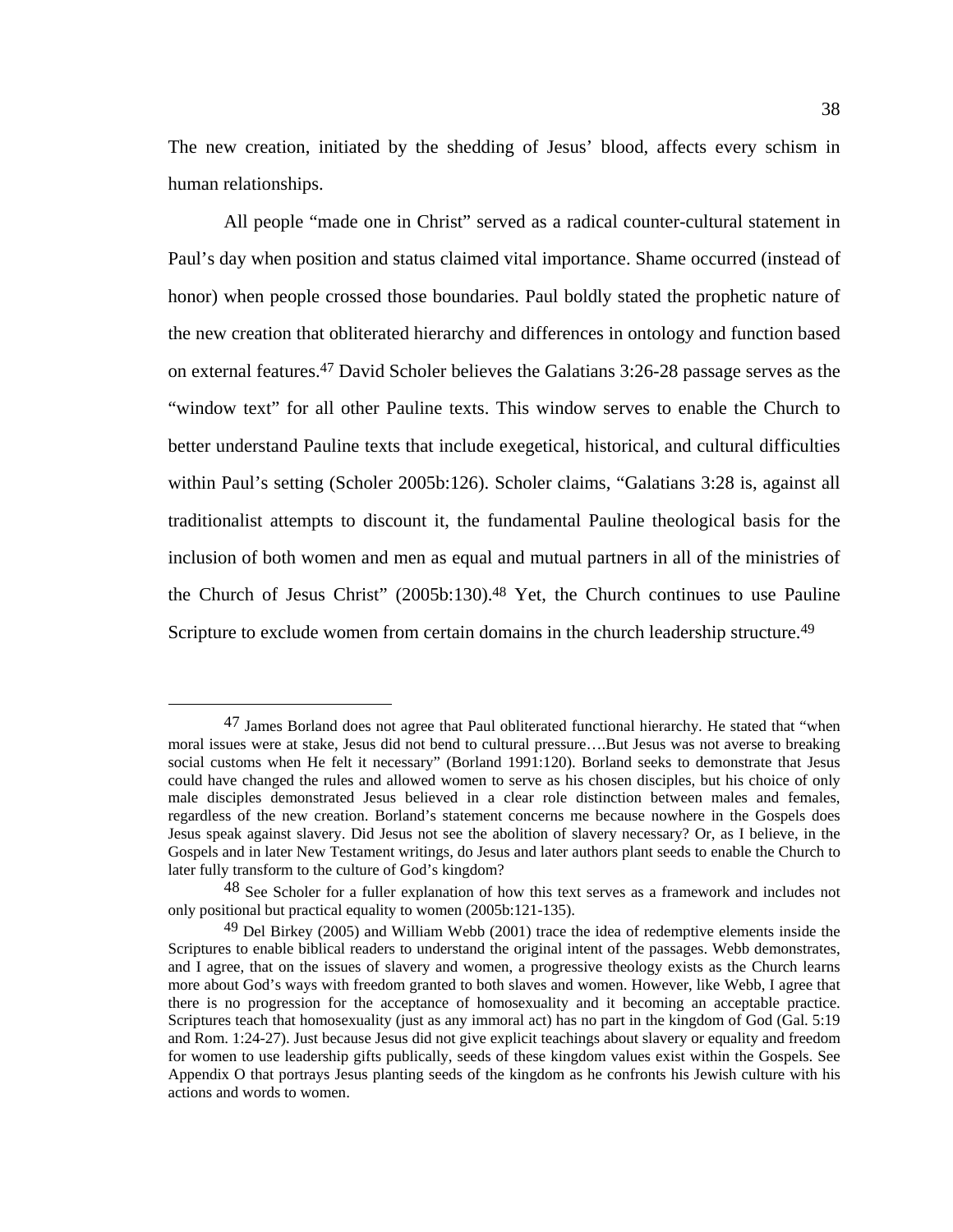Table 1 demonstrates how I believe Jesus invites his redeemed people, based on the crucifixion and resurrection of Jesus, to live transformed relationships as redeemed males and females.

# **TABLE 1**

| <b>Person/Thing/Animal</b> | <b>The Ideal Family</b>                            | <b>The Fallen Family</b>                                                                   | <b>The Redeemed Family</b>                                                         |
|----------------------------|----------------------------------------------------|--------------------------------------------------------------------------------------------|------------------------------------------------------------------------------------|
| <b>Serpent</b>             | All animals under the<br>dominion of humans.       | Cursed. Crawl on the<br>ground and eat dust.                                               | Messiah will crush the<br>head of Satan once and for<br>all!                       |
| Ground                     | Ground given to<br>humanity to till and<br>steward | Ground is cursed;<br>produces thorns. Rom.<br>8:19, 22; Creation<br>groans in expectation. | New heavens and a new<br>earth – Fulfilled in<br>Revelations                       |
| Man                        | Made for relationship $-$<br>Gen 1:28; 2:23-24     | Loses mutual partner.                                                                      | Should love and value his<br>wife. Eph. 5:25<br>Shared authority - 1 Cor. 7        |
| Man                        | Made for shared<br>dominion $-$ Gen 1:28           | Potential domination<br>of<br>wife.<br>Pride                                               | Priesthood of Believers – 1<br>Pet 2:8-9<br>The humble see $God -$<br>Matt.<br>5:5 |
| Woman                      | Created to bear children                           | Pain in childbirth<br>Restricted to<br>biological<br>functions.                            | Worth and value not based<br>on biology but on<br>obedience $-$ Lk. 11:23          |
| Woman                      | Made for relationship $-$<br>Gen 1:28; 2:23-24     | Desire for husband $-$<br>tendency to turn from<br>God and place man in<br>place of God    | "One in Christ" Gal. 3:26-<br>28                                                   |
| Woman                      | Made for shared<br>dominion                        | Potential domination<br>of man over woman                                                  | Priesthood of Believers – 1<br>Pet 2:8-9                                           |

# **THE IDEAL, FALLEN, AND REDEEMED FAMILY**

Though the Scriptures clearly reveal the sin of homosexual behavior, Scriptures do not reveal anywhere that the female gender in itself is sinful. Thus, because of this, I and many women and men, find it offensive when believers state that if women are allowed to exercise leadership, the Church will then continue to slip in their standards and thus condone practicing homosexuals to leadership positions. I have heard this argument by several believers.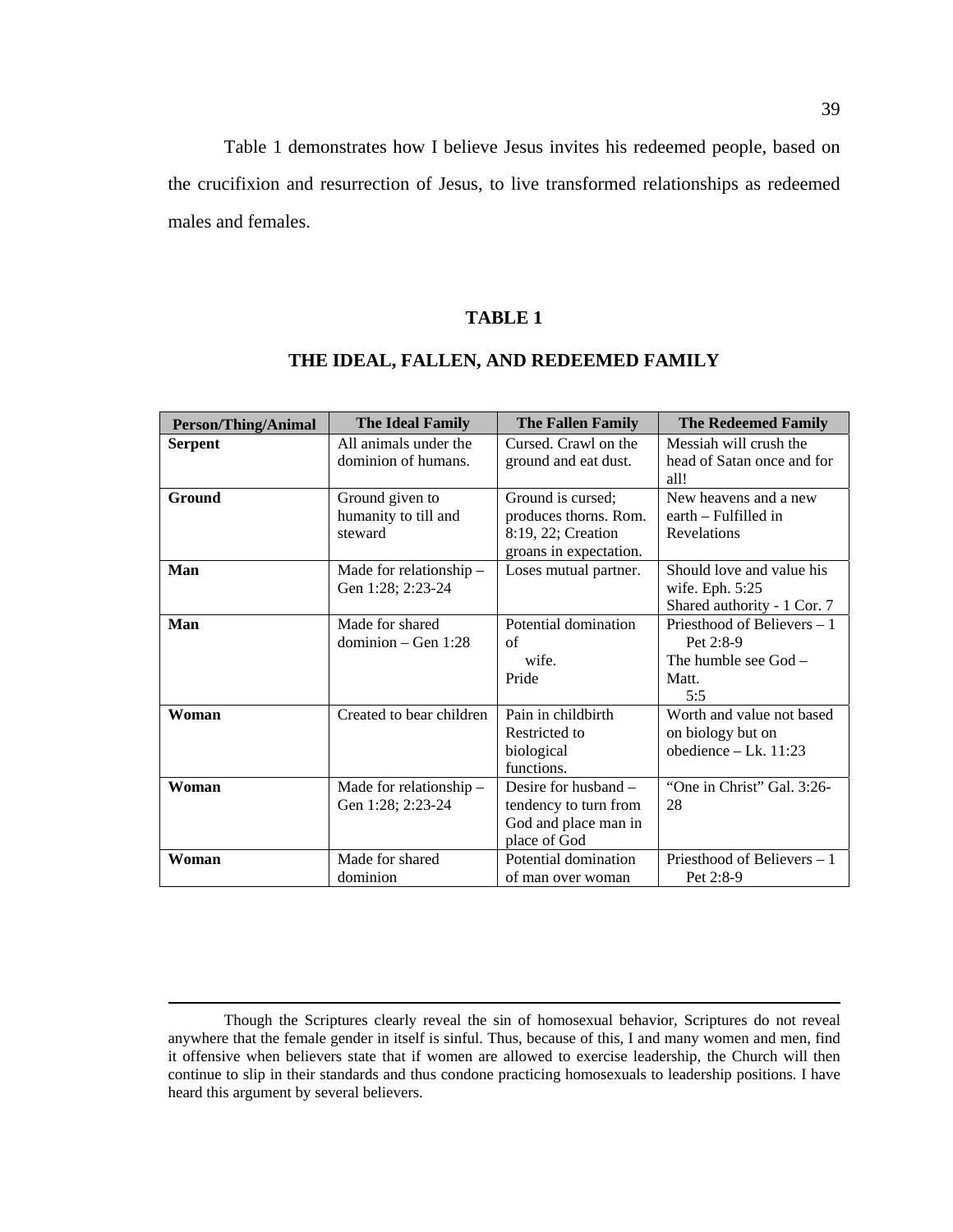## *Power in the Redeemed Community*

God has infinite power, resources, and authority. Yet, God demonstrates throughout the Scriptures a desire to minimize the power distance between God and humanity as he continually invites people to work with him to accomplish his purposes. Jesus demonstrated power in the kingdom by turning the world's systems on their head. In Genesis 1-2, minimal if any power distance existed between the man and woman, but the Fall resulted in high power distance between the male and female.

Janet Hagburg discovered six stages of personal power—powerlessness, power by association, power by achievement, power by reflection, power by purpose, and power by wisdom.<sup>50</sup> According to Hagburg, "True leadership does not begin until the later stages, in which power can be seen as infinite and valuable insofar as it is given away" (Hagburg 2003:x). I concur and believe this definition of true leadership describes leadership in the kingdom.

Hagburg realized that both men and women often identify and remain at a particular stage, thus often never truly rising to the stage of real power. I believe her research findings relate theologically to the Fall. Hagberg's research demonstrates that women prefer power that comes by association. People at this stage are dependent on their supervisor or leader and often demonstrate reluctance to make decisions because of their insecurity and preference to follow (Hagburg 2003:4). The Church often teaches that God created women as dependent on men, and therefore women must follow men. Hagberg states that some women don't like themselves and may even allow themselves "to be used, physically, emotionally, or intellectually, in order to obtain love or attention" (Hagburg 2003:249). A woman's turning to her husband at the expense of following God with utmost allegiance, coincides with the "power through association" description. Lack

 <sup>50</sup> Janet Hagberg looks at the individual leader and how a leader grows in his/her comfort, understanding, and use of power as he or she matures in leadership. She states, "Through a combination of external power (the capacity for action) and internal power (the capacity for reflection), a person becomes personally powerful and thus reaches their full potential (Hagburg 2003:xxi).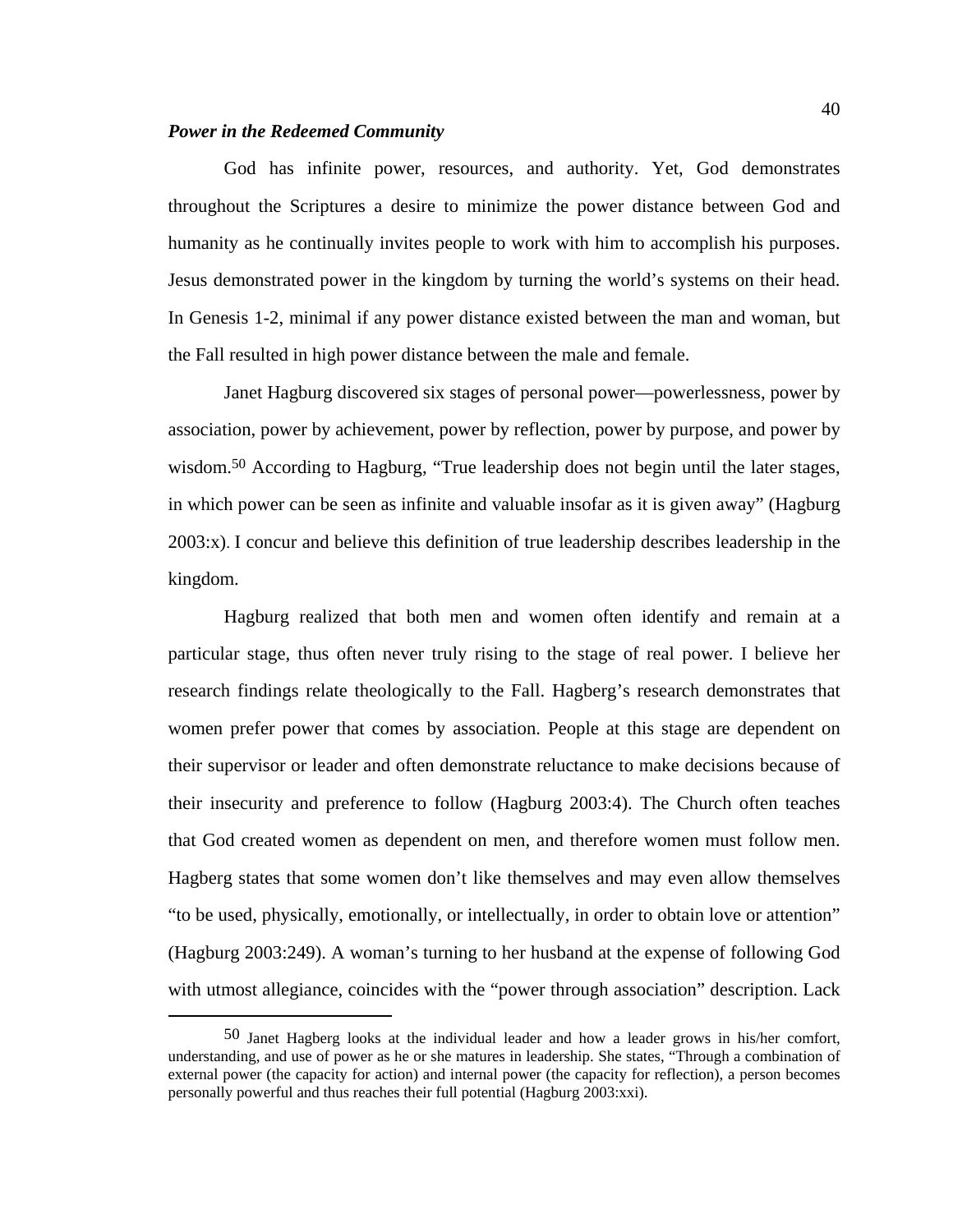of confidence and need for security often hold women back from moving onto the next stage of power and hinder them from finding their purpose, destiny, confidence and security in Jesus Christ alone.

Hagberg's research indicates that males feel most comfortable in stage three power by achievement. Hagberg states that ambition, courage, control, greed, and egocentric behavior describe this stage. People in level three lead by charisma and personal persuasion, inspire a winning attitude, and require loyalty (Hagburg 2003:90). In Genesis 3, God revealed males' tendency to dominate their wives. Instead of seeing the woman as an "equal strength" (*ezer k'neged*), males typically expect and the Church often teaches that God created women to help men fulfill what God calls men to do, and God commands men to hold dominion (or leadership) in their homes, churches, and society. At the same time, the woman who is stuck in stage two and dependent on the leader often concedes to this idea and does not seek to use or improve her skills or gifts as readily.

Jesus reversed these fallen ideas of power by stating leaders actually serve and lay their lives down (Matt. 20:20-28)! Both males and females must lay their lives down, though for each the actions may look different:<sup>51</sup>

Christian men live 'the life laid down' by elevating and serving their Christian sisters, demonstrating a key virtue of the kingdom. Christian women demonstrate kingdom ethics not only through servanthood but also through freely, boldly exercising their gifts in the cause of Christ, which also is a kind of sacrifice (Snyder 2004:125).

Glen Scorgie states the difficult reality both males and females face when seeking to live against their fallen nature:

 <sup>51</sup> How males and females lay their lives down and live the kingdom ethic of power may look differently in diverse cultures. Though I believe the application may look differently, the kingdom understanding of power must prevail. Jesus teaches and demonstrates that those who claim allegiance to the kingdom of God lay their lives down and have a different standard of authority and power from the world's cultures.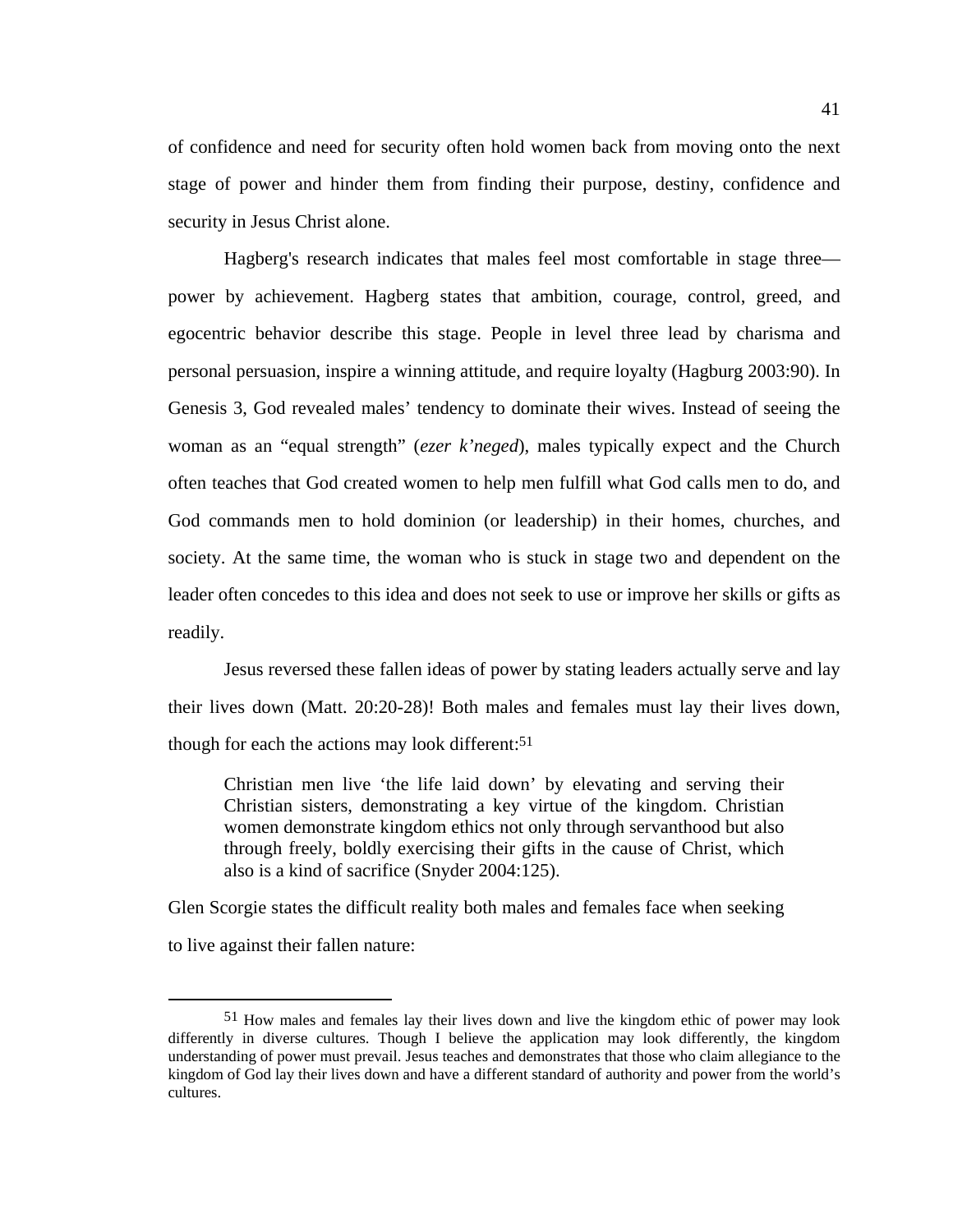It is very difficult to give up advantage and preeminence in a hierarchical system in order to practice the opposite, which is mutual submission. It is just as difficult for those who have been beaten down into a mentality of subservience to learn to exercise responsibility within relations of shared leadership. In both case, there is a need for renewal of the mind and of self-sacrifice" (Scorgie 2007.4:12).

In the "new kingdom of God which Jesus inaugurated, any hierarchical worldview of human power and authority over others in not a redeemed one" (Birkey 2005:62). David Hamilton states, "If we're preoccupied with maintaining our status, if we're trying to protect the privileges of some hierarchy taught by our particular culture, we are acting in a non-Christian way. These reactions are the opposite of the Gospel message" (Cunningham and Hamilton 2000:139).

The redeemed community lives a different pattern of leadership and authority servanthood defines power, authority and leadership in the kingdom. These new patterns lead to missional effectiveness. "Shared leadership, mutuality, empowerment, and cooperation result in synergy: much more than the sum of its parts—more leadership, authority and power for each believer involved and more for the cause of Christ" (Gill and Cavaness 2004:186). God's view of power involves the release of power, not the pursuit. Scholer states, "The foundational pattern of authority in the early church is that which enables and empowers every believer to do the work of the Gospel for the church and the world" (Scholer 2005c:29-30).52

Kouzes and Posner describe the paradox of power as "we become most powerful when we give our own power away" (Kouzes and Posner 2002:284). Nancy Ortberg concurs, "Leaders use their power in service to others, not in service for themselves" (Ortberg 2004:90). A focus on God, rather than gender, and his reconciling redemptive purposes enable the Church to live with outward focus for the purposes of God. A

 <sup>52</sup> Ray Ortlund states, "Authority does not authenticate my person. Authority is not a privilege to be exploited to build up my ego. Authority is a responsibility to be borne for the benefit of others without regard for oneself" (Ortlund 1991:112). This quote comes from Ortlund's article where he defends male headship and authority.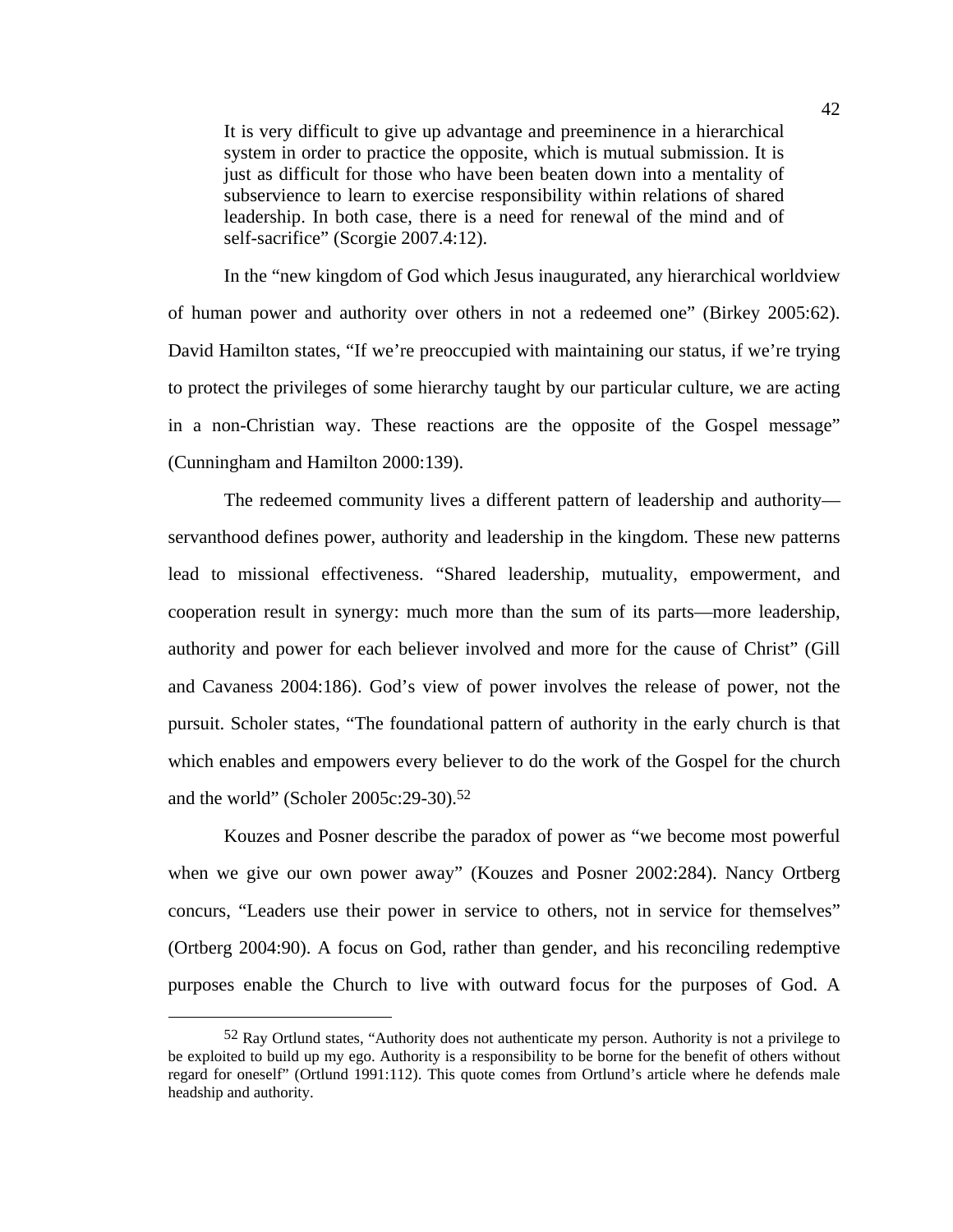kingdom understanding of power, authority, and leadership multiplies the laborers in God's harvest and thus the effectiveness of the Church in completing the *missio Dei*.

#### *Summary*

God created the world in perfect harmony and community that reflected the *imago Dei*. While the Fall destroyed this unified community, the power of Jesus on the cross not only provided reconciliation between God and people but also among people. The kingdom's definition of power conflicts with the world's systems.

Christiane Carlson-Thies summarizes the powerful unity and harmonious interdependence in which God created humanity and then later provided redeemed males and females:

The creation account of Adam does not support a hierarchical ordering of male leaders over female helpers (the complementarian bias). But neither does it support an individualist notion of independent, undifferentiated men and women entering into contractual negotiations to manage their equal relationship (the secular egalitarian bias). Instead, it opens up the very exciting perspective of humanity as a community of man and woman in union together. This perspective, in turn, confronts faithful followers of Christ with the challenge of exercising their authority and responsibility in home, church and society such that our unity as humanity and our diversity as male and female can both flourish as we implement our redeemed identity and calling (Carlson-Thies 2004:9).

The interdependence of the male and female in the redeemed home and the Church reflect the interdependence of the Trinity. I now turn to see how the Spirit empowers the reconciled community to further the *missio Dei* and the responsibility of the Church to represent Christ and his kingdom prophetically within each culture of the world. I conclude with a brief but more thorough explanation of the contrarian view that believes in male headship and male authority.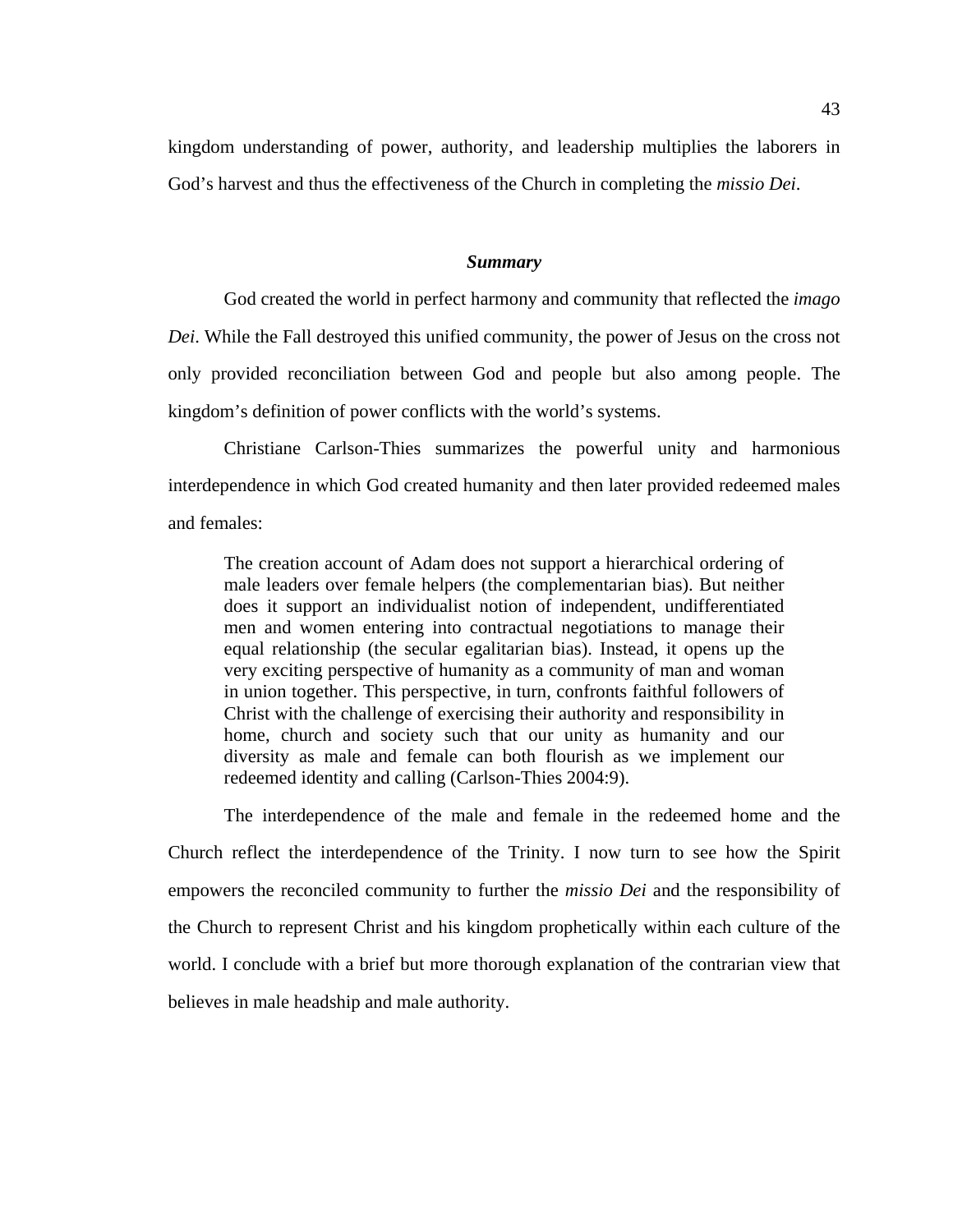# **CHAPTER 2**

# **THE CHURCH'S INVITATION AND GOD'S LABORERS**

Jesus commissioned the Church to make disciples of all nations as part of God's plans to accomplish the *missio Dei* (Jn. 20:21).1 This invitation demonstrates God's intentional strategies to lower power distance between himself and humanity as he invites humanity into his purposes to "restore and heal creation" (Guder et al. 1998:4). Jesus sends the Church to contextualize its message as it speaks prophetically to all cultures.

### *The Community—Empowered to Heal*

As stated previously, God plans to reconcile all things to himself. God created humanity to serve as co-regents on the earth; therefore God continues this initiative by giving the responsibility to the Church to work with him in the *missio Dei*.

#### **Message and Ministry of Reconciliation**

 In 2 Corinthians 5, Paul wrote to the Corinthian church about the marvelous plan of God to include them in accomplishing the *missio Dei*. Paul expressed that God, the Reconciler, gave believers the ministry and the message of reconciliation. The community of God both reflects and spreads the message and ministry of reconciliation.

The gospel has been committed to a community, is transmitted by that community, and demands a community experience. Without community

 $<sup>1</sup>$  Quoting Isaiah 61, Jesus expresses in Luke 4:18-19, what he was sent to do. He later says in</sup> John 20:21 that he sends his followers as he himself was sent. With this reasoning, the church also should define its ministry with characteristics similar to Luke 4 and Isaiah 61. These passages describe the *missio Dei*.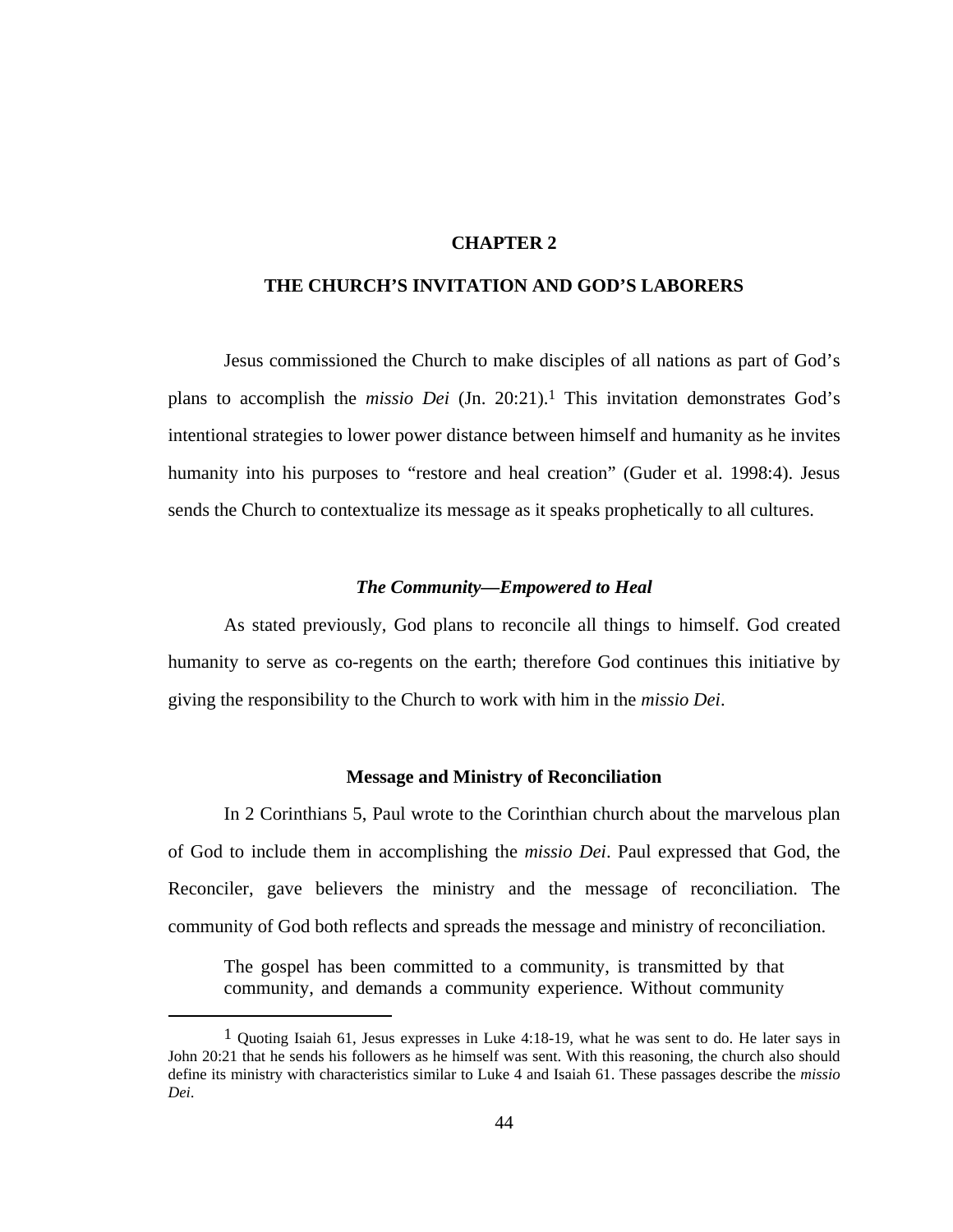there cannot be a living representation of the gospel. It is the community of believers that announces the kingdom of God as a reality, which proclaims a new order of life under the sovereign action of God (Costas 1989:134-135).

While in Pakistan in 1995, God enabled me to catch a greater glimpse of the humbling invitation God offers the church to partner with him. As recorded in a 1995 personal journal:

Tonight I stood on my rooftop in the place where I am staying...The physical darkness reminded me of the intense spiritual darkness. It is so intensely dark here…I believe God revealed something to me tonight which I have never considered fully. As I complained to God about my loneliness and my frustration, I also revealed to him that the burden I felt in my heart for these people felt like a knife piercing my heart. In a moment of silence, God's Spirit spoke deep in my heart, "Leslie, what you feel is only a small portion of what I feel when I see these people." I am amazed to imagine God's pain for the lost. But what amazes me more which will require much more reflection was the question that I know I heard, "Leslie, will you share the burden with me?" All my life I have asked God to share my burden. And yet tonight, I felt God asked me to share the burden in the heart of God – God's burden for the nations. I think tonight for the first time I realize that God truly wants a friendship with his people, so much so, that God willingly reveals his heart.

God not only gives the responsibility of the message and ministry of reconciliation to the Church, but God willingly equips and empowers the Church to do this noble task through the Holy Spirit. The church "exists by the grace (*charis*) of God and is built up by the gifts of grace (*charismata*) bestowed by the Spirit" (Snyder 2004:73). Jesus continually gives life to the Body of Christ. Paul called Jesus the "head of the church." In the English language, "head" typically means "boss." However, upon studying the contextual and historical meanings of *kephale*, authors in antiquity most often used *kephale* to mean "source" or "origin."2 If authors wanted to convey *authority*, they usually chose the word *exousia*. In each passage where authors stated Jesus as the

 <sup>2</sup> Catherine Clark Kroeger explores classical and Christian antiquity and expresses that *kephale's* meaning as "source" is well documented and accepted by scholars (Kroeger 1987). Grudem explores the meaning of *kephale* arriving at the conclusion that it means "authority" (Grudem 2004:552-599).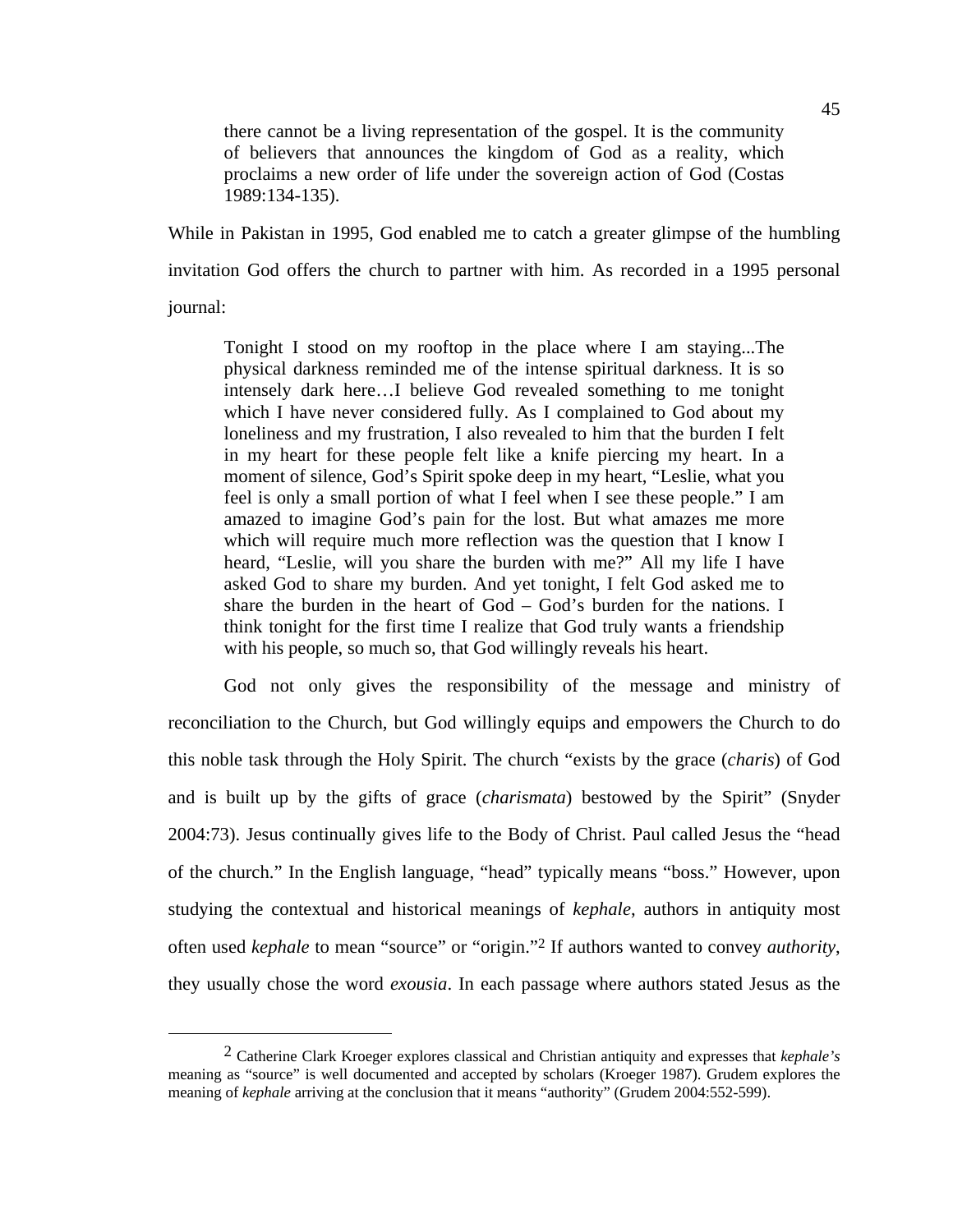Head of the church, the texts all refer to the Church as a body nourished by Jesus as their source of life.<sup>3</sup> The Church receives power and life through Christ.

As seen biblically, the church is not structured the same way a business corporation or university is. Rather, it is structured like the human body on the basis of life. At its most basic level the church is a community, not a hierarchy; an organism, not an organization (Mt. 18:20; Rom. 12:5-8; 1 Cor. 12; Eph. 4:1-16; 1 Pet. 4:10-11) (Snyder 2004:73).

The Holy Spirit fills both males and females with spiritual gifts to fulfill his mission. Appendix C reveals a brief breakdown of these gifts into supernatural gifts, motivational gifts, and equipping gifts based on the lists of spiritual gifts in 1 Corinthians 14, Romans 12, and Ephesians 4.4 Debate exists about the way the Church exercises these gifts. Paul encouraged believers to seek the supernatural gift of prophecy (1 Cor. 14:1). However, some scholars believe prophetic giftings have less authority than teaching gifts. Therefore some scholars believe women can prophesy but not teach, while others claim that if women can prophesy—the highest of the gifts—then every job in the church becomes open to females.5

 <sup>3</sup> See Colossians1:18-20, 2:10, 2:19 and Ephesians 4:15-16. In Colossians 2:19, the word "over" is inserted into the English translation but it is not present in the Greek.

<sup>4</sup> Paul states in Ephesians 4:8-9, "when he ascended on high, he took many captives and gave gifts to his people," and links the Spirit's giving of gifts to the passage in Psalm 68. Psalm 68 contains many verses that refer to the Messiah. The literal translation of Psalm 68:11 states, "The Lord announced the word, and great was the company of women who proclaimed it." Many translations change the feminine word used here and simply state "great was the company of those who proclaimed it." It seems significant that the primary text Paul quotes when communicating about spiritual gifts in Ephesians 4 referred to a Psalm that announced women as those who proclaimed the message of God.

<sup>5</sup> John Piper and Wayne Grudem, referring to Deborah and Huldah, state, "Moreover in the case of each woman referred to above, we have an instance of a charismatic emergence on the scene, not an installation to the ordinary Old Testament office or priest, which was the responsibility of men" (Piper and Grudem 1991c:72). I find this interesting as a "charismatic emergence" denotes the presence of God. This statement could reveal their worldview of not placing as much credence in charismatic, or Spirit-filled moments.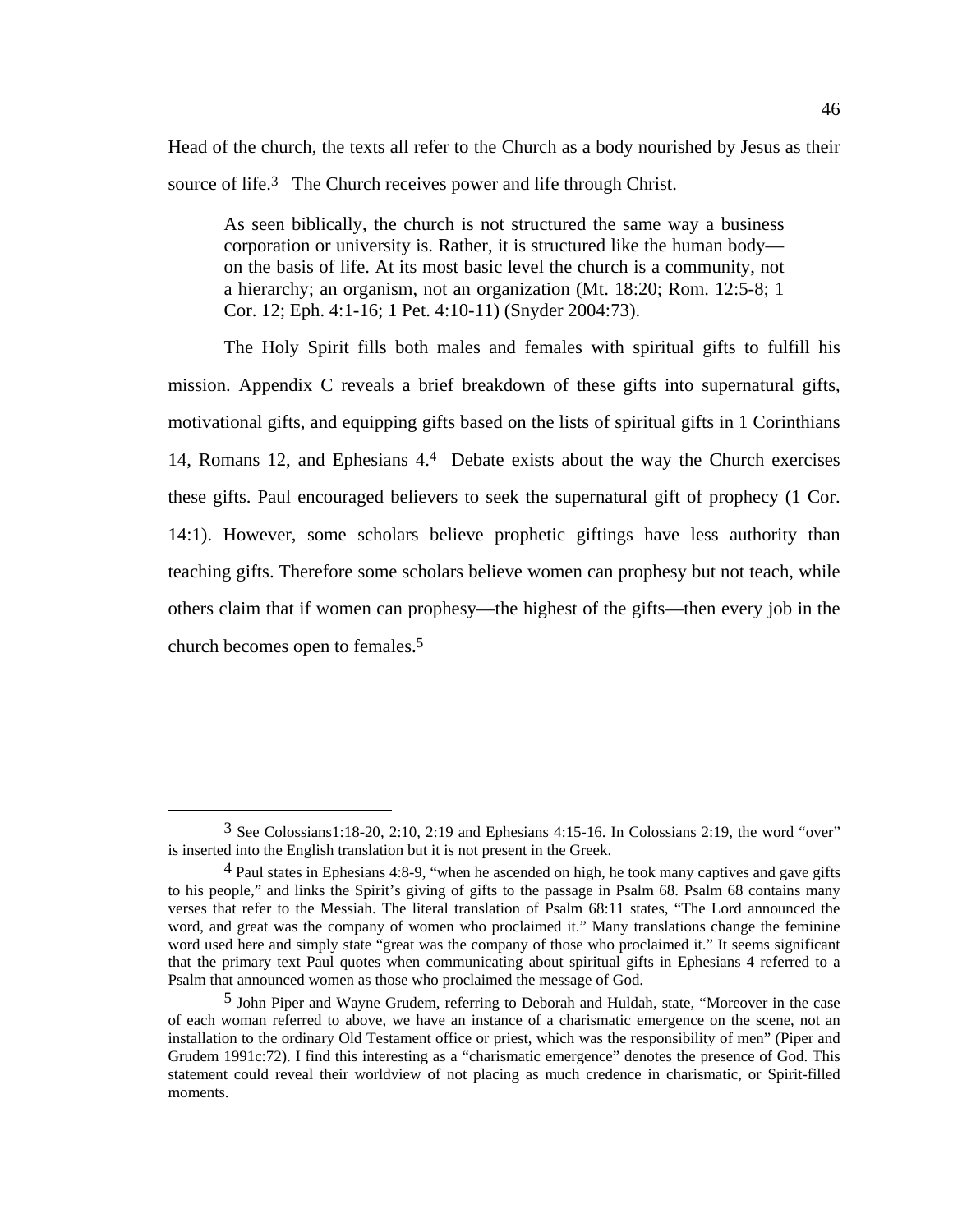In all three passages about spiritual gifts (1 Cor. 14, Rom. 12, and Eph. 4), Paul reminded the Church that the Spirit gave gifts just as the Spirit decided. The Spirit gave gifts based on his grace, not a believer's merit. The Spirit gave gifts for the edification of the Church and its service in the world. In each of these passages, the Greek does not indicate differentiated spiritual gifts for either males or females. Most believers, regardless of one's stance on women in ministry, believe God gives both males and females spiritual gifts.<sup>6</sup> The tension arises around women using gifts that give them authority over males. However, upon examination of even the equipping gifts (commonly related to offices in the Church) listed in Ephesians 4, the biblical text mentions women who use each of the equipping gifts.<sup>7</sup> See Appendix D for a list of women using each of these public gifts in the Bible.

The intent of each of these passages reveals Paul's desire to show that God is the power source (the *kephale*) behind the gift. These passages also demonstrate God's intentions in giving spiritual gifts which equip the Body of Christ to fulfill the *missio Dei*. Scriptures abound that claim fruit cannot be gained by any vessel of God without God's power (2 Cor. 4:17). Jesus said flesh counts for nothing (Jn. 6:63), Peter stated that God

David Hamilton espouses that if God uses a woman once in a specific task, then that ministry becomes open to all women gifted for that task (Cunningham and Hamilton 2000:52). Thomas Schreiner disagrees with Hamilton's approach. He states that when women participated in ministries in Scripture, "their ministry was a complementary and supportive ministry, a ministry that fostered and preserved male leadership in the church. Thus, the ministry of women in the church was notable and significant, but it never supplanted male leadership; instead, it functioned as a support to male leadership. This view does not rule out all ministry for women. Instead, it sees the ministry of women as complementary and supportive" (Schreiner 1991b:215).

<sup>6</sup> Some believers believe in the cessation of spiritual gifts. I am not dealing with that group here.

<sup>7</sup> David Hamilton does a thorough investigation of the three most difficult passages about women and exegetes them thoroughly using grammatical, historical, and cultural analysis. Hamilton demonstrates that Scriptures support women in leadership (Cunningham and Hamilton 2000). Thomas Schreiner has written an article that focuses on the valuable ministries women can participate in within the context of male leadership. In his article he examines a variety of ministries such as prophetesses, teachers, fellowworkers and laborers, female deacons, elders, and apostles. With each ministry, he demonstrates how women did these tasks as a way to support and enhance male leadership. He states, "The ministries women do become involved in, however, should be complementary and supportive of the male leadership in the church" (Schreiner 1991b:222).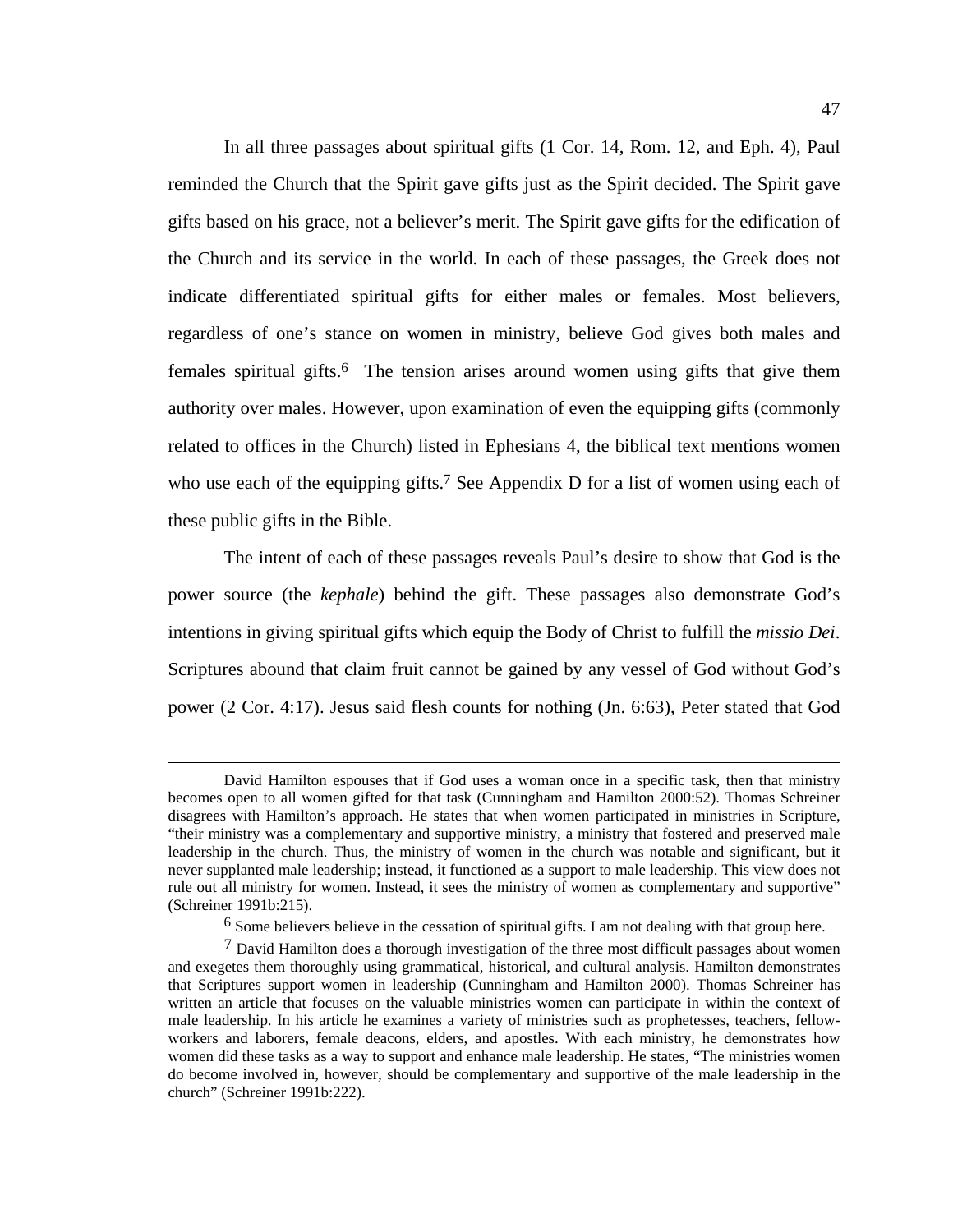does not show favoritism (Acts 10:34), and Peter also said that believers needed to use every gift given to serve others (1 Pet. 4:10). When the church embraces all believers and the gifts that each has, the Church becomes stronger, resulting in more synergy as more laborers extend the mission of God. The Church advances in unity, and the world knows God's love (Jn. 17:21).

### **Exclusion or Embrace?**

The way the Church lives as a community between males and females, engaging in God's mission, models either the exclusion or the embrace of God's people. In 2005, I attended a meeting in Indonesia called *Ethne*. Chad did not go. Upon leaving the conference, I rode to the airport in a bus with a man from Colorado. He asked about our ministry. When I told him, he responded, "So what are your husband's spiritual gifts that enable him to do this?" Another time I sat at a table with a leading apologist from the USA. Again, Chad was not there. I shared about our ministry, and he remarked, "So I need to meet your husband. What are his spiritual gifts?" In both of these instances, I felt invisible and excluded in the Body of Christ.

Though the Church formally endorses ontological equality, $\delta$  the social practices of some believers demonstrate functional inequality. The functional inequality hints at ontological inequality. Yet, "we must both affirm equality between men and women and seek to change social practices in which the inferiority of women is embodied and through which it is perpetuated even when their equality to men is formally endorsed" (Volf 1996:185). In the illustration above, I believe these solid Christian men believed in the ontological equality of Chad and me, but their words to reflected they assumed male and female functional inequality.

 $8$  When I state I believe Scriptures teach both ontological and functional equality, I do not condone the androgyny of the sexes. I believe male and female are distinct. However, the distinctives between males and females should not determine how one is valued or how one can serve.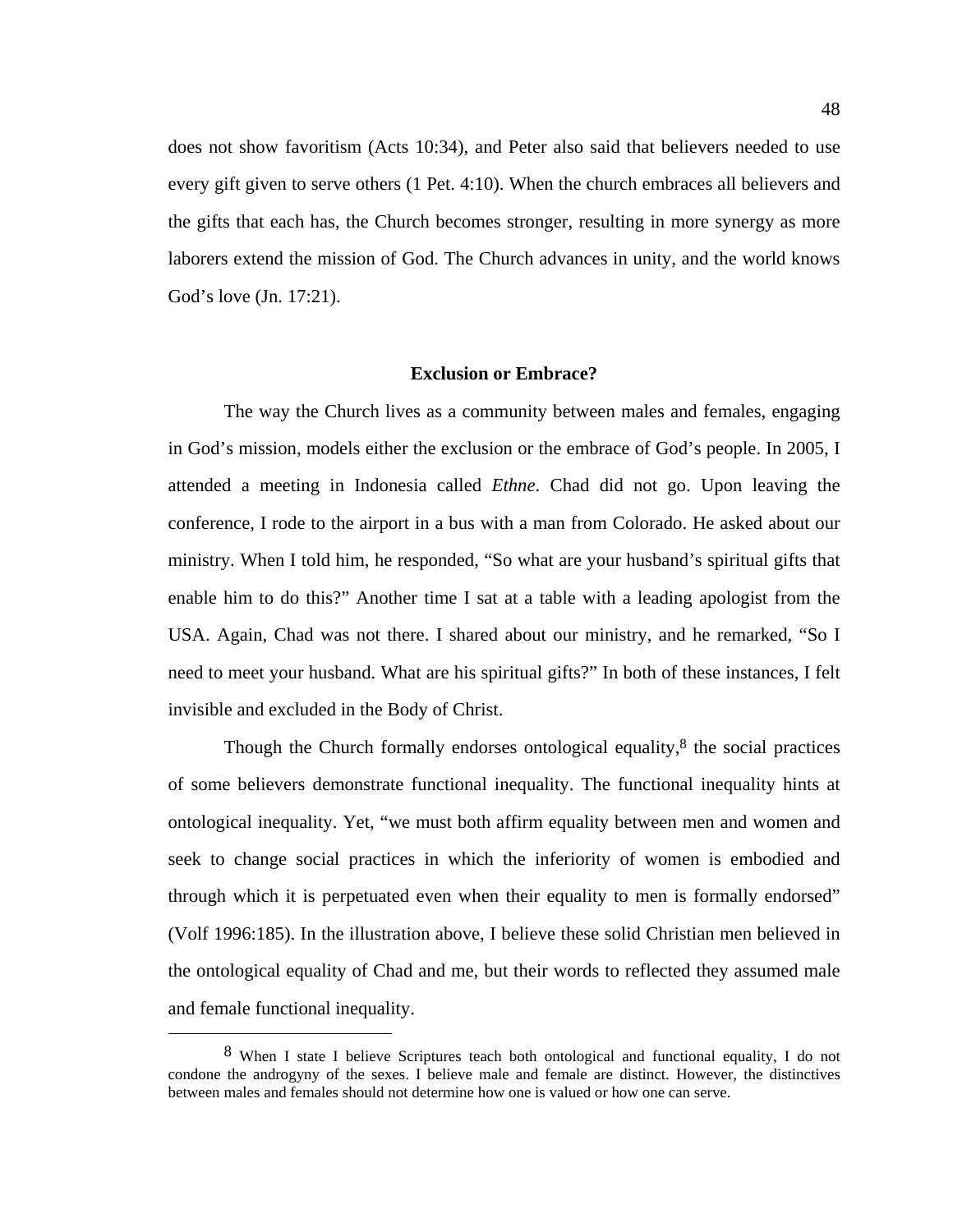During a membership class taught to potential members of a church in Tennessee, the leader of ushers came by to explain the usher ministry. Discussion followed in which it became clear that only males could usher in this church. Someone asked, "Are you telling me that a five year old boy can usher in our church simply because he's a boy but a mature woman in the faith cannot usher because she is a female?" During this session, several potential members became upset and questioned their membership as they heard simple tasks in the Body of Christ denied them. One woman later told me, "I am not sure I can go to this church now. I do not want my 13 year old daughter to hear she has such limits on her service simply because she is female."9

The exclusion or embrace offered to males or females based on gender strikes at the issues of identity and can determine how people believe God values females in the context of his mission. An Indian woman stated:

One highly qualified woman I know, who was much sought after, even by the government of the country for her input and expertise, said in despair: 'When I come home, I am nobody! And I am silenced in my church! I would have given my life to serve the church, but I am not allowed to speak or participate in anything (Thomas 2005:693).

Another woman recently told me, "Sundays are the saddest days of my life. I feel unaccepted and of little value when I walk into church." The Church's embrace of women (and all redeemed peoples in its midst) has the potential to demonstrate the power and truth of reconciliation to a broken world, while the exclusion can simply mimic a fragmented world.

 <sup>9</sup> A Chinese sister stated to me, "I am amazed at how excited women in your country become if their church allows women to take up the offering. Our women are leading millions and in your churches, some think taking up the offering is a big deal."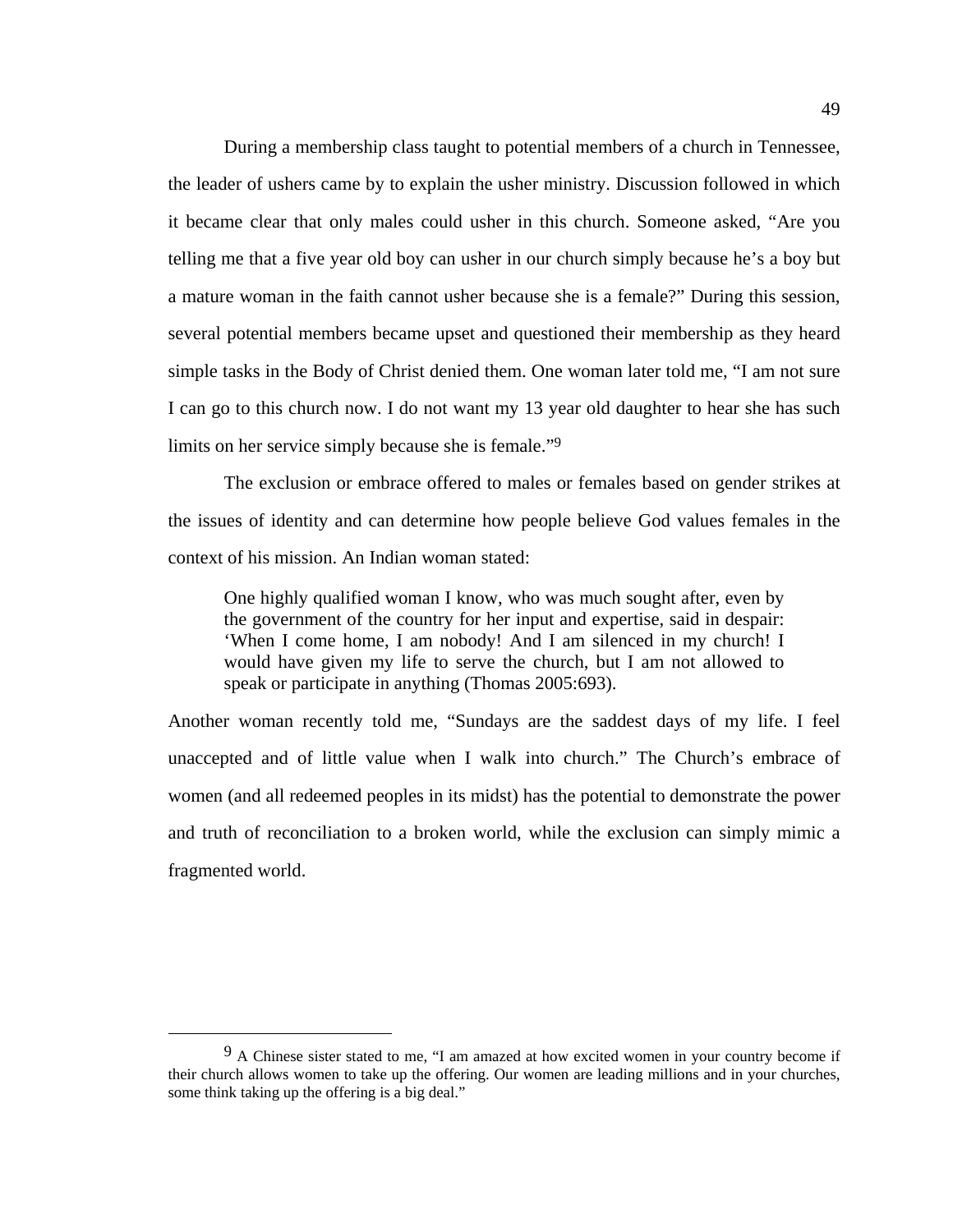## *The Great Commission in the Context of Culture*

God values culture and a unified, diversified Church glorifies Christ. Jesus came and resided in one culture. Yet, Jesus' actions and words often planted "seeds of the kingdom" for further transformation.10 Paul's letters demonstrate a church leader committed to the study of context in the midst of declaring the Gospel, and yet also displayed a leader not afraid to confront culture as in Galatians 3. Paul also planted seeds of the kingdom. Believers from every ethnic group gather around the throne to worship the Lamb of God. The global Church united in one faith in Jesus Christ exemplifies a global God committed to the whole world.

Yet, as believers make their way through the early church in Scriptures, the disturbing complex reality of a global Gospel in diverse contexts immediately surfaces. Though God loves many qualities of human cultures, God desires his enduring kingdom culture to transform all cultures. Jesus tells his followers to pray "your kingdom come, your will be done, on earth as it is in heaven" (Matthew 6:10). Understanding social theory enables a global citizen (who values human culture and commits to kingdom culture) to better comprehend the various frameworks that comprise cultural contexts.

## **Social Theory**

The Gospel must penetrate a wide diverse array of cultures. Thompson, Ellis, and Wildavsky (TEW) use Mary Douglas's grid-group typology and then create a system for defining five different "ways of life" enacted by members of cultures or societies. Group refers to how individuals fit into bounded units. The more incorporated the individual, the more group determines choices over the individual. Grid refers to the way an individual's

<sup>&</sup>lt;sup>10</sup> In Matthew 13, Jesus teaches multiple parables about the kingdom of God. In the parable of the sower, the parable of the weeds, and the parable of the mustard seed; Jesus refers to seed. When I refer to "seeds of the kingdom," I refer to teachings of Jesus that begin as small seeds but eventually lead to a good crop or a large tree. Jesus, and later Paul, plant seeds that they believe will result in full transformation of the Church.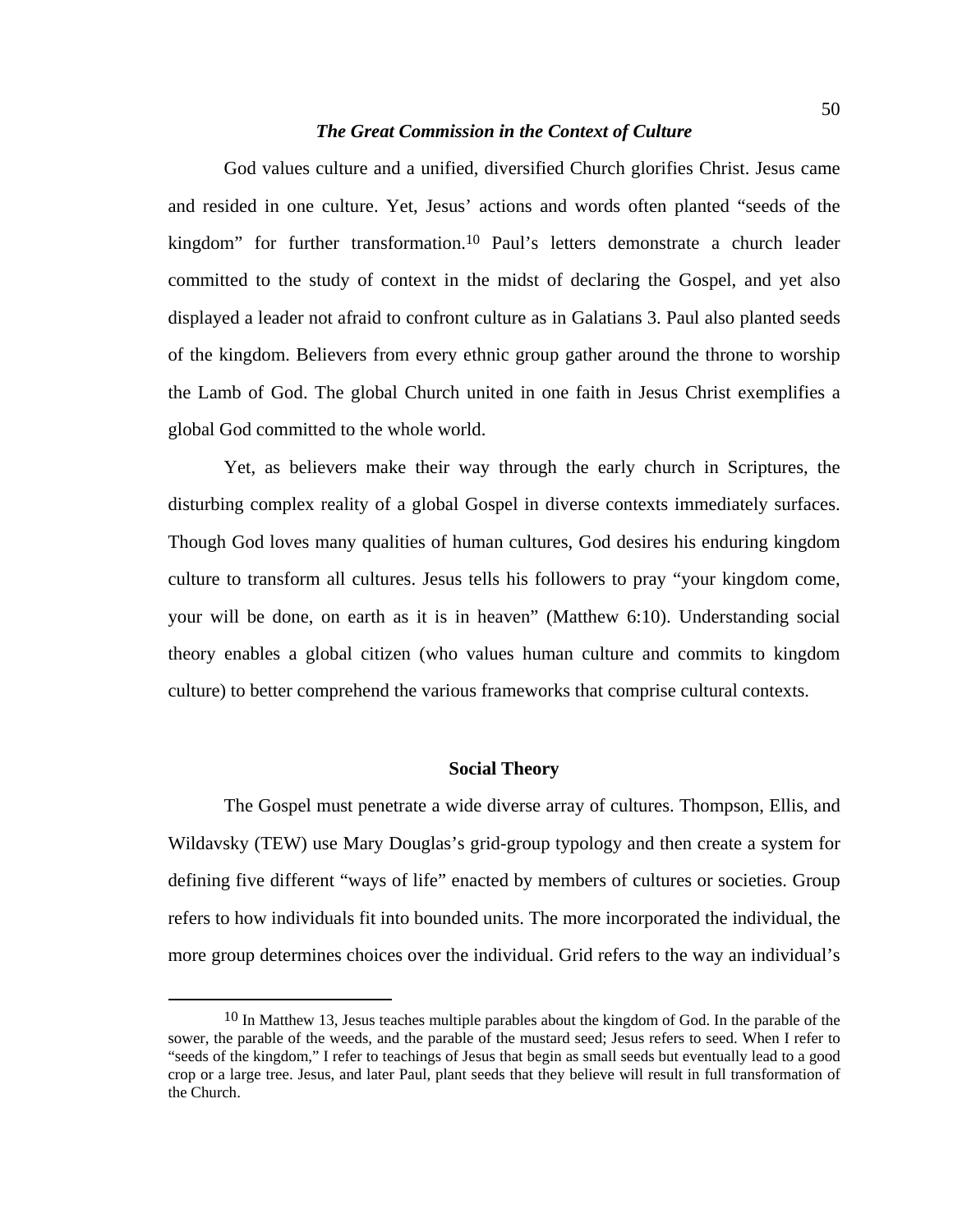life is arranged based on externally imposed prescriptions (Thompson, Ellis, and Wildavsky 1990:5). According to TEW, cultural bias refers to the shared values and beliefs of people within a culture. Social relations refer to patterns of interpersonal relationships. TEW combined cultural bias with social relations and established five "ways of life" (Thompson, Ellis, and Wildavsky 1990:1).

Sherwood Lingenfelter built upon TEW's work but changed their "ways of life" to "social games." Each social game exists in a quadrant marked by group and grid: authoritarian (high grid, low group), hierarchist (high grid, high group), egalitarian (low grid, high group), individualist (low grid, low group), and hermit (which resides outside of these four quadrants) (Lingenfelter 1998:31).

I believe no social game can claim to display God's kingdom in totality. At the Fall, humanity fragmented and thus all human "social games" fall short of displaying relationships as originally created with harmony and unity. Jesus came pronouncing the kingdom of God which I believe supersedes all social games.

## **Gospel and Culture**

Some scholars like Charles Kraft and Marvin Mayers hold a neutral view of culture, believing that cultural structures cannot be termed either inherently good or evil. Mayers states "It is entirely possible that the gospel can enter a life and a society without change being called for" (Mayers  $1987:251$ ).<sup>11</sup> Lingenfelter, on the other hand states, "Culture is created and contaminated by human beings; culture is the pen of disobedience from which freedom is possible only through the gospel" (Lingenfelter 1998:17). Hiebert

 $11$  Though I respect these scholars for their work in missiology, I do not agree with their assessment of culture. If any culture existed that did not need transformation, the crucifixion would not be necessary for that culture. Yet, God clearly states, "For all have sinned and fall short of the glory of God" (Romans 3:23). Though Kraft and Mayer are speaking of culture here and not of individual sin, sinners comprise and create culture; thus every culture on earth contains fallen aspects and the Gospel calls for change.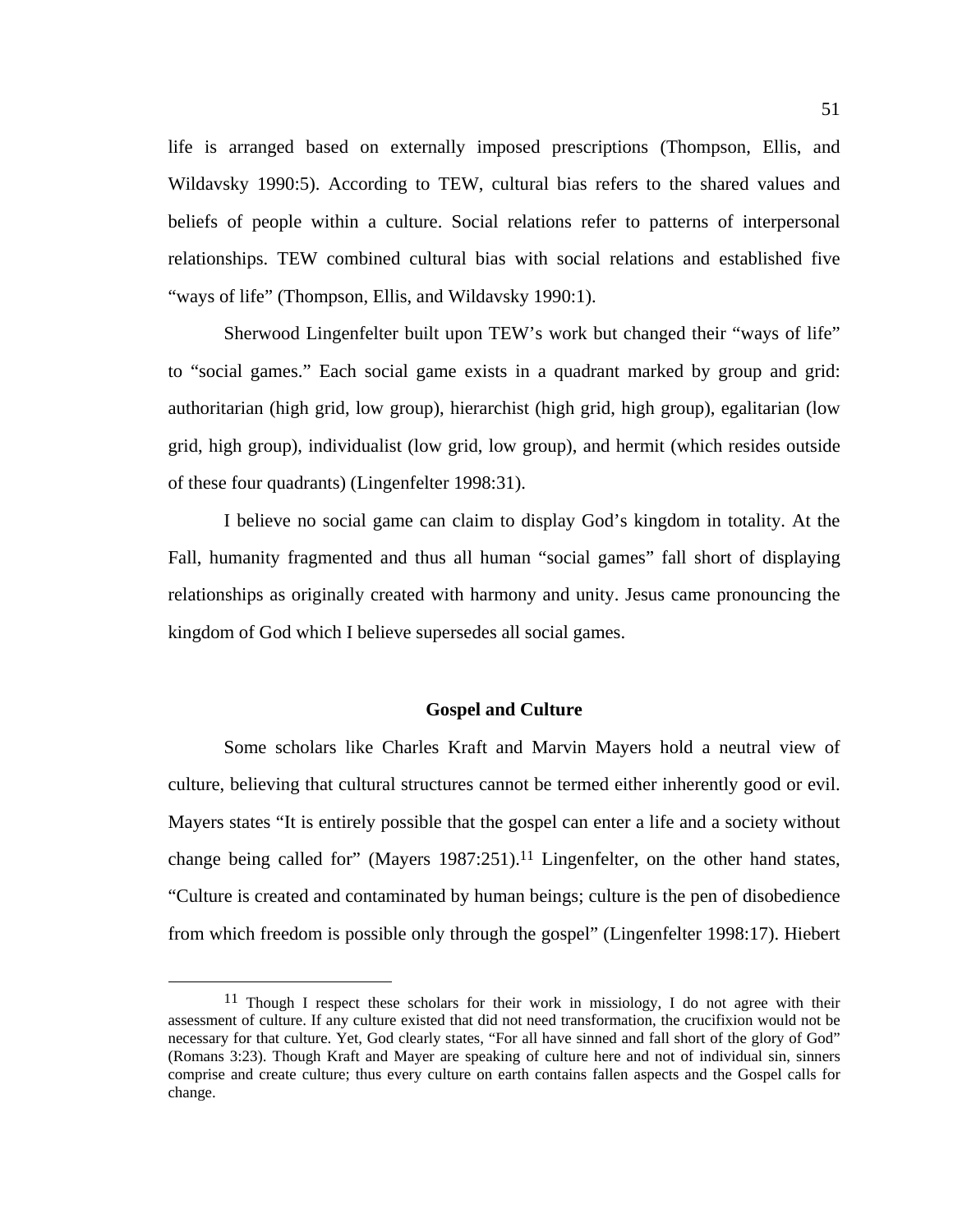does not seem to agree with either viewpoint but instead states, "A truly indigenous theology not only affirms aspects of culture but also challenges aspects of culture that are evil fallen expressions of God's intent for humans (Hiebert 1985:56). My assessment of culture and the Gospel lines up most to Hiebert's ideas. In every culture, various aspects of the culture either line up or conflict with the Gospel.

No one can escape in totality from one's cultural bias. However, as I have traveled, interacted, and partnered with believers from various cultures, I have become more aware of my own cultural blinders and adapted my ways after learning from my global sisters and brothers. My global sisters and brothers have also become aware at times of their own cultural biases that have blinded them to aspects of the Gospel and also have changed their ways. Lingenfelter states, and I agree, that a believer can live with a significant degree of freedom if one adopts a pilgrim lifestyle, seeking to live as a pilgrim and alien in the world (Lingenfelter 1998:36-37). Thus, a pilgrim plays within the social games, but the Gospel shapes their standards and actions.

I agree with Hiebert's analysis that the Gospel must distinguish itself from all human cultures because of its divine revelation, yet the Gospel must also express itself in cultural forms so that all cultures can embrace it. The Gospel calls all cultures to change because "the kingdom of God stands in judgment of all cultures" (Hiebert 1985:55).

## *The Kingdom's Prophetic Nature and Transformation*

When the Gospel lives out its nature, dynamic tension exists between the Gospel and culture. God's character and action defines God's reign, and the Gospel demands that every culture line up to God's standards (Guder et al. 1998:90). The Gospel must remain both contextual and prophetic. If the Gospel does not do both, either it reduces the Gospel to its own culture or it reduces the Gospel of its transforming power. Realizing the truth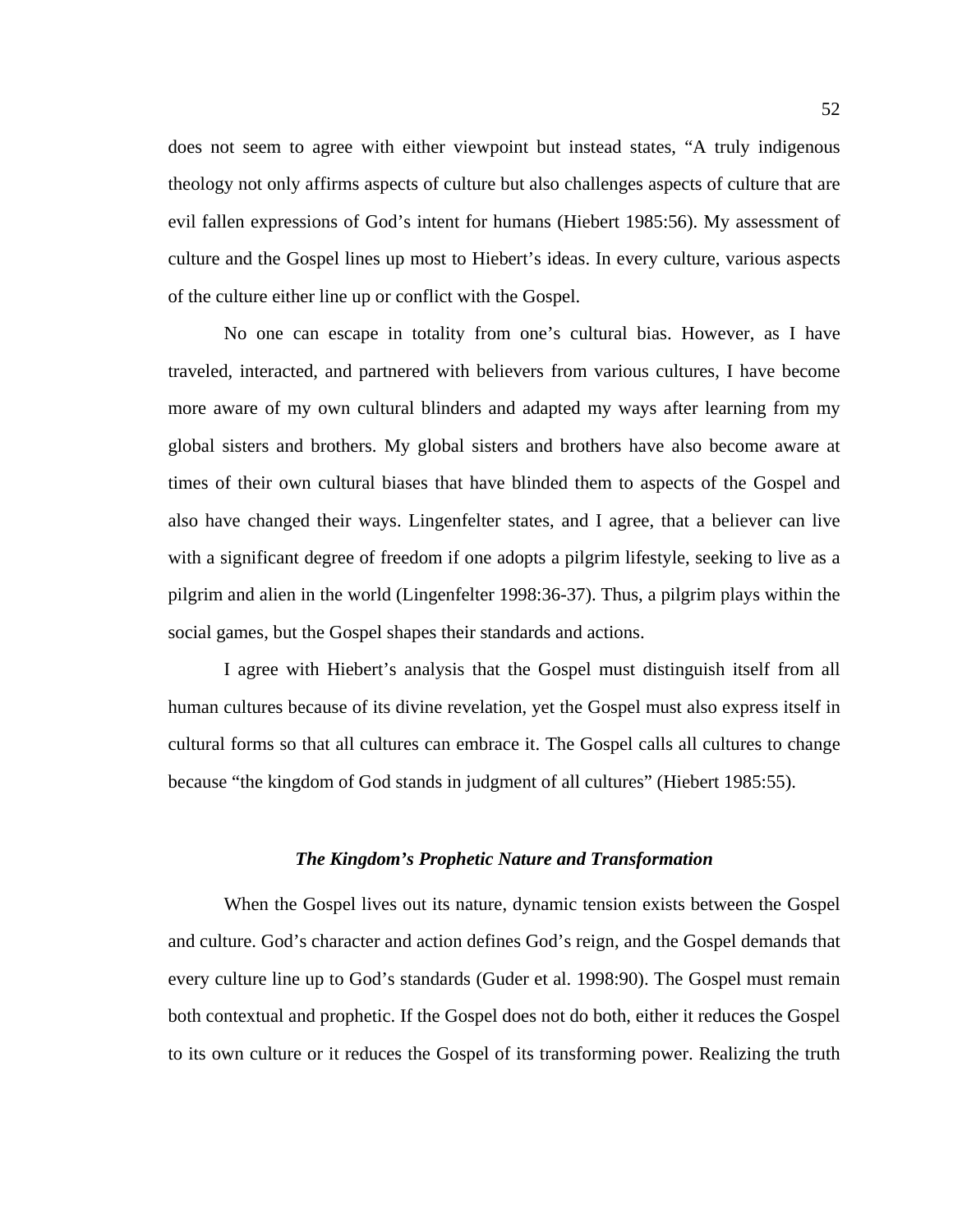of cultural bias, the Church around the world needs to learn from one another in order to discover the full transforming power of the Gospel, enabling it to reflect the reign of the King more completely.<sup>12</sup>

## **The Prophetic Gospel**

The prophetic nature of the Gospel challenges the Church to live by the standards of the kingdom. "Where the gospel has lost this prophetic voice, it is in danger of being wedded to beliefs and values that distort its message" (Hiebert 1985:56). Because of the Gospel's prophetic purpose, I propose the question, "Has the relationship lived out between redeemed males and females prophetically influenced the culture, or have fallen cultures influenced the Church's understanding of male and female relationships?" On Delhi University's campus, a young woman approached me. "I have two questions for you. In my culture both Islam and Hinduism state that men are here and women are here (she used her hands to show males as higher than females). In your religion, what does God believe about men and women? What do followers of your God practice?"

With hundreds of people groups still considered unreached, I believe the Church needs to seriously reflect upon the prophetic nature of the reign of God and allow God's eternal reign to judge its attitudes, actions, and traditions regarding males and females. Then the Church can more effectively penetrate a dark world with solid theology and practical missiology.

<sup>&</sup>lt;sup>12</sup> I watched a display of mutual learning and discovery as I watched Chinese leaders and Arab leaders meet for the first time. In 2004, we took five leading house church leaders to meet Arab leaders to encourage the Chinese in their vision to send cross-cultural workers to the Muslim world. The Arabs asked the Chinese how they experienced signs and wonders and how they thrived during persecution. The Chinese humbly told the Arabs to go out and preach to Muslims, and signs and wonders would follow. The Chinese asked the Arabs how to share the Gospel with Muslims and came away saying they realized their model in China would probably not work in the Middle East. Each side both listened and shared their expertise.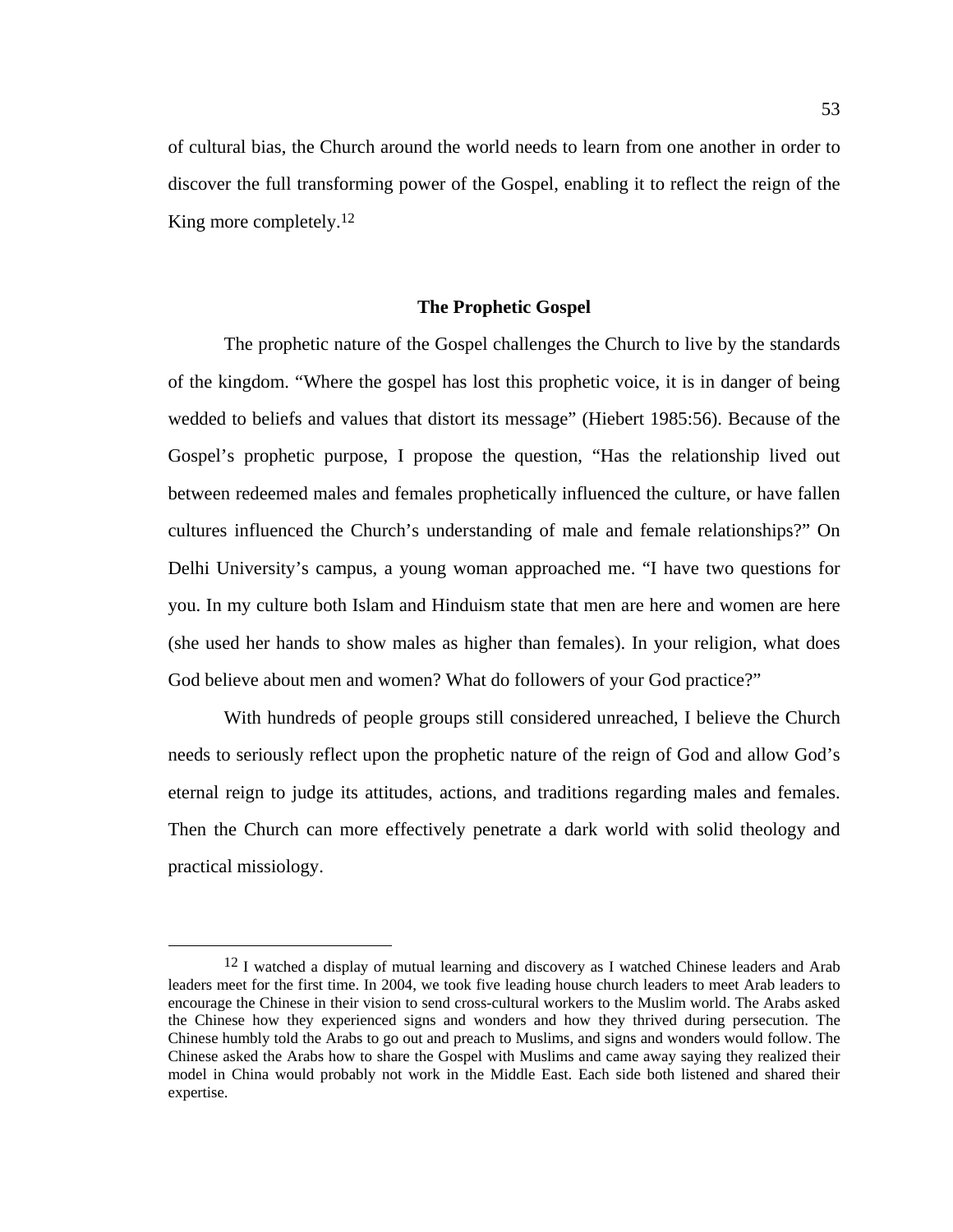Guder believes the Church needs continual conversion as it seeks to reflect Jesus to a hurting world. As the church transmits the message of the kingdom prophetically, transformation will continue to take place in the Church and in society. "The transforming work of the Prince of Peace is to create a community that would not be humanly possible, where there is neither Jew nor Greek, male nor female, slave owner nor slave, as the tangible evidence of the in-breaking kingdom" (Guder 2000:69). Though the practical outworking of the transformation may look different from culture to culture, God's character, rather than culture, serves as the starting point. The kingdom is founded on the very nature of God. Thus, the kingdom becomes the "way of life" or the "social game" for the people of God.

#### **Global Transformation—a Metatheology**

Because Jesus Christ preached and lived the kingdom, I believe the kingdom of God serves as a meta-theology for all churches in all cultures. However, because no church in the world completely understands the kingdom in totality, and each sees dimly through his or her cultural biases, the church in context needs the global church. "Churches in different cultural and historical contexts must test their theologies with the international community of churches and the church down through the ages. The priesthood of believers must be exercised within a hermeneutical community" (Hiebert 1985:103). The international community of churches enables churches to test certain theologies to determine what beliefs simply reflect cultural assumptions and which ones model kingdom standards. The willingness to dialogue at this level with a globalized church and to listen to stories from the globalized church may move the Church further in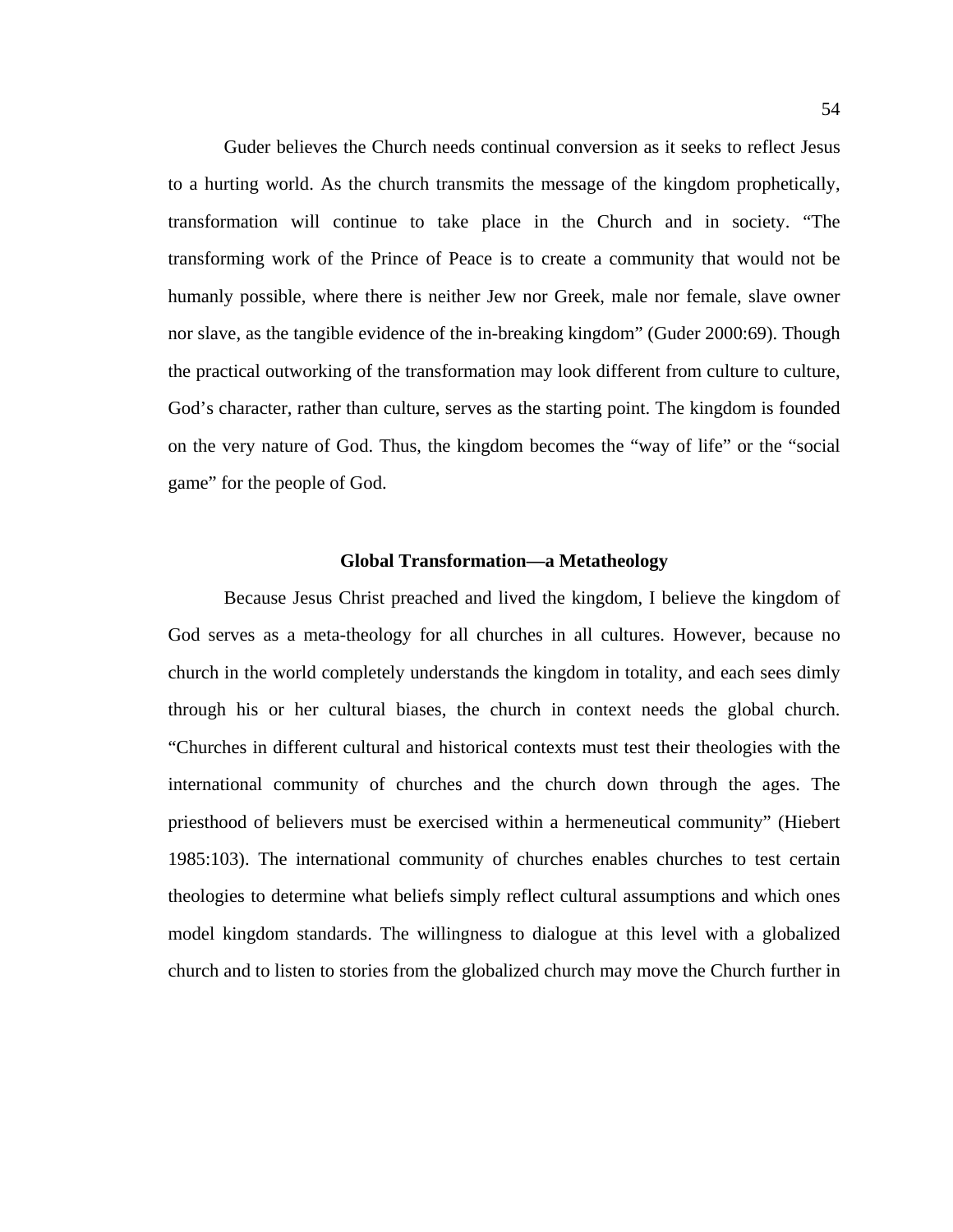its understanding about males and females and how God desires to use them based on his kingdom reign.13

The practice of these principles may look different in various contexts and cultures, but the standards and the principles remain. The nature of theology revolves "around the goal to understand the unchanging nature of the gospel – the absolutes that transcend time and cultural pluralism" (Hiebert 1985:103). Hiebert states that this embrace of the priesthood of all believers which requires the Church at large to evaluate one another's theologies may disturb churches that exist within an ethnocentric bubble. He states:

It will remind us that the kingdom of God is always prophetic and calls all cultures towards God's ideals, and that citizens of that kingdom are to form living communities that manifest the nature of that kingdom. In such communities, understanding the Word of God must be an ongoing and living process that leads to discipleship under the lordship of Christ in every area of life (Hiebert 1985:103).

This humble approach to the Gospel demonstrates a desire and a willingness to embrace the whole Church for the sake of the whole Gospel in the whole world.

# *The Contrarian View to the Theoretical Construct*

In the previous pages, I developed certain theoretical propositions regarding the kingdom of God, community in God's kingdom, the mission of God, and God's laborers.

<sup>&</sup>lt;sup>13</sup> The global Christian movement continues to dialogue about this topic. In the Lausanne Covenant written in 1974 by multiple writers and signed by numerous leaders in the world issues a statement: "We therefore should share his concern for justice and reconciliation throughout human society and for the liberation of men and women from every kind of oppression. Because men and women are made in the image of God, every person, regardless of race, religion, colour, culture, class, sex or age, has an intrinsic dignity because of which he or she should be respected and served, not exploited" (The Lausanne Covenant 1974).

The Manila Manifesto produced in 1989 in two of its affirmations alludes to the need for the Church to diminish barriers of exclusion: "We affirm that we who claim to be members of the Body of Christ must transcend within our fellowship the barriers of race, gender and class. We affirm that the gifts of the Spirit are distributed to all God's people, women and men, and that their partnership in evangelization must be welcomed for the common good (*The Manila Manifesto*).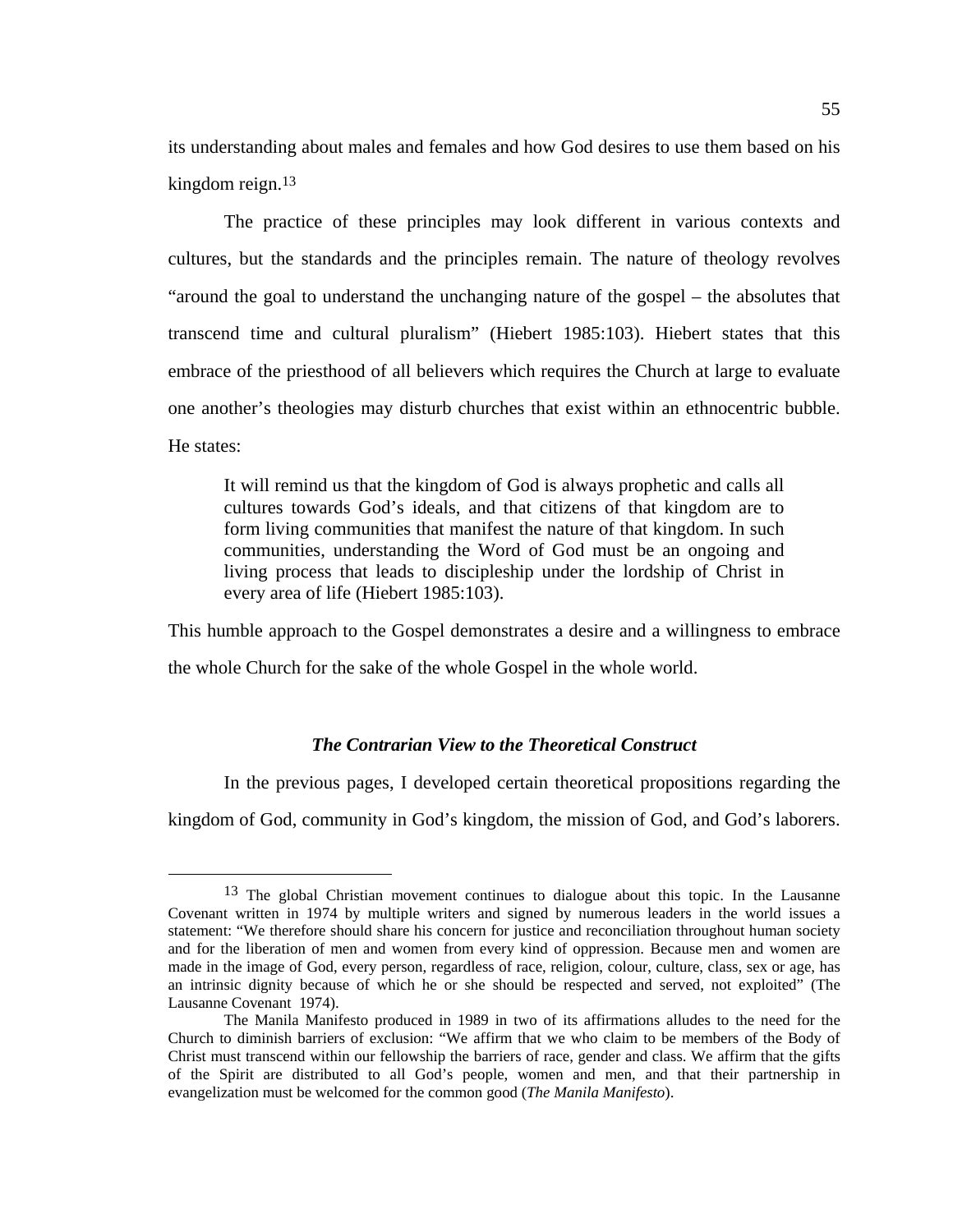However, I realize that not all followers of Christ arrive at similar conclusions. While I believe God calls, equips, and empowers both males and females with leadership gifts, other followers of Jesus believe that while God gifts both males and females, God places some restrictions on how females can use certain gifts. Because believers on both sides of the discussion desire to accomplish the Great Commission, I will present the opposing side's understanding of how women can engage in the Great Commission. I will then give a brief synopsis of the contrarian view based on key biblical terms (*kephale*, *authentein*), key biblical passages (1 Cor. 11, 1 Cor. 14, 1 Tim. 2) and key concepts (created order, equal but differentiated roles, and the Trinity).

## **The Great Commission**

Those on both sides of the debate show commitment towards the Great Commission. The Council for Biblical Manhood and Womanhood, comprised of several evangelical leaders, published the Danvers' Statement as a clarification of their beliefs regarding their complementarian position.14 This statement reveals limitations and restrictions placed on females in the home and church. Regarding Gospel proclamation, the Danvers' Statement reveals:

With half the world's population outside the reach of indigenous evangelism; with countless other lost people in those societies who have heard the gospel; with the stresses and miseries of sickness, malnutrition, homelessness, illiteracy, ignorance, aging, addiction, crime, incarceration, neuroses, and loneliness, no man or woman who feels a passion from God to make His grace known in word and deed need ever live without a fulfilling ministry for the glory of Christ and the good of this fallen world (CBMW 1991:470-471).

 <sup>14</sup> I am using the word *complementarian* to describe those who believe in male headship and female submission in both the home and church. However, I believe the mutuality God desires for males and females based on kingdom principles cannot be defined with either the word *complementarian* or *egalitarian* terminology. The kingdom principles of a relationship between the man and woman demonstrate an interdependence, mutuality and harmony only possible by the Holy Spirit's indwelling.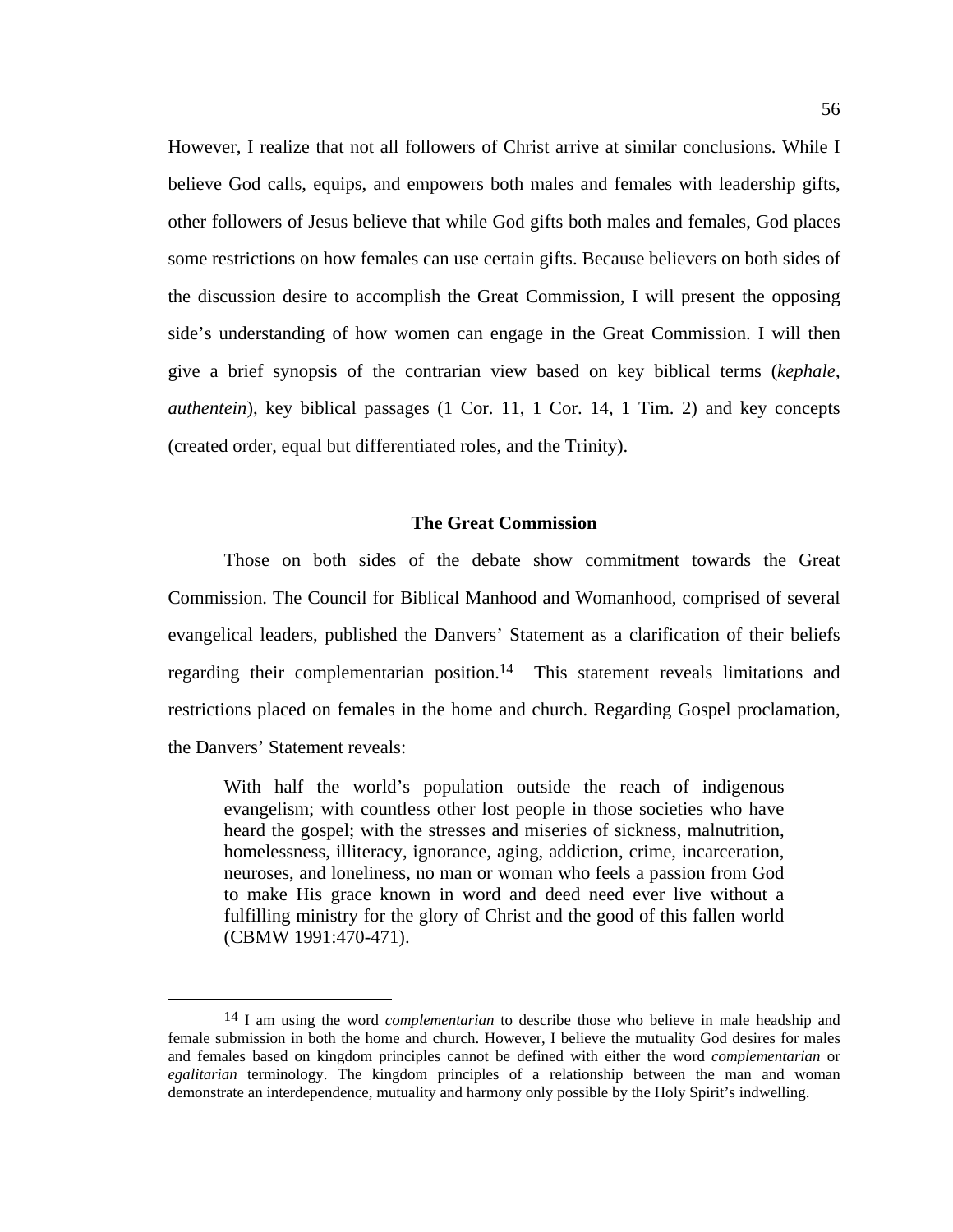Thus, other than a few restrictions, the Danver's Statement acknowledges multiple ministries open for women. The Church should restrict women from performing any ministries that involve teaching or authority " in settings or ways that dishonor the calling of men to bear the primary responsibility for teaching and leadership" (Piper and Grudem 1991b:70).

John Piper encourages women to not "measure your potential by the few roles withheld, but by the countless roles offered" (Piper 1991a:57). Piper desires, "that the vision of manhood and womanhood presented in this book is not meant to hinder ministry but to purify and empower it in a pattern of Biblical obedience" (1991a:59). Piper developed a list of ministry in which women can engage. See Appendix E for this list which he states is incomplete but a start in demonstrating how many opportunities exist for women's service.

Wayne Grudem also develops three lists that rank the levels of authority in governing, teaching, and public tasks. Though some might restrict women from all the tasks listed, Grudem believes the Bible limits the top sections of each list to males, while women can participate at the lower levels of the lists. I include these lists in Appendix  $F.15$ 

Piper openly acknowledges that at times a woman will influence a man. He states, "It is simply impossible that from time to time a woman not be put in a position of influencing or guiding men" (Piper 1991a:50). Piper gives an example of a housewife that gives directions to a man who has lost his way near her home. She has superior knowledge and thus she influences the man. Piper states, "We all know that there is a way for that housewife to direct the man that neither of them feels their mature femininity or masculinity compromised" (1991a:50). A woman can influence provided that she

 <sup>15</sup> Though I respect his hard work, I find these lists cumbersome in that the level of authority assumed by each category must be examined to determine if a woman can participate or not. How can authority be measured?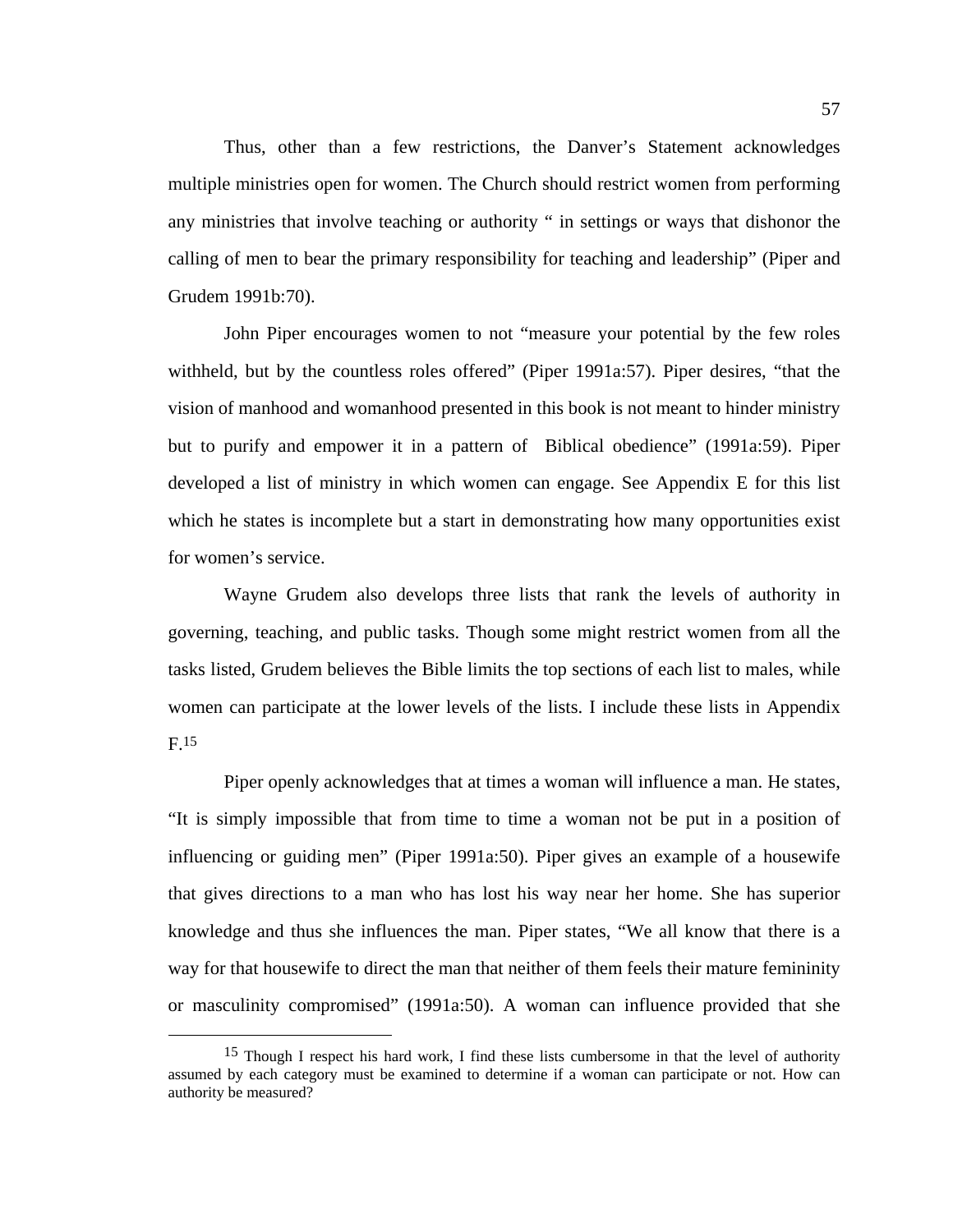affirms "the responsibility of men to provide a pattern of strength and initiative" (1991a:51).

The scholars in this camp also love God and desire to see the Great Commission completed. Yet, they fear that when women demonstrate leadership or authority over men, the overall society may experience instability. "There are roles that strain the personhood of man and woman too far to be appropriate, productive and healthy for the overall structure of home and society" (1991a:51).16

### **Biblical Terms**

Though scholars differ on the interpretations of various words in the gender debate, here I will only focus on the terms *kephale* and *authentein*. Upon the interpretation of these words, scholars place themselves on either side of the gender debate.

# *Kephale*

Much debate surrounding males and females in the home and church centers around the concept of "headship." Ray Ortlund defines male headship as "in the partnership of two spiritually equal human beings, man and woman, the man bears the primary responsibility to lead the partnership in a God-glorifying direction" (Ortlund 1991:95).

The concept of headship comes from the Greek word *kephale*. 17 Some scholars (Grudem, Piper, Ortlund, Patterson, Knight, Schreiner) believe the word carries the

<sup>&</sup>lt;sup>16</sup> I question whether their fears influence their worldview or their biblical interpretation.

<sup>17</sup> Depending on the author, *kephale* has a range of meanings. Those who hold to a hierarchical view of males and females generally emphasize the *authority, boss,* or *leader* definition of *kephale*. Contrary to this position, some scholars emphasize *source, origin,* or *come from* as the primary definition of *kephale* which the Greek audience understood at that time. For further reading on the source/origin perspective, see Kroeger (1987), Bilezekian (1985), and Mickelsen (1986).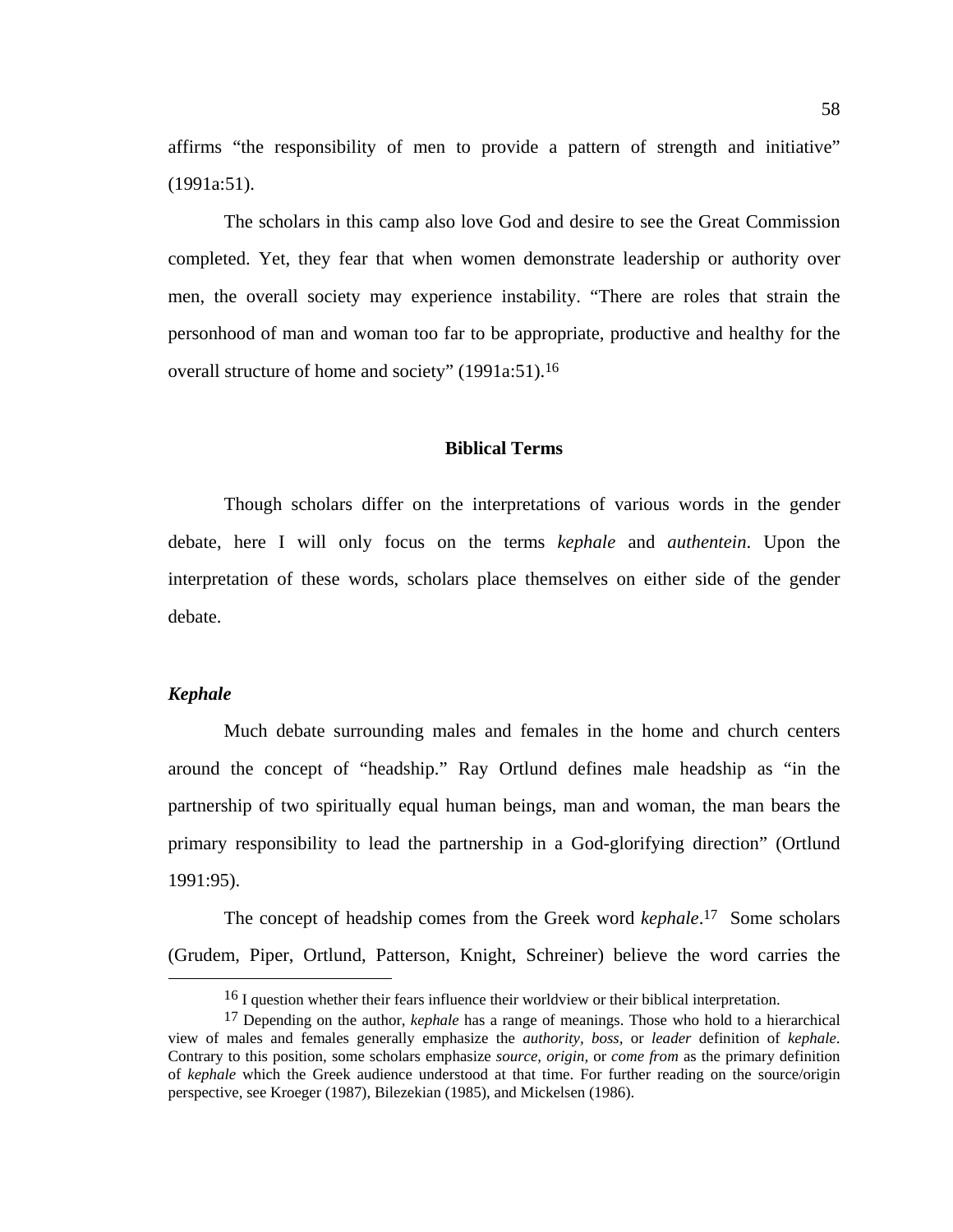primary meaning of *authority over*.18 Other scholars (Fee, Kroeger, Bilezekian, and Scholer) believe *source* better defines the word.<sup>19</sup> Much of the debate centers around which Greek lexicon the scholar used.20

Authors who promote the "authority over" definition believe male headship began with creation and later Christ redeemed the broken aspects of authority and submission that took place because of the Fall. Piper and Grudem state, "The redemptive thrust of the Bible does not aim at abolishing headship and submission but at transforming them for their original purposes in the created order" (Piper and Grudem 1991b:65). Ortlund believes that God established male headship by creating males and females both equal and not-equal:

So, was Eve Adam's equal? Yes and no. She was his spiritual equal and unlike the animals, 'suitable for him.' But she was not his equal in that she was his 'helper.' God did not create man and woman in an undifferentiated way, and their mere maleness and femaleness identify their respective roles. A man, just by virtue of his manhood, is called to

 <sup>18</sup> In Wayne Grudem's examination of 2,336 instances of *kephale* in Greek literature, identifies forty-nine instances in which *kephale* refers to a person of superior authority of rank (Grudem 2004:544- 551). Gilbert Bilezikian then examines each of these forty-nine instances and interpretations to determine the accuracy of each instance Grudem cites. Bilezikian concludes from this study that the word *kephale* never means "authority over" in the New Testament. He goes on to note that, "*kephale* is used within the metaphorical system of the New Testament in a variety of settings that give it some conceptual flexibility, but always with the notion of serving the body in a creational, nurturing or representational dimension" (Bilezekian 1985:249-250).

<sup>19</sup> Catherine Kroeger's article demonstrates that the translation of head*/kephale* as "source" is "well-documented in both classical and Christian antiquity and has long been accepted by scholars" (Kroeger 1987:267). This definition fits with the Greeks' thoughts that human life (tiny humans) resided and originated in the male brain (1987:270).

<sup>20</sup> Berkeley and Alvira Mickelsen explain the two lexicons mostly used. The most complete Greek-English lexicon was compiled by Liddel, Scott, Jones and McKenzie, first published in 1843. It examines Greek words from thousands of Greek writings over a period of 1600 years. This lexicon gives twenty-five possible meanings for *kephale* outside of the physical head. "The list does *not* include 'authority,' 'superior rank,' 'leader,' 'director,' or anything similar as a meaning...Apparently, ordinary readers of Greek literature during New Testament times would not think of 'final authority,' 'superior rank,' or 'director' as common meanings for the word translated 'head.'" Today the most common lexicon used by pastors and Bible teachers is the *koine* Greek lexicon by Arndt and Gengrich, known as Bauer's. This lexicon is less than half the size of the one mentioned above. Their second possible definition of *kephale* is a word used to denote superior rank. To read more of the Mickelsen's understanding of what *kephale* means in the New Testament, see (Mickelson 1986:97-117).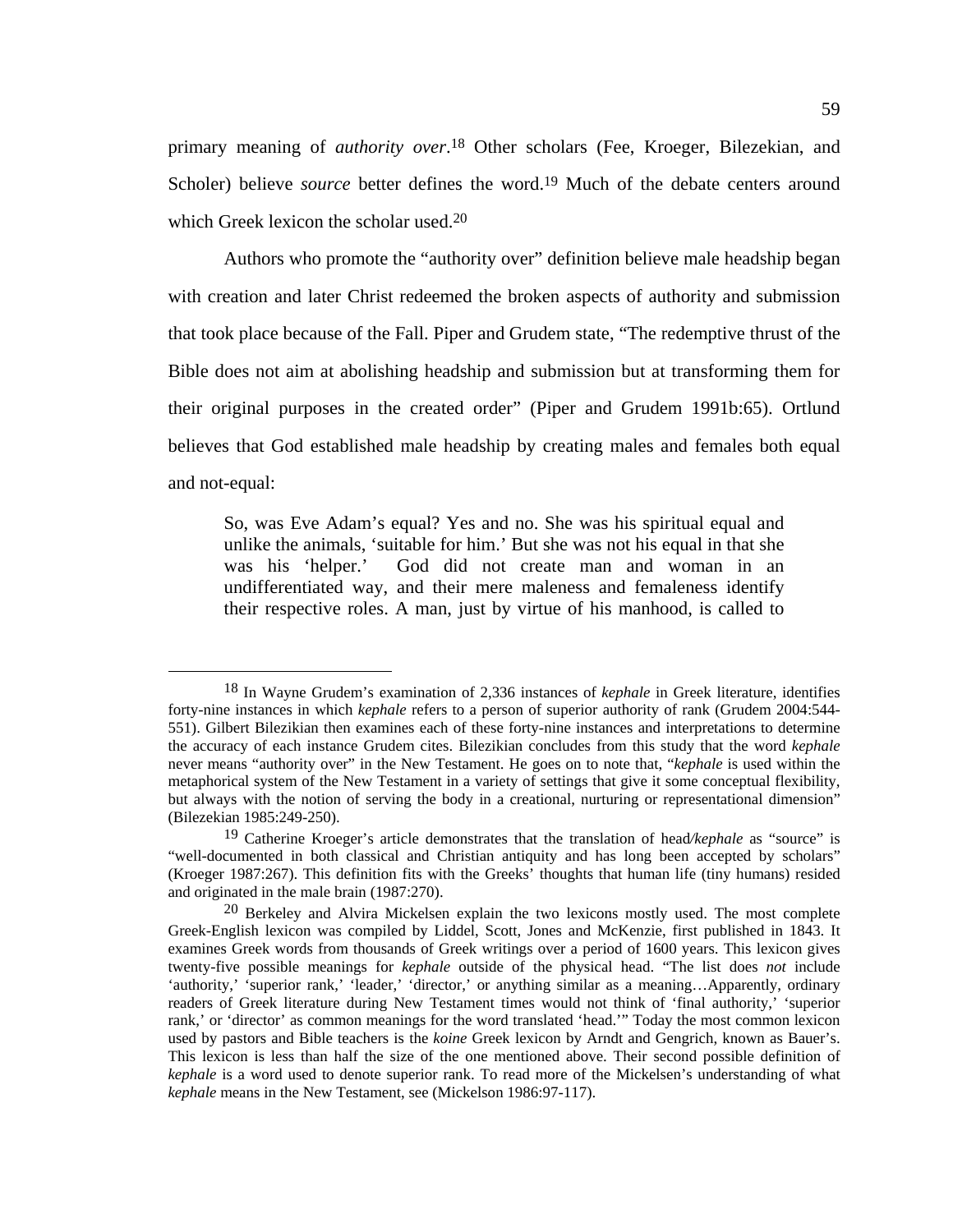lead for God. As woman, just by virtue of her womanhood, is called to help for God (Ortlund 1991:102).

## *Authentein*

*Authentein* exists as a second Greek word which guides much of the male headship perspective. Paul used the word *authentein* only once in the New Testament (1 Timothy  $2:12$ ,  $2<sup>1</sup>$  which has caused the debate since little is known about the word. But scholars who hold to a male headship view in the home and church believe that this verse holds much weight for their argument of male headship and female submission. A major study of the Greek *authentein* by George Knight in 1984 provided a solid defense for the male headship interpretation (Scholer 2005a:201) and for the prohibition of female authority in the church. Authors who interpret *authentein* as normative definition teach that women should not exert authority over males in any circumstances.

Scholars such as Scholer, Kroeger, Wilshire, and Perriman emphasize the negative connotations of *authentein*, stating that women should not dominate, usurp, demand, instigate violence, or exhibit other inappropriate behavior (Scholer 2005a:200- 204).22

#### **Biblical Passages**

Those who emphasize male authority use 1 Corinthians 11:3-16, 14:33-36 and 1 Timothy 2:11-15 as three primary passages to support their view. Below I give very brief summaries of the interpretation of these verses that support the male authority view.

<sup>&</sup>lt;sup>21</sup> "I do not permit a woman to teach or to have authority over a man. She is to keep silent" 1 Timothy 1:12.

<sup>22</sup> Scholer states, "I am convinced that the evidence...establishes *authentein* as a negative term….Therefore the text is not a transcultural, normative establishment of male headship" (Scholer 2005a:204). No leader, whether male or female, should practice leadership with domination, demands, or exhibiting inappropriate behavior.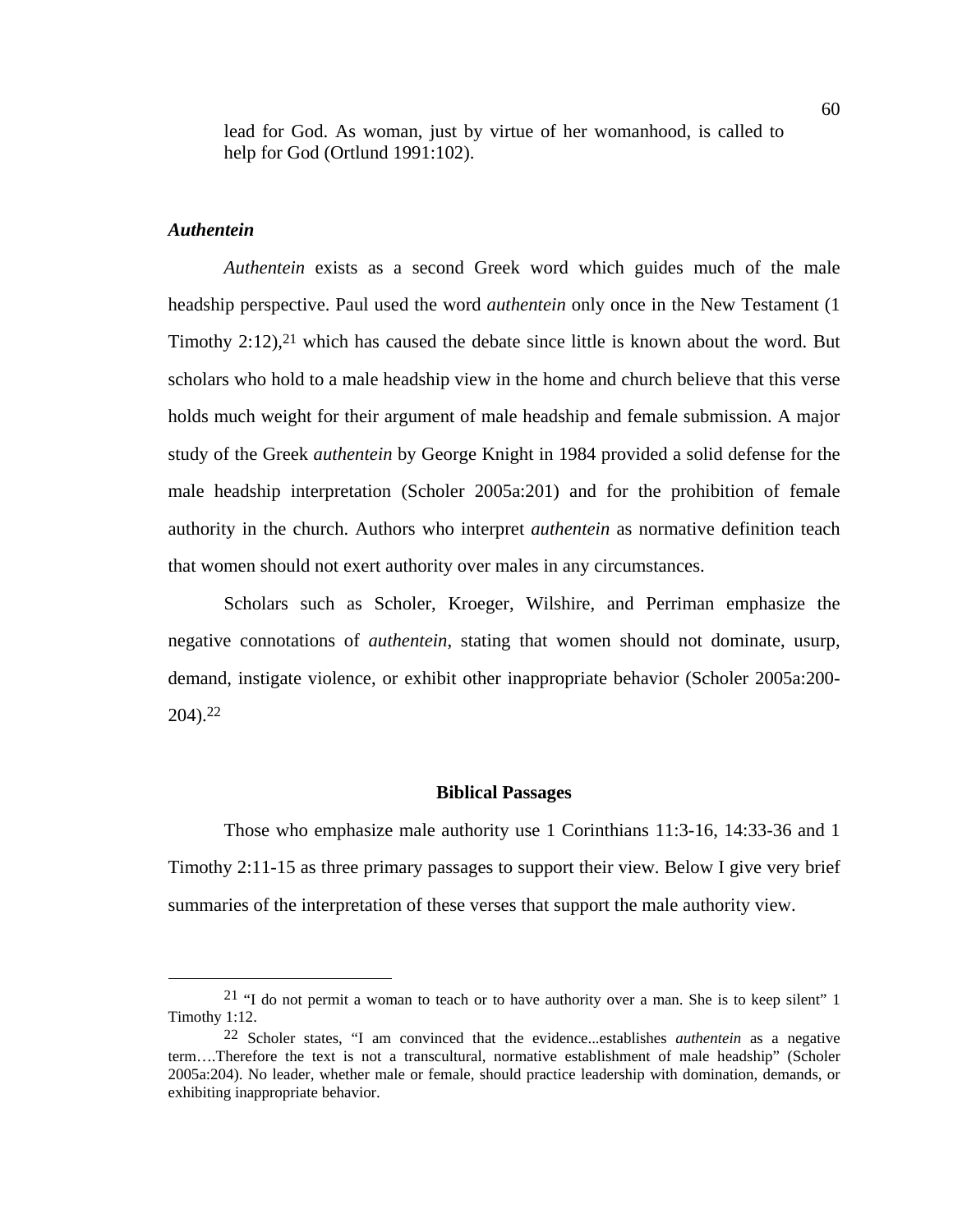## *1 Corinthians 11:3-16*

In 1 Corinthians 11:3, Paul uses the word *kephale* three times indicating that Christ is the *kephale* of every man, the *kephale* of the woman is man, and the *kephale* of Christ is God. Proponents of male authority point to this passage and define the translated word head*/kephale* as "*authority*." They emphasize that Christ is the authority over man, males are in authority over females (either husband/wife or in all contexts), and God is the authority of Jesus. They point out also in 1 Corinthians 11:9 that woman was created for man, instead of woman for man.23

Thomas Schreiner comments that 1 Corinthians 11 teaches the male role of leadership and the female role of responding to male leadership. He states the problem of women taking full leadership "inevitably involves a collapsing of the distinctions between the sexes…Paul rightly saw…that there is a direct link between women appropriating leadership and the loss of femininity. It is no accident that Paul addresses the issues of feminine adornment and submission to male leadership in the same passage" (Schreiner 1991a:139). According to Schreiner, when a woman leads, she loses her femininity.24

## *1 Corinthians 14:33-36*

1 Corinthians 14:33b-36 also serves as a passage that bolsters the traditional interpretation that women should remain silent in the churches. In the Greek, the scribes did not use punctuation; thus, translators chose where to place the period in verse

 <sup>23</sup> Other scholars interpret *kephale* in 1 Corinthians 11 as *source* or *origin.* Claiming that Christ "came from" God causes no Trinitarian problem such as an eternal subordination that resembles the Arian heresy. Also contextually, in 11:11-12 Paul says that woman comes from man, man comes from woman, but everything comes from God, which further substantiates the *source* idea in this passage. For more reading, see (Cunningham and Hamilton 2000:159-175) or Gordon Fee's commentary on 1 Corinthians 11 in (Fee 1987).

<sup>&</sup>lt;sup>24</sup> Though I practice leadership in my ministry and home, I also believe I maintain my femininity. Though Chad shares leadership with me in both marriage and ministry, he maintains his masculinity. We seek to keep our focus on God, his giftings and his mission. I believe Chad and other men who willingly work with women demonstrate humility.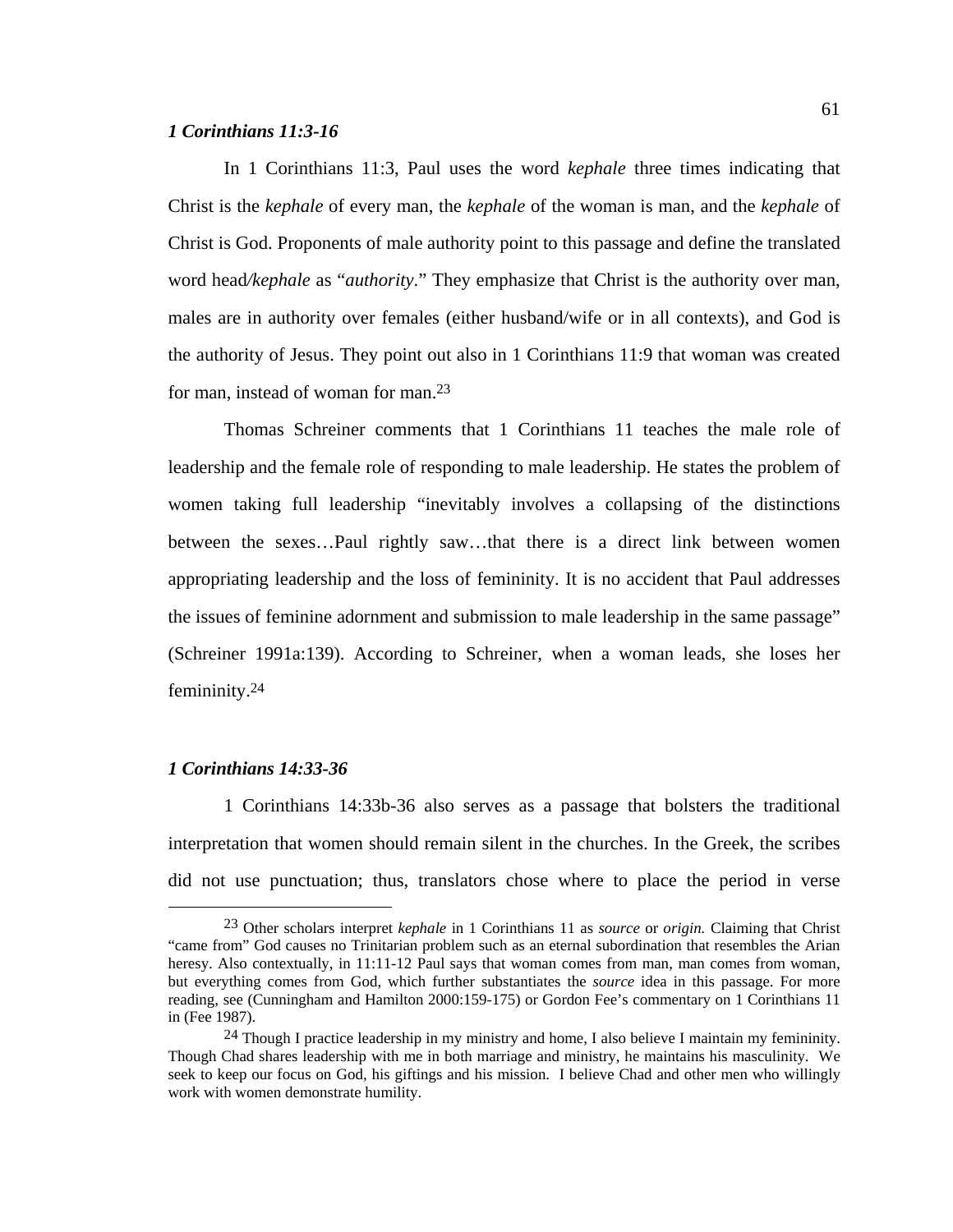14:33.25 Based on the placement of punctuation, D.A. Carson believes that Paul gives a universal rule in 1 Corinthians 14:33b-34 to all churches for all times. Women must remain silent.26 Carson believes that in the Greek public meeting, women were not allowed to speak at all, whereas in Paul's church women could speak (as in 1 Corinthians 11 they could prophesy) but that prophecy does not carry the same authoritative status as teaching. Carson states, "In that sense, Paul was not trapped by the social customs of Corinth: the gospel, in his view, truly freed women from certain cultural restrictions. But that does not mean that all distinctions in roles are thereby abolished" (Carson 1991:153).

## *1 Timothy 2:11-15*

1 Timothy 2:11-15 provides the strongest impetus for the traditional viewpoint that women should not teach or have authority over men with the use of *authentein*. Those who promote male headship interpret this passage as a universal command for all cultures and time. They believe that when Paul links his instruction to the case of Adam and Eve, he universalizes his commands to Timothy and the church in Ephesus.27

 <sup>25</sup> The period can also go after "people" which emphasizes Paul's general principle of peace and order, "For God is not a God of disorder but of peace - as in all the congregations of the Lord's people. Women should...." Placing the period here, allows Paul to start a new thought beginning with "Women." Others believe the period goes after peace which states, "For God is not a God of disorder but of peace. As in all the congregations of the saints, women should remain silent in the churches" (1 Cor. 14:33-34). The placement of the period changes the meaning.

<sup>&</sup>lt;sup>26</sup> Because of the ambiguity of punctuation, the passage carries multiple possible interpretations. According to Gordon Fee's commentary on 1 Corinthians, Fee believes that verses 14:34-40 were added later and should therefore be excluded from the passage. I agree more with David Hamilton who explains 1 Corinthians 14:34ff in the context of Paul's *chiastic* structure of limiting, then freeing, three groups: tongue speakers, prophets and women (Cunningham and Hamilton 2000:185-193). Hamilton concludes that a certain Greek symbol used throughout 1 Corinthians 14 is "explicative of dissociation" which strongly corrects false ideas of the Corinthians. Paul uses the symbol twice in 14:36. Thus Hamilton posits, Paul corrects the false teaching of some of the Corinthians who said women could not speak in church. If this interpretation is correct, then those who continue to limit women's voices in the church using this passage are spreading a heresy that Paul was adamant to correct.

 $27$  For the opposing view that Paul does not universalize this instruction, see Gritz (1991). She offers a study of 1 Timothy 2:9-15 looking at the religious and cultural milieu of the first century. She states that Paul addressed the Cult of Eve in this passage which taught women were created first, women were not deceived but enlightened, and women did not sin by eating the fruit. This cultural understanding can greatly impact the interpretation and application of this passage in contemporary contexts.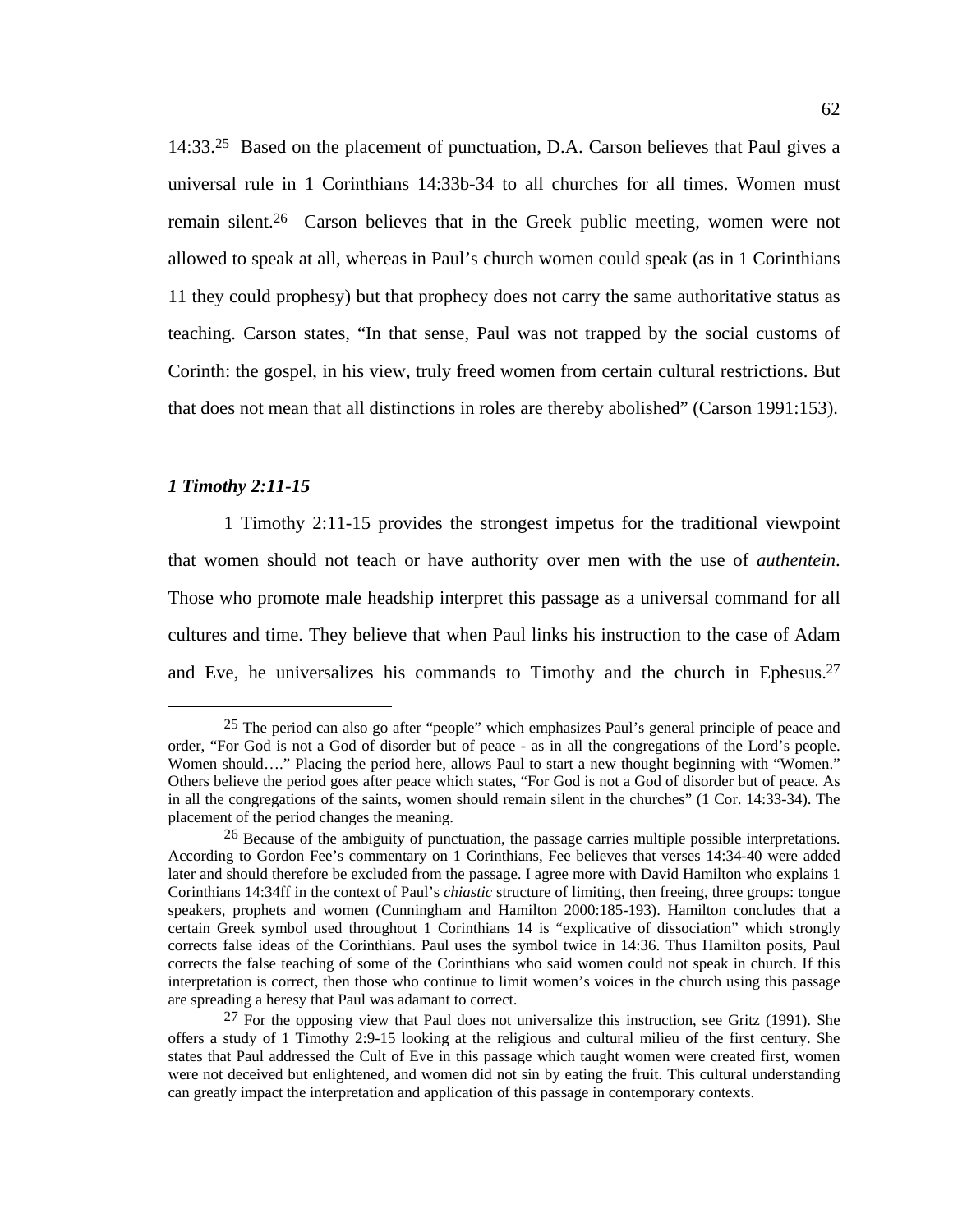Douglas Moo states, "1 Timothy 2:8-15 imposes two restrictions on the ministry of women: they are not to teach Christian doctrine to men and they are not to exercise authority directly over men in the church. These restrictions are permanent, authoritative for the church in all times and places and circumstances as long as men and women are descended from Adam and Eve" (Moo 1991:180).28

#### **Concepts**

The concepts of created order, equal but differentiated, and the Trinity comprise three concepts that initiate different interpretations. Below I will briefly define the contrarian view on these three concepts.

## *Created Order*

Proponents of male headship and female submission believe God expresses this ideal for the relationship between the male and female because of created order. They believe that the order in which God created the male and female demonstrates that God intends for males to lead and women to follow. Grudem states, "According to Scripture itself, then, the fact that Adam was created first and then Eve has implications not just for Adam and Eve, but for the relationships between men and women throughout the church age" (Grudem 2004:30). Grudem believes that male headship existed as God's plan from the beginning and not as a result of the Fall.

Grudem's perspective mirrors that of George Knight who "sees that Paul is concerned with origin and not with mere chronology" (Knight 1977:41). "Not only for Paul but also for Adam and Moses – as well as for God, who created woman in such a

<sup>&</sup>lt;sup>28</sup> 2 Timothy 2:2 states if translated from the Greek, "And the things you have heard me say in the presence of many witnesses entrust to reliable people (*anthropos*) who will also be qualified to teach others." Thus, 2 Timothy 2:2 states Christian leaders should entrust reliable people to teach others. In this passage, Paul does not place restrictions that only women can teach women.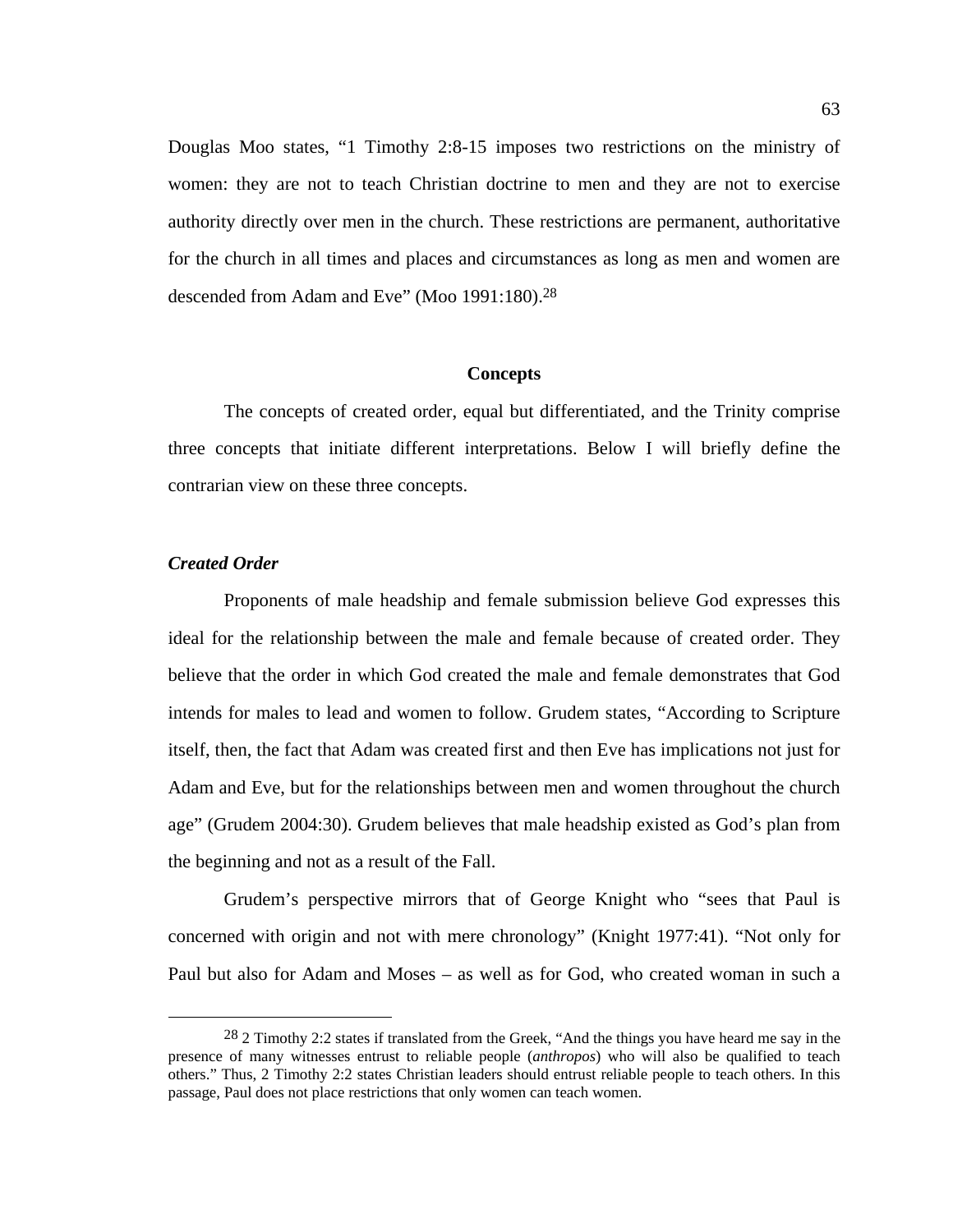way and evoked the responses and principle applications—the created order and relationship is a most important factor" (1977:41-42).29

#### *Equal but Differentiated Roles*

Those who hold to male headship as God's design presuppose that gender roles define which activities males and females can perform in the Church and that roles serve as the primary means for differentiating males and females.<sup>30</sup> The Danver's Statement, mentioned previously, defines this position: "Distinctions in masculine and feminine roles are ordained by God as part of the created order, and should find an echo in every human heart" (Grudem 2004:470).

In 1977 George Knight began the vocabulary of "equal but different." He stated, "Equality and role differences are compatible" (Knight 1977:14). Before this time, theologians typically opted to describe males as superior and females as inferior. Knight managed to break this understanding into two parts—essence and function. With this division, he described men and women as equal in essence/being but different/unequal in role or function. By combining the concepts of "role relationship" and "equal but different" Knight effectively built the foundation for contemporary theologians to talk about the male/female relationship.31

 <sup>29</sup> Groothuis, who does not agree with male headship, states, "The man and woman were created sequentially in Genesis 2 in order to demonstrate the need they have for each other, not to justify an implicit hierarchy" (Groothuis 1997:137).

<sup>&</sup>lt;sup>30</sup> Deddo states that eternal differentiation within the eternal Trinity cannot be based on temporal, external action, performed in a time-bound creation. In the same way, humans made in God's image must be differentiated not by roles (activities) but by the fact that they exist as male and female. See (Deddo 2008:4-13).

<sup>31</sup> See Chad Segraves' dissertation where he demonstrates how both Muslims and patriarchal Christians both use this same term "equal but different" to defend male headship and female submission (Neal Segraves 2009:144).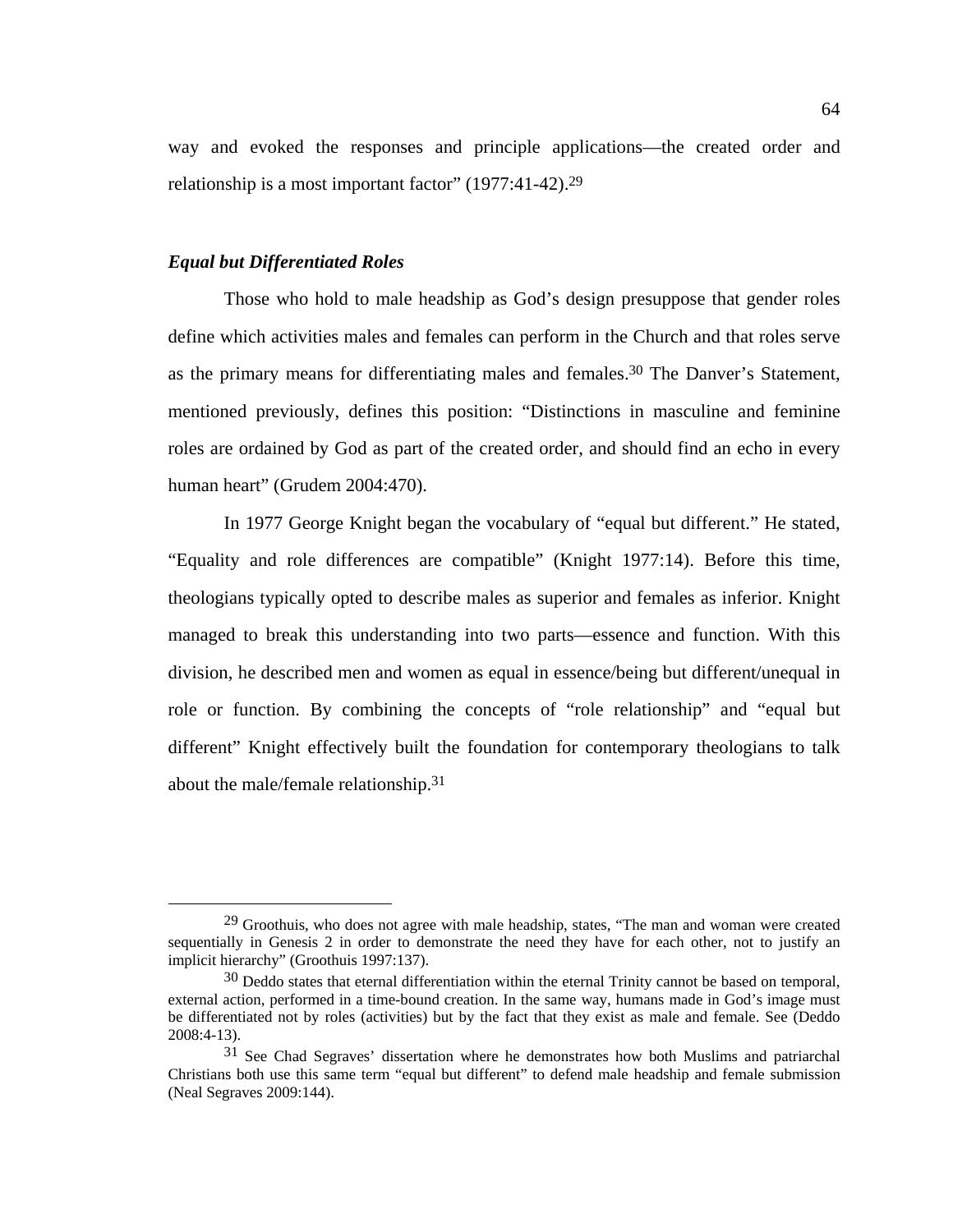## *The Trinity*

A third concept which informs the male headship position involves a new interpretation of the authority, power, and will of the Triune God. Some scholars who promote male headship/female submission advocate that the Persons of the Trinity are equal in essence and being, but different/unequal in authority. This understanding impacts the male and female relationship. Grudem states:

The subjection of the Son to the Father for all eternity, a subjection that never began but always existed, and a subjection that will continue eternally in the future, does not nullify the full deity of the Son….Therefore equality in being and in value and in honor can exist together with differences in roles between husband and wife as well (Grudem 2004:423).

Grudem also notes, "Just as God the Son is eternally subject to the authority of God the Father, so God has planned that wives be subject to the authority of their husbands (2004:46). George Knight similarly applies his understanding of the Trinity to the husband/wife relationship. Knight says, "For the basis of man's headship and woman's submission, the apostle Paul appeals to the analogy of God the Father's headship over Jesus Christ" (Knight 1977:26).<sup>32</sup> Thus the perspective that promotes a hierarchical Trinity substantiates a theology of loving male headship and respectful female subordination.

## **Summary of the Contrarian View**

Though both sides of the debate desire to see the Great Commission accomplished, each determines how males and females can be used in God's mission with a different hermeneutic of Scripture. In this section, I tried to demonstrate through key biblical terms, select biblical passages, and guiding concepts the perspective of those

 <sup>32</sup> Contra to the eternal subordination of the Son to the Father, see (Giles 2006), (Erickson 1995), and (Bilezekian 1997).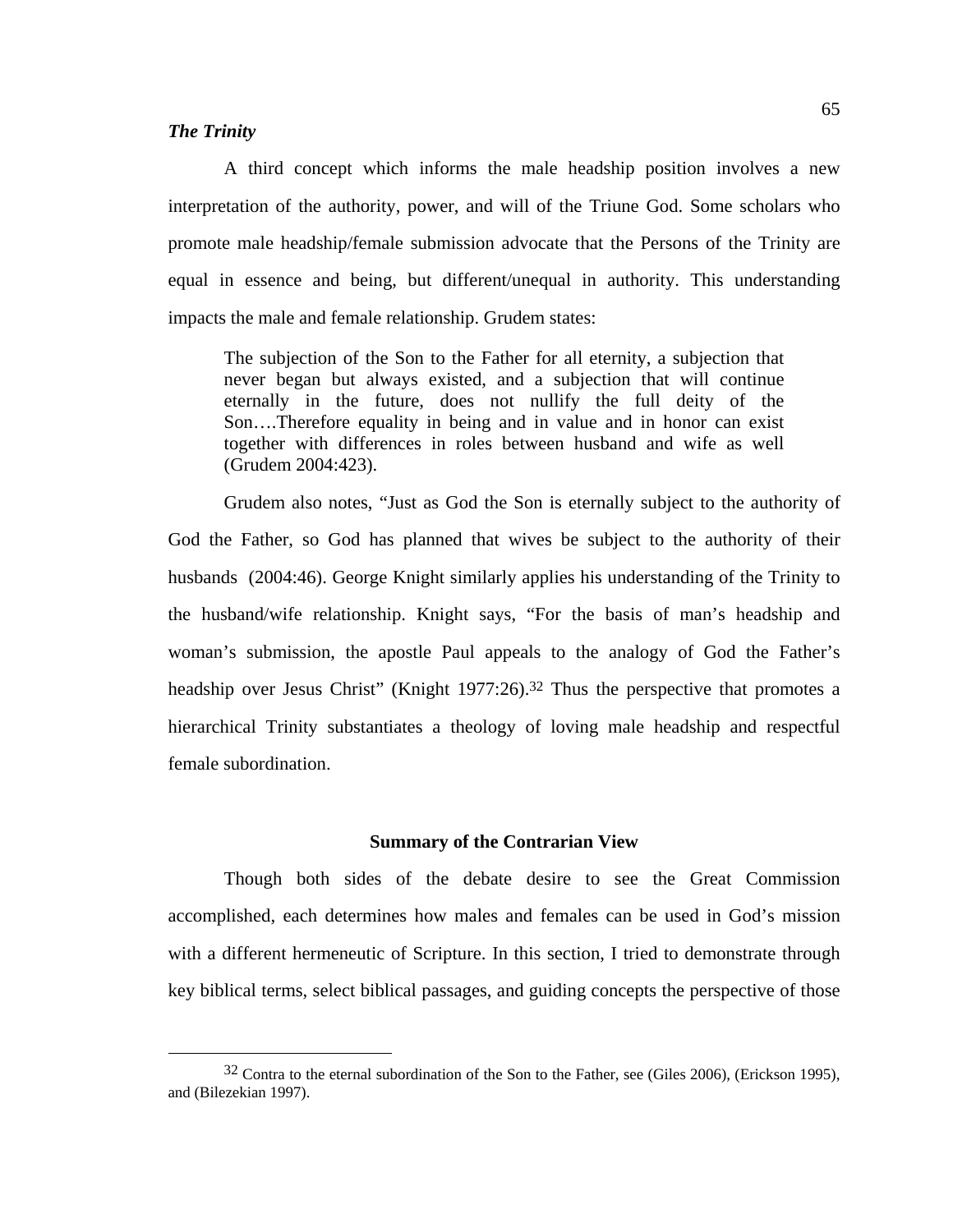who believe in male headship, female submission, and more restrictive ministries for women.

## *Conclusion*

The masses in need of Christ demand the Church's attention. The Church, as messengers and ministers of reconciliation, can reflect powerfully the community of the King, thus providing an authentic model for the truth and power of the Gospel. As millions wait to hear the message of the kingdom, the church must mobilize and release more laborers. According to ethicists Stassen and Gushee, gender as a foundational point on determining one's service in the Church fades when one looks at the enormous task for the church to complete world evangelization (Stassen and Gushee 2003:323). "The criterion for who may pursue these precious kingdom goals is simply the whole body of Christ, with specialization directed by spiritual giftedness" (2003:323).

I believe the Church needs to discover the deep level worldview reasons for the limits and restrictions placed on women. The speed of completing the Great Commission may depend upon it.

If the Church continues to fail to develop and use women, the Church will not be deeply deprived of this vast untapped potential, but she may well lose them instead to the services in the world which are wide open for them. In this emergence of women's leadership today, the Church which should have been ahead, is lagging far behind instead! Will the Church awaken to this gentle nudging of the Holy Spirit? May the Breath of the Holy Spirit breath again, to restore them to life and active service!" (Thomas 2005:189).

The Kingdom of God calls all believers to ultimate and final allegiance to Jesus Christ—no matter how it conflicts with human culture or traditions. E. Stanley Jones summarizes kingdom living succinctly, "The Absolute Order [Kingdom of God] meets us in the Absolute Person [Jesus Christ], and the obligation laid on us is Absolute Surrender" (Daniel 2005:229)**.** I now examine both Deborah and David to discover what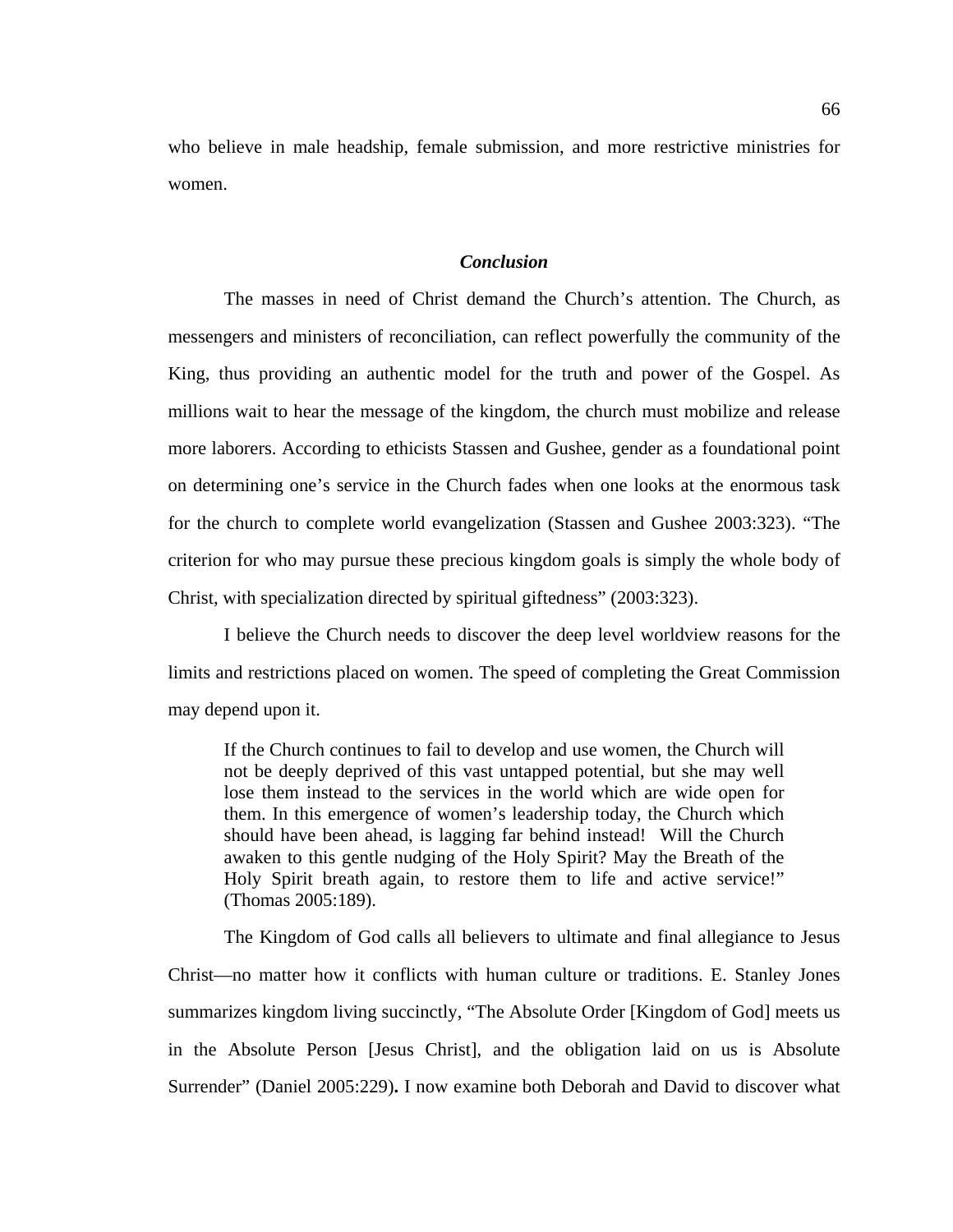God tries to teach the Church with his appointment of these unlikely leaders in their own respective contexts.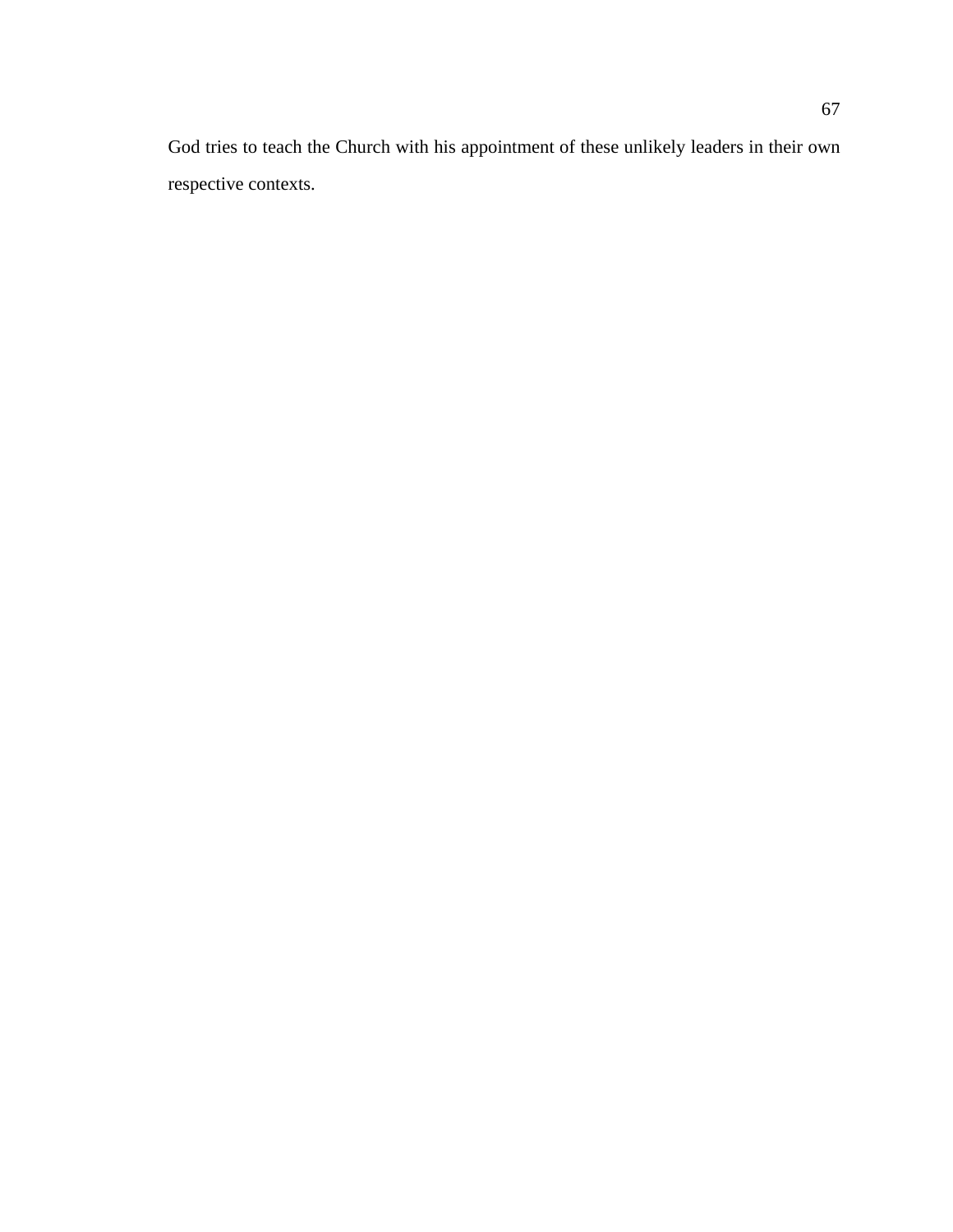## **CHAPTER 3**

### **GOD'S MISSION THROUGH DEBORAH AND DAVID**

As discussed in previous chapters, the kingdom of God serves as my theoretical construct for examining and reflecting on God's purposes for God's world through God's people.1 By weaving reflection, action, with even more reflection, faithful Christians can discover "how the church may participate in God's mission in God's world" (Van Engen 1996:26). Theology of mission seeks to understand the *missio Dei* from the standpoint of God's purposes on the earth and how God works through his people to accomplish his purposes for the world.

Theology of mission simply and yet profoundly allows the Bible to "question, shape, guide, and evaluate the missionary enterprise" in a particular context and time in history (Van Engen 1996:24). I will examine God's Word in light of two biblical characters, Deborah and David, enabling me to answer research question two, "What does God intend to teach us about principles of leadership through the biblical personalities of Deborah and David?" I will seek to understand *why* God chose these particular leaders and *how* God used them in his redemptive plan. I will propose that the characteristics God looked for in Deborah and David and God's willingness to empower

 <sup>1</sup> Van Engen believes the integrating theme is the central idea that impacts the three realms of missiology – Word, world and church. This theme "is selected on the basis of being contextually appropriate and significant, biblically relevant and fruitful, and missionally active and transformational" (Van Engen 1996:23). This theme enables the reader to more faithfully move between the Word and the church as the "rereading of Scripture to praxeological action-reflection in order to discover the missiological implications of our rereading of Scripture" (1996:23). The kingdom of God serves as my integrating idea. I examine Scripture from this viewpoint and seek to understand how the kingdom impacts how the Church prophetically models and practices leadership.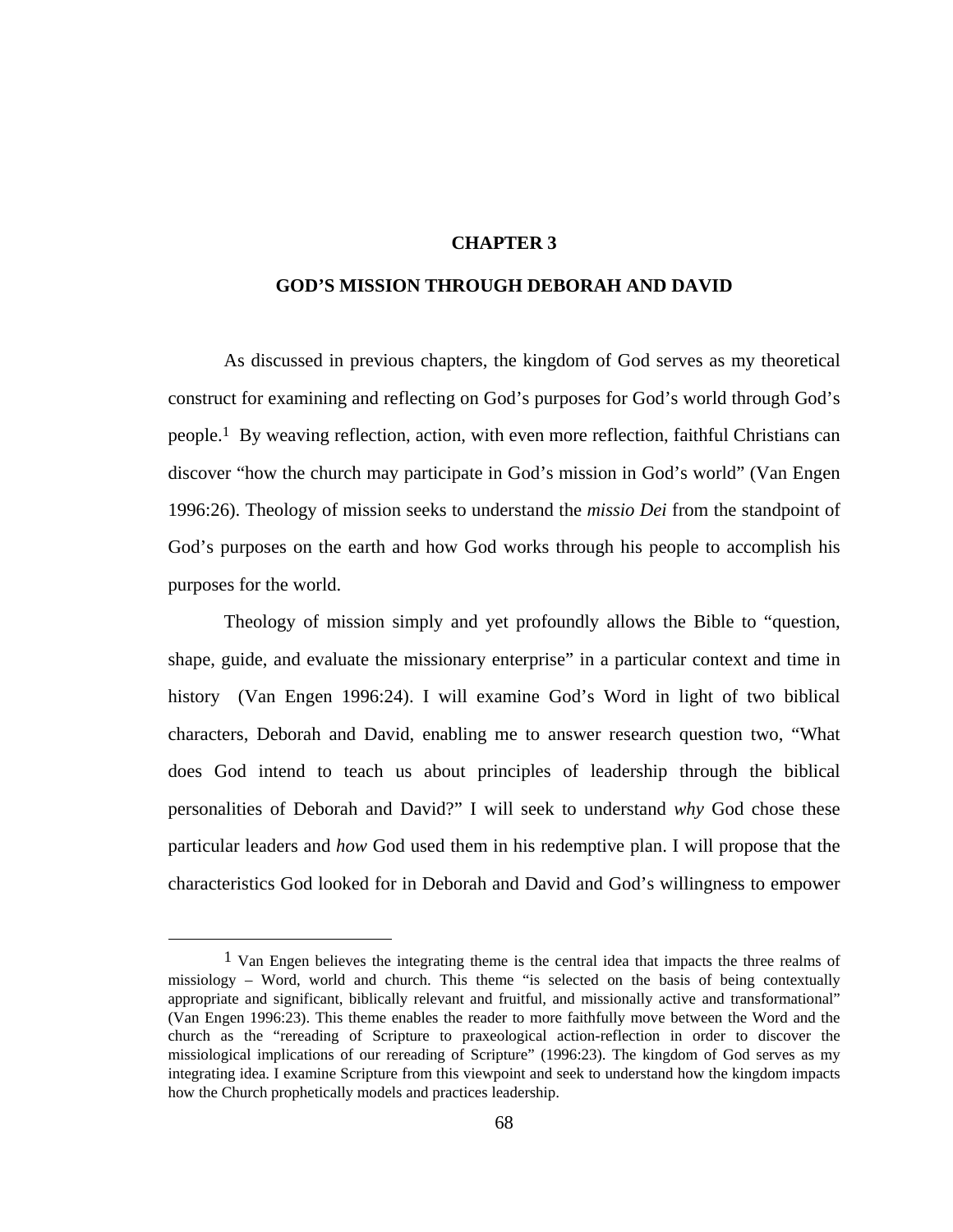them for his mission and their responses to God's call, serve as the standards God uses when selecting and empowering leaders today. This understanding could affect how the Church in response equips, empowers, and releases God's people for mission in various contemporary contexts.

## *Narrative Theology*

In order to examine God's intentions in choosing Deborah and David, I use narrative theology. Narrative theology is "discourse about God in the setting of story" (Fackre 1983:343).2 In a culture that often practiced female exclusion, God chose Deborah to serve as a prophet, military leader, and judge. In a culture that often chose the eldest son, God chose David, Jesse's youngest son. Through narrative theology, I will seek to discover *why* God chose such unlikely vessels to do his work while negating many social rules of the day. What do these stories teach the Church today about God – his nature and his purposes?

The value of narratives, particularly biographies, is the "true-to-life capability of portraying meaning *through* the narrative process" (Duke 1986:147).3 Biblical narrative is rooted in history, yet biblical narrative conveys a deeper meaning, "a deep-level revelation of the nature and purposes of God who breaks into human history" (Van Engen

<sup>&</sup>lt;sup>2</sup> Gabriel Fackre defines three types of narrative theology - canonical story, life story, and community story. From his definition, I believe the narratives I used for my biblical case studies primarily fall into the canonical story description. Fackre describes canonical story further, "Indeed the hand of God is in the action, but that means real drama in the theatre of divine glory, not the strings of a puppeteer. As tension and surprise are elements in the development of plot, so, too, they appear in biblical storytelling in a compelling way" (Fackre 1983:365). For more information on narrative theology, see (Fackre 1983). In my biblical study, I looked for God's hand in these narratives, Deborah's and David's responses, and their culture's acceptance of God's choice. All these elements combined bring drama into the texts enabling the reader to discover God's intent.

<sup>&</sup>lt;sup>3</sup> Van Engen encourages his readers to understand scriptures reveal truth about God. He cautions his readers to distinguish this clear instructive from those who seek to reduce biblical narrative to simply a story (Van Engen 1996:53-54). Narrative theology must lead believers back to God and what God intends to demonstrate about himself through the biblical stories. I hold to this conviction as well which causes me to look for God's intentions and instructions about leadership from two selected biblical characters to better understand God's strategic purposes to extend the *missio Dei* throughout the earth today.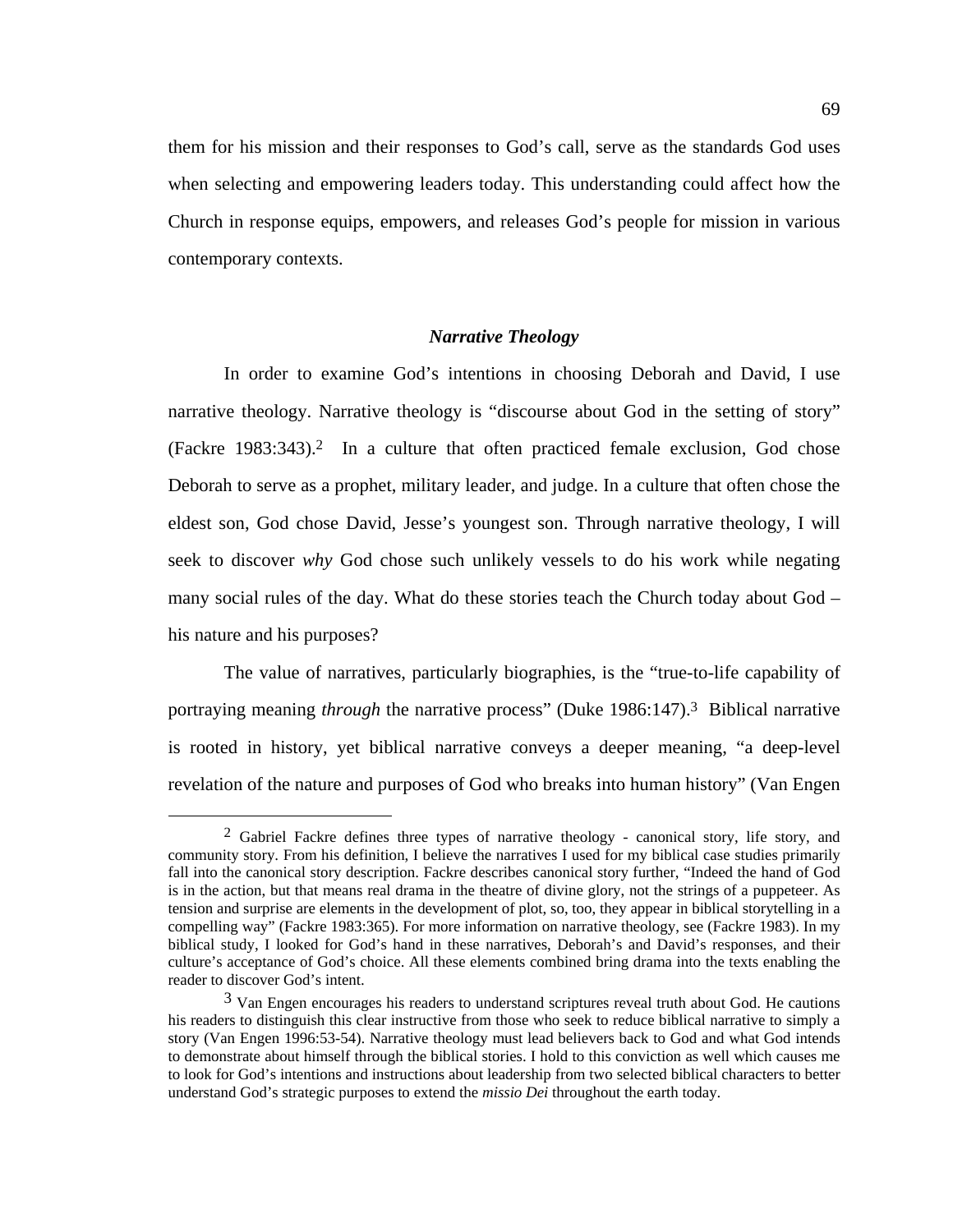1996:52). This deep-level meaning can then have a profound effect on the Church's theology in various contexts and times of history. Recognizing the value of the story and its ability to convey meaning "can be a valuable corrective to the dominant tendency in western theology to abstract and to analyze" (Moberly 1986:77). As the stories of Deborah and David teach truths about God, these truths serve "to build bridges both between the various horizons in Scripture and from Scripture to our day" (Van Engen 1996:45). Simply, these truths may impact how the Church understands God's nature and purpose today.

By learning about God from the narratives, hopefully the Church can better interpret God's continual in-breaking into human history. Van Engen summarizes it well:

Because of God's acts in history, because of God's ultimate and final revelation in Jesus Christ, and because of God's illumination by and in the power of the Holy Spirit, we believe (we trust in faith and respond in obedience) that the Scriptures are in fact doing what they intend to do: they refer to and show us the nature of the God of the Bible. And one of the most profound ways this referential activity occurs in Scripture is through the narrative (1996:55).

I turn now to Deborah and David, trusting in God to teach the Church about himself and his purposes through his chosen instruments.

## *God's Mission through Deborah*

During the time of the Judges, the biblical text shares a story about a judge named Deborah. To derive God's intent in this narrative, I will quickly examine the context of the story.

#### **The Time of the Judges**

The period of the Judges began with the death of Joshua and ended when Saul became king. As Israel entered into their new land, they clustered in small villages and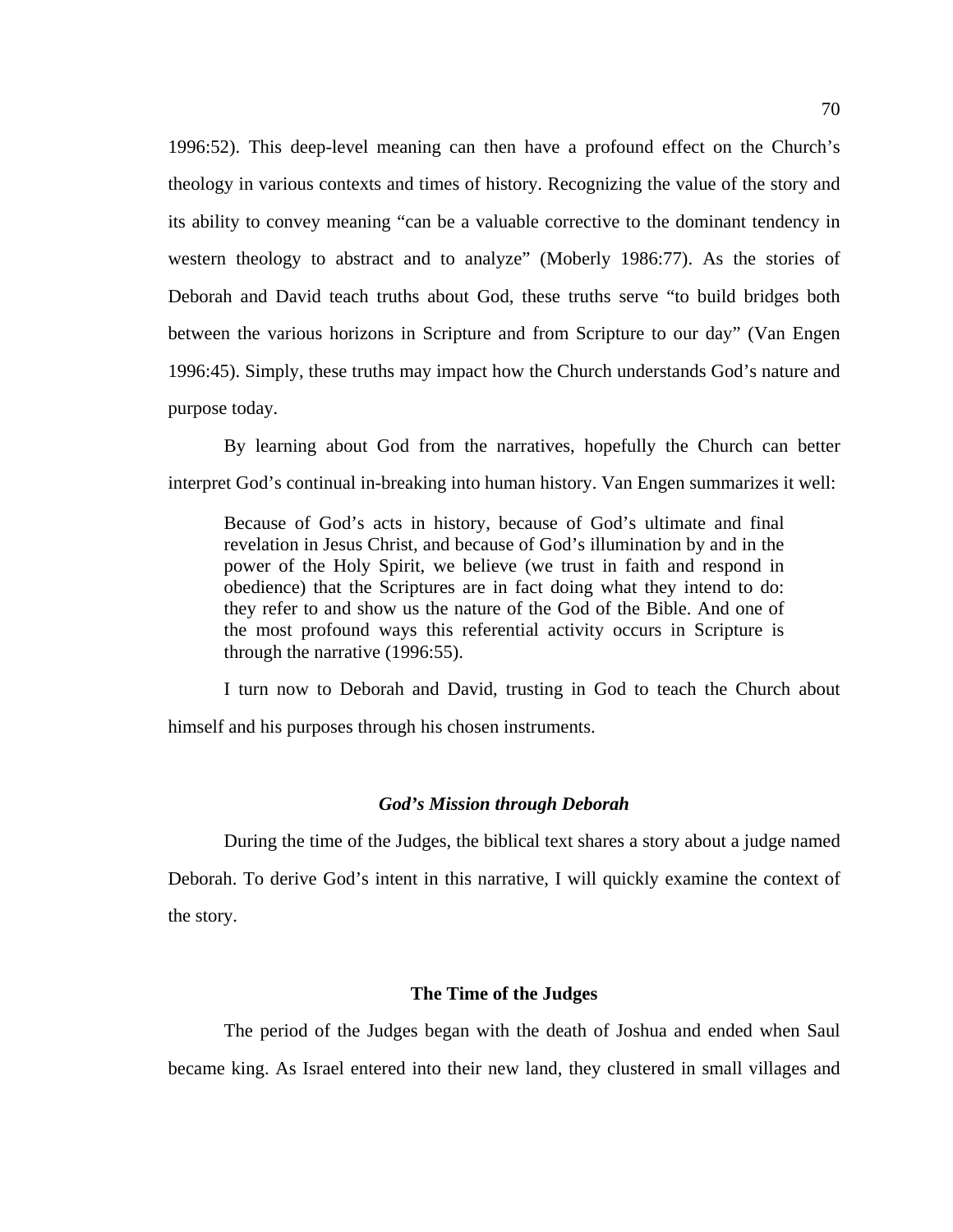had few fortifications. Largely decentralized and existing as semiautonomous tribes, the Israelites maintained communal ties with other villages. Surrounded by other ethnicities and religious blocks, they mostly practiced their own forms of maintaining order and peace in a time of political instability. When enemies attacked, leaders emerged whom God raised up to save the people (Peterson 2004:70).

During the time of the Judges, a cyclical pattern unfolded. The people of Israel rebelled against Yahweh, outsiders oppressed the Israelites, the people repented and cried out to God for mercy, and God raised up Spirit-empowered leaders to rescue the Israelites (Judges  $2:16-18$ )<sup>4</sup> In Judges, God intended to show that he is the Savior, and saves not because of people's merit, but because of his goodness.

The word judge "was a general term for leadership combining the executive (including military) and judicial aspects of governing. Thus the judges of Israel were primarily military and civil leaders, with strictly judicial functions included as appropriate" (Lindsey 1985:374).

The office of the Judges resembled that of the Roman dictator, to which it has been compared, with this exception, that the dictator laid down his power as soon as the crisis that had called its exercise had passed away: but the Hebrew judge remained invested with his high authority throughout his life (Unger 1988:724).

God desired the judges to serve as spiritual leaders who encouraged and embodied true worship and morality**.** God raised up the judges as "God's Spirit came to empower the Judge to deal with a particular situation" (LaSor, Hubbard, and Bush 1996:155). The judges acted as regents of the King as God directly commissioned them to do a specific task for his people (Unger 1988:724). The judge's authority originated from Yahweh.

Old Testament writers wrote not only positive qualities of the characters in the Bible, but negative ones as well. This honesty creates validity in the text. The authors did

 <sup>4</sup> Appendix G highlights the judges that God raised up to deliver the people.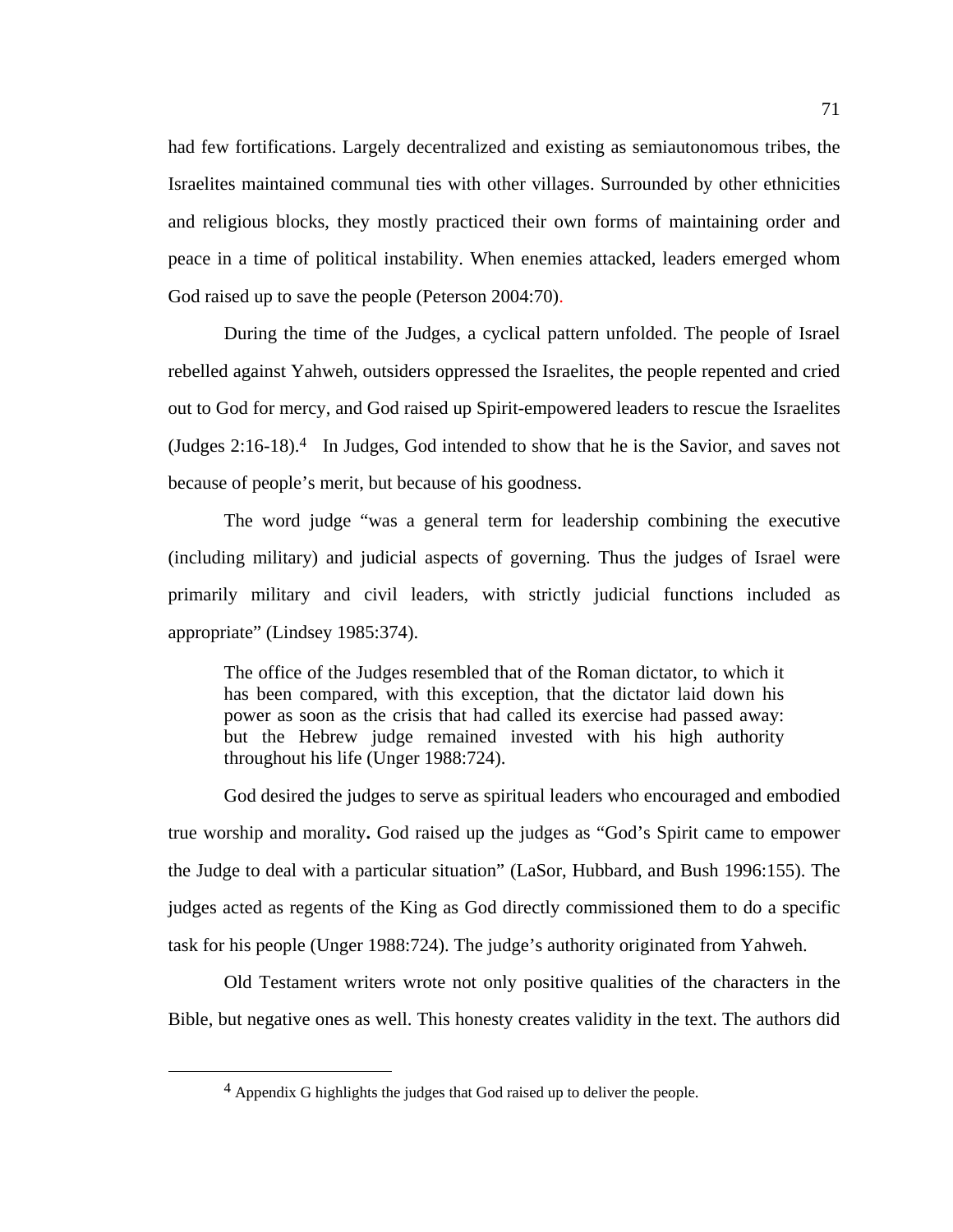not hide human failure nor did they stop at portraying aspects of God's character that they deemed vital to their purposes (Pratt 1990:135).5 Only aspects of the characters that fit the author's intent and purpose find inclusion in the text by the author. Richard Pratt believes the biblical author of Judges arranged the judges to demonstrate the declining character among the judges which led to the need for a king for stability. Deborah, classified as an ideal judge along with Othniel and Ehud, fulfilled their duties "without a flaw," enabling the Israelites to experience peace for many years (Pratt 1990:134). With this understanding, I now focus on the ideal judge named Deborah.

### **Deborah – the Judge**

Deborah entered the scene in Judges 4 when the Israelites again did evil in God's eyes, and the Canaanites under the control of Jabin of Hazor oppressed the Northern tribes for twenty years. Judges 4:4 states that Deborah led Israel during this time. The Israelites cried out to God, and the Lord responded to their cries by providing Deborah.

Deborah served as a judge eight to ten miles north of Jerusalem between Ramah and Bethel in the hill country of Ephraim. This strategic location served as a location other prophets and judges served as well.6 The text says that "Israelites went up to her to have their disputes decided" (Jud. 4:5). Deborah worked as a judge, similar to the way Moses served as a judge (Ex. 18:13-16). Both Deborah and Moses held court and practiced publicly. People understood and trusted Deborah's abilities. Though I could find no one who questioned Moses' career as a judge or that stated he only served in

 <sup>5</sup> Pratt exemplifies this idea by sharing how the biblical author speaks of God's wrath or anger at his own people (see 2 Sam. 12:11-12, 14; 1 Kgs. 11:9-13; 2 Kgs. 17:1-23; 1 Chron. 21:1-22:1) if it helps convey the message.

 $6$  See 1 Samuel 7:16, 2 Kings 2:3, 17:28, and Amos 7:10-13 to see how this exact location was used by other prophets and judges.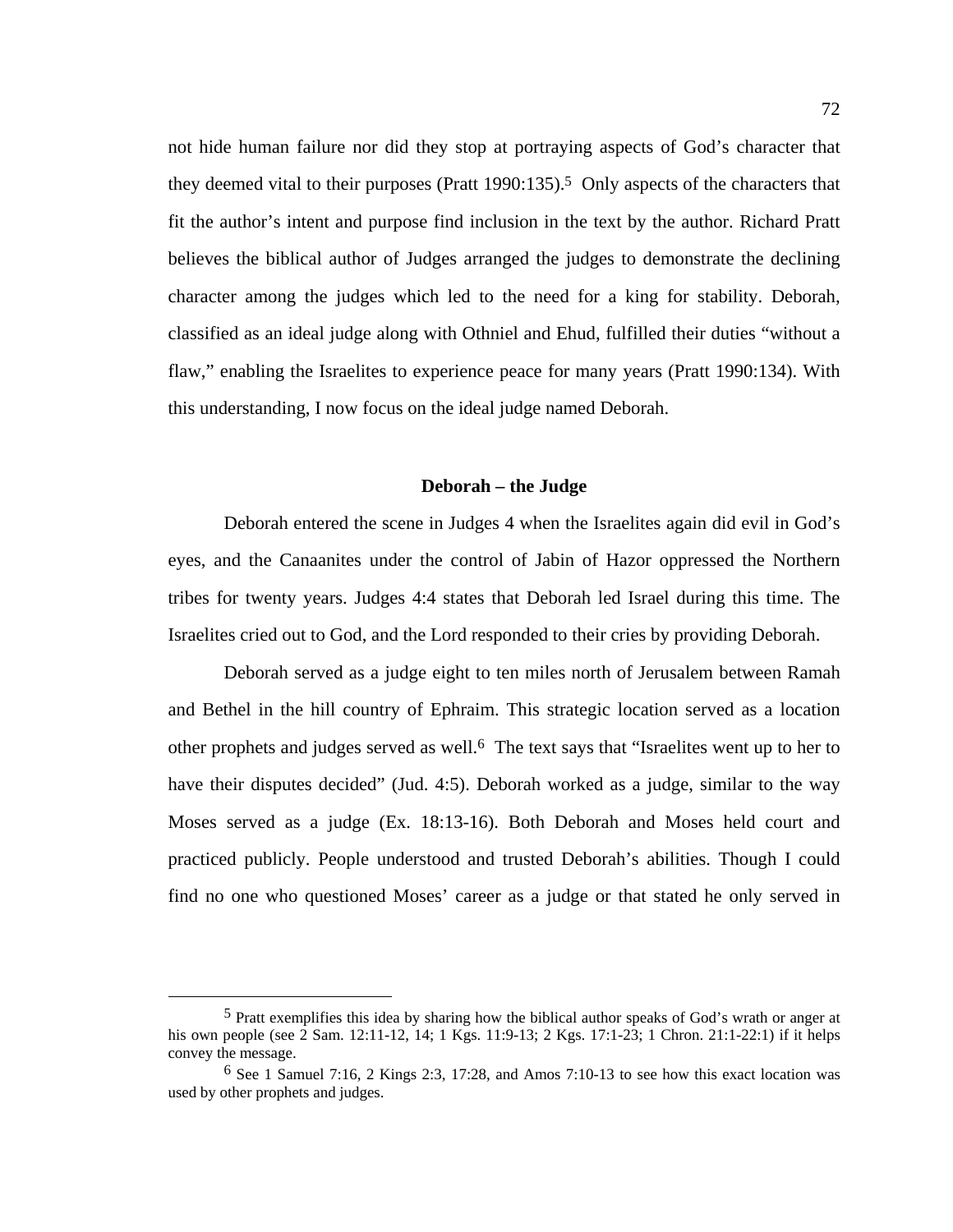private, detractors from Deborah state she simply did her judging at home and in private.7 Yet, I cannot exegete that the text makes any such distinction.

Deborah's prophet/judgeship was not a private little cottage industry being practiced out of her home. In view of the text there can be little doubt that Deborah was the recognized, appointed leader/judge of the Israelites at that time. I mention this fairly obvious fact only because of the persistent rejection or downplaying of Deborah's authority by traditional patriarchalists: Deborah does not fit into their male "headship" theory of God's economy (Campbell 2003:8).

God clearly chose and worked through Deborah, and the Israelites responded to her work.

The Israelites did not refuse her services because of her gender but rather they sought her

out for her services, nor did she only give council or direction to women.8

## **Deborah – Prophetess and Military Leader**

Deborah also served as a prophetess. A prophet/prophetess did both foretelling and forth-telling, and both Old and New Testament prophets resembled preachers (Matthews 1998:52). Prophets heard from God and revealed God's words to the people. Prophets also held important roles in battle. They inspired the troops and often declared when to begin the battles (Frymer-Kensky 2002:48).<sup>9</sup>

In Judges 4, Deborah summoned Barak and presented him with God's instructions. Barak hesitated, refusing to go unless Deborah accompanied him. Barak's

 <sup>7</sup> Schreiner states that Deborah simply sat under a palm tree and limited her work to private and individual instruction; she did not go out and proclaim the word of God publicly like male prophets; she also sang the Song of Deborah with Barak and not by herself. Schreiner believes that when women have the gift of prophecy it is in a supportive and complementary role and never negates male headship and authority (Schreiner 1991a:215-216).

<sup>8</sup> Grenz comments on Schreiner, "Schreiner's concern to harmonize the account with his male headship principle is foreign to the concern of the biblical author. Deborah commanded Barak to assemble the army. To suggest that this does not entail the exercise of authority over a man in an official capacity presses the text into a procrustean bed" (Grenz and Kjesbo 1995:238 n.10).

<sup>9</sup> Letters from the ancient city of Mari show that prophets send word to King Zimri-Lim to give assurance and advice in battle, and Assyrian inscriptions record omens in which prophets urged the king to take action and promise the presence and protection of the gods (Frymer-Kensky 2002:48).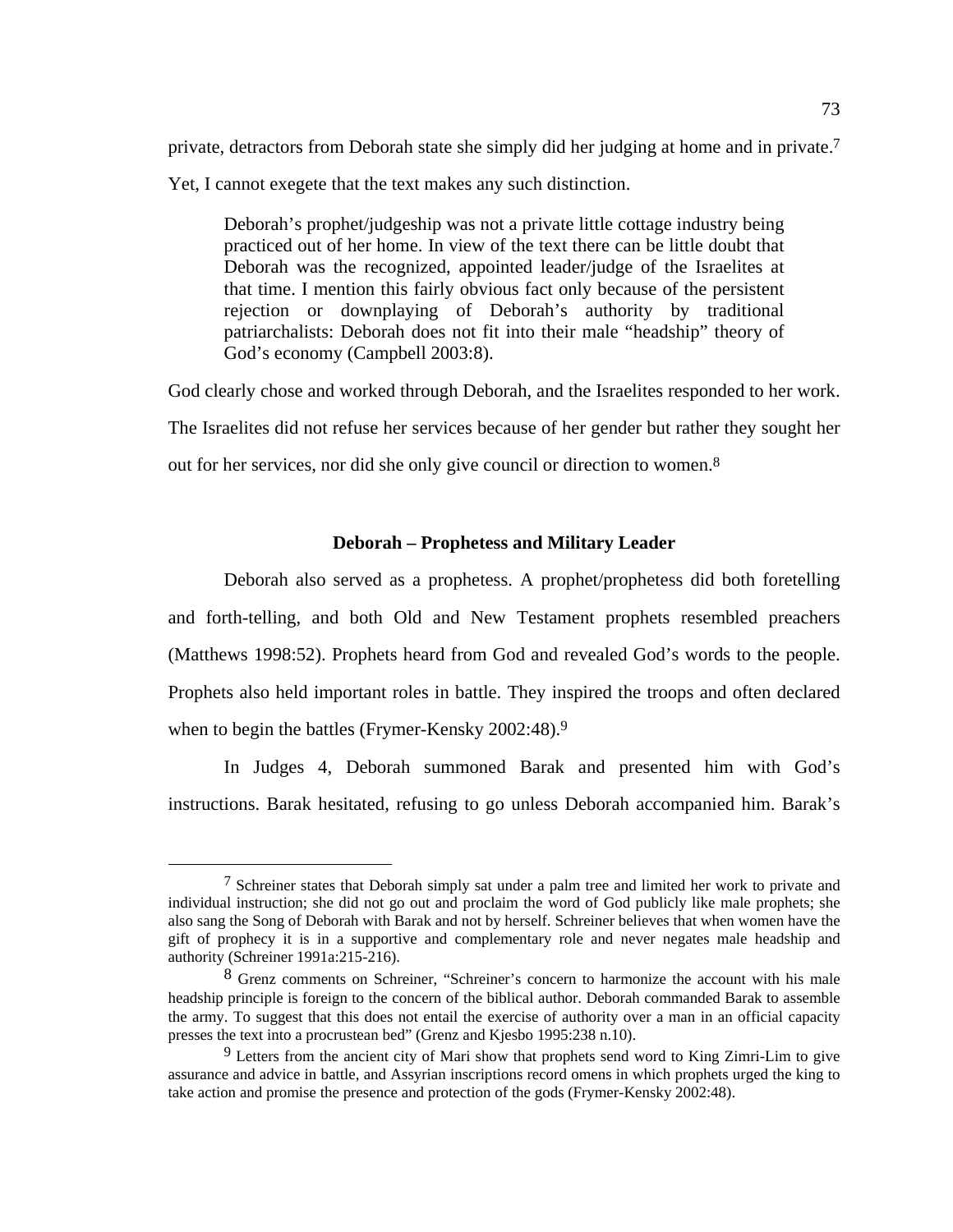hesitation enables the reader to recognize an important characteristic about God. Even when God's vessels waver, God as a merciful provider, supplies what they need to boost their confidence. God provided speech for Moses through Aaron. He provided the fleece to convince Gideon of the plan. He provided strength for Samson even with cut hair. Hesitation by Moses, Barak, Gideon or Samson did not speak of their weakness as much as it spoke about God's willingness to provide, encourage, and support those who serve as vessels in his mission!

The prophetess Deborah announced God's presence, set the time the battle began by telling Barak when to go, and later announced the victory by leading out in worship to Yahweh (Jud. 4:14). Judges 4:9 states that Deborah "went up with him" joining Barak and the ten thousand men to battle. Whether she held a sword or not contains little importance. Deborah's job was to inspire, predict, and celebrate. Some critics of Deborah believe that because she did not go into battle she is unlike the other judges of the time.<sup>10</sup> However, as the unequivocal prophet and leader of the Israelites, Moses sat on the mountaintop with his hands raised during the battle with the Amalekites (Ex. 17:8-16). Moses did not hold the sword, but other men held up Moses' arms! Moses simply gave directions, raised his hands to God on behalf of the people; and they won the battle.

Deborah's words came from God and thus they served as her weapon. "That was the task God gave Deborah – to speak to men and women in Israel for their

<sup>&</sup>lt;sup>10</sup> Schreiner believes Deborah was a special case in the book of Judges because she did not have military function. She handed the leadership off to a man to actually do the battle and did not assert her leadership. Schreiner also states that with other judges it states that God raised them up. However, it simply says that "Now Deborah." Schreiner states, "I am not suggesting that the Lord did not raise her up, for he did bring evident blessing to Israel through her, but it may indicate that the nature of her role as a prophet and a judge was different from that of the other judges in that she did not exercise leadership over men as the other judges did" (Schreiner 1991b:216). I think these claims by Schreiner take the focus away from God's intentions of the text and place the focus on whether Deborah exercised leadership the same as males. Also, in Judges 2:16 , the text states that God raised up judges/leaders as a summary of the stories that were to follow. As I looked through the book of Judges, I noticed that at times the text stated again that God raised a certain judge up, and at other times, this designation was not given to some male judges such as Shamgar (Jud. 3:31), Tola (Jud. 10:1 says Tola "rose up" which parallels the text about Deborah), Jair (Jud. 10:3), Jephthah (Jud. 10:6-12:7), and Ibzan, Elon, and Abdon (Jud. 12:8-15).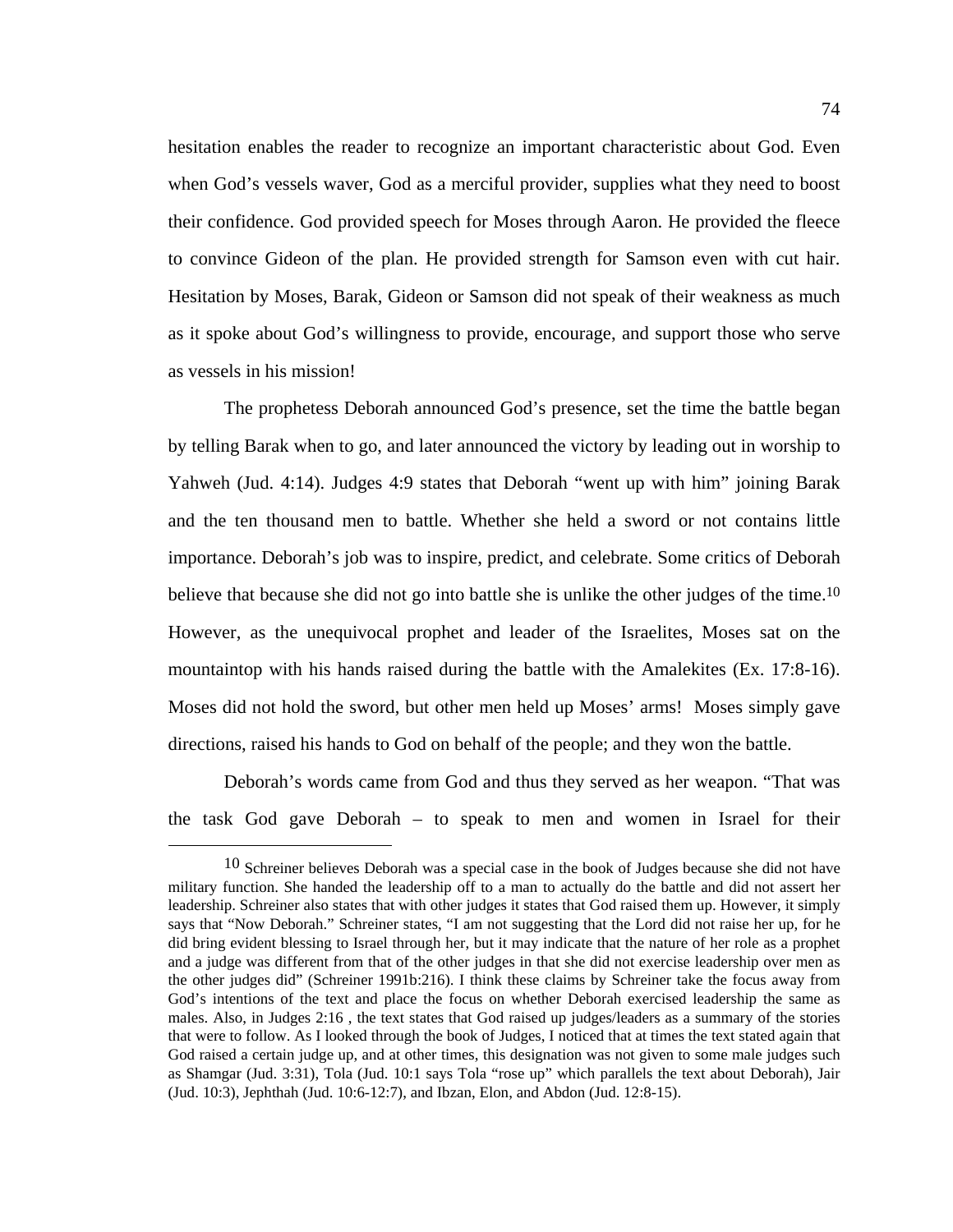strengthening, encouragement, and comfort. He gave her knowledge of the future and insight into the ways she could bring that home to the Israelites. She was a prophetess" (Matthews 1998:52). The anagram of *dibberah* means "she spoke" (Frymer-Kensky 2002:49). The name *Deborah* means *bee* and "Like the queen bee, she raises up the swarm for battle, sending out the drones to protect the hive and conquer new territory" (2002:51).11 However, later rabbis cast Deborah in a negative light and made a play on her name and changed it to "hornet". Rabbis "implied that [Deborah] was an arrogant woman who stung rather than provided good things for her people" (Richards and Richards 1999:94). However, the context simply reveals that the Israelite people prospered under her leadership. Barak listened and followed the order of Deborah because he understood the authority that came from God due to her prophetic calling. Barak's "confidence in her tells us a lot about her. It also tells us about a man who was not ashamed to follow the leadership of a woman when he believed she spoke the very words of God" (Matthews 1998:57).

Through the story of Deborah, God continued to demonstrate himself as Yahweh the Savior, and he chose the vessels he wanted in order to accomplish his redemptive purposes.

One lesson from the lives of the judges is that those who are dedicated to Yahweh can be used by Yahweh … Something to censure can be found in almost everyone mentioned in Heb. 11, or, for that matter, in the Old Testament – and certainly in Judges. Nonetheless, because of their dedication, Yahweh, the Savior, could use them to deliver Israel from its oppressors and to keep the tribal federation alive until Israel was ready for the next stage in his redemptive purpose (LaSor, Hubbard, and Bush 1996:164).

This understanding about Yahweh and his willingness to utilize and empower humans to carry forth the *missio Dei* sweeps through the biblical narrative of Deborah.

 <sup>11</sup> Interestingly, the female Queen Bee leads the swarm.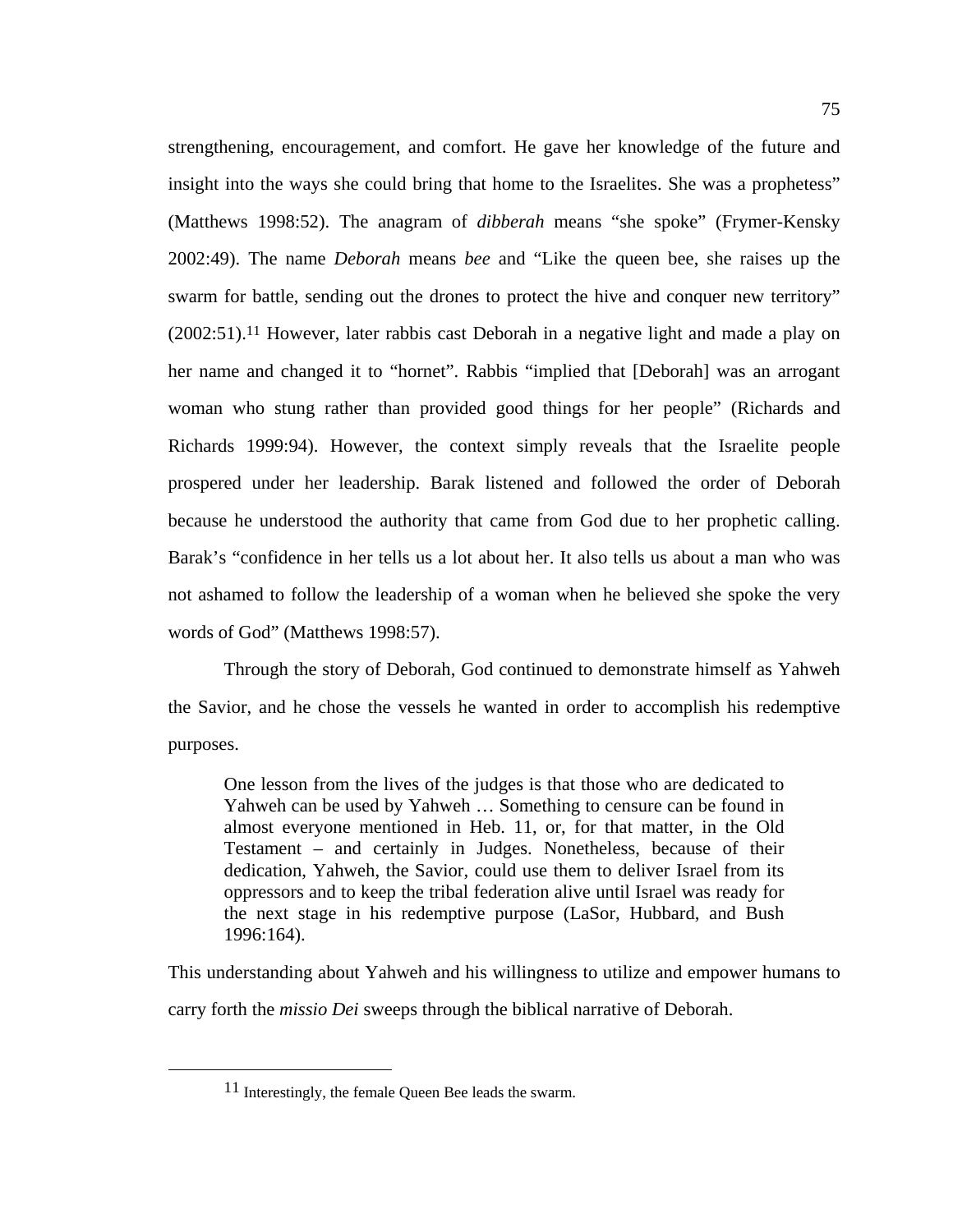#### **God Spoke into Patriarchy**

Gerda Lerner remarks about the remarkable discovery of Deborah in the biblical text in that a woman assumed leadership over men in a culture of patriarchy (Lerner 1986:165). The author of Judges did not try to hide or downplay Deborah's gender; instead her gender served as important element of the story (see Jud. 4:4 and 5:7).12 The author of Judges classified Deborah as an ideal judge; God's hand of approval rested on Deborah.

As we extrapolate truths from Judges 4-5 and other texts, "Scripture offers no evidence that the Israelites ever rejected a woman's leadership simply on the basis of her gender. On the contrary, we get the impression that Israel acknowledged the authority of God-ordained women leaders to the same extent as their male counterparts" (Grenz and Kjesbo 1995:67). Others would disagree and try to dismiss Deborah as an exception.<sup>13</sup> Hull asks an important question, "If women were not to be given certain gifts or were not

<sup>&</sup>lt;sup>12</sup> Grudem states that the over emphasis on Deborah's gender cautions the reader that "something" is abnormal, something is wrong – there are no men to function as judge!" (Grudem 2004:134). Grudem continues to state that the story of Deborah teaches women what to do when male leadership is lacking, "*The story of Deborah should motivate women in such situations to do what Deborah did: encourage and exhort a man to take the leadership role to which God has called him,* as Deborah encouraged and exhorted Barak (Judges 4:4-9, 14)" (italics from the author) (2004:135). Grudem claims Christians should thank God for Deborah and learn the following truths from this narrative: Deborah affirmed male leadership over God's people, the text does not say that Deborah ruled or taught publicly, the Bible views Deborah's service in leadership as a rebuke against the absence of male leadership, and we must use caution in drawing examples from the book of Judges to imitate. Grudem also points to Isaiah 3:1-4 to demonstrate that God views the "absence of male headship as a matter of shame and an indication of God's judgment on a society" (2004:139). Yet, I find it very difficult to extrapolate that God had negative intentions in the story of Deborah to show judgment or shame. Instead, the narrative reads like a victory and indicates that Deborah worshipped God as a result.

<sup>&</sup>lt;sup>13</sup> Paige Patterson seeks to explain exceptions such as Deborah in Scripture. According to Patterson, "exceptions pose no threat to the ordinary and constant system of government" (Patterson 1991:258). He quotes John Calvin, "If any one bring forward, by way of objection, Deborah (judges iv.4) and others of the same class, of whom we read that they were at one time appointed by the command of God to govern the people, the answer is easy. Extraordinary acts done by God do not overturn the ordinary rules of government, by which he intended that we should be bound" (Patterson 1991:258-259). Though I agree the church must use care in its hermeneutics, I believe the Church should seek to understand God's intentions in these extraordinary movements that appear to be exceptions. Is God trying to plant a seed for the kingdom? I see the God of the Bible as strategic in the ways God tries to communicate. Also, the kingdom of God that Jesus defined is a kingdom unlike the governments or kingdoms of the world. Thus, the kingdom of God may bring new boundaries or set new freedoms. I also find it very important to honestly come to the scripture recognizing that I read the text bound by my culture, unless I consciously seek to be moved by the Spirit as a citizen of the kingdom.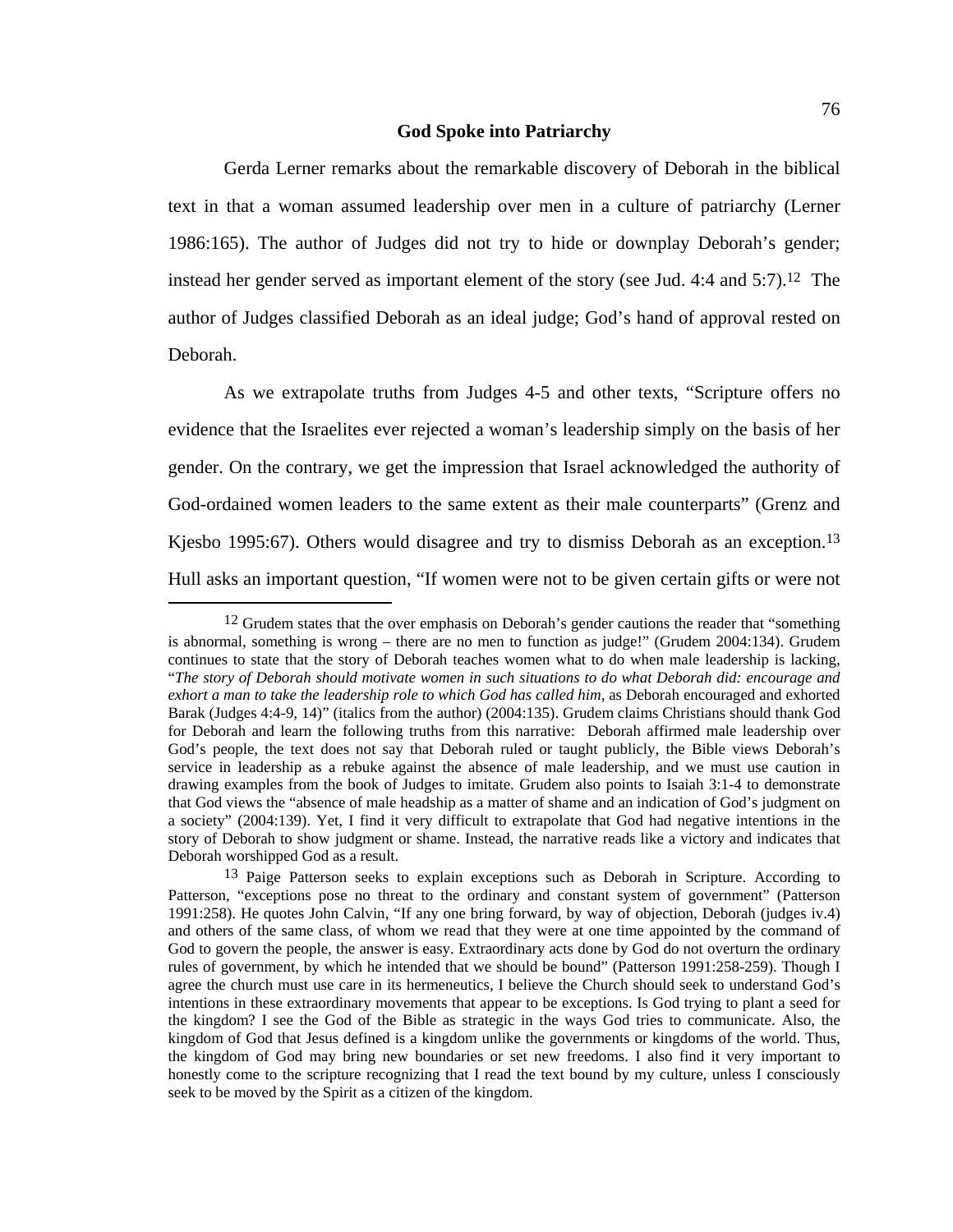to exercise certain gifts, would it not have been important for Scripture to have made this plain?" (Hull 1998:211).<sup>14</sup> Groothuis also adds support to this claim by stating, "Exceptions to rules occur in the national and social realms; they do not occur in the realm of Gods' moral law. If God called Deborah to her ministry, female leadership cannot be said to violate moral principles ordained by God" (Groothuis 1997:190).

The pericope of Judges 4-5 enables the reader to compare and contrast Deborah of the hill country and Sisera's urban-dwelling mother. Table 2 shows the comparison and contrast between a woman who adheres to patriarchal culture and one who rises above it.

The author's words in this text tend to give honor to the Israelite women, rather than the Canaanite women. I find it interesting that Deborah moves past "power by association" which, according to Hagburg, many women struggle to escape. Deborah does not receive power by associating with men. Her prestige comes from her reliance upon God (not men) on whom she depended for courage, strength, and security. The Canaanite women turned to men for their prestige and remained hidden behind the lattice. Deborah lived a life of purpose because she used her gifts to serve God in his purposes.

 <sup>14</sup> Several theologians including John Piper and Wayne Grudem believe that Deborah is an exception. Because men displayed weakness in the time of Deborah, God used her but God does not intend for women to lead or have authority under most circumstances. Yet, Hull contends, "How could rigid role playing be a timeless truth when Scripture itself not only gave "exceptions" to such a concept, but also commended the women for their actions?…Truth cannot have exceptions. Truth must be unchangeable" (Hull 1998:119)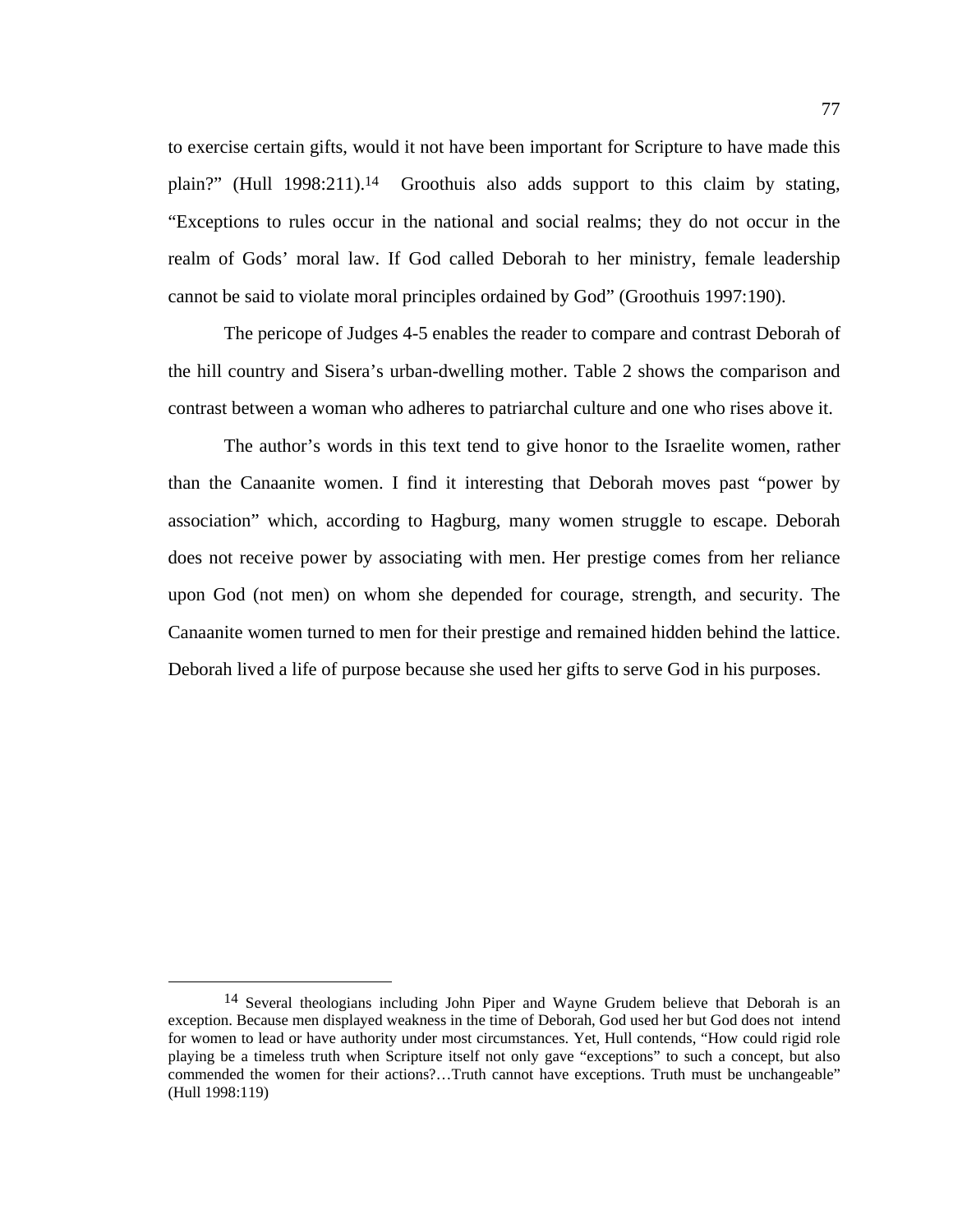## **TABLE 2**

| <b>Deborah and Israelite Women</b>                                                | <b>Mother of Sisera and Canaanite</b><br>Women                                                                 |
|-----------------------------------------------------------------------------------|----------------------------------------------------------------------------------------------------------------|
| Hill people                                                                       | City dwellers                                                                                                  |
| Plain, bold, and vigorous.                                                        | Weak, timid, retiring.                                                                                         |
| Hard physical labor outdoors.                                                     | Hidden behind lattice.                                                                                         |
| No time for luxuries.                                                             | Desires spoils from battles, lusts after<br>dyed materials.                                                    |
| Deborah – Bold, active, holds authority.                                          | Sisera's mother - passive, timid, and<br>subordinate.                                                          |
| Engaged in the battle $-$ up close and<br>personal.                               | Not engaged in battle - wait for the men<br>to return.                                                         |
| Deborah – seeks honor and victory for her<br>people.                              | Sisera's mother – Seeks spoils from war.                                                                       |
| Jael drives the tent peg into the head of the<br>sleeping Sisera inside her tent. | Believe men are delayed because they are<br>finding spoils of war and taking a<br>"woman or two for each man." |
| Man becomes the victim of woman (Jael).                                           | Expect women to be victims of men.                                                                             |
| Active – Deborah serves as a judge and<br>prophetess.                             | Passive - Cowers at the window and<br>waits.                                                                   |
| Mother of children and a mother of Israel. <sup>15</sup>                          | Mother of Sisera – waits for their men to<br>come home.                                                        |
| Prestige comes from their own obedience<br>and actions.                           | Prestige comes from their men.                                                                                 |

## **ISRAELITE WOMEN VERSUS CANAANITE WOMEN**

### **A Riposte Sheds Light**

Geoffrey Miller offers new scholarship on the narratives of Judges 4-5, suggesting that the author of Judges used a riposte form in Judges 5. A riposte is a type of literature

 <sup>15</sup> Deborah does not stay at home protecting her children and waiting for her husband to come home (Frymer-Kensky 2002:50). Deborah's motherhood of Israel goes beyond biology. She responded to the plight of her people "acting without the prestige or affluence of her counterpart" (Peterson 2004:116- 117). Another sense of "mother" is illustrated in an ancient oracle to Ashurbanipal. The goddess Ishtar of Arbela appears in full battle array in a nocturnal vision. "In this vision, Ishtar acts like a mother precisely when she protects the king while defeating his enemies…But the observation that mothers protect their young against enemies is a universal one. Deborah, the "mother of Israel," protected the people in time of danger (Frymer-Kensky 2002:50).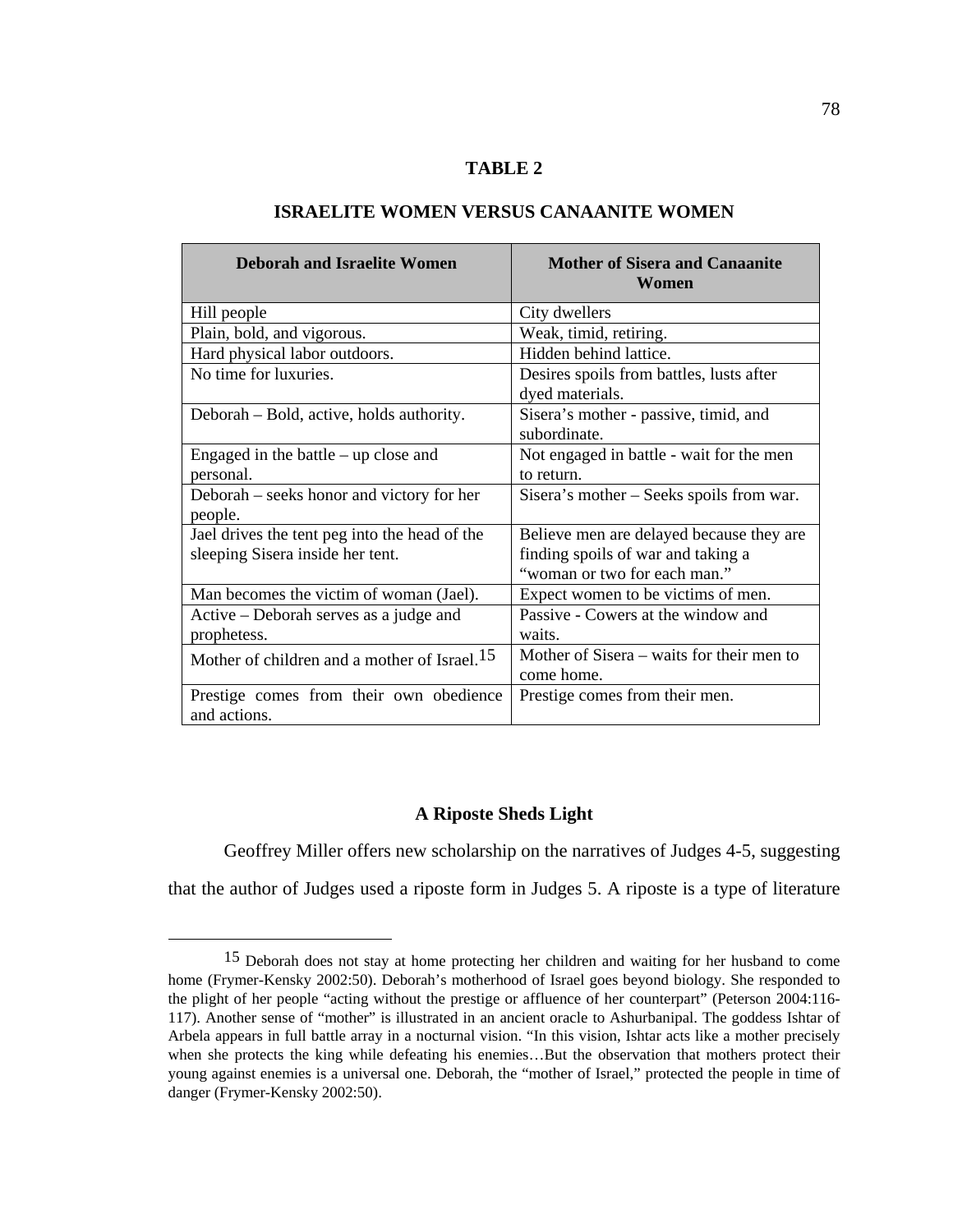influenced by norms of honor. Miller describes a riposte as "a form of retaliation against an insult circulated in the culture by a rival group" (Miller 1998:113). "Riposte forms can be found at several points in the early biblical texts, and thus may represent a rhetorical form that has not been fully recognized by critical analysis" (1998:113). Other places include Judges 3:12-30 and Judges 19-21. A riposte works in the following way: (1) A rival group gives an insult that has credibility in the wider culture because the insult carries enough substance. The offended party cannot deny or ignore the insult. (2) The offended party accepts the truth of the stereotype, but then (3) They reverse the honorvalue and (4) Returns the insult to the group that began the insult (1998:113).

By looking at the Song in Deborah in Judges 5 with the literary style of riposte,<sup>16</sup> I chart the narrative of Deborah using the riposte pattern. Seen in this understanding of the riposte genre, the story actually takes on a powerful spin of irony, drama, and action! Concepts of honor and shame permeate the biblical worldview, and according to Roland Muller, "It [the Bible] is not just the story of God redeeming His people (a legal thought), but it is also the story of God raising mankind from a position of shame, to the ultimate position of joint-heir with Christ" (Muller 2000:58).17 The riposte captures this cultural pattern as those shamed at the beginning gain honor, while those who expect honor become shamed. Who cares if the Israelite women are strong and independent? At the end of the story, the Israelites win because God blessed the qualities of the Israelite women!

<sup>&</sup>lt;sup>16</sup> I compiled this table but acquired much of the information from Geoffrey Miller. See (Miller 1998:113-114, 122).

<sup>&</sup>lt;sup>17</sup> For more on honor and shame in the biblical worldview, see Muller (2000). Muller contrasts shame-based worldview cultures with fear-based or guilt-based worldview cultures. Often, Western readers miss nuances in the biblical text because of the Westerner's primary guilt-based worldview.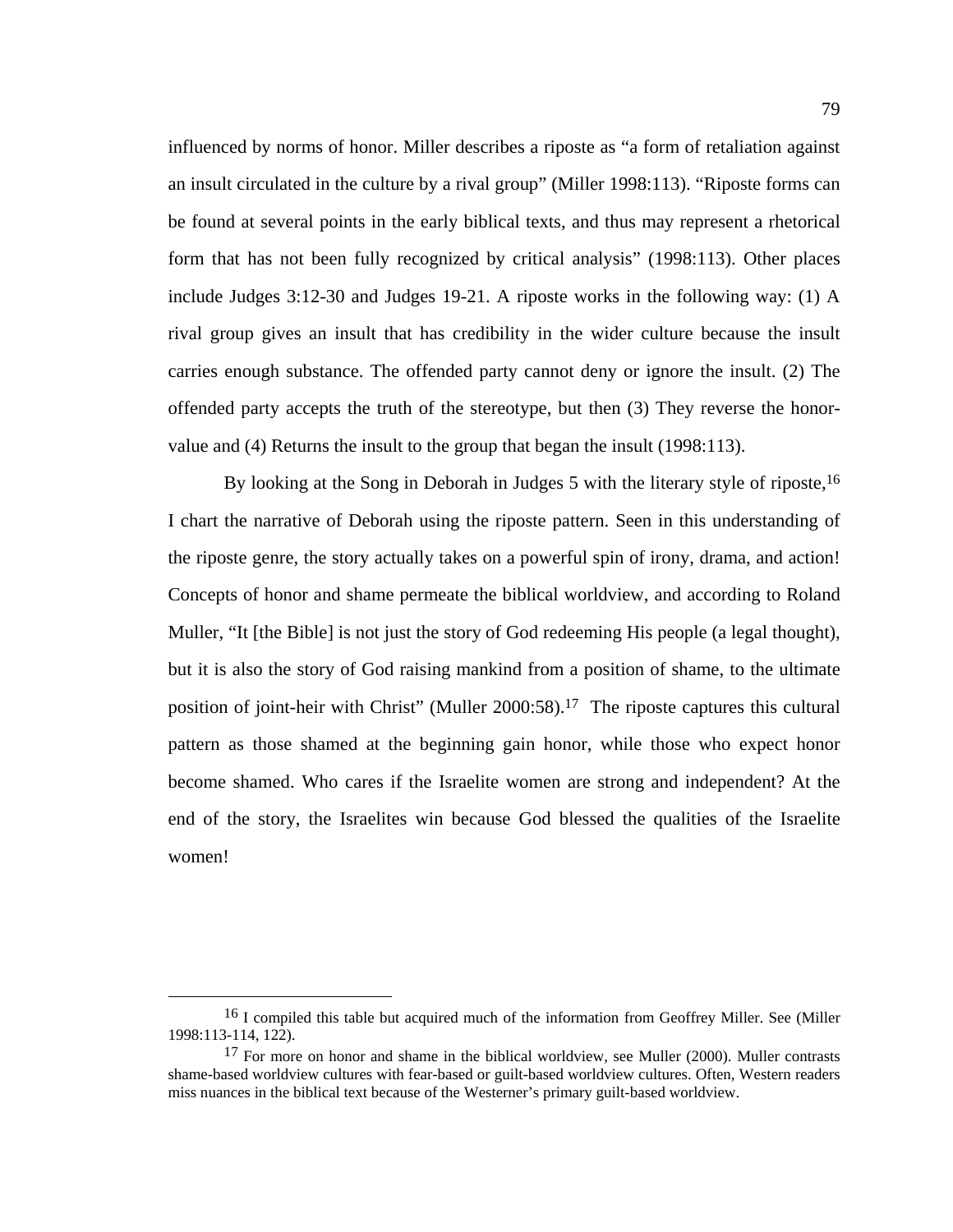# **TABLE 3**

# **PATTERN OF THE RIPOSTE**

| <b>Riposte Pattern</b>              | How the Biblical Passage Fulfills the Riposte Pattern                                                                                                                                                                                                                                                                                                                                                                                                                                                          |
|-------------------------------------|----------------------------------------------------------------------------------------------------------------------------------------------------------------------------------------------------------------------------------------------------------------------------------------------------------------------------------------------------------------------------------------------------------------------------------------------------------------------------------------------------------------|
| Negative Stereotype                 | Hill people (Israelites) lacked the social graces and<br>$\bullet$<br>refinement that the city-dwelling Canaanites enjoyed.<br>The Israelite women were stereotyped as plain and vigorous<br>$\bullet$<br>who probably had to do hard physical labor.<br>Canaanites thought the Israelite women acted like men as<br>$\bullet$<br>the women did not have time for luxuries and were<br>independent.                                                                                                            |
| Israelites accept the<br>Stereotype | Deborah accepts that she rose on merit.<br>$\bullet$<br>Deborah accepts that she was bold, courageous, and<br>$\bullet$<br>determined to save her people.<br>Deborah and Jael do not depend on males; they exercise<br>$\bullet$<br>personal authority.<br>Canaanite women are described as weak, retiring, behind<br>$\bullet$<br>walls. See Judges 5:28.<br>The hospitality is also noted negatively in the text in that<br>$\bullet$<br>Jael would invite Sisera into her home – a man known to be<br>evil. |
| Reverses the honor-value            | The riposte shows that these negative stereotypes are<br>$\bullet$<br>actually admirable. These qualities are honorable and good,<br>not shameful and bad.<br>Israelites may lack chariots, but they have God!<br>٠<br>Cultural refinement is not as good as the resourcefulness that<br>$\bullet$<br>the Israelite women demonstrated.<br>Jael uses her code of hospitality to actually trick and<br>$\bullet$<br>overpower Sisera.                                                                           |
| Reverses Insult to the Sender       | Canaanite forces destroyed by acts of nature<br>$\bullet$<br>Their commander is killed by Jael, a woman allied with<br>$\bullet$<br>Israelite forces. She kills him with a tent peg which is<br>symbolic of hospitality.<br>The "rough" Israelites win the victory because their women<br>٠<br>are strong, independent, and clever.                                                                                                                                                                            |

God brought victory through Deborah, Jael, Barak, and others who fight with them. Because of Deborah, the Israelites enjoy peace for forty years.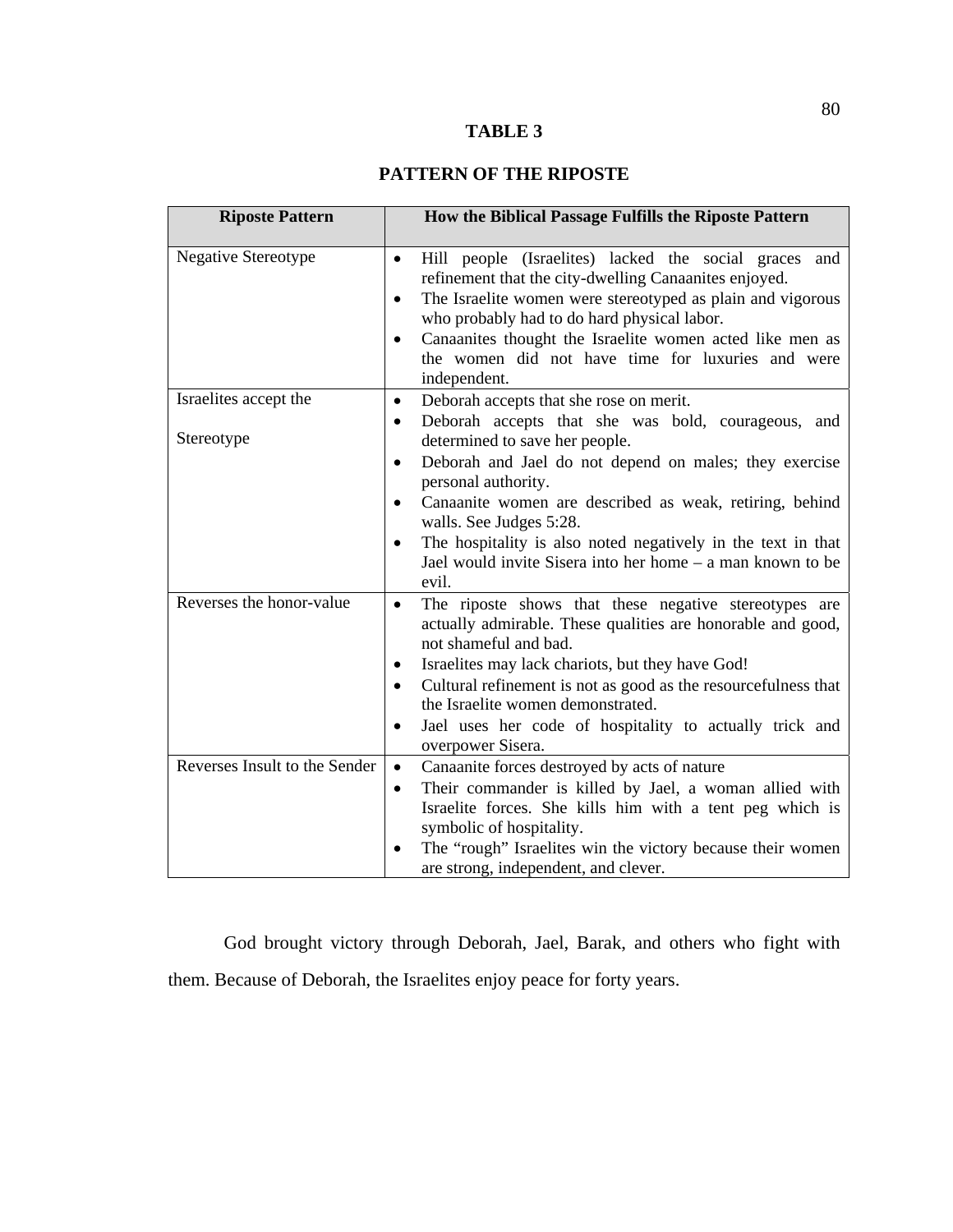#### **Findings**

Through the story of Deborah, God demonstrated himself as Yahweh the Savior, and Yahweh chose the vessels through whom he wanted to accomplish his redemptive purposes. A lesson derived from the judges portrays:

That those who are dedicated to Yahweh can be used by Yahweh….Something to censure can be found in almost everyone mentioned in Heb. 11, or, for that matter, in the Old Testament – and certainly in Judges. Nonetheless, because of their dedication, Yahweh, the Savior, could use them to deliver Israel from its oppressors and to keep the tribal federation alive until Israel was ready for the next stage in his redemptive purpose (LaSor, Hubbard, and Bush 1996:164).

2 Chronicles 16:9 claims, "For the eyes of the Lord range throughout the earth to strength those whose hearts are fully committed to him." As God scanned the earth to intervene in the lives of the Israelites who cried for release from their oppressors, he found Deborah, one in whom he had invested his authority, his giftings, and his Spirit to carry forth his mission. As she obediently followed God, the Israelites experienced victory. In Table 4, I summarize the principles of leadership that emerge from the text.

## **TABLE 4**

| <b>God's Actions</b>                                   | <b>Deborah's Response</b>                               |
|--------------------------------------------------------|---------------------------------------------------------|
| God chose/called - the call gave authority.            | Leader obeyed - rises to the task of the call.          |
| God equips $-$ gave Deborah gifts of leadership,       | Leader responded to the gifting - Deborah used          |
| discernment, decision making, boldness,                | and developed her gifts by serving as a judge,          |
| confidence, faith, and an ability to hear His voice.   | military leader, and prophetess.                        |
| <b>God empowered</b> – God's Spirit enabled the leader | <b>Leader depended on God - Deborah recognized</b>      |
| to accomplish the task.                                | God as the Victor and worships God. Gave glory to       |
|                                                        | God.                                                    |
| God and power $-$ God gave power away by               | <b>Leader and power</b> – Deborah gave power and        |
| investing trust in his chosen leader. His presence     | opportunity to both Barak and Jael and the other        |
| provided confidence.                                   | men who fight; recognized their accomplishments.        |
|                                                        | Deborah accompanied Barak to encourage him.             |
| God's mission - God responded to the cries of his      | <b>Leader shared God's heart - Deborah rose to meet</b> |
| people, grieved by their oppression. God's             | the needs of her people and participated in God's       |
| redemptive purpose – God saved.                        | redemptive story.                                       |

# **GOD'S ACTIONS AND DEBORAH'S RESPONSE**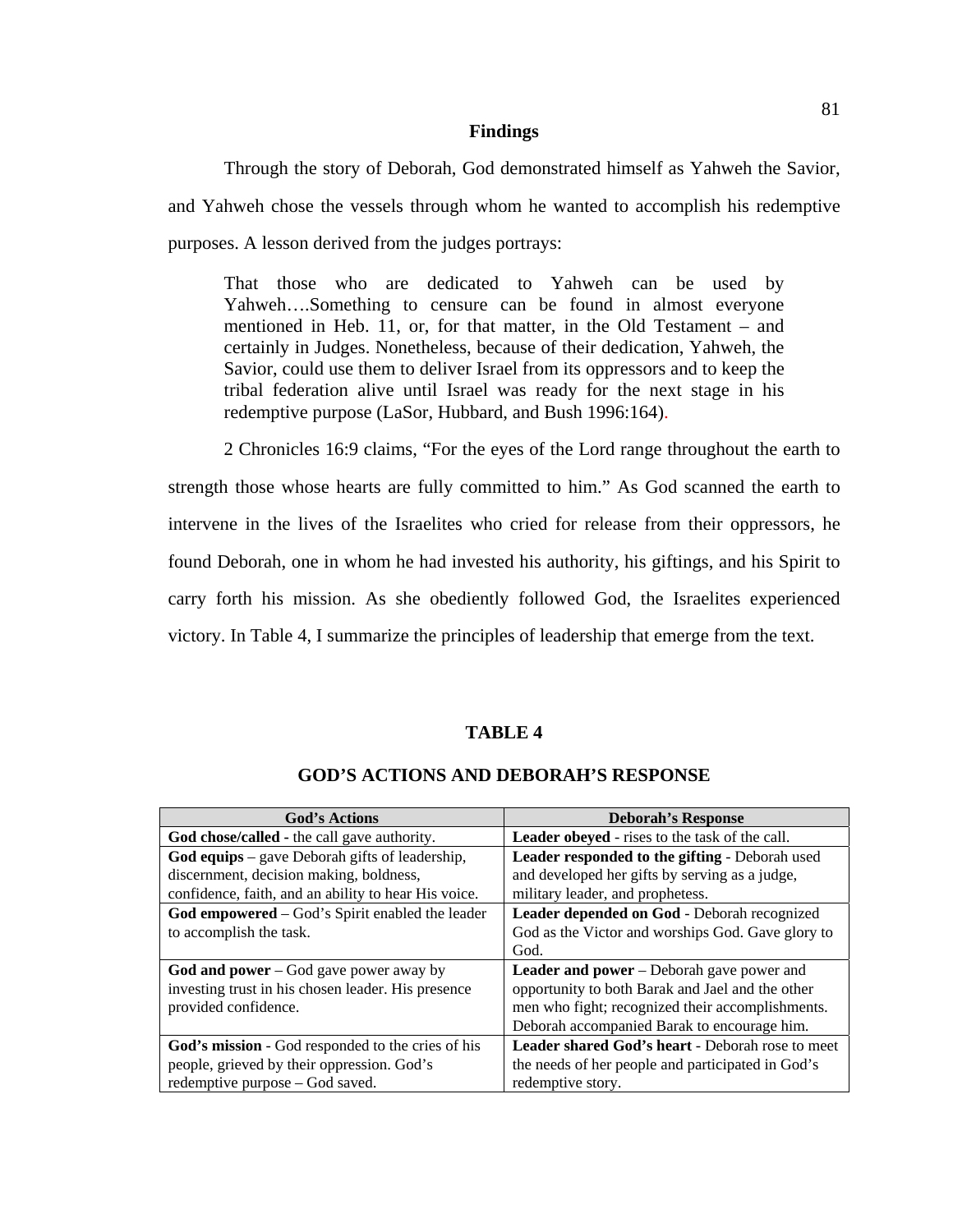# **Summary of the Deborah Case Study**

God needed a task done for his redemptive purposes, and he chose Deborah as the vessel. As I examined the narrative surrounding Deborah, I could not detect any portion of the text that revealed God simply "settled" for a woman. Gretchen Gaebelein Hull states, "The Scripture includes no disclaimer to the effect that the Lord could not find any man willing to lead Israel, so he was forced to settle for a woman" (Hull 1998:110). Instead, by examining and extrapolating truths from the text, a student of the Word can recognize that "God has a definite and purposeful hand in Deborah's rising to power, which shows that there is nothing inherently unfitting or immoral about a woman occupying a position of civil or spiritual authority" (Groothuis 1997:190). God's intent in the story of Deborah shines clearly—God as Yahweh saved his people and used people to join him in his redemptive purposes.

#### *God's Mission Through David*

 As I look at the narrative surrounding David's anointing in 1 Samuel, I will again seek to understand what God intends to reveal about himself through his choice of David. Though the quantity of narrative on David is extensive, I limit my research to only the anointing of David in 1 Samuel 16.

#### **David—the Anointed**

The book of Samuel reveals David's multifaceted characterization by displaying his courage, devotion to God, adultery, and his humble repentance (Pratt 1990:141). These stories show David "pleasing to God and under divine judgment" (1990:141). Before David's anointing, the people of Israel begged for a king hoping, "Then we will be like all other nations, with a king to lead us and to go out before us and fight our battles" (1 Sam. 8:20). God listened to their complaints and gave them Saul as a king.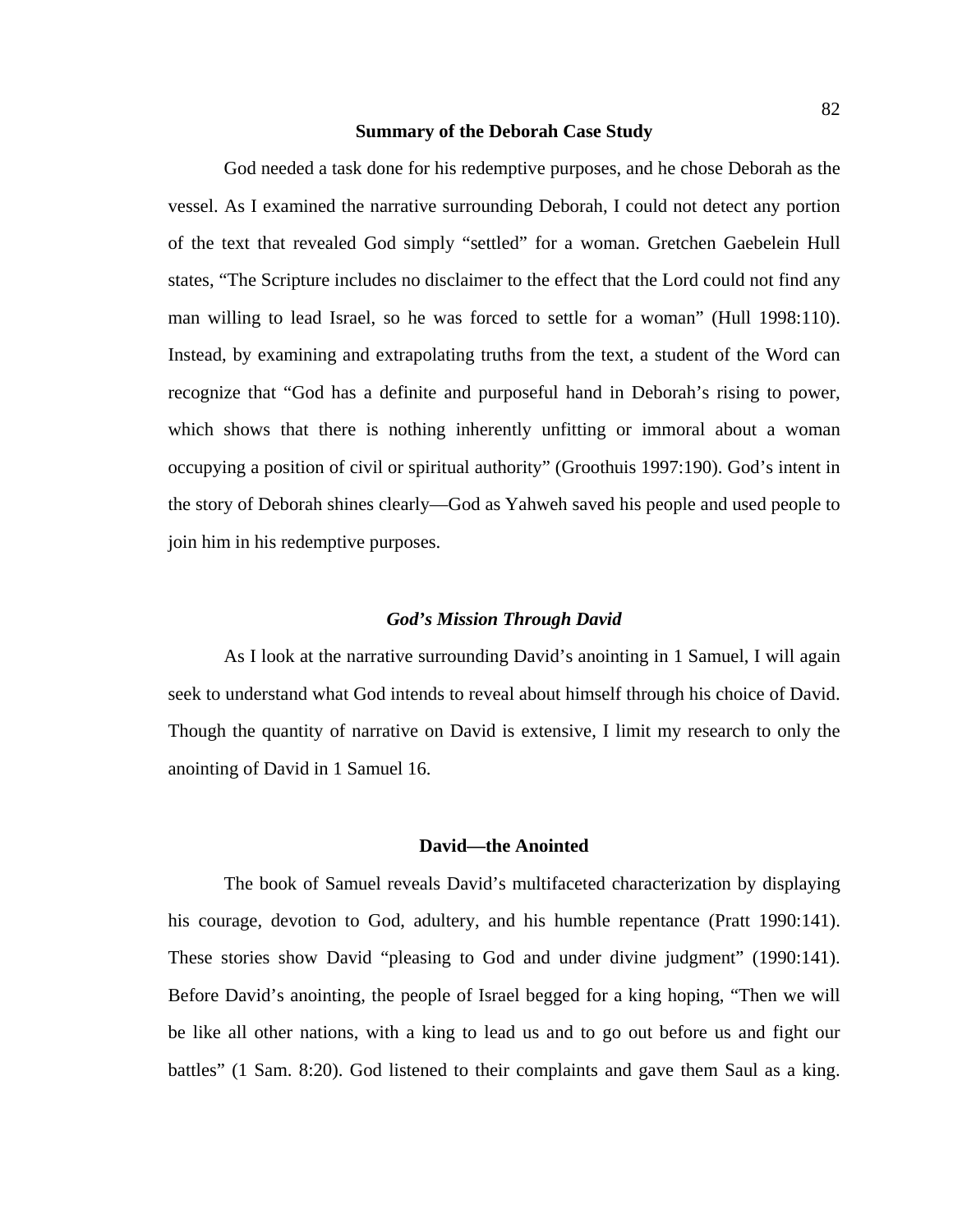Later God rejected Saul as king saying, "I regret that I have made Saul king, because he has turned away from me and has not carried out my instructions" (1 Sam. 15:11).

While Samuel mourned for Saul, God sent him to anoint the one God had chosen as the next king of Israel. Samuel traveled to Jesse's home and upon seeing Eliab he thought, "Surely the Lord's anointed stands here before the Lord" (1 Sam. 16:6). Samuel, a man of God, saw the external features of Eliab and his oldest son status and believed Eliab would serve as the next king of the Israelites.

God's response to Samuel revealed God's primary criteria as he searched for leaders. "Do not consider his appearance or his height, for I have rejected him. The Lord does not look at the things human beings look at. People look at the outward appearance, but the Lord looks at the heart" (1 Sam. 16:7). One by one, Jesse brought his sons to stand before Samuel, but God did not choose any of them. Finally with no son chosen, Samuel asked Jesse if there were any others to which Jesse answered, "There is still the youngest. He is tending the sheep." The Lord chose Jesse's youngest son. The biblical author makes clear for the reader that David is the youngest of all the sons. The calling of David:

Reveals a familiar biblical pattern of younger brothers are chosen over the elder – Isaac over Ishmael, Jacob over Esau, Joseph over the other ten. This pattern highlights these events as turning points in God's redemptive program. The choices are based not on the law of authority or inheritance but on God's sovereign will and power. Consequently the mighty accomplishments of these persons are not their own. God is their source (LaSor, Hubbard, and Bush 1996:176).

The meaning drawn from the text demonstrates that God, not limited by the culture of primogeniture, through his choice of David actually broke the cultural norms that surrounded the Israelite people. God's chosen instruments did not receive their commission based on laws of authority (patriarchy) or inheritance. Nor did God's chosen instruments receive their commission based on external features. God's words that he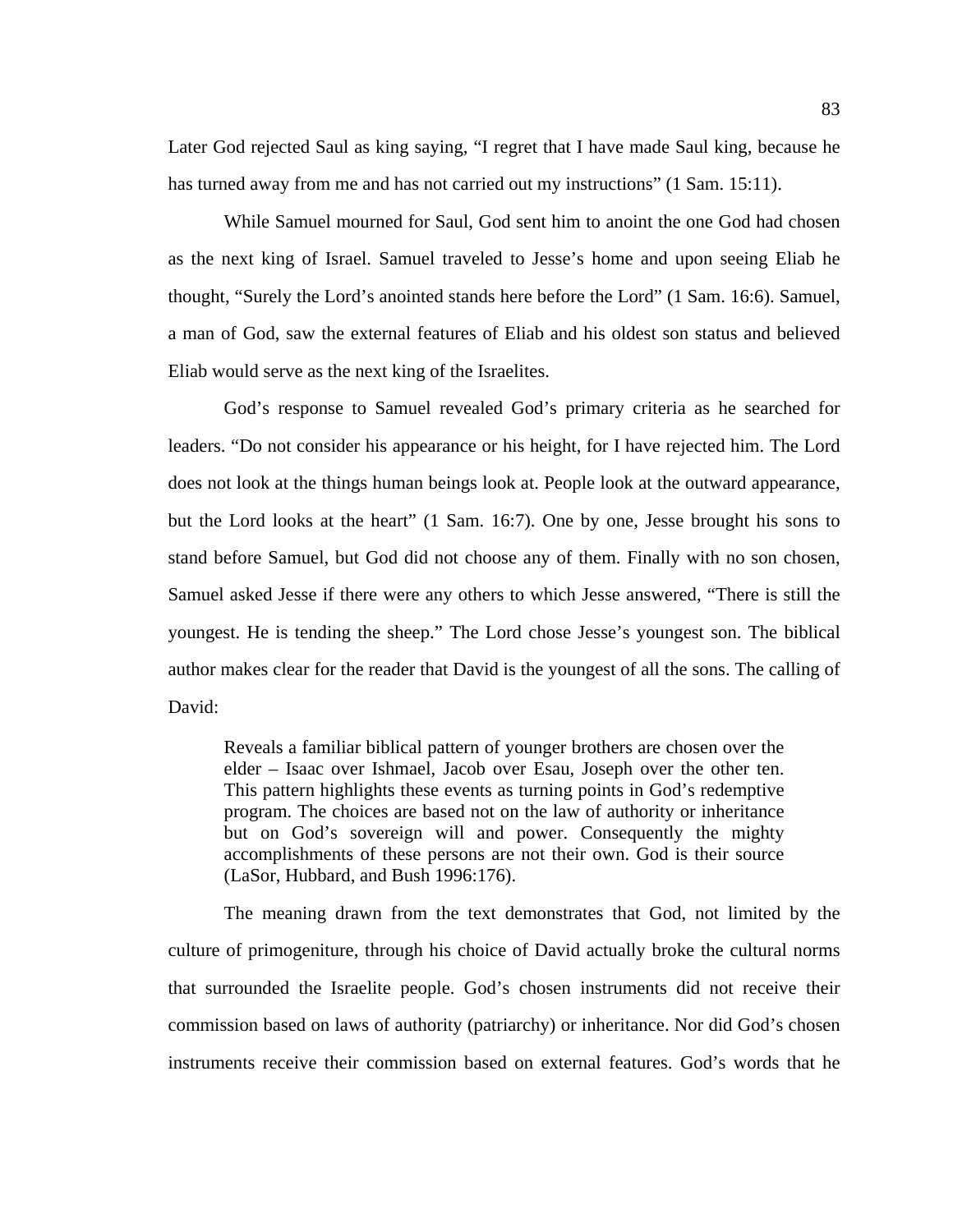does "not look at the things people look at" serve as a clear reminder that God utilizes a frame of reference different from humans. God looks at the deeper matters, and God's choices often include the unlikely or the weaker things of the world so that his people can understand that God's will, choice, and power provide the victory for his chosen vessels. God remains the focal point.

#### **David – the Shepherd**

God allowed the Israelite people to have a king. God wove his redemptive plan through establishing a king for the Israelites in preparation for the arrival of the King of Kings. God desired his kings to act like  $\text{Him}$  – to care for the orphan, the widow, the oppressed, and the poor. God expected leaders to use their power selflessly for people who had no power on their own (Prov. 16:10-13, 17:5, 20:26, 23:10-11). God chose David, a shepherd, to serve as king. Jeremiah 3:15 gives a clear biblical leadership model. "This biblical leadership model is found in calling ('I will give you shepherds'), expressed in character ('after my heart'), and confirmed in competency ('who will lead you with knowledge and understanding" (Cooley 2003). Jesus, a descendent of David, referred to himself as the Good Shepherd in John 15.19 Just as David served as both a shepherd and a king, so Jesus served as both the Good Shepherd and the King of Kings.

#### **Findings**

The narrative of David in 1 Samuel 16 revealed many aspects of leadership. These leadership characteristics demonstrated God's intentions and purposes in how he desired to see the *missio Dei* fulfilled through David.

 <sup>19</sup> Shepherds in the biblical days and in modern times includes both males and females (Wood 2007:6). The imagery of shepherds and the use of Jeremiah 3:15 to define leadership make sense to many contexts in the world today.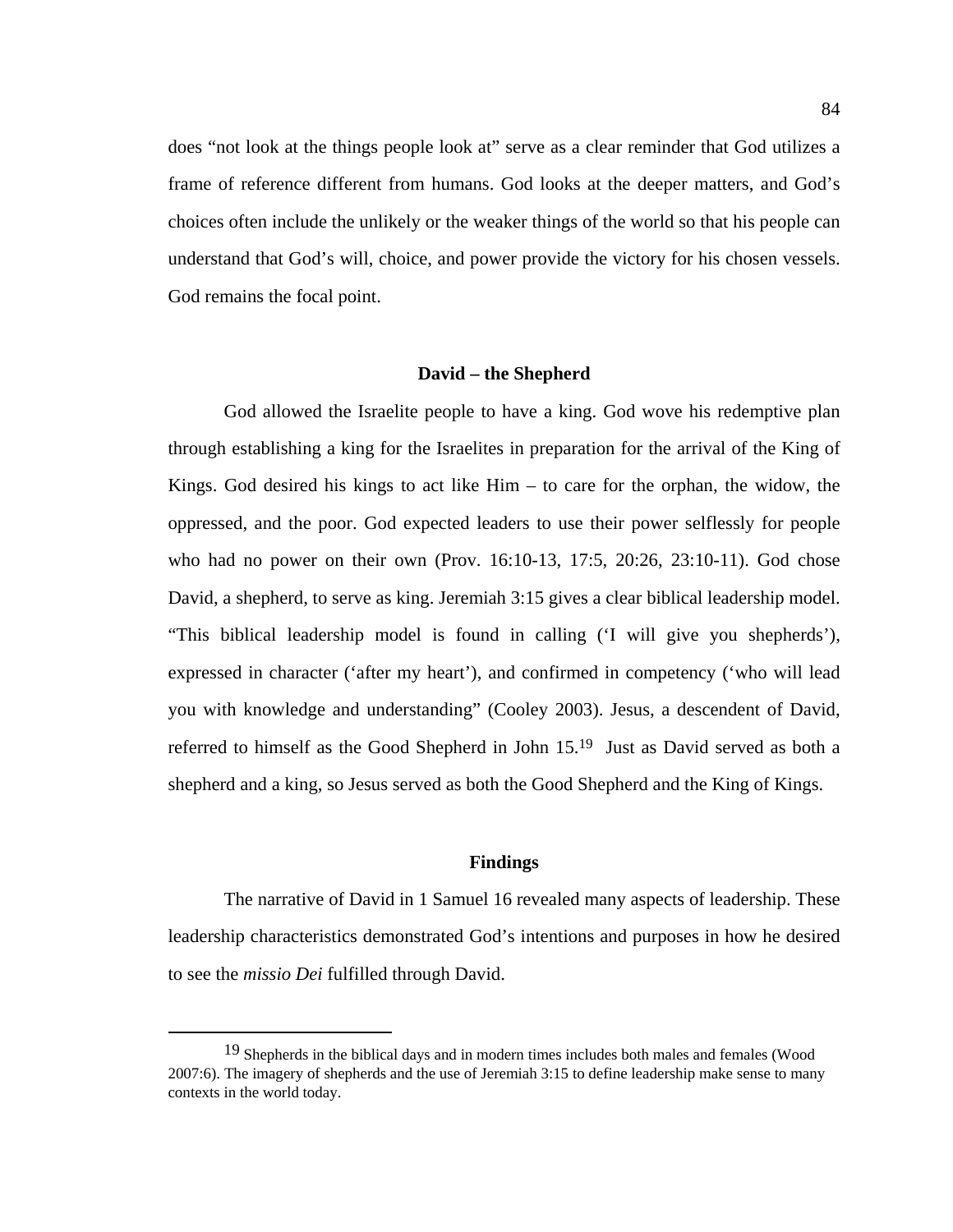### *God Chooses Leaders from the Heart*

The 1 Samuel 16 text reveals clearly that God looks at people and situations differently than humans do. When Samuel looked at Eliab from a human perspective, he saw strength, height, power, and the authority that came from being the oldest-born male child. Yet, God looked at the heart, not the outward appearance. "As is often the case, the unlikely one (from a human point of view) turned out to be the one God has chosen… It is the simple but powerful fact that *God* has a point of view" (Woodhouse 2008:289- 290).

God's point of view, examined through the lens of the *missio Dei –* God's metanarrative – reveal the intentions of God's heart.

If we take the text as it is translated here, it tells us that God is not *limited*, as humans are, in his point of view. He is not deceived by outward appearances. He sees a person's heart…God sees according *to his heart*. That is, God's point of view is determined by his own will and purpose. He sees according to his own intentions, his heart (Woodhouse 2008:286- 287).

Humans have a tendency to establish rigid rules and traditions that ultimately limit and

hinder the *missio Dei.* 

Like Samuel, we are too impressed by the things that can be seen with the physical eyes. Consequently, we live in a world where physical beauty outranks spiritual depth, where success in business and in church tends to be defined in materialistic terms, and where charisma is prized above character…We need, with God's help, to learn to look upon the inward qualities (Chafin 1989:134).

## *God Anoints the Leader with Power*

When Samuel anointed David, "the Spirit of the Lord came on David in power" (1 Sam. 16:13). The giving of the Spirit demonstrated, "supernatural authentication of God's will" (Merrill 1985:448). Not only did God choose David to be king, but he also empowered David with his Spirit. The name David means "beloved of Yahweh." The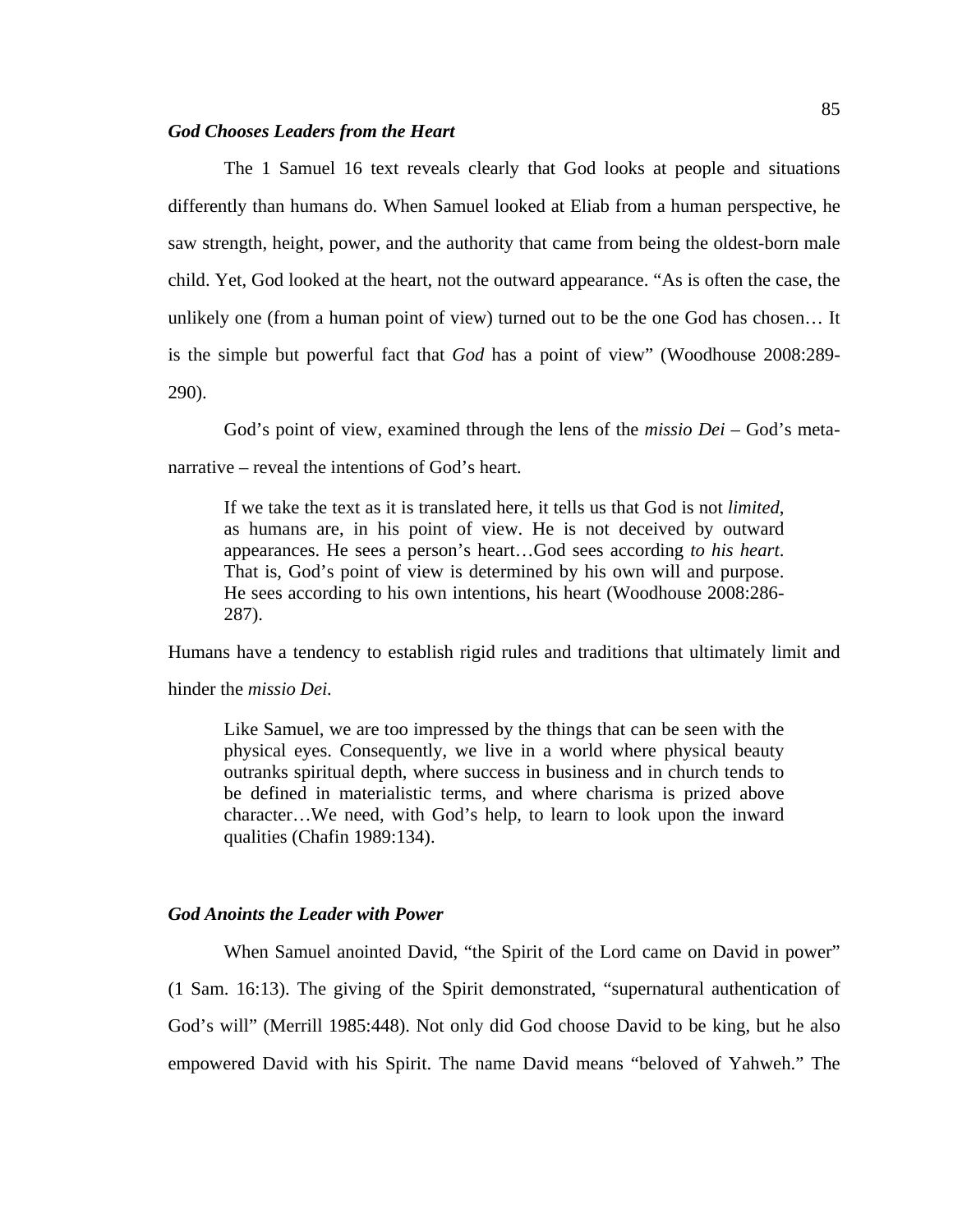author mentions David's name for the first time in verse 13. David Tsumura finds this first mention of David's name as both significant and climatic. "From now on, David's entire life would have a special relationship with the Lord's spirit (2 Sam. 23:2), while by contrast the spirit of the Lord would depart from Saul (v. 14)" (Tsumura 2007:424).

## *God Provides Divine Connections and Training*

 1 Samuel 16 closes with the narrative shifting to Saul. Saul became tormented with an evil spirit and needed someone to play the lyre to comfort him. One of Saul's servants told Saul that he knew David could play the lyre, demonstrated bravery as a warrior, could speak well, and possessed good looks. From this passage, it became apparent that God provided divine connections to place David where he needed to be to gain the experience and the knowledge to fulfill his redemptive mission in the world. It took David fifteen years to become equipped before he could be coronated as king. While working with Saul, David became an armor bearer and remained in Saul's service until he became king.

Table 5 indicates leadership principles derived from David. From this table, I will later draw comparisons between both Deborah and David to understand God's intentions better in both of these stories.

#### **Summary of the David Case Study**

 God's choice of the youngest son revealed that God did not abide by the rules of the primogeniture culture that demanded the choice of the oldest son. God's statement that God looks at the heart rather than external appearance clearly revealed God's ultimate purpose in the text. Though I looked through many books and commentaries, I could not find any author who denounced or detracted from David's leadership because of his youngest male status, when his culture typically practiced a primogeniture culture.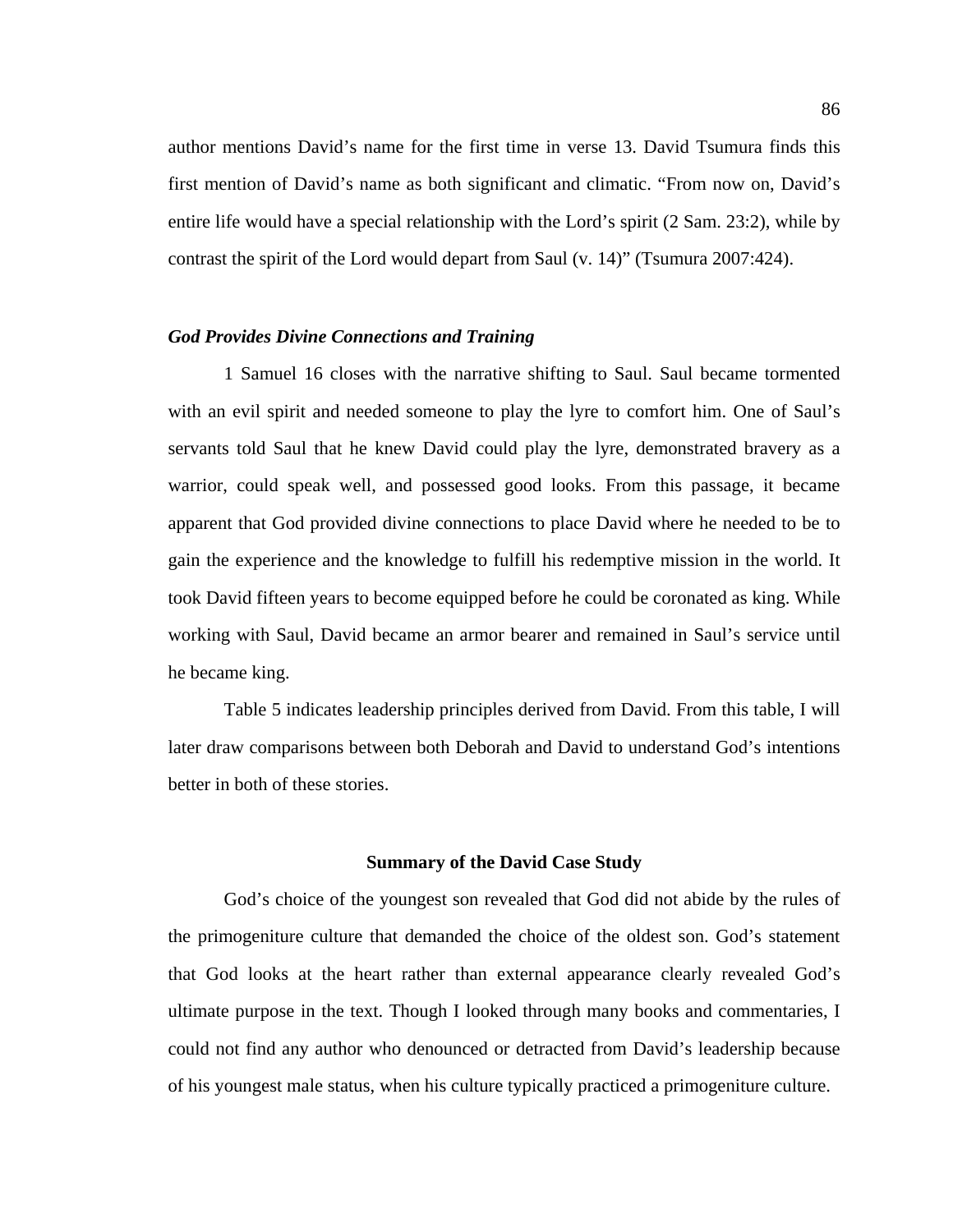#### **TABLE 5**

| <b>God's Actions</b>                                    | <b>David's Response</b>                                |
|---------------------------------------------------------|--------------------------------------------------------|
| God chose/called - the call gave authority to the       | Leader obeyed - rose to the task of the call.          |
| leader.                                                 |                                                        |
| <b>God equipped</b> –Gave David experience in the court | <b>Leader responded to the gifting</b> $-$ David       |
| of the King. God gave David the ability to play a       | developed his gifts by serving in Saul's court for     |
| musical instrument, ability to speak well, an ability   | fifteen years before his own coronation.               |
| to shepherd, and an ability to fight in the military.   |                                                        |
| <b>God empowered</b> – God anointed David indicating    | <b>Leader depended on God</b> – David worshipped       |
| his spirit filled him.                                  | God - a man after God's own heart.                     |
| God and power $-$ God gave power away by                | <b>Leader and power</b> – David waited on God's timing |
| investing trust in his chosen leader. His presence      | for when he'll serve as king.                          |
| provided confidence.                                    |                                                        |
| God's mission - God responded to the cries of his       | <b>Leader shared God's heart</b> – David served in the |
| people, grieved by their oppression. God's              | line of Jesus. David's psalms indicated he grasped     |
| redemptive story – God saves.                           | God's redemptive story for the weak, the oppressed,    |
|                                                         | the orphan, the widow, and the victim.                 |

## **GOD'S ACTIONS AND DAVID'S RESPONSE**

#### *Integration of Biblical Case Studies*

I derived factors of leadership in both biblical case studies and discovered almost matching factors. In Table 6, I combine my findings found from Deborah and David.

In both Deborah and David, God revealed that he is the one who called, equipped, and empowered the leader. God looked at the heart of the person and chose leaders based on his standards, not the cultures of the day. God chose the leader; therefore, authority originated from God. God worked with those dedicated to the *missio Dei,* directed and guided them by providing opportunities that place the leader where God wants them in God's redemptive plans for the world. God used circumstances to grow a leader's wisdom and understanding. God worked on a divine time table, which the leader respected waiting actively for God. The leader, with a heart turned towards God, depended on and worshipped God. Just as God lowered the power distance between God and the leader; so the leaders identified with those they led, gave opportunities away to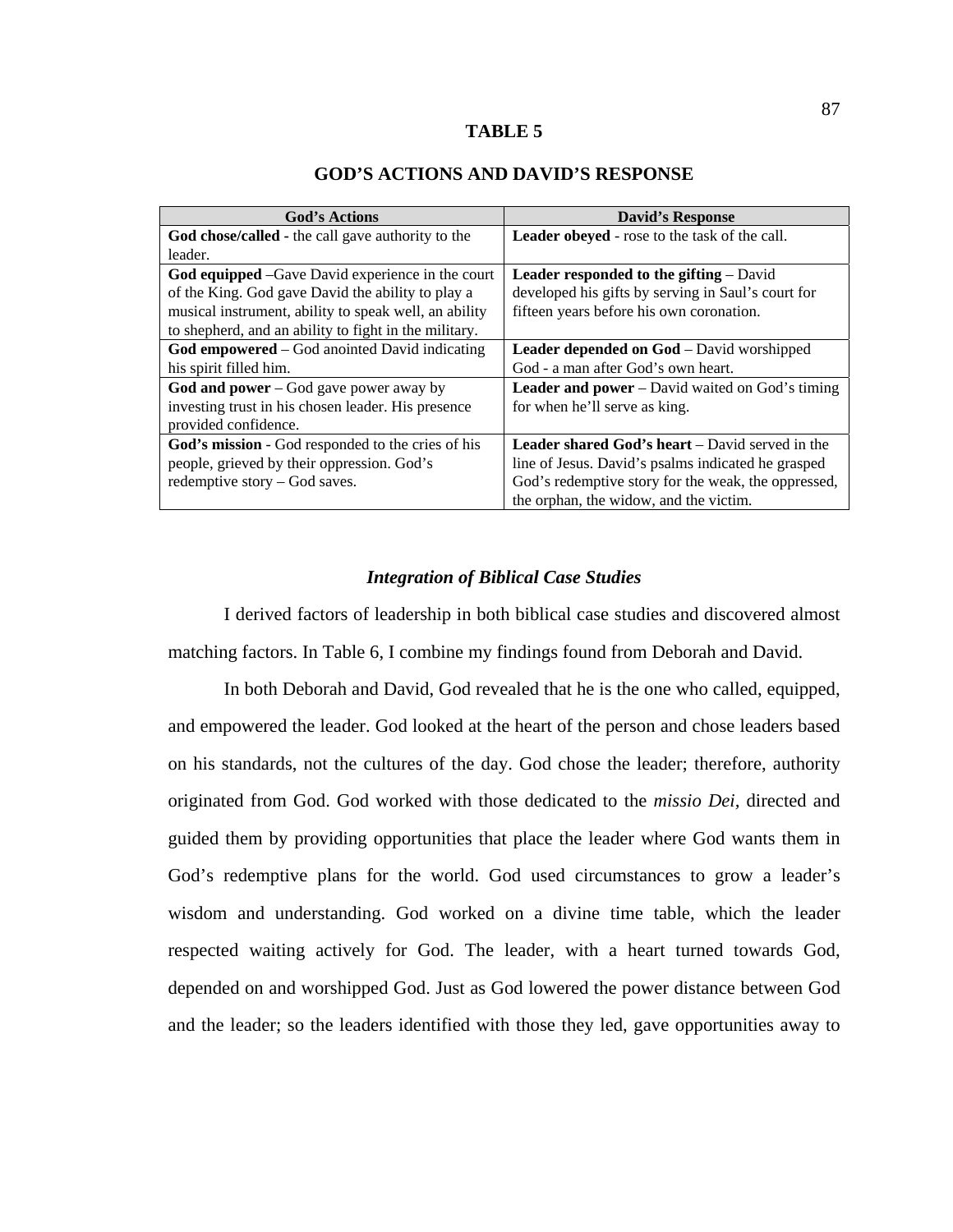others, and empowered others to act. They then acknowledged the contributions of others.

# **TABLE 6**

| Leadership               | <b>Deborah</b>                                   | <b>David</b>                 | God's intent?             |  |
|--------------------------|--------------------------------------------------|------------------------------|---------------------------|--|
| <b>Characteristic</b>    |                                                  |                              |                           |  |
| God chose/called         | Woman chosen to lead                             | Youngest chosen to lead.     | God chooses whom he       |  |
|                          | God did not look at external                     | God did not look at          | desires.                  |  |
|                          |                                                  | external features.           | God looks at the heart.   |  |
|                          | features.                                        |                              |                           |  |
| God equipped             | Good judgments, prophetic                        | Gave David experience in     | God equips the leader     |  |
|                          | understanding, military                          | the court of the King. God   | with gifts.               |  |
|                          | strategy, influence among                        | gave David abilities -       |                           |  |
|                          | her people.                                      | musical, communication,      |                           |  |
|                          |                                                  | shepherding, and military.   |                           |  |
| <b>God empowered</b>     | God's Spirit enabled                             | Spirit of the Lord came      | Authority comes from      |  |
|                          | Deborah and Barak to do                          | upon David.                  | God.                      |  |
|                          | their tasks.                                     |                              |                           |  |
| <b>God and Power</b>     | God gave power away by<br>God gave power away by |                              | God exemplifies giving    |  |
|                          | investing trust in his chosen                    | investing trust in his       | power away by             |  |
|                          | leader. His presence                             | chosen leader. His           | choosing to work with     |  |
|                          | provided confidence.                             | presence provided            | and through humans.       |  |
|                          |                                                  | confidence.                  |                           |  |
| <b>God's Mission</b>     | To demonstrate He is                             | To instate a King for the    | God uses vessels for his  |  |
|                          | Yahweh the God who saves.                        | line of the Messiah.         | redemptive plan.          |  |
| <b>Leader's Response</b> | Rose to risk of God's call.                      | Rose to the risk of God's    | Leader can choose to      |  |
| to God's choice          | Displayed obedience in                           | call. Displayed obedience    | either obey or disobey.   |  |
| /calling                 | following God.                                   | in following God.            |                           |  |
| <b>Leader's Response</b> | Deborah used and                                 | David developed his gifts    | Leader develops and       |  |
| to God's equipping       | developed her gifts by                           | by serving in Saul's court   | uses gifts and talents    |  |
|                          | serving as a judge, military                     | for fifteen years before his | given by God.             |  |
|                          | leader, and prophetess.                          | own coronation.              |                           |  |
| <b>Leader's Response</b> | Deborah recognized the                           | David recognized God's       | Leader learns to depend   |  |
| to God's                 | timing of God and gave the                       | hand and served Saul;        | on and worships God       |  |
| empowerment              | battle cry.                                      | depended on God's            | for fruit of their labor. |  |
|                          |                                                  | timing.                      |                           |  |
| The Leader and           | Deborah empowered Barak.                         | David does not take          | Leaders follow God's      |  |
| Power                    | Deborah praised Barak and                        | power away from Saul;        | example by                |  |
|                          | others who fought in the                         | waited on God's timing.      | empowering others and     |  |
|                          | battle; shared credit.                           |                              | wait for God's timing.    |  |
| Leader's response        | Deborah rose to meet the                         | David served in the line     | Leaders share the heart   |  |
| to God's Mission         | needs of her people and                          | of Jesus. David's psalms     | of God for his mission.   |  |
|                          | participated in God's                            | indicated he grasped         |                           |  |
|                          | redemptive story.                                | God's redemptive story.      |                           |  |

# **PATTERN MATCHING – DEBORAH AND DAVID**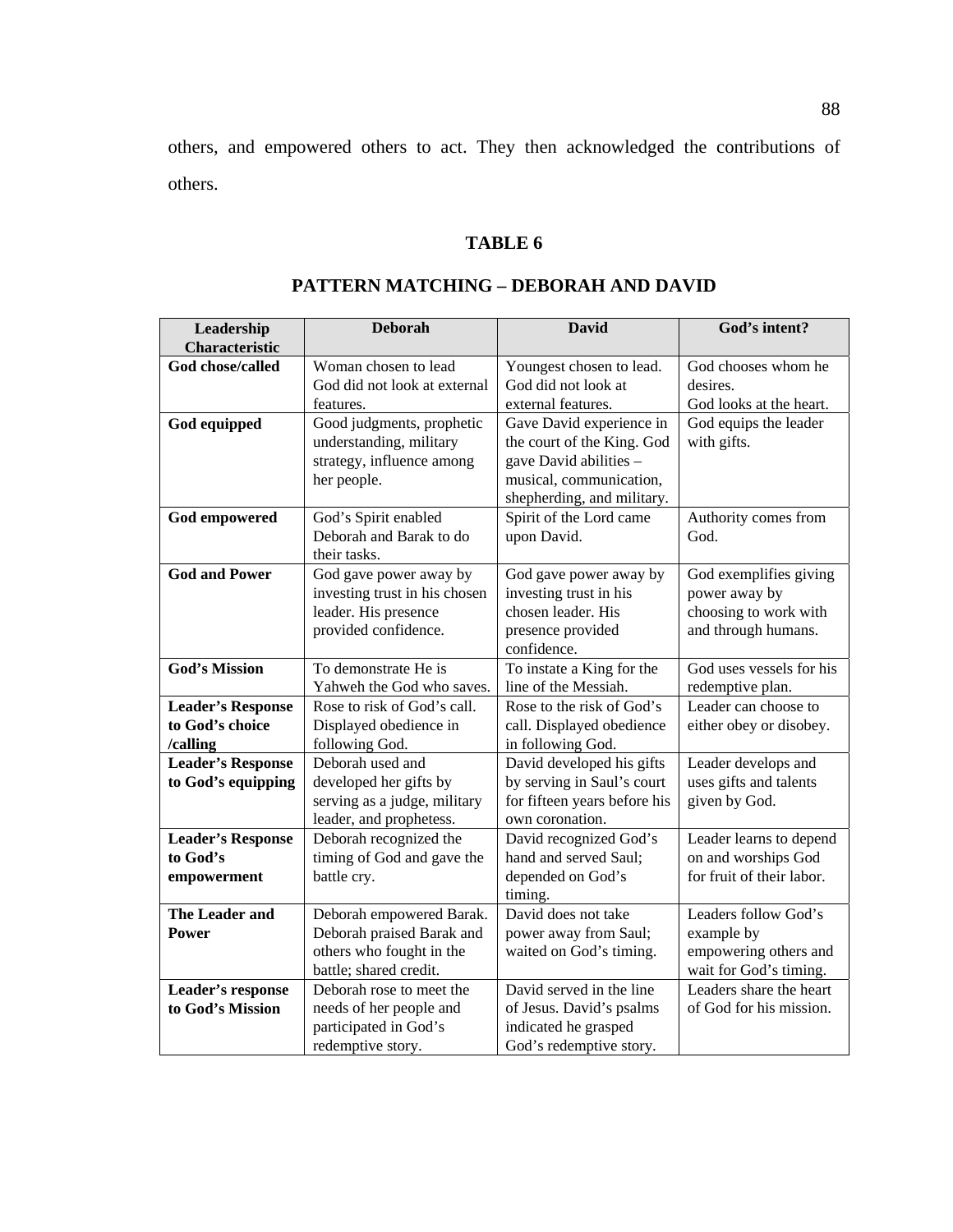As I surveyed the biblical texts, I looked for God's intent in the story in his choice of both Deborah and David. I found God called, equipped, empowered, and released leaders according to God's redemptive purpose. God revealed in both stories that he looked at the heart—gender, occupation, class, and status did not surface in either story of why he chose or did not choose Deborah and David. In both stories, the focus remained on God. God had a mission. God chose leaders he wanted to fulfill his mission. God gave the abilities and the power to the leader. God won the victory. God demonstrated that he alone is Yahweh. The stories focused on God and God's revelation of his own nature and purposes in human history. In both stories, God revealed his character, his purposes, and his standards.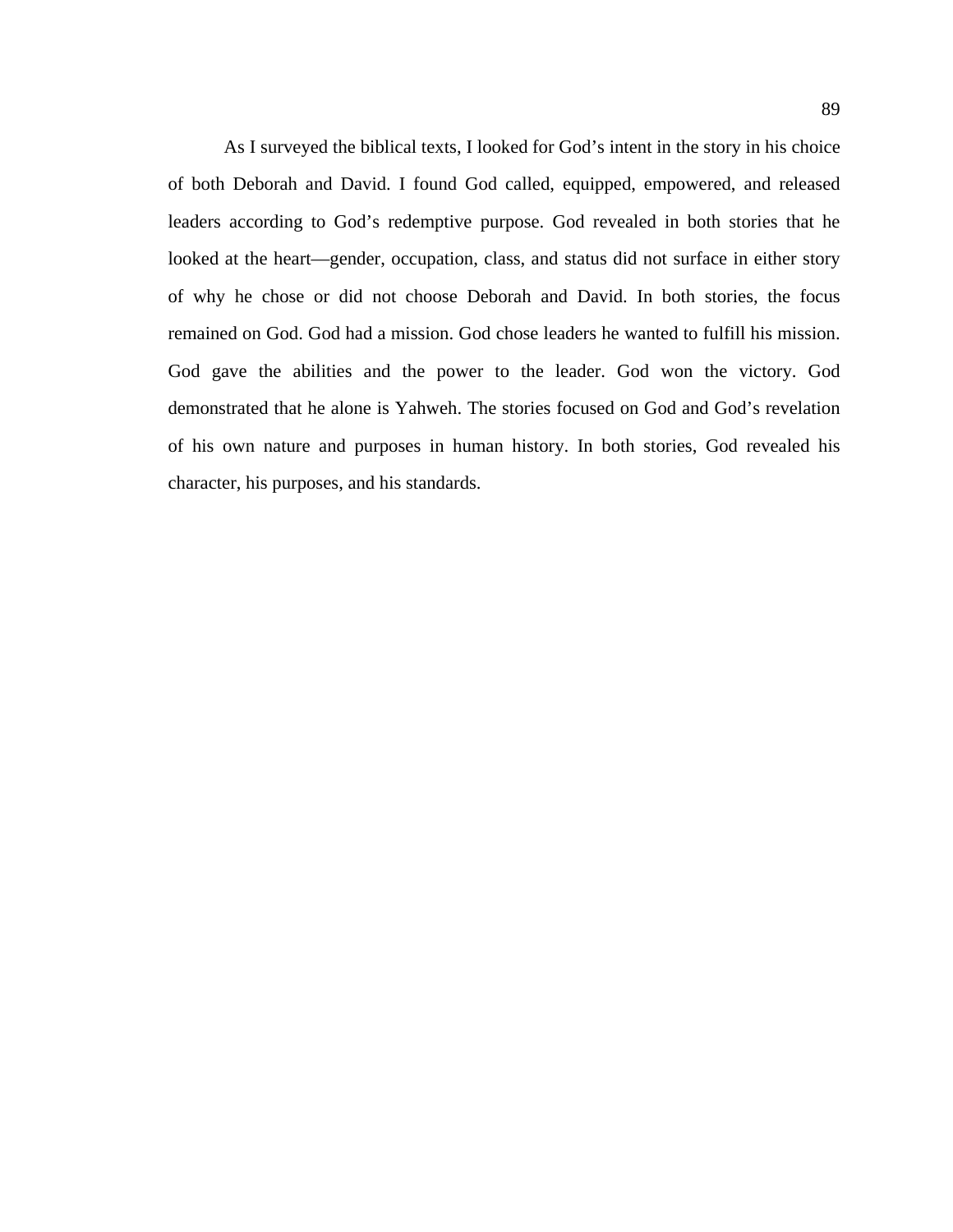# **PART II**

## **FIELD RESEARCH IN CONTEMPORARY MISSION CONTEXTS**

In Part II, I indicate my methodology and share the findings of my field research in contemporary mission. In Chapter 4, I define the methodology I used in my field research. I also indicate again my bias and how I countered for that bias in my methodology. In Chapter 5, I report findings from both Indian ethnographic interviews and three Indian case studies. In Chapter 6, I share findings from a Chinese case study, compare those findings to my Indians findings, and then compare and contrast my findings from contemporary mission to the biblical case studies of Deborah and David.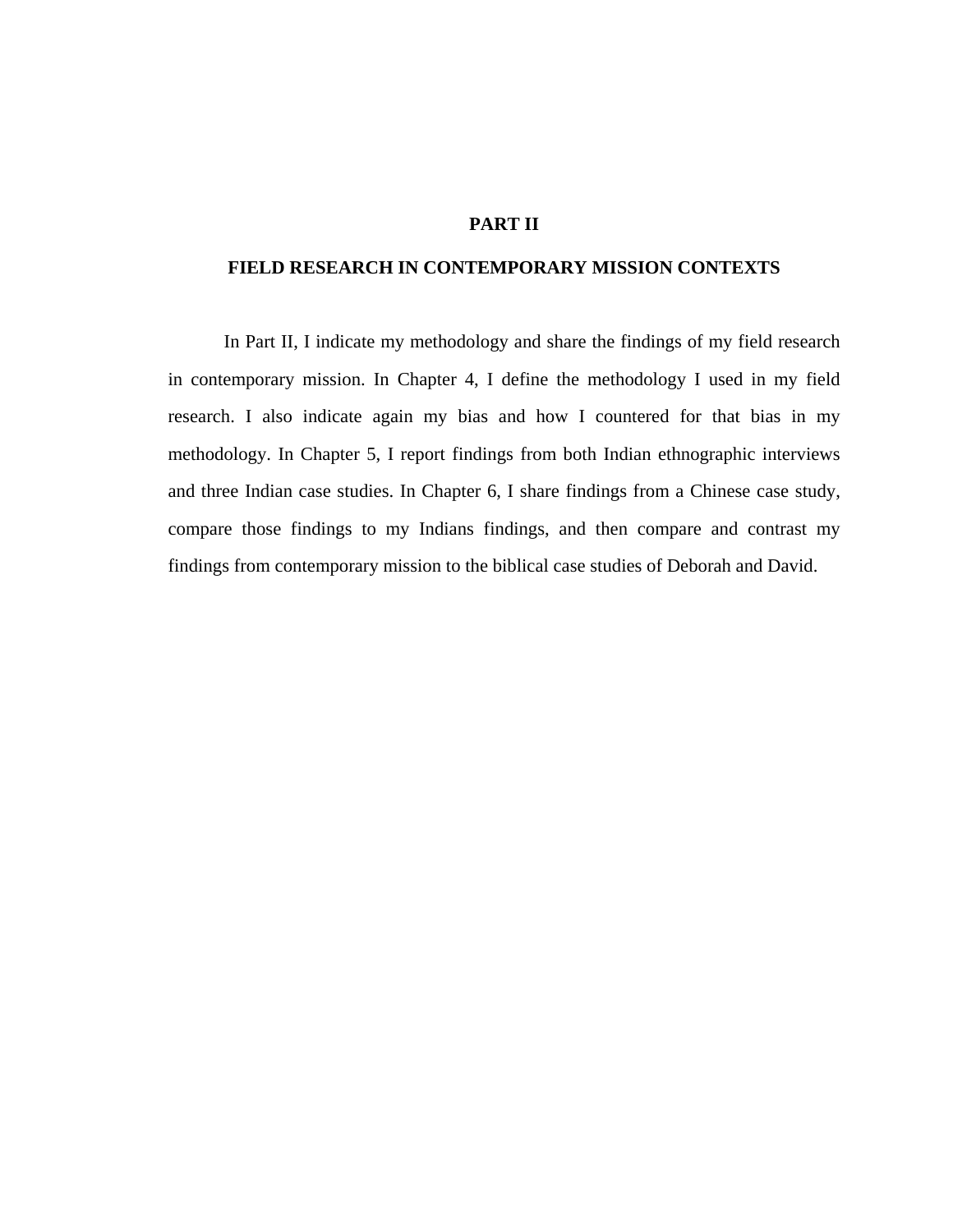# **CHAPTER 4**

# **METHODOLOGY**

The central research issue of this dissertation was to derive biblical principles of male and female leadership from a kingdom perspective and to recognize their impact in contemporary mission. To accomplish my research in contemporary mission, I employed qualitative research methods.

## *Qualitative Research Methods*

I employed ethnographic interviews and case studies as my approach to qualitative research. Qualitative ethnographic interviewing enabled me to gain an emic<sup>1</sup> view from Christian leaders about their social world and approach to Christian leadership enabling me to draw analysis for cultural patterns and themes (Gubrium and Holstein 2002:85). Case studies allowed me to examine real-life contexts in order to further understand how male and female leadership from a kingdom perspective impacted contemporary mission. I gathered data for my case studies from ethnographic interviews, additional questions to case study participants, and other sources of documentation including letters, monthly administrative accountability progress reports (archival evidence), annual reports, and websites.

 <sup>1</sup> Emic view is the cultural viewpoint of an insider in a particular culture.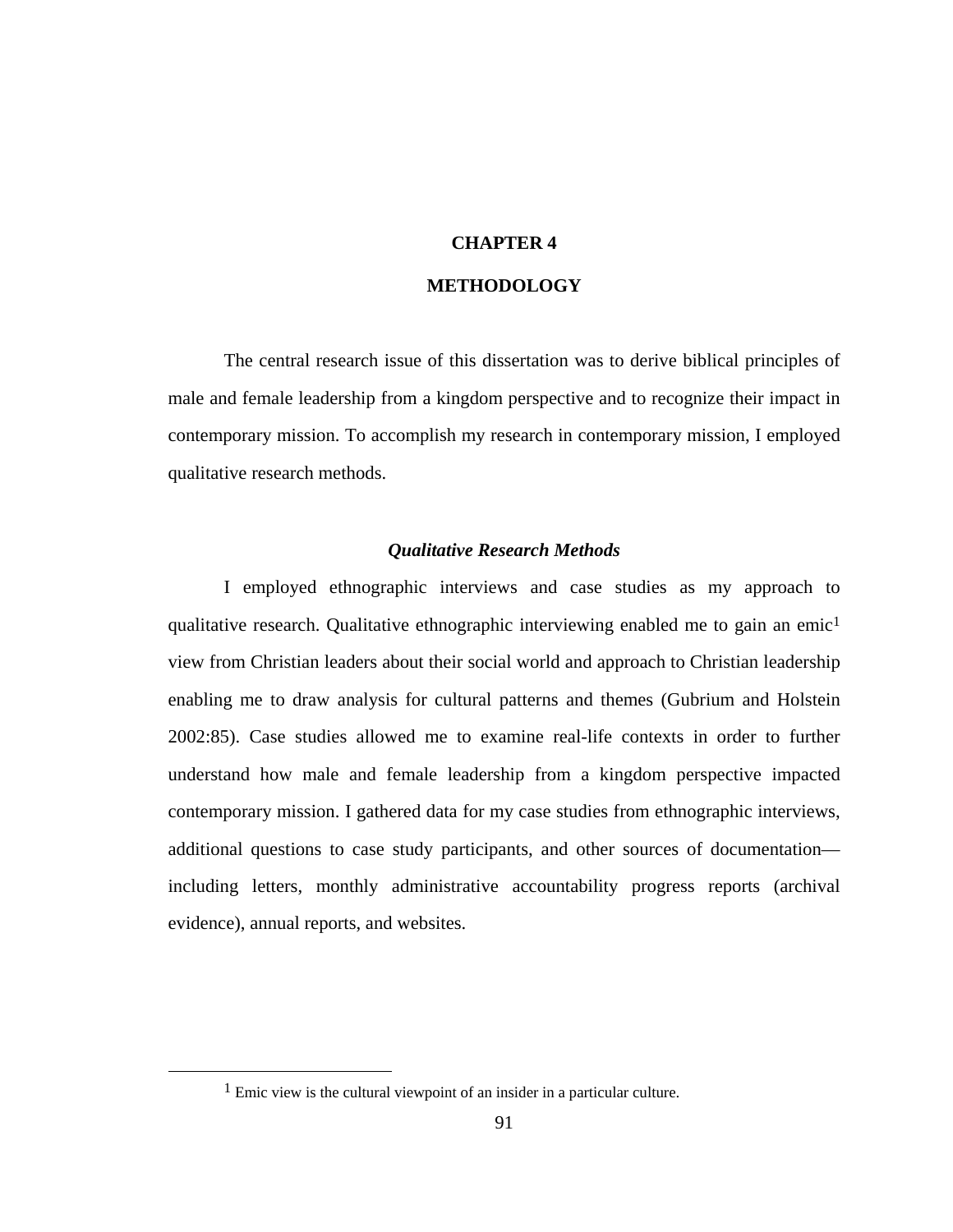#### **Gaining Entrance**

In 2000, Chad and I founded an organization called 10/40 Connections (10/40). 10/40 cultivates connections in a fragmented world, increasing the Church's momentum to extend the hope of Christ among the least reached. God has enabled 10/40 to meet, collaborate, and work with several strategic global leaders in the 10/40 Window.

I conducted three Indian case studies. I chose two case studies from among our official Indian partners. Because 10/40 works to ensure high levels of accountability in reporting data, and India has the reputation of number inflation; I intentionally chose these case studies from among partners providing validity and reliability of the gathered data by 10/40's established accountability structures in international work. In both Case Study 1 and Case Study 2, indigenous believers practice the release of both males and females into leadership based on spiritual gifts, rather than gender.2 I purposely chose these cases to discover the theology and missiology behind their leadership structures.

I took a different approach on my third Indian case study. I chose this case study as a rival case study. This case study reveals a young woman who came to Christ and who originally believed God did not give gifts based on gender, but then she changed her belief patterns and her ministry after western influence.

I gained entrance into the fourth case study by Chad attending a leadership conference in Hong Kong. Chad agreed to follow my case study protocol and upon arrival asked a Chinese woman (a speaker at the conference) if he could interview her. I wanted to gather a Chinese case study in order to see if any parallels existed in India and in China on how the leaders understood both the theology and the missiology around male and female relationships and their impact on the Great Commission.

 $2 \frac{10}{40}$  did not influence these indigenous ministry structures. When we discovered their models, 10/40 developed partnerships with these ministries based on shared core values. The partnership then increased both synergy and momentum in the Great Commission. These descriptive case studies serve to enable the reader to recognize the impact these ministries have on their unreached populations with their understanding of how God gifts and releases laborers into his harvest field.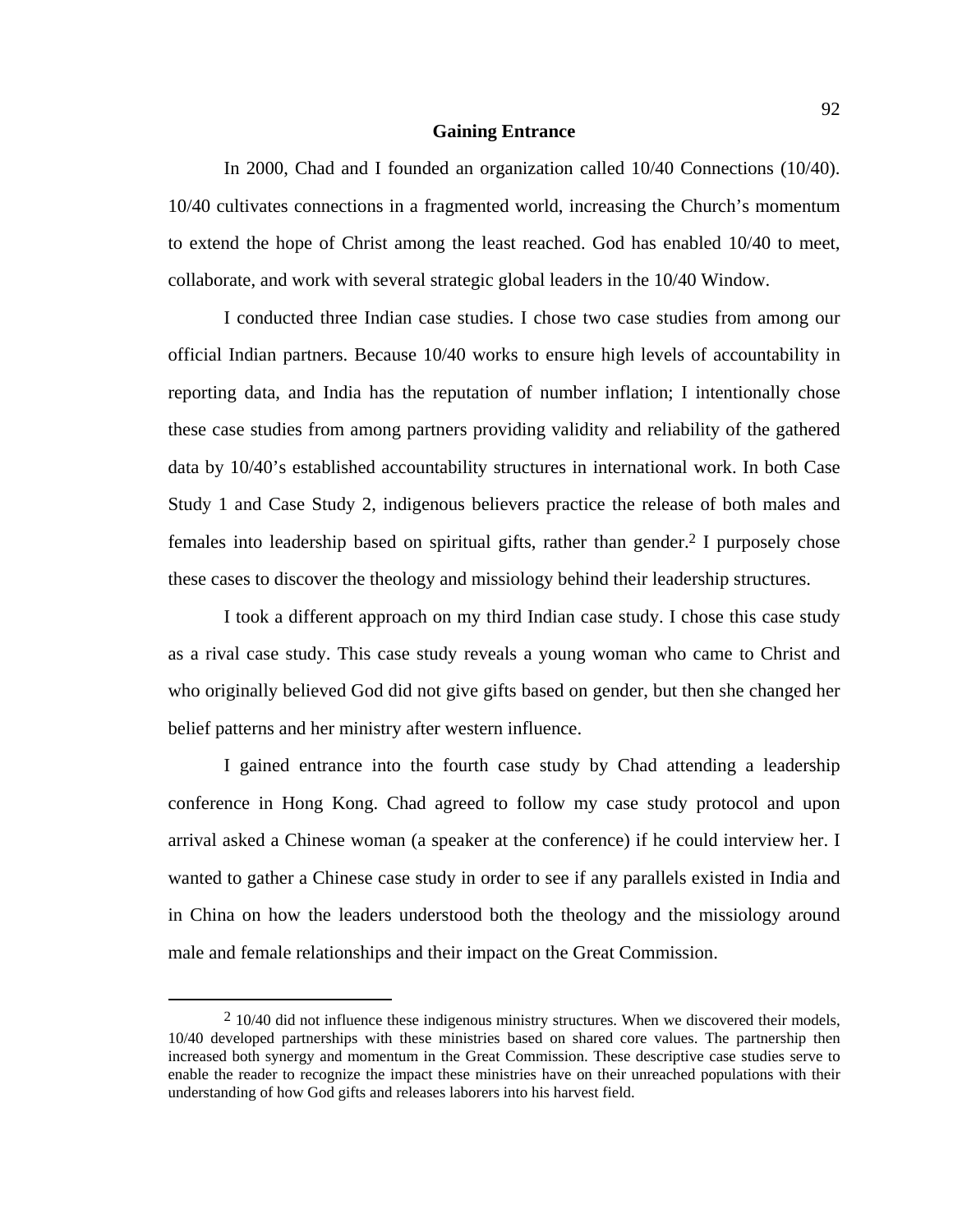#### **Collecting the Data – Ethnographic Interviews**

I interviewed seven Christian leaders, six of whose interviews also enhanced the case studies. The interviews were structured once I turned on the digital recorder. The recorded time of the interviews ranged from sixty to ninety minutes. I conducted one interview in a home, one in an office, and five in general meeting areas conducive for travel of the interviewees. In order to get a variety of responses, I chose three men and four women. Five of my interviewees served as leaders in house church or cell church movements in either or both urban and rural settings. One interviewee served as a priest in the Church of North India. I chose him because he represents a more institutional church pattern. I chose one interviewee who shifted from a gift-based non-hierarchical understanding of males and females to a gender-based hierarchical understanding. Table 7 displays my interviewees.

#### **TABLE 7**

| <b>Interviewee</b> | <b>Gender</b> | <b>Location</b> | <b>Position</b>                     |  |
|--------------------|---------------|-----------------|-------------------------------------|--|
| P <sub>1</sub>     | Male          | <b>U</b> ttar   | Equips church planters              |  |
|                    |               | Pradesh         |                                     |  |
| P <sub>2</sub>     | Female        | <b>U</b> ttar   | Equips church planters              |  |
|                    |               | Pradesh         |                                     |  |
| P <sub>3</sub>     | Male          | Mumbai          | Member of XYZ pastoral team         |  |
| <b>P4</b>          | Female        | Mumbai          | Member of XYZ pastoral team         |  |
| P <sub>5</sub>     | Male          | Delhi           | Priest in the Church of North India |  |
| P <sub>6</sub>     | Female        | Delhi           | Works for a business                |  |
| P7                 | Female        | China           | Evangelist, pastor, network leader  |  |
|                    |               |                 | 35,000                              |  |

#### **INTERVIEWS FROM CONTEMPORARY MISSION**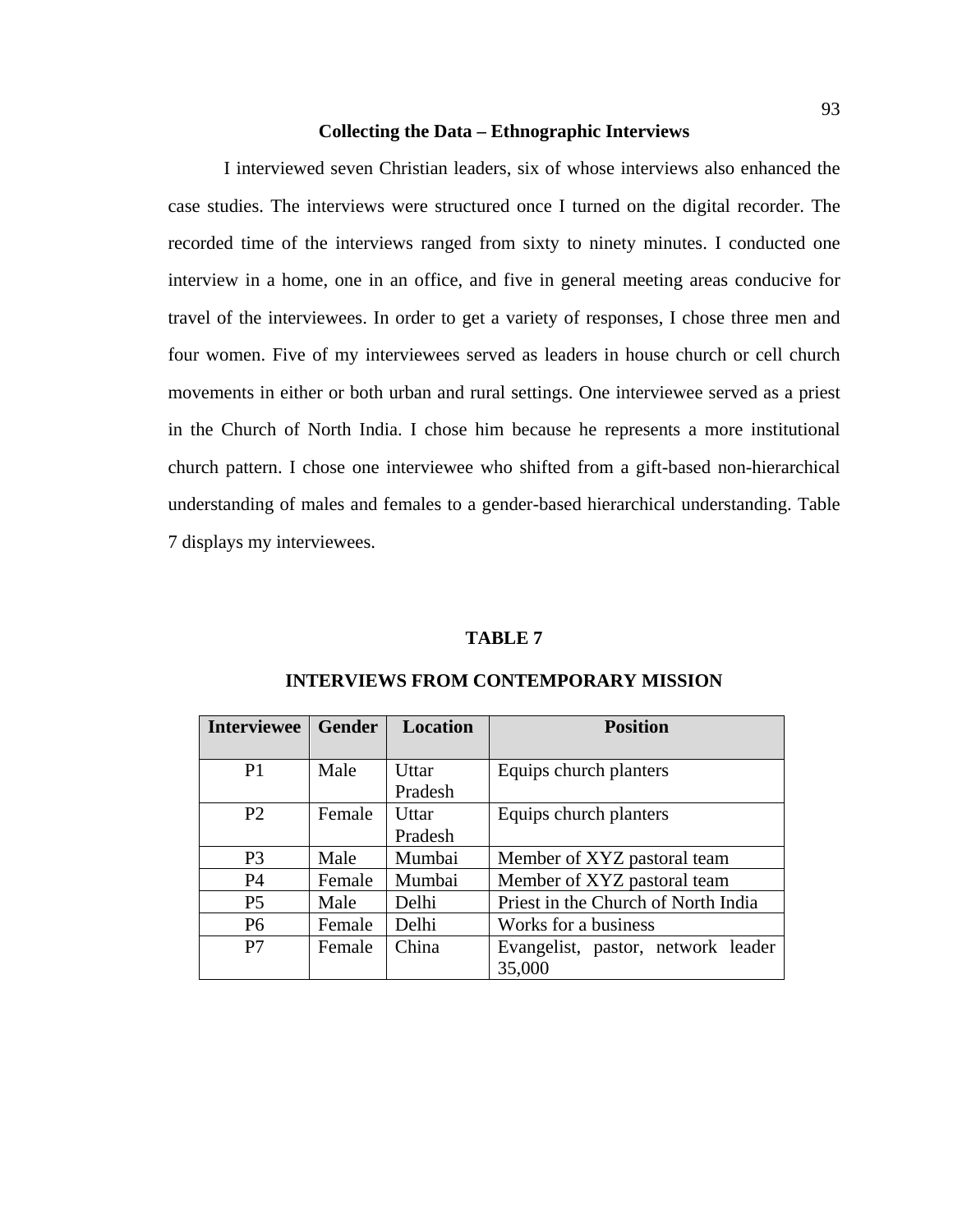I conducted these ethnographic interviews as semi-structured interviews and used the four rules for standardized interviewing presented by F. Fowler (Fowler 1991:254).3 This method ensured that I had minimal control over interviewees and their answers. The interview guide ensured that all interviewees answered the same questions thus allowing me to attain reliable, comparable qualitative data. Yet I also asked additional questions if it enabled me to understand the interviewees' answers better.

#### **Collecting the Data—Case Studies**

I developed a multiple case design by conducting four case studies. I chose a multiple case design in order to move toward replication, enabling the theory to be considered "robust and worthy of continued investigation or interpretation" (Yin 2003:47). I gathered evidence for my case studies from six of the ethnographic interviews listed above and four other sources of documentation—more interview questions based on their data and personal situation, letters, monthly administrative accountability progress reports/administrative internal documents (archival analysis), PowerPoints that explain leadership structures, and numerous subsequent email correspondence. Table 8 outlines my case studies.

Documentation enabled me to recognize the impact of empowering and releasing both males and females in leadership giftings. For Indian Case Study One, I used data gathered over two years of equipping women as church planters and tracking their progress in the planting of churches. P2 facilitates this church planting strategy called *Ummeed*.

 $3$  The four rules include: Read the questions exactly as written. Use nondirective follow-up probes to elicit a better answer. Record answers to questions without interpretation or editing; record answers verbatim. Maintain a professional, neutral relationship with the respondent by refusing to express one's personal opinions or by giving feedback that implies a judgment about the content of an answer.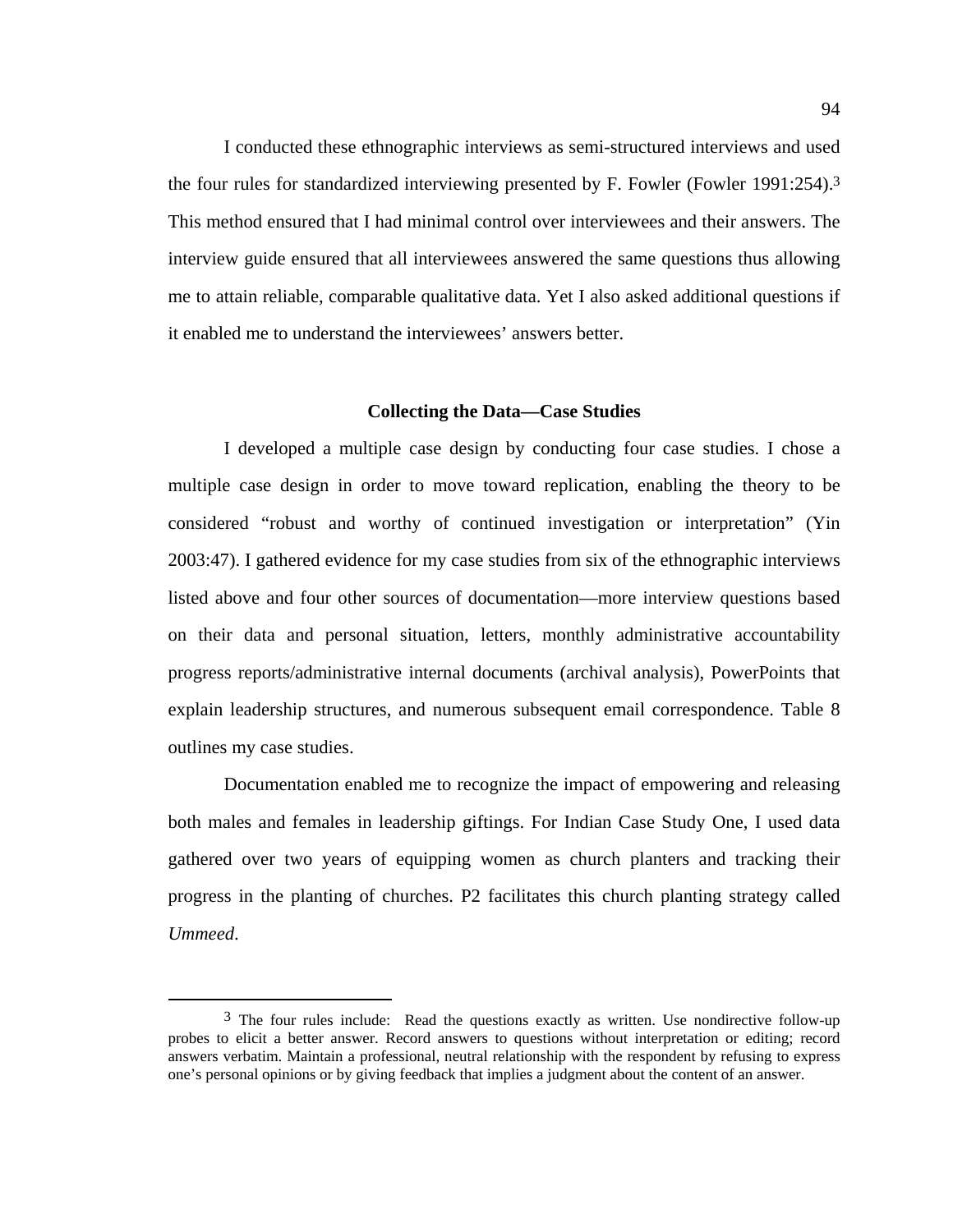#### **TABLE 8**

|                    | <b>Case Study</b> | <b>Case Study</b> | <b>Case Study</b> | <b>Case Study</b> |
|--------------------|-------------------|-------------------|-------------------|-------------------|
|                    | <b>One</b>        | Two               | <b>Three</b>      | Four              |
| <b>Location</b>    | Uttar Pradesh,    | Mumbai, India     | Delhi             | China             |
|                    | India             |                   |                   |                   |
| <b>Context</b>     | Village           | Urban and Rural   | Urban             | Rural and urban   |
| <b>Type of</b>     | House Church      | Cell Church       | Congregational    | House Church      |
| <b>Church</b>      |                   |                   |                   |                   |
| <b>People</b>      | P <sub>1</sub>    | P <sub>3</sub>    | P <sub>6</sub>    | P7                |
| <b>Interviewed</b> | P <sub>2</sub>    | <b>P4</b>         |                   |                   |
| <b>Other Data</b>  | Archival          | Power-point of    | More interview    | Conference        |
| used to gather     | Evidence, more    | Leadership        | questions         | <b>Notes</b>      |
| information        | interview         | <b>Structure</b>  |                   |                   |
| for the case       | questions         | - Internal Charts |                   |                   |
| study.             |                   | of growth         |                   |                   |

# **CONTEMPORARY INDIAN CASE STUDIES**

For Indian Case Study Two<sup>4</sup>, I studied the structure of XYZ (XYZ) and their "Ladder to Success" so that I could understand their leadership worldview. XYZ functions with a G-12 model. XYZ is co-pastored by a husband-wife team. The male copastor has twelve pastors under him, and the woman has twelve pastors under her. P3 is one of the senior pastor's twelve, and P4 serves as one of the female senior pastor's twelve. P3 and P4 are also married to one another. P3 and P4 are committed to empowering both males and females to start and lead cell groups.

 Indian Case Study Three allowed me to offer a story of a young woman who changed her belief pattern and Christian ministry based on western books and influence. Because of our friendship from 2000, I witnessed her change from a gift-based ministry to a gender-based ministry and recognized how her ministry changed as a result. I gathered information from the Chinese Case Study but did not follow growth patterns of church growth over a longitudinal study.

 <sup>4</sup> The archival data from Case Study Two occurs in Maharashtra, India. The archival data from Case Study One occurs in Uttar Pradesh predominantly. These two states are situated in different regions of the country. Therefore, none of the populations or results crosses.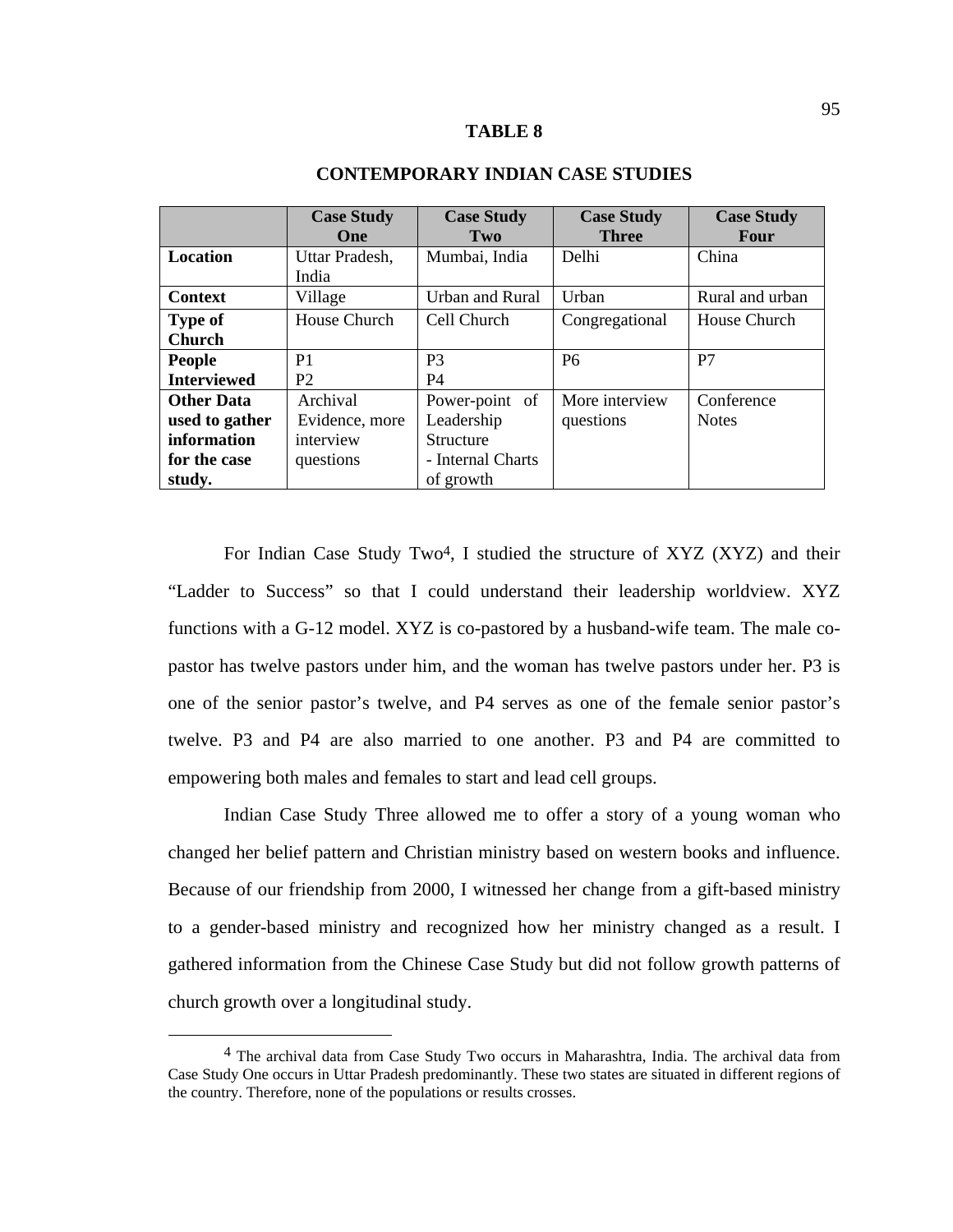#### **Analyzing the Data**

The most preferred strategy for analyzing case studies relies on theoretical propositions. The kingdom of God guided my interview questions and my study of archival records.5

To analyze the data from these interviews, I used the grounded theory method. The grounded theory method incorporates a set of techniques for "(1) identifying categories and concepts that emerge from the text, and (2) linking the concepts into substantive and formal theories" (Bernard 2006:462-463).

Consistent data demonstrates reliability (Holstein and Gubrium 1995:9). I developed an interview guide which asked multiple interviewees the same questions in order to achieve consistency. These written guides allowed me to attain reliable, comparable qualitative data. Because I followed the interview guides, any other researcher could ask the same people the same questions and arrive at the same answers.6

I demonstrated validity by offering correct data (1995:9). I recorded all interviews and typed out the manuscripts to enable me to correctly remember their responses. One of the means to ensure the reliability and validity of one's data is to gather and triangulate the data from different sources (Patton 1990:467). To triangulate my data, I chose to vary my sources. I interviewed both male and female Christian leaders. In my first two Indian case studies, I interviewed both a male and female leader within that particular ministry. I also used two researchers  $-1$  did the Indian ethnographic interviews and case studies, while Chad did the ethnographic interview in China with P7. I also used two methods of

 <sup>5</sup> To accomplish the research, a researcher must choose a place to begin. In a land as complex as India, I developed my research as descriptive research – I described what currently takes place through various models. I simply wanted to describe what took place when indigenous believers, on their own accord, lived out the kingdom of God (in a way that fit my theoretical construct of the kingdom) and the effect on the Great Commission in their particular context. This strategy fit with Yin's statement that the preferred strategy for analyzing case studies depended on theoretical propositions.

<sup>6</sup> Any researcher has a bias as they begin and engage in research. My theoretical proposition demonstrates my bias. Later in this chapter I will demonstrate how I sought to minimize the bias and thus increase both the validity and the reliability of the research.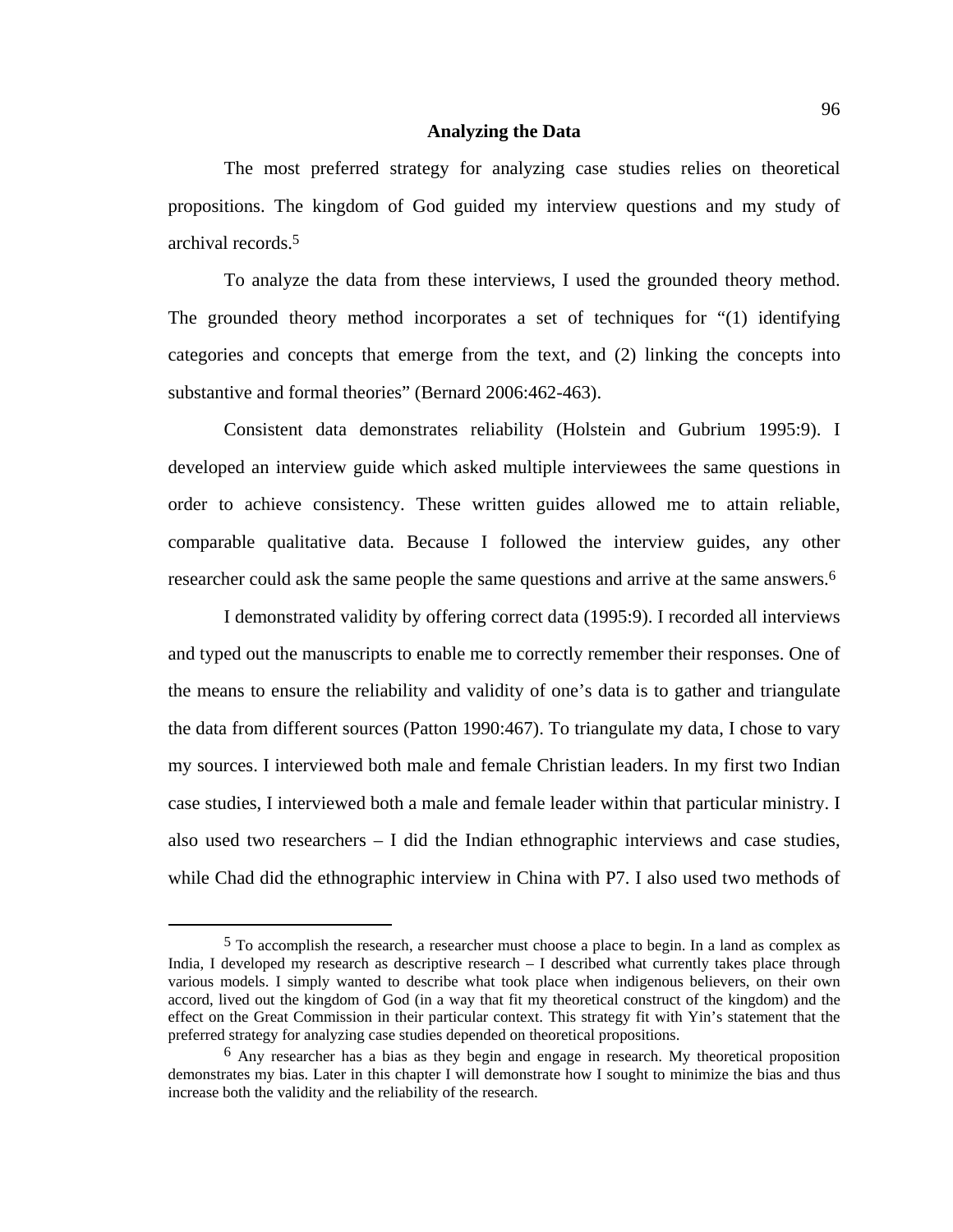qualitative research—the ethnographic interview and the case study which comprised four types of data gathering (additional interview questions, letters, archival analysis, and PowerPoints).

In order to conduct case study analysis, I established and used an analytic strategy. This analytic strategy enabled me to develop internal and external validity. The various analytic strategies I used included pattern matching and cross-case synthesis. Pattern matching strengthened the validity of the case by comparing the data and recognizing patterns from both biblical case studies as well as contemporary case studies. I handled multiple-case studies, I also applied cross-case synthesis in which I evaluated each case alone, and then compared the findings from the cases to arrive at similarities and differences.

I sought to provide replication by acquiring similar data when leaders applied the same understanding of Christian leadership in different Asian contexts. Acquired replication enables the researcher to generalize the theoretical proposition through analytic generalization. However, I recognize that I simply demonstrate my data from four contexts – three in India and one in China. More research in multiple contexts will provide more substance to generalize the theoretical proposition.

#### *The Scope of My Bias*

As stated in the introduction, I assume that the release of women into full participation in the Church, regardless of gender, will multiply the labor force and thus positively affect the completion of the Great Commission. This assumption arises from my theology about God's creation of human community in the *imago Dei,* the power of Jesus on the cross to establish a "new creation," and the empowerment of both males and females by the Spirit to complete God's mission.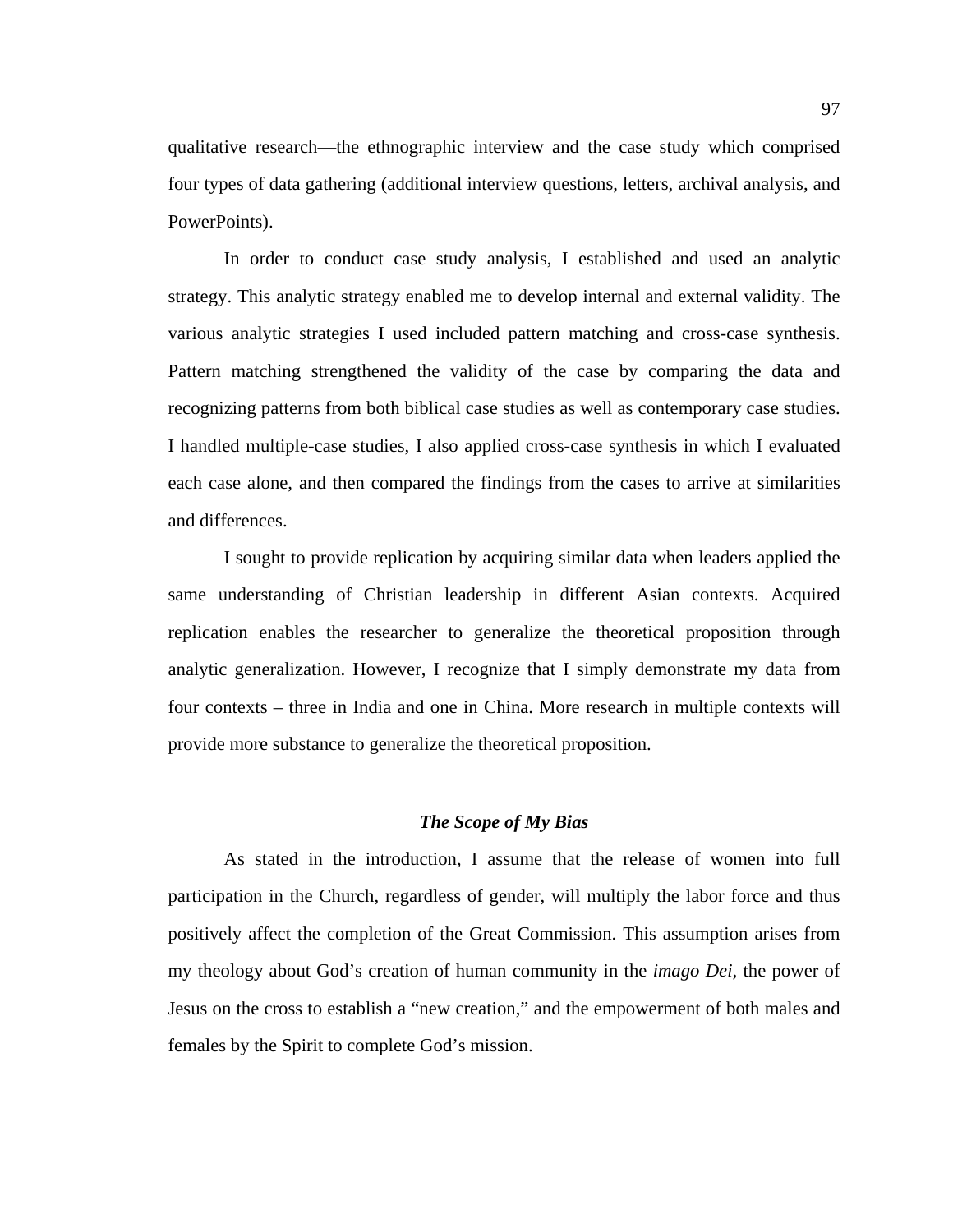I recognize that passion towards a topic and one's theological understanding can impact one's research. Because of the impossibility to enter research without a prior bias, I sought to minimize my bias through my methodological approach.

By using Fowler's four rules for standardized interviewing, I sought to not influence the answers of the interviewees by offering no judgment on the content of their answers. The interview guide minimized influence by enabling me and later Chad as a second interviewer to simply gather data but not share personal opinions or thoughts (see the interview guides in Appendices P and Q.

The interview guides also lead to reliability and validity. These guides enable anyone to interview and/or evaluate the archival data of any of the interviewees and arrive at the same findings (see Appendices P and Q).

I also minimized the bias by choosing case studies without prior knowledge of their theological foundation for their leadership models. Though I knew they released women into leadership, I did not know how they interpreted Scripture on this topic. For example, I did not know if they would state that women should only lead until the numbers of male leaders increased. On my fourth case study, Chad chose a Chinese person who spoke at a conference, but he did not know her viewpoints before he made his choice.

#### *Limitations of Research*

Due to time constraints, I could only evaluate four case studies. Obviously, these case studies do not represent all of India or China.

I chose each of these case studies based on my theoretical proposition. Though three of the case studies revealed phenomenal growth in church planting through the release of women into leadership, I recognize other factors also influence this growth. All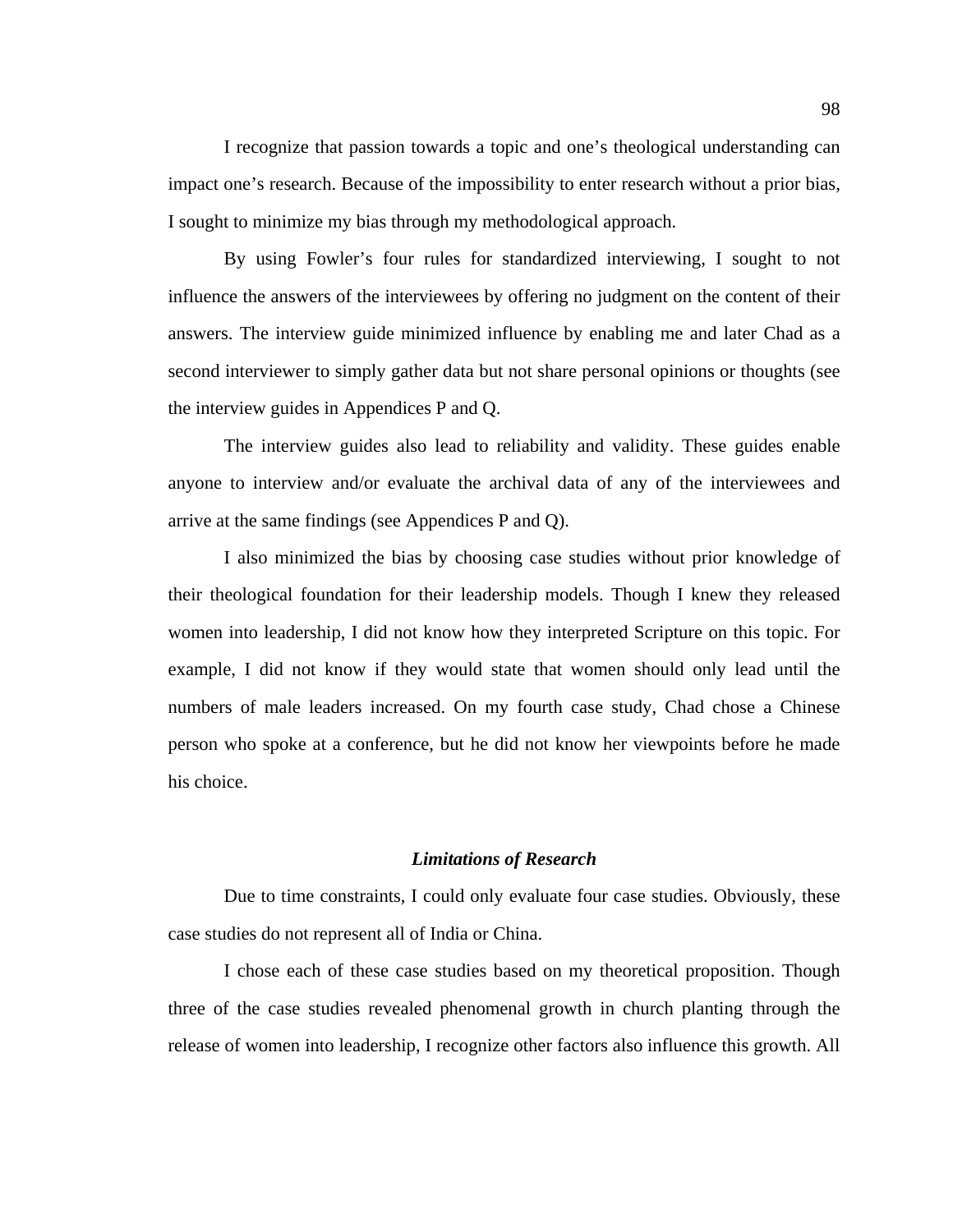three practice house church or cell church models which typically experience faster multiplication than congregational models.

The fact that I conducted only one rival case study is another limitation. I chose to concentrate on descriptive case studies, describing what took place when leaders used a theoretical proposition of kingdom theology that released both males and females. The scope of the paper did not allow me the time and resources to also conduct multiple rival case studies. Rather, I chose one that demonstrated one believer who shifted to a genderbased theology after western influence and noted changes in her ministry as a result. The substance of my research simply implies that future research in multiple contexts could further increase the validity and reliability of the theoretical construct by replication.

#### *Summary*

For the purposes of this paper, I researched indigenous believers in India and China who continue to experience explosive growth in difficult contexts by their use of models that equip, empower, and release both males and females into leadership. I draw them out as examples for those in other contexts to observe.

Any researcher enters into research with a bias. I recognize my bias lies in my theoretical proposition that includes my biblical hermeneutics about the kingdom of God, the *missio Dei*, community of the redeemed, and power and authority based on kingdom principles. I sought to minimize this bias by my use of Fowler's rules of effective interviews, an interview guide, and triangulation. I sought to arrive at triangulation with various methods within the case studies, my use of two researchers, and by gathering research from both the biblical and contemporary contexts for pattern matching and cross-case synthesis.

Clarence W. Jones, missionary to Ecuador in the mid-1900's stated, "Good spiritual logistics demand that we use every means available to us today to reach a lost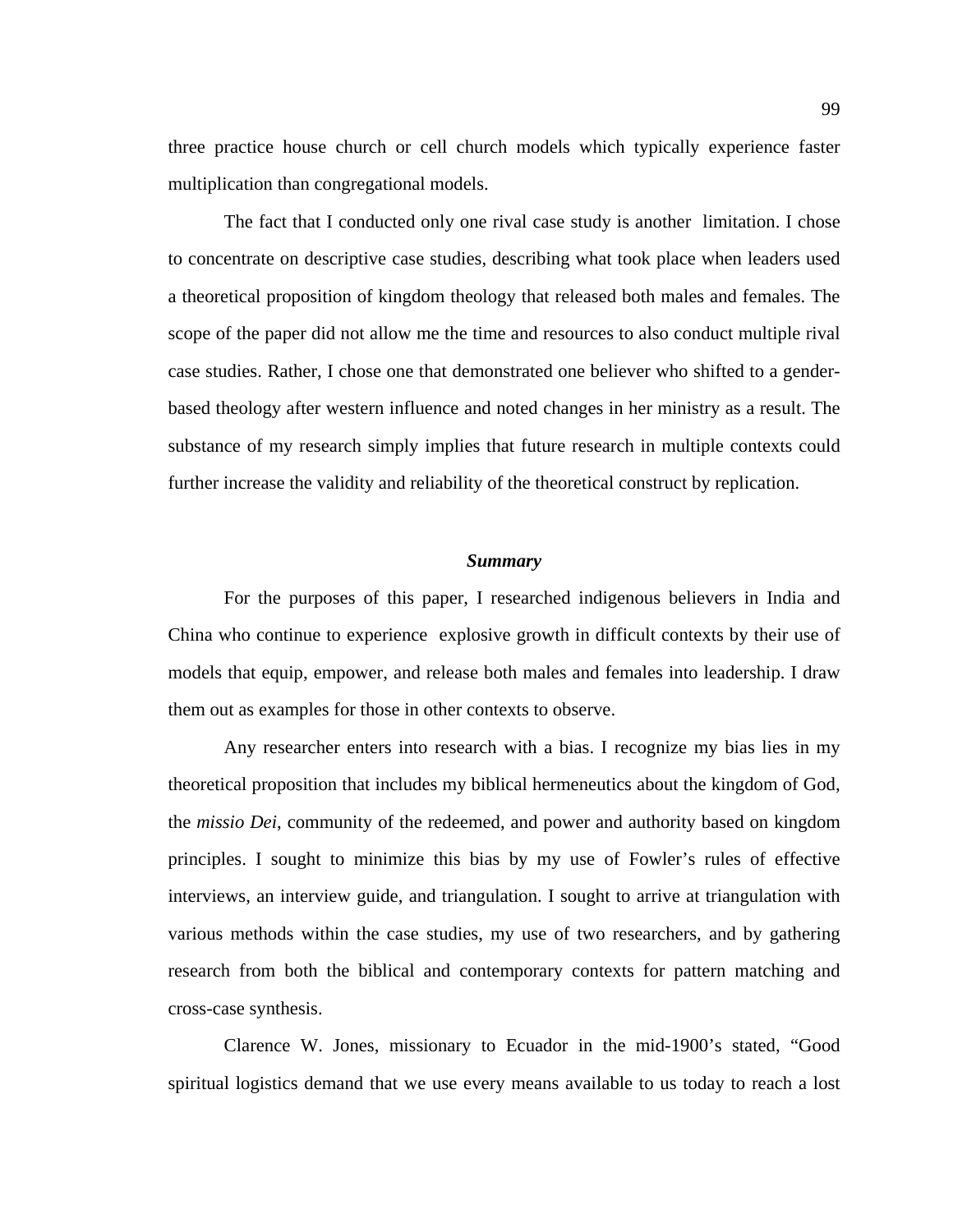world that desperately needs Christ" (Hampton and Plueddemann 1991:58). It is with this intent that I now proceed to indicate the findings from field research. Do good spiritual logistics demand we recognize women as a resource in the hands of God to reach the helpless masses who do not yet know Jesus Christ for the sake of completing the Great Commission?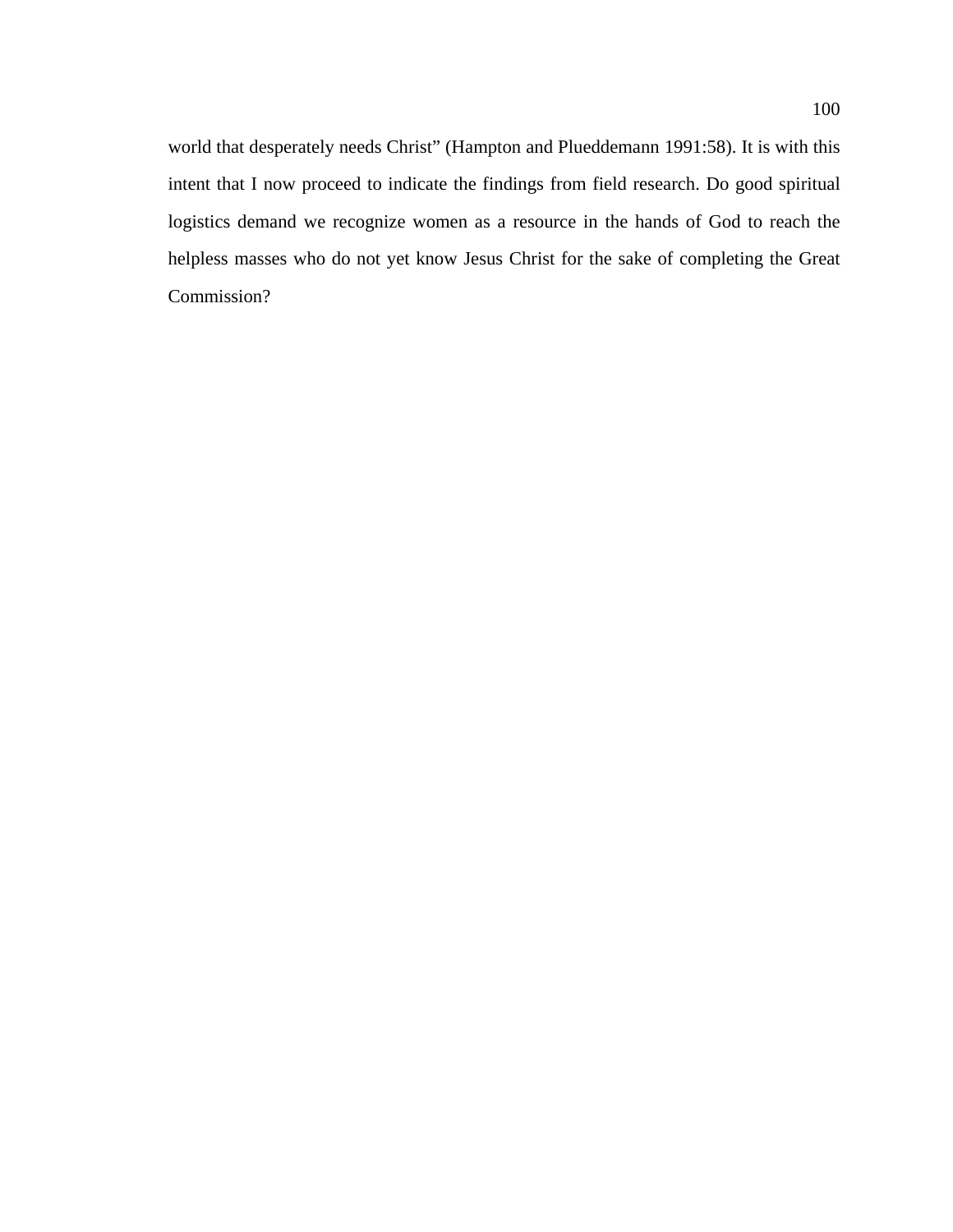# **CHAPTER 5**

# **FINDINGS—INDIAN CONTEMPORARY MISSION**

Following James Spradley, I will give the Grand Tour and the Mini-Tour as I report my findings from my contemporary contexts (Spradley 1979). In the "Grand Tour Description," I will express briefly the context of India including issues of caste and patriarchy which I believe impact the field research. In the "Mini-Tour Description," I report my findings from my ethnographic interviews and case studies.

#### *Grand Tour Description*

With over 2300 people groups, and over 2000 people groups considered unreached,<sup>1</sup> India has more and larger people groups with no Christians, churches, or workers than any other nation of the world (Johnstone, Mandryk, and Johnstone 2001:312). India remains a missiological challenge for the Church worldwide. 80% of the Christians reside in the Northeast and the Southeast of the nation, leaving millions throughout the landscape without a viable Christian presence. In addition, the social needs and injustices perpetuated in India stagger other nations by comparison (2001:316):

- 63% of the world's leprosy sufferers reside in India.
- 25% of the world's blind
- AIDS is spreading rapidly
- 70 million plus children are child laborers

<sup>&</sup>lt;sup>1</sup> Joshua Project defines unreached people groups as less than 2% evangelical Christians or 5% adherents to the Christian faith.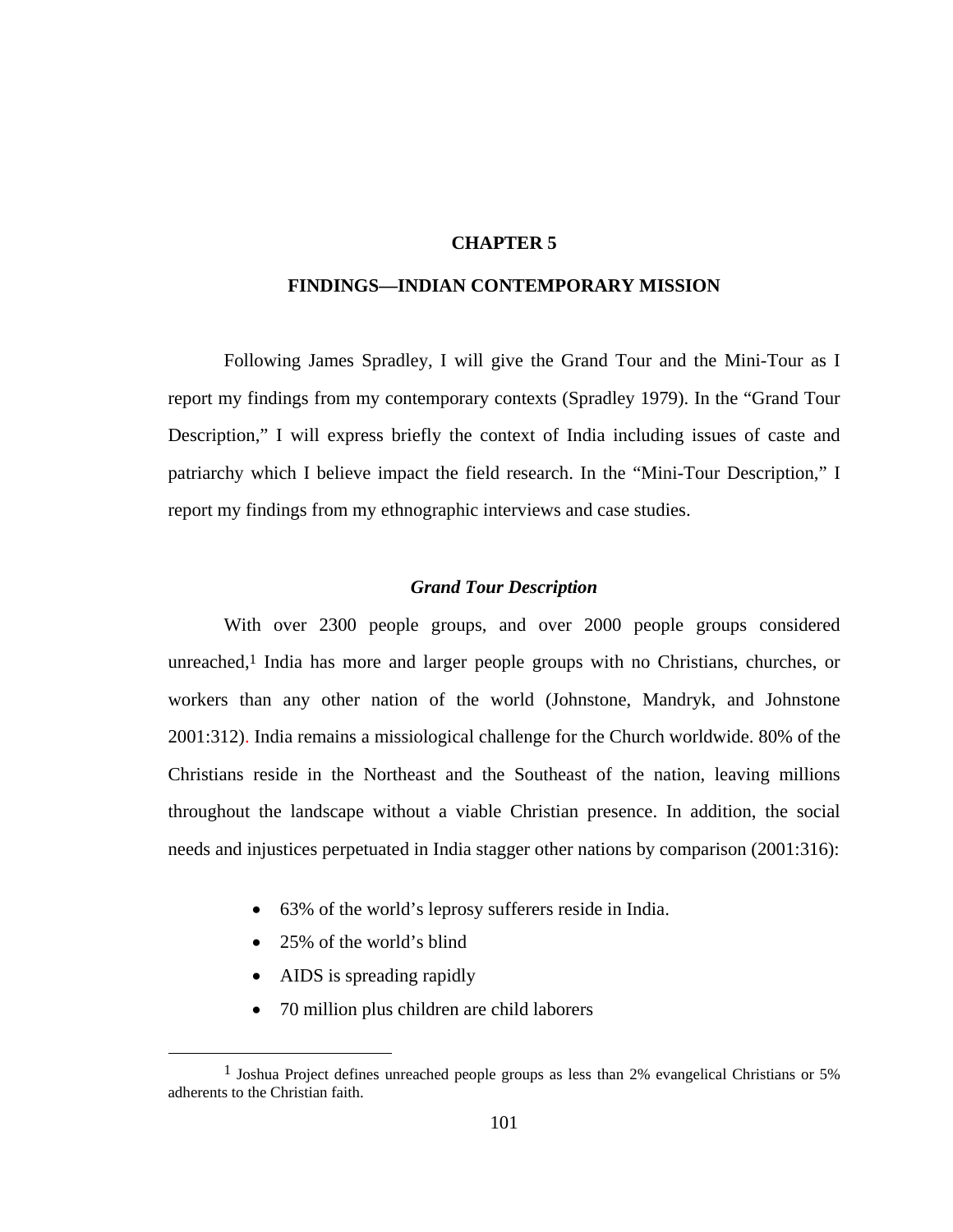- 10 million children are bonded laborers
- 13 million children are homeless
- 2 million are street children without families
- 40 million girls are missing due to feticide
- 575,000 child prostitutes
- Over 50% of Delhi lives in slums (Johnstone, Mandryk, and Johnstone 2001:316).

The social game of India (influenced heavily by the caste system), patriarchy, and gender violence all contribute to devalue, harm, and limit females in India. Due to the animosity between the serpent and the woman alluded to in Genesis 3, the world's systems continue to hurt, devour and destroy females.<sup>2</sup> A brief overview of these topics will enable the reader to comprehend more fully the radical prophetic nature of the field research gathered.

#### **The Social Game in North India**

Though numerous cultures abound in India, I will offer a brief overview of some general principles and contextual truths that span the nation. According to the "way of life" games developed by TEW or the "social games" of Lingenfelter, I believe the Hindus of India fall into the hierarchist social game because of its strong group boundaries and its binding prescriptions.

The issues of caste, karma and dharma unite and form both a tight theology and a social structure that defines roles, rules, duties and functions for every member of the Indian society. Lingenfelter states, "More social distinctions usually imply more sharply

<sup>&</sup>lt;sup>2</sup> In Genesis 3:15 points to the enmity that will exist between the serpent and the woman. I believe the atrocities facing females through abuse and the discrimination they receive can be traced back to the hatred Satan has on females. Satan has launched an all-out attack on females. God, as the God who saves, states in Genesis 3:15 that eventually the offspring of the woman would strike the head of the serpent. This statement could be a prophecy indicating that through Mary, the Messiah would come who would strike the Serpent.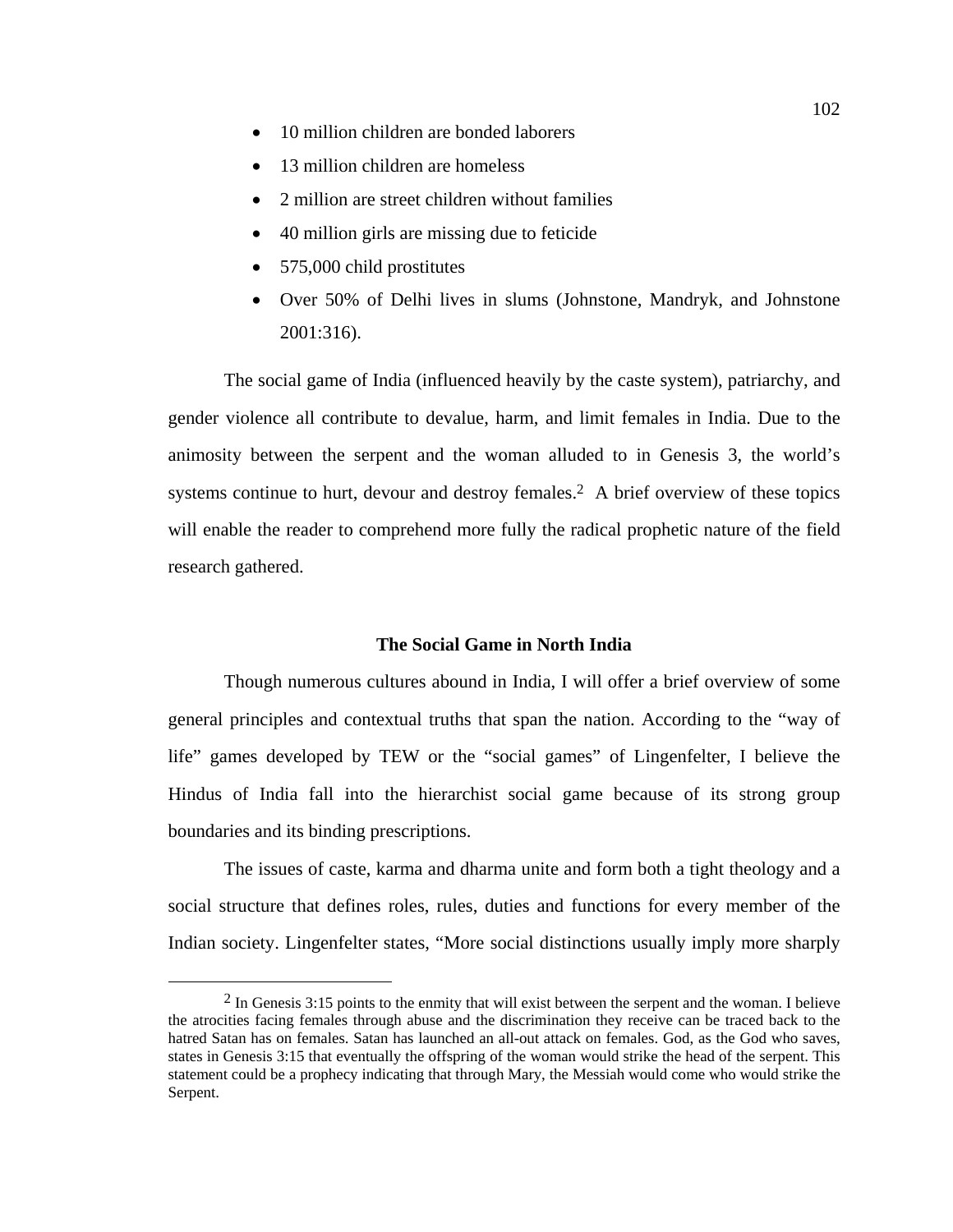defined expectations and social rules" (Lingenfelter 1998:27) Caste, dharma and karma give the Hindu in India defined expectations and social rules while giving theological systems of thought that explain why certain people deserve lower positions in the hierarchy.

### *The Impact of Caste on India's Way of Life*

The caste system serves as the social unifier of India. The caste system gives Indians a sense of belongingness to a shared "way of life." Birth places every individual and every family into a permanent station or caste for life. The caste system, though an outlawed system by the Indian government, continues to influence the Indian worldview.

The Code of Manu, written around the fifth century BC, classifies society into four main social strata. These divisions, originated from the body of a god named Vishnu. From the head comes the *Brahman* or the priestly class. The *Kshatriya* caste comes from the chest and forms the military class. From the thighs come the *Vaishya*, or the agricultural and business class. The *Shudra*, or the servant class, come from the feet. A fifth class of people developed over the centuries were later called the *Dalits*, or the Untouchables. The Untouchables form the lowest position of the caste system. Due to their "unworthiness," they claim no part of Vishnu's body. These castes define the five main social strata in each society, but each strata holds many subdivisions. No one knows the exact figure for the number of castes, but some believe more than 26,000 castes may exist.

Those considered at the top of the hierarchy have "uniquely defined value and power" (Lingenfelter 1998:27). The Brahmans have every right to exalt their position and rights because in a previous existence, they earned this high position with good deeds or by fulfilling one's dharma and karma well (Thirumalai 2002:48). God's will includes the suffering endured by the lower castes because God created them to serve the upper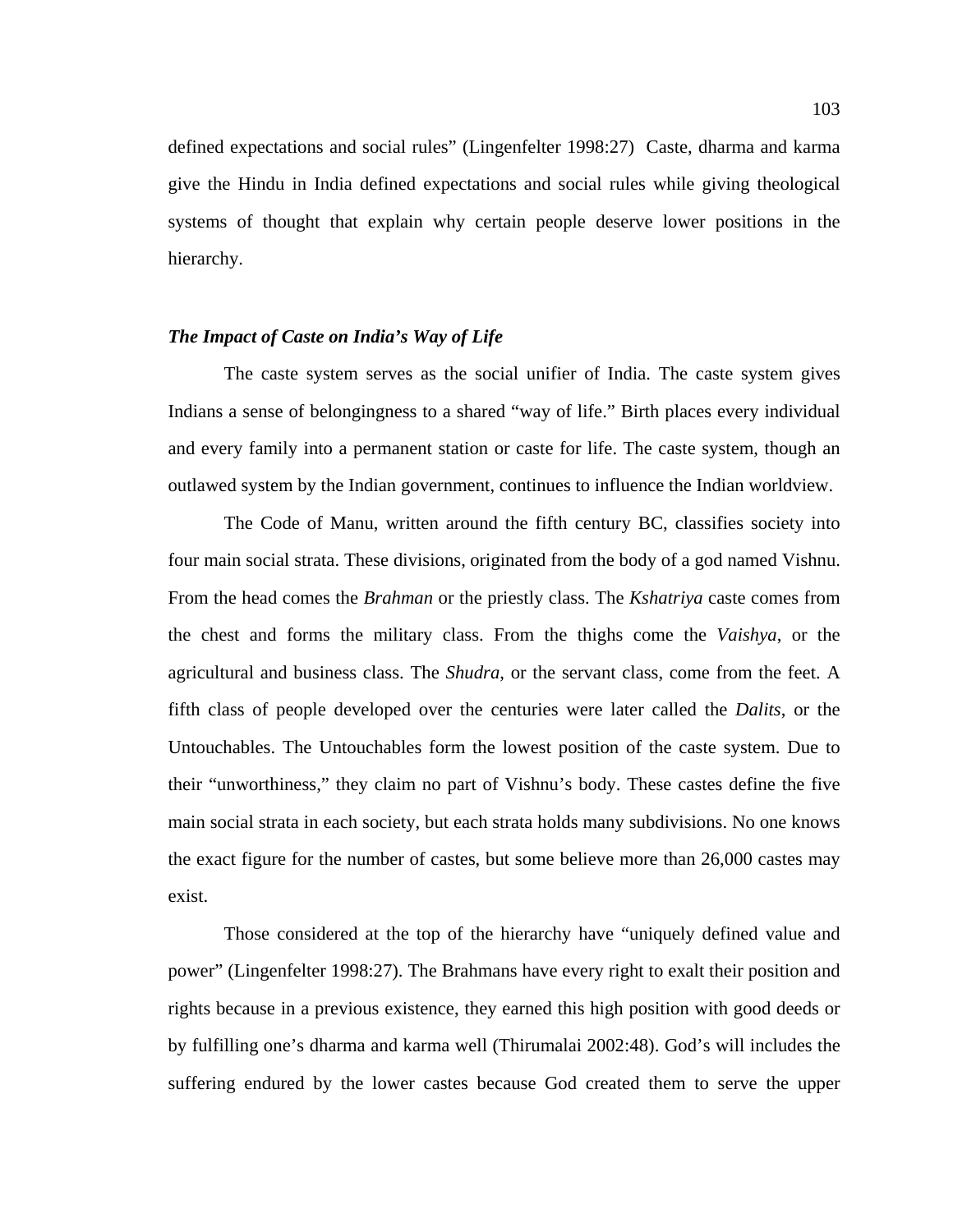castes. Currently, lower castes reap the just consequences of their "bad karma" (Mangalwadi 2001:133). While recognizing the caste as the cultural system of India, from my experience and communication and friendships with individuals in a variety of castes, the system tends to bind countless millions into a hopeless existence.3

### *The Impact of Karma and Dharma on Caste*

Caste ties itself strongly to the other foundational point of *karma*. John Noss states:

When the caste system was linked up with the Law of Karma, the inequalities of life had at once a simple and comprehensive explanation. The existence of caste in the social structure immediately acquired a kind of moral justification. If a man was born a Shudra, it was because he had sinned in previous existences and deserved no better lot. A Brahman, on the other hand, had every right to exalt his position and prerogatives; by good deeds in previous existence he had merited his present high station. (Noss 1969:108).

Karma has social consequences for the individual and the society. The way one thinks, speaks and acts produces consequences for the person's placement in the next life (Thirumalai 2002:22). The caste of a person today depends primarily on what he or she existed as before and how he or she fulfilled one's karma.<sup>4</sup> "The Hindu social hierarchy and divisions receive their sustenance mainly from this set of beliefs" (2002:22).

 <sup>3</sup> One Sunday I sat in a Delhi worship service and heard a Dalit man share his testimony. He explained that his grandparents were not allowed to wear clothes other than underpants and were required to stuff a long feather in their underpants that would sweep their footprints away as they walked as they were not a people. They would yell, "Unclean, unclean!" so that others of higher caste could take cover so that the Untouchable's shadow would not contaminate them. When this man's grandparents heard 1 Peter 2:10 their lives were completely changed. Not only were they now a people, but as 1 Peter 2:9 says they were also a chosen people, a royal priesthood, a holy nation, and God's special possession! This powerful new life demonstrates why more in the lower castes than in the higher castes have responded to Jesus.

<sup>4</sup> Outside a Durga temple in Varanasi, I met a young woman crippled in one leg. I asked her if she ever prayed and asked Durga to heal her. She gasped, "No, I would never do that! I deserve this! I obviously did something bad in my past life. If I deal with my crippled state well now, I might have a better life later." I used the opportunity to share Jesus, but her worldview blocked her desire at that point from hearing of any other God or possible healing. She wanted to fulfill her karma well in hopes of a better reincarnated life.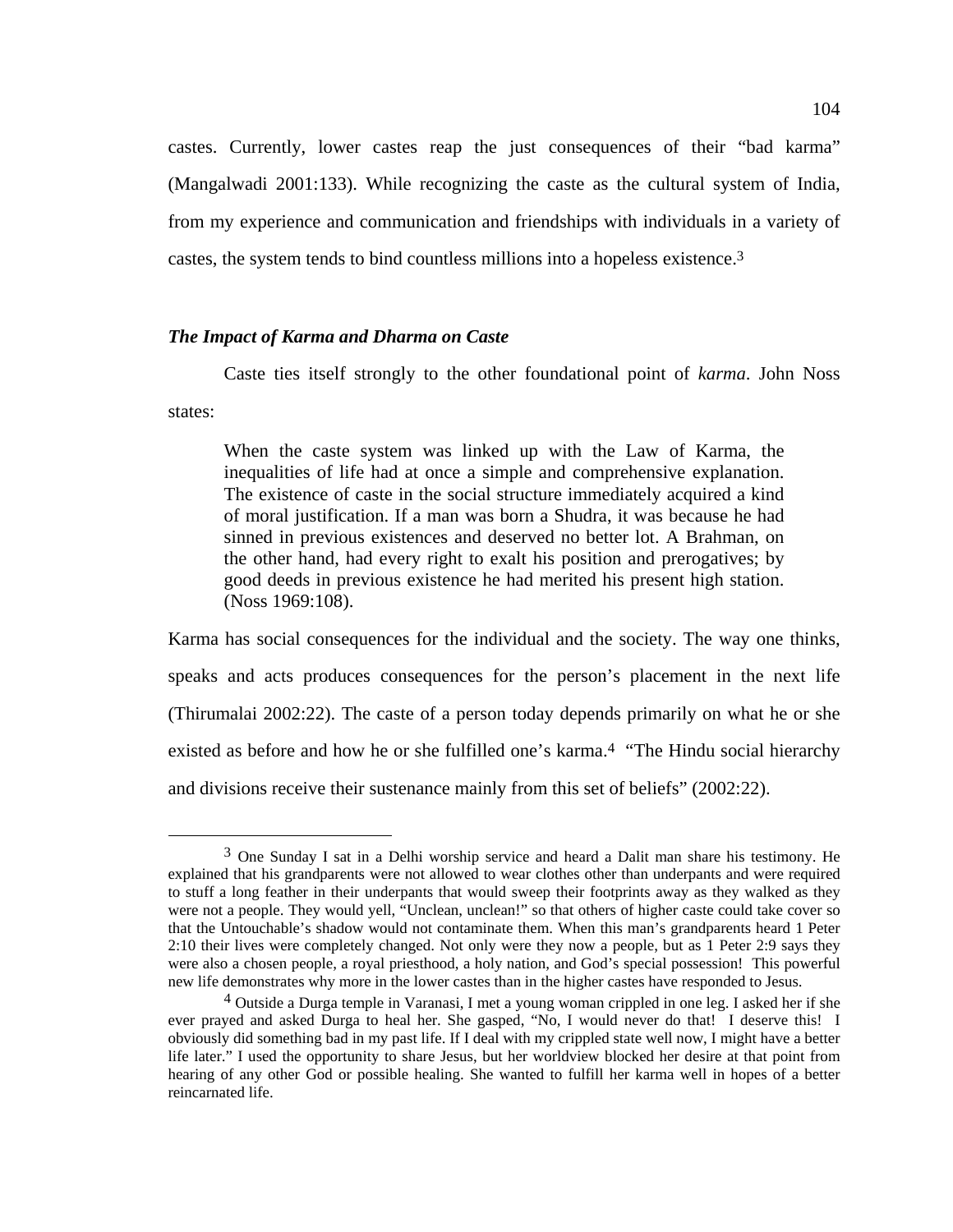Karma forms the foundation to protect the interests of the upper castes, and justify the poverty and low social status of millions of others. Karma brings the religious promise to the low-caste peoples that if they will accept what has been ordained for them in this life, then maybe in their next lives, their situations will improve. Consequently, karma extends the discrimination" (2002:42).

Caste and karma are fulfilled by faithfully living one's *dharma*. Dharma comes from the root *dhr* which means "to found, maintain, uphold" (Renard 1999:55). Dharma consists of the written and unwritten laws that govern a person's life. These rules include rules about food, behavior and relationships. By individuals doing their dharma in unity with the Dharma (big D), they assure "one's place in the overall scheme of things" (1999:56). Each person's code of religious, social and moral duty takes over the general practice in the wider Hindu community. This belief demonstrates that each person has a specific role and must not depart from it.

This brief explanation of caste, karma, and dharma expresses how the hierarchical social game describes India – high group, high grid.

#### **Patriarchy in India**

Del Birkey describes patriarchy as "government, rule, or domination by men" (Birkey 2005:xi). Patriarchy, a social arrangement in which "men as a group receive more power and privileges than women, in which male activities are more highly valued than female ones, and in which economic, legal and cultural norms combine to keep this system going" (Couture 1993:249).

India classifies as a patriarchal culture. Various religious teachings or laws from the Code of Manu demonstrate some of the deeply entrenched patriarchal worldview patterns of the Indian population. The Code of Manu and the Hindu Vedic scriptures describe the worldview behind the value and purpose of women in Indian society.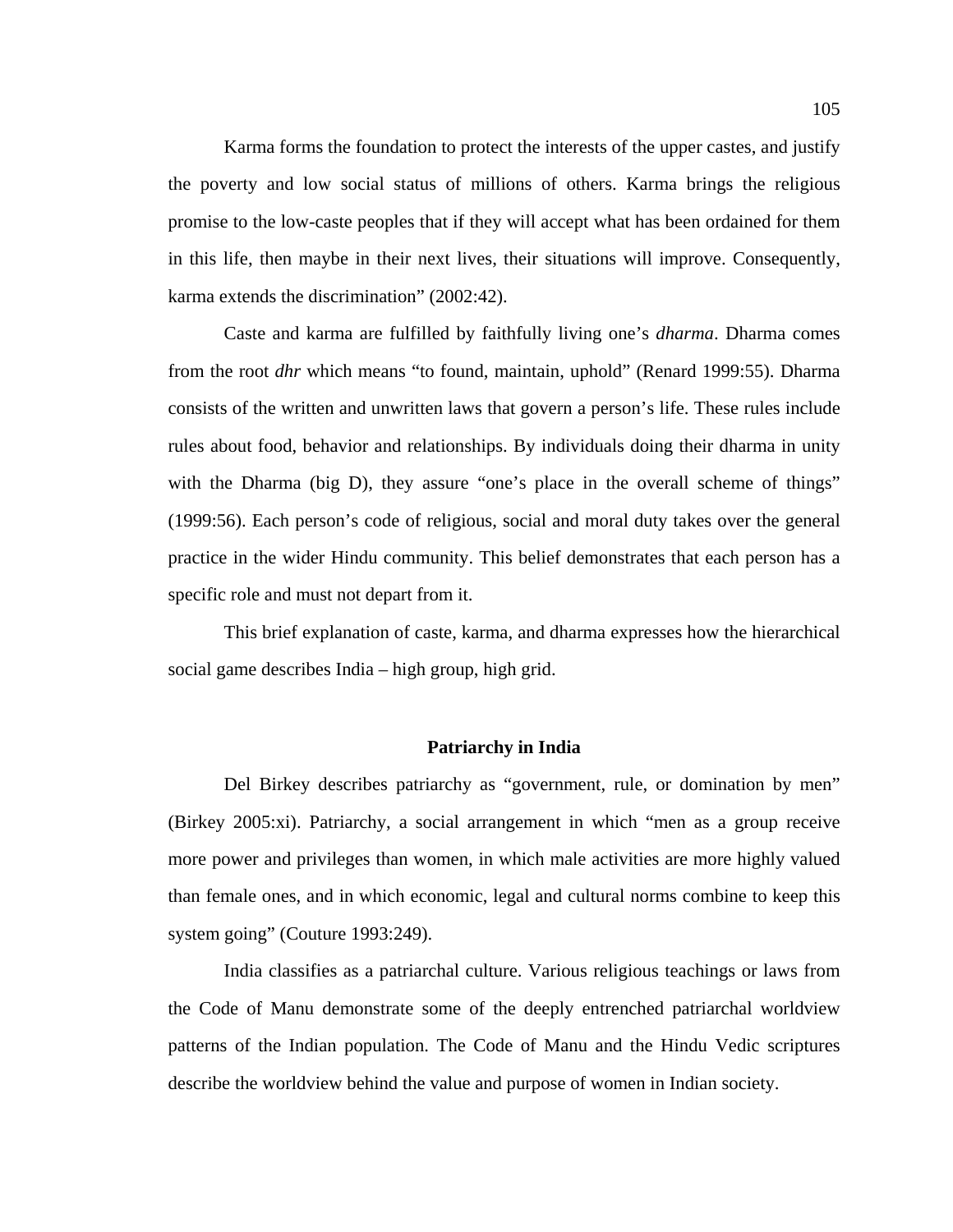This code and these scriptures significantly impact the worldview that still surrounds the male and female in India. Table 9 reveals some of these teachings.<sup>5</sup>

#### **TABLE 9**

## **HINDU RELIGIOUS TEACHINGS AND WOMEN**

(*Women in Indo-Aryan Societies* 2008)6

| <b>Topic</b>              | <b>Religious Teaching</b>                                                                                        |  |  |  |
|---------------------------|------------------------------------------------------------------------------------------------------------------|--|--|--|
| Procreation               | "Almighty God, you have created this womb. Women may be born                                                     |  |  |  |
|                           | somewhere else but sons should be born from this womb."                                                          |  |  |  |
|                           | Atharya Ved 6/11/3                                                                                               |  |  |  |
|                           | "O Husband protect the son to be born. Do not make him a<br>woman." Atharva Ved 2/3/23                           |  |  |  |
| Family Life               | The rule that a female must be subject to the control of her father,                                             |  |  |  |
|                           | husband or son and should never be independent (Manu:V:148)                                                      |  |  |  |
| Education / Intelligence  | "Lord Indra himself has said that women has very little<br>intelligence. She cannot be taught." Rig Veda 8/33/17 |  |  |  |
| <b>Character of Women</b> | "It is the nature of women to seduce men in the world; for that                                                  |  |  |  |
|                           | reason, the wise are never unguarded in the company of females."                                                 |  |  |  |
|                           | Manu: II:213                                                                                                     |  |  |  |
|                           | "There cannot be any friendship with a woman. Her heart is more<br>cruel than heyna." Rig Ved 10/95/15           |  |  |  |
|                           | Women love their beds, seats, ornaments; impure desires, wrath,                                                  |  |  |  |
|                           | dishonesty, malice, and bad conduct form parts of their nature.                                                  |  |  |  |
|                           | Manu IX:17                                                                                                       |  |  |  |
| <b>Birth of Daughters</b> | "The daughter causes pain." Narad                                                                                |  |  |  |
| Role of Wives             | Prohibited from divorce and remarriage under any circumstances.                                                  |  |  |  |
|                           | Must treat husband like a lord and god, regardless of his character.                                             |  |  |  |
|                           | "Though destitute of virtue, or seeking pleasure elsewhere, or                                                   |  |  |  |
|                           | devoid of good qualities, yet a husband must be constantly                                                       |  |  |  |
|                           | worshipped as God by the faithful wife." Manu V:154                                                              |  |  |  |

 <sup>5</sup> In Appendix H, I compare these same topics to teachings from the Roman and Greek and Jewish world. This comparison shows that the world of India in regard to female issues is very similar to the world Jesus and Paul knew.

<sup>6</sup> The Hindu scriptures quoted here came from the website listed. For more social teachings from the Hindu scriptures, see (*Women in Indo-Aryan Societies* 2008).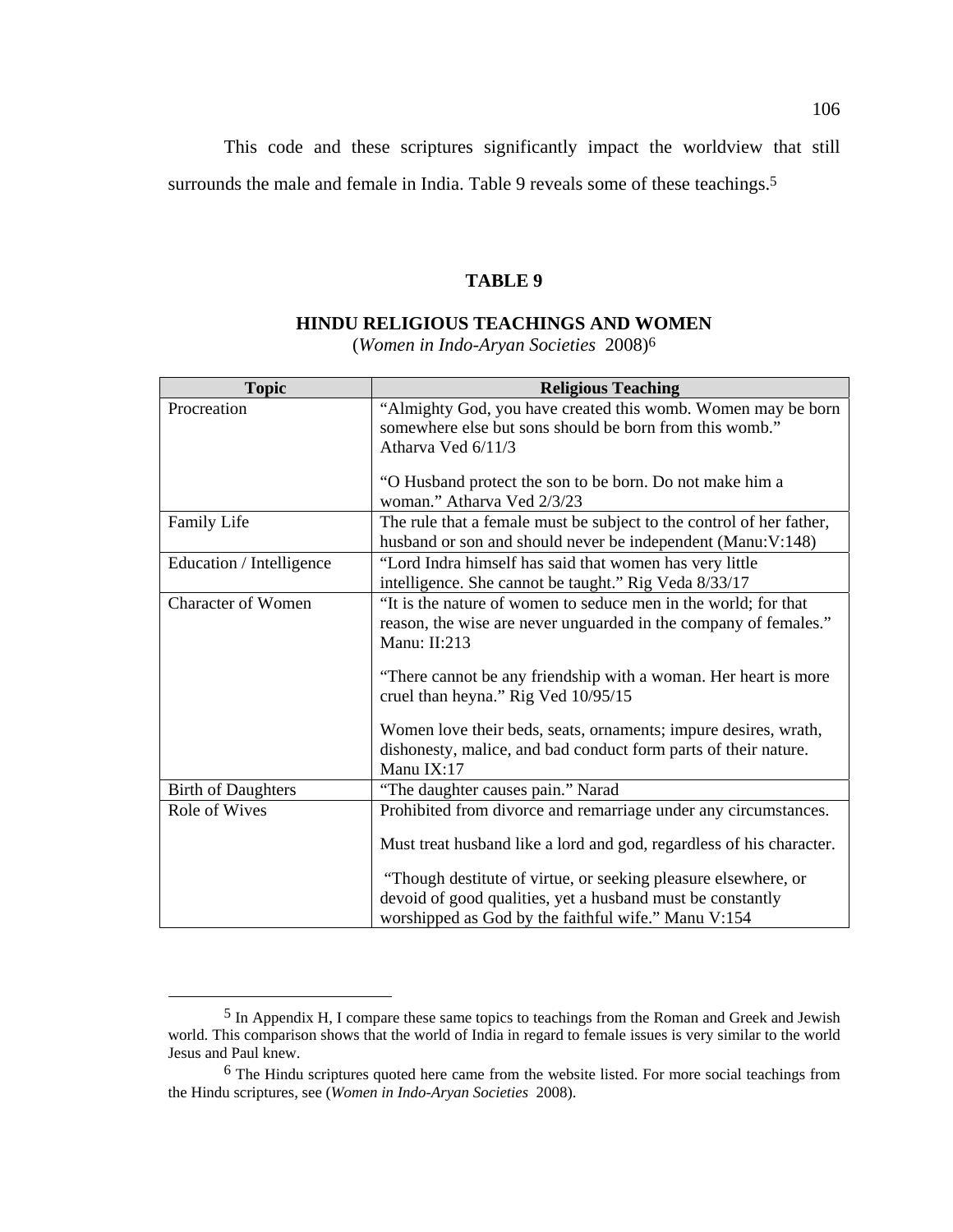Because of India's patriarchy, the people of India practice high power distance. The Independent Commission on Development and Health in India believe, "the form of control and coercion exercised in the case of women are gender specific and arise out of a hierarchical gender relationship, where men are dominant and women are subordinate" (Karbak 2004:1). Some, like the Independent Commission on Development and Health in India, believe gender violence stems from patriarchy.

#### **Gender Violence in India**

The violence against women occurs in both the non-Christian and the Christian arenas of India. In 2001, Chad and I taught a kingdom relationship seminar to a small group of male church planters. We completed our teaching on the Ideal Family, the Fallen Family, and the Redeemed Family. My husband asked the church planters, "When is it okay to beat your wives?" Without laughing and with no apologies or embarrassment, the men began to list when they could and should beat their wives. I then asked, "When is it okay for your wives to beat you?" They began to laugh with embarrassment, and then they gave two or three reasons. Chad said, "You are exactly right! Those are perfectly good reasons for spousal abuse if you are living in the Fallen Family! But now as the Redeemed Family, we seek to live again the Ideal Family of Genesis 1-2." We then asked, "When does Jesus beat his Bride, the Church?" The men grew very silent, and then whispered, "Never." Spousal abuse had infiltrated their worldview and was deemed as appropriate even among Christians.

Girls and women continue to suffer from female feticide, female infanticide, fewer opportunities for education and health care, dowry deaths, domestic violence, incest, temple prostitution, child marriages, and malnutrition, just to name a few. By

 $<sup>7</sup>$  Interestingly, this commission (not Christian based) realizes the danger of hierarchical gender</sup> relationships.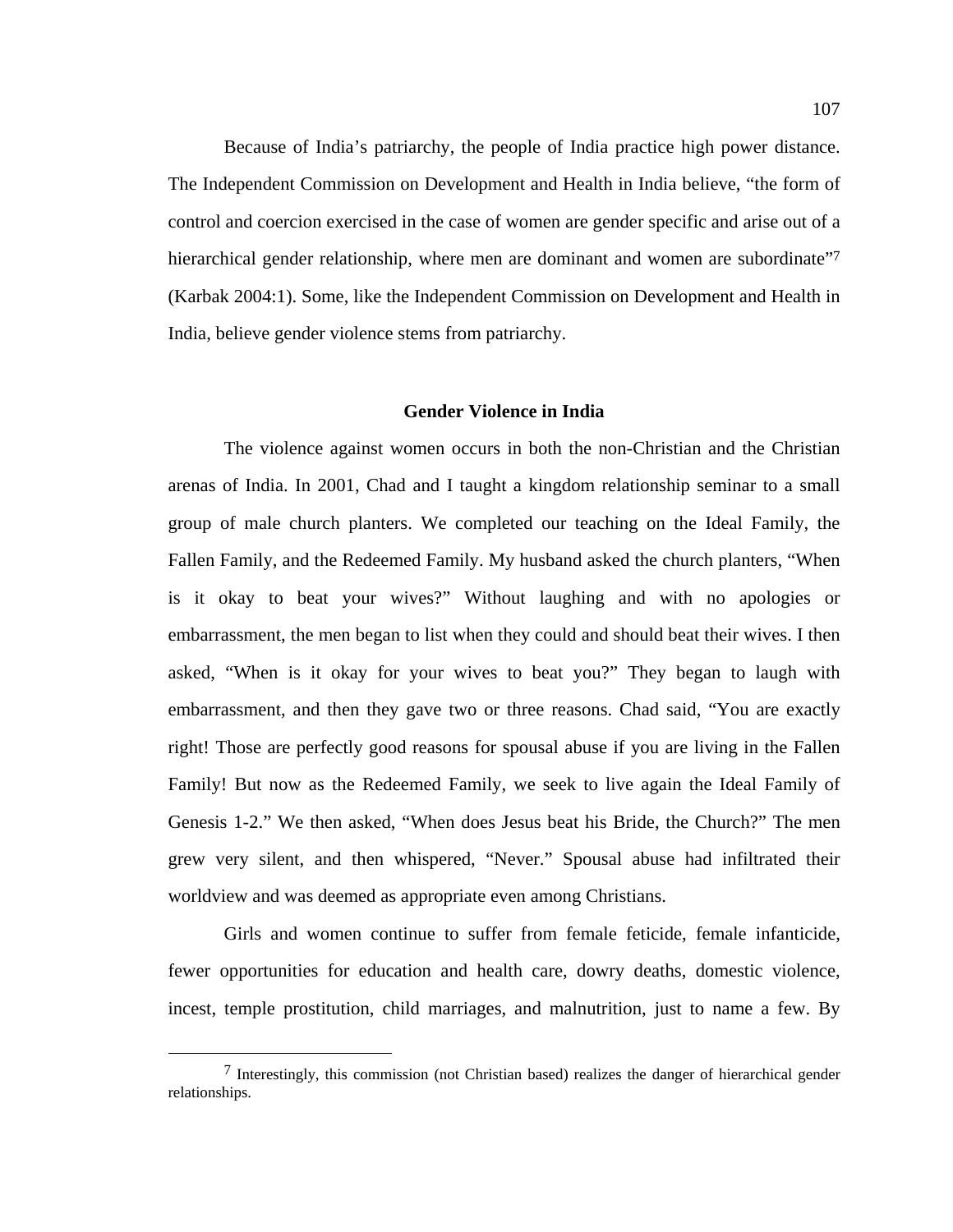living and working in India, I have seen the effects of gender violence. I served a woman burned by her husband in a Death and Destitute Home. I comforted a Kashmiri woman whose sister was killed in a "kitchen fire" because of continual demands of dowry payments that the family could no longer meet. I have met and spoken with numerous prostitutes in Red Light Districts whose eyes appear lifeless and empty. I experienced loss as a young Indian woman I discipled was stabbed to death by a brother because she did not want to marry a Hindu man. I have listened to the cries of women whose daughters had been raped and yet had no justice as the rapists were the policemen.

Any casual observer can recognize the horrendous effects of the Fall on the girls and women of India. The female in India experiences tremendous discrimination and gender violence throughout her life. Appendix I demonstrates the lifecycle of gender violence towards females in India. The social game of India, influenced by both caste and patriarchy, extends the opportunities for female abuse and discrimination. Aanchal, Sanjay, and Suman, recognize the debilitating results of gender violence and the denial of female equality. They state:

Violence against women is a reality that denies women and girls' equality, security, dignity, self-worth, and their right to enjoy fundamental freedoms… It limits women's choices directly by instilling fear in them, destroying their health, limiting mobility, controlling their sexuality, limiting access to resources and services. Indirectly, it impacts on a woman's self-confidence, self-esteem and self-identity (Aanchal, Sanjay, and Suman 2004:1).

Due to the patriarchy and gender violence woven throughout India's culture, the contemporary field research that I later portray demonstrates Indian Christian leaders committed to live a prophetic Gospel in their contexts.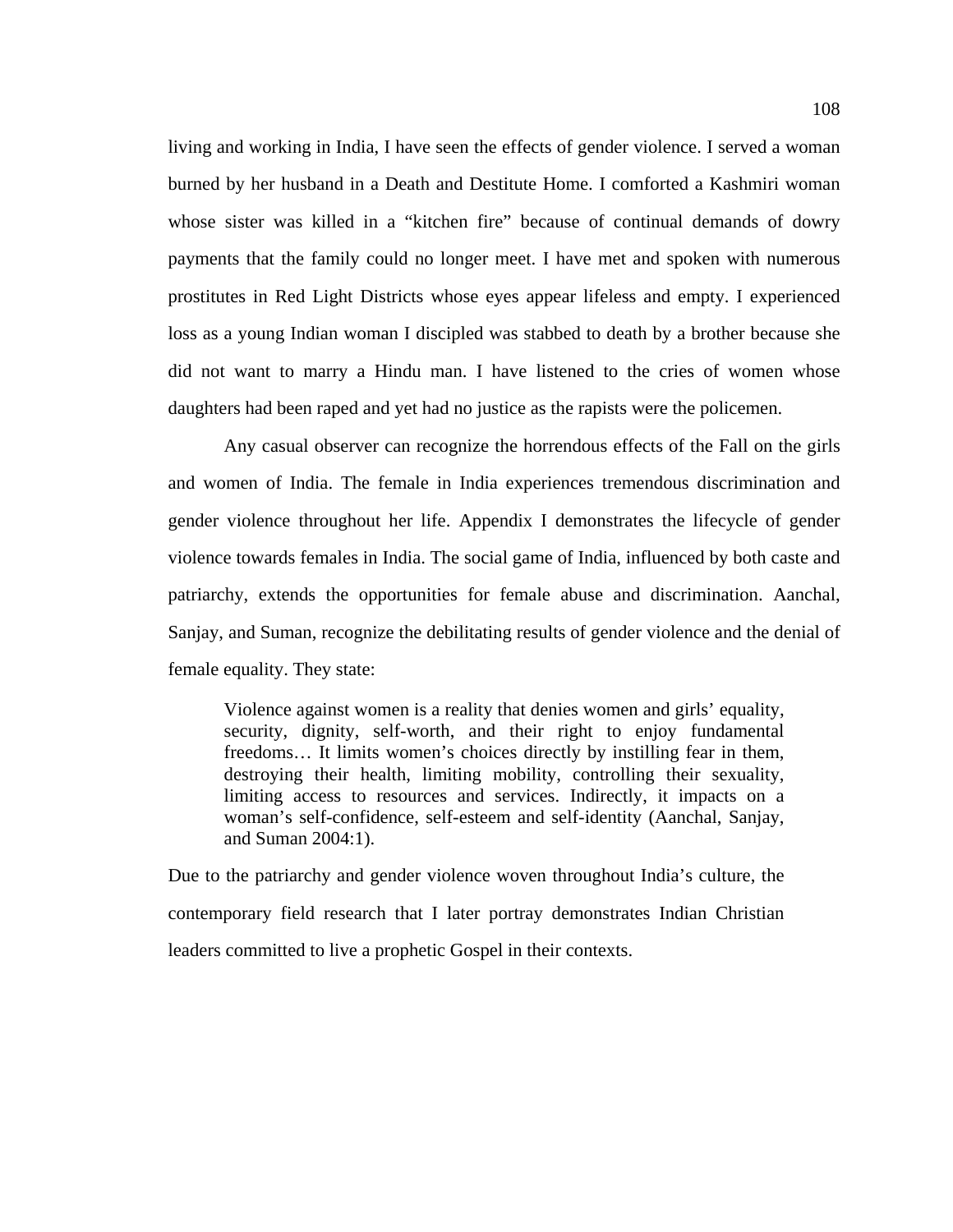#### *Mini-Tour Description*

My mini-tour reveals the research I conducted on the field in contemporary contexts. The remainder of this chapter will reveal my findings from both the ethnographic interviews and my case studies from India.

#### **Mini-Tour—Ethnographic Interview Findings**

In this section, I demonstrate my findings from the six ethnographic interviews conducted in India (five of six whom also comprise my three Indian case studies), and then I demonstrate findings from my case studies.

I divided my ethnographic interviews into questions related to context, the kingdom of God, theology and female leadership, biblical interpretation, and the Great Commission.

# *Contextual Questions—Male/Female Relationships in India*

In this section of my interviews, I tried to understand how Hindus viewed males and females, how Christians viewed males and females, and if the Hindu community noticed any differences of value Christians placed on women.

#### **Hindu Views of Males and Females**

This question invoked a lot of passion from all the interviewees. I heard phrases like, "I have seen a lot of abuse, wife-beatings…women don't have identity…their husband identifies them...I thought women's role was to be beaten up by men...men do not give good respect to women…women is just a showpiece….No one has concerns about her sorrows or disappointments, nobody bothers about that…even in the four strata of castes, women are the secondary status in each caste….Brahmans say there is no salvation for women…a wife is like a maid…girls are a burden in the house…."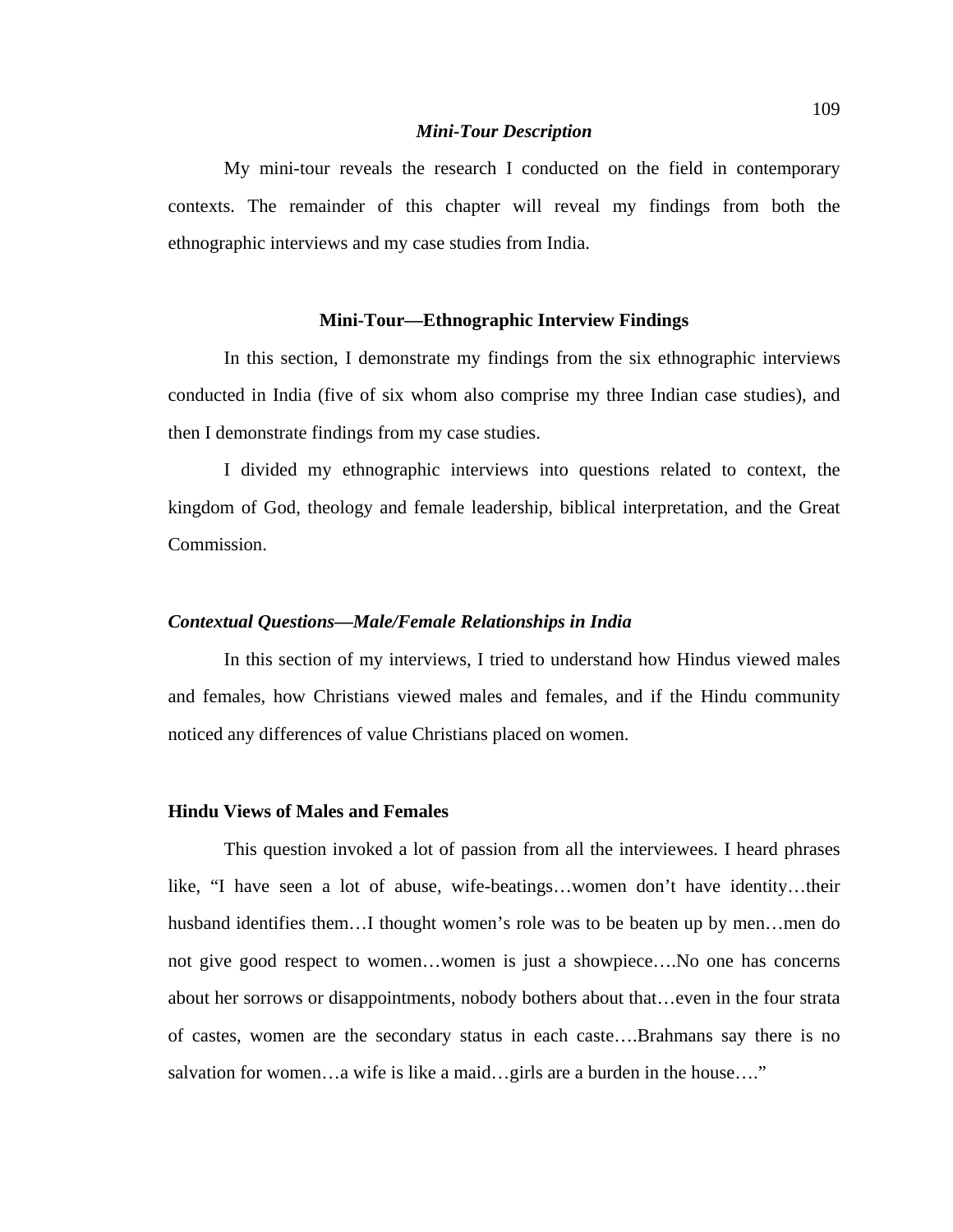All interviewees claimed that India was a patriarchal, male-dominated society. They claimed that the oppression of females occurred, not only because of Hinduism but because of a deeply entrenched worldview that females by nature are less than males. The interviewees' answers matched all of my literature research. Gender discrimination runs deep in the Hindu tradition (Renard 1999:149). "The male of India was crushing the female through polygamy, female infanticide, child marriage, widow-burning, euthanasia, and forced female illiteracy—all sanctioned by religion" (Mangalwadi and Mangalwadi 1999:22).

Table 10 summarizes a sampling of statements my interviewees gave revealing the oppression and discrimination against women and girls in the Indian context.

#### **TABLE 10**

#### **INTERVIEWEES REVEAL FEMALE DISCRIMINATION**

| P1             | "Women are like a shoe. You can put off and put on at any time."                                                                                                                                   |
|----------------|----------------------------------------------------------------------------------------------------------------------------------------------------------------------------------------------------|
| P <sub>2</sub> | "Women are a doormat. They are a vessel for them that they use when they need<br>and then they put it off when they don't want."                                                                   |
| P <sub>3</sub> | "Many social crimes we see happening come from the male domination. P3 links<br>female feticide and dowry deaths to "social evils all associated with not giving<br>women their God-given rights." |
| <b>P4</b>      | P4 stated that men simply look for a wife to do his work – not for a person to<br>share one's life.                                                                                                |
| P <sub>5</sub> | So there is a very strong preference of the male in the Hindu perspective.                                                                                                                         |
| <b>P6</b>      | "They think men are superior to women. A woman is a person who should be in<br>the kitchen look at a woman for reproductions thing."                                                               |

# **Christian Views of Males and Females**

I asked this question to determine if Christianity had changed the interviewees' views about gender. Some interviewees struggled answering the question. In several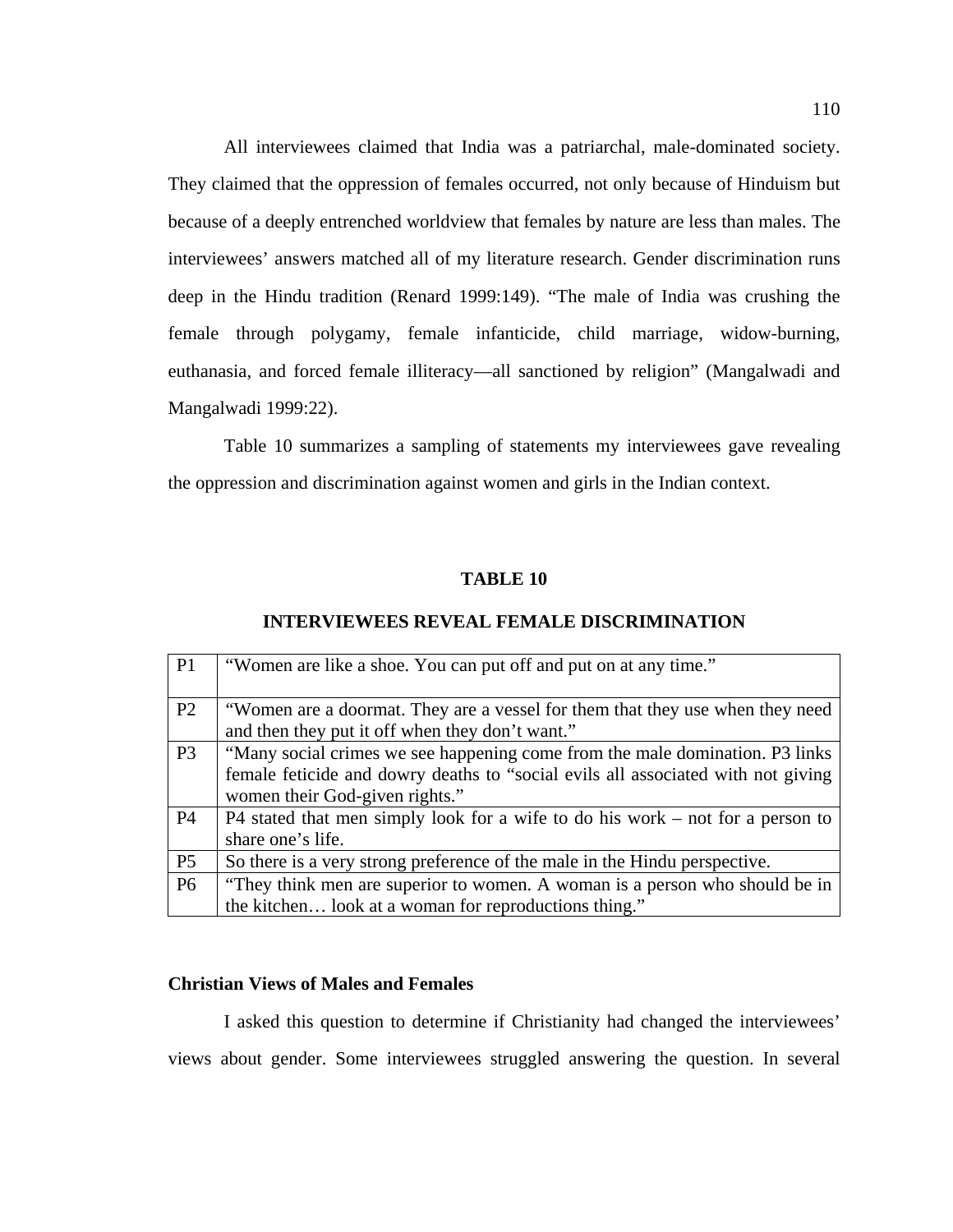interviews it was obvious they wanted to say things were very different from the Hindu culture, but most could not. P1 answered most clearly, "It's, uh, I think it is a century old practice in India, and we being an Indian, most of the Christians they see women in this way only as Hindus do. It's not only Hindu perspective but Indian perspective as well." P6 whom I interviewed because she has been influenced by the West stated, "I have experienced with some of the main Christian men that at the moment, at this time in my life, is that they think that women and men have different roles to play, that's what I experienced." She also went on to say, "When I first came to know the Lord, and saw how the men treat their wives, it was very healing. I saw some of the pastors treating their wives with respect."8

#### **Hindus Notice a Difference of How Christians Value Women**

P1 and P2 believe when Christians live differently from the surrounding context in regards to males and females a difference is perceived by the surrounding culture. P2 stated:

Most of the Hindu people they don't know anything about how we are doing in the Christian faith and how the Christian society is…But when we go together for the church planting, in some instances, at a point they come to understand that we are liberated from all the bondages and now we are equal and we can also praise God and we can worship, we can pray, we can dance, we can sing together, and we enjoy the equal rights as the women in the society."9

I asked P2 a follow up question to discover if the Hindu society liked to see this "new woman" idea? She responded emphatically, "They like to see that. They too want to come up from the captive…Always in the bondage but when they want to break up the

<sup>&</sup>lt;sup>8</sup> I find it interesting that when she first came to the Lord she was around many Christians who believed in the mutuality between males and females. Her answer seems to come from when she first came to Christ. Now, she has surrounded herself with people influenced by hierarchical views from the West. She answered first that women and men have very different roles to play.

 $9$  Here, P2 spoke of her own context and their empowerment and release of females. P2 does not describe the whole Indian church.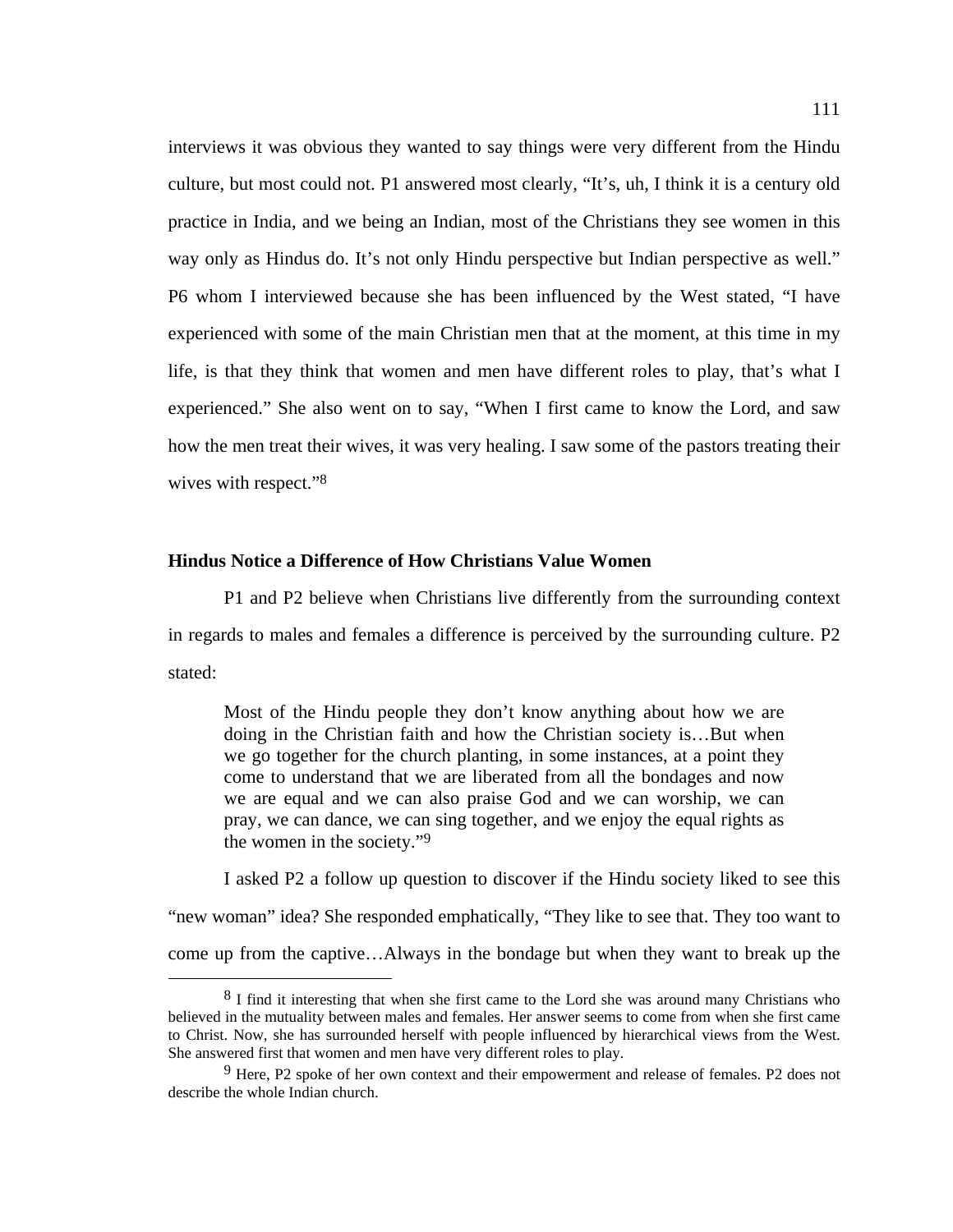bondages and they want to come up to the equal status – that is really giving them wings to fly."

 P3 and P4 believe if a church truly follows the Word of God, that church will respect females and value them correctly. Some churches of India are "not releasing women into their full and rightful place though Christianity is supposed to release them in the God-given calls they have." However, those churches that demonstrate mutual value to females, are attracting more and more women into the church because there they find liberty. "They sense that these kind of churches are giving them importance the way God looks at them. Helped them to see liberation from so many bondages and come out of oppression ….We're attracting more women because it spreads through word of mouth."

 P4 pointed out that she believes men must learn to respect and value females. "But when they see a male coming out and giving honor to wives (females), that makes them change. It is like an explosion."

#### *Theological Questions—The Kingdom of God and Creation*

I tried to discover how my interviewees understood the original creation of males and females, how males and females would relate in heaven, and how males and females are to relate today as the reconciled community of God.

#### **2 Corinthians 5:16 Impact on Local Context**

I asked the interviewees to explain to me what they believed 2 Corinthians 5:16 meant and how that impacted their ministries.10 P6 stated we must see people from God's point of view, "We have to see through his eyes." P3 and P4 grasped the passage immediately and both commented with passion the following thoughts. The passage

 $10$  "So from now on we regard no one from a worldly point of view" (2 Cor. 5:16).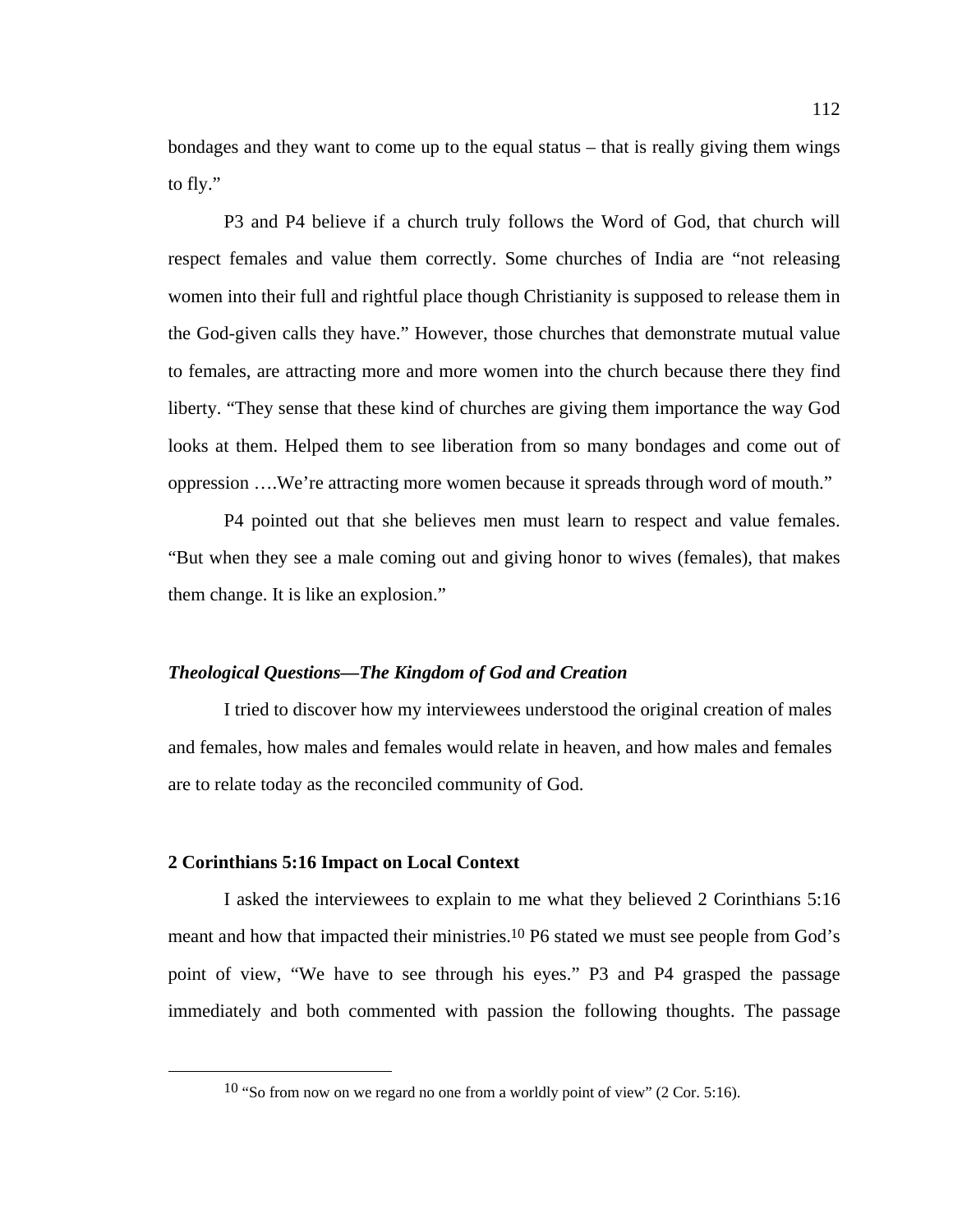caused them to move quickly to how they apply this passage practically in their own context of ministry and leadership development. Some of their comments include:

We see every soul irrespective of gender… If God has placed such value on every soul, then...how can we afford to differentiate between males and females as far as giving them equal opportunity to be productive and find their calling and fulfillment in the kingdom of God. We look to them as God looks to them…So the ministry of reconciliation, we would see that both have equal potential…We see her as a minister, just like we look at a man. This is a new believer who we'll take and train them as a leader of a cell, then as a celebration cell leader, and then ultimately as a leader of leaders. So we don't conform our thinking to the world, what especially India says that a woman is second-rate.

#### **Male and Female Relationships—Past, Present, and Future**

 I wanted to discover how my interviewees understood God's creation of males and females to see if their beliefs impacted their ministries. Table 11 demonstrates the interviewees' understandings of questions 5-7 and how God originally created male and female, how males and females would relate in heaven, and how males and females should relate today.

100% of my interviewees believed Scriptures taught equal value and honor for both the male and female. Five of six interviewees believed God gave the same blessings and responsibilities to the man and woman. Those who discussed and told answers for the relationship between males and females in heaven claimed no differentiation of males or females in value or responsibility.

I found it interesting that though five of the interviewees believed in equality of males and females and believed males and females should be offered full participation and opportunity for service in the Church, confusion existed as to the home, especially in P3 and P4. P4 seemed to have more difficulties accepting full equality in the home. I pressed for greater clarity of their viewpoints.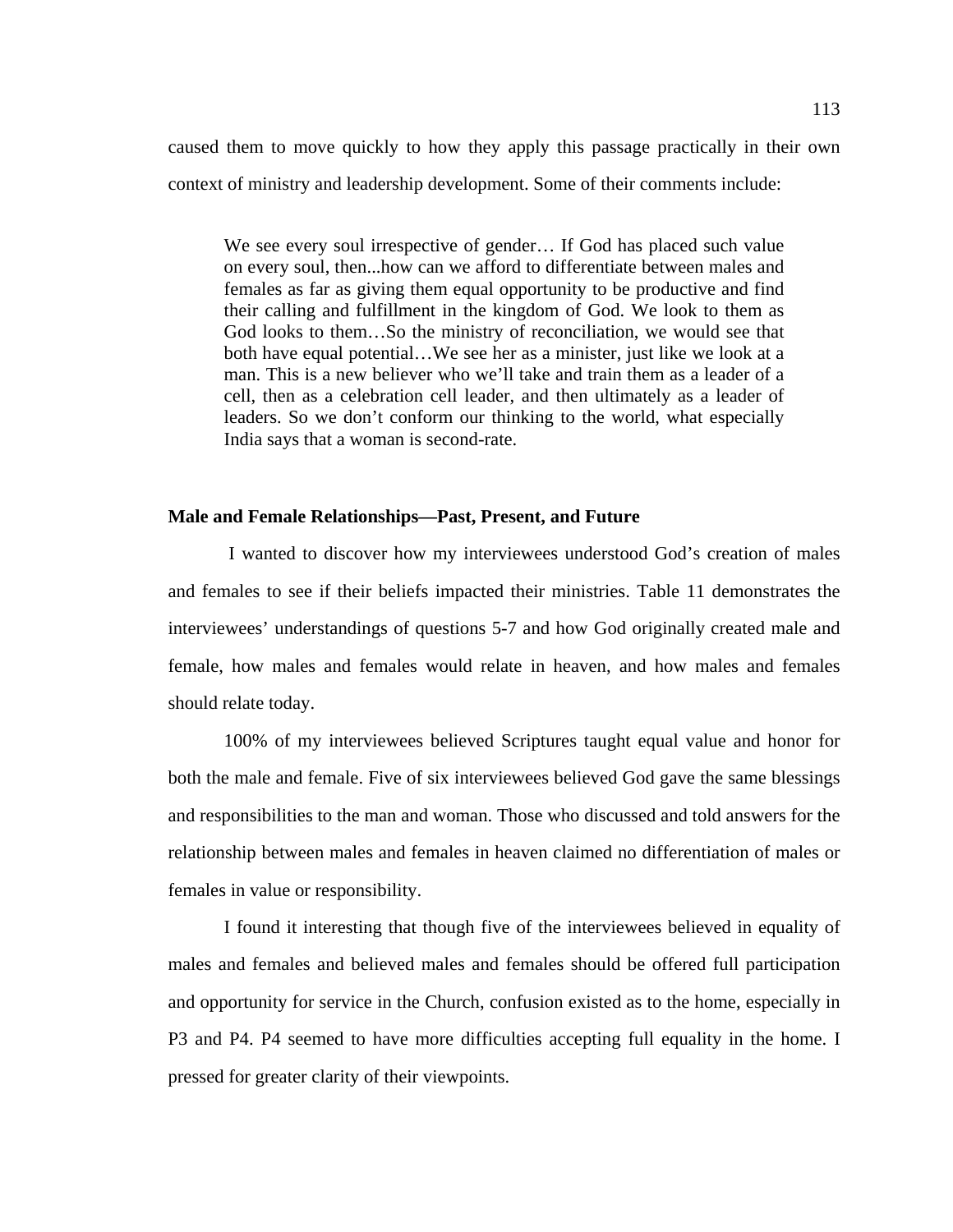# **TABLE 11**

|                      | <b>Original Creation of Male</b><br>and Female - Genesis 1-2                                                                                                         | <b>Male and Female</b><br><b>Relations in Heaven</b>                                                                              | <b>Male and Female Relations</b><br>on Earth                                                                                                                                                                                                                                        |
|----------------------|----------------------------------------------------------------------------------------------------------------------------------------------------------------------|-----------------------------------------------------------------------------------------------------------------------------------|-------------------------------------------------------------------------------------------------------------------------------------------------------------------------------------------------------------------------------------------------------------------------------------|
| P1<br>P <sub>2</sub> | • Created both to glorify God.<br>• Gave equal status to both.<br>• Created woman as helper<br>which means equal partner<br>in the Indian context.<br>• Equal to men | No response.<br>She expressed her<br>$\bullet$                                                                                    | • Males and females should<br>complement one another.<br>• God's purpose is to make<br>them One so God can be<br>seen through them.<br>• Like the eye. They both go                                                                                                                 |
|                      | • Supporting men<br>• Both were told to be<br>fruitful, multiply and<br>subdue the earth.                                                                            | understanding with an<br>analogy of the eyes;<br>both eyes must see the<br>same thing together.                                   | together.                                                                                                                                                                                                                                                                           |
| P <sub>3</sub>       | · God said it was very good<br>when he created both the<br>male and the female.<br>• Both created to be fruitful<br>and have dominion on the<br>earth together.      | • We'll be like the<br>angels.<br>• No marriage.<br>Differentiation based on<br>gender will not be<br>present in heaven.          | • Both given command to be<br>fruitful and have dominion,<br>but this was lost due to sin.<br>Jesus restored that position<br>for them both.<br>• God sees man and woman<br>partnering together for the<br>expansion of his kingdom.<br>• Mutual submission based on<br>experience. |
| <b>P4</b>            | • Created males and females<br>equal; told them both to<br>multiply and have<br>dominion.                                                                            | • No differentiation in<br>heaven, not a lesser<br>position in heaven.                                                            | • No problem with a woman<br>leading a mixed team under<br>her.<br>• P4 believed God created<br>male and female equal;<br>struggled with what that<br>meant in the home.                                                                                                            |
| P <sub>5</sub>       | • God gave the man and<br>woman the command to be<br>fruitful and have dominion<br>on the earth.                                                                     | • Perfect relationship<br>between God and<br>people.<br>• Both males and females<br>will be together, but not<br>sure their form. | • Should live as community<br>together as equals.<br>• Equal tasks given to both<br>males and females.                                                                                                                                                                              |
| <b>P6</b>            | • Equal in value and worth.<br>Males and females have<br>different roles to play; man<br>has authority over the earth.                                               | Only God knows what<br>$\bullet$<br>he will do in Heaven!<br>We will not be<br>important in heaven.                               | Respect, honor and love one<br>another.<br>Treat one another with love.                                                                                                                                                                                                             |

# **GENDER RELATIONSHIPS—PAST, PRESENT, AND FUTURE**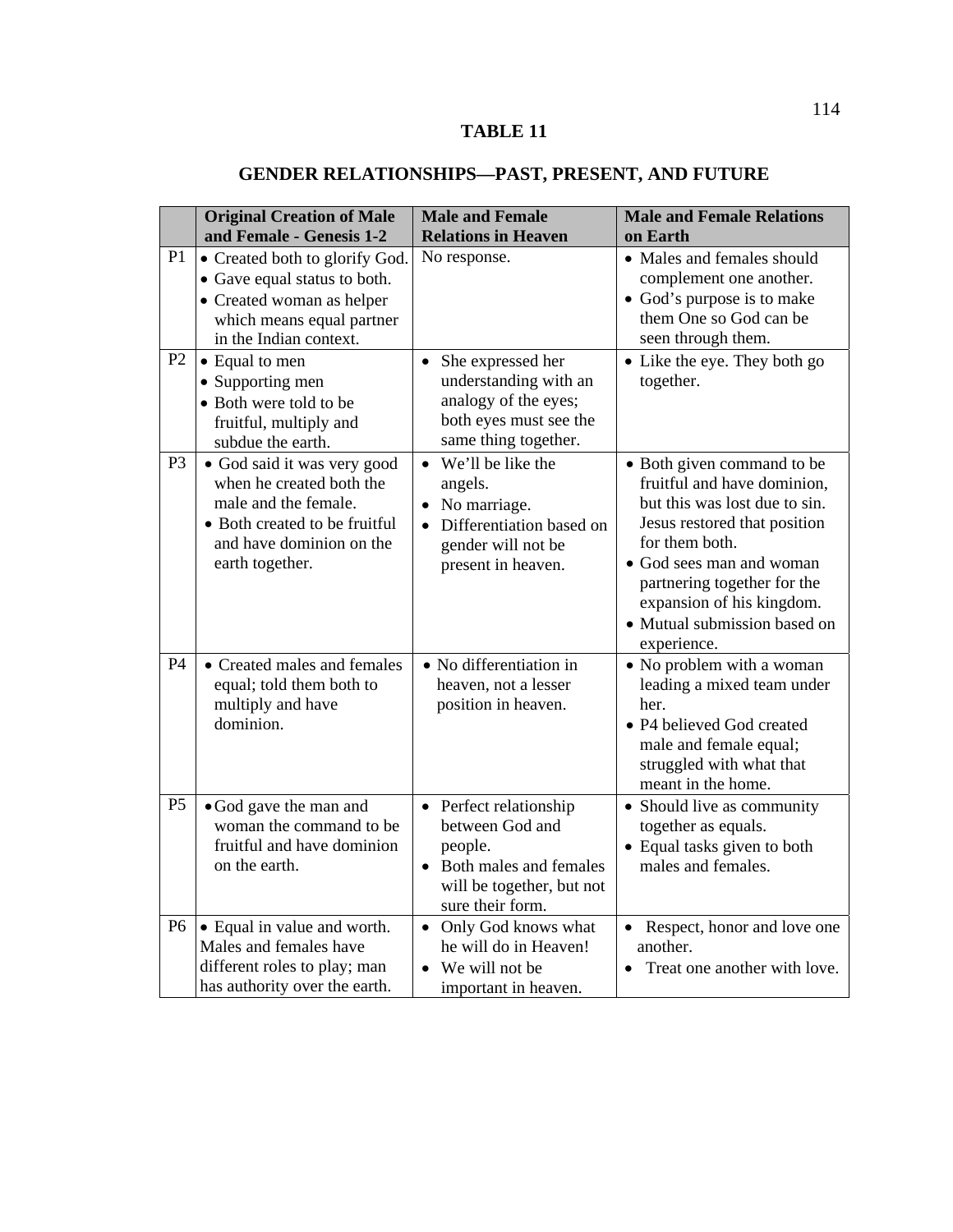P4 stated two contradictory beliefs. She said, (1) God created man to be the leader and (2) God created the man and woman to lead the family side-by-side. Upon further questioning, I learned that P3 and P4 believed God provided the husband as a covering for the wife. I also learned they believed this understanding based on the Trinity. "Equal but the Father takes the lead… for the purpose of order. In the same way, man is the head but the woman is beside him."11

# *Theological Questions—Leadership in the Church*

I asked interviewees about their theological understanding of the Holy Spirit and spiritual gifts in the church. I wanted to discover if correlations existed between the two.

#### **The Holy Spirit Shows No Favorites**

Five of my six interviewees were adamant that the Holy Spirit does not give gifts based on gender. P1 said, "No way! Who said so? The Holy Spirit is not gender-biased!" P5 went on to say that the Holy Spirit cannot be biased, "dividing people."

Again, P6 demonstrated great difficulty with this question. I asked several questions about the Holy Spirit to her and she evaded all of them. When asked if the Holy Spirit gives gifts based on gender she answers, "The Holy Spirit never glorified Himself." I asked her what her spiritual gifts were and she would never name her gifts as spiritual gifts. Instead she shared what she loved to do. I also asked her if God gives spiritual gifts. To this she answered, "Um, uh, what I see, uh, I think so, according to the Bible there are gifts…What I see in the Bible is that all good things come from the Lord. All good and perfect gifts come from the Lord. I believe in that." I believe these questions were

<sup>&</sup>lt;sup>11</sup> Because the purpose of the interview was not to move into a theological discussion on interpretation and exegesis and eisogesis, I simply stated, "From my study of the word *kephale* and the Trinity I would not exegete Genesis 1-2 the same way." Since that time, P3 and P4 asked Chad and me to write a discipleship curriculum for 2400 new believers about the relationship between the man and woman in the church and home.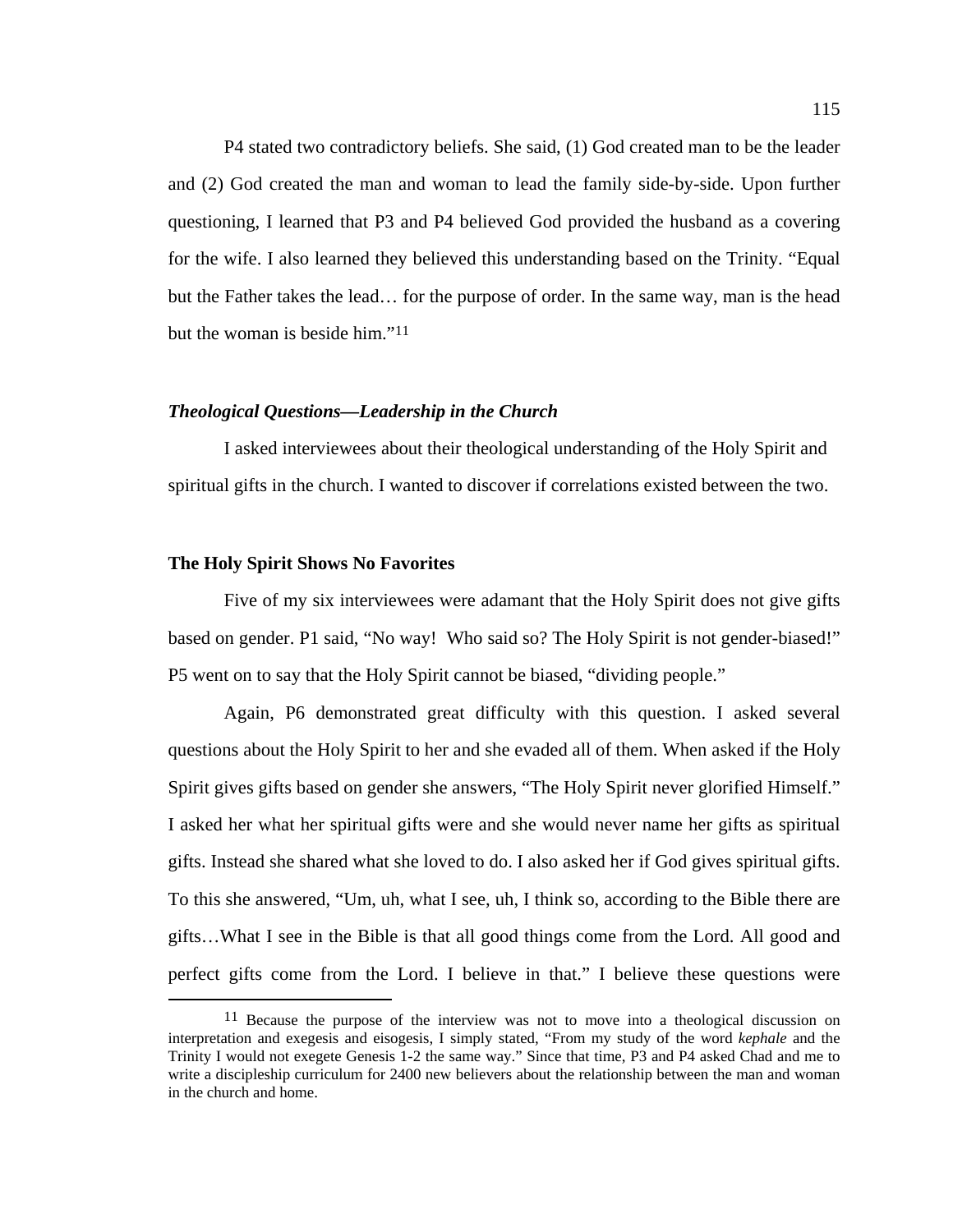difficult for P6 since she is currently influenced by an American pastor who teaches the cessation of all spiritual gifts.

#### **Gender Considerations for Service**

I followed the question about the Holy Spirit and whether he gave gifts based on gender with whether Christians should consider gender when determining how a person could be used. My logic was that I wanted to see if the interviewee believed God and believers should have similar or different considerations. I also wanted the question to invoke thought. P1 answered, "Not at all. How can a believer do this when God doesn't want to do that? If he doesn't differentiate, why believers should do that?" He also expressed that if a believer limits a person based on gender when the Spirit does not do that then "he has some problem in his biblical theology." P3 and P4 also agreed. "The Holy Spirit does not discriminate, so we should not." P4 stated, "Day of Pentecost both were filled with the Holy Spirit. So he doesn't differentiate. He didn't say that only men should come and I will fill them and they can pass it down to the women."

Even P6 stated believers should not consider gender, stating, "God can use even donkey also. Not only donkeys but also the rock. God can use anything, whatever He wants to use. We have a phrase in Hindi that means 'Lion is the king of the jungle – whatever he wants to do, he has all the power and authority, and he has the rights, because he is the king."

In my logical progression, I then asked if there was any Christian job that a woman should not do. I wanted to determine if the interviewees believed that both males and females could have any and all spiritual gifts, but to determine if they believed any restrictions should be placed on women. Again, P1 shot back a quick answer by saying the question should be changed, "I would say is there any Christian job a man cannot do? So if the answer is no for the man the answer should be no for the woman also. If man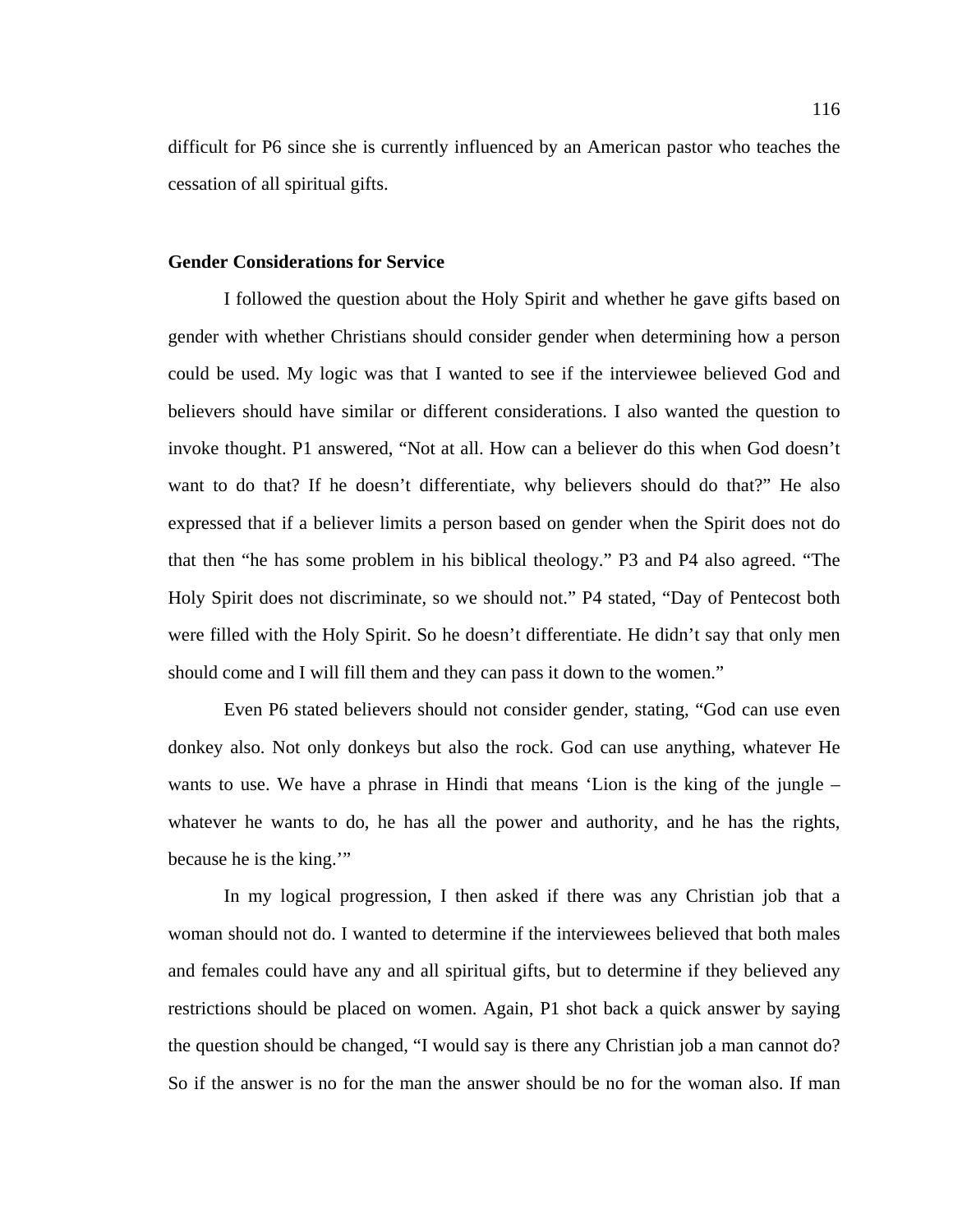can do everything, why not women do everything?" P2 answered, "I have just one sentence answer. If God has chosen you for anything, go ahead with that."

P3 and P4 also stated that because both males and females have the same Holy Spirit, there are no limitations on what they can or should be able to do. "If men have the Holy Spirit in them, then women too have the same Holy Spirit. If Holy Spirit can help men to do work, then same Holy Spirit is in women and can help them to do work. God can use any vessel."

P5, who serves as a priest in the Church of North India, stated changes continue to occur in regards to women and leadership. One issue helping people reconsider their positions about women in the church revolve around women rising in the secular field. An Indian woman serves as the CEO of Coca-Cola and another woman serves as CEO of Airtel. "When they see the corporate sectors, women are handling top positions; they compare so why not in Christian ministry?"

P6 said a woman should not teach or preach in the church, according to the Bible. She stated that women could teach Sunday School for children. When I asked P6 about Priscilla and her teaching of Apollos, she stated, "They were not inside a church. They were only in a home."

#### *Hermeneutical Questions—Biblical Interpretation*

I asked each interviewee how he or she handled the difficult passages about women in leadership in their contexts and how others in their contexts handled those passages. I reasoned that an inside glance into their journeys of theological reflection could possibly help others who also believed in biblical authority.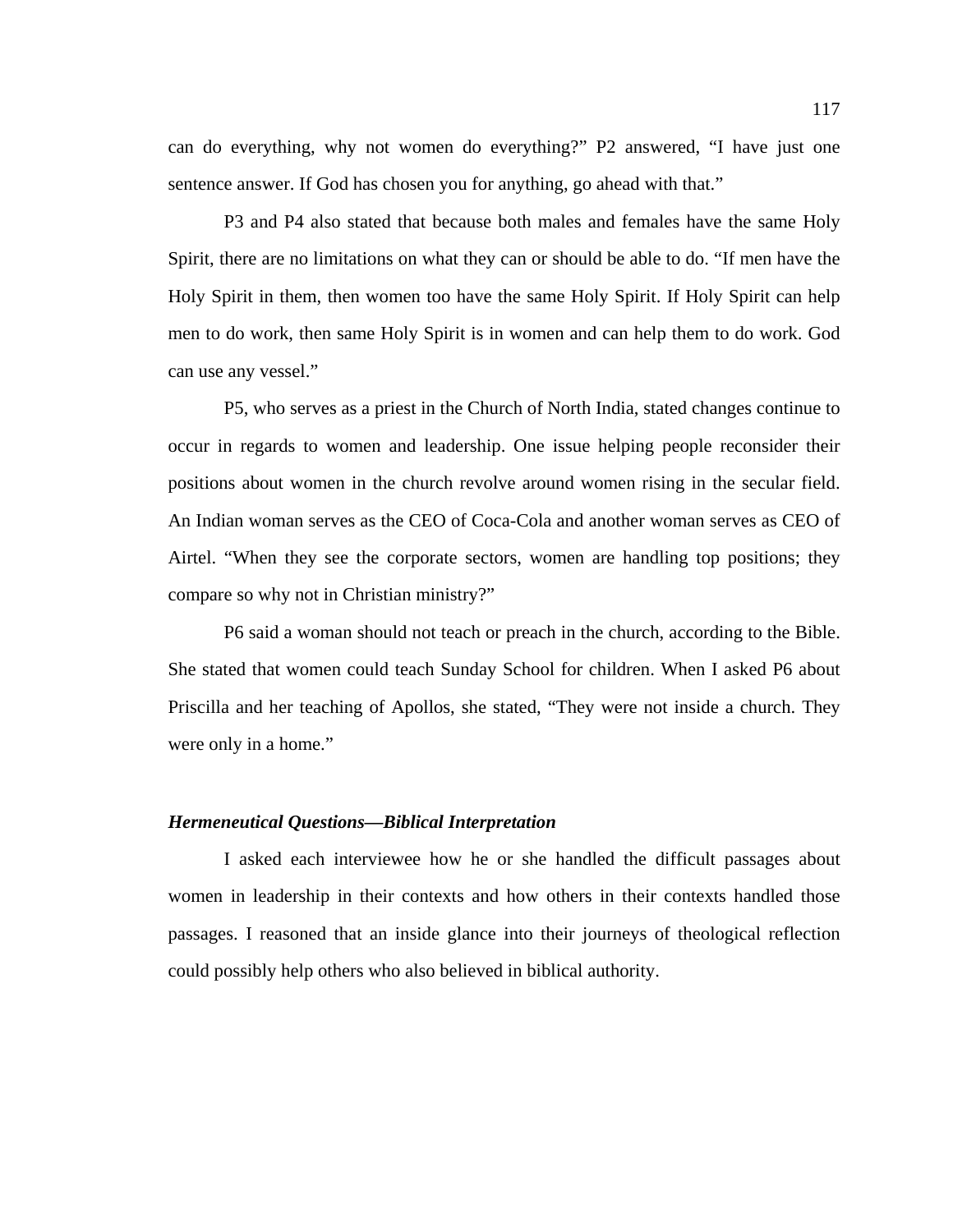#### **Understanding the "Difficult" Passages**

 Five of my six interviewees believed it was crucial that Christians study context when doing biblical interpretation. P1 and P5 immediately began to name other places in Scriptures where women served as leaders or evangelists or prophetesses; and both demonstrated a need for balance when doing biblical interpretation. P1 stated, "Jesus said, 'Go and tell my brothers.' Why would Jesus tell this to women if he expected them to stay silent? He went on to speak of Paul's thirty-three female leaders and why the Bible gave the story of Priscilla as a teacher of Apollos if Scripture wanted to condemn women from leadership and teaching.<sup>12</sup>

When asked about the difficult passages, P1 immediately stated context was important and quickly moved to Jesus and the standards Jesus exemplified. Both P1 and P3 do not believe these passages are difficult. P3 stated, "Difficult passages actually made difficult by people. When talking about actual context, quite simple. Written for a particular people, particular time."

Not surprisingly, P6 became rigid at the thought of studying the culture behind the text. She stated, "I don't want to determine and base my foundation on culture, particular point of time. But at the moment, I don't think it is the most important thing I need to study…Some says written for that culture, for that time…if I have to take it that way, I would try to give excuses; it's for that culture and time." P6 felt shaky looking at culture because she felt that one could disobey many Scriptures and then justify personal sins stating that the command was for a particular culture.

P1, P2, P3, P4, and P5 revealed the majority of believers in India believe women should have no authority, and women should not teach or lead.

<sup>&</sup>lt;sup>12</sup> I asked P1 how he would respond to P6 who stated that Priscilla could teach Apollos because they were not in a church. He responded, "First of all, the lady who said that does not understand what the church is. Church is the Body of Christ…A building is never the church."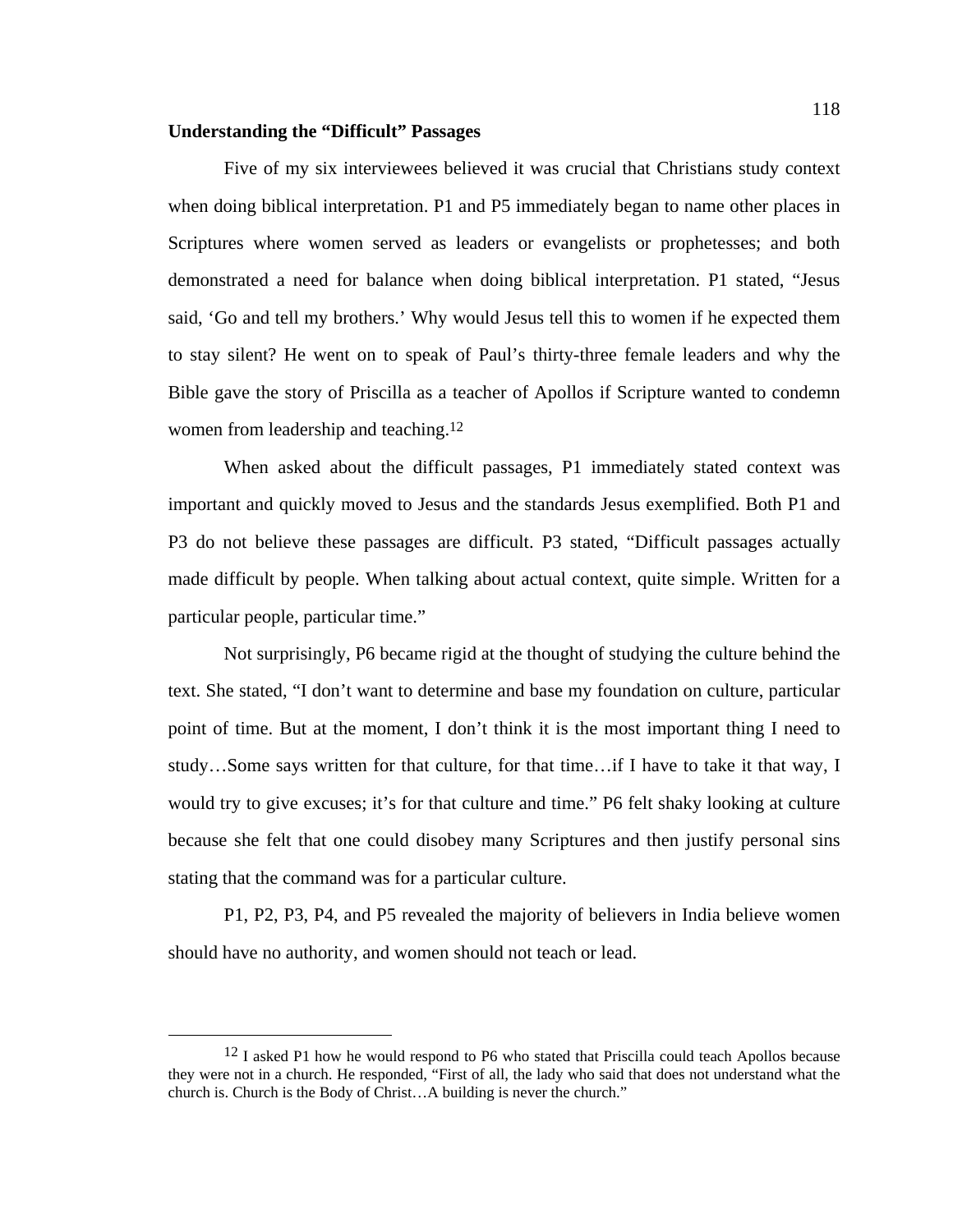#### *Missiological Questions—Women and Religion*

In the missiological interview questions, I wanted to discover who Indians believed served as spiritual change agents in India.

#### **Women – Custodians of Faith**

The four church planters I interviewed (P1, P2, P3, and P4) were very united that women were the key to reaching the entire society of India, as Indian women passed down their faith regardless of the religion. However, P1 stated that because the church in India did not encourage women in leadership, "the church has not made any impact on society, because the church preaches something else and practices something else. People do not find difference between Hindus and Christians and Muslims. So the church is not really impacting society."

P1 believes that by equipping women, society will change. He also believes women more effectively share the Gospel story. P2 said, "Yeah, see my slogan is if you teach a man it is just a man. But if you teach a woman, you are teaching a whole family." She expressed that since a woman is talkative, she will immediately tell others. P2 explains, "If we just make women equipped with the Bible, and with the verses, and with stories and everything she is going to be a big influence in North India or even to the world." P1 and P2 consider women as catalysts for the Gospel.

P3 and P4 have found that their female leaders demonstrate more effectiveness in winning people to Christ than their male leaders, but the males teach from the written word better because of their educational background. P3 and P4 have also found that because women demonstrate more spirituality in their local contexts, they pass on what they know to others in their families and communities. In P3 and P4's situation, they find that when women demonstrate their new identity and value in Christ and become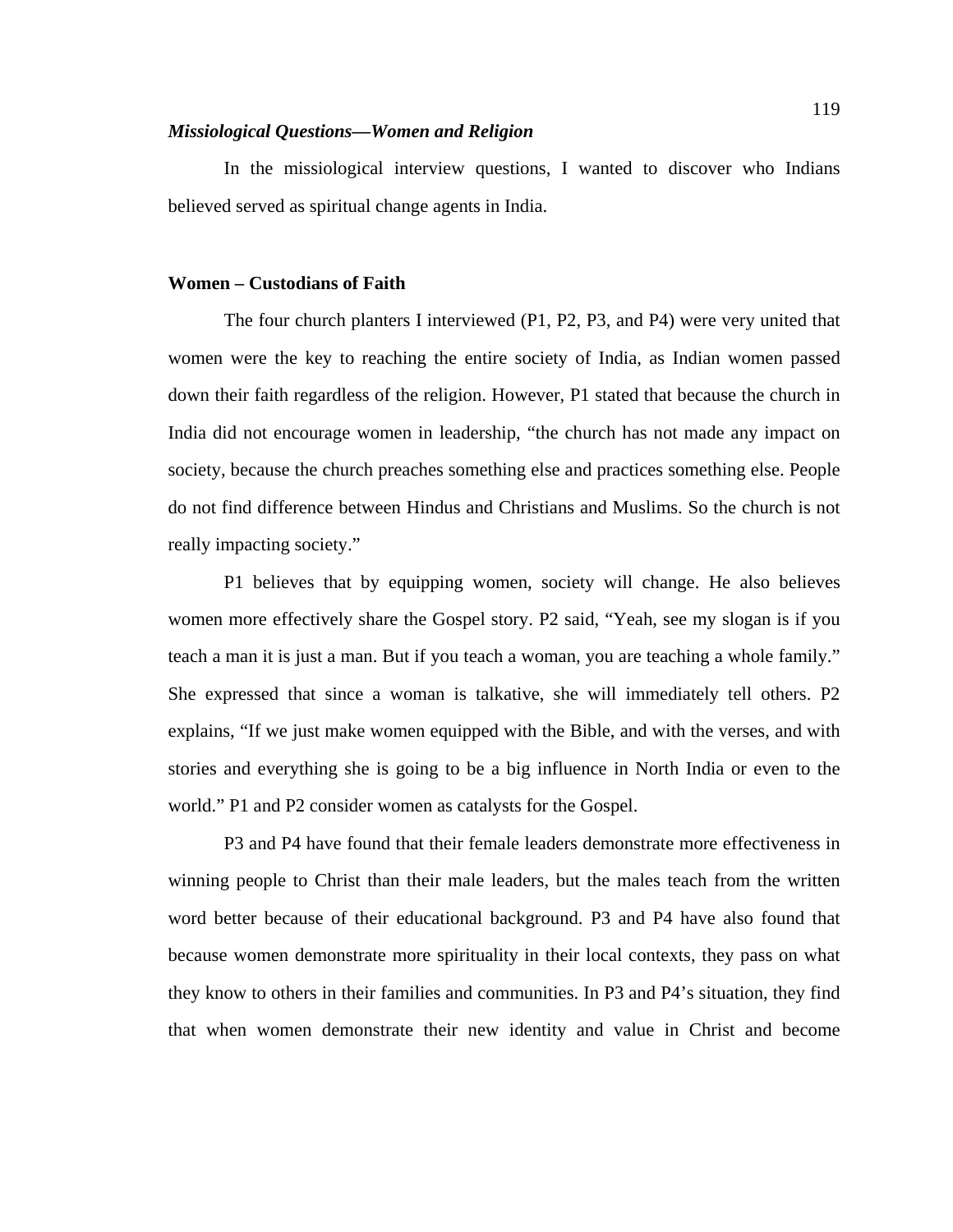empowered to lead and share the Gospel, their family is impacted by the change in the woman. Others in the community take note and respond to the Gospel as well.

# **Summary of Leadership Principles Derived from the Ethnographic Interviews**

Below I indicate the principles of leadership I derived from the six ethnographic interviews.

- Gender does not determine leadership abilities. The Holy Spirit distributes spiritual gifts without a gender bias. Therefore churches follow God when they give both males and females full participation in the kingdom of God.
- God gives the ministry of reconciliation to both males and females; therefore kingdom leadership provides equal opportunity to males and females.
- Effective leadership recognizes people, irrespective of gender, when equipping them for service.
- Effective kingdom leadership occurs when leaders 1. Release both men and women to fulfill their call from God, and 2. Release women from oppression and encourage them to recognize their purpose and potential.
- Godly leadership focuses on Jesus—his standards, character, actions, and purpose. Leadership that empowers focuses on Jesus more than the vessels.
- Good leadership values the Word of God and recognizes the value of context. Christians must carefully discern God's word, recognizing biblical authors often wrote for a particular issue in a particular church. Christians must acknowledge the difficult passages about women in leadership restrictions in light of passages that speak of releasing women in leadership.
- Effective leadership equips all believers, regardless of gender, to extend the kingdom of God.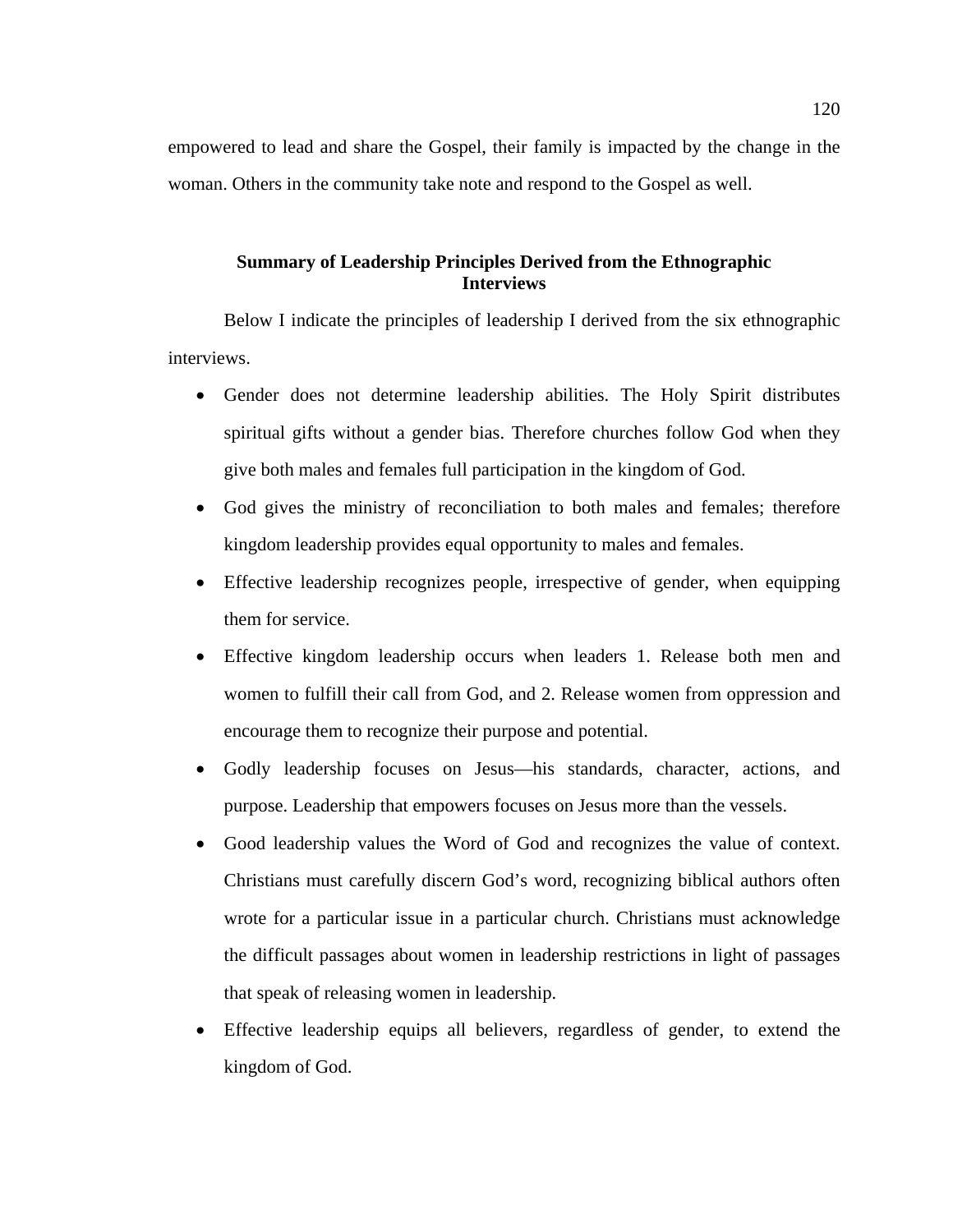#### **Mini-Tour—Case Studies**

I chose to conduct three Indian case studies. My two primary Indian case studies enabled me to study their models and trace their effectiveness in the Great Commission. To gather my data from the case studies I used the ethnographic interviews from above, more interview questions, and archival data. I conducted the third Indian case study as a rival case study.

#### *Case Study One Description*

In 2001, P1 and P2 asked Chad and me to teach a seminar to over 100 pastors about the relationship between males and females in the home and church. "We have watched you. You are different than most couples who love and serve Jesus. We want to know what you think on these matters." A month after the conference, we received an email from P1 and P2. They reported, "Praise the Lord! (P1) went to one unreached village, preached the Gospel and 35 people accepted Christ! Praise the Lord! (P2) went to another unreached village, preached the Gospel and 315 people accepted Christ!" In both villages, house churches were planted.

P1 chose to give up congregational pastoring after learning about the house church model from an Indian mentor. He recognized that a house church model lined up more clearly with the early church in the New Testament, and he believed this model would multiply more quickly among the masses of the unreached in North India. After successfully planting several house churches himself, P1 eventually began to equip others to plant churches. In 2001, P2 resigned her teaching position after recognizing her gifting both to plant churches and to equip others to plant churches.

Before my research phase began, P1 and P2 invited 10/40 in 2007 to partner with their organization in a strategy called *Ummeed* which means "Deep Hope." *Ummeed* equips women as church planters in villages of North India, with the majority of the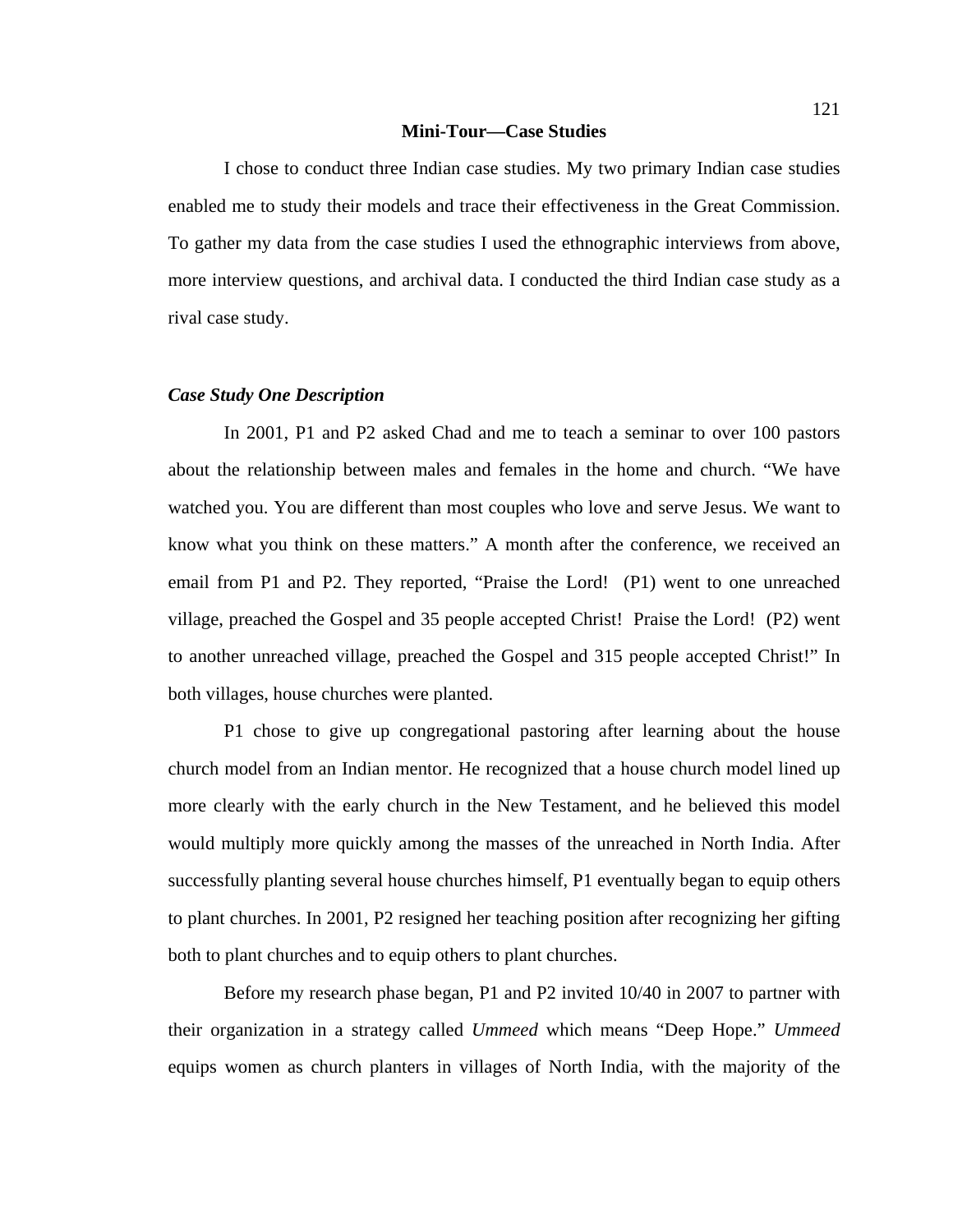women from Uttar Pradesh. The religions of Hinduism, Buddhism, and Jainism all began in Uttar Pradesh. Over 167 million people live in the state with only .14% Christians. The needs in Uttar Pradesh overwhelm. Because of the partnership in *Ummeed*, I have two years of documentation of each month's equipping seminars and the churches that women planted as a result of the equipping seminars. Indian partners developed their own curriculum to equip these women in their particular church planting model. 10/40 partners in finding finances, mobilizing prayer, and serving as a sounding board to extend the vision and strategy. Together we establish models of accountability.

#### *Case Study Two Description*

10/40 partners with one wing of XYZ (XYZ). Pastor Joseph began the XYZ in 1968. From 1970-1980, XYZ experienced little growth because they functioned in a "one church, one pastor, one congregation" mindset. In 1980, Pastor Joseph learned about the New Testament pattern of meeting in the homes of the people. Influenced by the G-12 Model of Bogota, Columbia,<sup>13</sup> Pastor Joseph decided to transition his church structure. After the transition to the cell church model, the XYZ experienced tremendous growth multiplying churches. The G-12 vision has a focus on five main ideas—the Great Commission (Mt. 28:18-20), the government of twelve (Gen. 12:1-3), cell churches (Acts 2:46-47, Acts 20:20), revival (Hab. 2:4), and the glory of God (Hab. 2:14).

XYZ has two senior pastors, Joseph and Florence. Joseph has twelve pastors and Florence has twelve pastors. P3 and P4 are each primary pastors of Joseph's and Florence's twenty-four. P3 then has twelve primary pastors and P4 has twelve primary pastors. The multiplication flows. 10/40 partners with P3 and P4 as we share many core

<sup>&</sup>lt;sup>13</sup> Pastor Cesar Castellanos of the ICM church in Bogota, Columbia developed the G-12 strategy. From 1986-1991, ICM had seventy cell groups using principles of cell church as taught by South Korea's Dr Yonggi Cho. However, Castellanos was not satisfied with the slow growth. God gave him the G-12 strategy. Today, ICM no longer tries to count people, but rather seeks to keep track of the number of cells (each cell contains between six to twenty-five people).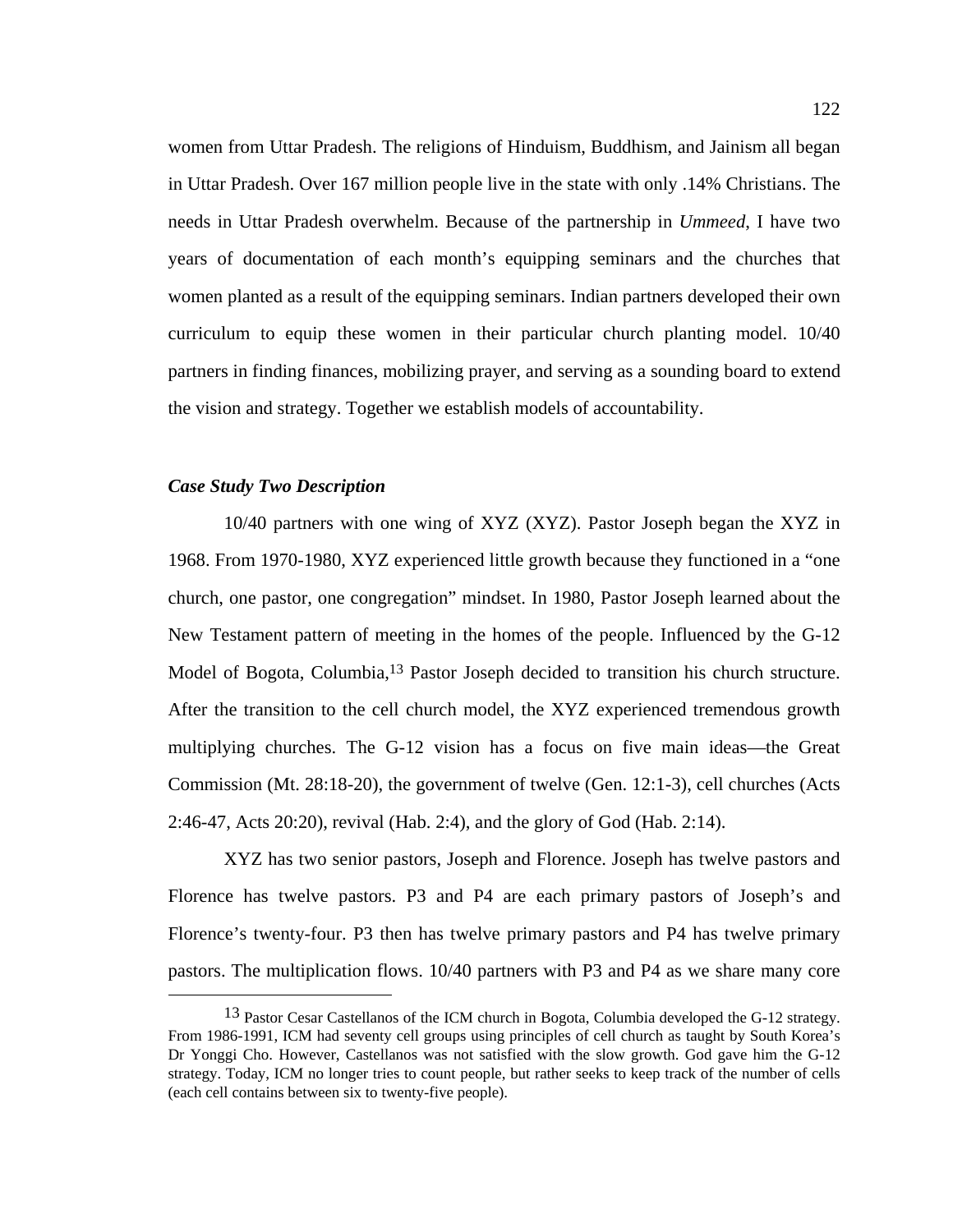values. P3 and P4 release both males and females to start and lead cell groups. Chad and I preached at one of their Sunday celebrations. Afterwards P3 told us, "You are unlike most American couples who come here to serve. Usually only the man speaks and the woman sits on the front row. We like this because your model reinforces our model."<sup>14</sup>

XYZ headquarters in Mumbai, India. Mumbai is the capital of Maharashtra and contains 17.5 million people. Mumbai serves as the commercial, economic and industrial heart of the country. The Christian population of Maharashtra is 1.2%. Mumbai "has great influence through its economic clout. It generates one-third of India's GDP; it is home of India's stock exchange and the film making industry ('Bollywood') (Johnstone 2001:328). Mumbai contains Asia's largest slum. Mumbai also has 100,000 street children, child prostitutes, and huge numbers of AIDS sufferers. 50% of XYZ's cells are in slums, 20% in urban settings, and 30% in rural settings.

After the transition and the growth, P3 stated, "The next revelation that God gave us is to release every church member into their God given calling of priesthood of all believers. This also gave freedom for women to be released into ministry." All twentyfour of P3 and P4's pastors that they have cultivated over the past eighteen years "have arrived at fully accepting the fact that if they want to reach out and preserve the vast harvest that we see before us then, releasing women in ministry is very important. So now I would say 100% are following it at different levels of results. Faith level too plays a very vital role in this, their prayer life, reading of the word." P3 stated, "[P4] and I are fully convinced that the role of women is alongside men, serving the Lord shoulder to shoulder with men based on Galatians 3:28 and Romans 8:11."

 <sup>14</sup> Please note that 10/40 began to partner with P3 and P4 as a result of their prior model of ministry. We did not influence their model. However, they were encouraged when they saw that we also practiced mutuality in ministry when we both preached together.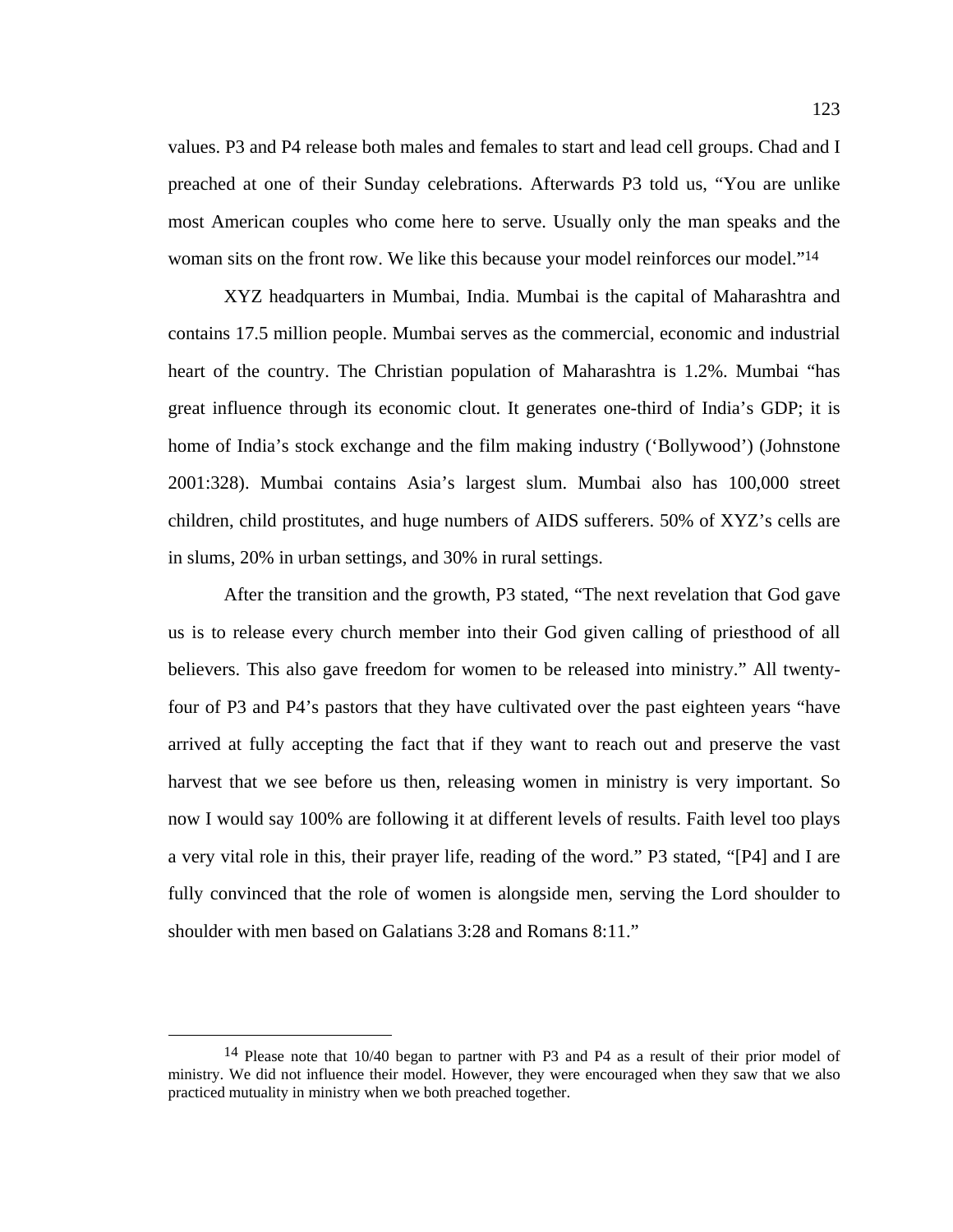#### *Findings—Interview Data from the Case Studies*

I asked additional questions to four of my ethnographic interviewees. Those four interviewees became my primary two case studies. These additional questions enabled me to understand their leadership structures better and discover how their models affect the Great Commission. Below, I detail some of the key principles that arose from their answers.

#### **Re-evaluated Scripture because of the Urgency of the Task**

All four interviewees came from a traditional male-female worldview and then moved to a belief that the Church should equip, empower, and release women as full participants in the Body of Christ.

P3, moved particularly by the need they found around them shared:

It was the desperate need. Many of the sisters wanted to come out and serve the Lord, do something for the Lord. But whereas many men were caught up in their jobs. Response to come out in the ministry we see more among the women than the men. So along the way as we were ministering out of the need and out of the availability of such a vast harvest force that the women are in the church, we realized releasing them would be a great blessing and when we did that we found good results and that has made us willing to release both men and women, everyone who is willing to serve the Lord irrespective of their gender.

P4 stated, "But we from a need base saw so many women, and if we wanted to expand we had to realize they are also a part of the army of God. If we keep them just sitting there, we would be sitting half of the army of God in a useless position, not functioning in the kingdom of God." From the need, they went to Scripture to reexamine the texts. They studied the Scriptures in the Greek and learned the contexts surrounding Paul's words.

Scriptures challenged P1 and P2 to break their own traditions to accept what they considered a better biblical model. Due to their new understanding, they now hold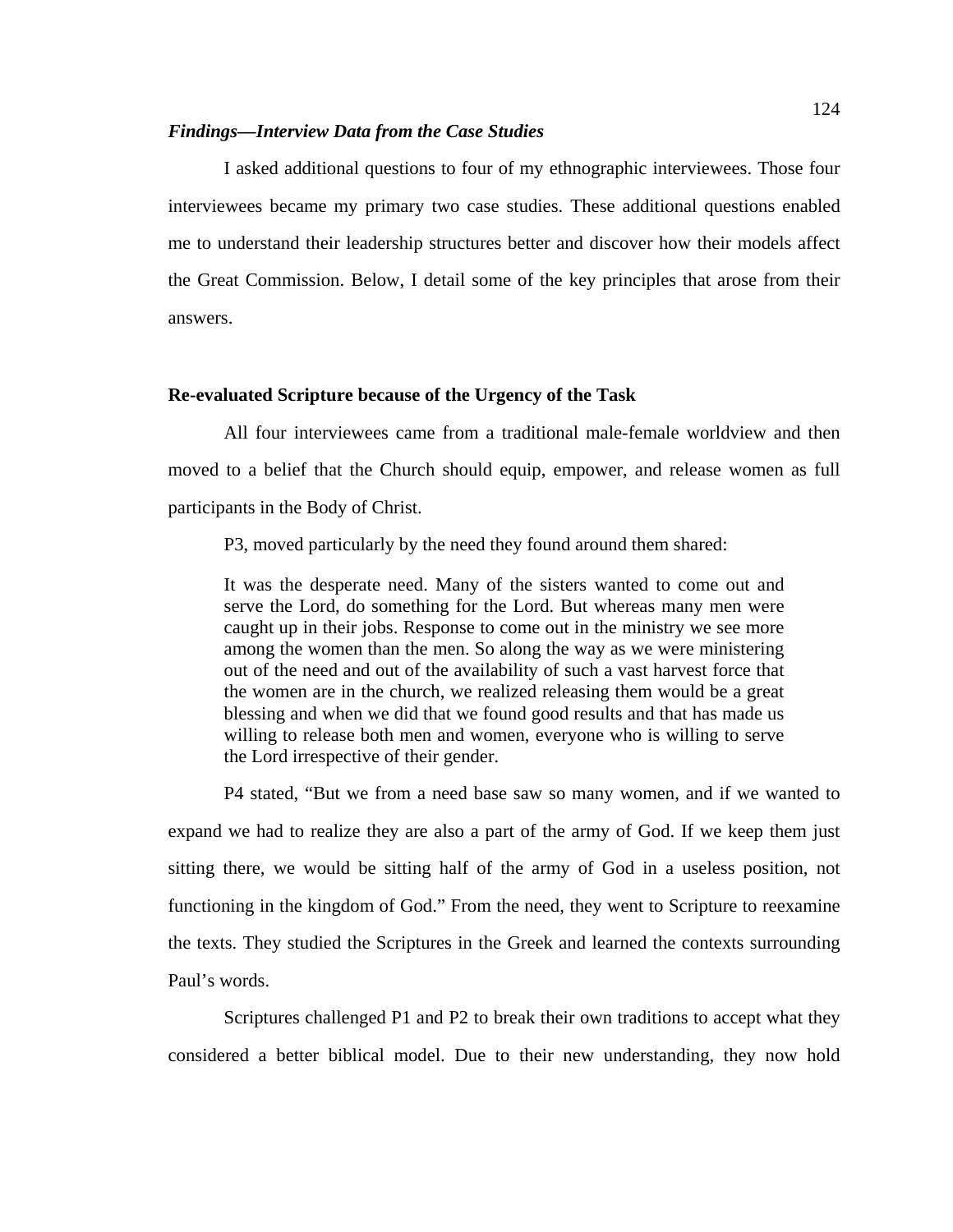specific trainings to empower women as church planters believing they are a key to the nation's salvation. P1, P2, P3, and P4 each practice and teach church planting.

The urgency and the need opened their hearts and minds to re-examine the difficult passages in regards to women in ministry. P1, P2, P3, and P4 each did an earnest search of Scripture realizing Scripture had to guide them. All felt their current methods and leadership models flowed from their commitment to Scripture. A commitment to the priesthood of believers as well as the "new creation of Christ" helped move them to new understanding about males and females.

# **Mentoring Matters**

P4 believes that since it requires both a man and a woman to produce physical fruit, so producing spiritual fruit requires both males and females. P3 states that in the life of Jesus and Paul, women ministered side-by-side with men. He says, "God sees them as complimenting one another for the expansion and furtherance of the Kingdom of God." He also said, "Men and women partnering together definitely going to be a key to success because so many women are there in the church. Even if we say 50%, that many people if we don't mobilize, growth will be slower. So releasing women in the ministry is going to play a very vital role."

I found that P1, P2, P3, and P4 recognize the importance of mentoring on this issue and see it as a way to set an example of males and females partnering together. P3 shared how the Lord rebuked him at one point for not sharing in the housework so that his wife could engage in ministry. He said, "Verbally I affirm her as a leader – side by side with me. So other men could see what I am doing and women see how my wife is coming up in the ministry and they then have high expectations for themselves to come up as well. Someone had to demonstrate so we did that." To demonstrate the practical ways women could join in kingdom work, P3 realized P4 did not have time to come up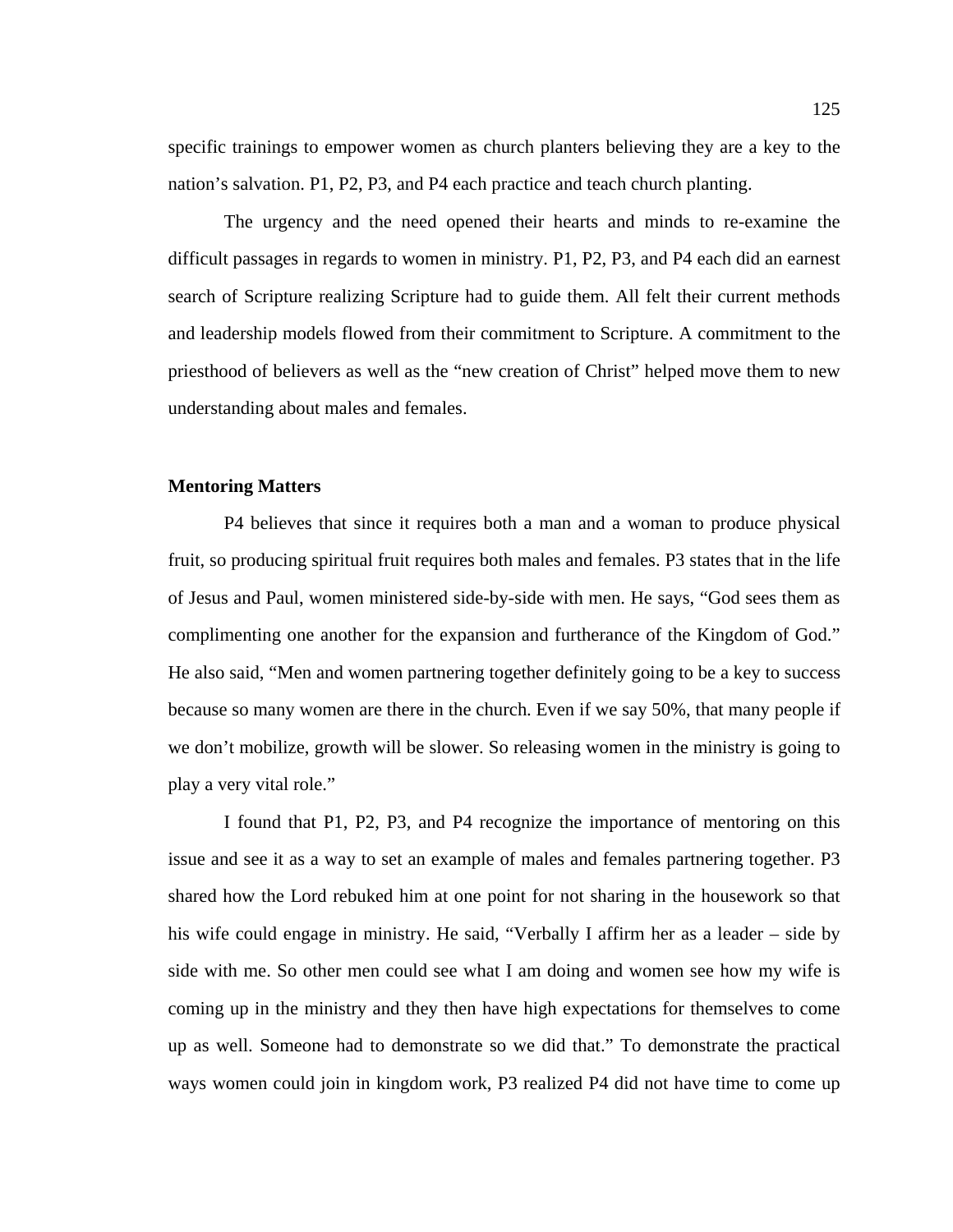into the ministry because of her already overloaded schedule. So he started sharing in the house work so she would have time to pray, read, study, and do ministry. P3 and P4 also modeled P4's ability to teach while P3 served as her translator (P4's first language is English). P3 and P4 became the model for both engaging in ministry as a husband and wife and as a sister and brother in the church. They also shared how even the Americans that often come to minister in India simply only demonstrate the man engaged in ministry. The woman sits on the front row and prays for him and may share with the women for an hour or two. Very few models exist within or outside of India of couples partnering in ministry.

P1 and P2 are also an example of a married couple, both in ministry, and who demonstrate this partnership in their network. P1 shared, "But what we are doing in North India, it has created a new model in our organization." He shared that through their model, the men and the women want to be like them. "And that has really given a big growth to the church planting movement." They shared that if they were not available as a model, it would not be easy to raise up women to participate or lead.

Because few people have seen role models of women in church leadership or men and women partnering together in the Gospel, many do not even consider the possibility. But when couples and individuals model a new paradigm, the door opened for more people to follow.

#### **Obstacles to Partnership Stem from the Fall**

I tried to discover some of the obstacles to women and men choosing to partner together in leadership. P1 claimed tradition keeps men from releasing women to engage fully in the church with leadership giftings. Leaders continue to pass down the wrong tradition to new believers. Since India classifies as a male-dominated society, men also fear losing their authority, and their dominant role.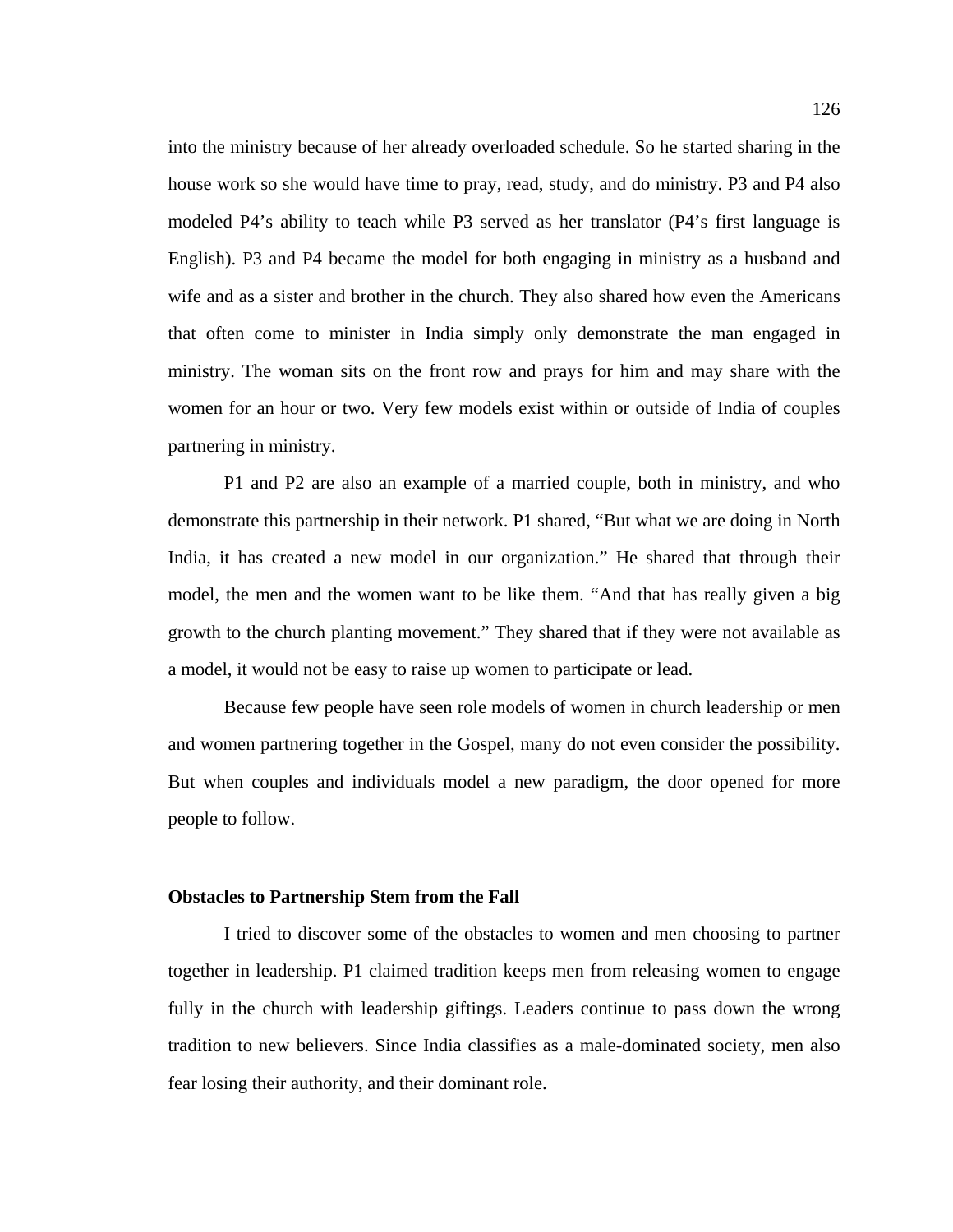P1 stated the primary reason for men hindering women from areas of leadership in the Body of Christ is simply "Ego." Men have a difficulty thinking of women as equal to them. "If women are released, maybe they will do better than me?"

P3 stated that some men prevented women from doing ministry because they were not open "to receive what God has written in His word." P3 said men fear losing their authority, their dominant role, and their position. He said, "They themselves are not liberated I would say. If I find security in God, then I will not become shaky when women join me in ministry."

I found from interviews that some women do not want to take the responsibility of leadership and decision making. They also are afraid to grow in leadership because they fear their marriages might dissolve. The wife also does not want to be beaten which she might fear will occur if she practices leadership. P4 stated that she has found that some women hide behind their children. They make excuses for not engaging in ministry on their responsibilities to their children.15

#### **Trust and Submission to the Holy Spirit**

 The believers in both case studies trusted and submitted to the Holy Spirit as the giver of gifts, the supplier of power for miracles, and the motivator for passion. Their high degree of love and respect for the Spirit impacted their ministries and their ability to release all believers – male and female. This trust enabled them to live with joy in the fact that Joel 2 seemed to continue in their day as the Spirit continued to pour out on both sons and daughters.

<sup>&</sup>lt;sup>15</sup> These findings relate to the consequences of the Fall and Hagburg's studies that show males typically desire power by position whereas women typically find power through association with another person. Males typically struggle with pride and desire for power, while women typically struggle with an unbalanced adherence to relationships and security that they believe can come through males.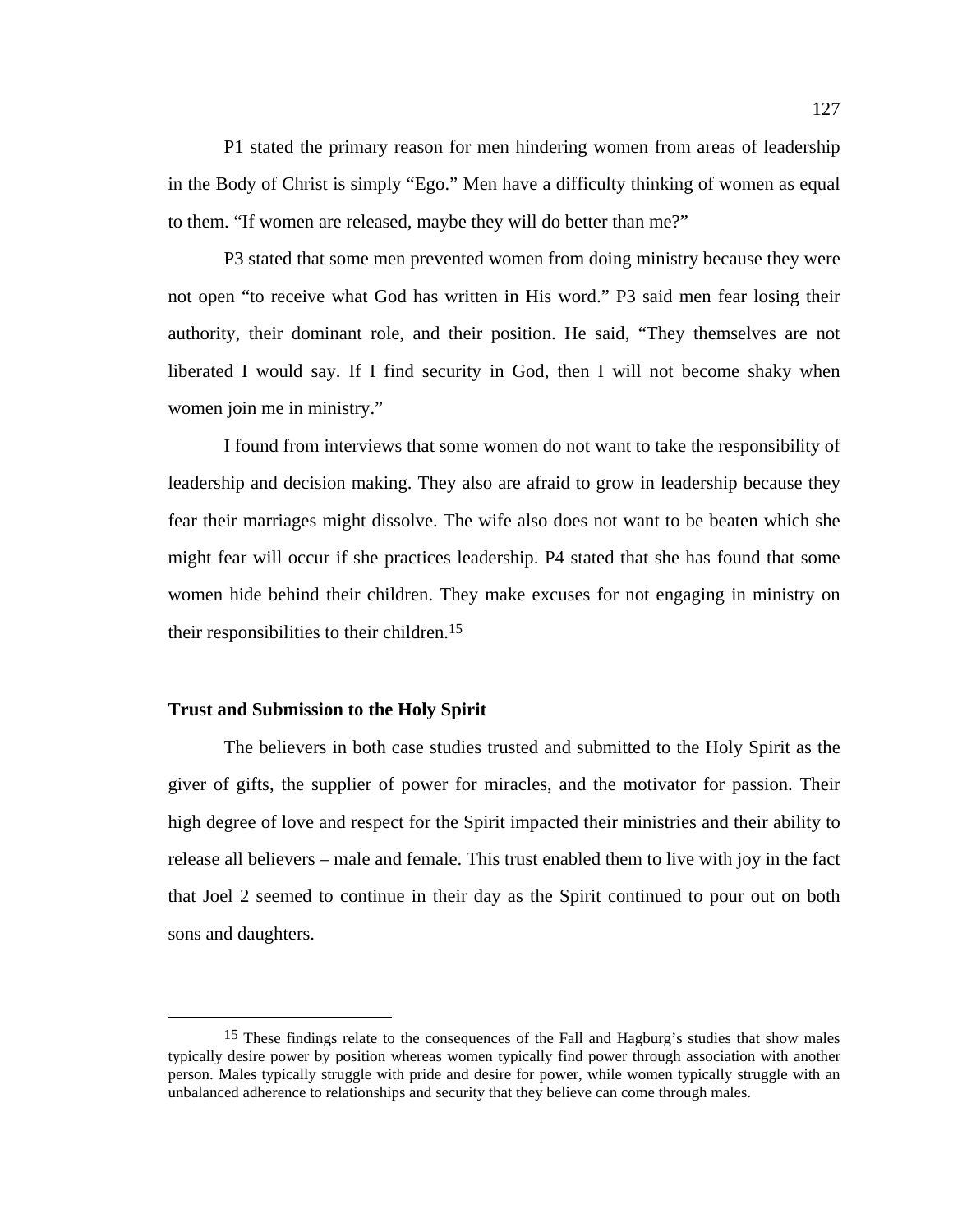#### **Releasing Women for the Task**

P1 stated that the women church planters they have "are very good." He said that the women of India trust God, whether it is the right one or not. They say, "Okay, my God will do." He said that the women become very focused immediately on God.

Noting the success of the few women trained in their networks and the massive potential of released women, P1 and P2 decided to start training women specifically for church planting. It is called *Ummeed* – or Deep Longing. P1 said, "We are preparing an army of women, so the balance will be there. Personally, I have high anticipation, high hope by these trainings."

P3 and P4 state their release of women into ministry has resulted in more people accepting Christ! P3 explains:

So if God has placed such value on every soul, then we too don't see how we can afford to differentiate between males and females as far as giving them equal opportunity to be productive and find their calling and fulfillment in the kingdom of God. We would look to them as God looks to them. God literally opened our eyes to this. If we want to impact the world around us, we need to use every possible resource that is available. And the cashless resource that is available in the kingdom of God is the laborers. That's what Jesus expressed that the laborers are few. So we can't make more than 50% of the Army of God that is in the church that is our sisters redundant by not giving them opportunity, like we give the men, opportunity to serve the Lord.

#### *Findings—Archival Data from the Case Studies*

I researched data from both case studies to discover what, if any, had resulted to propel the Great Commission forward based on the case studies' actions to equip, empower, and release women in leadership.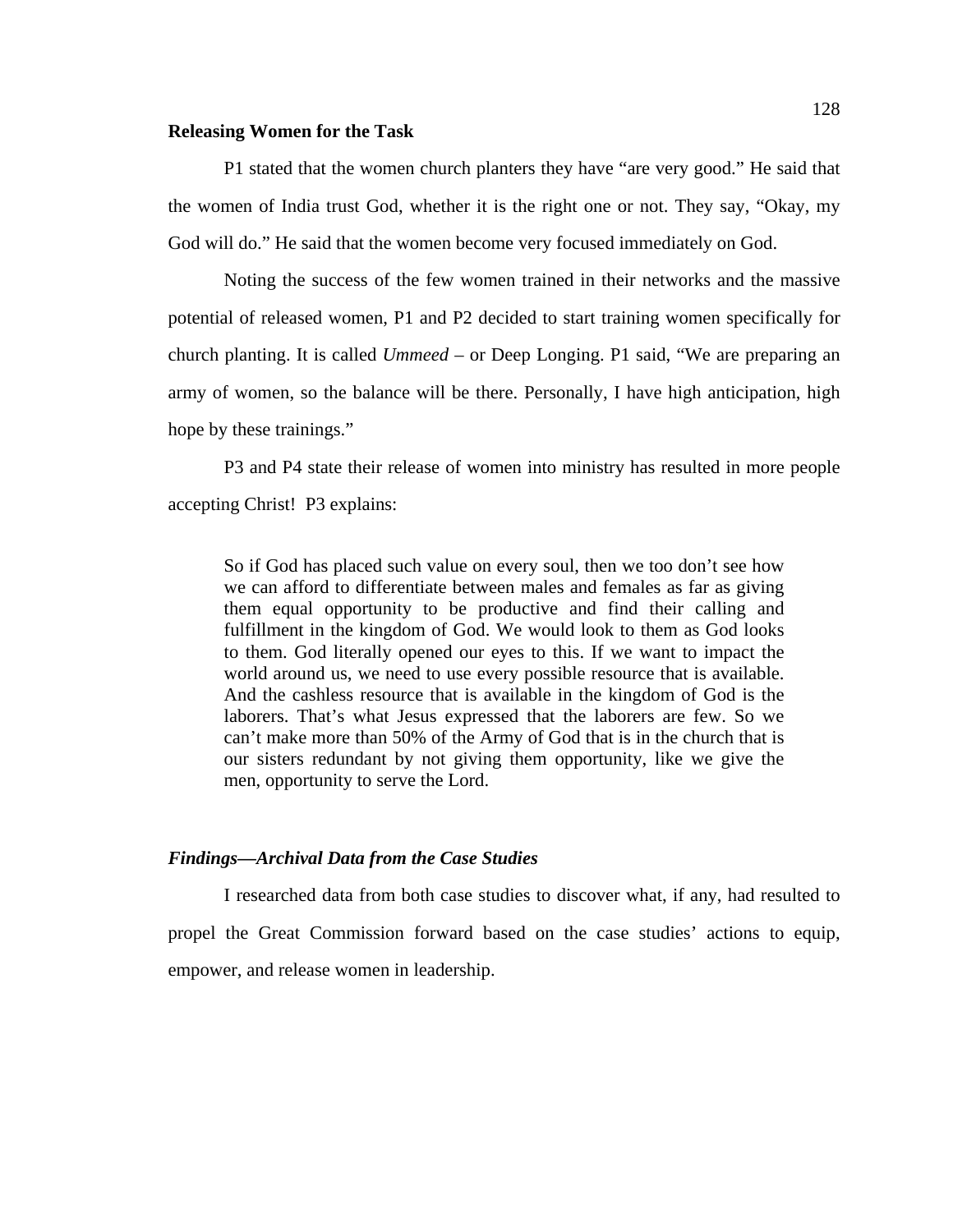#### **Case Study One—Archival Data**

I gathered archival data from two years of the *Ummeed* strategy. I examined the data from each equipping seminar and traced the results of the women who attended. Appendices J, K, and L reveal the dates of the seminars, numbers of women equipped/refreshed<sup>16</sup> at each seminar, and locations of where the training took place. Appendix M reveals the topics taught at each seminar.

In 2007, Case Study One launched the first *Ummeed* group (Group A). Group A consisted of six different groups of women who each came two times in the year – once to an equipping seminar and later for a refresher course. In 2008, Ummeed B and C began. Both B and C consisted of six groups of women (twelve trainings total) who each came two times in the year – once to an equipping seminar and later to a refresher course. Ummeed A also came back in 2008 for another refresher course.

The churches planted by the women contain both males and females. After the church planters plant a church, they immediately look for someone within the new church to facilitate the new house church. Table 12 demonstrates the results of 2007 and 2008.

#### **TABLE 12**

|                                       | <b>Ummeed</b> | <b>Ummeed</b> | Ummeed     | <b>Ummeed</b> | <b>Total</b> |
|---------------------------------------|---------------|---------------|------------|---------------|--------------|
|                                       | $A - 07$      | $A - 08$      | $B - 0.08$ | $C-$ '08      |              |
| Number Equipped                       | 305           |               | 288        | 403           | 996          |
| Number Refreshed                      | 320           | 130           | 145        | 149           | 744          |
| House Churches Planted                | 1,065         | 1280          | 920        | 920           | 4,185        |
| Number of New Believers <sup>17</sup> | 10,650        | 12,800        | 9.200      | 9,200         | At least     |
|                                       |               |               |            |               | 41,850       |

# **SPIRITUAL FRUIT OF** *UMMEED* **2007-2008**

<sup>&</sup>lt;sup>16</sup> The Refresher Courses serve to continue the mentoring and discipleship relationship with each of the equipped church planters. These courses also enable church planters to ask questions based off of their experiences in planting churches.

 $17$  A house church qualifies as having at least ten saved adults. These numbers are low estimates as most of the churches have more than ten saved adults in them.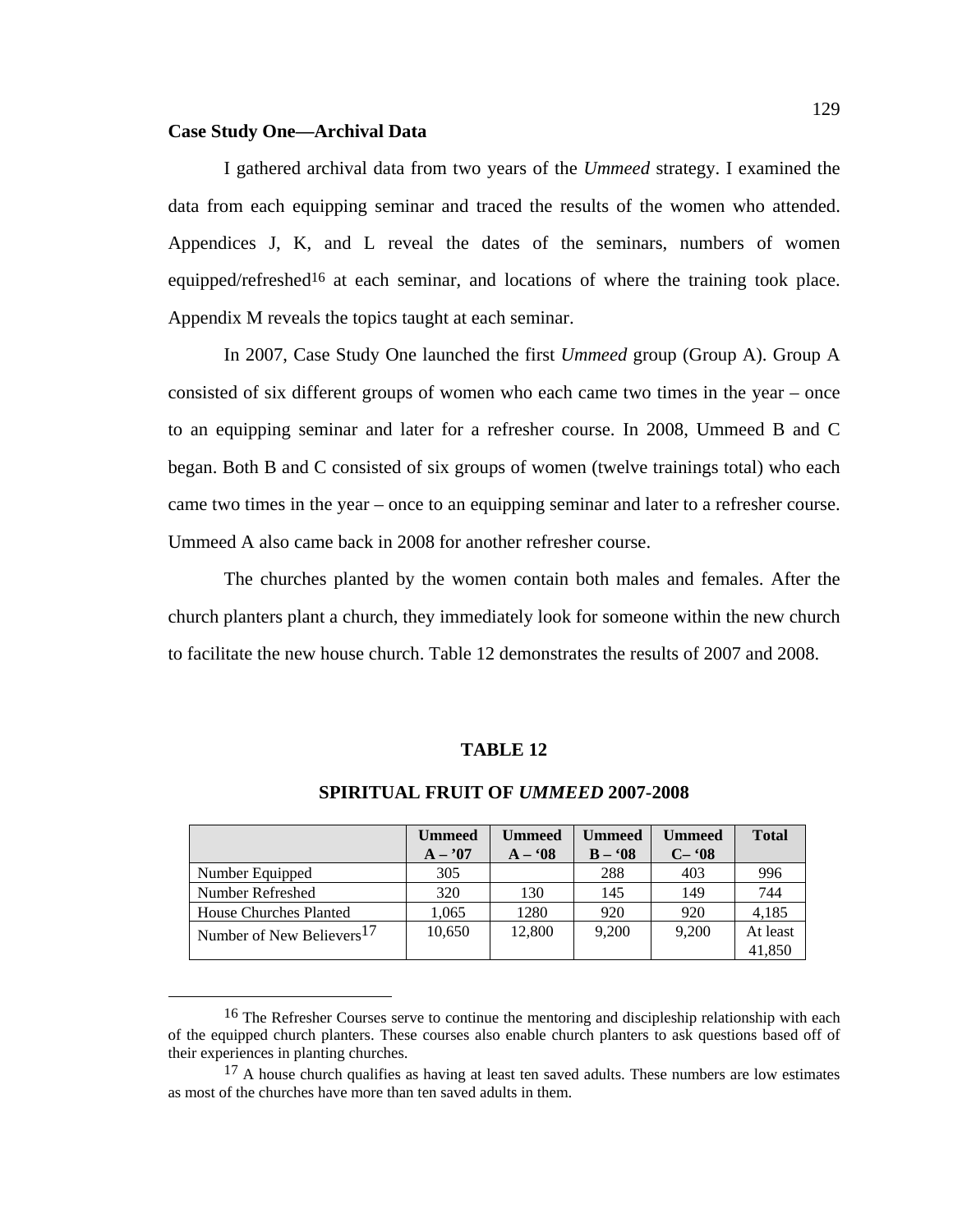According to two years of gathered data on a strategy that specifically equips women as church planters and leaders, Indian partners equipped 996 women as church planters. These 996 churches planters began over 4,185 groups with at least 41,000 new believers! The churches planted by *Ummeed* A in 2007 multiplied and began another 1,280 churches in 2008, so multiplication occurs. So far, *Ummeed* women have impacted eleven unreached people groups.18

 Table 13 gives a deeper analysis of the demographics of the churches planted by these women as compared to churches planted by men from P1 and P2's other church planting initiatives.19

# **TABLE 13**

|                           | Number of<br>Men | Number of<br>Women | Number of<br><b>Children</b> | <b>Average Size</b><br>of Church |
|---------------------------|------------------|--------------------|------------------------------|----------------------------------|
| Churches planted by women | 4-6              | $8 - 10$           |                              |                                  |
| Churches planted by men   | 4-6              | $8-10$             |                              |                                  |

# **DEMOGRAPHICS OF HOUSE CHURCHES**

 P1 and P2 consistently told me that whether the church begins by a male or female, they consistently find similar demographics.

 <sup>18</sup> People groups engaged - Brahmins, Rajputs, Kumars, Harijans, Sweepers, Punjabi Jaats, Tyagis, Barber, Santhals Tribe, Urauv Tribe, and the Mundav Tribe. Church planters engaged a total of eleven people groups during 2007-2008.

<sup>&</sup>lt;sup>19</sup> These numbers compare very closely to the demographics of the church worldwide –  $60\%$ women and 40% men. Surprisingly to some, despite the oppression of women in India, women start churches with the same demographics as male church planters. The women's churches are not filled only with women and children.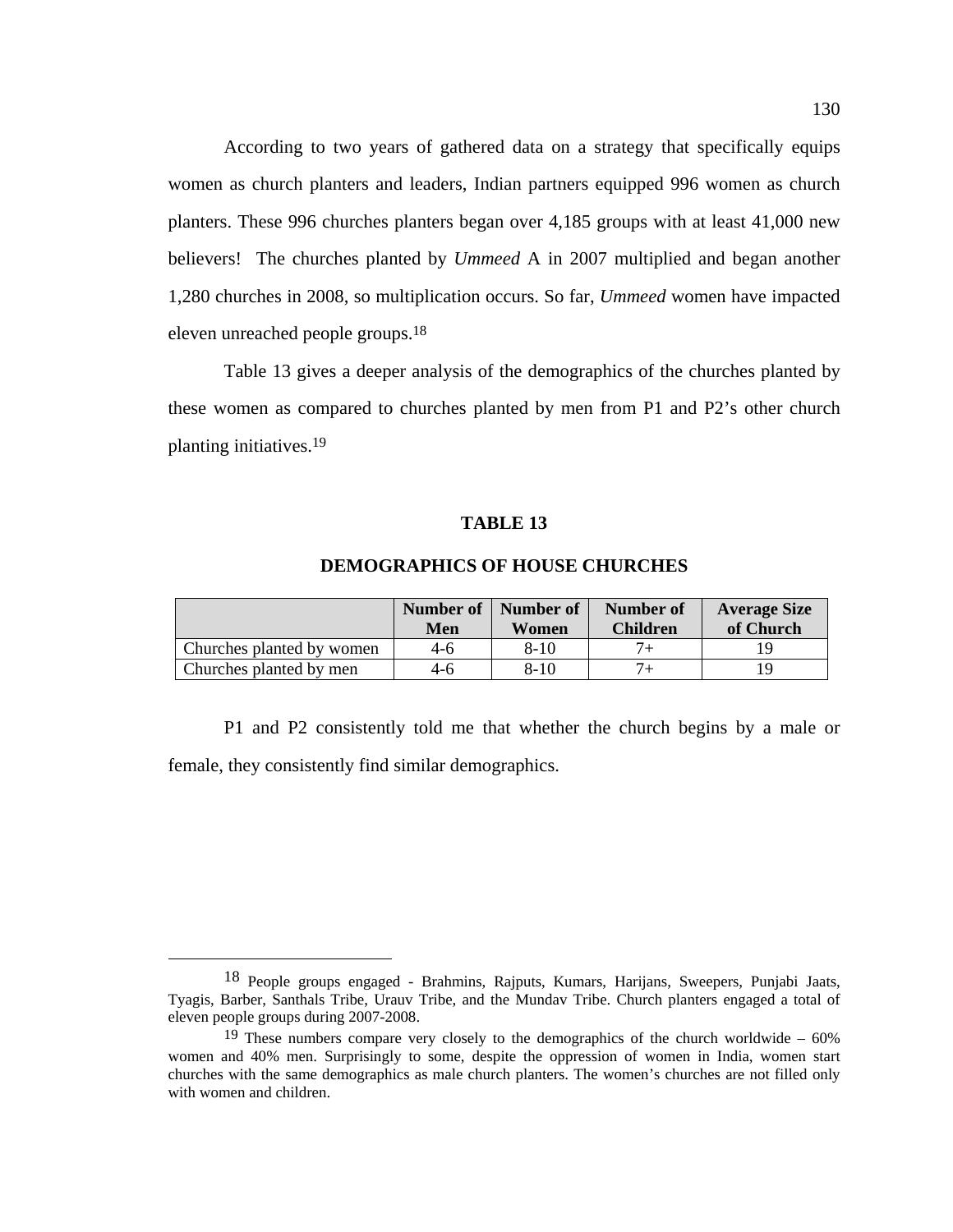### **Validity of the Numbers**

Those with experience in India immediately question the value of these numbers as numbers easily escalate in India. However, because of 10/40's partnership with P1 and P2, we establish mutual means of accountability to verify accurate numbers.20

Unexpected and unplanned visits are done throughout the year to determine if the house church truly exists. Also, our partners require a minimum of ten adult believers to constitute a church. Though they cannot keep a complete count of new believers, estimations are done at ten saved adults per church, though a church could have many more.21 P1 and P2 also researched in 2008 how many house churches planted in 2007 multiplied in 2008. Research revealed that out of the 1,065 churches begun by *Ummeed* A in 2007, 2,345 active house churches exist today.

Also, in the "end of the year" reporting, Indian partners researched to discover the number of dead churches (meaning house churches planted but no longer surviving). Out of the 1,065 churches begun in 2007, sixty-five house churches died. The willingness to report these types of numbers raises the validity and the reliability of the data.

#### **Life and Society Change**

Because *Ummeed* began only two years old, societal impact with longitudinal studies are yet to exist. However, some immediate changes immediately surfaced according to P2:

 Hope – In a land where many women feel they have little value and worth, *Ummeed* has brought hope as women realize they have purpose. Recently one woman

<sup>&</sup>lt;sup>20</sup> 10/40's Indian partners left another ministry several years ago because the leadership above them falsified numbers, so they have a strong commitment to reliable reporting.

 $21$  This standard is much more strict than many other house church planting ministries in North India.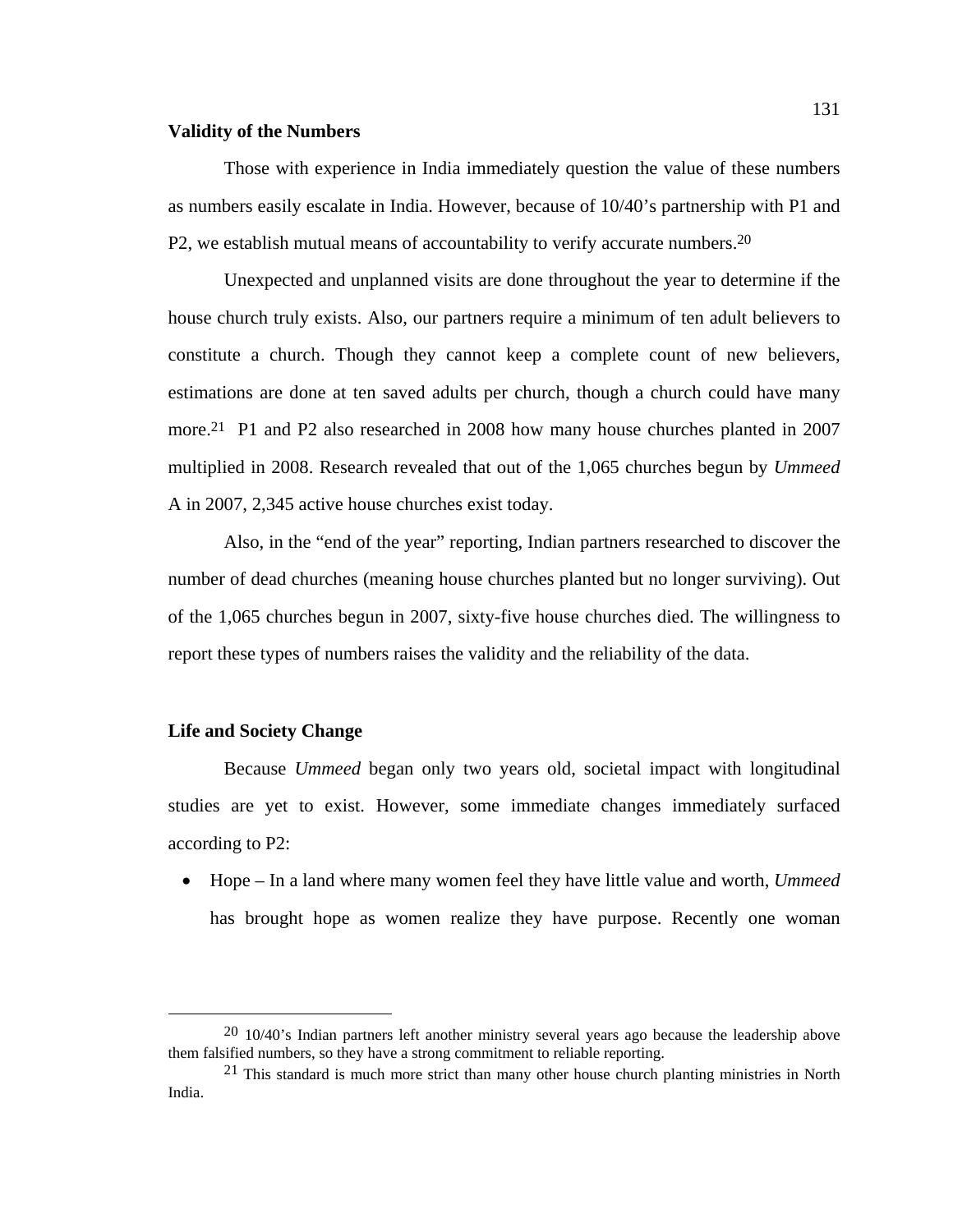depressed by the hopelessness of her life, committed to not kill herself but to plant twenty-five churches for the One who has shown such love to her.

- Moral Changes Indian girls suffer from crimes against them in the womb. India's government teaches women about "family planning" but do not describe the moral or scientific implications, but merely describe the procedure done to women as "family planning."22 At one seminar, the equippers taught about curses and went over the Ten Commandments. On the command, "Do not kill" the equipper stated that this verse meant to not take innocent life—including babies in the womb. Immediately, a woman screamed and said, "I thought it was family planning! I did not know it was murder! I have murdered four babies." At her outburst, other women began to scream. Women tore their clothes and pulled their hair, begging for forgiveness. The women stated, "We just did not know! We must tell others." Women now express the moral implications and decisions regarding pregnancy and new life.
- Spiritual Release Multiple stories of healings and release from demons continue to occur. P1 stated that God actively uses the women and substantiates their words with signs and wonders. "It is like the book of Acts being re-written in our midst."
- Economic Changes Women have learned the value of hard work and do not feel hopeless in their finances. As they learn to give in stewardship, they find more joy in their work.23
- Willingness to suffer Many stories each month reveal the trials these women overcome to serve God. One woman's father-in-law raped her before every

 $22$  The government exploits uneducated women by not defining what family planning actually does to the babies inside the womb.

 $^{23}$  The women also recognized, through miracles, that God concerns himself with their finances. At one seminar, a woman stated that her buffalo had just given birth to a calf but did not produce milk; she asked for prayer. The women got oil and prayed over it, the woman applied the oil to the buffalo and the buffalo began to give milk. The women said, "Praise the Lord, he blesses our livestock too. Amen."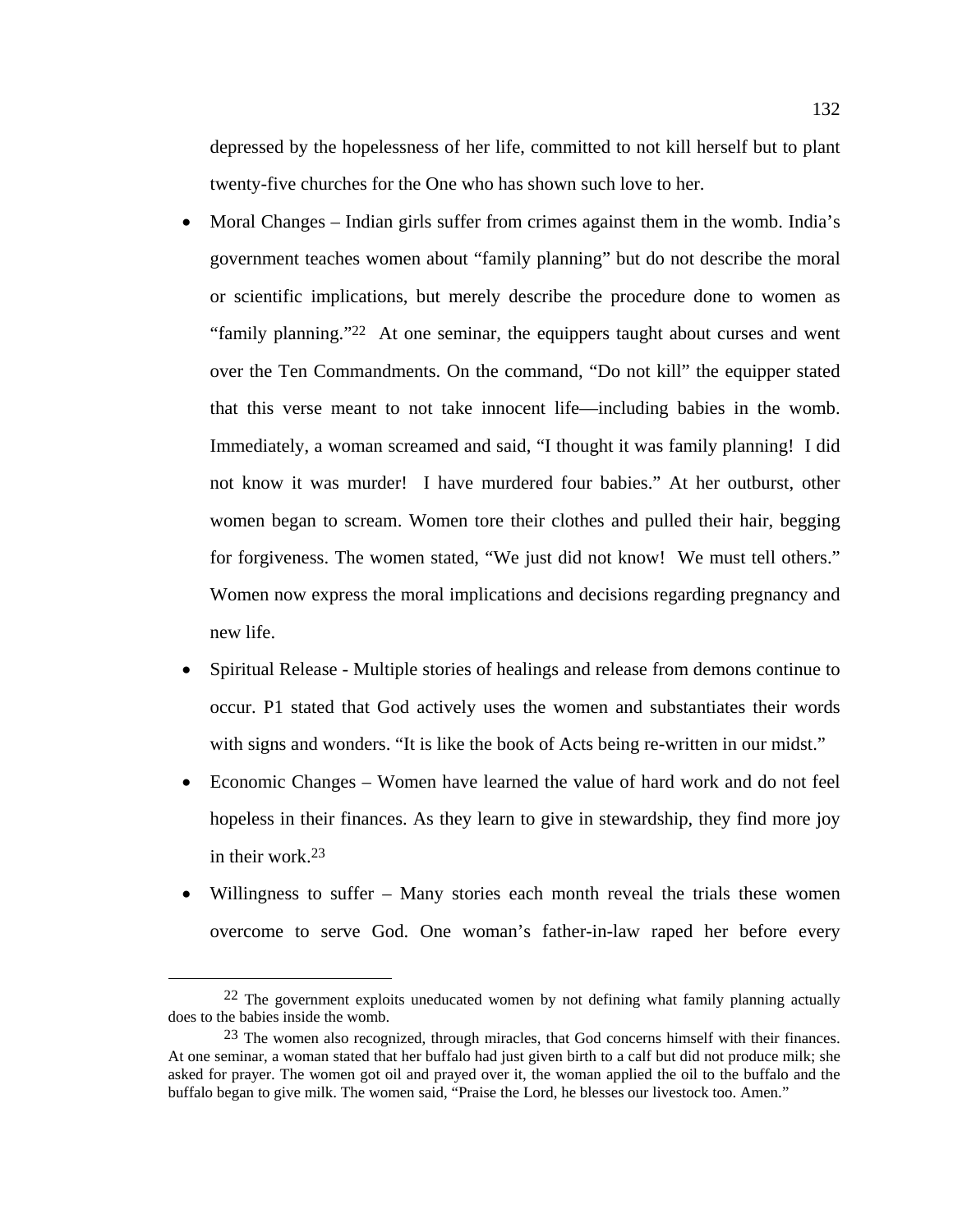seminar. Finally, through her perseverance, he stopped. Other women "have been beaten black and blue" for their faith. Several village boys beat one female church planter; through her suffering, many came to Christ in this unreached village.

 Families to Christ – Many women go home and report what they learn to their husbands. One woman taught her husband the Great Commission. She said, "My job is to help people become disciples of Jesus. Maybe you can be my first." He received Christ, eager to learn everything she learned in future seminars. Countless testimonies exist of husbands who come to faith due to the changed lives of their wives.

### **Case Study Two—Archival Data**

 XYZ uses a structure called "Ladder to Success." This strategy, built upon their belief in the priesthood of believers, enables them to equip every believer as a cell group leader. XYZ uses the Ladder to Success with both the educated and the uneducated as they find its foundation in the Bible. The Ladder to Success includes the following four processes: Win, Consolidate, Disciple and Send.24

XYZ has divided the city of Mumbai into 100 postal codes and identified the unreached people groups in a majority of the areas. This ethnographic study enables XYZ to reach out in a "systematic and strategically pragmatic mission thrust" (P3). P3 and P4 have worked hard to implement the G-12 model with their twenty-four leaders. With their

 <sup>24 &</sup>quot;Win" involves winning a person to Christ. "Consolidate" includes a Pre-Encounter weekend, an Encounter weekend and a Post-Encounter weekend which enables a new believer to encounter Christ in a real way by dealing with spiritual footholds and strongholds and generational sins. "Disciple" involves participating in the school of leaders and learning how to form one's own cell and actually forming that cell. The School of Leaders involves training once a week for two hours that lasts for nine months. This school involves Christian doctrine, life seminars, cell leadership training, and teaching to enable the leader to catch the G-12 vision. Students can only graduate from the School of Leaders when they begin their own cell group. "Send" involves ministering the ladder of success in one's own cell group.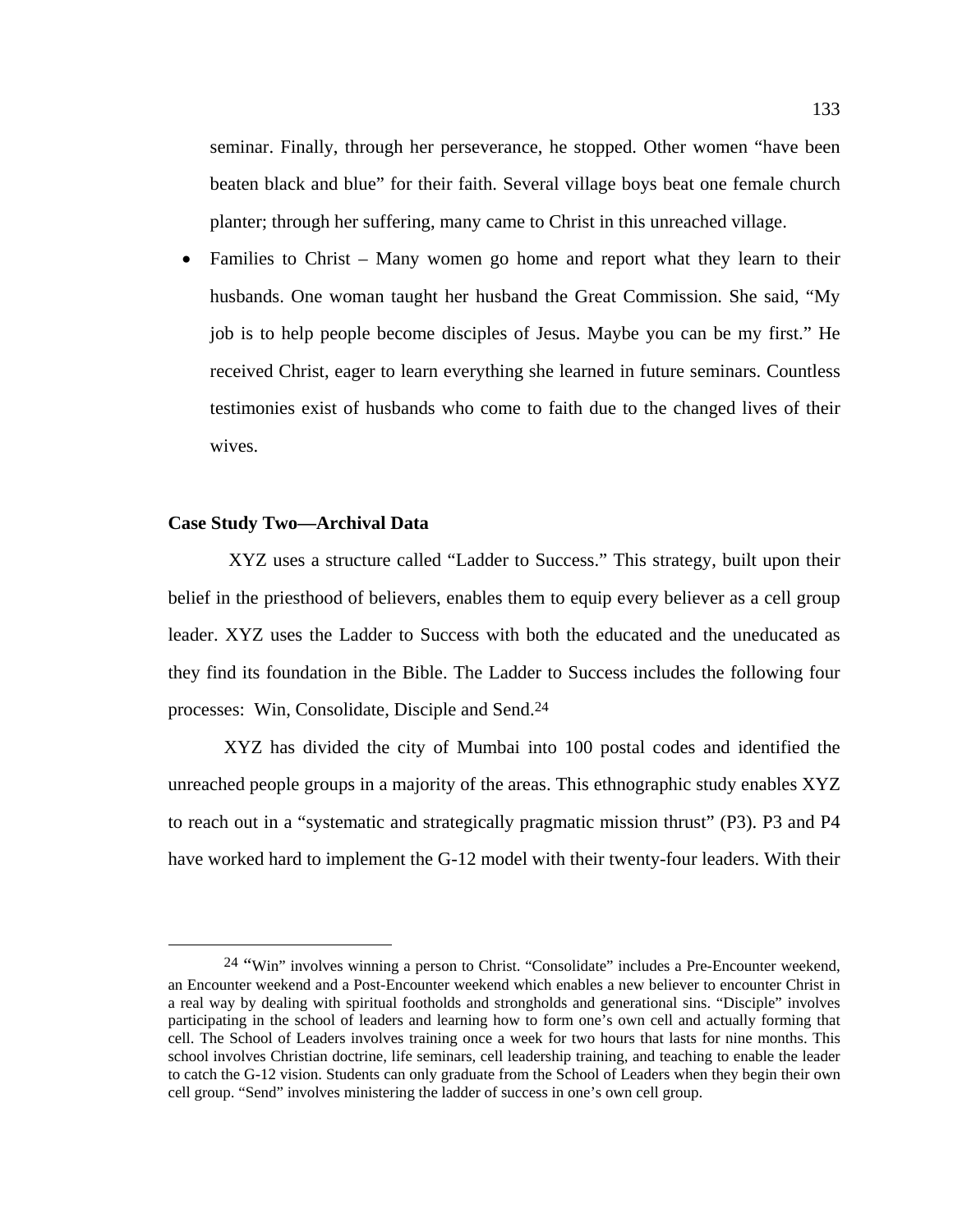commitment to equip both males and females, God continues to bless their efforts as seen in Table 14.

## **TABLE 14**

|                                                 | Men   | Women | <b>Total</b> |
|-------------------------------------------------|-------|-------|--------------|
| Number of Cell Groups                           | 619   | 765   | .384         |
| Number of Leaders                               | 286   | 318   | 604          |
| $\frac{1}{2}$ Number of Believers <sup>25</sup> | 4.383 | 3,783 | 8.166        |

### **SPIRITUAL FRUIT OF P3 AND P4'S NETWORK**

Thus, P3 and P4 have seen a combined number of 1,384 cell groups begun, 604 leaders equipped, and 8,166 people come to faith and become consolidated into a cell church. Appendix N breaks down the data of P3 and P4 with their specific leaders. The male and the female cell group leaders plant cell groups with both males and females. This fruit comes as a result of both P3 and P4 leading their own groups of G-12 who lead cells and empower and disciples others in those cells to lead cells. The overall figures for XYZ consist of about 24,000 people. These numbers demonstrate that God powerfully blesses not only XYZ but his hands remain on P3 and P4 and their determination to empower others to live out the priesthood of believers.<sup>26</sup>

Table 15 reveals the demographics gathered from P3 and P4 about the cell groups started in their networks, by both males and females.<sup>27</sup>

 <sup>25</sup> Counted in these figures are only the numbers of believers. Each cell also contains seekers.

<sup>&</sup>lt;sup>26</sup> I gathered these states in December 2007 and confirmed them in summer 2008. Since then, I realize XYZ has experienced a revival through their efforts to go door-to-door. Now, XYZ claims to have 55,000 believers. Thus, P3 and P4's numbers also increased dramatically. I did not update my data because I could not go back to India to verify the numbers.

 $27$  The numbers from Table 14 reveal that the numbers of males and females that represent these cell groups is closely in line with the global figures of 60% females and 40% males in the church.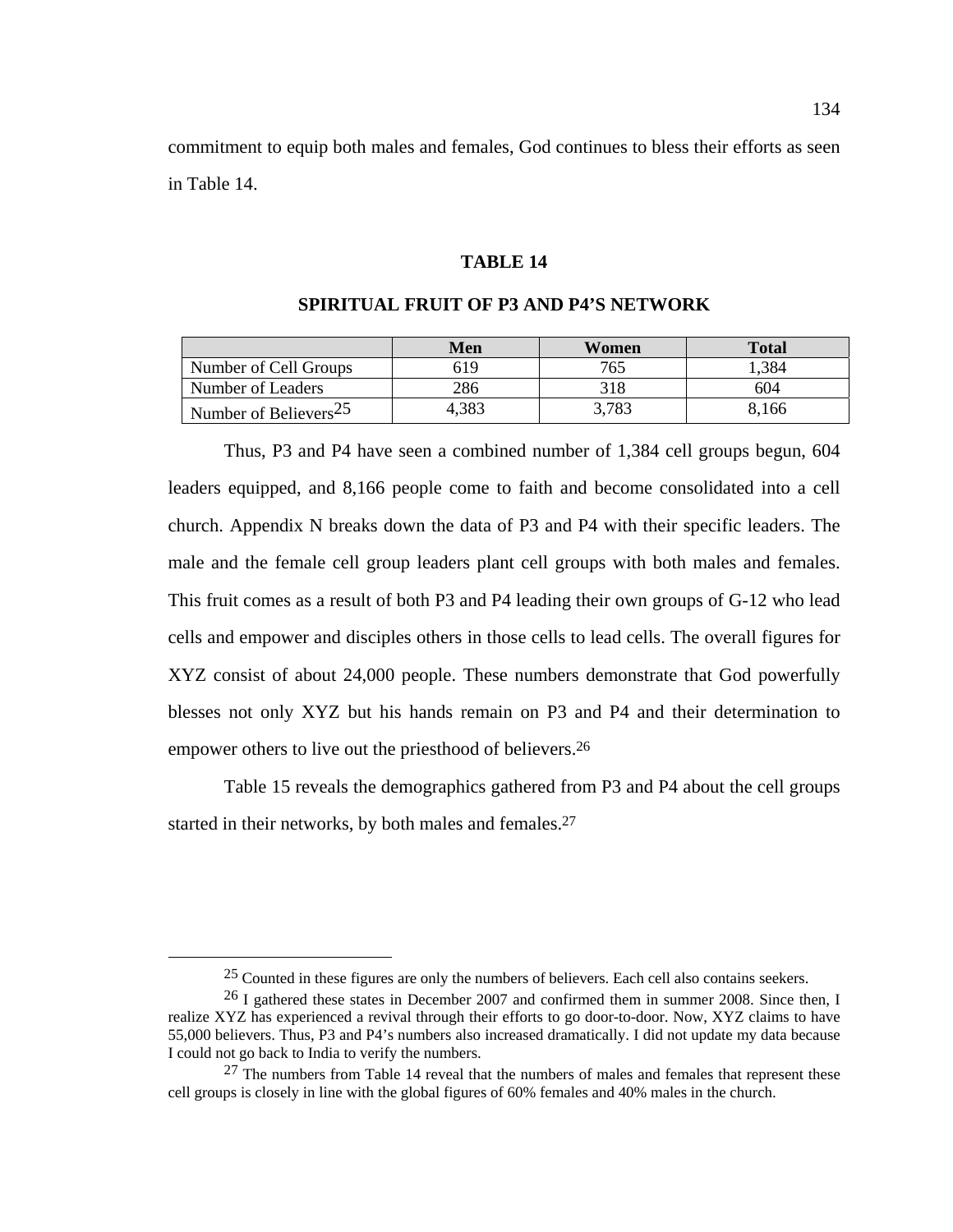|                            | <b>Number</b><br>of Men | Number of<br>Women | Number of<br><b>Children</b> |
|----------------------------|-------------------------|--------------------|------------------------------|
| Cell Groups Begun by Women | 25%                     | 50%                | 25%                          |
| Cell Groups Begun by Men   | 25%                     | 50%                | 25%                          |

# **DEMOGRAPHICS FOR CELL GROUPS**

P3 and P4 stated, "Irrespective of who starts the cell, men or women, as we move into the homes of the people we see the proportion is more or less the same. Except that women have been more spontaneous in reaching out to their acquaintances."<sup>28</sup>

 As mentioned previously, XYZ has two senior pastors – a husband and wife team. They each have twelve pastors under them – representing senior leadership. P3 and P4 are inside this senior leadership. P3 and P4 then each have twelve leaders under them. P3 and P4 find their foundation for the release of females in the priesthood of believers. They state, "The results are quite lop-sided as the senior G-12 leaders as they do not follow wholeheartedly the priesthood of all believers especially releasing women in ministry." P3 and P4 and others in their networks constitute 34% of all of XYZ's members. The other twenty-two senior leaders constitute the other 66%, as seen in Figure 2. P3 and P4 believe the difference hinges on their incorporation of women into the harvest force.

 <sup>28</sup> During research sessions over two years, I consistently questioned P1, P2, P3, and P4 about differences between males and females starting and leading groups. Did Indian men actually attend house or cell churches begun and led by women? Were women starting groups primarily attended by only females and children? In both case studies, they repetitively revealed that both males and females started and led *mixed* groups with almost the same percentages of male/female attendees. I actually began to almost get the "feel" that all four (P1, P2, P3, and P4) wanted to shout, "Why do you keep asking us this? We're finding the same results!" Later, when I asked the same question in my Chinese case study, she also showed by her nonverbal communication that she thought the question silly and the answer obvious.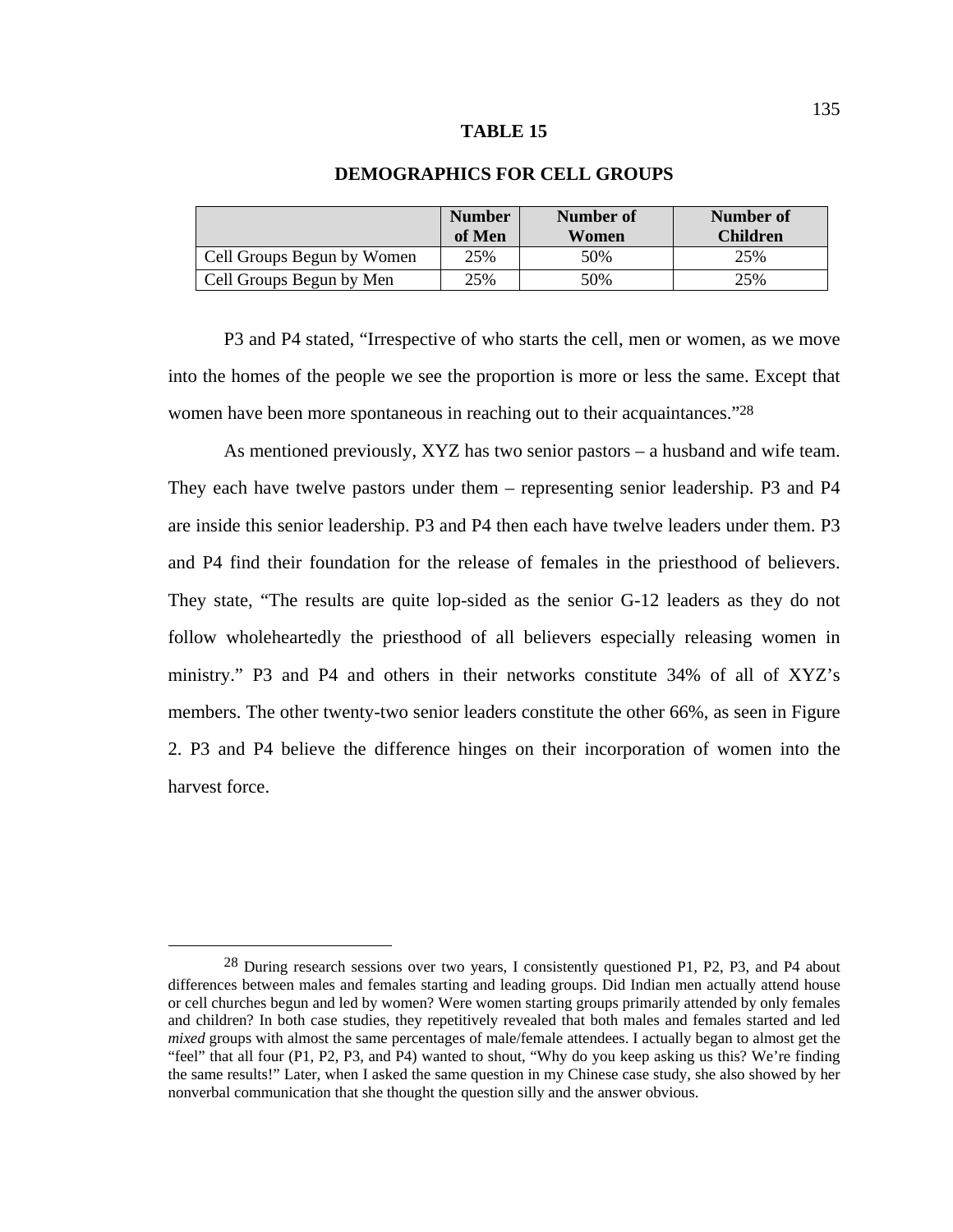

### **FIGURE 2**

# **COMBINED NUMBERS OF P3 AND P4 COMPARED TO THE OTHER 22 SENIOR PASTORS**

The G-12 strategy carries a natural progression of community and mentoring and continual discipleship in that one always participates in a group of leaders for mentoring and one always leads a group. XYZ also continues to demonstrate both spiritual and social change in the community as more believers empowered with the Gospel lead out in their communities through deeds that demonstrate the kingdom—ministries to eunuchs, HIV victims, orphans, slum dwellers, those with leprosy, relief work, vocational training, and literary find numerous volunteers. 10/40 partners with P3 and P4 on strategies of slum transformation. By providing preschool education to children in slums, we also provide nutrition, health, literacy to parents, and vocational training to older siblings. In the process, teachers equipped as church planters begin cell groups in the slums.

# *Integrating the Leadership Characteristics of Case Study One and Case Study Two*

I asked P1, P2, P3, and P4 to share values they consider important in Christian leadership. Though the leaders practiced different models, similar values continued to surface. Table 16 displays their similar principles: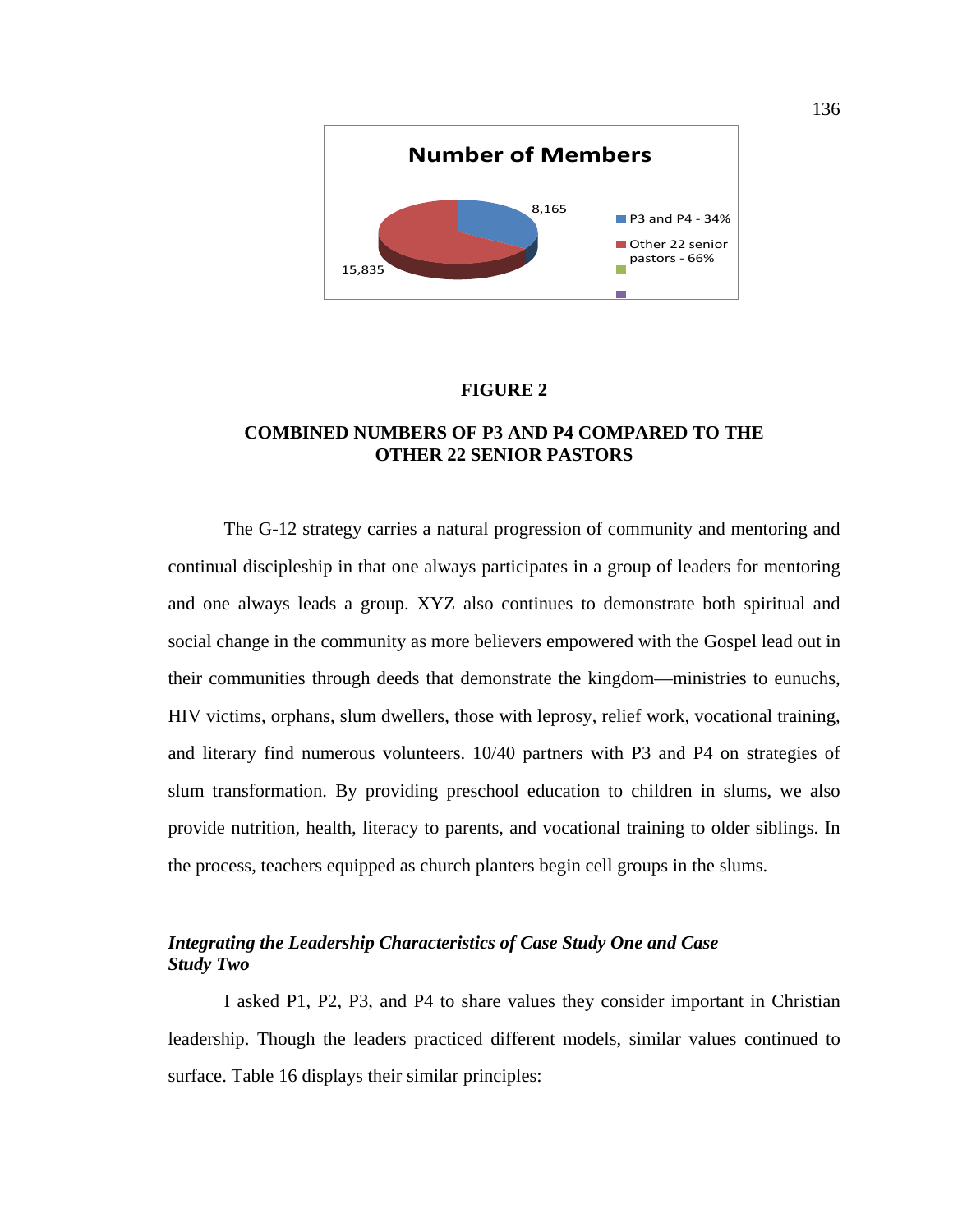## **TABLE 16**

# **PATTERN MATCHING FROM CASE STUDIES ONE AND TWO**

|                                                                          | <b>Case Study One</b>                                                                                                                                                                      | Case Study Two                                                                                                                                                                                        |
|--------------------------------------------------------------------------|--------------------------------------------------------------------------------------------------------------------------------------------------------------------------------------------|-------------------------------------------------------------------------------------------------------------------------------------------------------------------------------------------------------|
| <b>Foundation</b>                                                        | • Derived model from<br>Scripture.                                                                                                                                                         | • Derived model from Scripture.                                                                                                                                                                       |
| <b>Valued</b>                                                            | • God values a person's<br>$\bullet$ submission<br>• God recognizes how<br>much a<br>• person trusts and obeys<br>him<br>• God chooses the person;<br>• God sees the heart of a<br>person. | • Viewed every member as a<br>minister<br>and believed every member<br>needed to be ministered to –<br>including leaders<br>• Discipleship<br>• Mentoring relationships<br>• Exemplifying partnership |
| Goal                                                                     | • Commitment and<br>passion to the Great<br>Commission.                                                                                                                                    | • Multiplication<br>• Every member can be a leader                                                                                                                                                    |
| <b>Character Traits</b><br><b>Highlighted</b>                            | • Honesty in reporting<br>numbers<br>• Passionate about Christ<br>$\bullet$ Focus on God and<br>powerful trust in God<br>• No fear                                                         | • Teachability<br>• Faithfulness and availability<br>• Accountability<br>• Submission<br>• Time commitment                                                                                            |
| <b>Spiritual Disciplines</b><br><b>Highlighted</b><br><b>Holy Spirit</b> | • Guts to stand against<br>• persecution<br>• Willingness to suffer<br>• Gifts of the Holy Spirit                                                                                          | • Prayer and fasting<br>• Evangelism<br>• Endurance in persecution<br>Emphasis on the Holy Spirit                                                                                                     |

# *Case Study Three Description*

I conducted a small rival case study through Case Study Three. I met and discipled P6 in 2000. Though a new believer, she already demonstrated gifts of leadership and evangelism and apologetics.29 She started house groups, led people to Christ, and consistently told me ideas she had to reach larger Hindu populations. P6 came to Christ through people who believed God gifted women as he chose.

 <sup>29</sup> P6 came to my home in India after Chad and I spoke at a college ministry. I answered the door and she said, "My name is \_\_\_\_\_. If you will disciple me, I will be a history maker in my country."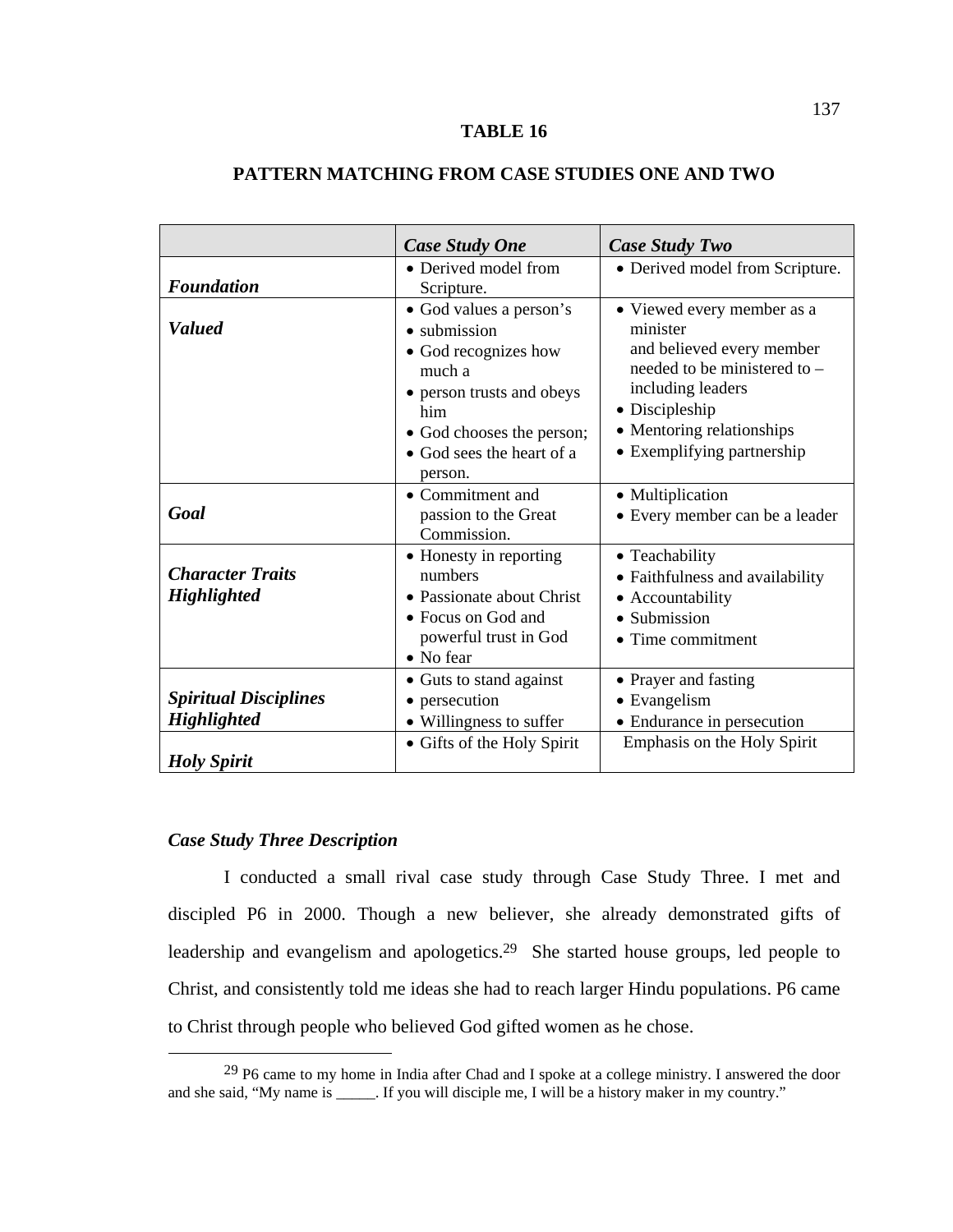However, P6 became involved with Westerners who opposed women in leadership. She received books from them, spent relational time with them, and her worldview began to change.<sup>30</sup> She also began to attend a church in Delhi pastored by an American.<sup>31</sup> Only P6 (out of all the people I interviewed) began with a belief in giftbased ministry (no limitations on women based on her gender) and changed to a system that restricted women from certain tasks in the Church. P6 shared her journey:

What changed me that I realized the Bible…I used to struggle before when I was a new believer. God is talking here. I really feel that He is unjust. Women should be silent, women cannot teach or preach. Men can do that. I was just thinking this is very chauvinistic view. Then, I was like why is God, the Bible teaching like that? I don't like this passage so I just skipped the passage…But later on I realized when it is so clear to me that when God says do not commit adultery, do not tell lie. I don't need any explanation – what is the meaning of don't tell lie, do not commit adultery? I knew it. That is a commandment; I don't need any explanation. Even with this passage, I realize a woman should not preach and teach. It's very clear to me that a woman should not preach and teach. That is the commandment of God. It is written in the Bible. Why do I need more, why do I need more interpretation of that? I know it. I realize that if I don't like it, I hated it at the beginning that I should accept. God is never unjust. God is holy and just. He knows what he is saying. Even if I don't really understand it. It was very difficult for me to accept that but I realized that this is God's word and I want to submit to this and do what he wants me to do. So that's how I decided to take that Word.

<sup>&</sup>lt;sup>30</sup> P6 told me that the couple she had been influenced by both graduated from McArthur's school called Masters College. P6 also showed me the book that had influenced her the most in her changed worldview – Grudem and Piper's book *Recovering Biblical Manhood and Womanhood*.

<sup>&</sup>lt;sup>31</sup> This American pastor believed in the cessation of spiritual gifts. He believed the Gospel only included the word and not the deed. He taught that he led the only church in Delhi that taught Truth. He did not believe in demonic deliverances. P6 explained many of the church's beliefs to us. Chad visited the church and spoke with the leadership, to better help us understood her theological position. Here they clearly explained the cessation of the Holy Spirit, the absence of miracles and deliverances today, and strict authority structures. We learned that the pastor would not allow P6 to take the Lord's Supper because P6 did not feel she should be baptized again, but he still accepted her offering.

A German organization, a group of YWAM, and 10/40 all sought to enable P6 to understand the almost "cultish" practices of this American pastor. Because P6 did not move from her belief in the cessation of the Holy Spirit, all three organizations remained friends with P6 but all three chose independently of the others to cease any ministry partnerships with her out of fear of the doctrine and influence she naturally passed to new believers. When 10/40 communicated to P6 that we desired friendship but not partnership with her, she told me the other groups that stopped partnership with her as a result of her new beliefs.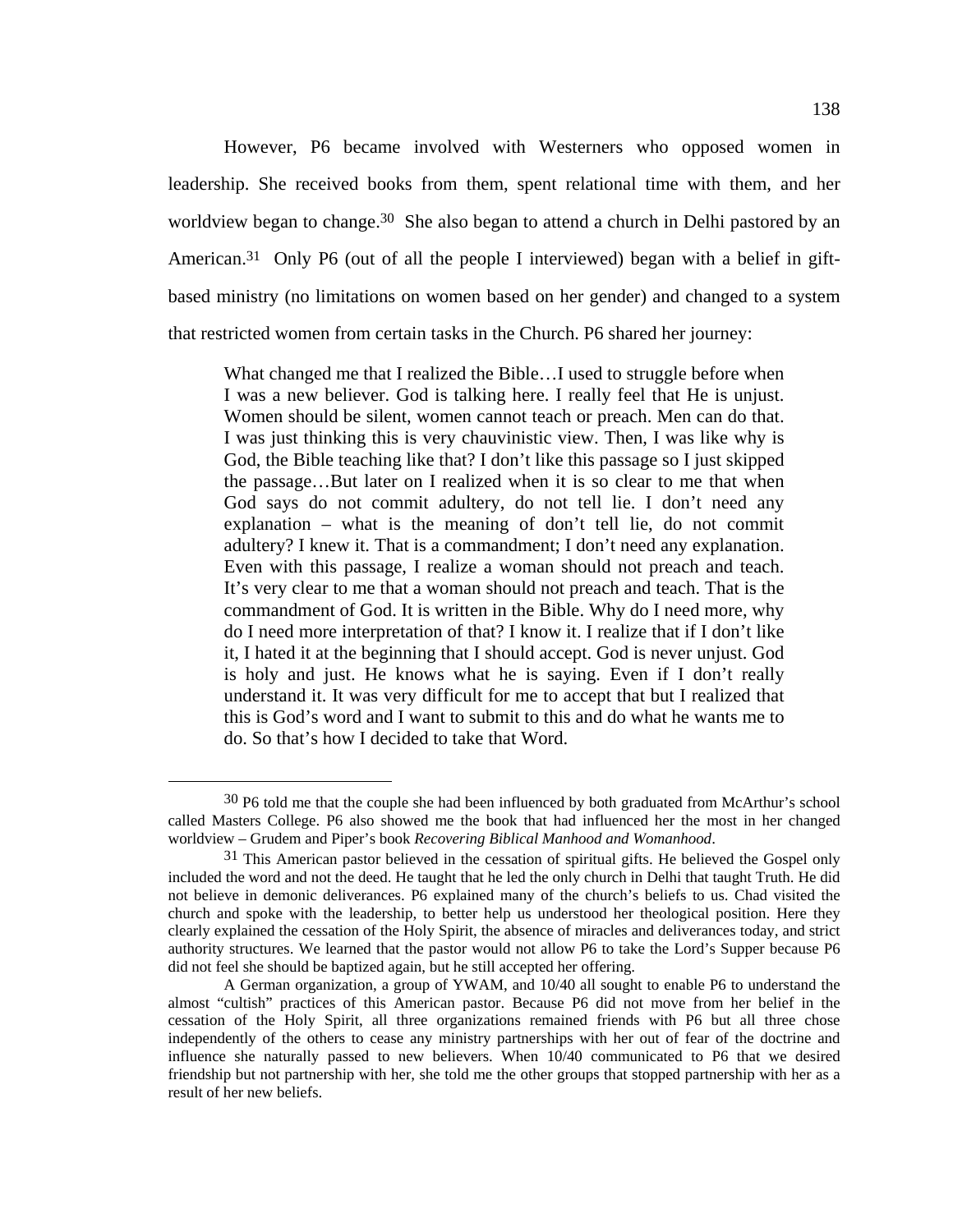When P6 became a believer from Hindu background, P6 said the love and value Jesus placed on women attracter her. Now she believes God places restrictions on women out of love for women; they are not to have authority, teach, preach, or lead. I pressed P6 further to determine if these restrictions only existed in the church or also in the world. She stated that she thought God had no problem if women work, teach in the university, or work for the government in leadership positions. It is how "He wants it to be in the church."

When I first met P6, she started and led a very engaging house group that attracted many Hindus and Muslim seekers. I asked P6 how she continued to lead this group. She told me that she simply offers her apartment, informs people of the meetings, and then she has her brother teach the Bible. Her brother, a new believer struggling in his faith, taught the seekers though by this time P6 had studied the Scriptures intensely for six years and God gifted her in teaching. I asked how he taught, and she laughed and said, "He tries. He's getting better." Though she continues to evangelize both males and females because she does not see that gender matters in evangelism, in leadership with mixed company she remains silent. She has also ceased experiencing the power of the Holy Spirit in miraculous ways and told me she no longer believes in this ministry.32

Yet, even P6 stated believers should not consider gender when determining how God can use a person. She stated, "God can use even donkey also. Not only donkeys but also the rock. God can use anything, whatever He wants to use. We have a phrase in Hindi that means 'Lion is the king of the jungle, whatever he wants to do, he has all the power and authority, and he has the rights, because he is the king.'"

 <sup>32</sup> In 2001, I went through Neil Anderson's "Steps to Freedom in Christ" with P6. During the intense eight hours, I watched as God visibly released her from demonic strongholds. I referred to this night during the interview and other Hindus who needed deliverance as well. She shrugged her shoulders and she said, "I know it happened to me, but I just don't know. I need to study more."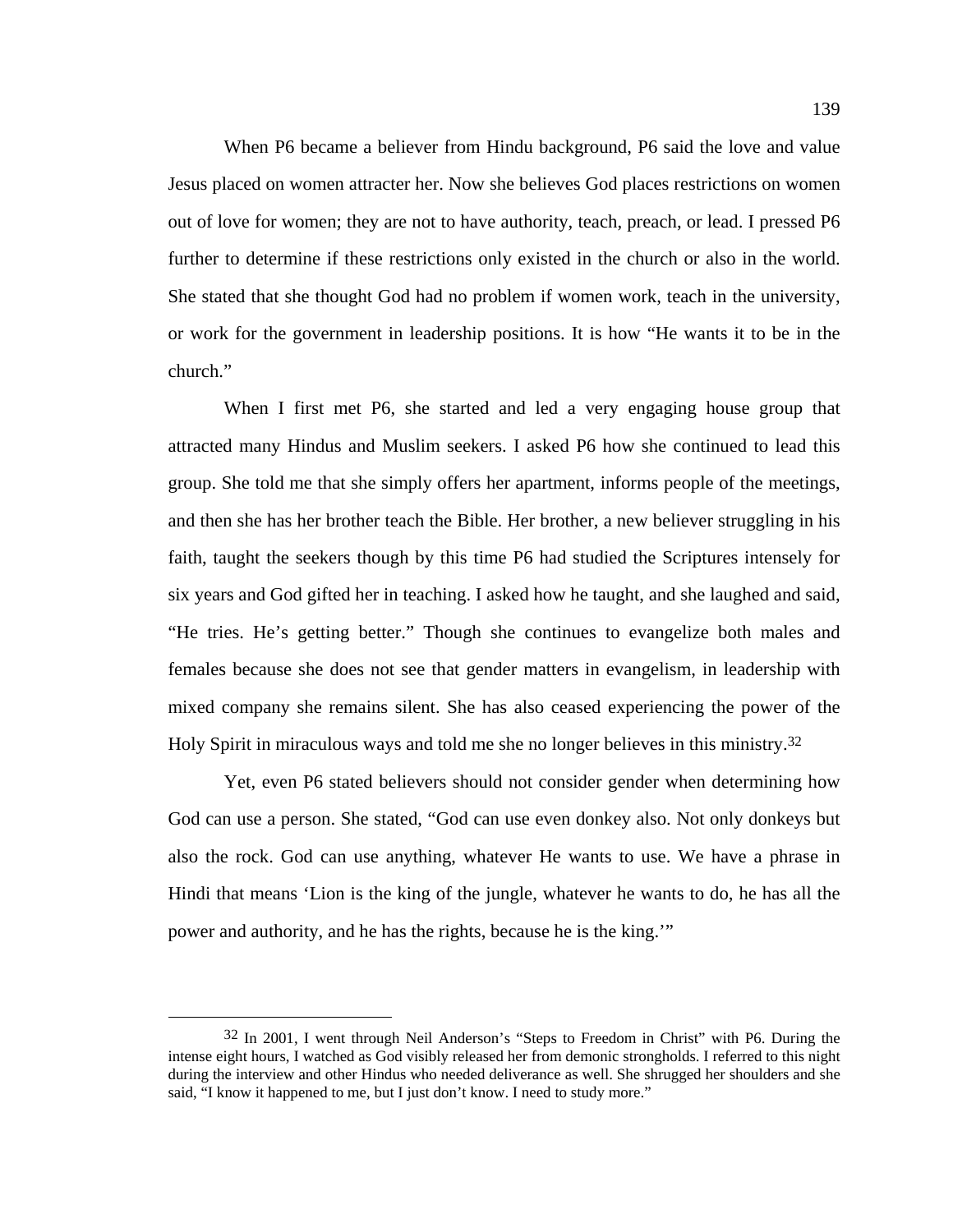P6 currently works for a Christian business and pursues a master's degree. I recently (as of February 2009) learned P6 no longer attends this church and found a new church that sounds more biblically sound. She now attends a new church start that has about ten to fifteen people.33 P6 continues to engage in college ministry, and shares her faith with university students. Her pastor now leads the group she gathers in her home. Due to the belief system of P6 that women cannot lead, I have no data of Christian fruit based on her leadership.34

#### *Summary*

Despite female oppression, patriarchy, and the caste system which seek to limit women, the findings from Case Study One and Two reveal God's willingness to advance his kingdom through female leadership. The research from these Indian contemporary case studies reveals that when God chooses a leader, equips a leader, and sends a leader, missional advance occurs for the Great Commission, regardless of gender.

Despite the cultural overtones of patriarchy and caste that limit and restrict women, God has chosen to anoint and pour out his Spirit on both males and females. Not many of the women equipped claim wisdom by human standards or confess noble birth. Yet God chose to use the "foolish things of the world to shame the wise; God chose the weak things of the world to shame the strong" (1 Cor. 1:26-29). Despite all odds, God releases power to those fully dedicated to work with him in the *missio Dei.*

 <sup>33</sup> Interestingly enough, her boss is a young woman in her 20's who went through a course taught by DAI (Development Associates International) called "Women in Leadership." Her boss, a savvy business woman, also strongly believes in female leadership if God calls and equips. It will be interesting to note any changes in P6 over future years as a result of a strong respect she has for her boss. One change already recognized is that she has changed churches.

<sup>34</sup> Obviously, P6 continues to love God, and God continues to use her to make a difference. However, if P6 received empowerment and release, I cannot imagine her impact in her nation since I realize she has both teaching and leadership gifts. At this time however, I cannot track fruit from her leadership because she does not currently lead.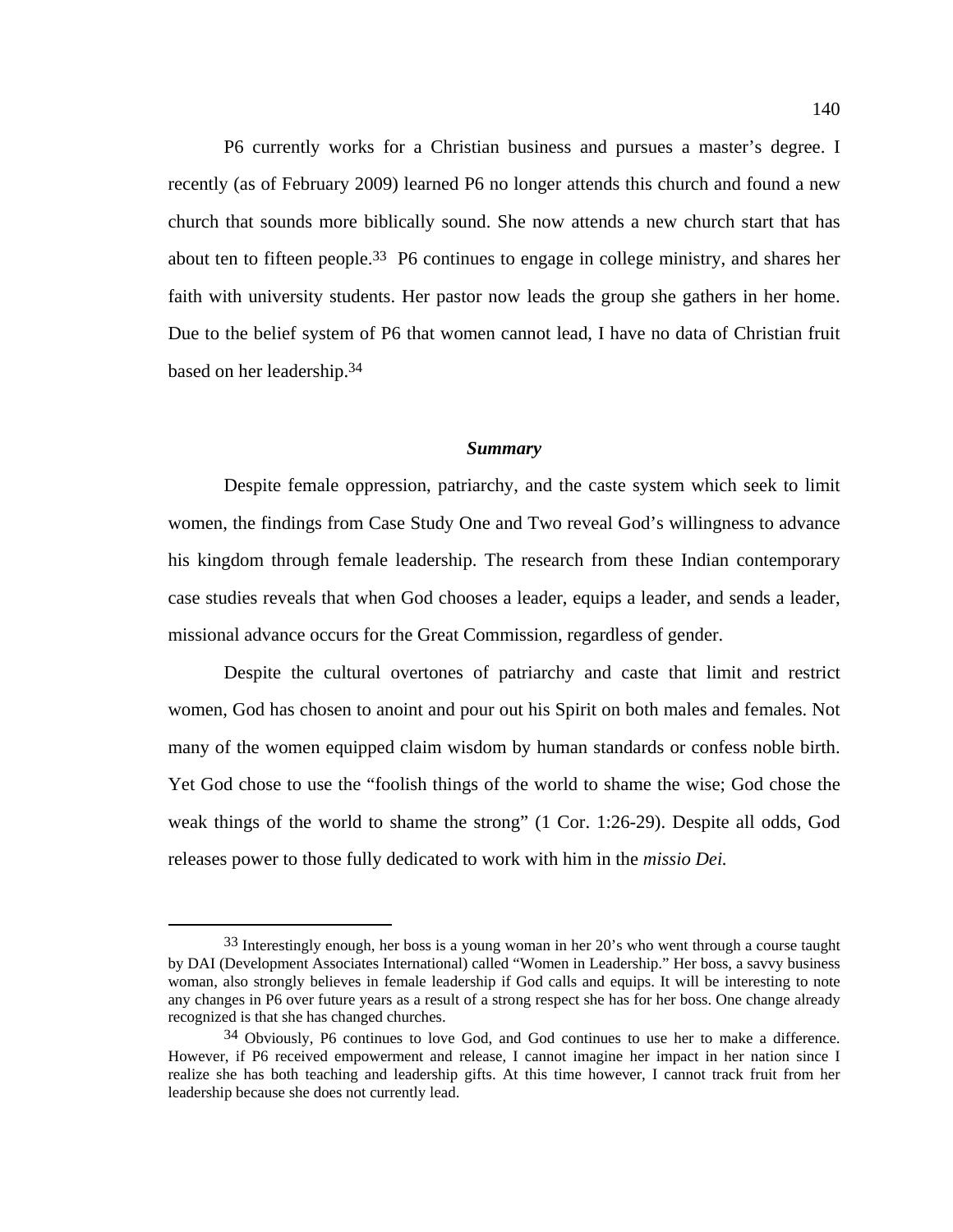Case Study Three reveals a woman who believes in a hierarchical relationship between males and females, with God placing restrictions on females within the church and home, though not in the world.

In Chapter 6, I offer a fourth case study from China and compare those findings to the findings discovered in my Indian case studies. Though the results of Case Study One and Case Study Two reveal exciting data, I like many other Christians committed to God's word, realize that Christian practice must find its foundation in Scripture. In Chapter 6, I compare and contrast all three Indian case studies as well as the Chinese case study to the biblical case studies to discover which models line up best to God's intentions.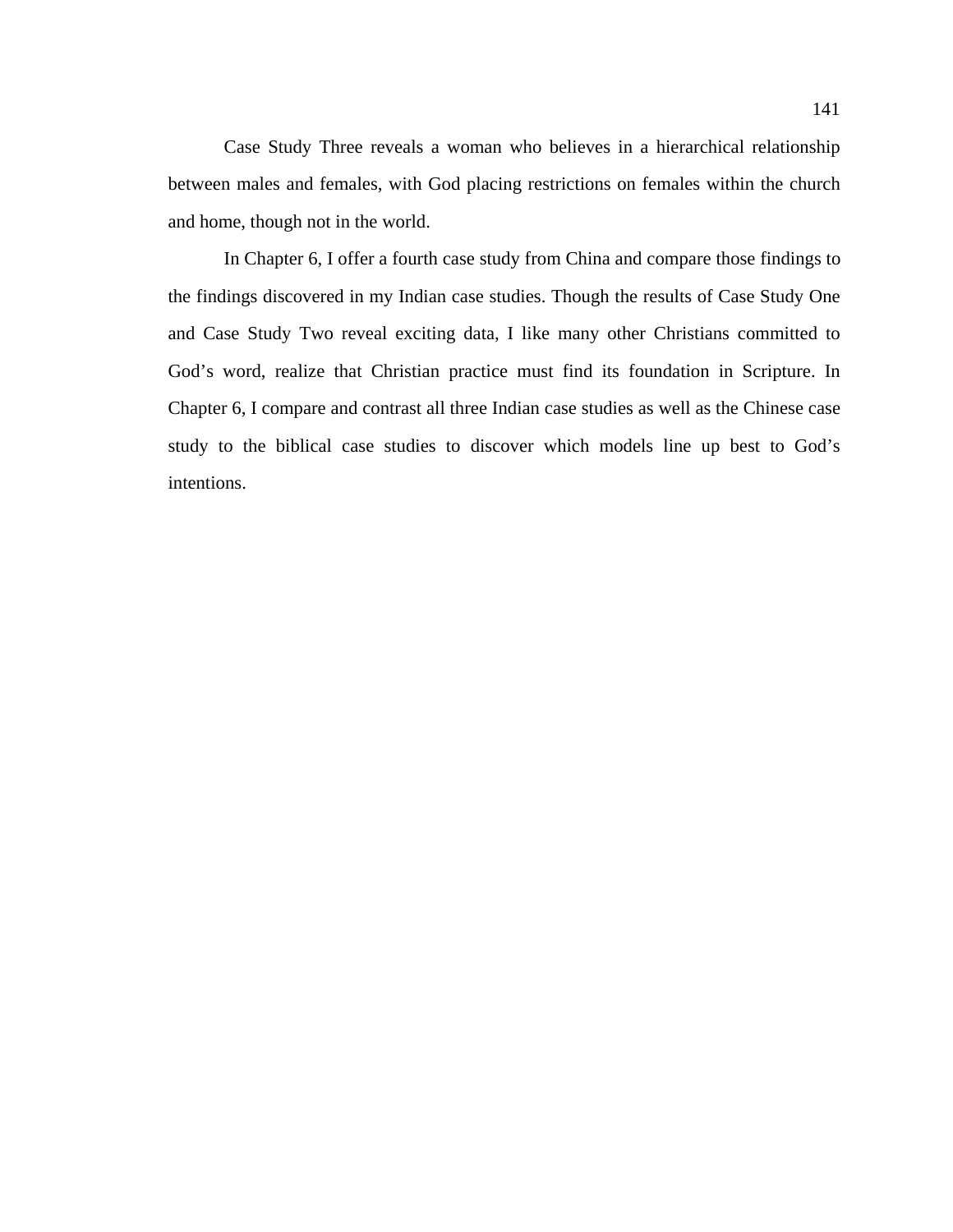# **CHAPTER 6**

### **INTEGRATION OF FINDINGS**

I purposed in this study to extrapolate kingdom principles of leadership from both the Bible and from contemporary mission and to discover how these principles applied affected the Great Commission. I chose to do a fourth case study in China to discover if I found any replication to the Indian case studies in a different Asian context. I applied cross-case synthesis with this multiple case study design which allowed me to evaluate each case study alone and then to compare their findings. Below I will briefly describe my findings from my Chinese case study and extrapolate derived kingdom principles. Then, I will compare these findings to the findings of both India and the Bible. This integration will enable me to form conclusions and recommendations.

## *China – Case Study Four Description*

I did not compile extensive research surrounding the Chinese worldview of male and female relationships. I simply wanted to research one Chinese leader's model of leadership and compare it to the Indian case studies and later the biblical case studies.

*Operation World* reports about the powerful ministry in China accompanied by healings, miracles, and exorcisms stating, "The majority of these evangelists and church planters have been women – many still in their teens" (Johnstone, Mandryk and Johnstone 2001:161). P7 served as one of these young evangelists and church planters. For over a decade in the "Great Revival" as she called it, she worked and planted 1,000 churches in Sichuan. She led thousands of people to Christ. She said that during this time,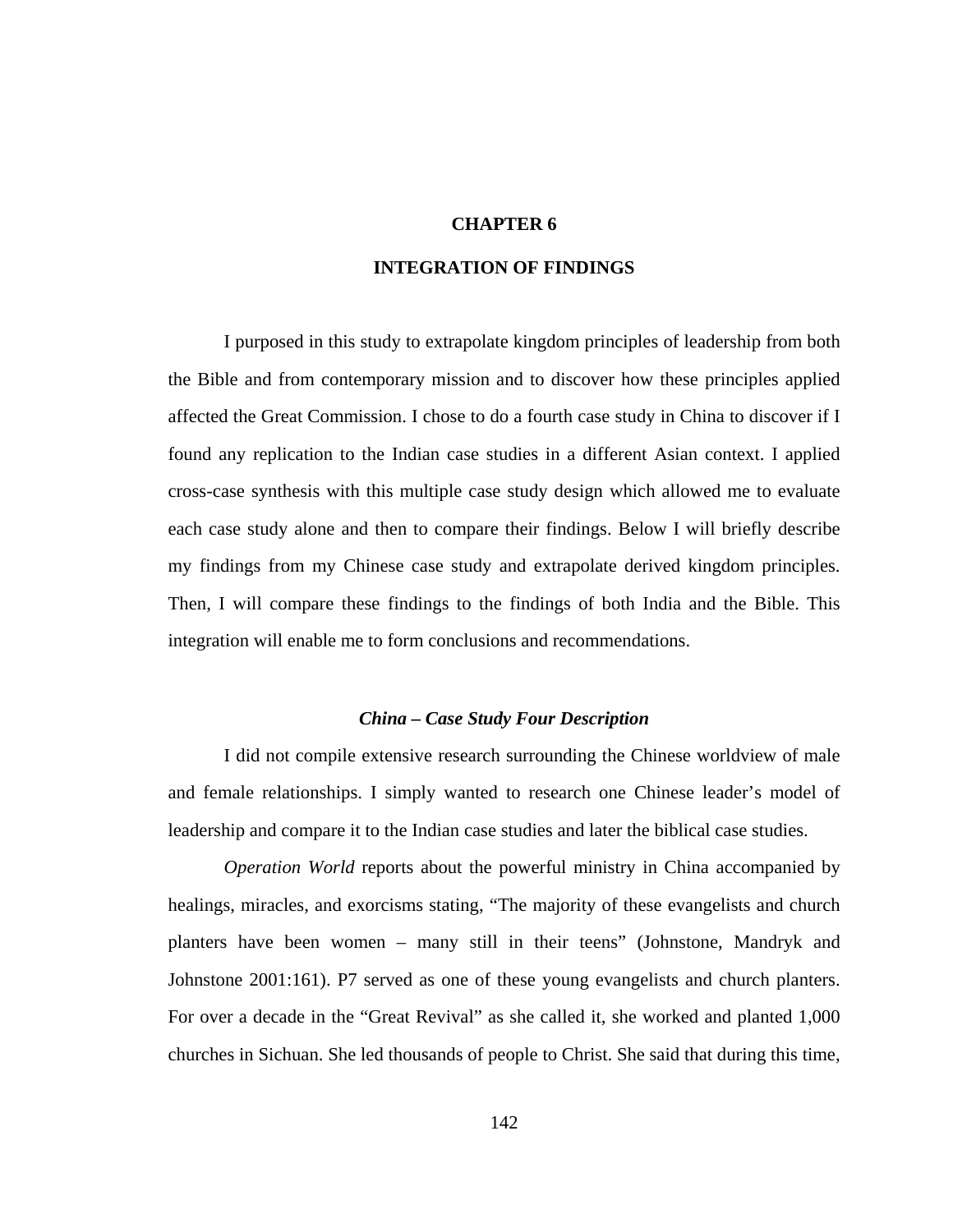she witnessed hundreds of powerful miracles. Through the interview, I discovered P7 currently leads a movement of 35,000 people.1

P7 revealed that in the midst of the Revival, questions about what women could do in the church did not arise. She stated, "In the Great Revival both were needed and were fervent in serving the Lord." Later "this problem" was introduced. Before we just "gave ourselves to the Lord and there was no distinction or problem." But in 1994 and 1995, some Americans went to China and "preached that women should not preach. This caused a lot of problems."

During the interview, P7 shared key leadership principles that guided her and many other leaders in China.

## **Leadership Principles Derived from China Case Study**

- P7 succinctly expressed her description of a leader  $-$  a leader is called by God, has a character after God, and has the wisdom and skills to do the task God gives. 2
- P7 demonstrated that in her network, she and others believed that godly leadership involved understanding both males and females could do any job in and for the Church.
- P7 expressed that Christian leaders should love the Bible and learn to understand its context and how to apply its message to their own contexts. She stated that she and many believers in China understood the Pauline passages about women as words to a specific problem in a specific context.

 $\overline{a}$ 

<sup>1</sup> Though I did not verify her reports and numbers, P7 served as the main speaker at a large leadership conference in Hong Kong. Her translator looked at Chad and stated, "This is a very special woman."

<sup>2</sup> Her answer almost compared verbatim to Jeremiah 3:15 which I discussed in Chapter 3. "Then I will give you shepherds after my own heart, who will lead you with knowledge and understanding" (Jer. 3:15).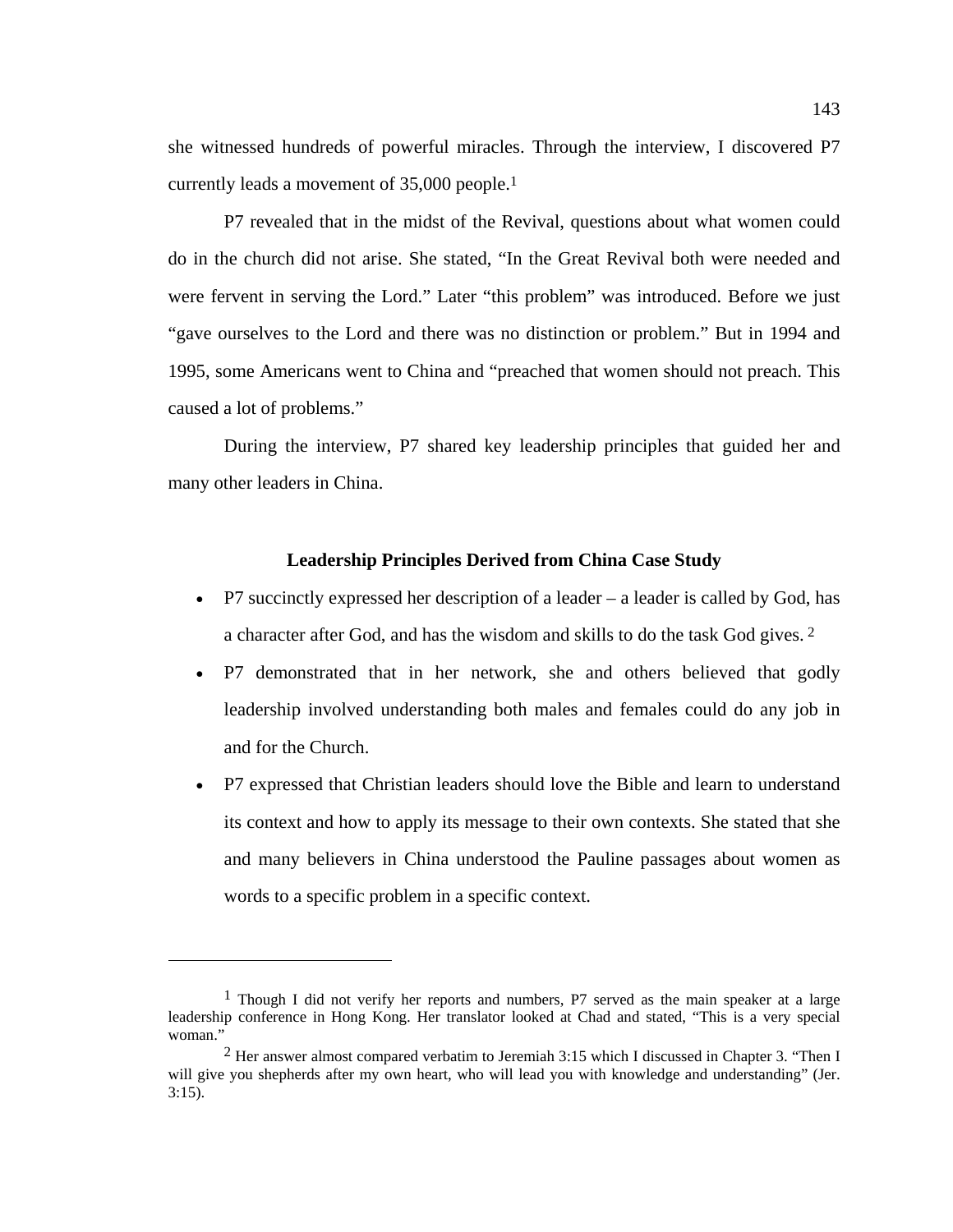- P7 revealed the power of the Holy Spirit in the movements taking place in China. She rattled off three stories about the Holy Spirit within a few minutes to reveal their dependence, trust, and respect of the Holy Spirit's actions.3
- P7 revealed that leaders needed to have great love for the flock and a great burden for the lost.

#### **Cross-Case Synthesis**

In order to quickly demonstrate similarities between the Chinese case study and the two primary Indian case studies, I selected pertinent points from P7's interview about Christian leadership in her Chinese context and placed her responses next to the responses from my Indian context. I reveal this data in Table 17.

Both the Indian and the Chinese case studies revealed similar belief patterns about biblical interpretation, about the Holy Spirit's work in gifting believers, and about the service for God began with God in his choice, call and anointing of the person. All three case studies revealed godly Christian leadership required spiritual disciplines and high integrity. All three case studies revealed that the leader needed to love God and people and needed to possess a great passion for the mission of God. When asking questions in all three case studies, I tried to discover what the leaders believed God's intent involved in his gifting of people. All case studies revealed an immediate response that God chose, God equipped, and God empowered his people for the sake of his desire to reconcile the world to himself.

 $3$  One night while baptizing at night in secret because of persecution, a teenager lost his breath for ten or more minutes after baptism. He had no pulse or breath and looked dead. P7 prayed for him and his pulse and breath came back. Another woman after baptism became paralyzed. They asked her what sin still resided in her heart. After confession, God healed her. Another time, P7 and others were about to bury a person already placed in the coffin. They prayed, and the person came back to life and later led 3,000 people to the Lord.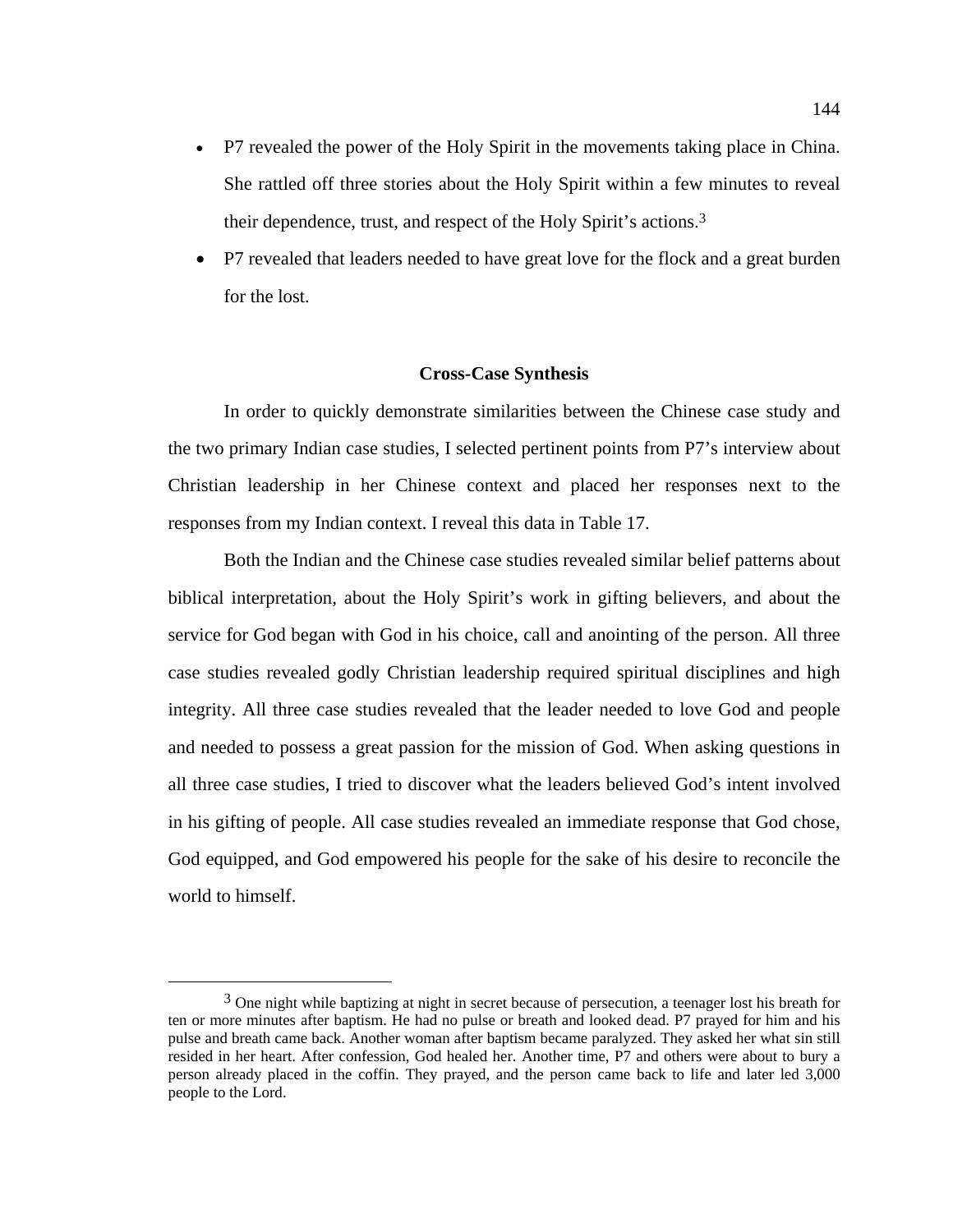# **TABLE 17**

# **PATTERN MATCHING – INDIA AND CHINA**

| <b>Leadership Values</b>                                     | India - Case Studies 1 and 2                                                                                                                                                                                                                                                              | China - Case Study 4                                                                                                                                                                                                                     |
|--------------------------------------------------------------|-------------------------------------------------------------------------------------------------------------------------------------------------------------------------------------------------------------------------------------------------------------------------------------------|------------------------------------------------------------------------------------------------------------------------------------------------------------------------------------------------------------------------------------------|
| Holy Spirit and gifts                                        | Does not give gifts based on<br>gender                                                                                                                                                                                                                                                    | Does not give gifts based on<br>gender                                                                                                                                                                                                   |
| Issues that determine<br>how a person can serve in<br>church | God's choice of leader, heart<br>for Jesus                                                                                                                                                                                                                                                | Maturity, character, spiritual<br>calling                                                                                                                                                                                                |
| Restrictions or release for<br>women?                        | Release for Women. "God does<br>not differentiate, why should<br>we?"                                                                                                                                                                                                                     | Release for women. "Since<br>God can use them to plant a<br>church, God can also enable<br>the woman to lead and pastor<br>the church."                                                                                                  |
| What does God look for<br>when He looks for<br>leaders?      | • God values a person's<br>submission<br>• God recognizes how much a<br>person trusts and obeys him<br>• God sees the heart of a<br>person; this determines<br>Whether God chooses them<br>for his service.<br>• Focus on God, powerful trust<br>in God                                   | • Intimate friendship with<br>God Willingness to<br>surrender and submit<br>• God sees someone's<br>character and life.<br>• God certainly searches<br>every person's heart.                                                             |
| What makes a good<br>Christian leader?                       | • Should have a heart for the<br>Lord.<br>• Honesty in reporting numbers<br>• Hard working<br>• Passionate about Christ<br>• No fear<br>• Willing to suffer and face<br>persecution<br>• Teachability<br>• Faithfulness<br>· Submission<br>• Availability<br>• Loves and cares for others | • Seeks God's heart and<br>continues to seek<br>• Great love for the flock<br>• Strong character<br>• Endurance during<br>persecution<br>• Clear sense of purpose,<br>calling from God and vision<br>• Necessary gifts to lead<br>people |
| The Great Commission                                         | Heart to tell others about the<br>Lord.                                                                                                                                                                                                                                                   | Great burden for the lost.                                                                                                                                                                                                               |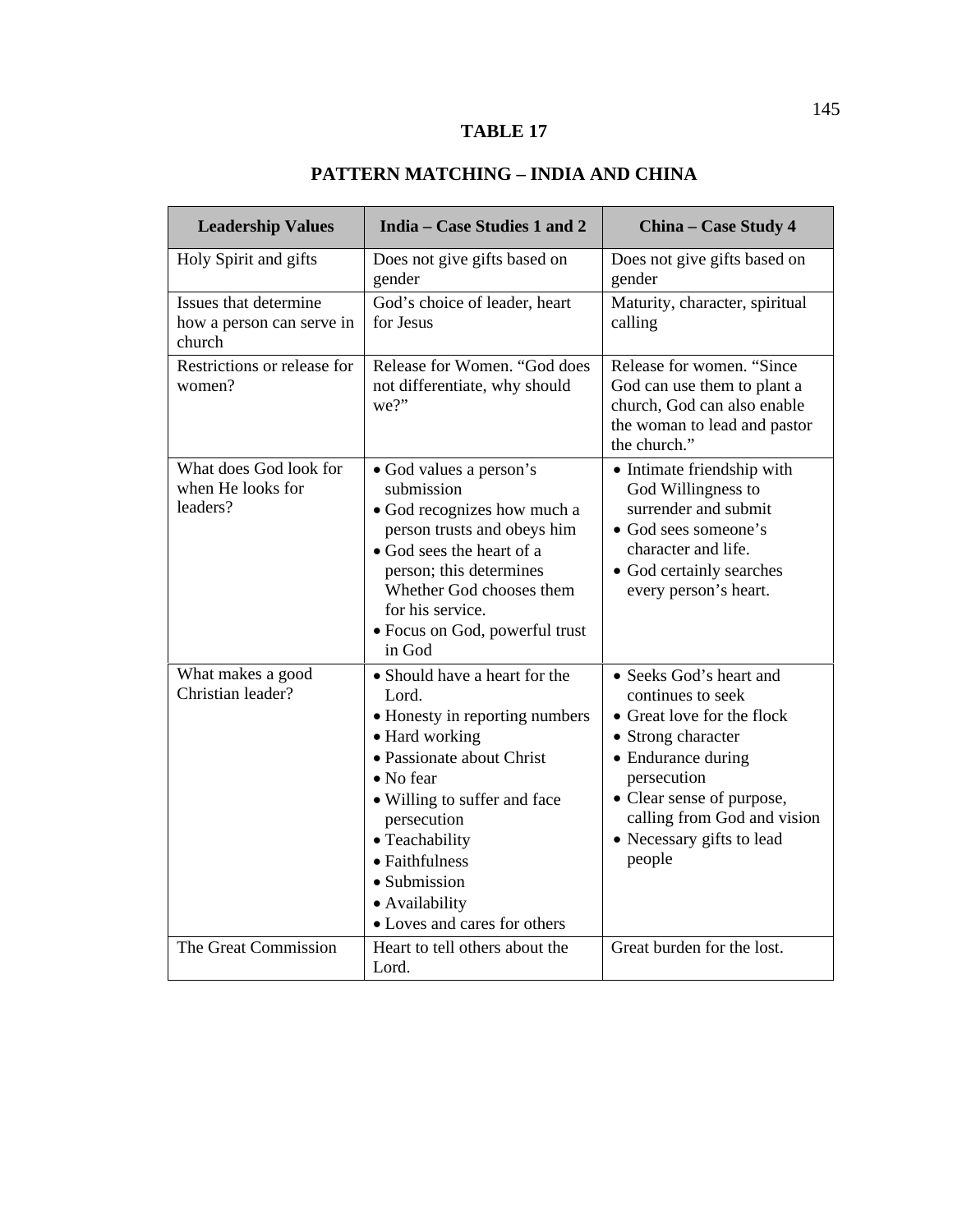### *Pattern Matching—Biblical and Contemporary Case Studies*

At the beginning of this dissertation I set out to extrapolate leadership principles from the narratives of both Deborah and David in order to later compare to the leadership practices that emerged from my case studies in contemporary contexts in Asia. In Table 18 below, I match the biblical case studies with the contemporary data in both India and China. Under the biblical kingdom perspective, I place the principles I derived from Deborah and David. In column two, I indicate what I believe God revealed about his intent from the biblical perspective derived from Deborah and David. In the far three columns, I place my findings from the contemporary contexts. Column three combines my primary Indian Case Studies One and Two since I found similar leadership perspectives. In column five, I place China – Case Study Four. In column four, I place India – Case Study Three, which mostly contrasts with the biblical data and the other contemporary data.4

I discovered the models in Indian Case Studies One and Two and China Case Study Four do in fact engage in ministry models that I believe look similar to the principles derived from Deborah and David. God's intentions through both Deborah and David revealed God choosing leaders that contradicted their culture's requirements and his willingness to work with humans in his redemptive movements. By Deborah's response to God's call, empowerment, and equipping; God used her to release the Israelites from Canaanite oppression. God accomplished his mission. By David's response to God's call, empowerment and equipping; God placed David in the place to serve as king of Israel and to prepare the way for the King of Kings. Through David, God accomplished his purposes.

 <sup>4</sup> Table 18 includes findings I discovered from my biblical case studies as well as some of the findings from my ethnographic interviews and case studies. I did not include all my findings here that include the case studies' analysis of their models – such as the value of mentoring, the urgency of the Great Commission that encouraged them to re-evaluate their theology, and their understanding that the Fall works against their models of mutual partnership between males and females.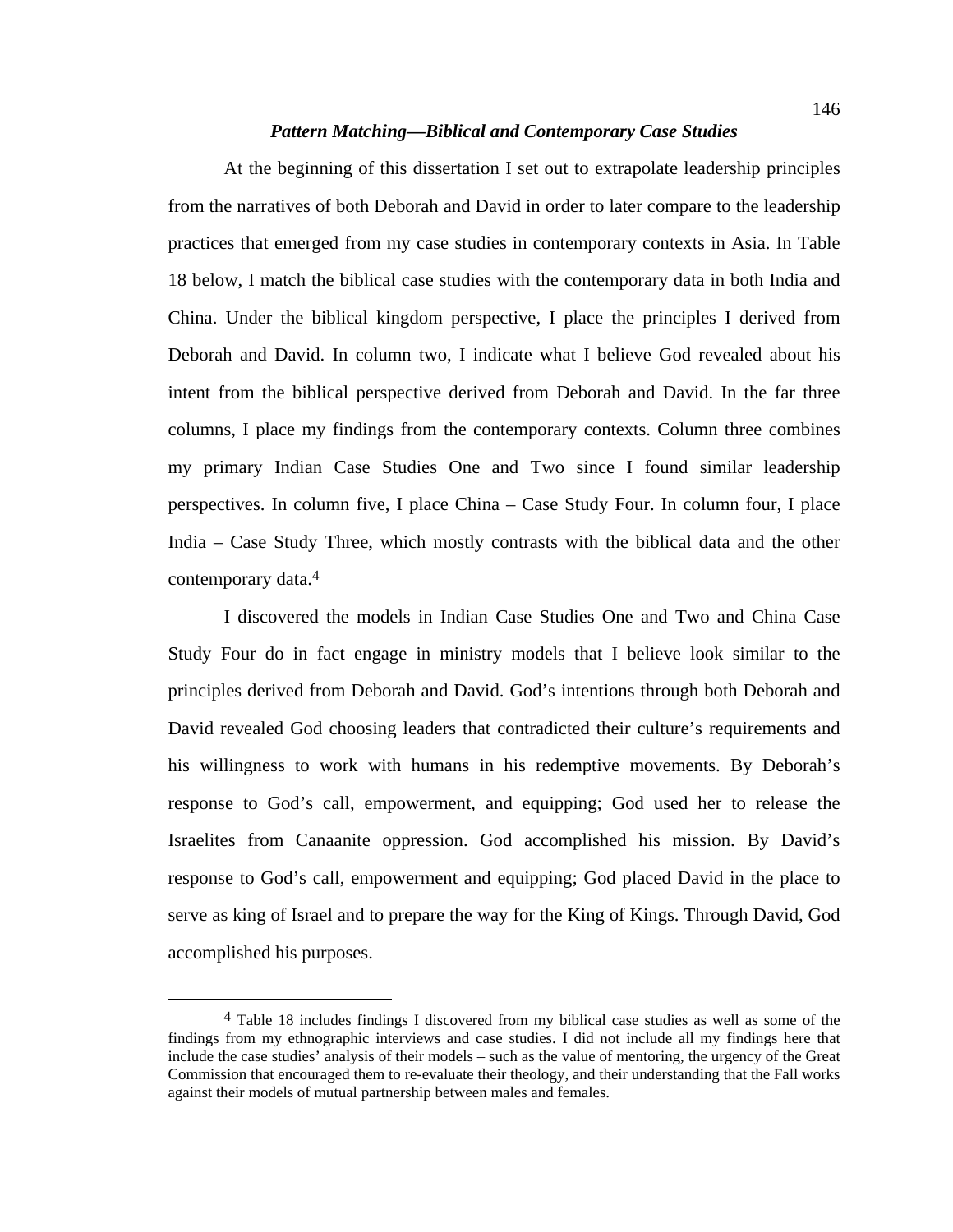# **TABLE 18**

# **INTEGRATED COMPARISON OF LEADERSHIP**

| <b>Biblical</b>                      | <b>God's Intent</b> | Contemporary               | Contemporary               | Contemporary            |
|--------------------------------------|---------------------|----------------------------|----------------------------|-------------------------|
| Perspective                          | <b>Revealed</b>     | <b>Mission Perspective</b> | <b>Mission Perspective</b> | <b>Mission</b>          |
|                                      |                     | in India                   | in India                   | Perspective in<br>China |
|                                      |                     | (Case Studies $1 \& 2$ )   | (Case Study 3)             | (Case Study 4)          |
| God                                  | For his             | <b>Believes God</b>        | God does not               | <b>Believes God</b>     |
| chooses/calls -                      | mission             | chooses/calls - the        | give gifts based           | chooses/calls - the     |
| the call gives                       |                     | call gives authority.      | on gender, but             | call gives              |
| authority.                           |                     | God does not give          | God calls men to           | authority.              |
|                                      |                     | gifts based on             | lead, teach, and           | <b>Believes God</b>     |
|                                      |                     | gender.                    | have authority.            | does not give           |
|                                      |                     |                            |                            | gifts based on          |
|                                      |                     |                            |                            | gender.                 |
| $\boldsymbol{\text{God}}$ equips $-$ | For his             | <b>Believes God</b>        | God gives                  | <b>Believes God</b>     |
| gives spiritual                      | mission             | $equips - gives$           | spiritual gifts as         | $equips - gives$        |
| gifts and talents.                   |                     | spiritual gifts and        | he desires but             | spiritual gifts and     |
|                                      |                     | talents                    | limits women's             | talents                 |
|                                      |                     |                            | use of them.               |                         |
| <b>God empowers</b>                  | For his             | <b>Believes God</b>        | <b>Believes God</b>        | <b>Believes God</b>     |
| – God's Spirit                       | mission             | empowers - God's           | $empowers - God's$         | empowers -              |
| enables the                          |                     | Spirit enables the         | Spirit enables the         | God's Spirit            |
| leader to                            |                     | leader to                  | leader to                  | enables the             |
| accomplish the                       |                     | accomplish the             | accomplish the             | leader to               |
| task.                                |                     | task.                      | task.                      | accomplish the<br>task. |
| <b>Leaders</b>                       | Co-laborers         | Obedience,                 | Obedience,                 | Obedience,              |
| <b>Respond to</b>                    | with God            | surrender                  | surrender                  | surrender               |
| God's call                           |                     |                            |                            |                         |
| <b>Leaders</b>                       | Appreciation        | Develops and uses          | Develops and               | Develops and            |
| develop and use                      | for the             | gifts and talents.         | uses them                  | uses gifts and          |
| the gifts and                        | talents/gifts       |                            | according to the           | talents.                |
| talents given by                     |                     |                            | appropriate roles          |                         |
| God                                  |                     |                            | for men and                |                         |
|                                      |                     |                            | women.                     |                         |
| <b>Leaders</b>                       | Recognition         | Worship,                   | All good gifts             | Worship,                |
| <b>Depend on God</b>                 | of work of          | submission to God,         | come from God.             | submission to           |
| and recognize                        | Holy Spirit as      | Dependence on              | Worship him and            | God, dependence         |
| God is the                           | the Gift            | God, gives credit to       | depend on Him.             | on God.                 |
| source of all                        |                     | God.                       |                            |                         |
| spiritual fruit                      |                     |                            |                            |                         |
| <b>Community of</b>                  | Reflects the        | Full participation         | Though God does            | Ministry of             |
| <b>Believers-</b>                    | imago Dei;          | and equality, "One         | not give gifts             | Reconciliation-         |
| Reflects the                         | Body of             | Another" principles        | based on gender,           | equal opportunity       |
| unity of God (Jn.                    | Christ              | in operation.              | the Church                 | to participate and      |
| 17).                                 | mobilized to        | Offers participation       | should place               | serve because the       |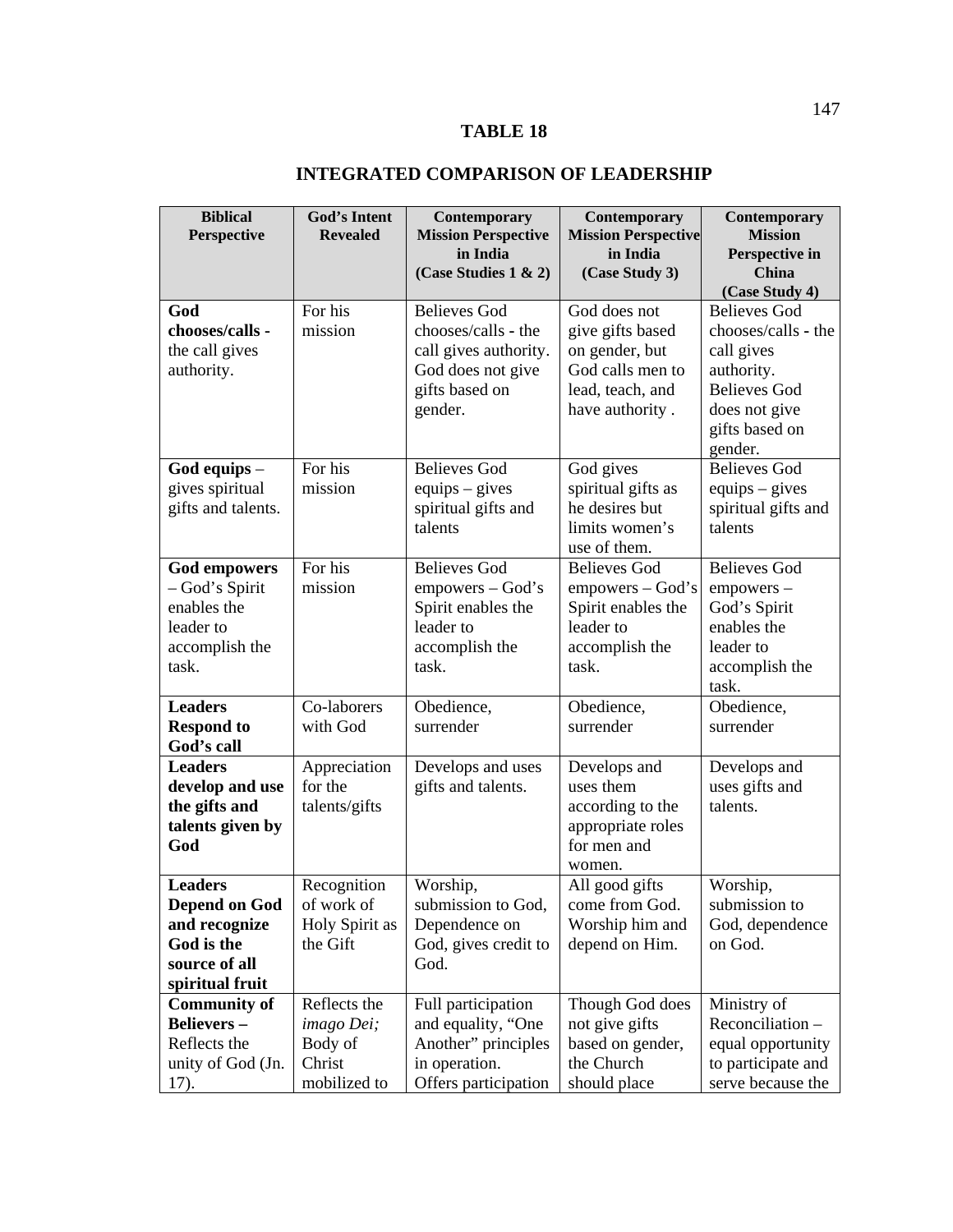|                      | point to the<br>kingdom | to all believers to<br>serve based on gifts<br>because the Holy<br>Spirit gifts<br>regardless of<br>gender. | restrictions on<br>how a woman can<br>serve. | Holy Spirit gifts<br>regardless of<br>gender. |
|----------------------|-------------------------|-------------------------------------------------------------------------------------------------------------|----------------------------------------------|-----------------------------------------------|
| God and power        | Intentionally           | Releases control by                                                                                         | $N/A - not$                                  | Releases control                              |
| – God gives          | lowers power            | empowering others                                                                                           | covered in                                   | by seeing                                     |
| power away by        | distance; so            | to lead; shares                                                                                             | interviews.                                  | everyone as a                                 |
| investing trust in   | humans can              | power by giving it                                                                                          |                                              | potential leader;                             |
| his chosen           | live lives of           | away.                                                                                                       |                                              | shares power by                               |
| leader.              | purpose.                |                                                                                                             |                                              | giving it away.                               |
| <b>Leaders Focus</b> | To reconcile            | Urgency of the                                                                                              | All believers can                            | Urgency of the                                |
| on God's             | all things to           | <b>Great Commission</b>                                                                                     | evangelize. But                              | Great                                         |
| Mission - God's      | himself                 | compelled them to                                                                                           | women cannot                                 | Commission                                    |
| redemptive story     |                         | develop their                                                                                               | teach or lead in                             | compelled them                                |
| - God saves.         |                         | leadership model                                                                                            | the church.                                  | to develop their                              |
|                      |                         | and release both                                                                                            |                                              | leadership model                              |
|                      |                         | males and females.                                                                                          |                                              | and release both                              |
|                      |                         |                                                                                                             |                                              | males and                                     |
|                      |                         |                                                                                                             |                                              | females.                                      |

By the Indians' response to God's call, empowerment and equipping; God used Case Study 1 to equip 996 women as church planters. These women planted 4,185 house churches, with at least 41,000 new people claiming allegiance to the kingdom of God. God used Case Study 2 to equip 286 men as leaders who started 619 cell groups for a total of 4,383 people claiming allegiance to the kingdom of God. Case Study 2 also equipped 318 women as leaders who started 318 cell groups for a total of 3,783 claiming allegiance to the kingdom of God. Through P7's response to God's call, empowerment, and equipping, God used her to start 1,000 house churches in a ten year period in China, and she now leads a movement of over 35,000 people claiming allegiance to the kingdom of God. God continues to accomplish his redemptive purposes through these leaders.

I found it difficult to parallels to the biblical principles derived about leadership from Deborah and David to Indian Case Study Three because P6's answers continually found their basis in one's involvement in God's mission based on one's gender, rather than God's intent I discovered in the stories of Deborah and David.

148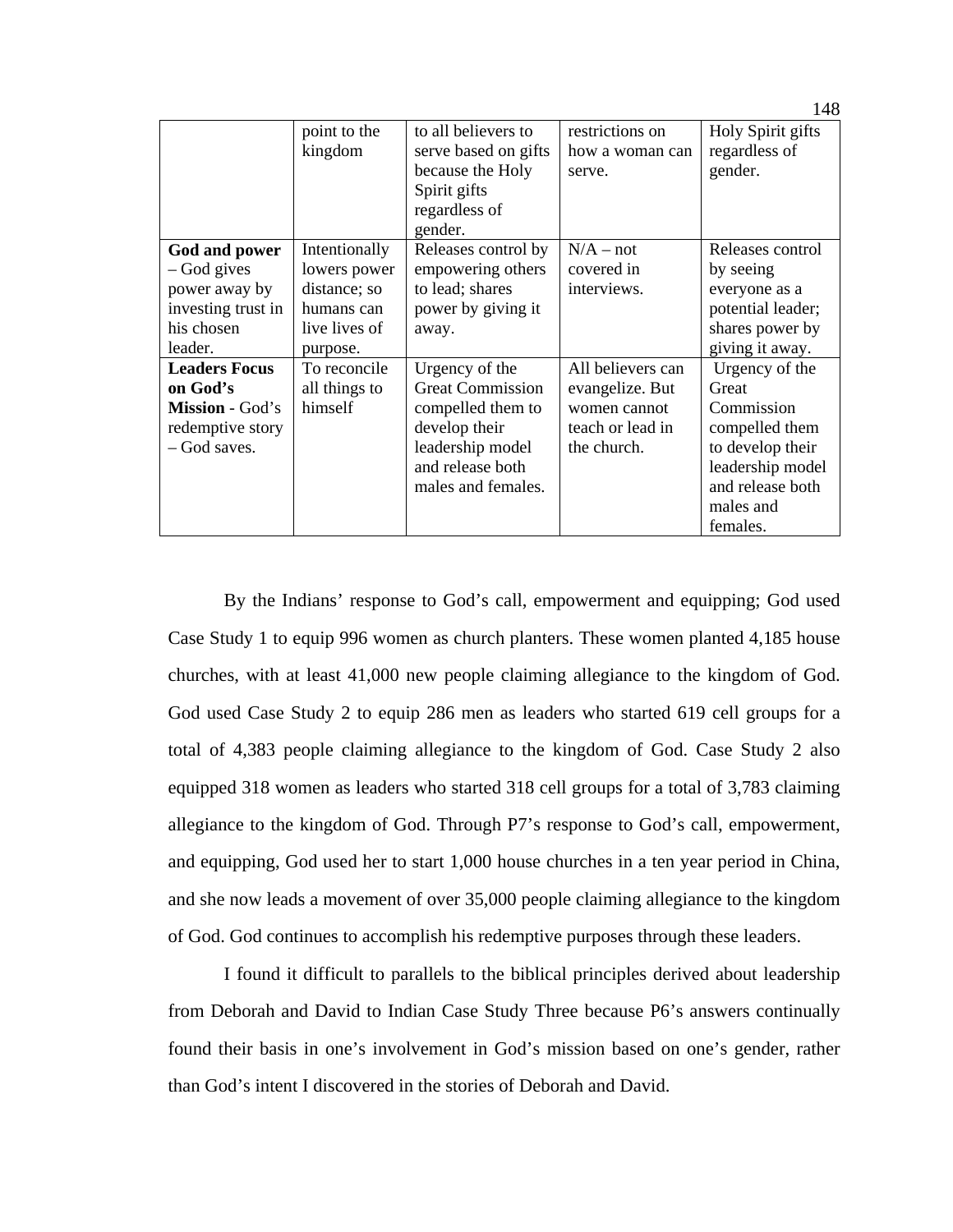If David or Deborah refused to use their gifts because of their ages or their gender, or God demonstrated through the stories that he could not use them because of their gender and age, different stories would exist and I could derive different principles. However, God desires subsequent generations to recognize his intent in choosing people based on different categories than typically expected from one's culture. In the same way, when Case Studies One, Two, and Four paralleled their leadership models to leadership characteristics found in the narratives of Deborah and David, I found their models produced abundant fruit for the Great Commission. Since P6 developed her leadership understandings based on the external feature of gender, I found it difficult to compare her fruit to the biblical case studies or the other case studies. Rather, a contrast arose with external features becoming the requirement rather than God's authority, God's gifting, or God's empowerment to the leader. These gender requirements did not allow P6 to have fruit for analysis.

In the biblical case studies, the redemptive purposes of God led God's choices in the vessels to extend his mission – not external features. In the same way, my contemporary research data revealed leaders who looked beyond external features when they equipped people for leadership to extend the Great Commission. P1 stated, "We look for people passionate about Christ… We don't look for men or women. We look for the person, whether male or female, who has the qualities."

My findings reveal that God's redemptive purposes spread throughout the specific contexts of India and China when the Church increased the harvest force by releasing both males and females into God's mission.

## *Summary*

The purpose of this study was to extrapolate kingdom principles of leadership from both the Bible and from contemporary mission and to discover how these principles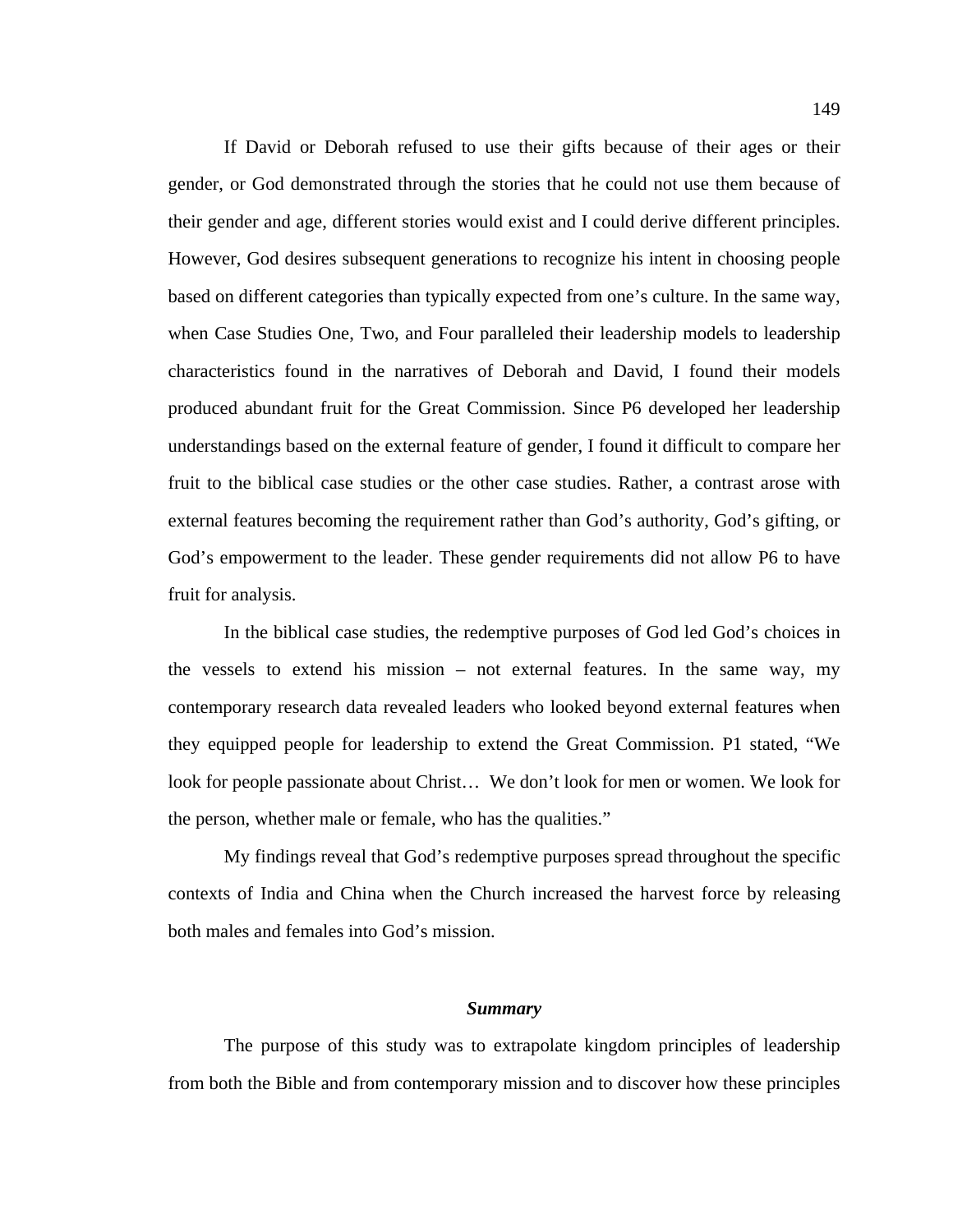applied in contemporary contexts affect the Great Commission. In my theoretical proposition, I alluded to Jesus planting "seeds of the kingdom" for future transformation in his actions and teachings towards females. My biblical case studies pointed to "seeds of the kingdom" demonstrating a God who looked at a person's heart – not external features. My contemporary case studies may offer a demonstration of what happens when Christians apply these "seeds of the kingdom" in contemporary contexts. Through my biblical case studies and my contemporary research, I answered research questions two, three and four. These findings enable me to offer both conclusions and recommendations.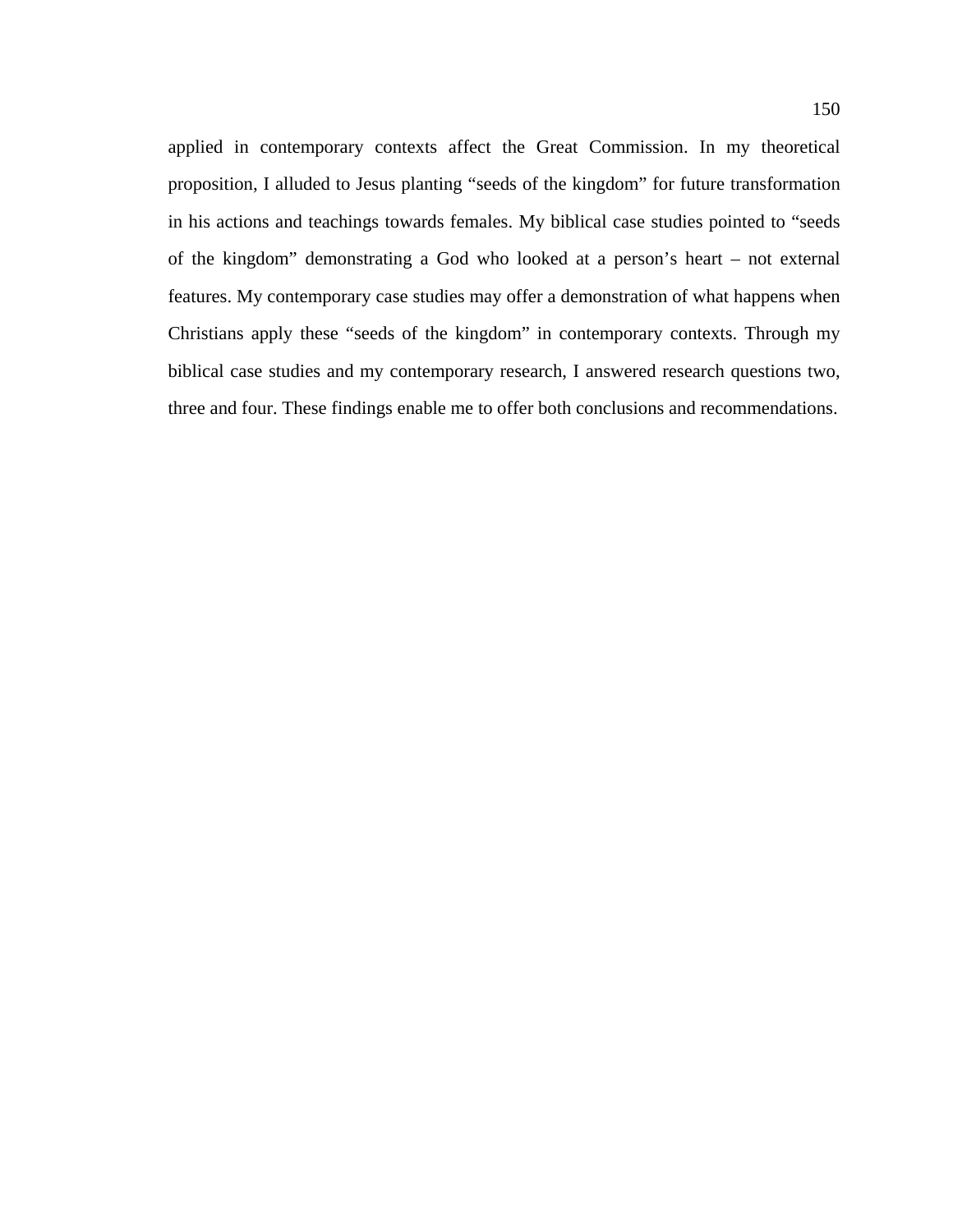## **CONCLUSIONS AND RECOMMENDATIONS**

In this final chapter, I present the key principles of leadership I derived from my research which arose from my findings. I derived my findings from answering four research questions that originated from my central research issue. My findings lead me to offer conclusions and recommendations, enabling me to achieve both my purpose and my goals for this dissertation. Below, I demonstrate how I answered my four questions, and then present conclusions and recommendations based on my findings.

### *Central Research Issue and Research Questions*

My central research issue was to derive biblical principles of male and female leadership from a kingdom perspective and to recognize their impact in contemporary mission. This research issue led me to ask four questions.

My theoretical construct presented in chapters one and two enabled me to answer research question one: "What does biblical literature say about the community between males and females in the context of leadership in the kingdom of God?" I revealed that biblical scholars arrive at different conclusions to this question.

As noted in Chapter 2, some scholars believe God created male and female to share ontological equality, but functional inequality which leads to male headship and female submission. These scholars believe Jesus' crucifixion redeems the fallen nature of male headship or female submission. "The redemptive thrust of the Bible does not aim at abolishing headship and submission but at transforming them for their original purposes in the created order" (Piper and Grudem 1991b:65). These created distinctives necessitate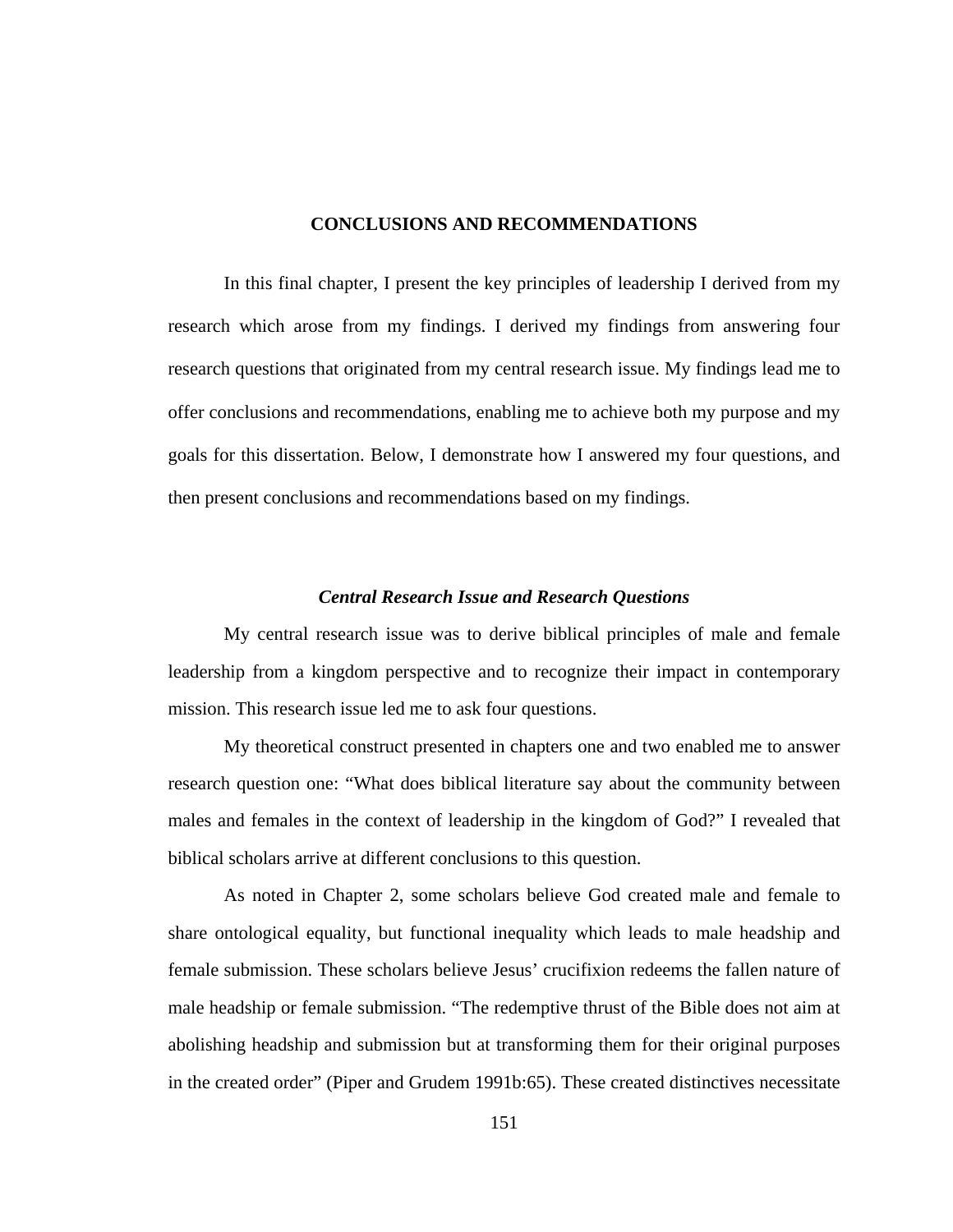the Church to restrict females from doing any Christian service that includes teaching, governing, or public ministry that gives females authority over males.

Other scholars, and I concur as noted in Chapters 1 and 2, believe God created male and female with both ontological and functional equality, but differentiated them only in their maleness and femaleness. These scholars believe that due to the Fall, males lost their partner in dominion (interdependent relationship) and females lost their mutual dominion. The crucifixion redeems this broken relationship and provides the opportunity for full reconciliation as males and females can again enjoy interdependence and shared dominion. Scholars in this camp believe that because of redemption, the Church should not restrict women from any task in the church, simply because of gender. Scholer states, "The foundational pattern of authority in the early church is that which enables and empowers every believer to do the work of the Gospel for the church and the world" (Scholer 2005c:29-30).

My findings from my biblical research and contemporary research in my two primary Indian case studies and my Chinese case study allowed me to answer research questions two, three and four: 2. What does God intend to teach us about principles of leadership through the biblical personalities of Deborah and David?, 3. What principles of leadership do contemporary leaders employ in specific contexts of India and China?, and 4. As these leaders practice these biblical leadership principles, what is the missional impact on the Great Commission in their contexts?

My findings from these three questions enabled me to achieve my purpose of extrapolating kingdom principles of leadership from both the Bible and from contemporary mission contexts and to discover how these principles can affect the Great Commission when applied to mission. Based on my findings, I now offer conclusions and recommendations which enable me to accomplish my goal of offering practical kingdom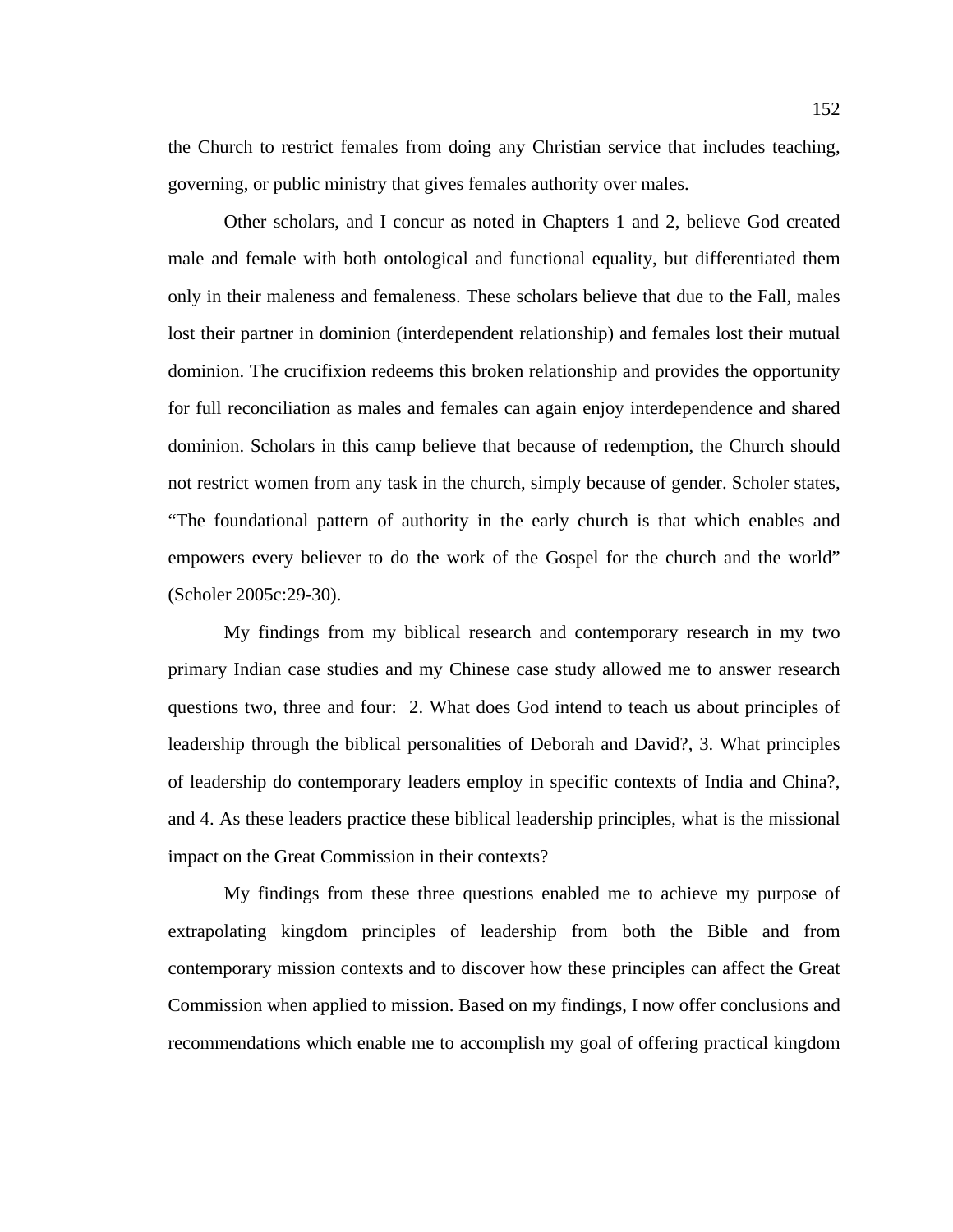principles of leadership and enabling the Church to reflect strategically on how to advance the *missio Dei* more effectively by multiplying the laborers.

### *Principles of Kingdom Leadership*

 Below I present the ten principles of kingdom leadership that arose from integrating both my biblical and contemporary research. I state each principle, followed by a brief summary of data from both the biblical and contemporary research that demonstrates the principle. After each summary, I offer recommendations based on that particular leadership principle. In the odd numbered principles (1, 3, 5, and 7), I offer recommendations to the Church at large. In the even numbered principles (2, 4, 6, 8), I offer recommendations to males and females in particular. This structure developed because I realized early in the research that God's actions always elicited a response from the leader. In the ninth and tenth principles, I offer recommendations to both the Church at-large and individual believers.

## **Principle 1: God Calls/Chooses Leaders as He Desires.**

God calls/chooses leaders as he desires based on the heart, not external features. God chose Deborah to serve as a judge and prophetess though she lived as a woman in a land of patriarchy. He chose to anoint David, Jesse's youngest son, as king though David lived in a culture of primogeniture.

In the same way, in case studies one, two, and four; the leadership models reflected the belief that God continues to choose leaders, not based on gender, but on the heart. Case study three, my rival case study, revealed that the Church should restrict females from certain leadership positions based on gender.

Contrasting with God's actions of choosing leaders on internal, rather than external features, I discovered that the belief system of restricting women's participation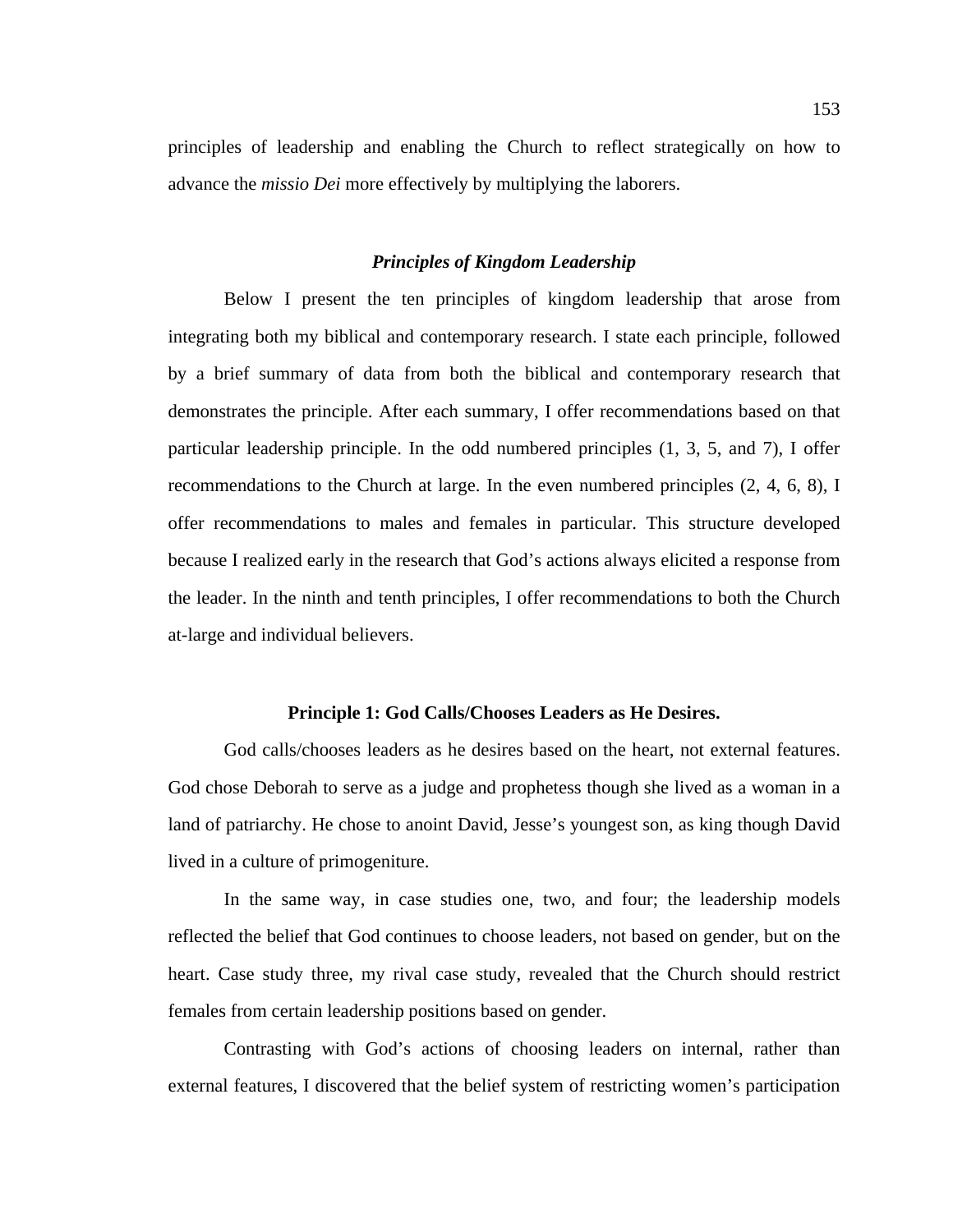in the church correlates to the Indian caste system. Caste (with karma and dharma forming a theological basis for the caste system), places every individual and family into a permanent station for life while serving as a social unifier. Birth determines one's gender, class, value, and status. Some Christians similarly believe that gender determines one's role for life. Ray Ortlund states:

So, was Eve Adam's equal? Yes and no. She was his spiritual equal and unlike the animals, 'suitable for him.' But she was not his equal in that she was his 'helper.' God did not create man and woman in an undifferentiated way, and their mere maleness and femaleness identify their respective roles. A man, just by virtue of his manhood, is called to lead for God. As woman, just by virtue of her womanhood, is called to help for God (Ortlund 1991:102).

Following the logic of this principle, which in turn is based on my findings from Scripture and my Asian case studies, I offer the following recommendations.

- I encourage churches to reflect upon their understanding of God's qualifications for calling people into his service based upon biblical narratives such as Deborah and David.
- I recommend churches evaluate their beliefs and practices about how God calls men and women and then release laborers based on God's choosing.
- I recommend churches examine their theological practice and reform any actions that mimic any worldview of a caste system.

# **Principle 2: Effective Leaders Obey God's Call.**

Both Deborah and David chose to obey God, although they lived in cultures impacted by both patriarchy and primogeniture. They heard and recognized God's call and responded.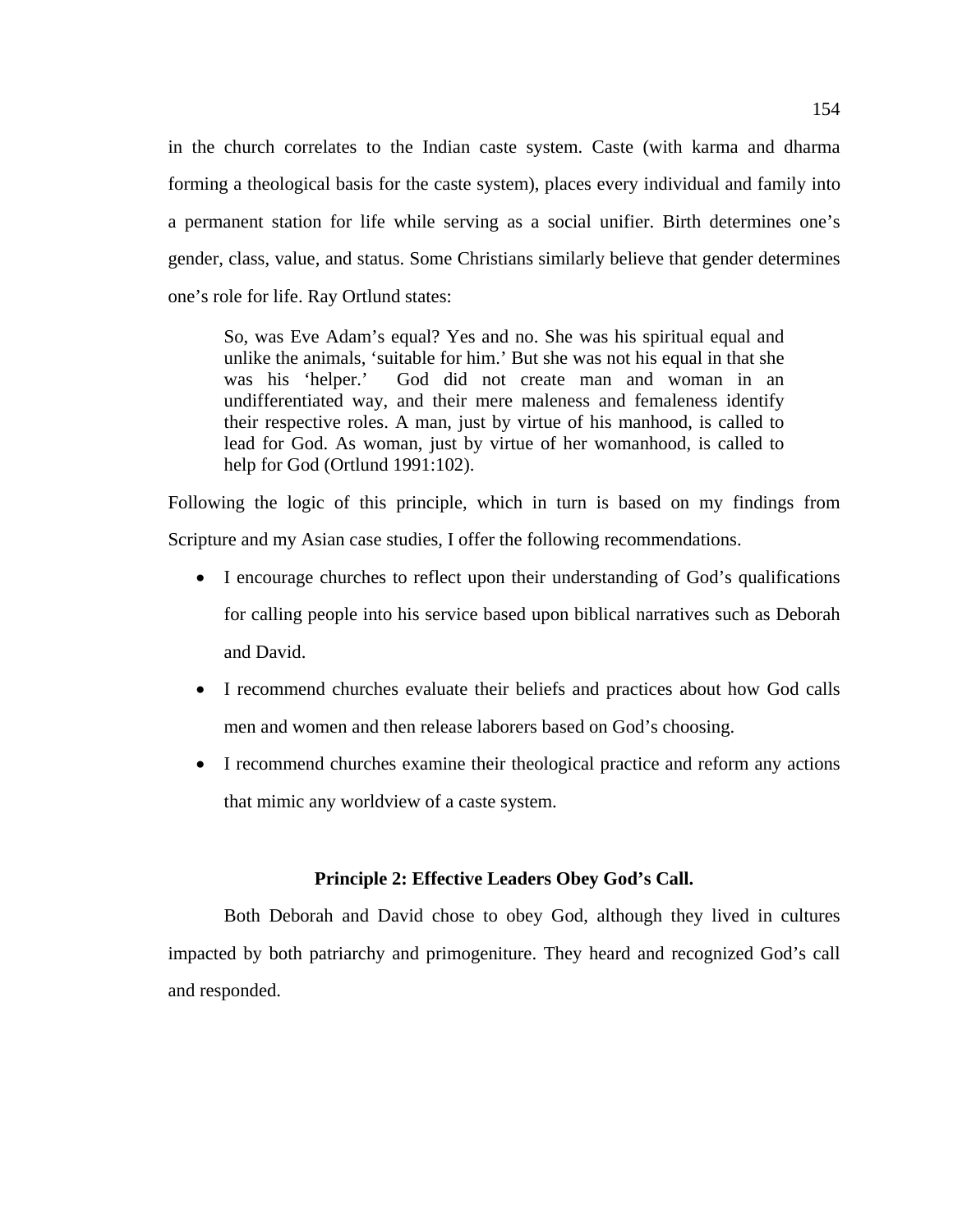In the contemporary research of case studies one, two, and four; the leadership models demonstrated the belief and practice that if God called a person for leadership, God's call gave authority to the person – not based on any external features. P3 stated:

When people get saved and come into the kingdom of God, we see every soul irrespective of gender. We also look to them as so precious that the Lord would die for them. So if God has placed such value on every soul, then we too don't see how we can afford to differentiate between males and females as far as giving them equal opportunity to be productive and find their calling and fulfillment in the kingdom of God. We try to look to them as God looks to them.

Following the logic of this principle, which in turn is based on my findings from Scripture and my Asian case studies, I offer the following recommendations.

- In following the examples of the biblical and contemporary context findings, I recommend that both females and males respond in obedience to God's call, regardless of one's culture, recognizing obedience at times requires risk.
- As a source of encouragement, I recommend believers study the radical seeds of the kingdom that Jesus planted in regard to women, contrary to his culture, and commit to follow God prophetically in a fallen world.1

# **Principle 3: God Equips Leaders to Accomplish His Tasks.**

God gave Deborah the ability to offer good judgments, prophetic understanding, military strategy, and influence among her people. God gave David experience in the court of the King Saul as well as abilities to play a musical instrument, speak well, strength and compassion to shepherd (thereby learning how to shepherd God's people), and military prowess.

 $<sup>1</sup>$  To note the culture that surrounded females during the day of Jesus, see Appendix H. This</sup> appendix also compares the teachings common in Jesus' day to the Hindu teachings about females. See Appendix O for a brief explanation of some select passages in the Gospels surrounding Jesus and women.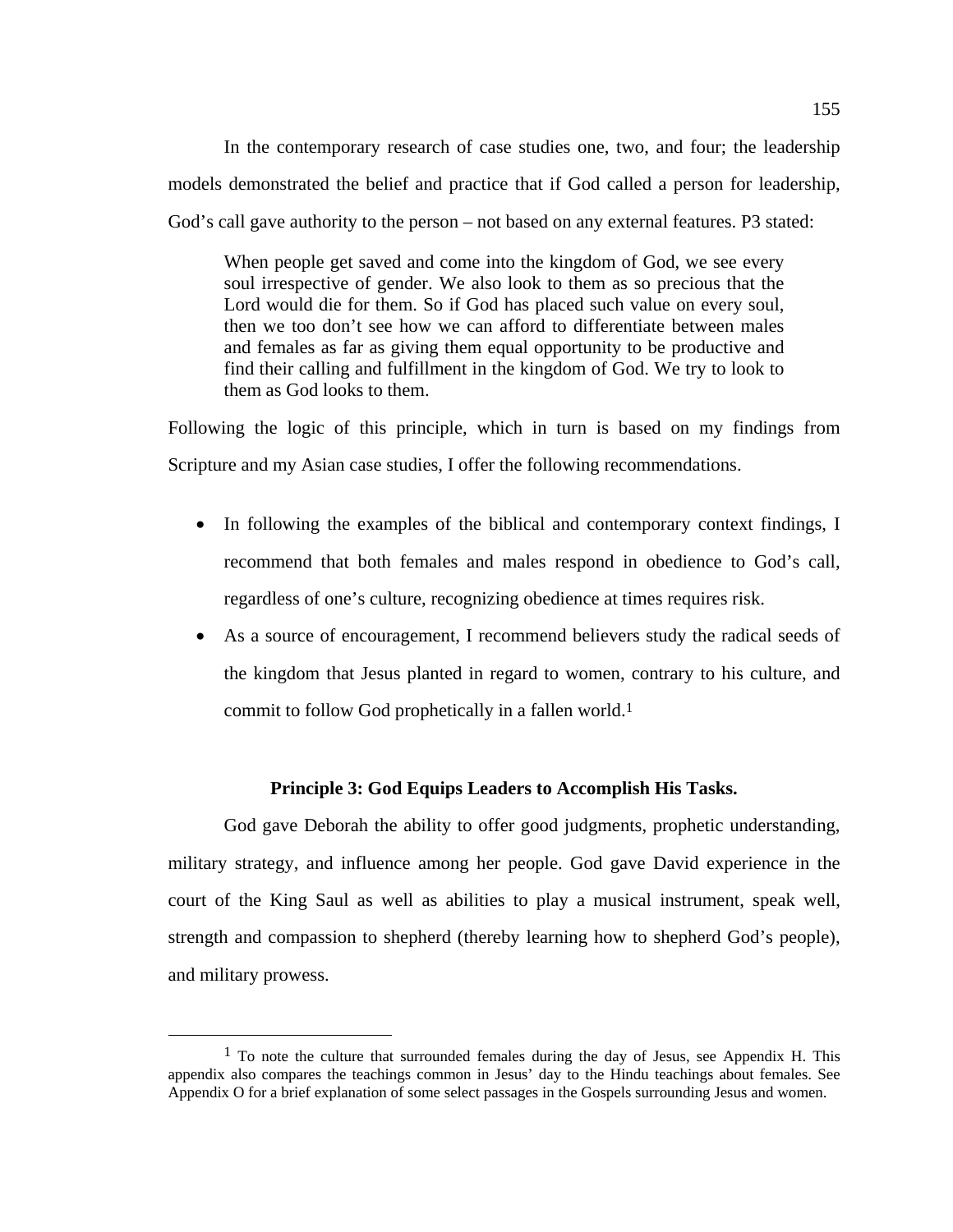In the contemporary research, I discovered that God continues to give his chosen leaders the abilities to share the Gospel, strategize, teach, memorize stories, cast out demons, perform miracles, lay hands on people for healings, and start and lead churches that multiply. The leadership models in the contemporary research realize that both males and females, called by God, need equipping to follow God's call well. P1 and P2 stated:

Yeah, see my slogan is if you teach a woman, you are teaching a whole family. She will tell it to others. If we just make women equipped with the Bible, and with the verses, and with stories and everything; she is going to be a big influence in North India or even to the world.

Following the logic of this principle, which in turn is based on my findings from Scripture and my Asian case studies, I offer the following recommendations.

- I encourage churches to provide opportunities for both males and females to develop the skills, talents, and gifts God has given – irrespective of gender.
- I exhort churches to recognize their responsibility to embrace and equip all believers (Eph. 4:12) and to develop strategies to equip, empower, and release a larger labor force.

## **Principle 4: Effective Leaders Develop Skills Given by God.**

Effective leaders take the skills, talents and gifts and through experience strengthen their abilities. Deborah served for years as a prophetess, judge, and military leader. David served in Saul's court for fifteen years before his own coronation as King.

In the same way, P1, P2, P3, P4, and P7 in the contemporary case studies provided equipping seminars, weekend retreats, and cell or house groups to equip church planters and cell group leaders. Those who attended put the teaching into practice by starting house or cell groups. P4 stated:

We would see that both have equal potential. We see her as a minister, just like we look at a man. This is a new believer who we'll take and train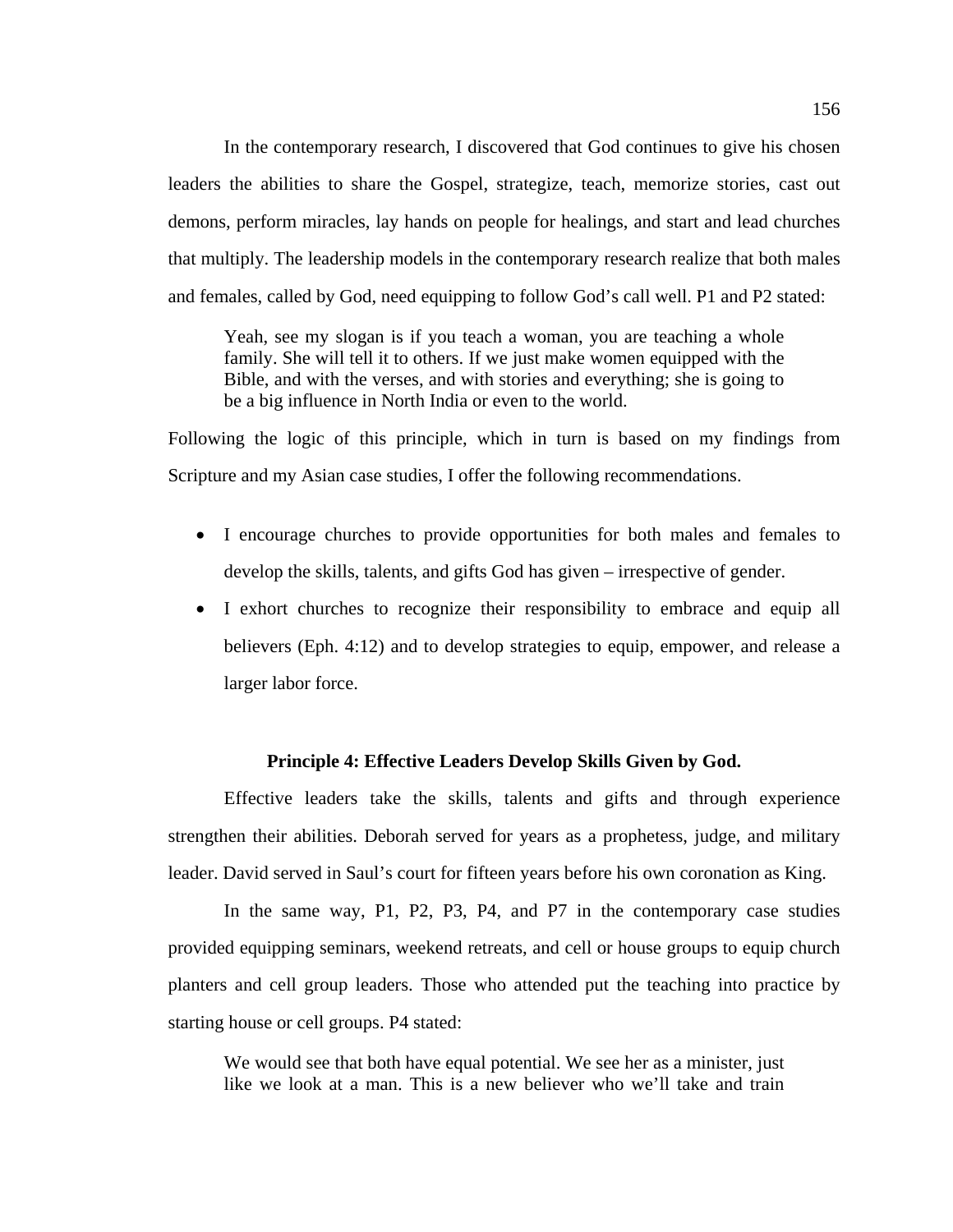them as a leader of a cell, then as a celebration cell leader, and then ultimately as a leader of leaders.

Following the logic of this principle, which in turn is based on my findings from Scripture and my Asian case studies, I offer the following recommendations.

- I recommend that individual Christians recognize that God gives gifts, skills, and talents; God expects these to be developed and used regardless of the obstacles.
- When the local church does not endorse the gift or the vessel, individual Christians must responsibly look for ways and places to develop and use the gifts given by God.

# **Principle 5: God Empowers Leaders Through the Holy Spirit.**

Though God gives the spiritual gifts, God graciously gives the Holy Spirit as the supreme power and life source for the use of the gifts. God empowered Deborah to obey his plans enabling her to serve with him in his mission. God empowered David by anointing him with his Spirit.

In the same way, in the contemporary case studies, God gave his Holy Spirit to his chosen vessels, enabling them to live out his mission through their spiritual gifts. P3 and P4 also stated that because both males and females have the same Holy Spirit, no limitations exist on what women can do:

If men have the Holy Spirit in them, then women too have the same Holy Spirit. If Holy Spirit can help men to do work, then same Holy Spirit is in women and can help them to do work. God can use any vessel.

Following the logic of this principle, which in turn is based on my findings from Scripture and my Asian case studies, I offer the following recommendations.

 Because the Holy Spirit serves as both the provider and the enabler of the spiritual gifts given to both males and females, I encourage the Church to use great care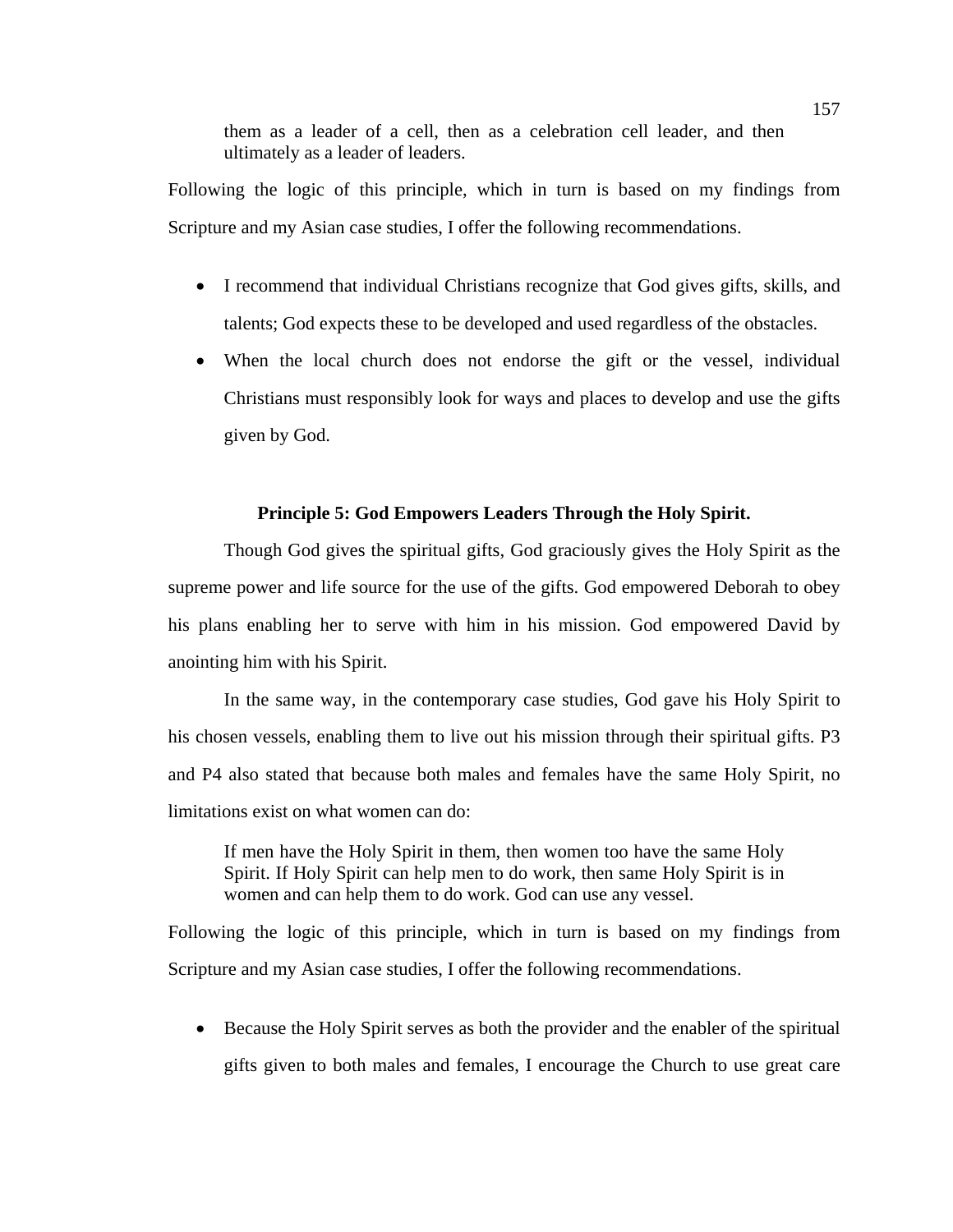when they release or restrict women in service. If God has called and equipped a woman for a particular service, a Church could grieve the Holy Spirit if they try to restrict a woman the Spirit has empowered.

 I recommend the Church to learn from these contemporary case studies and other models that release women into full participation in the Church. Even if the Church disagrees over the method of model, give praise to God for the spiritual fruit.

## **Principle 6: Effective Leaders Attribute Victory to God.**

In Deborah's song, she worshipped God as the One who gave victory over the Canaanites. David recognized God's hands on his life and patiently waited for God's timing to become king of the Israelites. In multiple scriptures, David worshipped God.

In the contemporary mission contexts, the interviewees all said that effective leaders depended on God and his power, and worshipped him. P1 and P7 stated the dependence of leaders on God in both India and China:

The women of India trust in their God, whether it's the right one or not. The women are taught about Jesus and then say, 'Okay, my God will do.' The Indian women become very focused immediately on God. The Holy Spirit is the One responsible for the movements taking place in China.

- I encourage females who experience discrimination to keep their focus on Jesus, knowing that the Holy Spirit will empower and provide the avenues for them to use their spiritual gifts.
- I recommend female leaders to place their dependence on God and to worship God for his sustaining grace and their spiritual fruit and victories.
- I recommend female leaders to actively wait for God, as David did.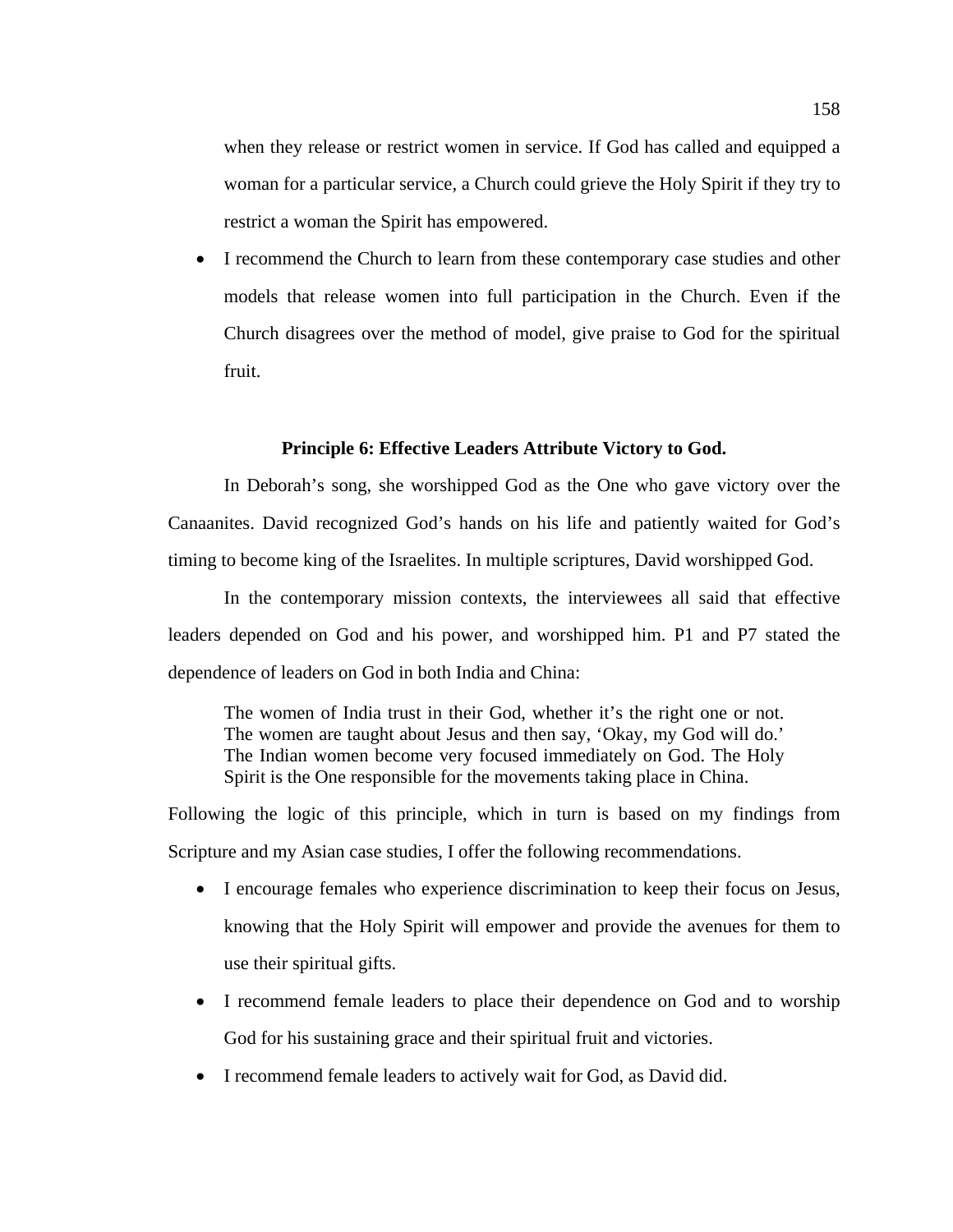### **Principle 7: God Displays Kingdom Power and Authority.**

God exemplifies low power distance through his invitation for humanity to join him in his mission. God displayed a conscious effort to lower power distance in the Garden of Eden when he gave dominion to the man and the woman. He gave them the task to serve as co-regents on the earth. God lowered the power distance by working with both Deborah and David. He gave power away to Deborah by inviting her to serve as a judge and prophetess and allowing her to instruct Barak when to go up against the Canaanites. God gave power away to David as he allowed the Israelites to have a king and chose David to serve in this capacity.

In the contemporary contexts, the leadership models established and practiced by P1, P2, P3, P4, and P7 demonstrate that God continues to give power to his workers so that his mission can be accomplished:

P7 stated in the midst of the Revival, God gave the Church power to extend his mission. "In the Great Revival both [males and females] were needed and were fervent in serving the Lord…We just gave ourselves to the Lord." P4 revealed that since the Holy Spirit fills both males and females, God reveals his desire to share dominion with both males and females. He states, "Day of Pentecost both were filled with the Holy Spirit. So he doesn't differentiate. He didn't say that only men should come and I will fill them and they can pass it down to the women."

- I recommend that churches re-examine its understanding of authority and power by examining Jesus' treatment of these topics in the Gospels.
- I recommend that churches evaluate their power distance structures and re-model them to model God's intentional moves to lower power distance.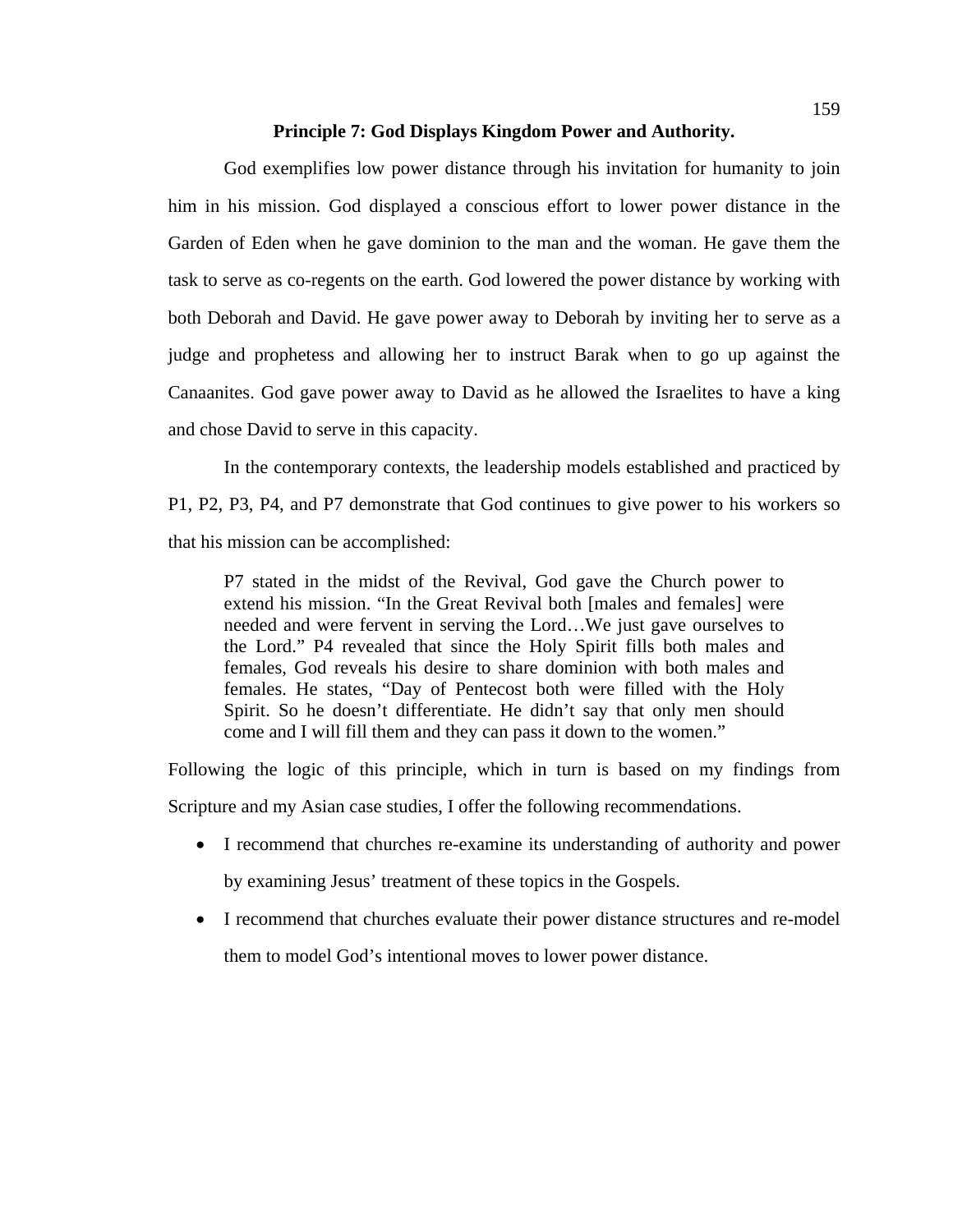### **Principle 8: Effective Leaders Empower Others to Participate.**

Effective leaders empower and mobilize others to engage in God's mission. Deborah encouraged Barak to follow God. When he demonstrated concern and fear, she encouraged him by going with him. She later praised him, Jael, and others who participated in the defeat of the Canaanites. In the narrative examined on David, David did not give power away but he demonstrated patience in not taking power away from Saul and eliminating Saul from God's mission prematurely.

In the contemporary case studies, the models of leadership of case studies one, two, and four demonstrate a commitment to multiply effective laborers to participate in God's mission. They demonstrate a willingness to let go of control and allow others to fully participate. These models demonstrate a desire for everyone to become equipped as a solid minister for Jesus. P4 stated:

God literally opened our eyes to this. If we want to impact the world around us, we need to use every possible resource that is available. And the cashless resource that is available in the kingdom of God is the laborers. That's what Jesus expressed that the laborers are few. So we can't make more than 50% of the Army of God that is in the church that is our sisters redundant by not giving them opportunity, like we give the men, opportunity to serve the Lord.

- I recommend Christians exemplify biblical authority by empowering and embracing all believers in the Church to do their part of the Great Commission, based on the gifts given by the Holy Spirit.
- I recommend that Christians determine by their actions if they seek to defend or maintain their position, or if they look for ways to promote and enhance others' ministries; if needed I encourage Christians to focus on how to enhance others more than themselves.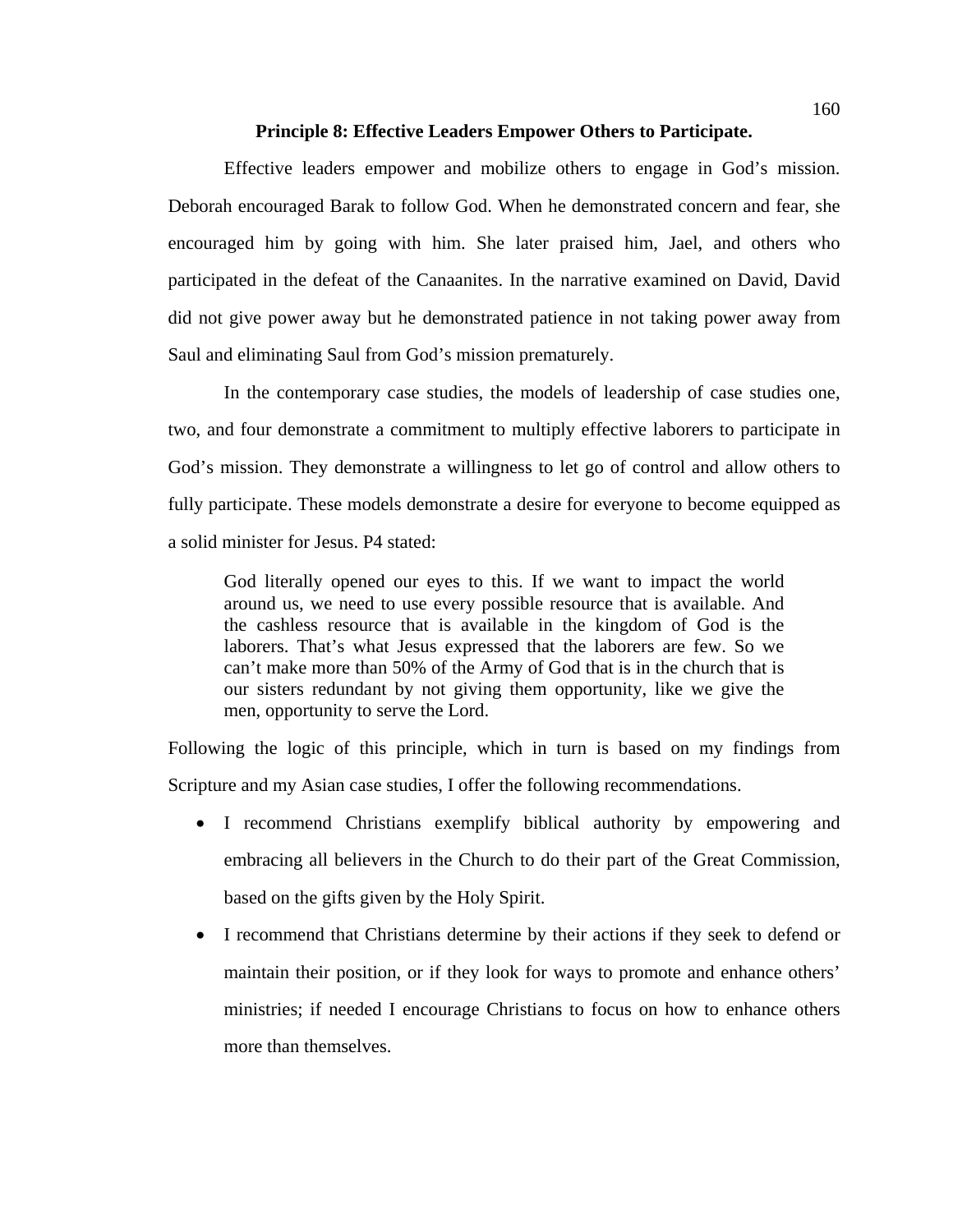### **Principle 9: Effective Leaders Exemplify Urgency for God's Mission.**

Deborah immediately responded to the cries of her people due to their Canaanite oppression. She developed a plan and enacted her strategy bent on God saving his people. David trusted that God had a plan by anointing him with his spirit and he actively waited for God to fulfill his mission through David.

In the contemporary case studies, the leaders of the leadership models demonstrated intensity and urgency for the Great Commission. P3 and P4 stated:

But we from a need base saw so many women and if we wanted to expand we had to realize they are also a part of the army of God. If we keep them just sitting there, we would be sitting half of the army of God in a useless position, not functioning in the kingdom of God…God sees them as complimenting one another for the expansion and furtherance of the Kingdom of God … Men and women partnering together definitely going to be a key to success because so many women are there in the church. Even if we say 50%, that many people if we don't mobilize, growth will be slower. So releasing women in the ministry is going to play a very vital role.

- I recommend churches and Christians re-examine the central message of the *missio Dei* as traced in Scripture and the Church's primary role to extend his mission to all ethnic groups.
- I recommend churches and Christians re-evaluate their commitment and urgency to the Great Commission in light of their practices of women in ministry.
- Because the research indicated that a sense of urgency in the Great Commission minimized the debate about what women could or could not do, I encourage churches and Christians to recommit their lives to the urgency of the task given to those who know Christ.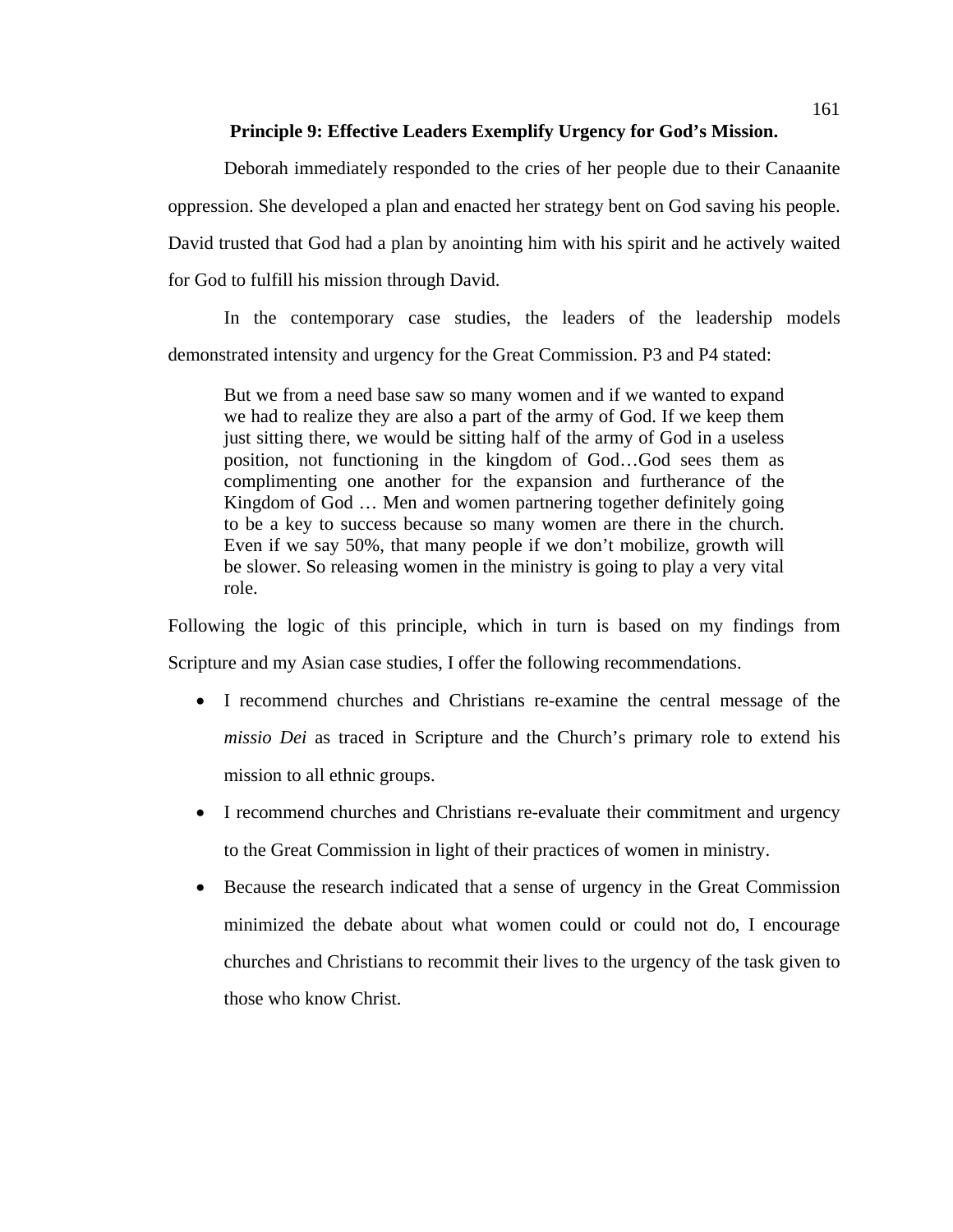### **Principle 10: Effective Leaders Look for God's Intent.**

Effective leaders desire to know God's intentions, thereby enabling them to better understand God's mission. In the biblical narratives of both Deborah and David, the narratives ultimately revealed God's character and mission. God called, equipped, and empowered whom he desired based on his character, his purposes, and his mission – rather than an adherence to cultural expectations of the day.

In the contemporary case studies, love of God and the masses without Christ compelled P1, P2, P3, P4, and P7 to re-examine Scripture and discover how God purposed for women to participate in the Great Commission. The masses in need of the Gospel led them to examine the difficult biblical passages about women in light of the *mission Dei*. This discovery enabled them to live out the redemptive elements of the scriptures in their context, while maintaining integrity to the biblical text.

P1, P2, P3, P4, P5, and P7 all believed a believer should study the context when doing biblical interpretation. P1 and P3 stated in regard to the biblical text and women in leadership:

Jesus said, "Go and tell my brothers." Why would Jesus tell this to women if he expected them to stay silent? They had authority on the male disciples when they told the Gospel! … What about Paul's thirty-three female leaders and why does the Bible say Priscilla was the teacher of Apollos if Scripture wanted to condemn women from leadership and teaching? Difficult passages are made difficult by people. Actually quite simple. Written for a particular people, particular time.

- I encourage the Church and Christians to carefully and prayerfully read the Bible seeking to understand God's intentions in the text, asking God to not allow one's cultural preferences and biases to taint one's interpretation of the Scriptures.
- Because the focus of the *missio Dei* rests on God, I recommend the Church study the character, principles, and standards of the kingdom of God – God's reign that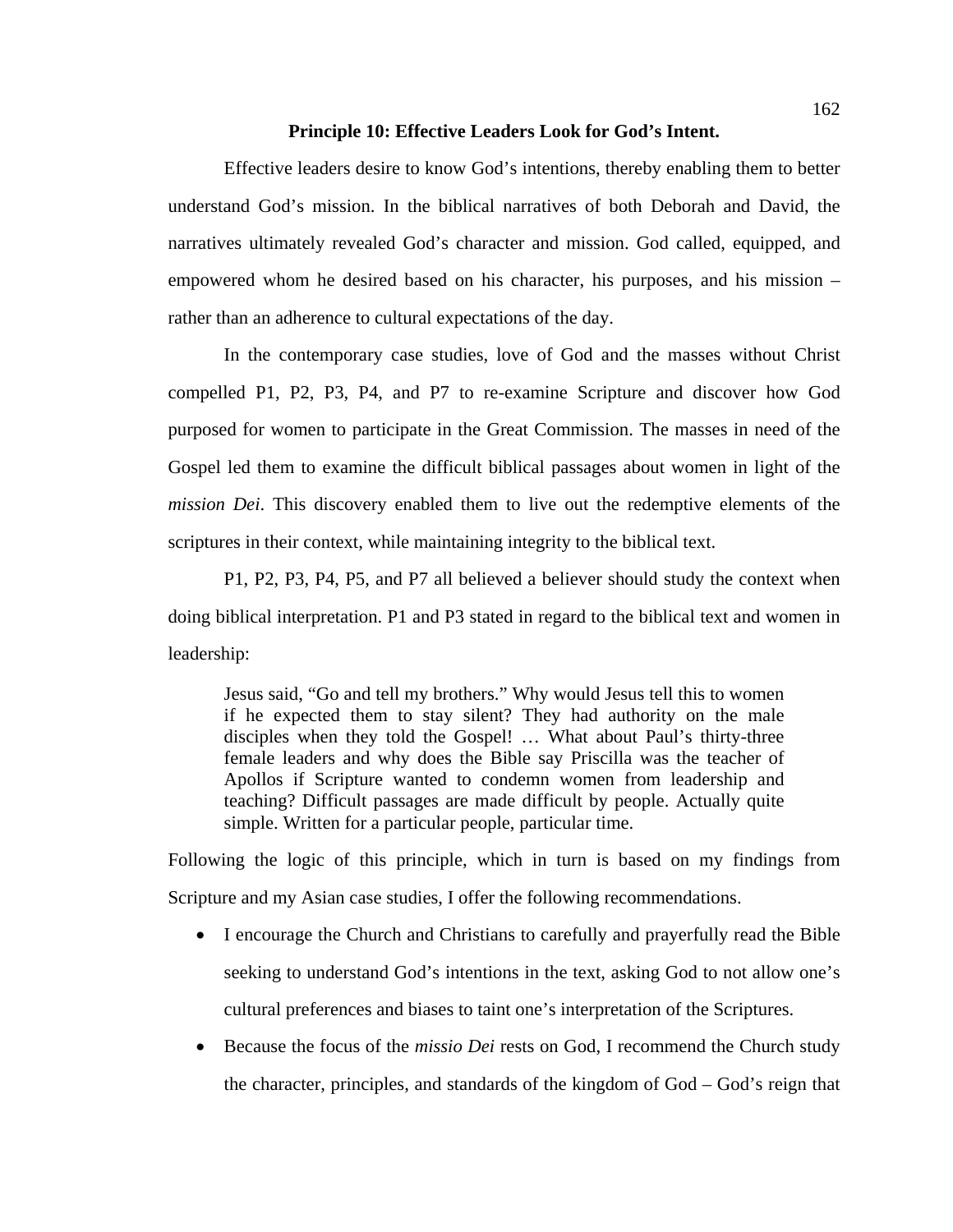will last forever and allow this focus to mold one's understandings about males and females and how God can use them in his mission.

- I recommend a call to action rather than a call to debate. I recommend that those on both sides of the debate (those who release women and those who restrict women) actively engage in ministry on behalf of the lost and cease all slander.
- I recommend the Church and all believers practice the priesthood of believers by listening and learning from the global Body of Christ to determine how to best follow God's intent in the equipping, empowering and releasing of leaders into God's harvest; thereby allowing the global Church to continually transform local churches in context.

### *Summary*

All ten kingdom leadership principles extrapolated from both the biblical and the contemporary research findings focus on God. *God* called, *God* equipped, and *God* empowered. *God* gave power away. The leader responded to *God's* call, developed the gifts given by *God*, and depended on *God* for victory or spiritual fruit. The leader empowered others as a response to *God's* gracious sharing of power with humanity. Effective leaders focused on *God's* mission. Effective leaders discovered *God's* intent in his word and his intent in the continuing story of God's mission in contemporary contexts. A focus on God – his purposes, character, and mission becomes the starting and ending point for understanding both the reign of God and how God's followers can live out the kingdom of God on earth.

In regards to the Great Commission given by Jesus in Matthew 28:19-20, Alvira Mickelson asks: "Who is to do this work? Apparently all believers – men and women – are to share this responsibility. A quick look at history indicates that God uses whoever is willing to be used, without regard to gender" (Mickelson 2005:642). In Matthew 28,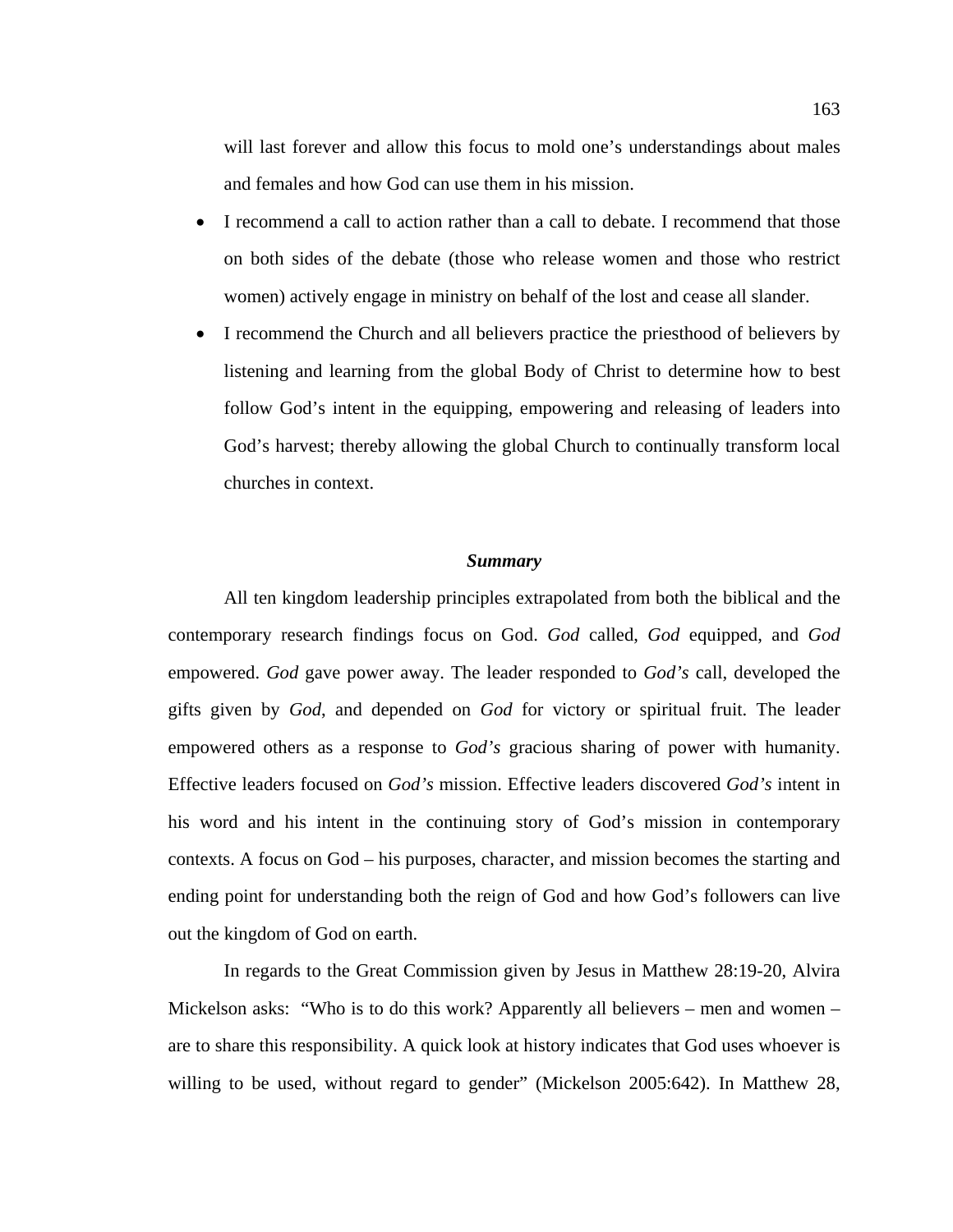Jesus reveals that all authority has been given to him. He then tells his disciples, "Therefore go and make disciples of all nations, baptizing them…and teaching them."

Jesus refers to the authority he has to commission his disciples to go, make disciples, baptize, and teach. Yet, Jesus does not offer the disciples any restrictions for how males and females can participate in this task.<sup>2</sup> Mickelson asks, "Is evangelism" advanced when we place limitations on women carrying the message of Christ? Are the churches advancing the great commission when they limit women's service?" (2005:645). My findings reveal that churches advance the Great Commission when they release women in God's mission.

When I compared my findings to the research presented by Bolman and Deal, I discovered they found a willingness in secular fields to advance women into leadership because of what women can offer. They state:

Perhaps the single strongest force for continued advancement of women into leadership roles is the growing recognition by progressive organizations that they cannot afford to sacrifice access to the tremendous talent pool that women, as slightly over half the population, represent (Bolman and Deal 2003:348).

I recognize that the Church cannot release women into leadership simply because of the mere advantage of more workers. However, I do believe that the Church must willingly examine its theology in light of God's redemptive intent for the world. I believe my findings from both my biblical case studies and my three contemporary case studies enable the church to at least consider the possibility that God's intent may include that God calls, equips, and empowers men or women as he desires. If so, the full release of women will multiply the laborers and impact the mission of God.

With a determination to see the Great Commission completed, I offer my findings as a catalytic tool in the hands of churches and mission agencies. I recognize my research

<sup>&</sup>lt;sup>2</sup> I firmly believe that Jesus issued the Great Commission command to all believers throughout the ages.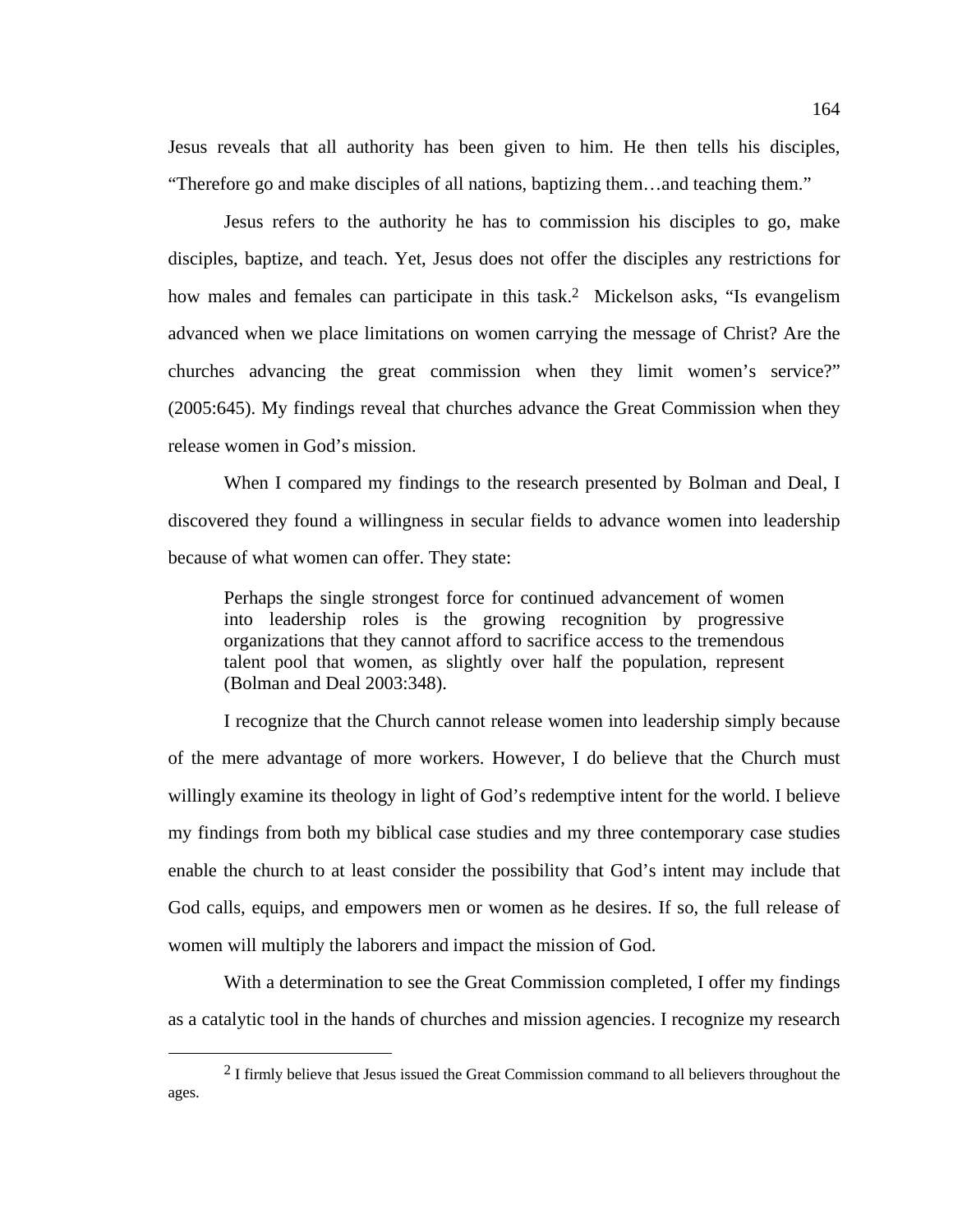only demonstrates four contexts. Yet, the substance of the data suggests the need to test these ten principles of leadership in multiple settings. The multiple cases may further enable the Church to understand if releasing or restricting women in God's harvest enhances or harms the Great Commission.

Future research needs to include studies on congregational churches that also release women with leadership gifts and its impact on the Great Commission. Future research also needs to include church models that begin with leadership models that only release males and then moves to a model that releases both males and females, with research focused on the change in effectiveness for the Great Commission.

To those who believe these findings reveal that the release of women can and does impact the Great Commission:

Let a healthy discontent take over our souls so that we decide, by God's grace and power, that things do not have to be the way they are. God wills something more, something better, something good. Even something great. Because God is still working, we will pray and we will plan; we will work and we will not quit because what we do matters (Hestenes 2006:35).

God intends to extend his rule and reign among all ethnic groups. God purposes to reconcile the world to Christ. God lowers the power distance in order to empower believers to serve with him in his redemptive purposes. Those who accept not only God's salvation but also his commissioning into the world live with purpose and destiny. God wills that all believers, empowered by the Spirit, find full embrace in the Body of Christ to extend his mission in the world..

### *A Final Word*

As we seek a biblical worldview, Paul Hiebert states, "We must approach our study with humility and with a willingness to learn from Scripture, experience, and one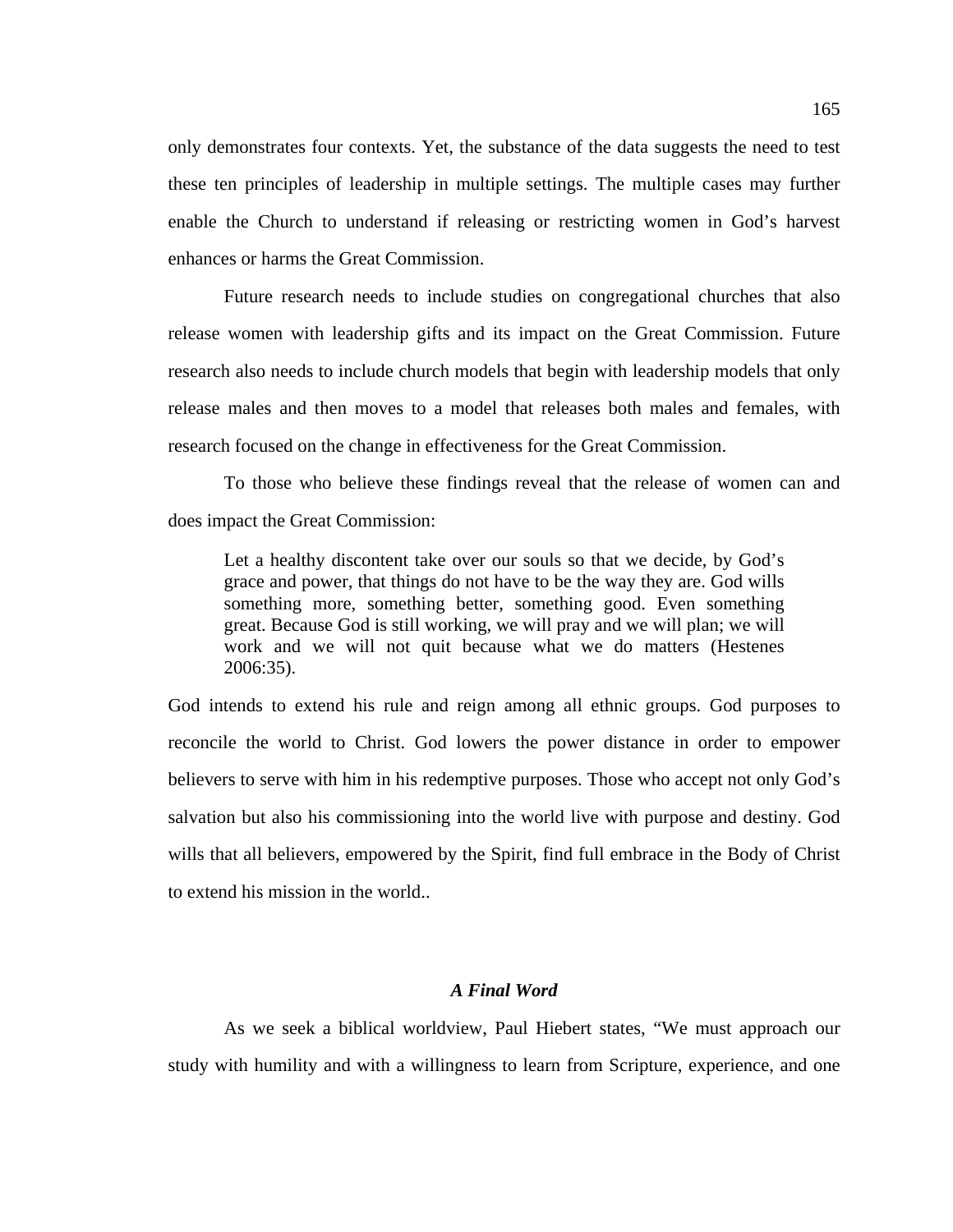another" (Hiebert 2008:308).3 Throughout this study, I have sought to merge the Bible, others' stories, and various Christians' experiences to discover a kingdom worldview of leadership. Jesus told the parable of the sower and stated the seed thrown by the farmer represented the message of the kingdom of God. Jesus told his disciples, "Whoever has ears, let them hear" (Matt. 13:9). Throughout the Scriptures, God sought to reveal his intentions for those who have ears to hear. God planted "seeds of the kingdom" throughout various narratives in order to transform the Church with God's kingdom culture, "Your kingdom come, your will be done, on earth as it is in heaven" (Matt. 6:10). With the harvest plentiful and the workers few, I propose the time has come for the Church to allow the "seeds of the kingdom" pertaining to biblical leadership to fully transform its traditions and models.

In Part One, I explained my theoretical construct of the kingdom of God and derived kingdom principles of leadership from biblical case studies. In Part Two, I indicated my methodology and shared the findings of my field research in contemporary mission. I also integrated my findings from both the biblical and contemporary research. I then offered conclusions and recommendations based on my findings.

As I draw the work to an end, I feel my work actually now only begins. As Chad and I continue to work in partnership in marriage, ministry, and now parenting; I believe the full reconciliation of males and females in the Church for the sake of the Great Commission may become an important dimension of our ministry in years to come. God continues to raise up men and women willing to embrace his kingdom principles of interdependent partnerships.

In the interim, more and more women are finding the courage to embrace the call…often overcoming obstacles within themselves to recognize their place in God's kingdom. More men are finding ways to offer tangible

<sup>&</sup>lt;sup>3</sup> Learning from others includes learning from among those we minister as well.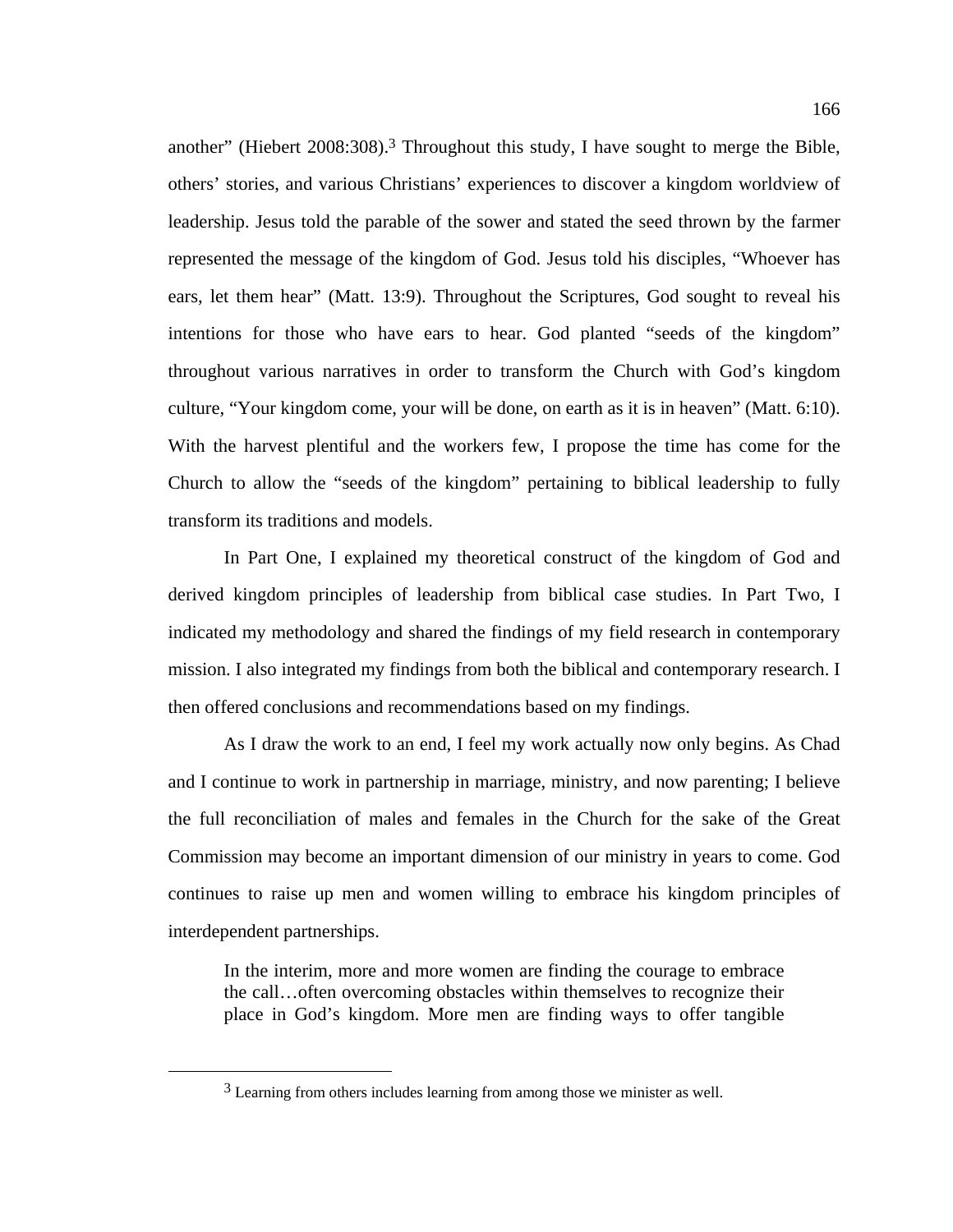support. And little by little, partnerships will continue to develop where men and women join as peers (Lemen 2004:6).

We (my husband Chad and I) stood onstage at the Lausanne 2004 Forum for World Evangelization held in Pattaya, Thailand. We gave a five minute summary of Issue Group  $24$ 's work during the Forum.<sup>4</sup> On the stage stood six women and four men (representing the sixty percent females and forty percent males in the world-wide Church). Each held onto our large fishing net from Kashmir, India. We said, "Some believers seek to restrict women in their use of their God-given gifts. The results? Women, drop your net!" The women onstage dropped the net and weights hanging from the net hit the floor with a thud. The audience gasped, and we said, "Fish get out!"

With a commitment to God and his mission, may the Church boldly live out the prophetic nature of kingdom leadership principles. Banks and Ledbetter encourage women leaders to operate from a worldview of transformation. So that the Church can with increased momentum release and multiply the harvest force, I encourage both women and men to live with a worldview of transformation. Banks and Ledbetter state:

As God's intent is to bring about genuine change in the world through people of faith, it follows that the faith-driven woman [man] leader will seek ways to transform systems so that the diversity is recognized, honored, and celebrated. We might call this an aspect of the redemptive work of faith-based leadership (Banks and Ledbetter 2004:31).

As interdependent redeemed males and females work together with faith-based kingdom leadership principles, may the Church multiply God's laborers, may all ethnic groups have an opportunity to accept or reject God's redemption, and may the Church complete God's mission!

 <sup>4</sup> Issue Group 24 – "Empowering Men and Women to Use Their Gifts Together in Advancing the Gospel."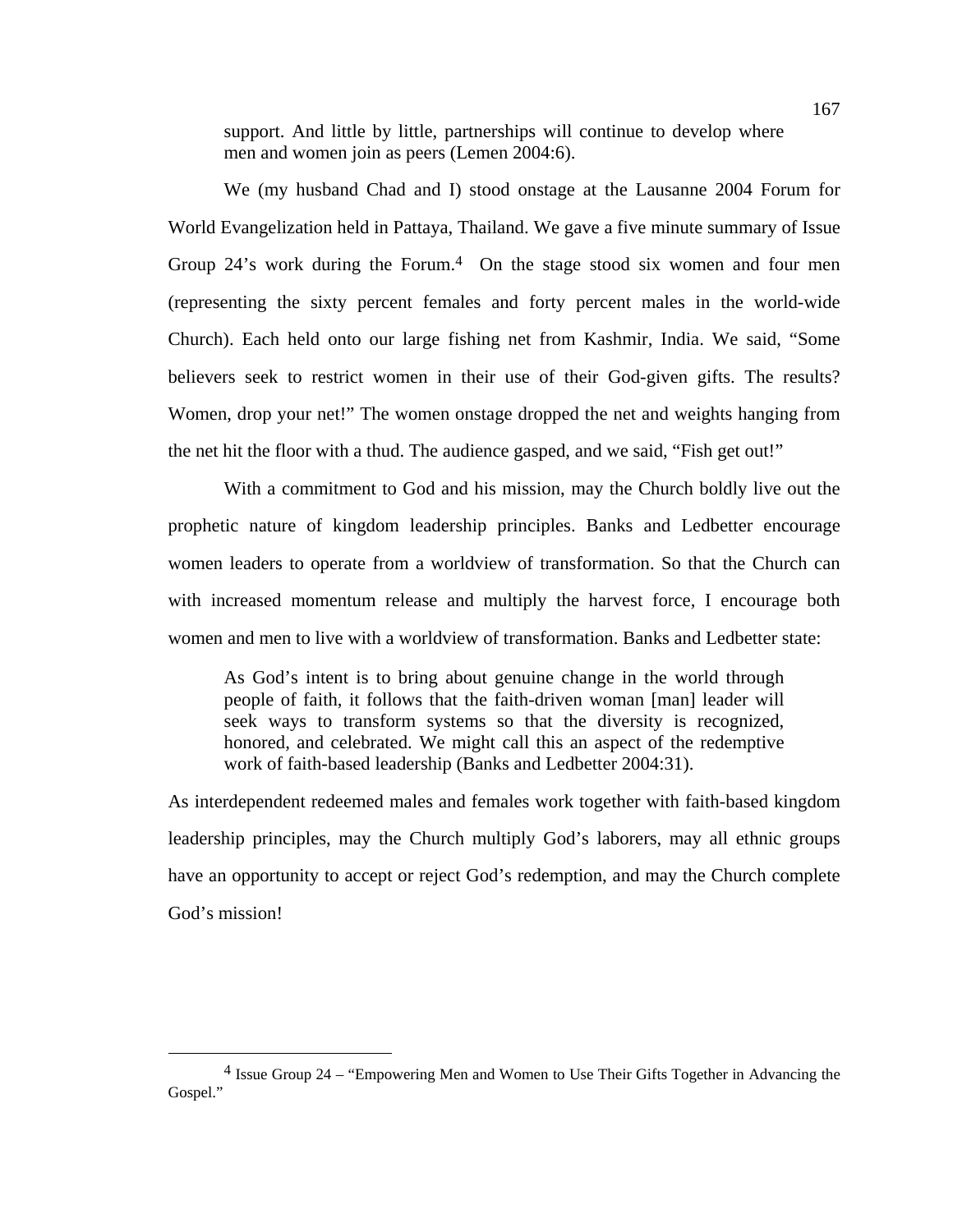## **APPENDIX A**

# **THE USE OF** *EZER* **IN THE BIBLE**

There are three forms of the word *ezer* (two are in noun forms and one is in a verb form). The noun form of *ezer* in Genesis 2:18 is found twenty-one times in the Old Testament, with reference to God who gives the help sixteen of those times. I list these occurrences below so that the reader can examine the use of the word in context.

| Reference         | <b>Verse</b>                                                                   |
|-------------------|--------------------------------------------------------------------------------|
| Exodus 18:14      | "And the other was named Eliezer, for he said, 'My father's God was            |
|                   | my <i>helper</i> ; he saved me from the sword of Pharaoh."                     |
| Deuteronomy 33:7  | "And this he said about Judah: 'Hear, Lord, the cry of Judah; bring him        |
|                   | to his people. With his own hands he defends his cause. Oh, be his help        |
|                   | against his foes!"                                                             |
| Deuteronomy 33:26 | "There is no one like the God of Jeshurun, who rides on the heavens to         |
|                   | <i>help</i> you and on the clouds of his majesty."                             |
| Deuteronomy 33:29 | "Blessed are you, Israel! Who is like you, a people saved by the Lord?         |
|                   | He is your shield and <i>helper</i> and your glorious sword. Your enemies      |
|                   | will cower before you and you will tread on their heights."                    |
| <b>Psalm 20:2</b> | "May he send you <i>help</i> from the sanctuary and grant you support from     |
|                   | Zion."                                                                         |
| Psalm 33:20       | "We wait in hope for the Lord; he is our <i>help</i> and our shield."          |
| Psalm 70:5        | "But as for me, I am poor and needy; come quickly to me, O God. You            |
|                   | are my <i>help</i> and my deliverer; Lord, do not delay."                      |
| Psalm 89:19       | "Once you spoke in a vision, to your faithful people you said, 'I have         |
|                   | bestowed <i>strength</i> on a warrior; I have raised up a young man from       |
|                   | among the people.""                                                            |
| Psalm 115:9       | "House of Israel, trust in the Lord – he is their <i>help</i> and shield."     |
| Psalm 115:10      | "House of Aaron, trust in the Lord – He is their <i>help</i> and shield."      |
| Psalm 115:11      | "You who fear him, trust in the Lord – he is their <i>help</i> and shield."    |
| Psalm 121:1       | "I lift up my eyes to the mountains – where does my <i>help</i> come from?"    |
| Psalm 121:2       | "My help comes from the Lord, the Maker of heaven and earth."                  |
| Psalm 124:8       | "Our <i>help</i> is in the name of the Lord, the Maker of heaven and earth."   |
| Psalm 146:5       | "Blessed are those whose <i>help</i> is the God of Jacob, whose hope is in the |
|                   | Lord their God."                                                               |
| Hosea 13:9        | "You are destroyed, Israel, because you are against me, against your           |
|                   | helper."                                                                       |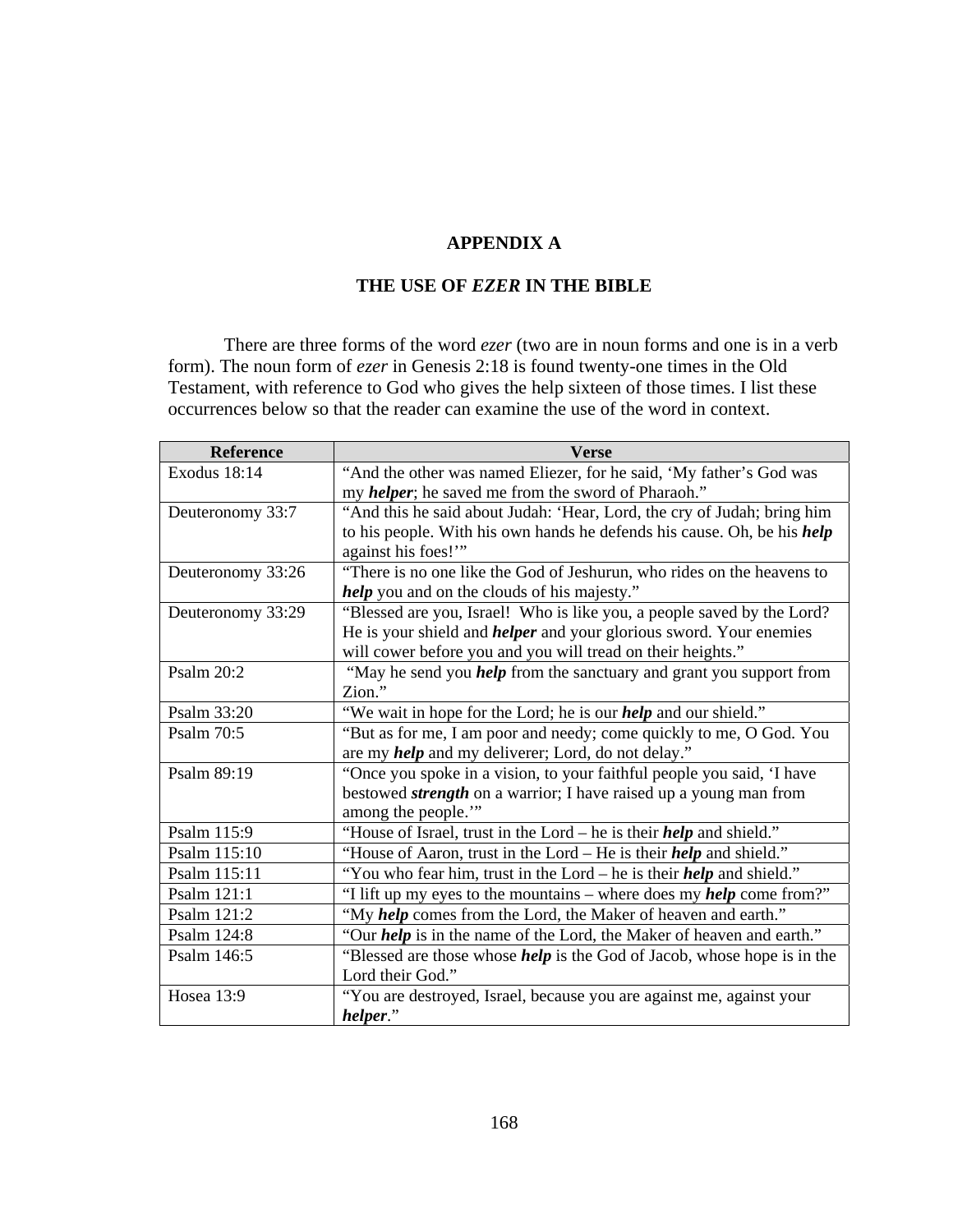# **APPENDIX B**

# **CHARACTERISTICS OF HIGH AND LOW POWER DISTANCE IN SOCIETY**

(Hofstede 2001:98)

| <b>Low Power Distance</b>                                                                         | <b>High Power Distance</b>                                                                                                                         |
|---------------------------------------------------------------------------------------------------|----------------------------------------------------------------------------------------------------------------------------------------------------|
| All should be interdependent.                                                                     | A few should be independent; most should be<br>dependent.                                                                                          |
| Inequality in society should be minimized.                                                        | There should be an order of inequality in this<br>world in which everyone has his/her rightful<br>place; high and low are protected by this order. |
| Hierarchy means inequality of roles,<br>established for convenience.                              | Hierarchy means existential inequality.                                                                                                            |
| Subordinates are people like me.                                                                  | Superiors consider subordinates as being of a<br>different kind.                                                                                   |
| The use of power should be legitimate and<br>is subject to the judgment between good<br>and evil. | Power is a basic fact of society that antedates<br>good or evil; its legitimacy is irrelevant.                                                     |
| All should have equal rights.                                                                     | Power holders are entitled to privileges.                                                                                                          |
| Stress on reward, legitimate and expert<br>power.                                                 | Stress on coercive and referent power.                                                                                                             |
| The system is to blame.                                                                           | The underdog is to blame.                                                                                                                          |
| The way to change a social system is by<br>redistributing power.                                  | The way to change a social system is by<br>destroying those in power.                                                                              |
| Latent harmony between the powerful and<br>the powerless.                                         | Latent conflict between the powerful and the<br>powerless.                                                                                         |
| Older people neither respected nor feared.                                                        | Older people respected and feared.                                                                                                                 |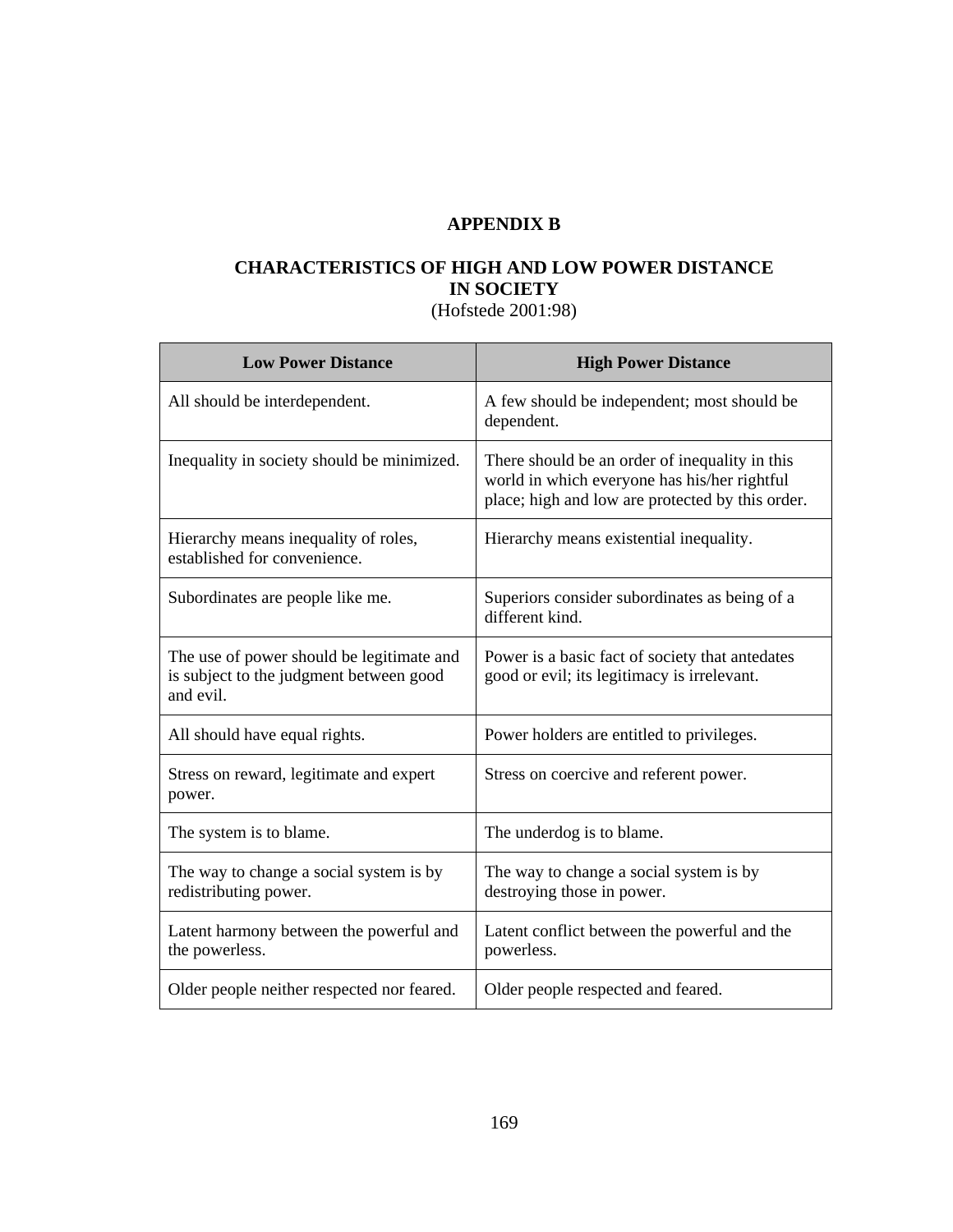### **APPENDIX C**

## **SPIRITUAL GIFTS**

Paul gives three lists of spiritual gifts in his letters. Each list specifies a different type of gift. When Paul issues these lists, he makes no distinctions between gifts given to females or males. God uses the gifts to empower the Church to live out God's mission on the earth.

| <b>Biblical Text</b> | <b>Type of Gift</b>                    | <b>Gifts Displayed</b>                                                                                                                                                                  | <b>Purpose stated of the</b><br>gifts                                         |
|----------------------|----------------------------------------|-----------------------------------------------------------------------------------------------------------------------------------------------------------------------------------------|-------------------------------------------------------------------------------|
| 1 Corinthians 12-14  | Supernatural<br>Gifts                  | Message of Wisdom<br>Message of Knowledge<br>Faith<br>Gifts of Healing<br><b>Miraculous Powers</b><br>Prophecy<br>Distinguishing between<br>spirits<br>Speaking in different<br>tongues | For the common good                                                           |
| Romans 12:3-8        | Motivational /<br><b>Natural Gifts</b> | Interpretation of tongues<br>Prophesying<br>Serving<br>Teaching<br>Encouraging<br>Giving<br>Leading<br>Showing mercy                                                                    | Each person's gifts<br>belong to others so<br>that combined form<br>One Body. |
| Ephesians 4:4-16     | <b>Equipping Gifts</b>                 | Apostles<br>Prophets<br>Evangelists<br>Pastors<br>Teachers                                                                                                                              | To equip his people<br>for works of service                                   |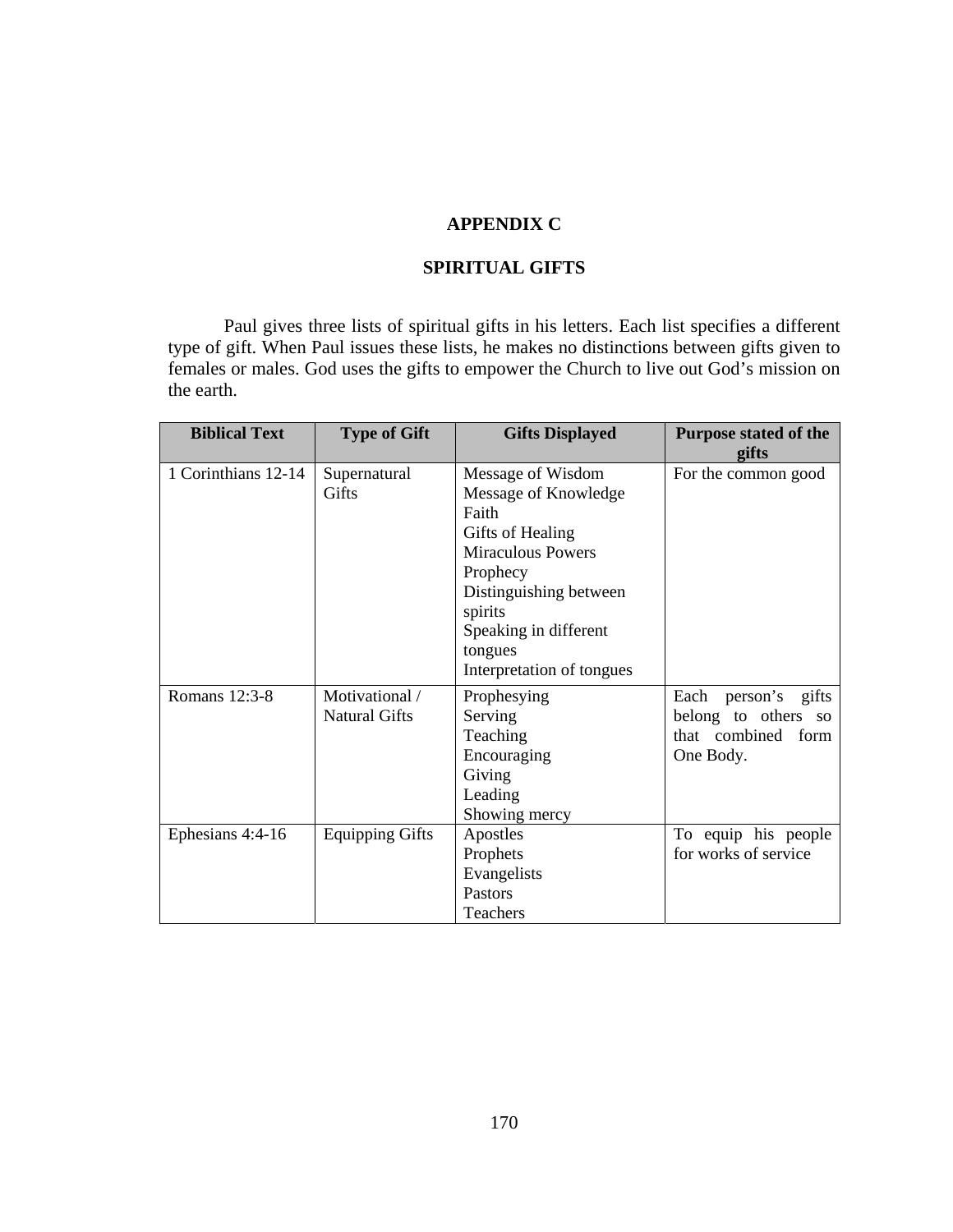### **APPENDIX D**

# **WOMEN USE PUBLIC GIFTS IN THE BIBLE**

In this appendix, I list each ministry/office I could find in Scripture that involved some sort of leadership, and then examined the biblical text to discover if I could find women serving in any of these official contexts.

| <b>Ministry / Office</b>                     | <b>Passage</b>                                                                                                                                                |
|----------------------------------------------|---------------------------------------------------------------------------------------------------------------------------------------------------------------|
| Pray in Public                               | Female worshipers (1 Cor. 11:5)                                                                                                                               |
| Prophetesses                                 | Philip's daughters (Acts 21:9), Anna (Lk. 2:36),<br>Miriam (Ex. 15:12), Joel 2:28-29, Deborah (Jud. 4-<br>5), Huldah (2 Kgs. 22:14), wife of Isaiah (Is. 8:3) |
| Apostles                                     | Junia (Rom. 16:7)                                                                                                                                             |
| <b>Teachers</b>                              | Priscilla (Acts 18:24)                                                                                                                                        |
| Leaders in the Church                        | Phoebe (Rom. 16:1), Chloe (1 Cor. 1:11), Nympha<br>(Col. 4:15), Stephanas (1 Cor. 16:15)                                                                      |
| Deacons                                      | Phoebe (Rom. $16:1$ )                                                                                                                                         |
| <b>Start Churches / House Church Leaders</b> | Lydia (Acts 16:40), Chloe, Priscilla                                                                                                                          |
| Evangelists                                  | Mary Magdalene (Lk. 24:10), Samaritan Woman<br>(In. 4:39).                                                                                                    |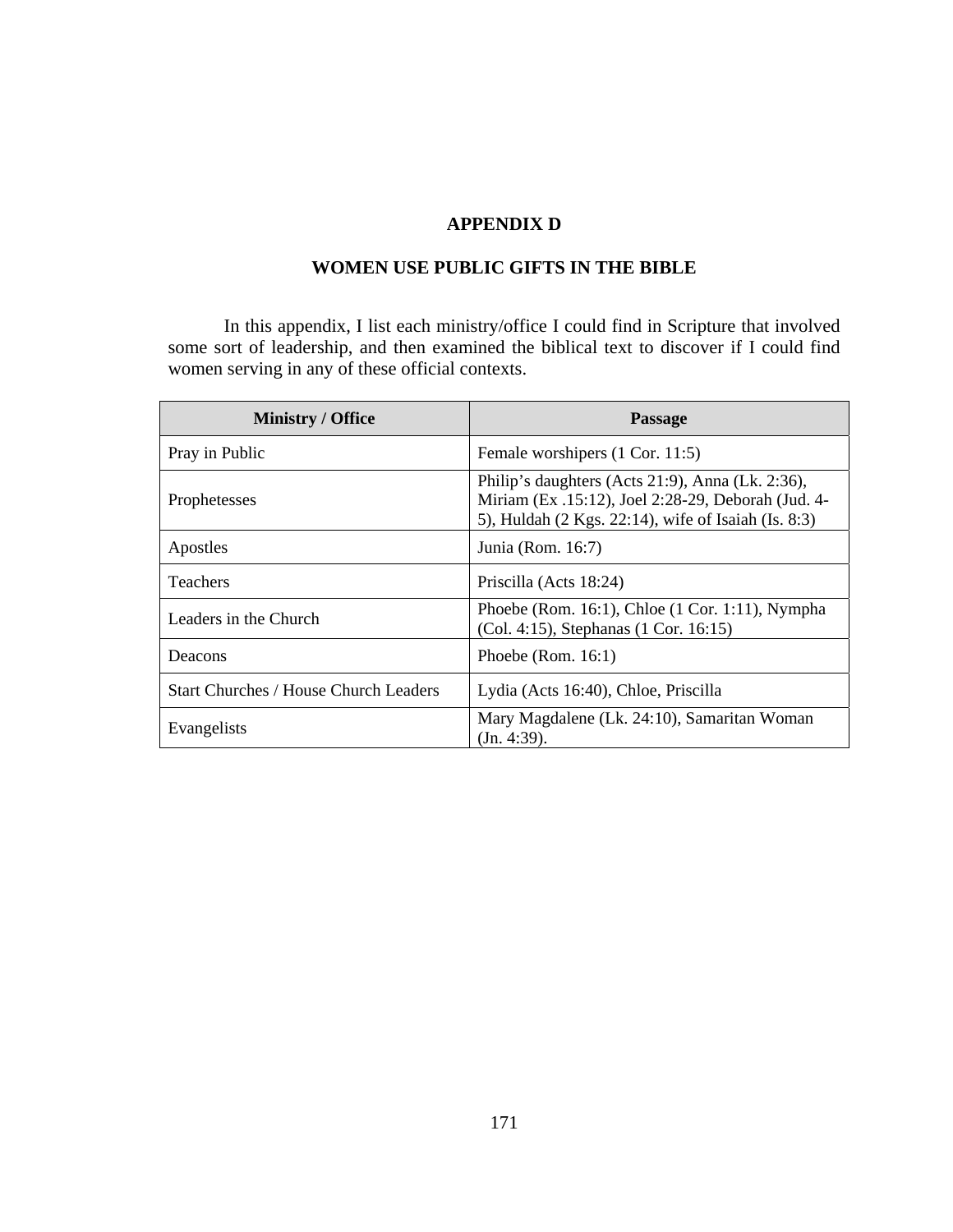# **APPENDIX E**

# **JOHN PIPER'S LIST OF MINISTRIES OPEN TO WOMEN**

(Piper and Grudem 1991c:58)

| Ministries to the handicapped | <b>Audiovisual Ministries</b>   | Theater and drama ministries  |
|-------------------------------|---------------------------------|-------------------------------|
| Hearing impaired              | Composition                     | Acting                        |
| <b>Blind</b>                  | Design                          | Directing                     |
| Lame                          | Production                      | Writing                       |
| Retarded                      | <b>Distribution</b>             | Scheduling                    |
| Ministries to the sick        | <b>Writing Ministries</b>       | <b>Social Ministries</b>      |
| Nursing                       | Free-lance                      | Literacy                      |
| Physician                     | Curriculum development          | Pro-life                      |
| Hospice care - cancer, AIDS,  | Fiction                         | Pro-dependency                |
| etc.                          | Non-fiction                     | Housing                       |
| Community health              | Editing                         | Safety                        |
| Ministries to the socially    | Institutional communications    | Beautification                |
| estranged                     | Journalistic skills for         | Drug rehabilitation           |
| Emotionally impaired          | publications                    | Pastoral care assistance      |
| Recovering alcoholics         | <b>Teaching Ministries</b>      | Visitation                    |
| Recovering drug-users         | Sunday school; children,        | Newcomer welcoming and        |
| Escaping prostitutes          | youth, students, women          | assistance                    |
| Abused children, women        | Grade school                    | Hospitality                   |
| Runaways, problem children    | High school                     | Food and clothing and         |
| Orphans                       | College                         | transportation                |
| <b>Prison Ministries</b>      | <b>Music Ministries</b>         | Prayer ministries             |
| Women's prisons               | Composition                     | Praying                       |
| Families of prisoners         | Training                        | Mobilizing for prayer events  |
| Rehabilitation to society     | Performance                     | Helping with small groups of  |
| Ministries to youth           | Voice                           | prayer                        |
| Teaching                      | Choir                           | Coordinating prayer chains    |
| Sponsoring                    | Instrumentalist                 | Promoting prayer days and     |
| Open houses and recreation    | Evangelistic ministries         | weeks and vigils              |
| Outings and trips             | Personal witnessing             | <b>Missions</b>               |
| Counseling                    | Parachurch Groups               | All of the above across       |
| Academic assistance           | Home Bible studies              | cultures                      |
| <b>Sports Ministries</b>      | Outreach to children            | Support ministries            |
| Neighborhood teams            | Visitation teams                | Countless "secular" jobs that |
| Church teams                  | Counseling at meetings          | undergird other ministries    |
| Therapeutic counseling        | Telephone counseling            | The awesome significance of   |
| Independent                   | Radio and television ministries | motherhood                    |
| Church-based                  | Technical assistance            | Making a home as a full-time  |
| Institutional                 | Writing                         | wife                          |
|                               | Announcing                      |                               |
|                               | Producing                       |                               |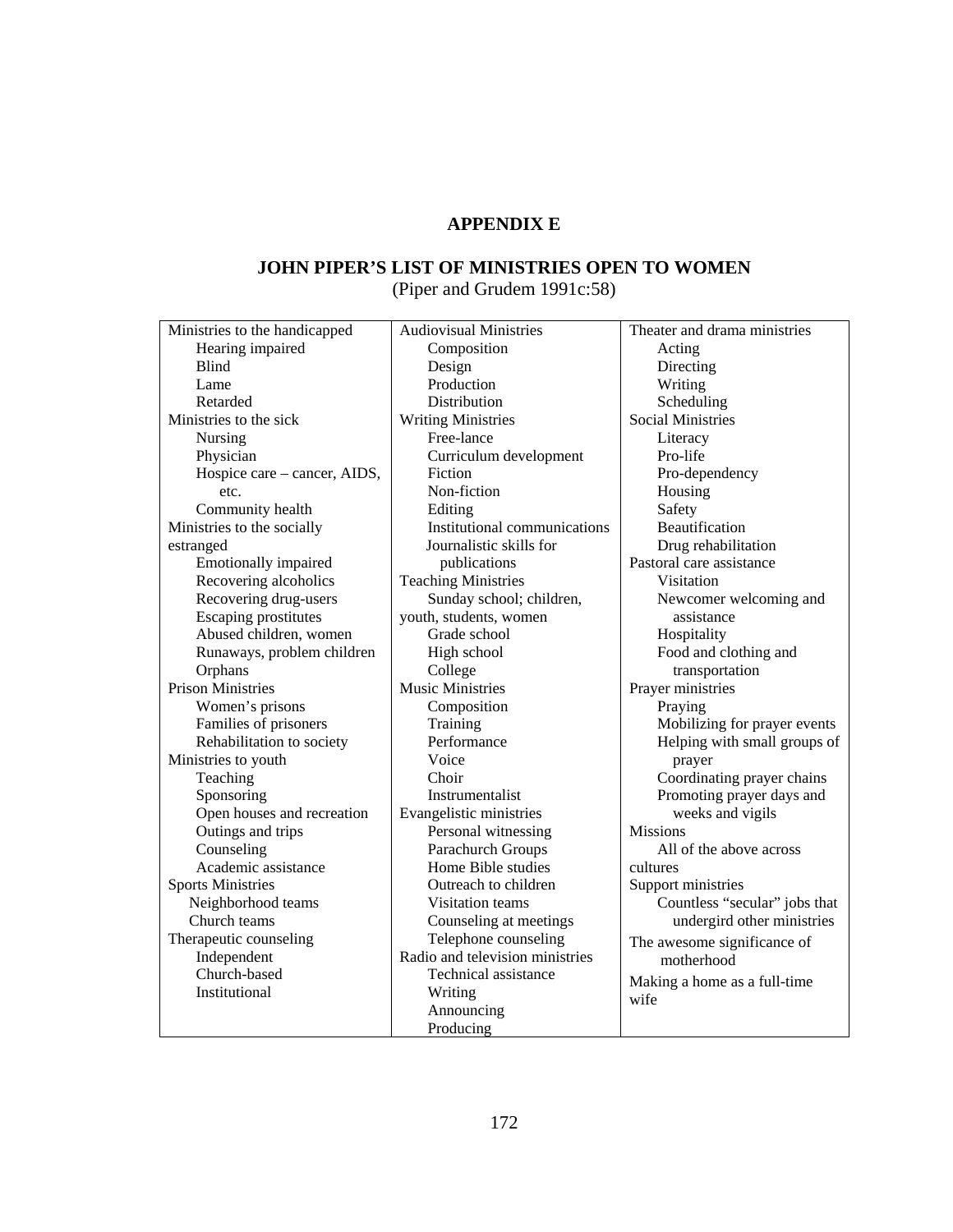### **APPENDIX F**

## **WAYNE GRUDEM: GOVERNING, TEACHING, AND PUBLIC MINISTRY IN DESCENDING ORDER OF AUTHORITY**

In the following charts, I give a list compiled by Wayne Grudem that ranks (not the value of each ministry) but rather the degree of authority each ministry has over men in the areas of governance, teaching, or public visibility (Grudem 2004:93-101).

In areas of governance, he states that activities 1-9 should be restricted to men.

|                 | Areas of Governing Authority: Which Offices or Activities Should Be Restricted to Men?                |
|-----------------|-------------------------------------------------------------------------------------------------------|
|                 | (listed in order of greatest to least amount of authority over men)                                   |
| 1               | President of a denomination                                                                           |
| $\overline{2}$  | Member of a governing board of a denomination                                                         |
| 3               | Regional governing authority (such as, district superintendent, bishop, or similar office)            |
| $\overline{4}$  | Member of regional governing board                                                                    |
| $\overline{5}$  | Senior pastor in a local church (or associate pastor with many similar responsibilities to the senior |
|                 | pastor)                                                                                               |
| 6               | Member of governing board with authority over whole church (this would be the office of elder in      |
|                 | many churches, while it would be the office of deacon or board member or church council member in     |
|                 | others)                                                                                               |
| $\overline{7}$  | Presiding over a baptism or communion service (but see List 3 for serving communion or performing     |
|                 | a baptism)                                                                                            |
| $\,8\,$         | Giving spoken judgment on a prophecy given to the congregation (1 Corinthians 14:33-36)               |
| 9               | Permanent leader of a fellowship group meeting in a home (both men and women members                  |
| 10              | Committee Chairman (or chairperson)                                                                   |
| $\overline{11}$ | Director of Christian education                                                                       |
| 12              | Sunday School superintendent                                                                          |
| 13              | Missionary responsibilities (many administrative responsibilities in missionary work overseas)        |
| 14              | Moderating a Bible discussion in a home Bible study group                                             |
| 15              | Choir director                                                                                        |
| 16              | Leading singing on Sunday morning                                                                     |
| 17              | Deacon (in churches where this does not involve governing authority over the entire congregation)     |
| 18              | Administrative assistant to senior pastor                                                             |
| 19              | Church treasurer                                                                                      |
| 20              | Church secretary                                                                                      |
| 21              | Member of advisory council to regional governing authority                                            |
| $\overline{22}$ | Meeting periodically with church governing board to give counsel and advice                           |
| 23              | Regular conversations between elders and their wives over matters coming before the elder board       |
|                 | (with understanding that confidentiality is preserved)                                                |
| 24              | Formally counseling one man                                                                           |
| 25              | Formally counseling a couple together                                                                 |
| 26              | Formally counseling one woman                                                                         |
| 27              | Speaking in congregational business meetings                                                          |
| 28              | Voting in congregational business meetings                                                            |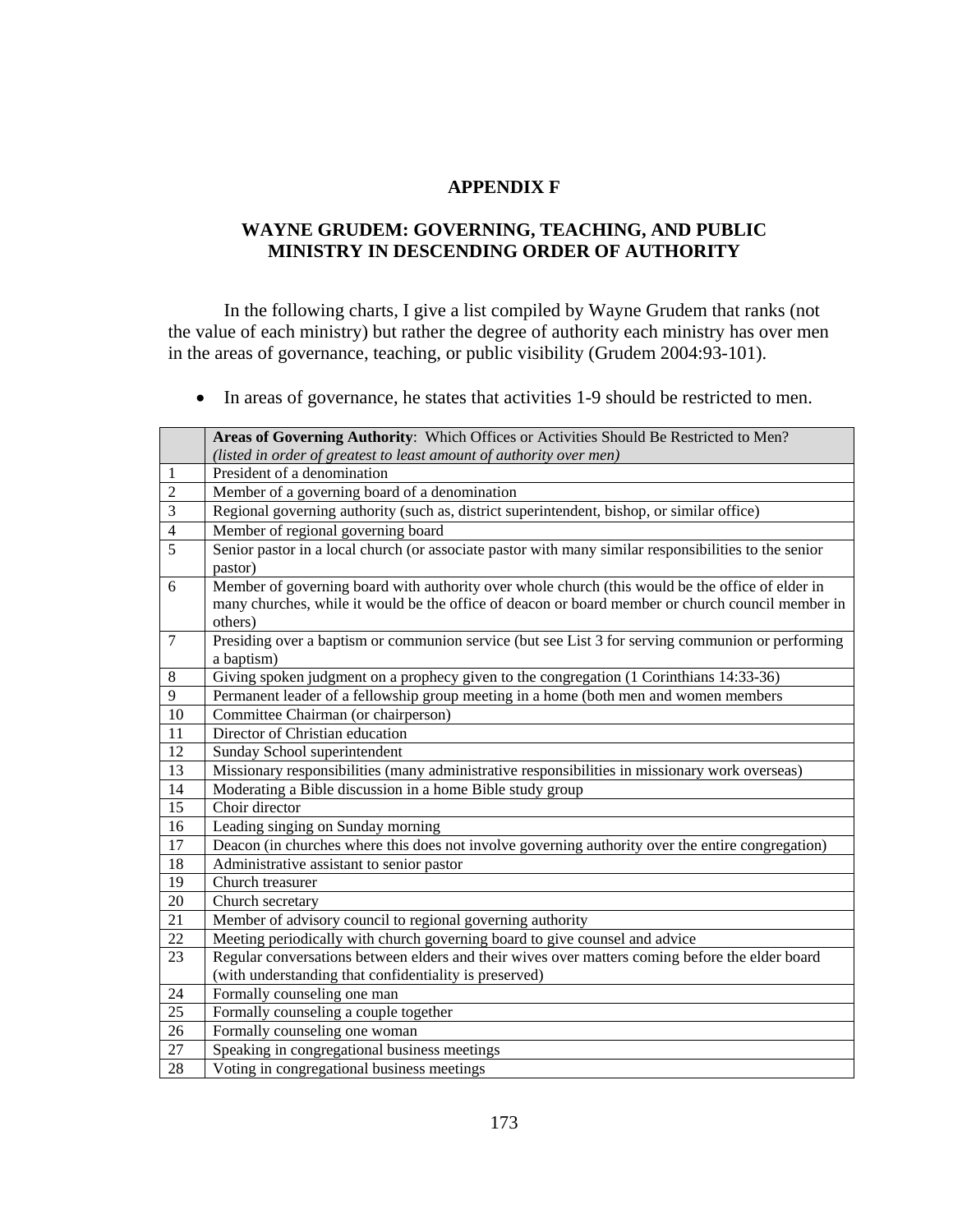In areas of teaching, Grudem believes activities 1-10 should be restricted to men.

|                | Areas of Bible Teaching: Which Activities Should Be Restricted to Men?                                                                 |
|----------------|----------------------------------------------------------------------------------------------------------------------------------------|
|                | (listed in order of greatest to least amount of authority over men)                                                                    |
| 1              | Teaching Bible or theology in a theological seminary                                                                                   |
| $\overline{2}$ | Teaching Bible or theology in a Christian college                                                                                      |
| 3              | Preaching (teaching the Bible) at a nationwide denominational meeting, or at a nationwide Christian                                    |
|                | conference                                                                                                                             |
| $\overline{4}$ | Preaching (teaching the Bible) at a regional meeting of churches, or at a regional Christian                                           |
|                | conference                                                                                                                             |
| $\sqrt{5}$     | Preaching (teaching the Bible) regularly to the whole church on Sunday mornings                                                        |
| 6              | Occasional preaching (teaching the Bible) to the whole church on Sunday mornings                                                       |
| $\overline{7}$ | Occasional Bible teaching at less formal meetings of the whole church (such as Sunday evening or                                       |
|                | at a midweek service)                                                                                                                  |
| $\,8\,$        | Bible teaching to an adult Sunday School class (both men and women members)                                                            |
| 9              | Bible teaching at a home Bible study (both men and women members)                                                                      |
| 10             | Bible teaching to a college-age Sunday school class                                                                                    |
| 11             | Bible teaching to a high school Sunday School class                                                                                    |
| 12             | Writing a book on Bible doctrines                                                                                                      |
| 13             | Writing or editing a study Bible                                                                                                       |
| 14             | Writing a commentary on a book of the Bible                                                                                            |
| 15             | Writing notes in a study Bible                                                                                                         |
| 16             | Writing or editing other kinds of Christian books                                                                                      |
| 17             | Bible teaching to a women's Sunday school class                                                                                        |
|                |                                                                                                                                        |
| 18             | Bible teaching to a women's Bible study group during the week                                                                          |
| 19             | Bible teaching to a junior high Sunday School class                                                                                    |
| 20             | Teaching as a Bible professor on a secular university campus                                                                           |
| 21             | Evangelistic speaking to large groups of non-Christians (for example, an evangelistic rally on a                                       |
|                | college campus)                                                                                                                        |
| 22             | Working as an evangelistic missionary in other cultures                                                                                |
| 23             | Moderating a discussion in a small group Bible study (men and women members)                                                           |
| 24             | Reading Scripture aloud on Sunday morning                                                                                              |
| 25             | Reading Scripture to other, less formal meetings of the church                                                                         |
| 26             | Giving a personal testimony before the congregation (a story of how God has worked in one's own                                        |
|                | or others' lives)                                                                                                                      |
| 27             | Participating in a discussion in a home Bible study (men and women members)                                                            |
| 28             | Formally counseling one man                                                                                                            |
| 29             | Formally counseling a married couple                                                                                                   |
| 30             | Formally counseling a woman                                                                                                            |
| 31             | Teaching children's Sunday school class                                                                                                |
| 32             | <b>Teaching Vacation Bible School</b>                                                                                                  |
| 33             | Singing a solo on Sunday morning (a form of teaching since the lyrics often have biblical content                                      |
|                | and exhortation)                                                                                                                       |
| 34             | Singing to the congregation as a member of the choir                                                                                   |
| 35             | Singing hymns with the congregation (in this activity, sometimes we teach and exhort one another<br>in some sense, see Colossians 3:16 |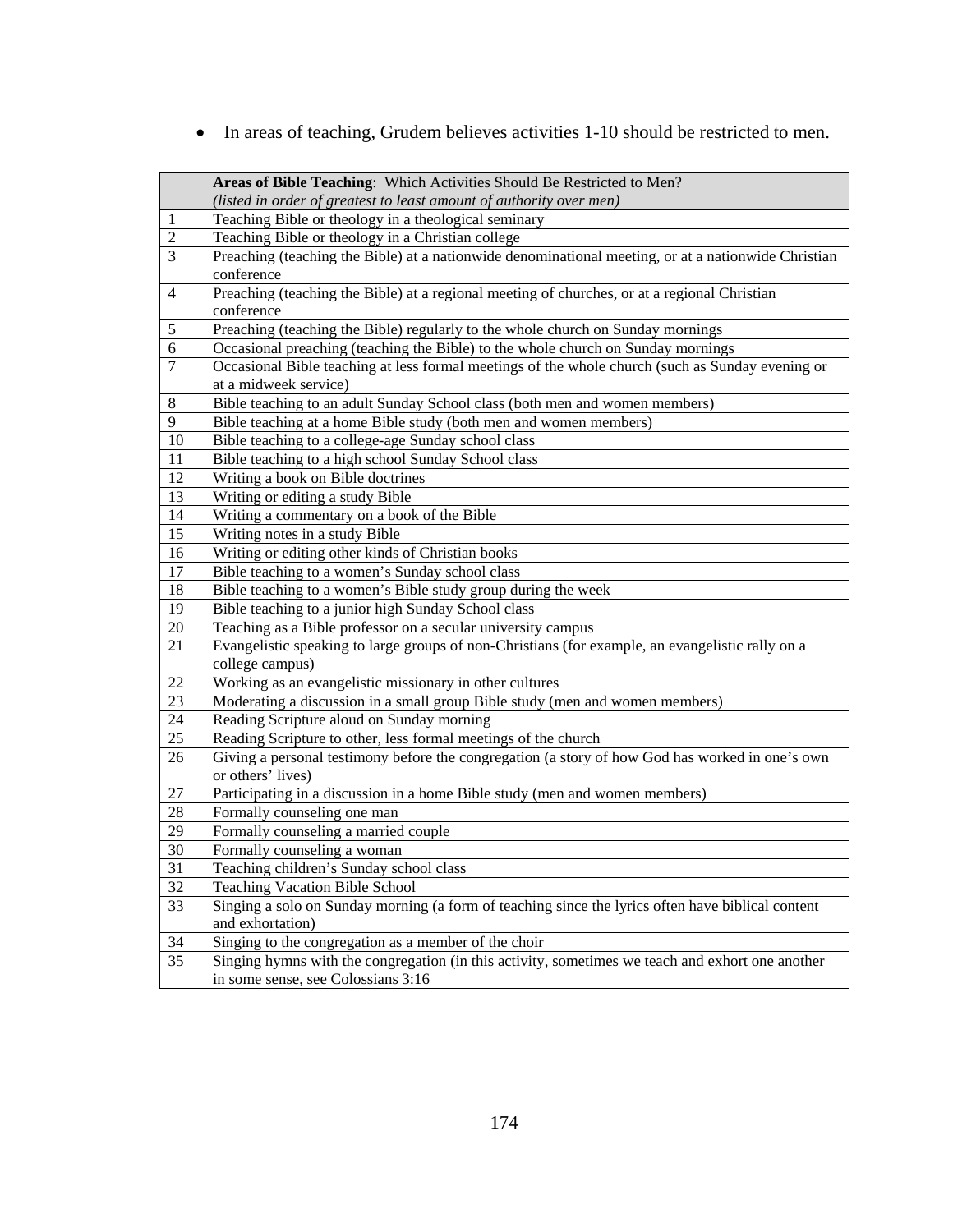|                | In arous or passive ensignity, structure, concrets that only activity                                                                                       |
|----------------|-------------------------------------------------------------------------------------------------------------------------------------------------------------|
|                | restricted to only males                                                                                                                                    |
|                | Areas of Public Visibility or Recognition: Which Activities Should Be Restricted to Men?                                                                    |
|                | (listed in order of greatest to least amount of authority over men)                                                                                         |
| $\mathbf{1}$   | Ordination as pastor (member of the clergy) in a denomination                                                                                               |
| $\sqrt{2}$     | Being licensed to perform some ministerial functions within a denomination                                                                                  |
| $\overline{3}$ | Paid member of pastoral staff (such as youth worker, music director, counselor, Christian<br>education director                                             |
| $\overline{4}$ | Paid member of administrative church staff (such as church secretary or treasurer)                                                                          |
| $\overline{5}$ | Performing a baptism (in churches where this is not exclusively the role of clergy or elders)                                                               |
| 6              | Helping to serve the Lord's Supper (in churches where this is not exclusively the role of clergy<br>or elders                                               |
| $\overline{7}$ | Giving announcements at the Sunday morning service                                                                                                          |
| 8              | Taking the offering                                                                                                                                         |
| 9              | Public reading of Scripture                                                                                                                                 |
| 10             | Public prayer                                                                                                                                               |
| 11             | Prophesying in public (according to 1 Corinthians 11:5 and 14:29, where this is not understood<br>as having authority equal to Scripture or Bible teaching) |
| 12             | Singing a solo on Sunday mornings                                                                                                                           |
| 13             | Giving a personal testimony in church                                                                                                                       |
| 14             | Giving a prayer request in church                                                                                                                           |
| 15             | Being a member of a prayer team that prays for people individually after the service.                                                                       |
| 16             | Welcoming people at the door (a greeter)                                                                                                                    |
| 17             | Editing the church newsletter                                                                                                                               |
| 18             | Singing in the choir                                                                                                                                        |
| 19             | Singing in hymns with congregation on Sunday morning                                                                                                        |
| 20             | Participating in the responsive reading of Scripture on Sunday morning                                                                                      |

• In areas of public visibility, Grudem, believes that only activity 1 should be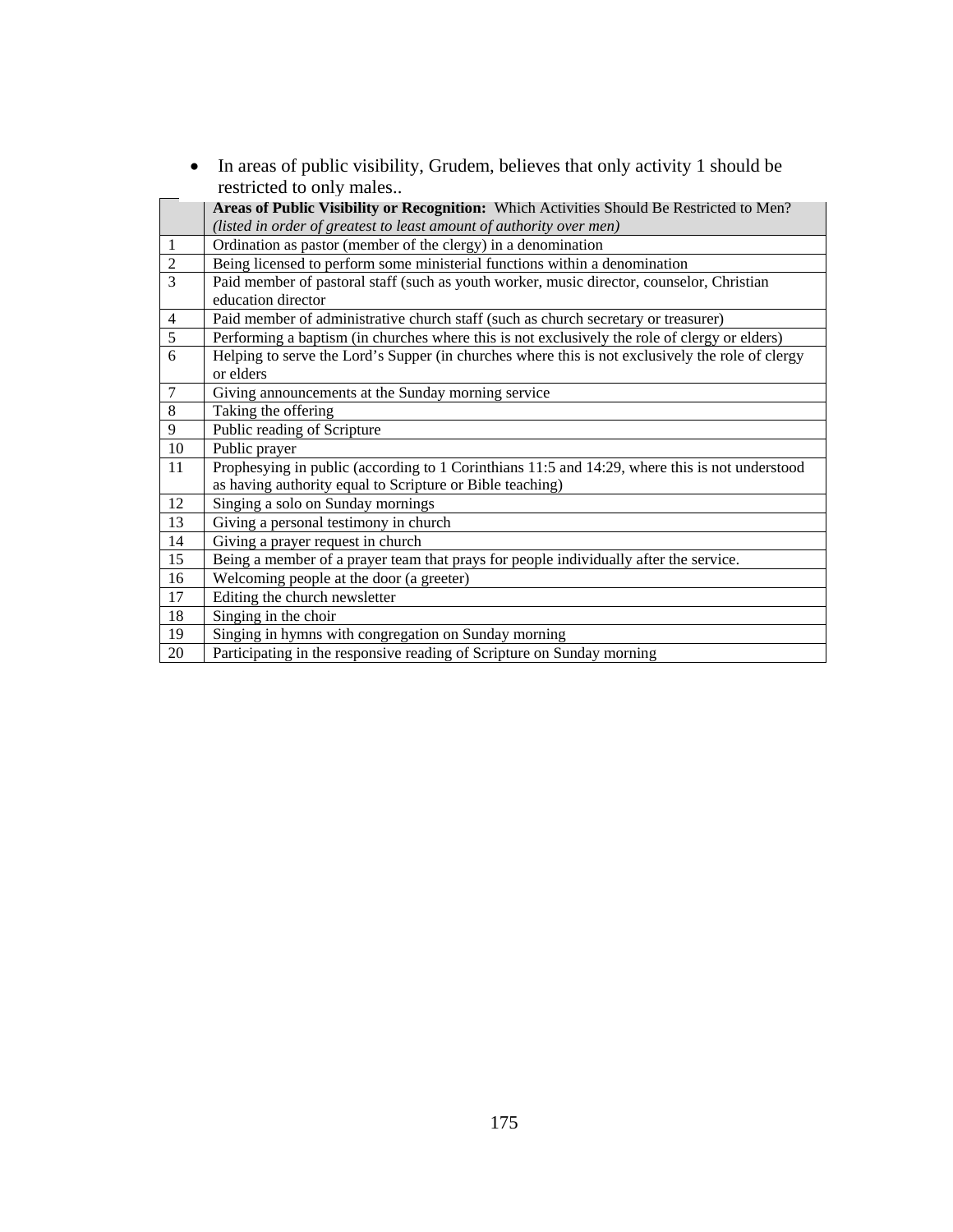# **APPENDIX G**

# **GOD PROVIDED JUDGES**

| <b>Judge/Leaders</b> | <b>Enemies</b>                                       | <b>Years of</b><br><b>Oppression</b> | <b>Years of Peace</b> |
|----------------------|------------------------------------------------------|--------------------------------------|-----------------------|
| Othniel              | Cushan-Rishathaim king of<br>Aram                    | 8 years                              | 40 years              |
| Ehud                 | Eglon, king of Moab,<br>Ammonites, and<br>Amalekites | 18 years                             | 80 years              |
| Shamgar              | Philistines                                          | Not Listed<br>(NL)                   | NL                    |
| Deborah              | Jabin, king of Canaan                                | 20 years                             | 40 years              |
| Gideon               | Midianites                                           | 7 years                              | 40 years              |
| Tola                 | NL                                                   | NL                                   | 23 years              |
| Jair                 | NL                                                   | NL                                   | 22 years              |
| Jephthah             | Philistines and Ammonites                            | 18 years                             | NI.                   |
| Ibzan                | NL                                                   | NL                                   | 7 years               |
| Elon                 | NL                                                   | NL                                   | 10 years              |
| Abdon                | NL                                                   | NL                                   | 8 years               |
| Samson               | Philistines                                          | 40 years                             | NL                    |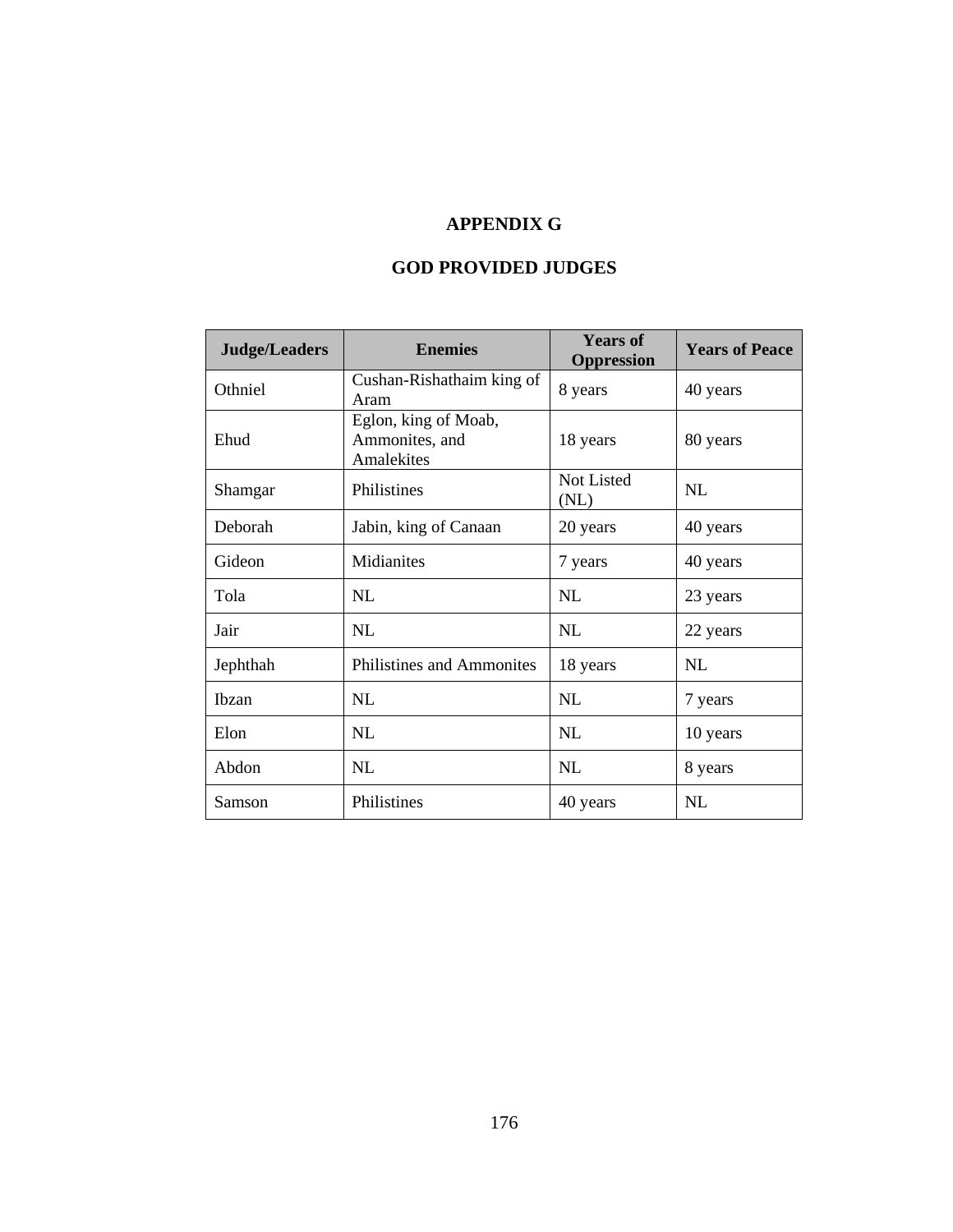## **APPENDIX H**

# **CULTURAL VIEWS ABOUT WOMEN FROM A GREEK, ROMAN, JEWISH, AND HINDU WORLDVIEW**

(*Women in Indo-Aryan Societies* 2008) and (Cunningham and Hamilton 2000)

I include the Greek and Roman worldviews below because of their heavy influence on both the Jewish culture and the early church.

|                    | <b>Greek World</b>   | <b>Roman World</b> | <b>Jewish World</b>       | <b>Hindu World</b>           |
|--------------------|----------------------|--------------------|---------------------------|------------------------------|
|                    |                      |                    |                           |                              |
| <b>Procreation</b> | Aristotle taught     |                    |                           | "Almighty God, you           |
|                    | women were a         |                    |                           | have created this            |
|                    | "defective human     |                    |                           | womb. Women may              |
|                    | specimen", a         |                    |                           | be born somewhere            |
|                    | "deformed male"      |                    |                           | else but sons should         |
|                    | and a                |                    |                           | be born from this            |
|                    | "monstrosity."       |                    |                           | womb." Atharva Ved<br>6/11/3 |
|                    | "Men ought to        |                    |                           |                              |
|                    | beget children       |                    |                           | "O Husband protect           |
|                    | somewhere else,      |                    |                           | the son to be born.          |
|                    | and there should be  |                    |                           | Do not make him a            |
|                    | no female race."     |                    |                           | woman." Atharva              |
|                    | Euripedes' hero      |                    |                           | Ved 2/3/23                   |
|                    | Jason                |                    |                           |                              |
| <b>Family Life</b> | "But now outside     | Women had no       | Eve was cursed with       | The rule that a              |
|                    | my father's house, I | individual name;   | 10 curses. Women          | female must be               |
|                    | am nothing. Yes,     | took feminine      | must have their heads     | subject to the control       |
|                    | often I have looked  | form of the dad's  | covered as if in          | of her father,               |
|                    | on women's nature    | name.              | mourning, she had to      | husband or son and           |
|                    | in this regard, we   |                    | live a life restricted to | should never be              |
|                    | are nothing."        |                    | private, domestic         | independent                  |
|                    | Sophocles' heroine   |                    | roles.                    | (Manu:V:148)                 |
|                    | <b>Tereus</b>        |                    |                           |                              |
| Education/         | Education was only   | Considered         | "Let the words of         | "Lord Indra himself          |
| Intelligence       | for boys.            | mentally inferior. | Torah be burned up,       | has said that women          |
|                    | Women's education    |                    | but let them not be       | has very little              |
|                    | was only about       |                    | delivered to women."      | intelligence. She            |
|                    | housework.           |                    | Talmud                    | cannot be taught."           |
|                    |                      |                    | "If any man teaches"      | Rig Veda 8/33/1              |
|                    |                      |                    | his daughter              |                              |
|                    |                      |                    | knowledge of the Law      |                              |
|                    |                      |                    | it is as though he        |                              |
|                    |                      |                    | taught her lechery        |                              |
|                    |                      |                    | (sexual indulgence)."     |                              |
|                    |                      |                    | Rabbi Eliezer             |                              |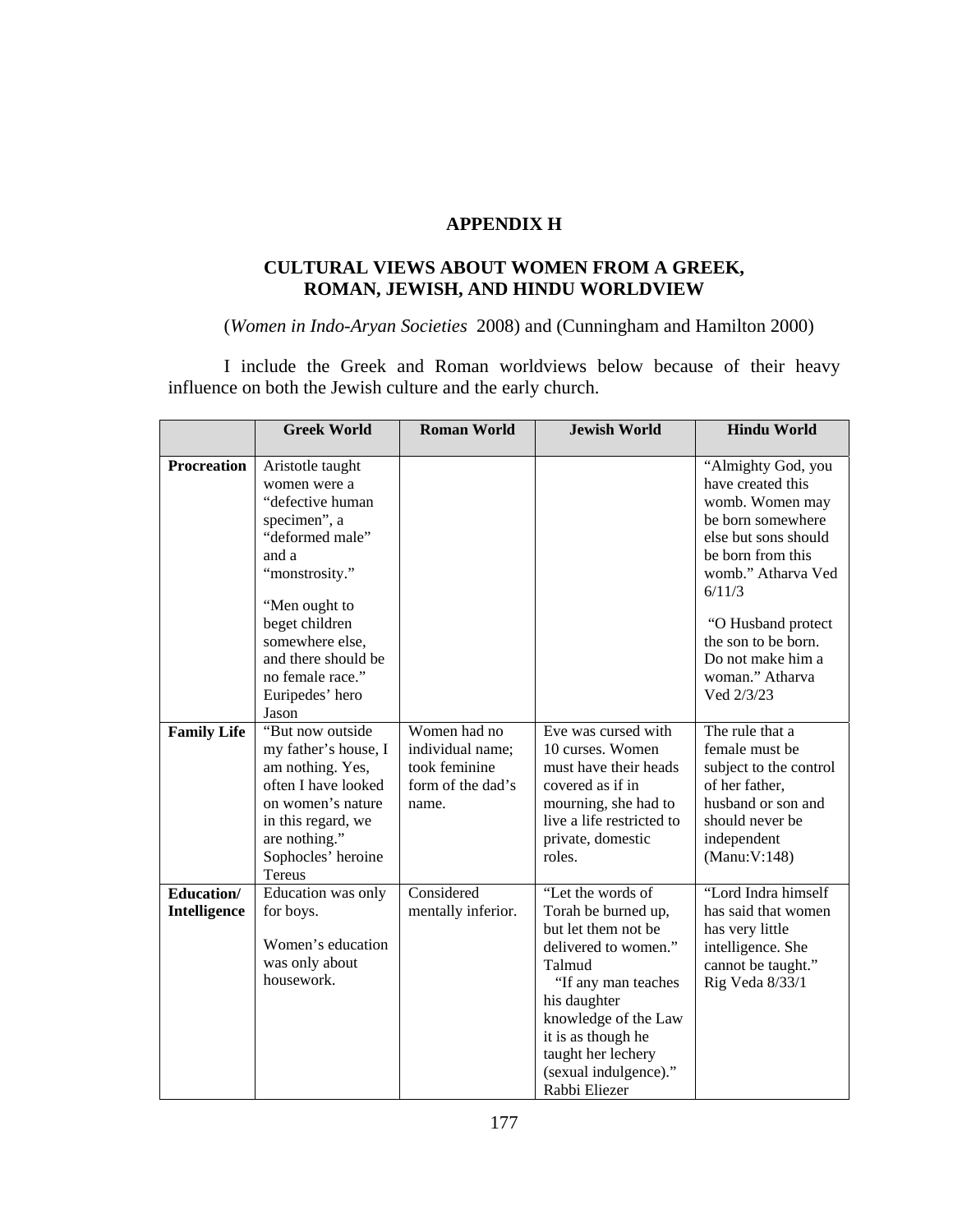| More evil<br>than men    | Women were the<br>greatest of evils and                                                                                                                                                                                                                         | Cheating on wives<br>is okay because                                                                                                                                                                                                                                                                                                            | "The angel of the Lord<br>told me, 'Women are                                                                                                                                                                                                                                                 | "It is the nature of<br>women to seduce                                                                                                                                                                                                                                                                                                                                                                          |
|--------------------------|-----------------------------------------------------------------------------------------------------------------------------------------------------------------------------------------------------------------------------------------------------------------|-------------------------------------------------------------------------------------------------------------------------------------------------------------------------------------------------------------------------------------------------------------------------------------------------------------------------------------------------|-----------------------------------------------------------------------------------------------------------------------------------------------------------------------------------------------------------------------------------------------------------------------------------------------|------------------------------------------------------------------------------------------------------------------------------------------------------------------------------------------------------------------------------------------------------------------------------------------------------------------------------------------------------------------------------------------------------------------|
|                          | the source of all<br>evil.<br>"Women are a<br>shameless set, the<br>vilest creatures<br>going."<br>Aristophanes<br>"Women are an<br>abominable caste,<br>hated of all the<br>gods." Meander                                                                     | women are evil.                                                                                                                                                                                                                                                                                                                                 | overcome by the spirit<br>of fornication more<br>than men, and in their<br>hearts they plot<br>against men they<br>are reserved for<br>eternal punishment."<br>The Talmud said,<br>"Women are<br>gluttonous."<br>Better is the<br>wickedness of man<br>than a woman who<br>does good." Sirach | men in the world; for<br>that reason, the wise<br>are never unguarded<br>in the company of<br>females" (Manu:<br>II:213)<br>There cannot be any<br>friendship with a<br>woman. Her heart is<br>more cruel than<br>heyna." Rig Ved<br>10/95/15<br>Women love their<br>beds, seats,<br>ornaments; impure<br>desires, wrath,<br>dishonesty, malice,<br>and bad conduct from<br>parts of their nature.<br>Manu IX:17 |
| <b>Birth of</b>          | "Women were born                                                                                                                                                                                                                                                | Any female after                                                                                                                                                                                                                                                                                                                                | "Woe to him who has                                                                                                                                                                                                                                                                           | "The daughter causes                                                                                                                                                                                                                                                                                                                                                                                             |
| <b>Daughters</b>         | to mars the lives of<br>men." Chorus of                                                                                                                                                                                                                         | the first could be<br>left outside to die                                                                                                                                                                                                                                                                                                       | female children!"<br>Talmud                                                                                                                                                                                                                                                                   | pain." Narad                                                                                                                                                                                                                                                                                                                                                                                                     |
|                          | Orestes                                                                                                                                                                                                                                                         | by exposure.                                                                                                                                                                                                                                                                                                                                    | "The birth of a                                                                                                                                                                                                                                                                               |                                                                                                                                                                                                                                                                                                                                                                                                                  |
|                          |                                                                                                                                                                                                                                                                 |                                                                                                                                                                                                                                                                                                                                                 | daughter is a loss."                                                                                                                                                                                                                                                                          |                                                                                                                                                                                                                                                                                                                                                                                                                  |
| Value of<br><b>Wives</b> | Plato's mother said<br>a woman's husband<br>was "her whole<br>universe" and told<br>younger women to<br>make their minds<br>completely<br>subservient to their<br>husbands and to<br>think no thoughts of<br>their own.<br>Wife beating and<br>adultery common. | Could be killed for<br>adultery or<br>drunkenness,<br>though these were<br>normal practices<br>for men.<br>Wives considered<br>manipulative and<br>undesirable.<br>Wives could be<br>physically abused<br>and cheated on.<br>Prostitution was<br>encouraged for the<br>husbands.<br>Marriage was an<br>obligation for<br>producing<br>children. | Divorce occurs only at<br>the husband's option.<br>Women reached their<br>spiritual destiny<br>through sending her<br>husband and son to the<br>synagogue.<br>Only had virtue if she<br>produced a son.                                                                                       | Prohibited from<br>divorce and<br>remarriage under any<br>circumstances.<br>Must treat husband<br>like a lord and god,<br>regardless of his<br>character.<br>"Though destitute of<br>virtue, or seeking<br>pleasure elsewhere,<br>or devoid of good<br>qualities, yet a<br>husband must be<br>constantly<br>worshipped as God<br>by the faithful wife."<br>Manu V:154                                            |
| <b>Ideal</b>             | "Unknown woman"                                                                                                                                                                                                                                                 | Beautiful and                                                                                                                                                                                                                                                                                                                                   | Proverbs 31 Woman                                                                                                                                                                                                                                                                             |                                                                                                                                                                                                                                                                                                                                                                                                                  |
| Woman                    | who was kept<br>indoors.                                                                                                                                                                                                                                        | sexually available.                                                                                                                                                                                                                                                                                                                             |                                                                                                                                                                                                                                                                                               |                                                                                                                                                                                                                                                                                                                                                                                                                  |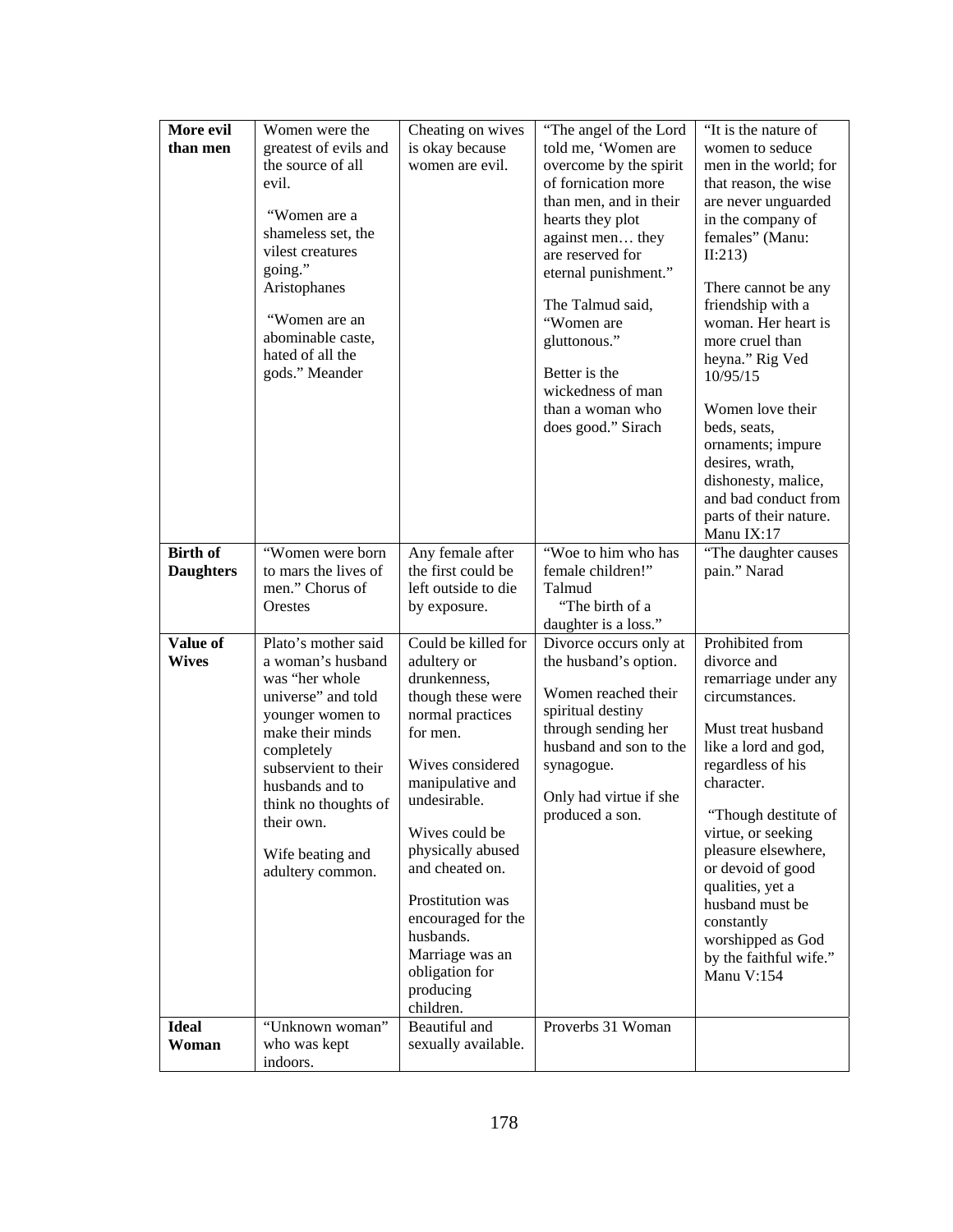# **APPENDIX I**

# **GENDER VIOLENCE THROUGH THE LIFECYCLE OF WOMEN IN INDIA**

(*National Profile on Women, Health and Development* 1999)

| <b>Phase</b>                  | <b>Type of Violence Present</b>                                                                                                                                                                                                                                                                                                                                                                                                                                |
|-------------------------------|----------------------------------------------------------------------------------------------------------------------------------------------------------------------------------------------------------------------------------------------------------------------------------------------------------------------------------------------------------------------------------------------------------------------------------------------------------------|
| Pre-birth                     | Female Feticide<br>Battering during pregnancy (emotional and physical effects on the woman,<br>effects on birth outcomes)<br>Coerced pregnancy (e.g. rape)                                                                                                                                                                                                                                                                                                     |
| Infancy                       | Female infanticide<br>Malnutrition                                                                                                                                                                                                                                                                                                                                                                                                                             |
| Young girls                   | Differential access to food and medical care<br>Neglect of education<br>Sexual abuse<br>Physical Violence<br>Emotional violence – through sense of rejection                                                                                                                                                                                                                                                                                                   |
| Adolescent and<br>adult women | Early marriage<br>Early pregnancy<br>Sexual violence<br>Forced marriage<br>Domestic violence<br>Dowry harassment<br>Infertility/failure to produce sons<br>Witch hunting<br>High maternal mortality<br>Honor killing<br>Desertion<br>Sexual harassment at workplace<br>Sexual harassment (eve teasing)<br>Acid burns<br>Denial of entitlements<br>Mental Torture, living with fear, suspicion, false accusations of infidelity etc.<br>Character assassination |
| Elderly women<br>and Widows   | Desertion<br>Neglect - emotional, financial, social<br><b>Medical Neglect</b>                                                                                                                                                                                                                                                                                                                                                                                  |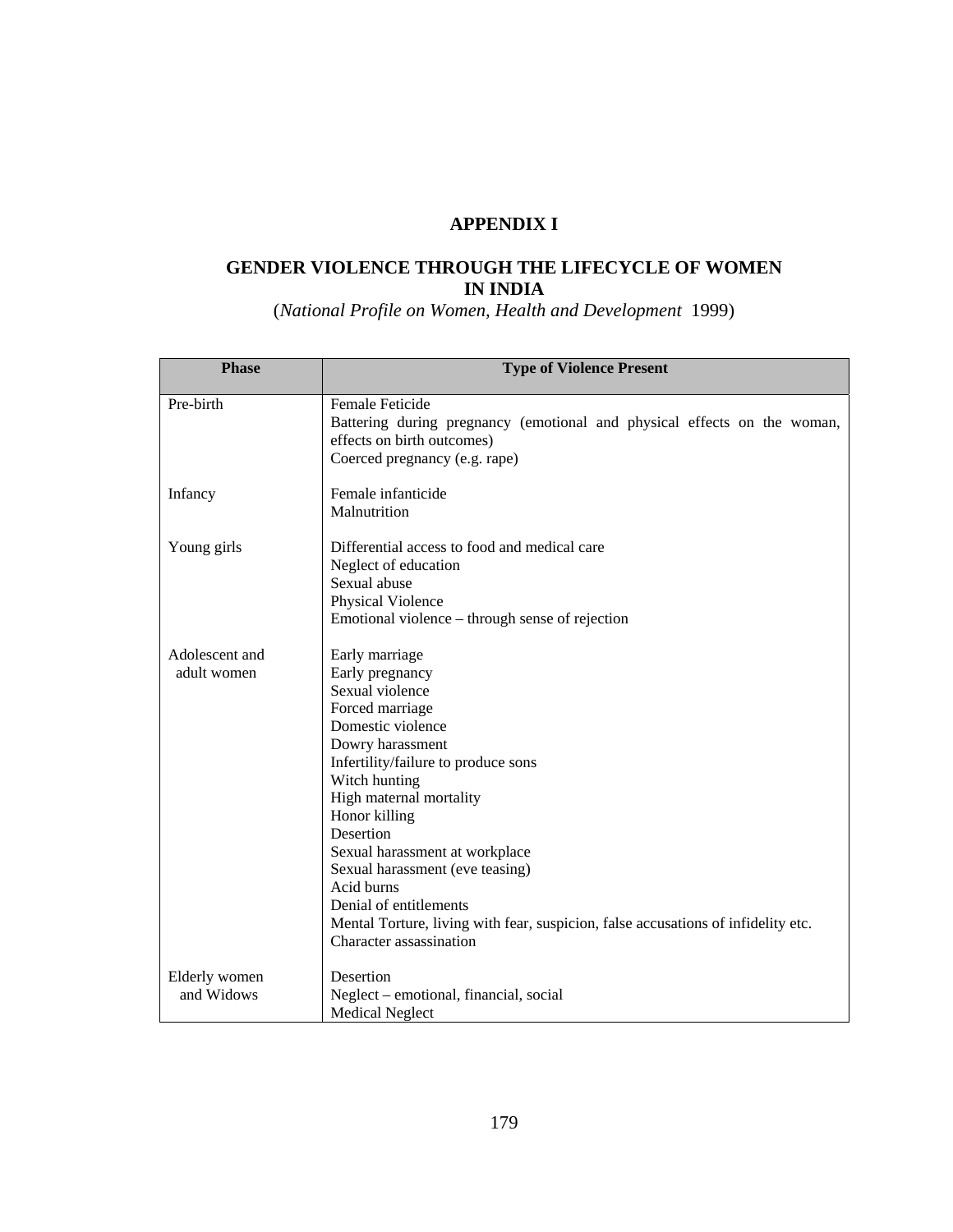# **APPENDIX J**

# *UMMEED* **A – 2007 MONTHLY DATA**

This chart plots each equipping seminar; date, location, and women equipped or refreshed through *Ummeed* A.

| Group                       | <b>Location</b> | <b>Date</b>    | Women    | Women            |
|-----------------------------|-----------------|----------------|----------|------------------|
|                             |                 |                | Equipped | <b>Refreshed</b> |
| Ummeed A - 1                | Bhowapur        | Jan 15-19      | 47       |                  |
| Ummeed $A - 2$              | Bhowapur        | Feb 19-23      | 41       |                  |
| Ummeed $A - 3$              | Bhowapur        | Mar 15-19      | 41       |                  |
| Ummeed $A - 1$<br>Refresher | Bhowapur        | Apr 15-19      |          | 47               |
| Ummeed $A - 2$<br>Refresher | Bhowapur        | May 15-19      |          | 57               |
| Ummeed $A - 3$              | Bhowapur        | June 16-       |          | 42               |
| Refresher                   |                 | 19             |          |                  |
| Ummeed $A - 4$              | Bhowapur        | July 15-19     | 41       |                  |
| Ummeed $A - 5$              | Bhowapur        | Aug 15-19      | 89       |                  |
| Ummeed A - 6                | Bhowapur        | Sept 12-<br>16 | 46       |                  |
| Ummeed $A - 4$<br>Refresher | Bhowapur        | Oct 15-19      |          | 47               |
| Ummeed $A - 5$<br>Refresher | Bhowapur        | Nov 15-19      |          | 79               |
| Ummeed $A - 6$<br>Refresher | Bhowapur        | Dec 15-19      |          | 48               |
| <b>TOTAL</b>                |                 |                | 305      | 320              |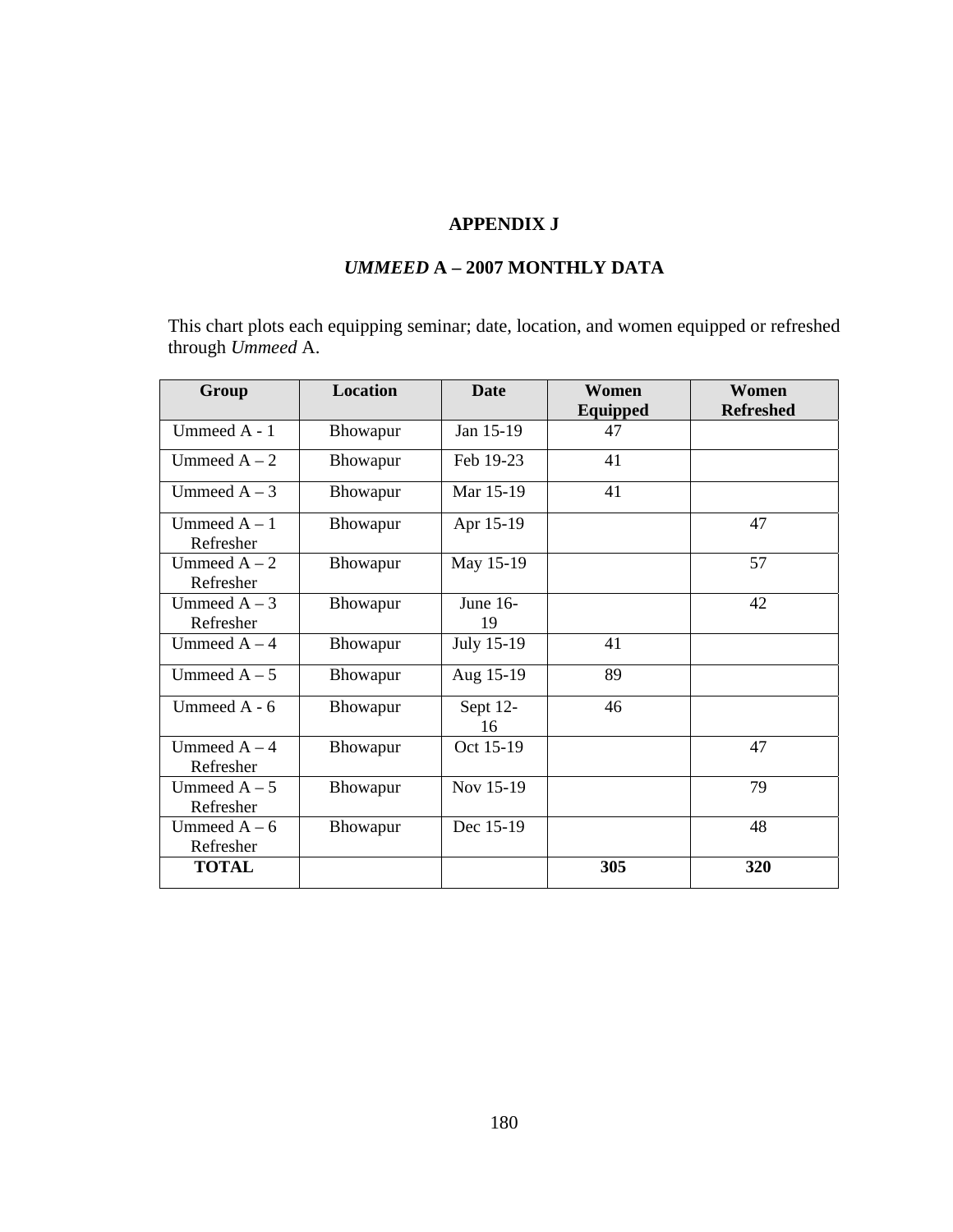# **APPENDIX K**

# *UMMEED* **B** *–* **2008 MONTHLY DATA**

This chart plots each equipping seminar – date, location, and women equipped or refreshed through *Ummeed* B.

| Group                       | <b>Location</b> | <b>Date</b> | Women    | Women            |
|-----------------------------|-----------------|-------------|----------|------------------|
|                             |                 |             | Equipped | <b>Refreshed</b> |
| Ummeed B - 1                | Bhowapur        | Jan 11-17   | 49       |                  |
| Ummeed $B - 2$              | Bhowapur        | Feb 15-19   | 42       |                  |
| Ummeed $B - 3$              | Bhowapur        | Mar 15-19   | 47       |                  |
| Ummeed $B - 4$              | Bhowapur        | Apr 25-29   | 49       |                  |
| Ummeed $B - 5$              | Bhowapur        | May 22-25   | 49       |                  |
| Ummeed $B - 6$              | Bhowapur        | June 25-29  | 42       |                  |
| Ummeed $B - 1$<br>Refresher | Bhowapur        | July 15-19  |          | 49               |
| Ummeed $B - 2$<br>Refresher | Bhowapur        | Aug 15-19   |          | 49               |
| Ummeed $B - 3$<br>Refresher | Bhowapur        | Sept 15-19  |          | 47               |
| Ummeed $B - 4$<br>Refresher | Bhowapur        | Oct 15-19   |          | 42               |
| Ummeed $B - 5$<br>Refresher | Bhowapur        | Nov 15-19   |          | 51               |
| Ummeed $B - 6$<br>Refresher | Bhowapur        | Dec 3-7     |          | 42               |
| <b>TOTAL</b>                |                 |             | 288      | 280              |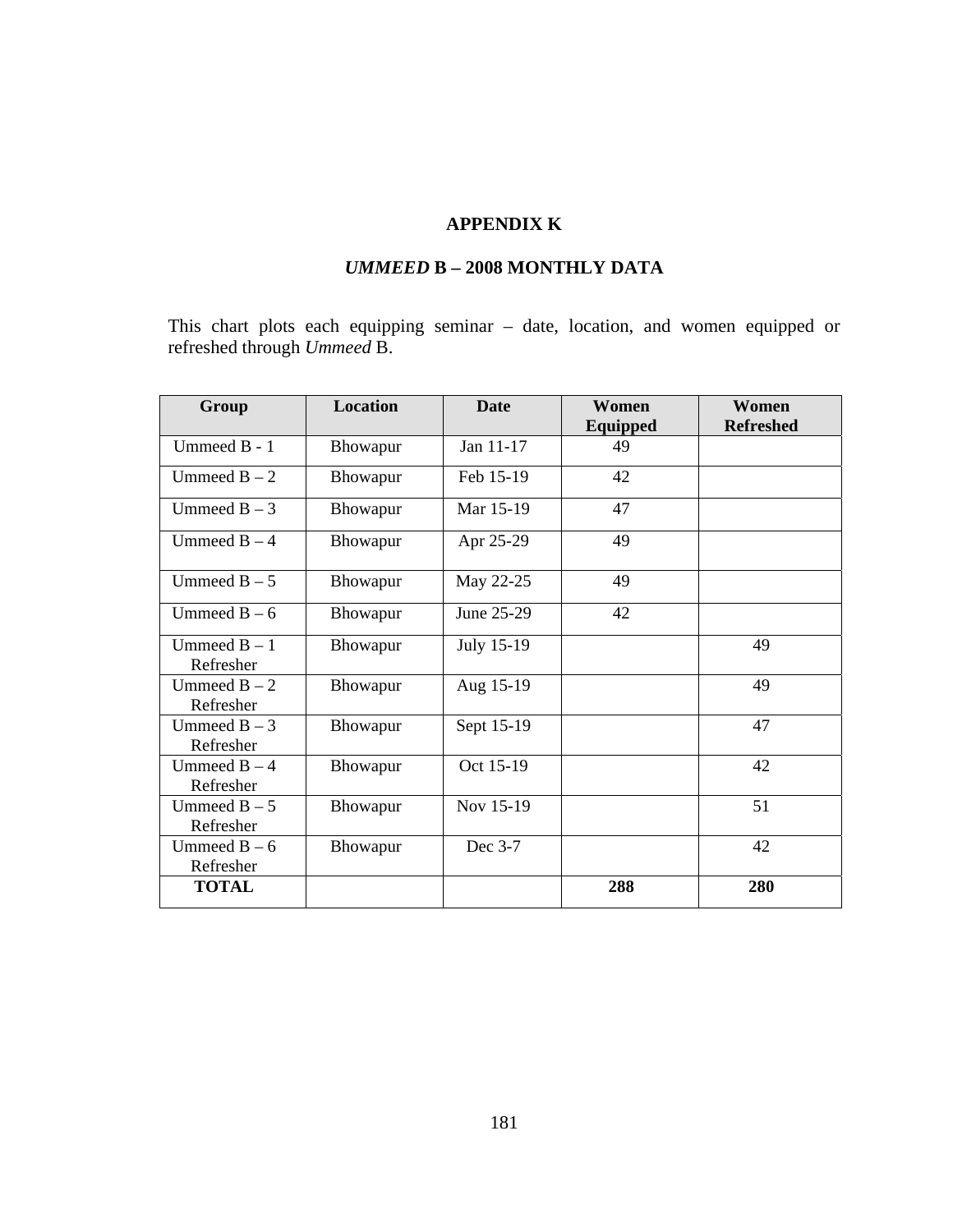## **APPENDIX L**

# *UMMEED* **C – 2008 MONTHLY DATA**

This chart plots each equipping seminar – date, location, and women equipped or refreshed through *Ummeed* C.

| Group                       | <b>Location</b>             | <b>Date</b>        | Women    | Women            |
|-----------------------------|-----------------------------|--------------------|----------|------------------|
|                             |                             |                    | Equipped | <b>Refreshed</b> |
| Ummeed $C - 1$              | <b>Bhowapur</b>             | Jan 15-19          | 49       |                  |
| Ummeed $C - 2$              | Bhowapur                    | Feb 25-29          | 53       |                  |
| Ummeed $C - 3$              | Bhowapur                    | Mar 25-29          | 52       |                  |
| Ummeed $C - 4$              | Bhowapur                    | Apr 15-19          | 53       |                  |
| Ummeed $C - 5$              | Jharkhand                   | May 28 -<br>June 1 | 158      |                  |
| Ummeed $C - 6$              | Delhi                       | June 15-19         | 38       |                  |
| Ummeed $C - 1$<br>Refresher | Bhowapur                    | July 23-27         |          | 51               |
| Ummeed $C - 2$<br>Refresher | Bhowapur                    | Aug 25-29          |          | 47               |
| Ummeed $C - 3$<br>Refresher | <b>Bhowapur</b>             | Sept 25-29         |          | 51               |
| Ummeed $C - 4$<br>Refresher | Bhowapur                    | Oct 25-29          |          | 51               |
| Ummeed $C - 5$<br>Refresher | New Delhi                   | Nov 15-19          |          | 42               |
| Ummeed $C - 6$<br>Refresher | Sunderpur<br><b>Banaras</b> | Dec 15-19          |          | 42               |
| <b>TOTAL</b>                |                             |                    | 403      | 284              |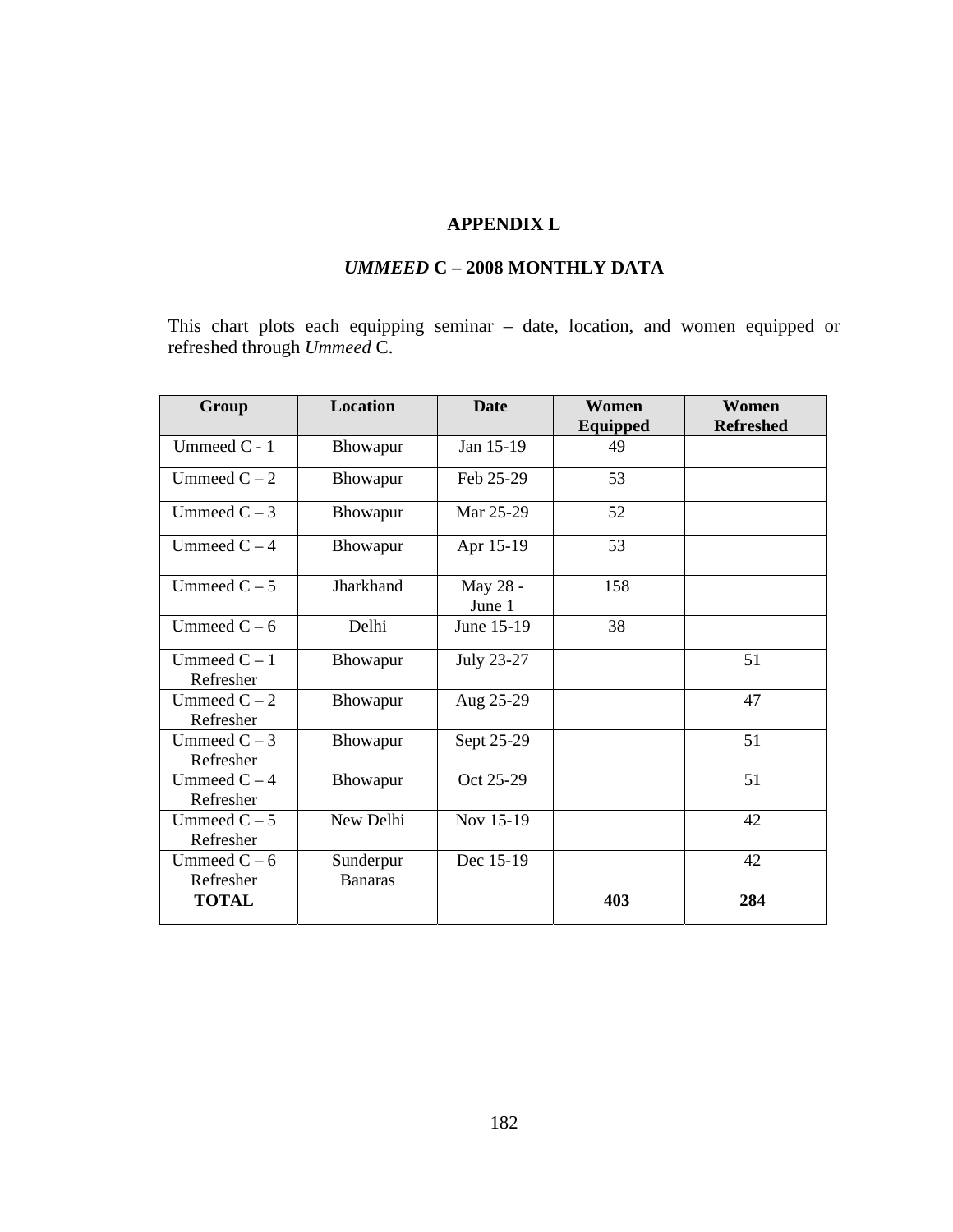## **APPENDIX M**

# **LIST OF TOPICS TAUGHT AT SEMINARS1**

An established curriculum enables the Indian teachers to monitor the learning and the application of each woman equipped. This chart demonstrates the topics taught at the first equipping seminar to women as well as the topics taught at refresher courses.

| Seminar                                | <b>Topics Taught</b>                    |
|----------------------------------------|-----------------------------------------|
| <b>First Equipping Seminar</b>         | Creation                                |
|                                        | Strategy of Paul for Worldview          |
|                                        | Prayer                                  |
|                                        | How to reach Illiterates                |
|                                        | How to Plant a House Church             |
|                                        | Stewardship                             |
|                                        | Salvation                               |
|                                        | Blessings and Breaking of Curse         |
|                                        | How to Make Disciple – Great Commission |
|                                        | Emphasized                              |
| <b>First Refresher Course Subjects</b> | <b>Identity</b> in Christ               |
|                                        | The Church in the New Testament /       |
|                                        | The Lord's Prayer                       |
|                                        | Importance of Women in Ministry         |
|                                        | <b>Baptism</b>                          |
| Second Refresher Course Subjects       | Women in Ministry                       |
|                                        | God's Will and Purposes                 |
|                                        | The Purpose of Prayer                   |
|                                        | - Getting God's hand stretched out      |
|                                        | - For the healing of the community      |
|                                        | - To bring miracles into the community  |
|                                        | - To discover the power of Jesus' name  |
|                                        | Developing a heart for your             |
|                                        | city/country                            |
|                                        | Identifying with the Felt Needs of      |
|                                        | your community                          |
|                                        | Resurrection of the Dead                |
|                                        | Laying on of Hands                      |

 <sup>1</sup> These topics have each been developed by the Indians who equip the church planters.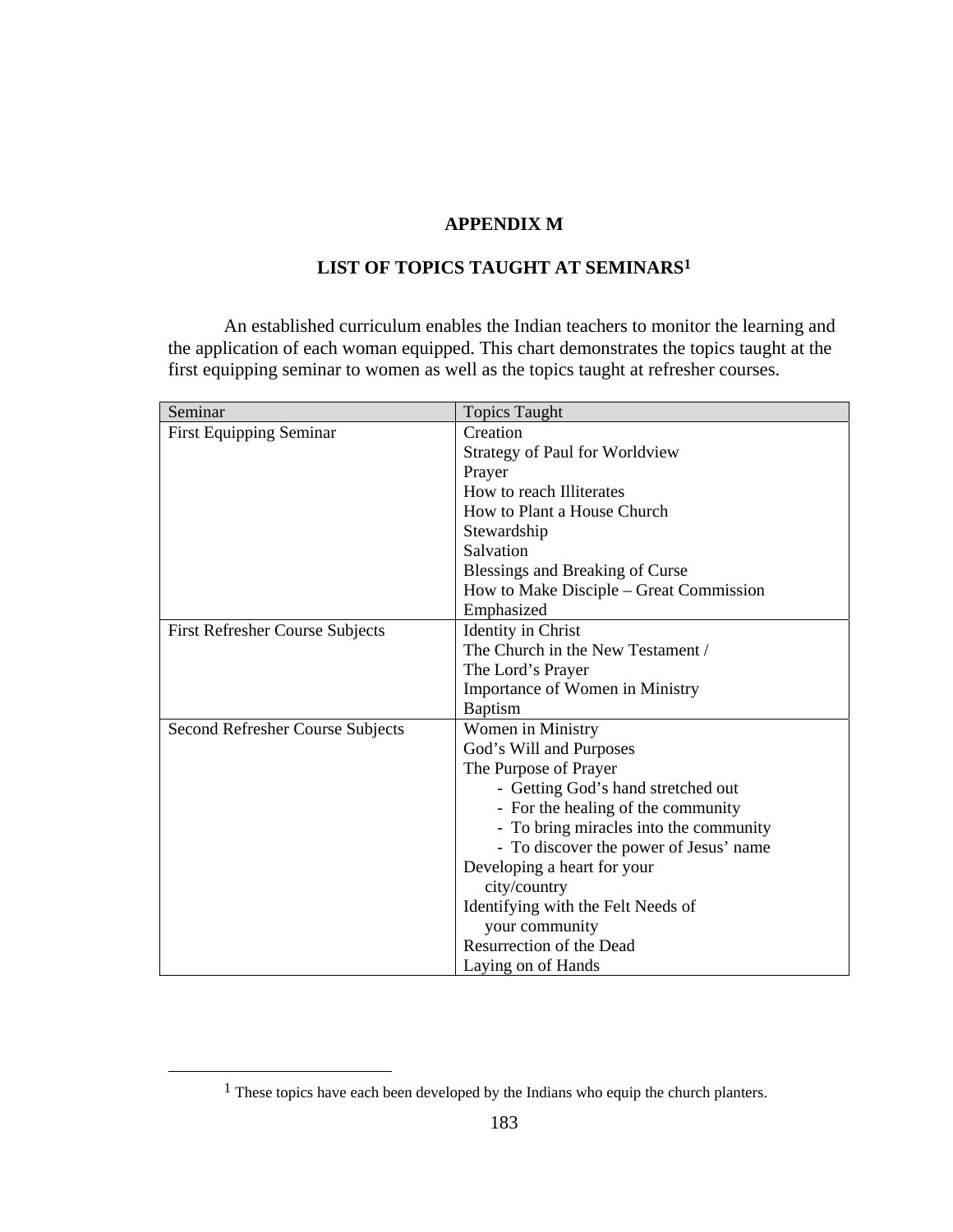### **APPENDIX N**

### **P3 AND P4 CELL CHURCH LEADERS AND CELLS**

These tables represent the data from the leaders P3 and P4 disciple, mentor, and equip. Each of these leaders facilitates cell groups and develops leaders for those cell groups. The population indicates the numbers of people who belong to each cell group.

| <b>Leader</b> | <b>Cell Groups</b> | <b>Number of Leaders</b> | <b>Population</b> |
|---------------|--------------------|--------------------------|-------------------|
| Leader A      | 98                 | 48                       | 735               |
| Leader B      | 38                 | 22                       | 235               |
| Leader C      | 20                 | 7                        | 67                |
| Leader D      | 16                 | 5                        | 82                |
| Leader E      | 76                 | 31                       | 454               |
| Leader F      | 19                 | 11                       | 83                |
| Leader G      | 106                | 40                       | 610               |
| Leader H      | 43                 | 26                       | 320               |
| Leader I      | 58                 | 17                       | 286               |
| Leader J      | 26                 | 12                       | <b>200</b>        |
| Leader K      | 13                 | 5                        | 103               |
| Leader L      | 106                | 62                       | 1208              |
| <b>Total</b>  | 619                | 286                      | 4383              |

### **Data from P3**

### **Data from P4**

| <b>Leader</b> | <b>Cell Groups</b> | <b>Number of Leaders</b> | <b>Population</b> |
|---------------|--------------------|--------------------------|-------------------|
| Leader A      | 182                | 63                       | 773               |
| Leader B      | 72                 | 31                       | 250               |
| Leader C      | 44                 | 17                       | 195               |
| Leader D      | 29                 | 8                        | 147               |
| Leader E      | 77                 | 28                       | 287               |
| Leader F      | 83                 | 20                       | 133               |
| Leader G      | 32                 | 18                       | 425               |
| Leader H      | 59                 | 38                       | 420               |
| Leader I      | 98                 | 45                       | 535               |
| Leader J      | 71                 | 32                       | 350               |
| Leader K      | 30                 | 11                       | 158               |
| Leader L      | 18                 | 7                        | 110               |
| Total         | 765                | 318                      | 3783              |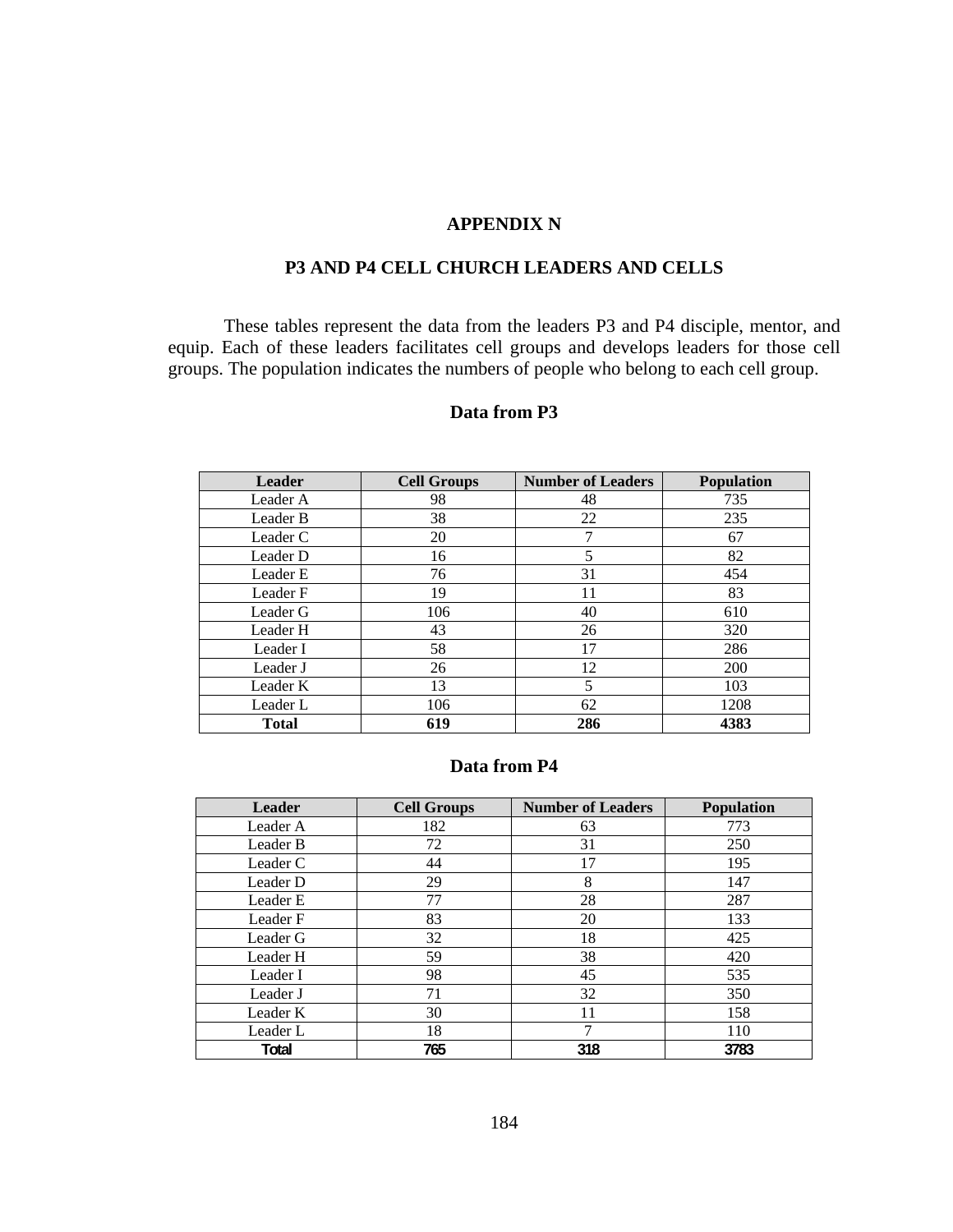#### **APPENDIX O**

### **JESUS PORTRAYS THE KINGDOM BY CONFRONTING HIS JEWISH CULTURE WITH ACTIONS AND WORDS TO WOMEN**

I offer the following examples from the Gospels to demonstrate Jesus' radical encounter to his own culture in regard to the values placed on females. Though a first glance at Jesus' words may not appear radical, when one understands the world of Jesus, the radical nature comes into focus. These examples serve to demonstrate that Jesus planted seeds for fuller transformation to God's standards for future generations through these stories.

#### John 4:1-42

Jesus spoke with Samaritan woman at the well, discussed theology with her, and revealed Himself as the Messiah. He gave his first "I Am" statement to this woman. His "I Am" statements frame the theological backbone of the Gospel of John. She became an evangelist to her village. His Jewish culture prohibited Jesus from speaking to women in public, but He did it anyway!

#### Luke 10:38-42

Mary sat at Jesus feet. His Jewish culture prohibited women from learning the Torah. Mary took the position of a disciple in that day as she sat at the Teacher's feet. Not just her leaving Martha to do housework, but her sitting and learning at Jesus' feet was scandalous in the culture. Additionally, disciples were expected to teach what they learn, so in effect, Mary was learning to become a teacher.

#### Luke 13:10-17

In synagogues women were designated to sit in the back of the synagogue, but Jesus called a woman to the front. He healed her and called her "Daughter of Abraham." Son of Abraham was a common term, but daughter of Abraham was never used. Jewish women were not considered as equal heirs, but Jesus demonstrated that women have worth and dignity.

#### John 11:17-27

Martha and Jesus talked at Lazarus' death. They had a deep theological talk on the central beliefs of the Christian faith—the Resurrection! He did not tell His disciples that He was the Resurrection and the Life, but he told this incredible truth to Martha! She answered with the same words that Peter used when Jesus said that "upon this rock I will build my church!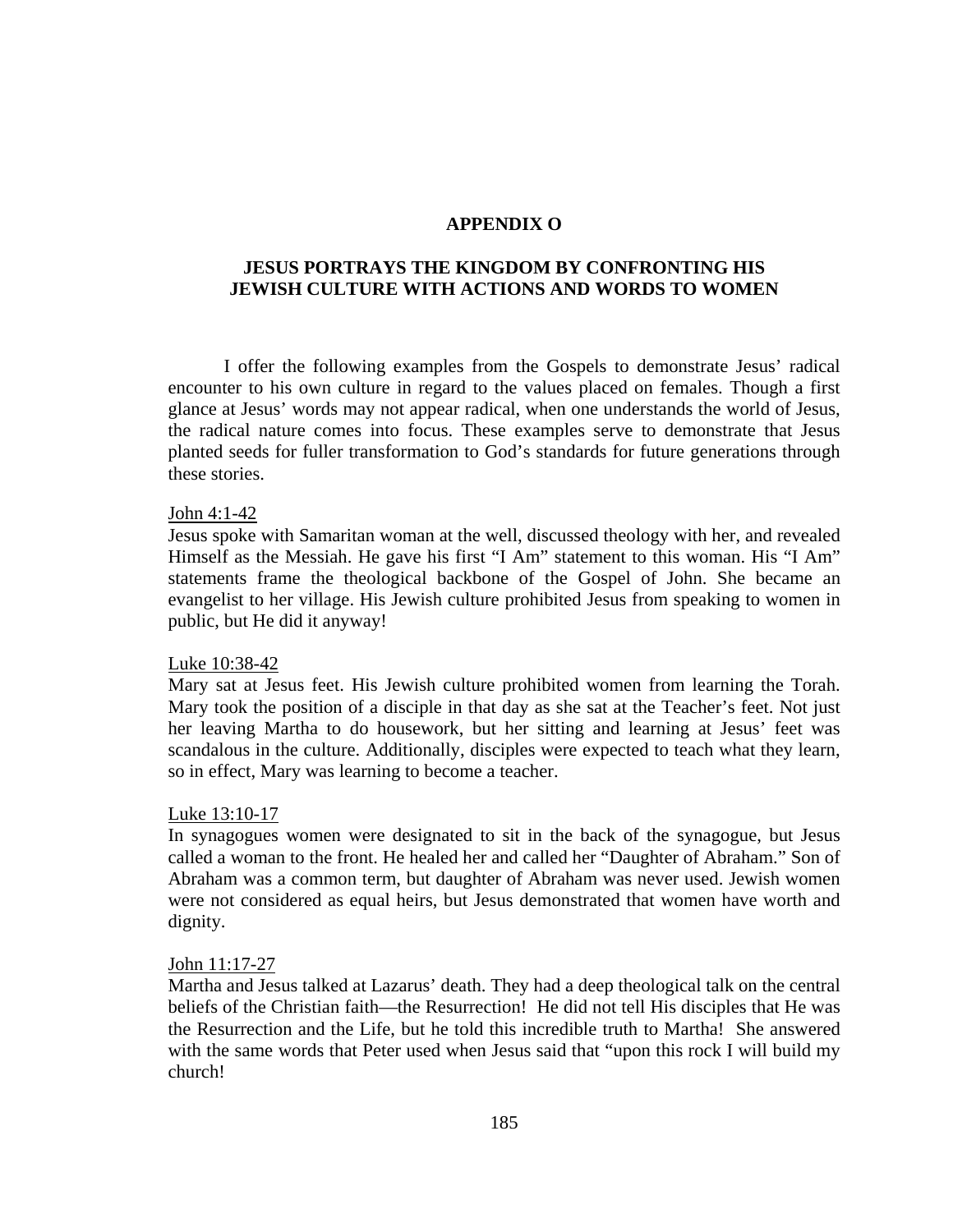#### Luke 11:27-28

A woman stated that the one who gave birth to Jesus was "blessed." In the Jewish culture a woman's value came primarily through giving birth to a male child. The woman was stating the traditional rabbinic tradition that women receive blessing indirectly through men. Jesus corrected this belief by saying that a person's value comes through obedience to God, not giving birth and caring for a baby. Jesus redefined the woman's value to society as more than her biological and nurturing functions.

### Mark 10:2-12; Matthew 19:3-12

In the day of Jesus, only men could divorce their wives. Wives could not divorce their husbands, no matter the circumstances. Jesus shed light on this double standard. He first emphasized that a husband and wife should not divorce because they are to be one. However, if there is a divorce He indicated when the man could divorce AND when the woman could divorce. This standard stunned the people. Notice the reaction in Matt. 19:10 after Jesus said that a man was guilty of adultery if he was unfaithful to his wife! The disciples stated, "Then it is better not to marry."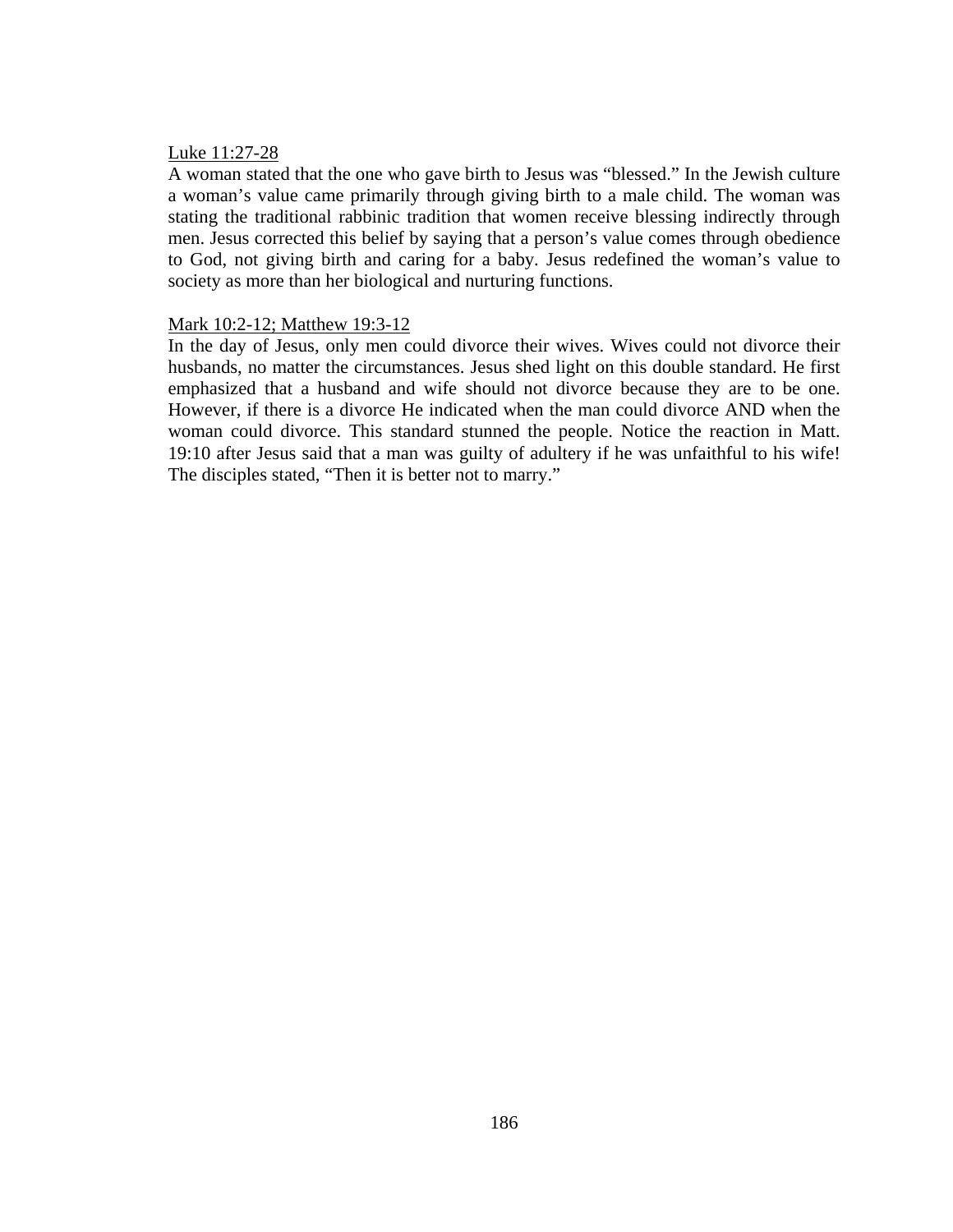### **APPENDIX P**

### **ETHNOGRAPHIC INTERVIEW QUESTIONS**

#### **North India Context in Relationships between Males and Females?**

- 1. How would you describe the North Indian Hindu context of how people view males and females?
- 2. Do Christians view males and females the same as Hindus? How?
- 3. If there is a difference, do you believe the difference is noticed by the Hindu community? What is the effect?

#### **Kingdom of God**

- 1. Paul says in 2 Cor. 5:16 "We regard no one from a worldly point of view." How would you practically interpret these verses for the North Indian context?
- 2. How do you believe God originally created males and females to relate?
- 3. How do you believe God desires males and females to relate in the manifested Kingdom of God?
- 4. How do you believe God intends male and female believers to relate currently?

#### **Church Work**

- 1. Do you believe the Holy Spirit gives spiritual gifts based on gender?
- 2. Do you think believers should consider gender when determining how a person can be used?
- 3. Is there any Christian job that a woman should not do?
- 4. In your opinion, does the church in North India mostly free or hinder women's gifts of evangelism, leadership, church planting/pastoring?
- 5. What do you think would be the effect on the surrounding North Indian context of Hinduism is women were also released to use these gifts of evangelism, leadership, church planting/pastoring? Best Case scenario? Worst Case scenario?
- 6. In your opinion, who are the spiritual change agents in the Hindu religion?
- 7. In your opinion, does this affect how women are accepted or rejected as church planters/pastors/leaders in the North Indian Hindu context?
- 8. How do you deal with the difficult passages in the Bible in regards to women? For example – don't have authority, be silent, etc.
- 9. How do the majority of believers in your context deal with the difficult passages?
- 10. What do you think are the greatest reasons that North India is not yet reached with the Gospel?

#### **Open-Ended Question**

Is there anything that I have not asked that you would like to share about the North Indian context regarding this topic?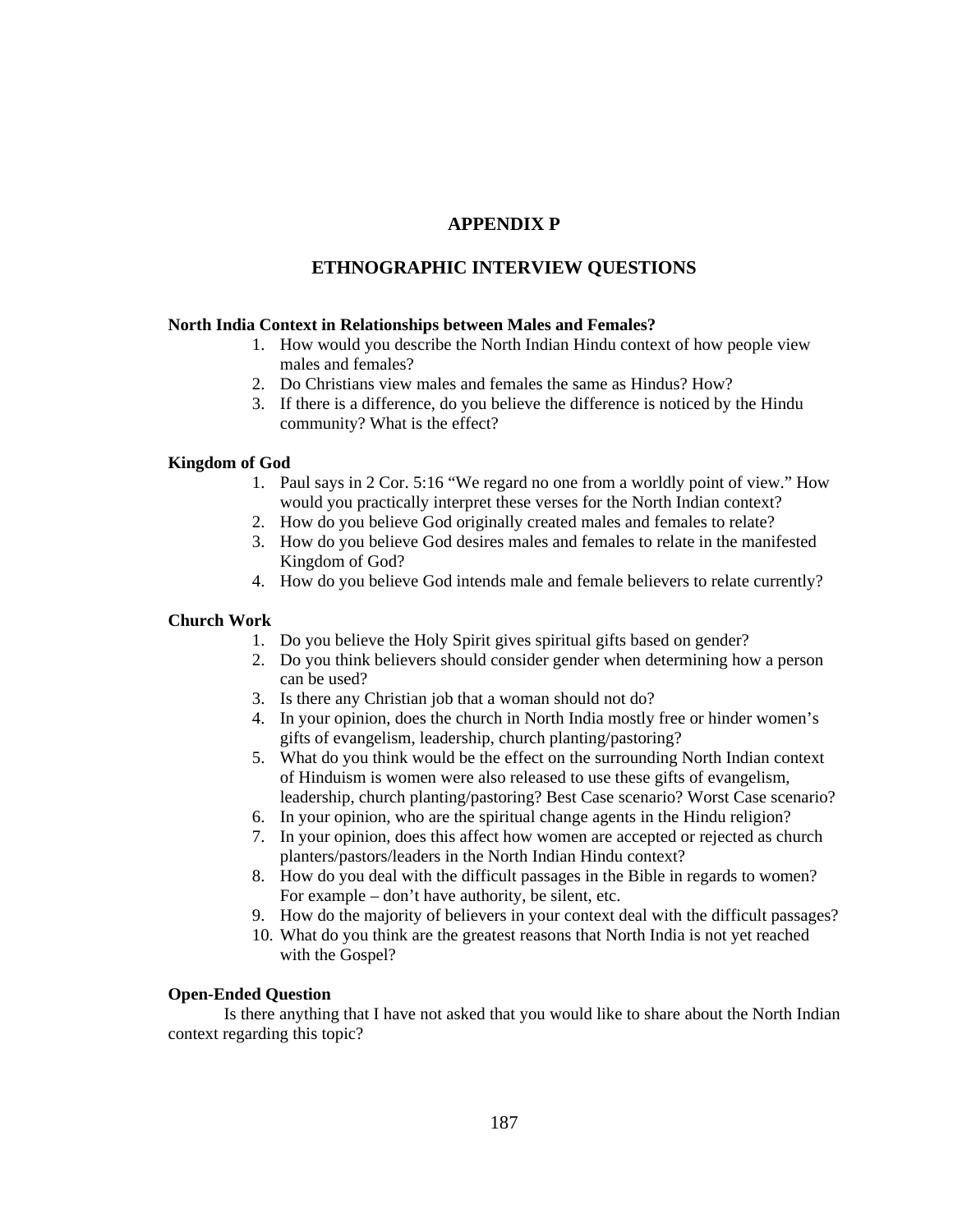### **APPENDIX Q**

#### **CASE STUDY INTERVIEW QUESTIONS**

Each case study participant will also be asked questions from the ethnographic interview. These additional questions will be asked as well.

1. Who should plant churches?

Males Females

- 2. These people should lead/pastor house churches. Males Females
- 3. What qualities should determine the church planter or the church pastor? Gender Gifts from the Holy Spirit Walking in the Fruit of the Holy Spirit Other
- 4. Have you always believed that both males and females could do the same tasks in the Body of Christ?
- 5. What events took place or what situations took place to change your mind?
- 6. Has it been easy/difficult to actively live your new understanding on Scripture?
- 7. How do you evaluate what makes a good church planter/church leader?
- 8. In your own networks, how many male church planters do you have?
- 9. How many female church planters?
- 10. Male Church pastors?
- 11. Female Church pastors?
- 12. Have you noticed any differences in the quality of work of your male and female workers including honesty, finances, counting of numbers, fruit?
- 13. In your top 10 church planters, how many are men and how many are women?
- 14. What are you currently doing to demonstrate that you equip both males and females?
- 15. What type of impact are you having currently in the North Indian context as you equip both males and females? (Can I have your data?)
- 16. Why does God give spiritual gifts?
- 17. How do you believe leadership is developed in a person?
- 18. How do you think Jesus used power on the earth?
- 19. What characteristics define a good Christian leader?
- 20. How would you describe kingdom leadership?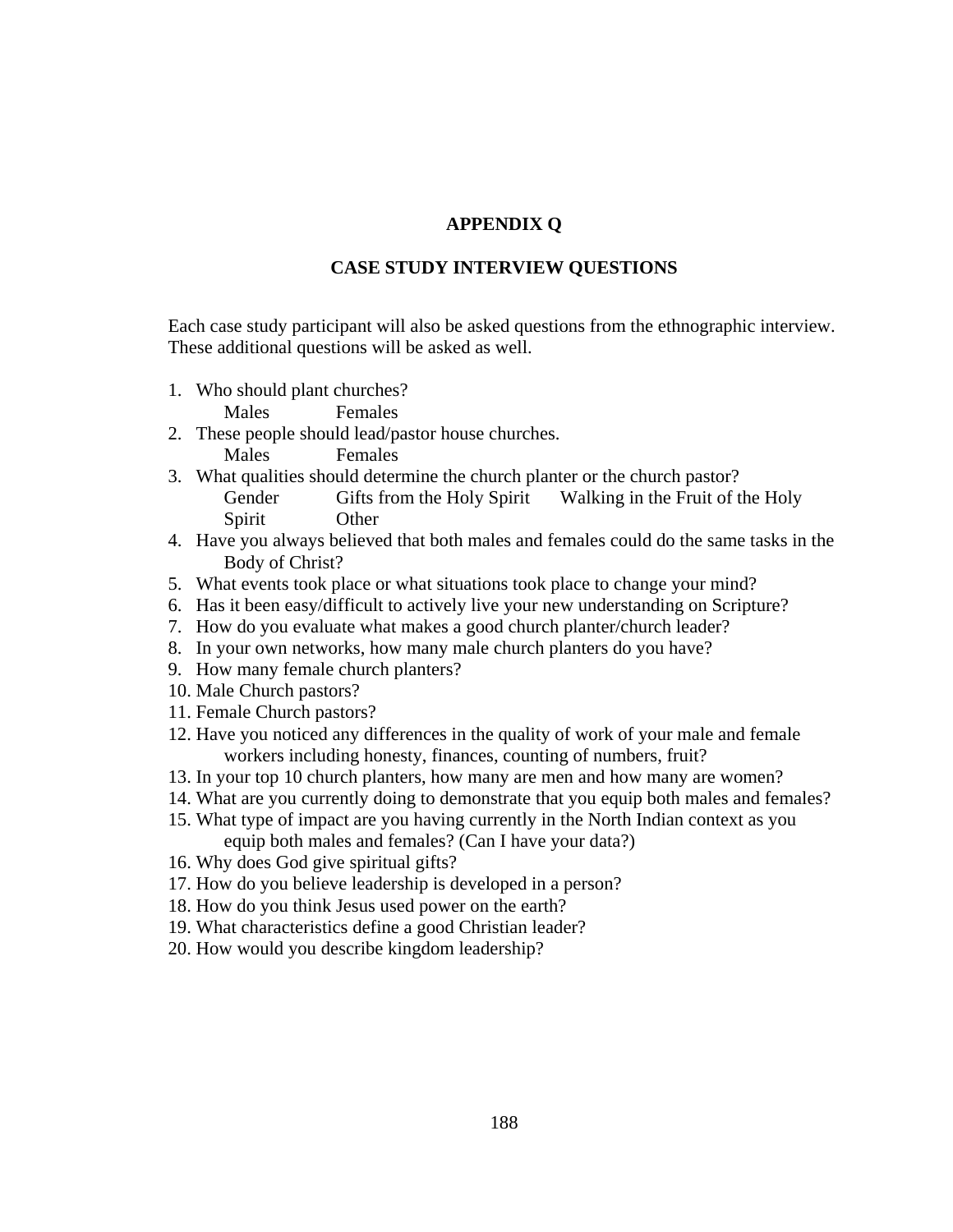### **APPENDIX R**

### **CONSENT AND RELEASE FORM**

My name is Leslie Neal Segraves, and I work in several nations in Asia and the USA. I am currently in a doctorate program at the School of International Studies at Fuller Seminary. Through this study program, I have to do field research. I am looking for people who can help me.

I am seeking to understand how men and women in the church view their relationships with one another and how this view determines how men or women can serve in the church in North India and China.

The study will be based on ethnographic interviews and case studies. These will be conducted with you (if you agree) and other persons and through writings and materials I gather on these same methods. In the process of covering this study on relationships between men and women and how they can serve, my project will touch on how God wants us to view these relationships and the ways he wants both men and women to serve.

I commit to you the following:

- Your name will not be used.
- I will not draw any connection or attention to your identity in my writings.
- If you desire to see my final project and what I discover through my research, I will be happy to share that with you.

By signing below, you commit the following to me:

- You agree to take part in any/all of the methods listed above interviews and case studies.
- You give me permission to use direct quotations you make.
- You give me permission to tape sessions so that I can remember accurately what was actually said.
- You release me to use the information I gather and any publisher of future materials pertaining to this study.

"I have read this statement and willingly consent to be part of this research project. Name (Please Print):

| Signature:        | Date: |  |  |
|-------------------|-------|--|--|
| Researcher's Name |       |  |  |
| Signature:        | Date: |  |  |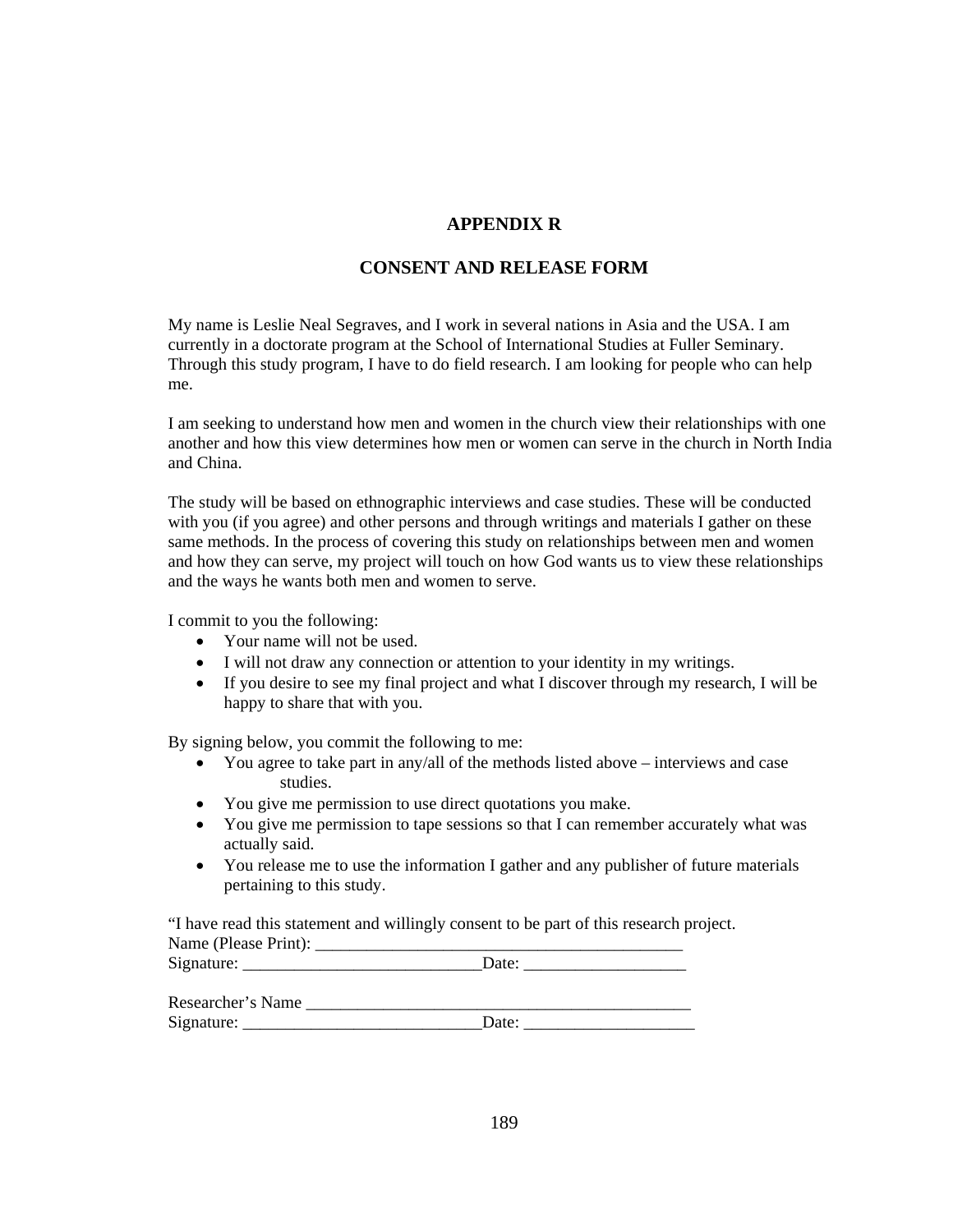#### **REFERENCES CITED**

- Aanchal, Kapur, Muttoo Sanjay, and Bisht Suman. 2004. *From Thought to Action: Building Strategies on Violence Against Women*. New Delhi, India: KRITI.
- Banks, Robert, and Bernice M. Ledbetter. 2004. *Reviewing Leadership*. Grand Rapids, MI: Baker Academic.
- Barger, Lilian Calles. 2003. *Eve's Revenge*. Grand Rapids, MI: Brazos Press.
- Barth, Karl. 1975. *Church Dogmatics 1.1 The Doctrine of the Word of God*. Translated by G. W. Bromiley. Edited by G. W. Bromiley and T. F. Torrance. 2nd ed. Edinburgh, UK: T & T Clark.
- Bernard, H. Russell. 2006. *Research Methods in Anthropology*. 4th ed. Walnut Creek, CA: Alta Mira Press.
- Bilezekian, Gilbert. 1985. *Beyond Sex Roles: What the Bible Says about a Woman's Place in Church and Family*. Grand Rapids, MI: Zondervan Publishing.
- ———. 1997. Hermeneutical Bungee-Jumping: Subordination in the Godhead. *Journal of the Evangelical Theological Society* 40 (1):57-68.
- Birkey, Del. 2005. *The Fall of Patriarchy*. Washington D.C.: Fenestra Books.
- Bolman, Lee G., and Terrence E. Deal. 2003. *Reframing Organizations*. San Francisco, CA: Jossey-Bass.
- Borland, James A. 1991. Women in the Life and Teachings of Jesus. In *Recovering Biblical Manhood and Womanhood: A Response to Biblical Feminism*, edited by J. Piper and W. Grudem. Wheaton, IL: Crossway Books.
- Bosch, David J. 1991. *Transforming Mission: Paradigm Shifts in Theology of Mission*. Maryknoll, NY: Orbis Books.
- Bright, John. 1981. *The Kingdom of God: The Biblical Concept and Its Meaning for the Church*. Nashville, TN: Abingdon Press.
- Campbell, Antony F. 2003. *1 Samuel*. Edited by R. P. Knierim, G. M. Tucker and M. A. Sweeney. XXIV vols. Vol. VII, *The Forms of the Old Testament Literature*. Grand Rapids, MI: William B. Eerdmans.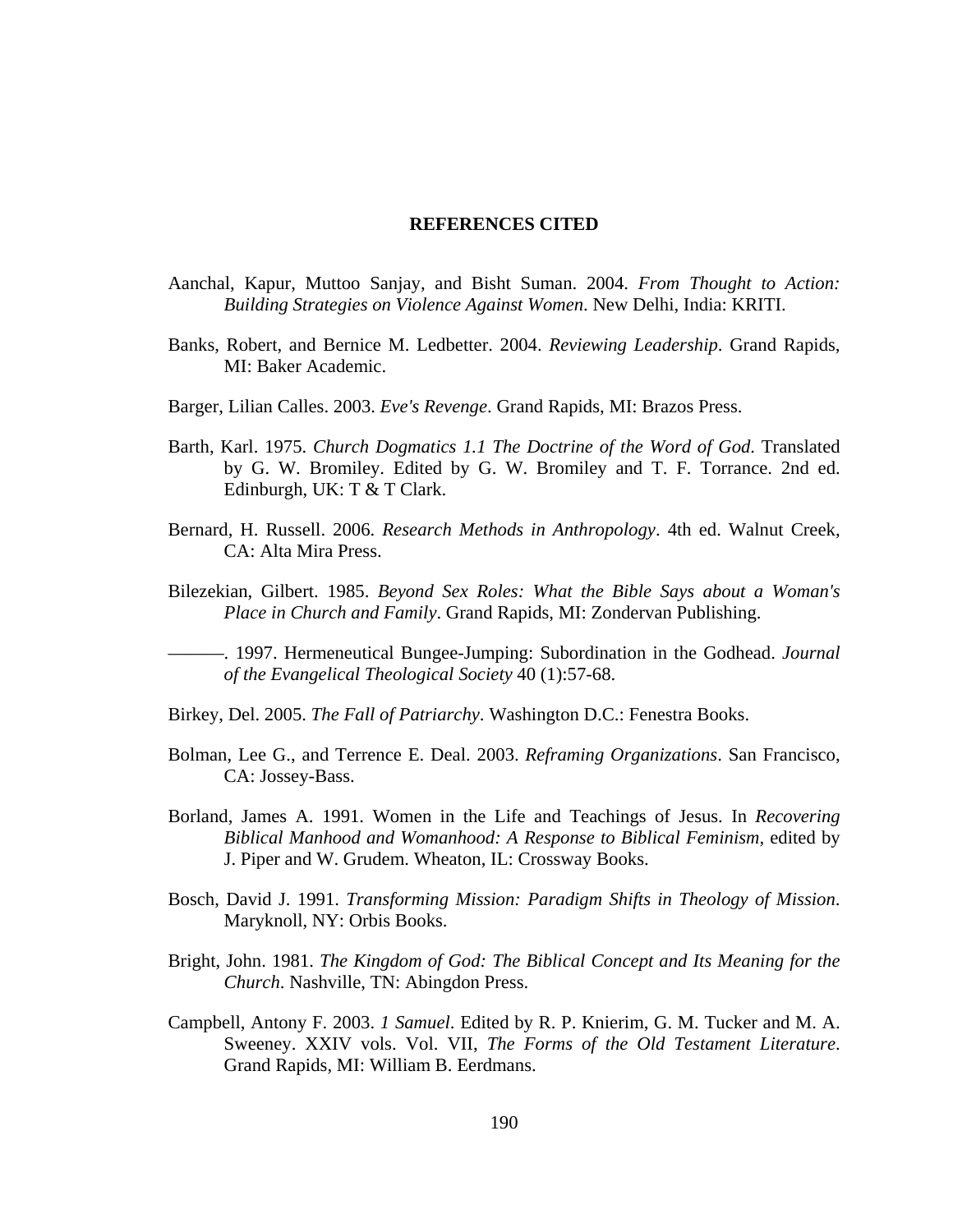- Carlson-Thies, Christiane. 2004. Man and Woman at Creation: A Critique of Complementarian Interpretations. *Priscilla Papers* 18 (4):5-9.
- Carson, D.A. 1991. "Silent in the Churches". In *Recovering Biblical Manhood and Womanhood: A Response to Evangelical Feminism*, edited by J. Piper and W. Grudem. Wheaton, IL: Crossway Books.
- CBMW. 1991. The Danvers Statement. In *Recovering Biblical Manhood and Womanhood: A Response to Evangelical Feminism*, edited by J. Piper and W. Grudem. Wheaton, IL: Crossway Books.
- Chafin, Kenneth L. 1989. *1, 2 Samuel*. Edited by L. J. Ogilvie. XXI vols. Vol. VIII, *The Communicator's Commentary* Dallas, Texas: Word Books.
- Conde-Frazier, Elizabeth, S. Steve Kang, and Gary A. Parrett. 2004. *A Many Colored Kingdom: Multicultural Dynamics for Spiritual Formation*. Grand Rapids, MI: Baker Academic.
- Cooley, Robert E. 2003. Leadership. Paper read at Commission to Study General Council Schools, at Springfield, MO.
- Costas, Orlando E. 1989. *Liberating News*. Grand Rapids, MI: William B. Eerdmans.
- Couture, Pamela D. 1993. Rethinking Private and Public Patriarchy. In *Religion, Feminism and the Family*, edited by A. Carr and M. S. Van Leeuwen. Louisville, KY: Westminster/John Knox.
- Cunningham, Loren, and David Hamilton. 2000. *Why Not Women?* Seattle, WA: YWAM Publishing.
- Daniel, J. T. K. 2005. A Covenant in Christian Leadership: Tambaram Paradigm. In *World Evangelization and Christian Leadership*, edited by J. T. K. Daniel. Delhi, India: Indian Society for Promoting Christian Knowledge.
- Deddo, Gary W. 2008. The Trinity and Gender: Theological Reflections on the Differences of Divine and Human Persons. *Priscilla Papers* 22 (4):4-13.
- Duke, David Nelson. 1986. Theology and Biography: Simple Suggestions for a Promising Field. *Perspectives in Religious Studies* 13 (2 ):137-49.
- Erickson, Millard. 1995. *God in Three Persons: A Contemporary Interpretation of the Trinity*. Grand Rapids, MI: Baker Books.
- Fackre, Gabriel. 1983. Narrative Theology: An Overview. *Interpretation* 37 (4):340-353.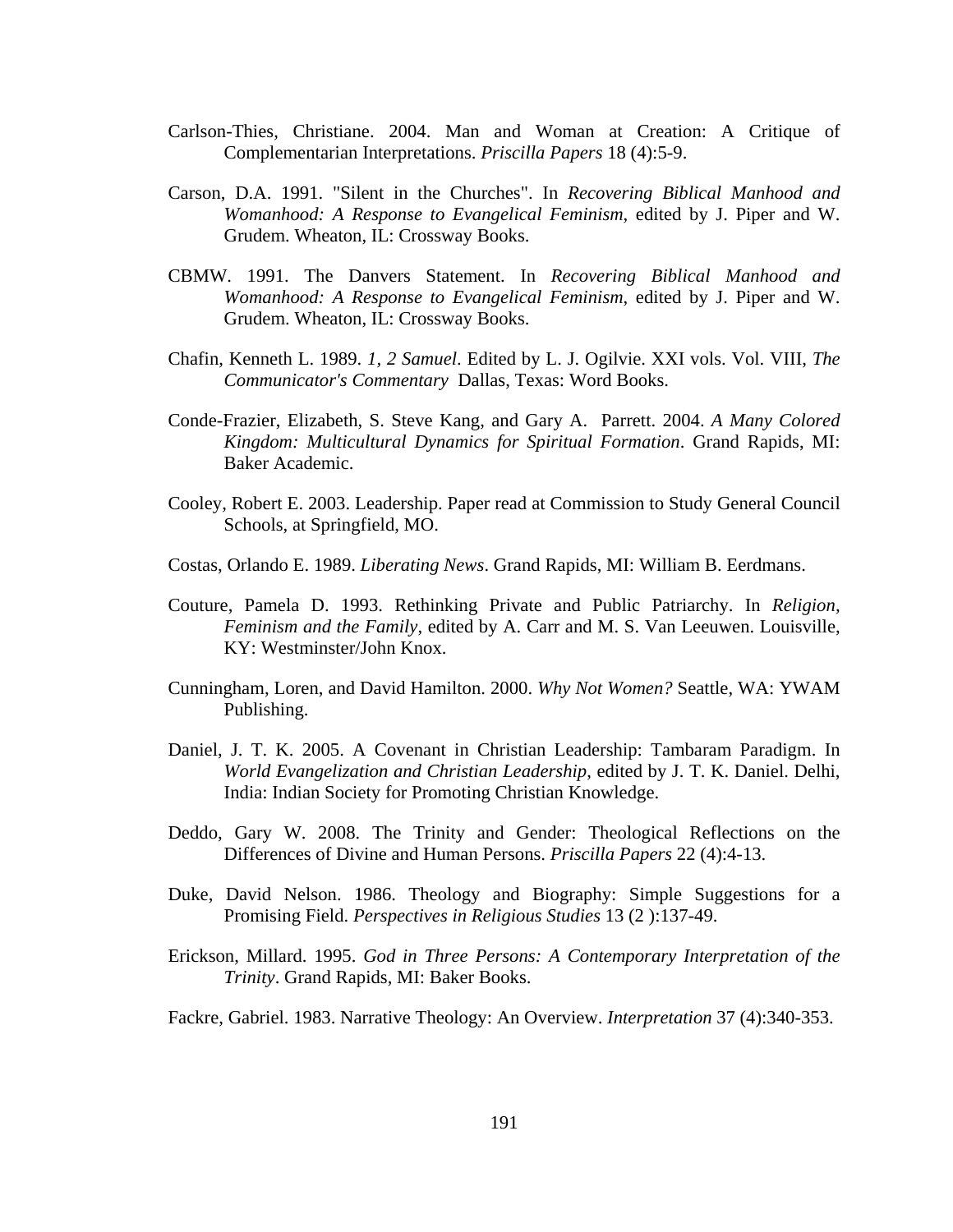- Fee, Gordon D. 1987. The First Epistle to the Corinthians. In *The New International Commentary on the New Testament (NICNT)*, edited by G. D. Fee. Grand Rapids, MI: William B. Eerdmans.
- ———. 2005. Male and Female in the New Creation. In *Discovering Biblical Equality: Complementarity Without Hierarchy*, edited by R. W. Pierce, R. M. Groothuis and G. D. Fee. Downers Grove, IL: InterVarsity Press.
- Fowler, F. J., Jr. 1991. Reducing Interviewer-Related Error through Interviewer Training, Supervision, and Other Means. In *Measurement Errors in Surveys*, edited by P. P. Biemer, R. M. Groves, L. E. Lyberg, N. A. Mathiowetz and S. Sudman. New York, NY: John Wiley.
- Frame, John M. 1991. Men and Women in the Image of God. In *Recovering Biblical Manhood and Womanhood*, edited by J. Piper and W. Grudem. Wheaton, IL: Crossway Books.
- Frymer-Kensky, Tikva. 2002. *Reading the Women of the Bible* New York: Schocken Books.
- Geisler, Norman, and Abdul Saleeb. 2002. *Answering Islam: The Crescent in the Light of the Cross*. Grand Rapids, MI: Baker Books.
- Giles, Kevin. 2006. *Jesus and the Father: Modern Evangelicals Reinvent the Doctrine of the Trinity*. Grand Rapids, MI: Zondervan Publishing.
- Gill, Deborah M., and Barbara Cavaness. 2004. *God's Women Then and Now*. Springfield, MO: Grace and Truth.
- Glasser, Arthur F., Charles Van Engen, Dean S. Gilliland, and Shawn B. Redford. 2003. *Announcing the Kingdom* Grand Rapids, MI: Baker Books.
- Grenz, Stanley J. 1994. *Theology for the Community of God*. Grand Rapids, MI: William B. Eerdmans.
- Grenz, Stanley J., and Denise Muir Kjesbo. 1995. *Women in the Church: A Biblical Theology of Women in Ministry*. Downers Grove, IL: InterVarsity Press.
- Gritz, Sharon Hodgin. 1991. *Paul, Women Teachers, and the Mother Goddess at Ephesus: A Study of 1 Timothy 2:9-15 in Light of the Religious and Cultural Millieu of the First Century*. Lanham, MD: University Press of America.
- Groothuis, Rebecca. 1997. *Good News for Women: A Biblical Picture of Gender Equality*. Grand Rapids, MI: Baker Books.
- Grudem, Wayne. 2004. *Evangelical Feminism and Biblical Truth*. Sisters, OR: Multnomah.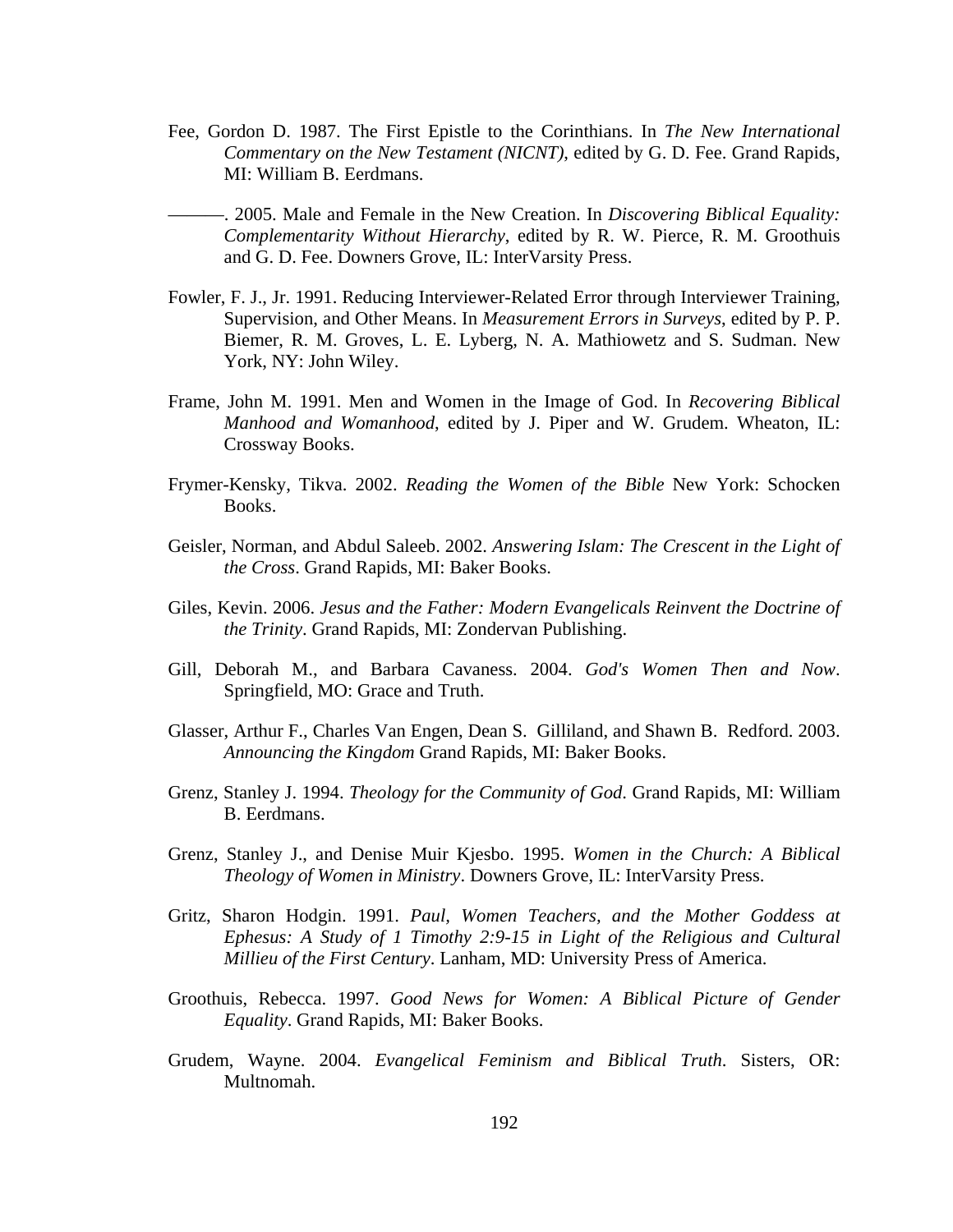- Gubrium, Jaber F., and James A. Holstein. 2002. *Handbook of Interview Research: Context and Method*. Thousand Oaks, CA: SAGE Publications.
- Guder, Darrell. 2000. *The Continuing Conversion of the Church*. Grand Rapids, MI: William B. Eerdmans.
- Guder, Darrell L., Lois Barrett, Inagrace T. Dietterich, George R. Hunsberger, Alan J. Roxburgh, and Craig Van Gelder. 1998. *Missional Church: A Vision for the Sending of the Church in North America*. Grand Rapids, MI: William B. Eerdmans.
- Hagburg, Janet O. 2003. *Real Power*. Salem, WI: Sheffield Publishing.
- Hamilton, David. 1996. I Commend to You Our Sister An Inductive Study of the Difficult Passages Related to the Ministry of Women: Corinthians 11:2-16, 1 Corinthians 14:26-40, and 1 Timothy 2:1-15, College of Christian Ministries, University of the Nations, Kona, HI.
- Hampton, Vinita, and Carol Plueddemann. 1991. *World Shapers: A Treasury of Quotes from Great Missionaries*. Wheaton, IL: Harold Shaw Publishers.
- Hesiod, translated by Hugh H. Evelyn-White. 1936. The Theogony. In *Hesiod, the Homeric Hymns and Homerica*. Cambridge: Harvard University Press.
- Hess, Richard S. 2005. Equality With and Without Innocence. In *Discovering Biblical Equality: Complementarity Without Hierarchy*, edited by R. W. Pierce, R. M. Groothuis and G. D. Fee. Downers Grove, IL: InterVarsity Press.
- Hestenes, Roberta. 2006. Christian Women and Leadership. *Priscilla Papers*, 2006, 31- 35.
- Hiebert, Paul G. 1985. *Anthropological Insight for Missionaries*. Grand Rapids, MI: Baker Books.
- ———. 1993. Evangelism, Church, and Kingdom. In *The Good News of the Kingdom*, edited by C. V. Engen, D. S. Gilliland and P. Pierson. Maryknoll, NY: Orbis Books.
- ———. 2008. *Transforming Worldviews: An Anthropological Understanding of How People Change*. Grand Rapids, MI: Baker Academic.
- Hiebert, Paul G., R. Daniel Shaw, and Tite Tienou. 1999. *Understanding Folk Religion: A Christian Response to Popular Beliefs and Practices*. Grand Rapids, MI: Baker Books.
- Hofstede, Geert. 1997. *Cultures and Organizations: Software of the Mind*. New York, NY: McGraw-Hill.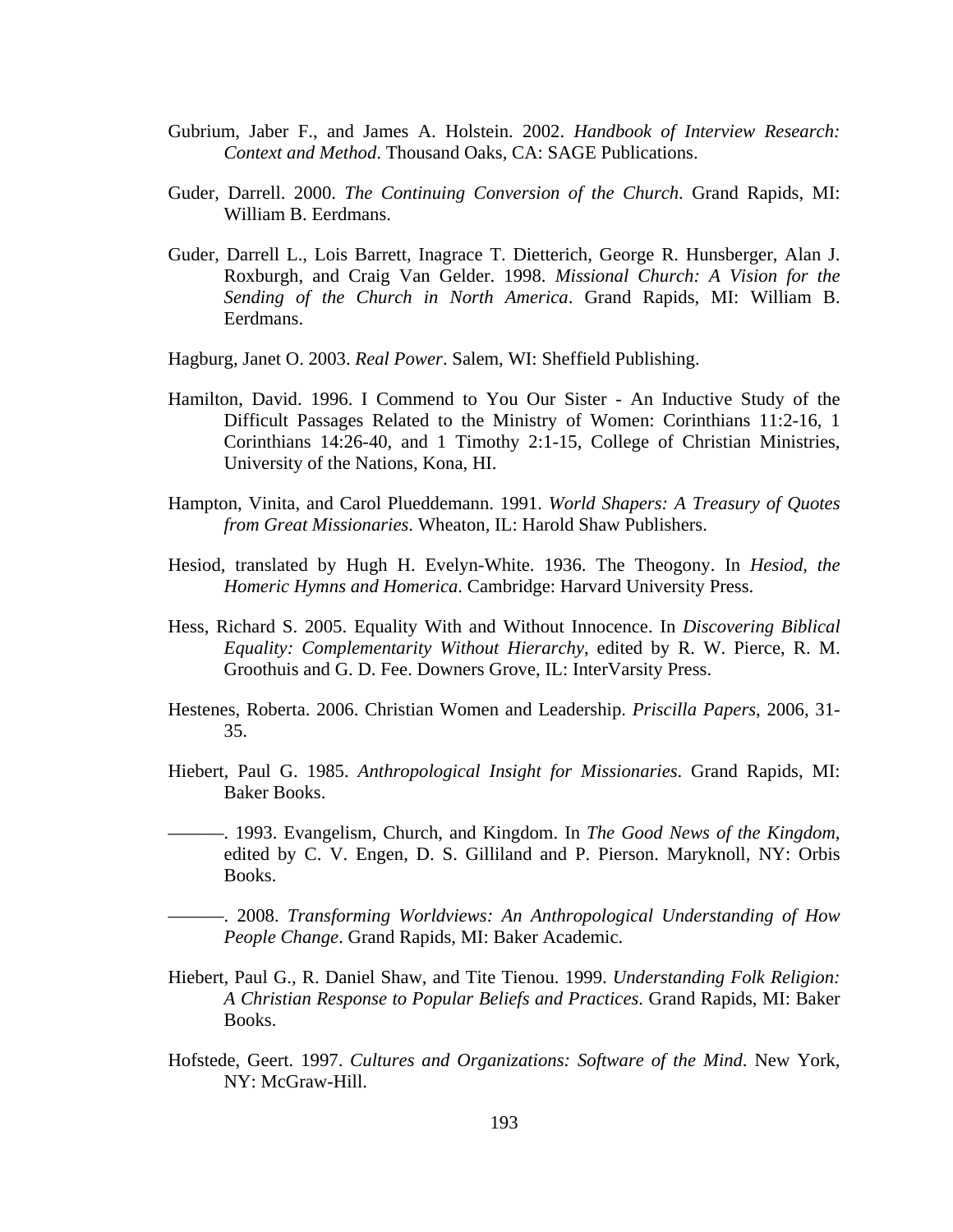———. 2001. *Culture's Consequences: Comparing Values, Behaviors, Institutions, and Organizations Across Nations*. 2nd ed. Thousand Oaks, CA: SAGE Publications.

- Holstein, James A., and Jaber F. Gubrium. 1995. *The Active Interview*. Edited by J. Van Maanen, P. K. Manning and M. L. Miller. Vol. 37, *Qualitative Research Methods*. Thousand Oaks, CA: SAGE Publications.
- Hull, Gretchen Gaebelein. 1998. *Equal to Serve: Women and Men Working Together Revealing the Gospel*. Grand Rapids, MI: Baker Books.
- Jensen, Evelyn. 1993. Women's Issues in Context. In *The Good News of the Kingdom*, edited by C. Van Engen, D. S. Gilliland and P. Pierson. Maryknoll, NY: Orbis Books.
- Jewett, Paul. 1975. *Man as Male and Female: A Study in Sexual Relationships from a Theological Point of View*. Grand Rapids, MI: William B. Eerdmans.
- Johnson, S. Lewis. 1991. Role Distinctions in the Church: Galatians 3:28. In *Recovering Biblical Manhood and Womanhood*, edited by J. Piper and W. Grudem. Wheaton, IL: Crossway Books.
- Johnstone, Patrick, Jason Mandryk, and Robyn Johnstone. 2001. *Operation World*. 21st ed. Waynesboro, GA: Paternoster Press.
- Jones, E. Stanley. 1972. *The Unchanging Person and the Unshakable Kingdom*. Nashville, TN: Abingdon Press.
- Kaiser, Walter, Peter Davids, F.F. Bruce, and Manfred T. Brauch. 1996. *Hard Sayings of the Bible*. Downers Grove, IL: InterVarsity Press.
- Karbak, Shalini. 2004. *Gender Violence in India*. New Delhi, India: Alok Mukhopadhyay.
- Kelly, J. N. D. 2004. *Early Christian Doctrines*. Peabody, MA: Prince Press.
- Klein, George L. 2001. Reading Genesis 1. *Southwestern Journal of Theology* 44 (1):22- 38.
- Knight, George W. III. 1977. *The New Testament Teaching on the Role Relationship of Men and Women*. Grand Rapids, MI: Baker Books.
- Kouzes, James M., and Barry Z. Posner. 2002. *The Leadership Challenge* 3rd ed. San Francisco, CA: Jossey-Bass.
- Kroeger, Catherine C. 1987. The Classical Concept of 'Head' as 'Source'. In *Equal to Serve: Women and Men Working Together Revealing the Gospel*, edited by G. G. Hull. Grand Rapids, MI: Baker Books.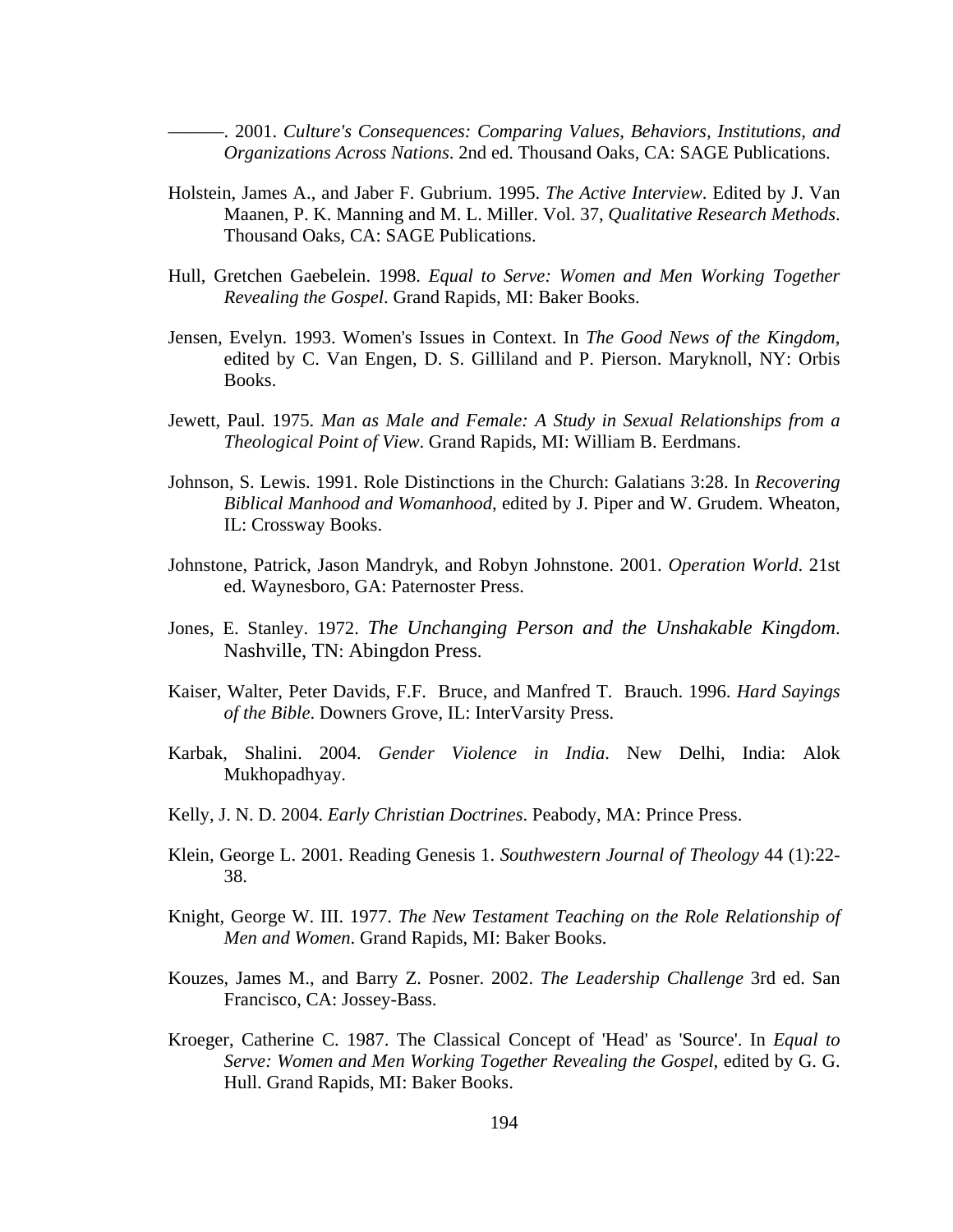- Ladd, George Eldon. 1959. *The Gospel of the Kingdom: Scriptural Studies in the Kingdom of God*. Grand Rapids, MI: William B. Eerdmans.
- LaSor, William Sanford, David Allan Hubbard, and Frederic W. Bush. 1996. *Old Testament Survey: The Message, Form, and Background of the Old Testament*. 2nd ed. Grand Rapids, MI: William B. Eerdmans.

Lausanne Covenant, The. 1974.

- Lemen, Jen. 2004. Emerging Women: Are Women Leadership Finding a Place in the Post-Modern Church? *Mutuality*, Fall 2004, 5-6.
- Lerner, Gerda. 1986. *The Creation of Patriarchy*. New York: Oxford University Press.
- Lindsey, F. Duane. 1985. Judges. In *The Bible Knowledge Commentary: Old Testament*, edited by J. F. Walvoord and R. B. Zuck. Wheaton, IL: Victor Books.
- Lingenfelter, Sherwood. 1998. *Transforming Culture: A Challenge for Christian Mission*. Grand Rapids, MI: Baker Books.
- Mangalwadi, Vishal. 2001. *The Quest for Freedom and Dignity: Caste, Conversion, and Cultural Revolution*. Mumbai, India: GLS Publishing.
- Mangalwadi, Vishal, and Ruth Mangalwadi. 1999. *The Legacy of William Carey*. Wheaton, IL: Crossway Books.
- *Manila Manifesto, The*. 2009. The Lausanne Movement [cited 27 March 2009]. Available from http://www.lausanne.org/manila-1989/manila-manifesto.html.
- Matthews, Alice. 1998. *A Woman God Can Lead*. Grand Rapids, MI: Discovery House Publishers.
- Mayers, Marvin K. 1987. *Christianity Confronts Culture: A Strategy for Cross Cultural Evangelism*. Grand Rapids, MI: Zondervan Publishing.
- Merrill, Eugene H. 1985. 1 Samuel. In *The Bible Knowledge Commentary: Old Testament*, edited by J. F. Walvoord and R. B. Zuck. Wheaton, IL: Victor Books.
- Mickelson, Alvira. 2005. Lausanne Occasional Paper 53: Empowering Men and Women to Use Their Gifts Together in Advancing the Gospel. In *A New Vision, A New Heart, A Renewed Call*, edited by D. Claydon. Pasadena, CA: William Carey Library.
- Mickelson, Berkeley and Alvira. 1986. What Does *Kephale* Mean in the New Testament? In *Women, Authority, and the Bible*, edited by A. Mickelson. Downers Grove, IL InterVarsity Press.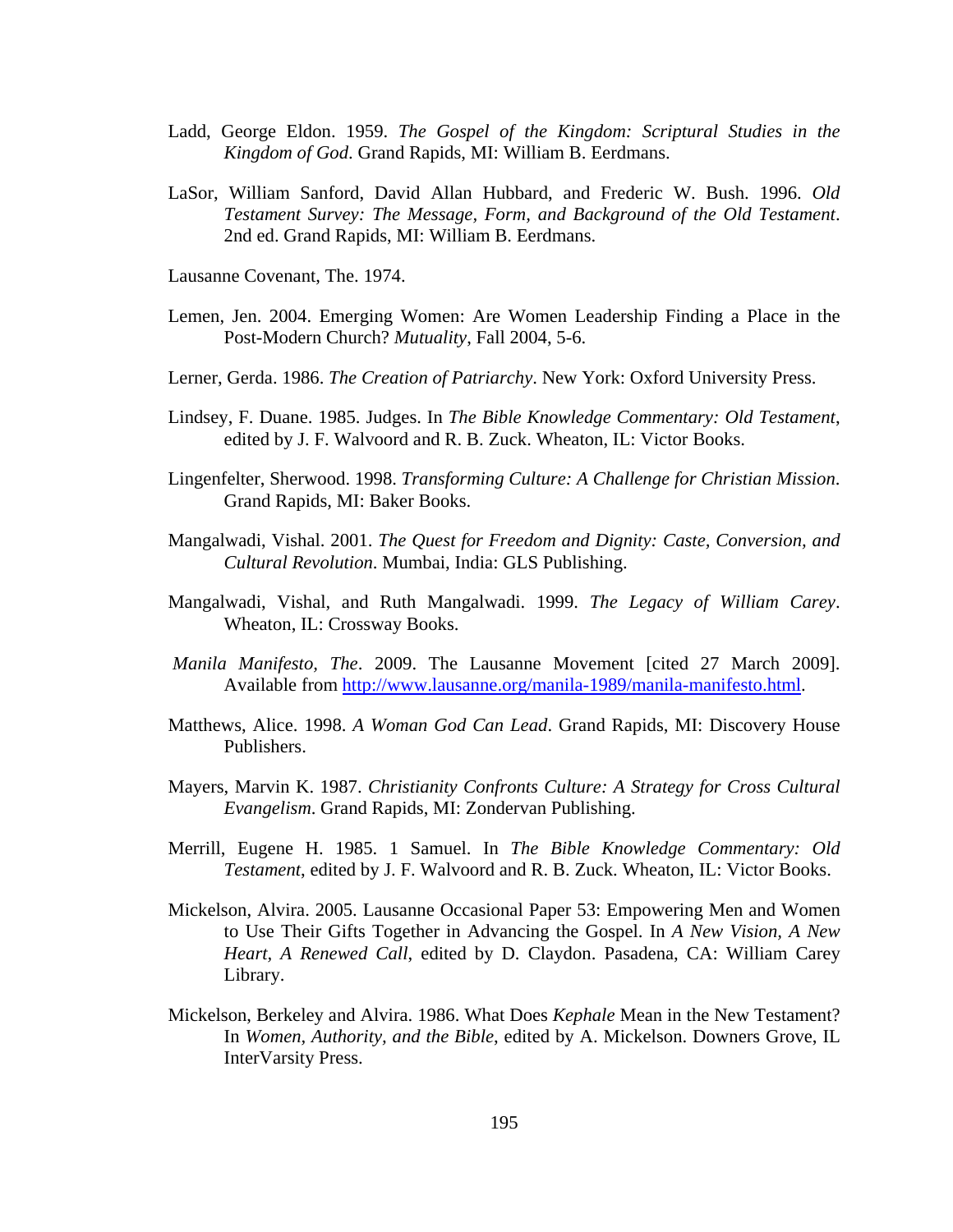- Miller, Geoffrey P. 1998. A Riposte Form in The Song of Deborah. In *Gender and Law in the Hebrew Bible and the Ancient Near East*, edited by V. H. Matthews, B. M. Levinson and T. Frymer-Kensky. Sheffield, UK: Sheffield Academic Press.
- Moberly, R.W.L. 1986. Story in the Old Testament. *Themelios* 11 (3):77-82.
- Moo, Douglas. 1991. What Does It Mean Not to Teach or Have Authority Over Men? In *Recovering Biblical Manhood and Womanhood: A Response to Biblical Feminism*  edited by J. Piper and W. Grudem. Wheaton, IL: Crossway Books.
- Muller, Roland. 2000. *Honor and Shame: Unlocking the Door*. Philadelphia, PA: Xlibris Corporation.
- *National Profile on Women, Health and Development*. 1999. Edited by S. Gopolan and M. Shiva. New Delhi, India: Voluntary Health Association of India.
- Neal Segraves, Chad. 2009. Equal and Different: Christian and Muslim Perspectives on the Husband-Wife Relationship. Pasadena, CA: Fuller Theological Seminary. Unpublished Doctoral Dissertation.
- Noss, John. 1969. *Man's Religions*. New York, NY: MacMillian Publishing.
- Ortberg, Nancy. 2004. Enable Others to Act. In *Christian Reflections on the Leadership Challenge*, edited by J. M. Kouzes and B. Z. Posner. San Francisco, CA: Jossey-Bass.
- Ortlund, Raymond. 1991. Male-Female Equality and Male Headship: Genesis 1-3. In *Recovering Biblical Manhood and Womanhood: A Response to Evangelical Feminism*, edited by J. Piper and W. Grudem. Wheaton, IL: Crossway Books.
- Patterson, Paige. 1991. The Meaning of Authority in the Local Church. In *Recovering Biblical Manhood and Womanhood*, edited by J. Piper and W. Grudem. Wheaton, IL: Crossway Books.
- Patton, Michael Quinn. 1990. *Qualitative Evaluation and Research Methods*. Newbury Park, CA: SAGE Publications.
- Penn-Lewis, Jessie. 1946. *The Climax of the Risen Life* Bournemouth, UK: The Overcomer Book Room.
- Peterson, John. 2004. *Female Characters in the Hebrew Bible*, *Reading Women's Stories*. Minneapolis, MN: Fortress Press.
- Piper, John. 1991a. A Vision of Biblical Complementarity: Manhood and Womanhood Defined According to the Bible. In *Recovering Biblical Manhood and Womanhood: A Response to Biblical Feminism*, edited by J. Piper and W. Grudem. Wheaton, IL: Crossway Books.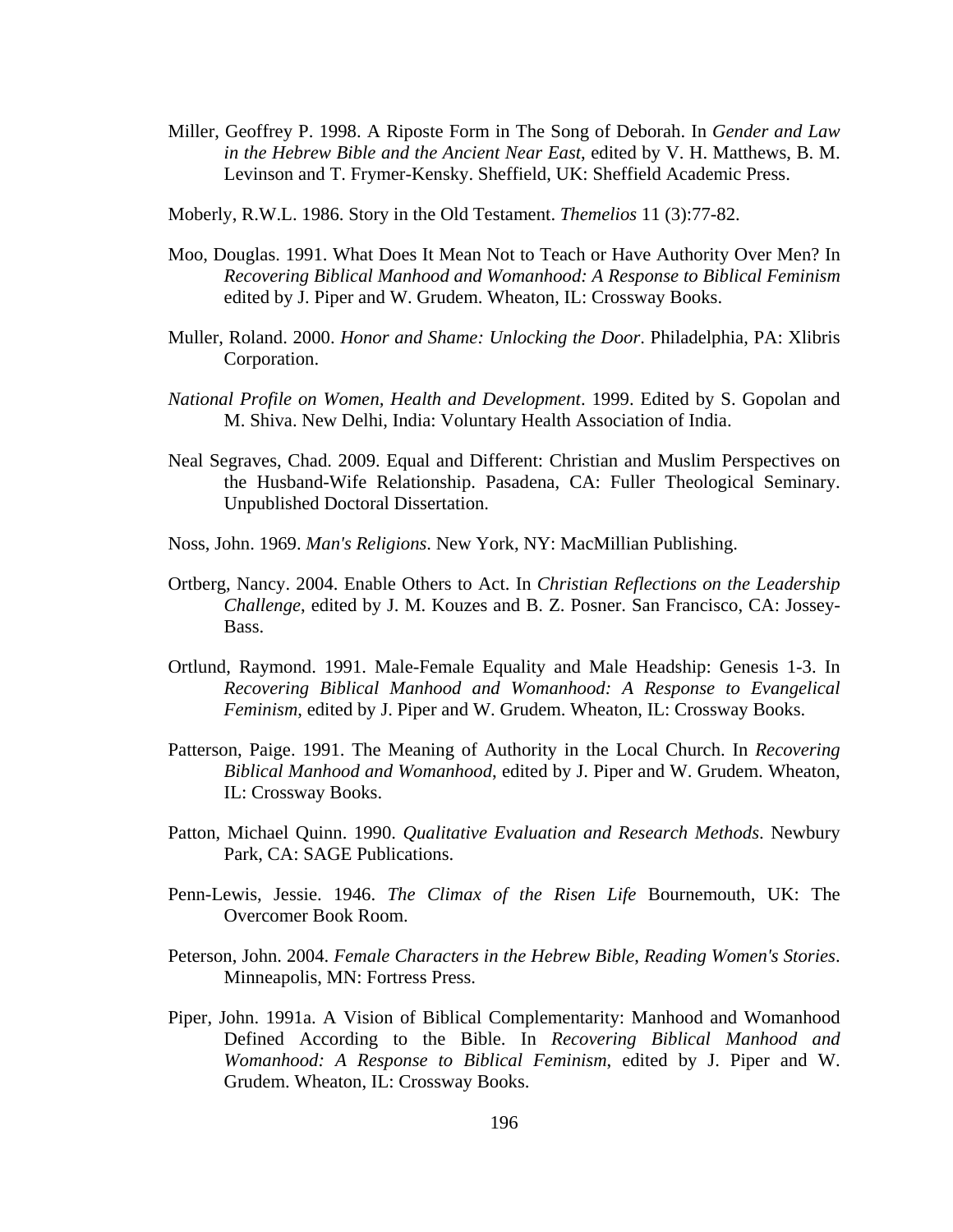Piper, John, and Wayne Grudem. 1991b. An Overview of Central Concerns: Questions and Answers. In *Recovering Biblical Manhood and Womanhood: A Response to Biblical Feminism*, edited by J. Piper and W. Grudem. Wheaton, IL: Crossway Books.

———. 1991c. *Recovering Biblical Manhood and Womanhood: A Response to Evangelical Feminism*. Wheaton, IL: Crossway Books.

Pratt, Richard L. Jr. 1990. *He Gave Us Stories*. Phillipsburg, NJ: P & R Publishing.

- Renard, John. 1999. *Responses to 101 Questions on Hinduism*. Mahwah, NJ: Paulist Press.
- Richards, Sue and Larry. 1999. *Every Woman in the Bible*. Nashville, TN: Thomas Nelson Publishers.
- Rogers, Everett. 1983. *Diffusion of Innovations*. 3rd ed. New York, NY: Free Press.
- Scholer, David M. 2005a. The Evangelical Debate Over Biblical "Headship". In *Selected Articles on Hermeneutics and Women and Ministry in the New Testament*. pp. 189-210. Pasadena, CA: Fuller Theological Seminary.
- ———. 2005b. Galatians 3:28 and The Ministry of Women in the Church. In *Selected Articles on Hermeneutics and Women and Ministry in the New Testament*. pp. 121-135. Pasadena, CA: Fuller Theological Seminary.
- ———. 2005c. Patterns of Authority in the Early Church. In *Selected Articles on Hermeneutics and Women and Ministry in the New Testament*. pp. 29-43. Pasadena, CA: Fuller Theological Seminary.
- Schreiner, Thomas R. 1991a. Head Coverings, Prophecy, and the Trinity: 1 Corinthians 11:2-16. In *Recovering Biblical Manhood and Womanhood: A Response to Evangelical Feminism*, edited by J. Piper and W. Grudem. Wheaton, IL: Crossway Books.
- -. 1991b. The Valuable Ministries of Women in the Context of Male Leadership: A Survey of Old and New Testament Examples and Teaching. In *Recovering Biblical Manhood and Womanhood*, edited by J. Piper and W. Grudem. Wheaton, IL: Crossway Books.
- Scorgie, Glen. 2007. Reflections on Christian Community: An Interview with Gilbert Bilezikian. *Priscilla Papers* 21 (4):8-12.
- Scorgie, Glen G. 2005. *The Journey Back to Eden*. Grand Rapids, MI: Zondervan Publishing.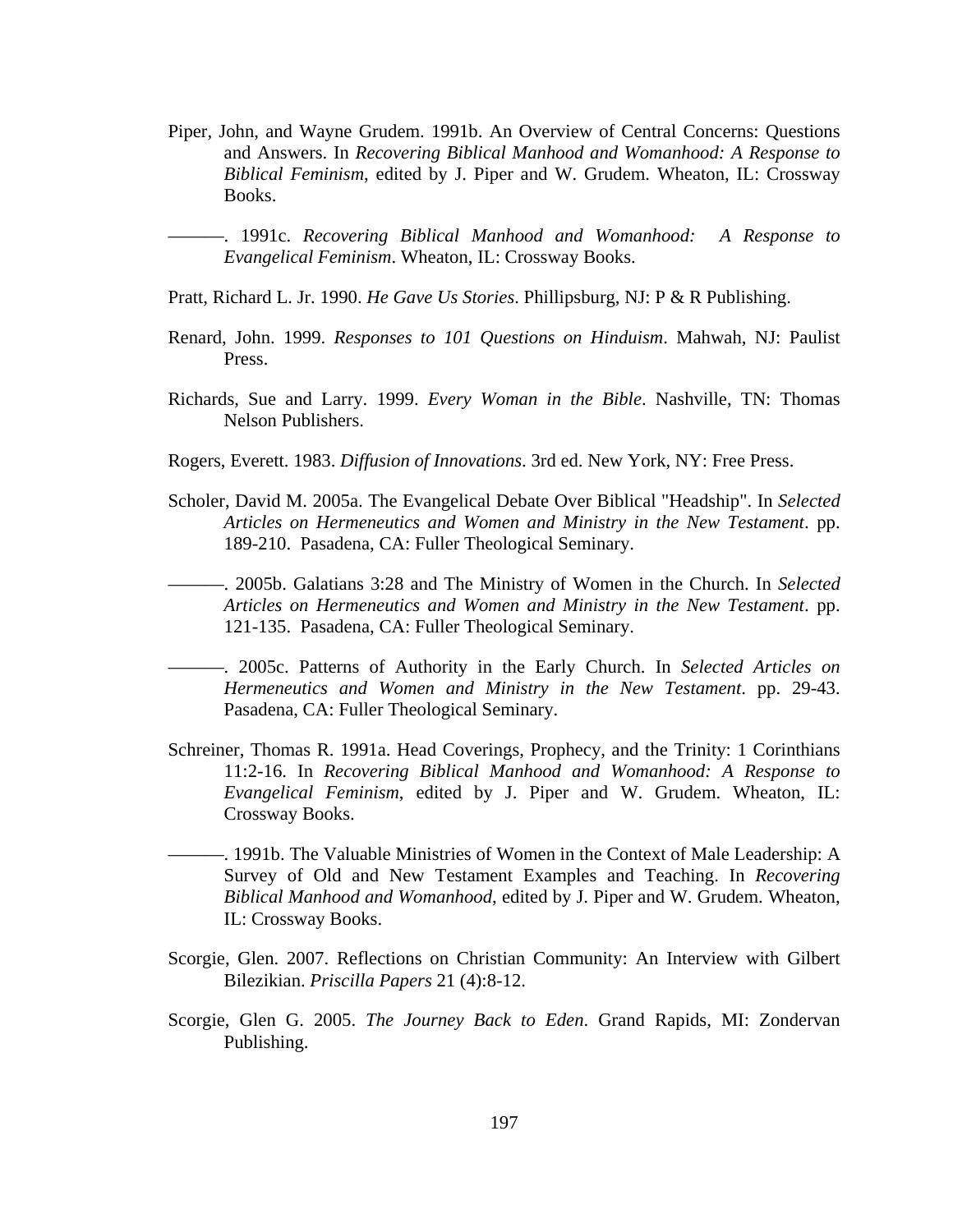- Snyder, Howard A. 2004. *The Community of the King*. Revised ed. Downers Grove, IL: InterVarsity Press.
- Spradley, James P. 1979. *The Ethnographic Interview*. Orlando, FL: Harcourt Brace Jovanovich.
- Stassen, Glen H., and David Gushee. 2003. *Kingdom Ethics: Following Jesus in Contemporary Contexts*. Downers Grove, IL: InterVarsity Press.
- Stott, John. 1992. *The Contemporary Christian*. Downers Grove, IL: InterVarsity Press.
- Thirumalai, Madasamy. 2002. *Sharing Your Faith with a Hindu*. Ada, MI: Bethany House.
- Thomas, Juliet. 2005. Lausanne Occasional Paper 53: Empowering Men and Women to Use Their Gifts Together in Advancing the Gospel. In *A New Vision, A New Heart, A Renewed Call*, edited by D. Claydon. Pasadena, CA: William Carey Library.
- Thompson, Michael, Richard Ellis, and Aaron Wildavsky. 1990. *Cultural Theory*. Edited by A. Wildavsky, *Political Cultures Series*. Boulder, CO: Westview Press.
- Tsumura, David Toshio. 2007. *The First Book of Samuel*. Grand Rapids, MI: William B. Eerdmans.
- Unger, Merrill F. 1988. *The New Unger's Bible Dictionary*. Edited by H. R. K. Chicago, IL: Moody Press.
- Van Engen, Charles. 1996. *Mission on the Way: Issues in Mission Theology*. Grand Rapids, MI: Baker Books.
- Van Gelder, Craig. 2000. *The Essence of the Church*. Grand Rapids, MI: Baker Books.
- Verkuyl, Johannes. 1993. The Biblical Notion of Kingdom: Test of Validity for Theology of Religion. In *The Good News of the Kingdom*, edited by C. Van Engen, D. S. Gilliland and P. Pierson. Maryknoll, NY: Orbis Books.
- Volf, Miroslav. 1996. *Exclusion and Embrace: A Theological Exploration of Identity, Otherness, and Reconciliation* Nashville, TN: Abingdon Press.
- Webb, William J. 2001. *Slaves, Women, and Homosexuals*. Downers Grove, IL: InterVarsity Press.
- *Women in Indo-Aryan Societies*. 2008. 2008 [cited 15 November 2008]. Available from http://www.geocities.com/Athens/Pantheon/4789/Articles/Women/Women\_in\_In doAryan\_Societies.html.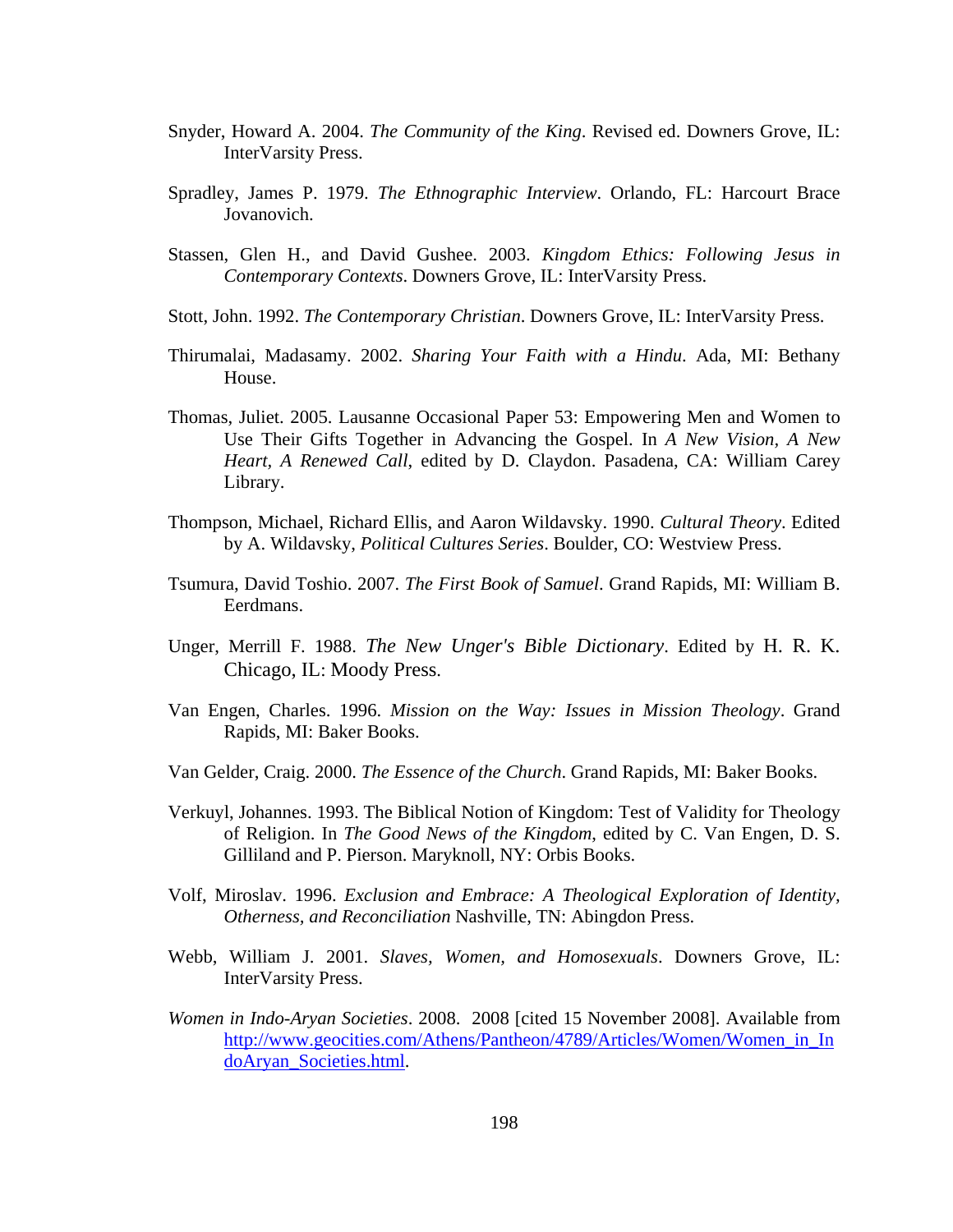Wood, Beulah. 2007. The Way of a Shepherd. *Mutuality* 14 (2):5-7.

- Woodhouse, John. 2008. *1 Samuel: Looking for a Leader*. Edited by R. K. Hughes, *Preaching the Word*. Wheaton, IL: Crossway Books.
- Wright, Christopher, J. H. 2006. *The Mission of God: Unlocking the Bible's Grand Narrative*. Downers Grove, IL: InterVarsity Press.
- Wright, N.T. 2006. The Biblical Basis for Women's Service in the Church. *Priscilla Papers* 20 (4):5-10.
- Yin, Robert K. 2003. *Case Study Research: Design and Methods*. Thousand Oaks, CA: SAGE Publications.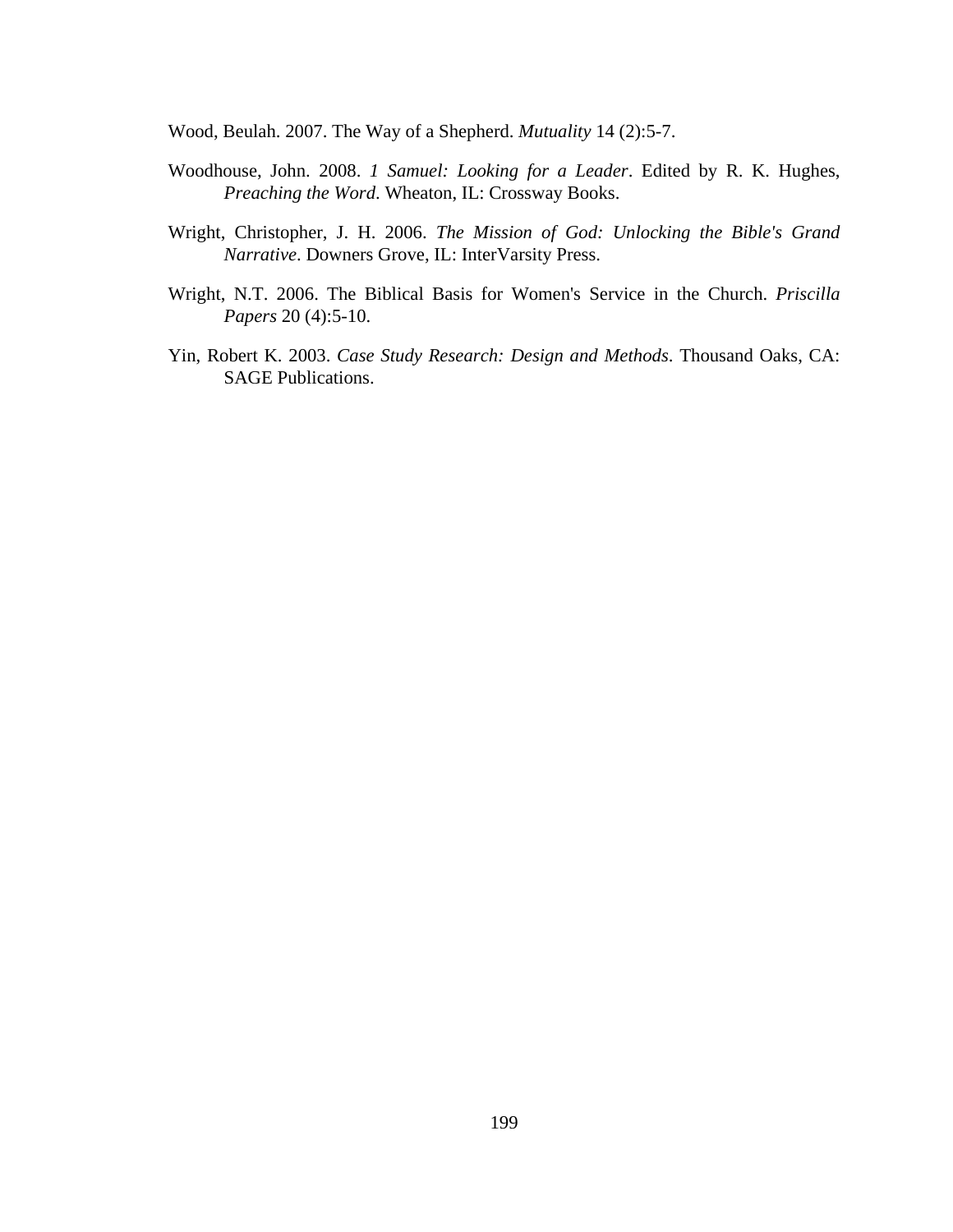#### **INDEX**

Aanchal, Kapur, 108 Athanasian Creed, 22 Athanasius, 22 Authentein, 60 Authority, 42, 88, 159, 173 Banks, Robert, 167 Barger, Lilian Calles, 23, 28, 35 Bernard, Russell H., 96 Bilezekian, Gilbert, 28, 58-59, 65 Birkey, Del, 38, 42, 105 Bolman, Lee G., 164 Borland, James A., 38 Bosch, David J., 1, 4, 15, 17-18 Bright, John, 15, 17, 34 Bruce, F. F., 22, 24 Bush, Frederic W., 25, 71, 75, 81, 83 Campbell, Antony S. J., 73 Carlson-Thies, Christiane, 43 Carson, D.A., 62 Caste, 103-105, 154 Cavaness, Barbara, 42 CBMW, 56 Chafin, Kenneth L., 85 Code of Manu, 103, 105 Community, 19, 20, 23, 27, 29, 32-33, 40, 44, 147, 172 Conde-Frazier, Elizabeth, 4, 27 Cooley, Robert E., 84 Costas, Orlando E., 45 Couture, Pamela D., 105 Culture, 50-51 Cunningham, Loren, 25, 42, 47, 61, 62, 177 Daniel, J. T. K., 66 Deal, Terrence E., 164 Deddo, Gary W., 64 Dharma, 104, 105 Differentiation, 21, 114 Duke, David Nelson, 69

Ellis, Richard, 50

Embrace, 48 Erickson, Millard, 22, 65 Evangelism, 137 Exclusion, 48 *Ezer*, 25 Fackre, Gabriel, 69 Fall, 10, 12, 27, 29-30, 33-34, 40, 43, 51, 59, 63, 108, 126-127, 146, 152 Fee, Gordon D., 29, 36-37, 59, 61-62 Fowler, F. J., Jr., 94, 98-99 Frymer-Kensky, Tikva, 73, 75, 78 G-12 model, 95, 133 Geisler, Norman, 20 Giles, Kevin, 22, 65 Gill, Deborah M., 42 Gilliland, Dean S., 25 Glasser, Arthur F., 15-18, 23-25, 27, 31 Great Commission, 1, 2, 4-7, 9, 10-11, 17, 50, 56, 58, 65-66, 92, 96-97, 100, 109, 121- 122, 124, 128, 133, 137, 140, 142, 145- 146, 148-149, 152, 160-166, 183 Great Revival, 142-143, 159 Grenz, Stanley J., 20-21, 23-24, 28-29, 31-35, 73, 76 Groothuis, Rebecca, 23, 64, 77, 82 Grudem, Wayne, 22, 24, 30, 45-46, 57-59, 63- 65, 76-77, 138, 151, 172-174 Gubrium, Jaber F., 91, 96 Gushee, David, 66 Hamilton, David, 42, 47, 62 Hesiod, 25 Hinduism, 53, 110, 122 Holstein, James A., 91, 96 Honor, 179 Hubbard, David Allan, 25, 71, 75, 81, 83 Hull, Gretchen Gaebelein, 76-77, 82 Independent, 107, 172 Integration, 21, 87 Islam, 20, 53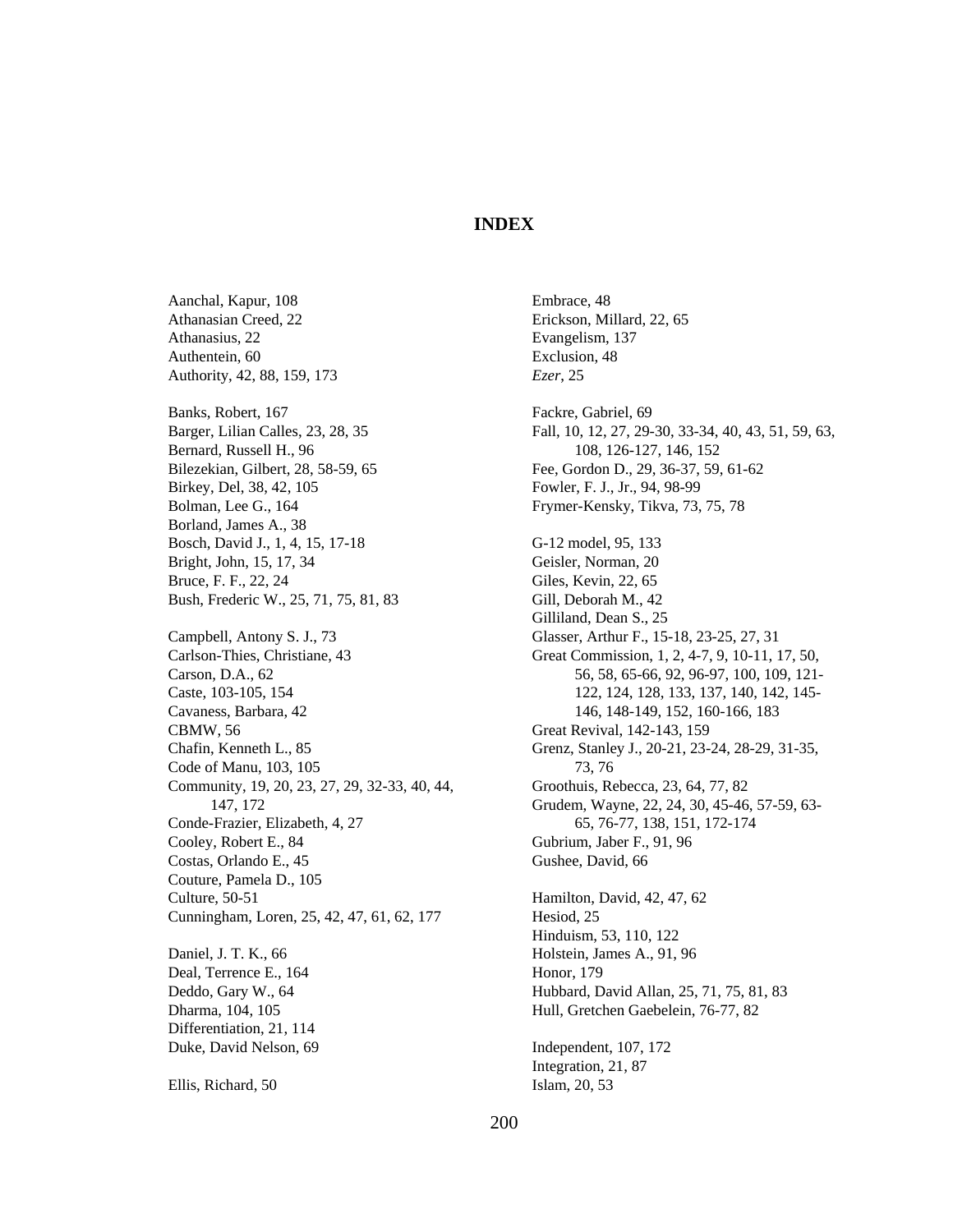Jensen, Evelyn, 26 Jewett, Paul, 36 Johnson, S. Lewis, 36-37 Jones, E. Stanley, 14, 16, 59, 66, 99

Kaiser, Walter, 30 Kang, S. Steve, 4, 27 Karma, 104, 105 Kelly, J. N. D., 22 *Kephale*, 58 Kingdom of God, 7, 14, 19, 66, 112, 125, 161 Kjesbo, Denise Muir, 73, 76 Klein, George L., 27 Knight, George W. III, 22, 30, 58, 60, 63-65 Kouzes, James M., 8, 42 Kroeger, Catherine C., 45, 58-60

Ladd, George Eldon, 15, 17 LaSor, William Sanford, 25, 71, 75, 81, 83 Lausanne Covenant, 55 Ledbetter, Bernice M., 167 Lemen, Jen, 167 Lerner, Gerda, 76 Lindsey, F. Duane, 71 Lingenfelter, Sherwood, 51-52, 102-103 Low Power Distance, 169

Mandryk, Jason, 101-102, 142 Mayers, Marvin K., 51 Mentoring, 125, 137 Merrill, Eugene H., 85 Metatheology, 54 Miller, Geoffrey P., 78-79 Missional, 7 Moberly, R. W. L., 70 Moo, Douglas, 63 Muller, Roland, 79-80 Mutuality, 24

Narrative Theology, 69 Neal Segraves, Chad, 20, 64 Noss, John, 104

Ortberg, Nancy, 42 Ortlund, Raymond, 26, 31-32, 42, 58-60, 154

Parrett, Gary A., 4, 27 Partnership, 126 Pastor Cesar Castellanos, 122 Patriarchy, 76, 105 Pattern Matching, 146

Patterson, Paige, 58, 76 Patton, Michael Quinn, 96 Penn-Lewis, Jessie, 35 *Perichoresis*, 21 Peterson, John, 71, 78 Piper, John, 24, 30, 46, 57-59, 77, 138, 151, 172 Posner, Barry Z., 8, 42 Power, 27, 32, 40, 85, 88, 95, 159, 169 Pratt, Richard, 72, 82 Prophetic Gospel, 53 Reconciliation, 44, 147 Redford, Shawn B., 25 Renard, John, 105, 110 Resurrection, 183, 185 Riposte, 78-80 Roles, 64 Saleeb, Abdul, 20 Sanjay, Muttoo, 108 Scholer, David M., 38, 42, 59, 60, 152 Schreiner, Thomas R., 24, 47, 58, 61, 73-74 Scorgie, Glen, 22, 41-42 Shame, 38 Snyder, Howard, 36, 41, 45-46 Spradley, James P., 101 Stassen, Glen H., 66 Stott, John, 16 Submission, 127, 137, 145 Suman, Bisht, 108 Thirumalai, Madasamy, 103-104 Thompson, Michael, 50 Tsumura, David Toshio, 86 Unger, Merrill F., 71 Van Engen, Charles, 25, 68-70 Van Gelder, Craig, 25 Verkuyl, Johannes, 18, 20 Volf, Miroslav, 48 Webb, William J., 37-38 Wildavsky, Aaron, 50 Wood, Beulah, 80 Woodhouse, John, 85 Worldview, 183 Wright, Christopher J. H., 7, 16 Yin, Robert K., 94, 96